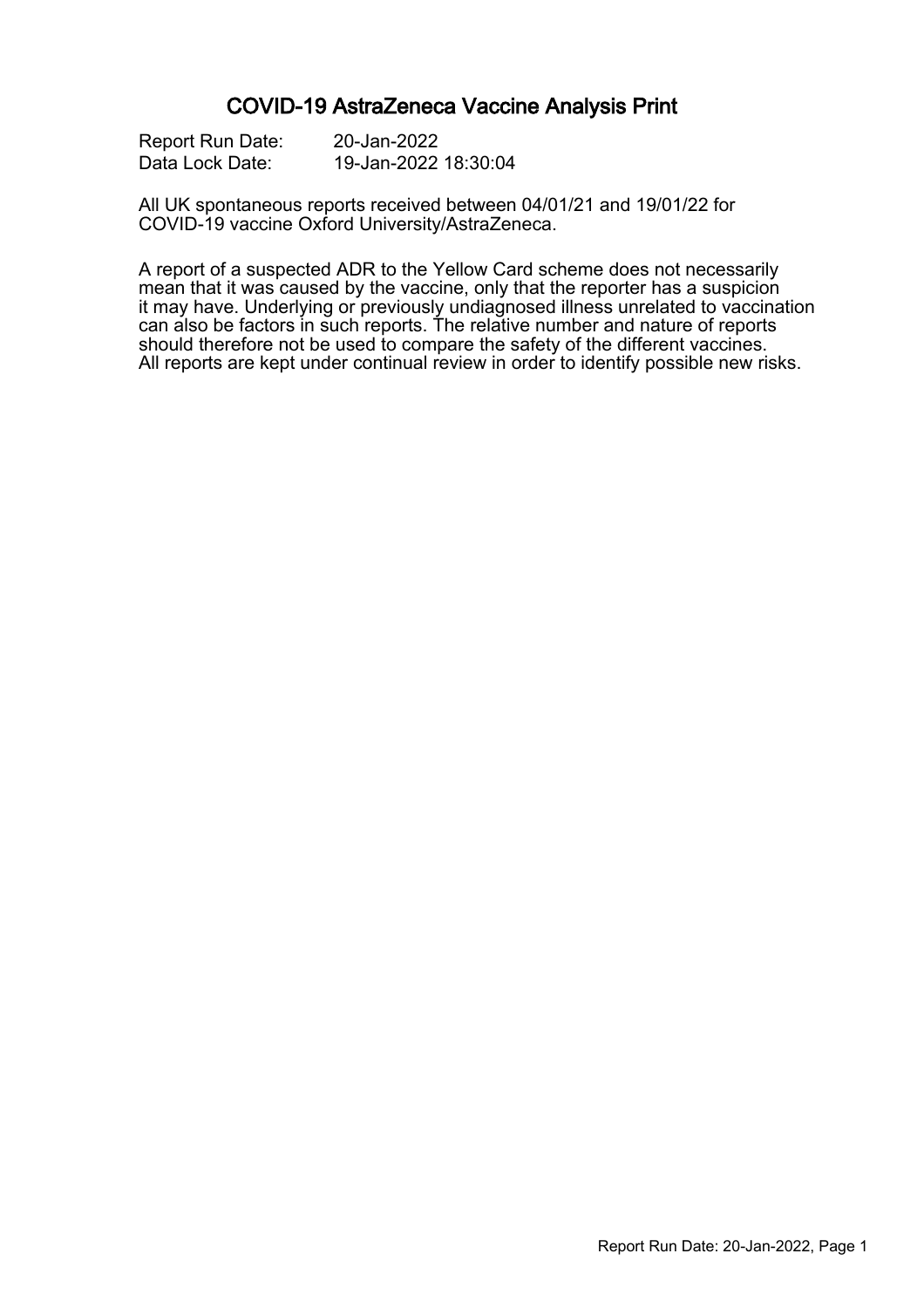### Name: COVID-19 AstraZeneca Vaccine Analysis Print

| <b>Reaction Name</b>                   | <b>Total</b>            | <b>Fatal</b>                    |
|----------------------------------------|-------------------------|---------------------------------|
| <b>Blood disorders</b>                 |                         |                                 |
| Anaemia deficiencies                   |                         |                                 |
| Anaemia folate deficiency              | 3                       | $\boldsymbol{0}$                |
| Anaemia vitamin B12 deficiency         | 15                      | $\overline{0}$                  |
| Deficiency anaemia                     | $\mathbf{1}$            | $\mathbf 0$                     |
| Iron deficiency anaemia                | 17                      | $\mathbf 0$                     |
| Pernicious anaemia                     | $6 \overline{}$         | $\mathbf 0$                     |
| <b>Anaemias NEC</b>                    |                         |                                 |
| Anaemia                                | 188                     | $\mathbf 0$                     |
| Autoimmune anaemia                     | $\overline{\mathbf{c}}$ | $\boldsymbol{0}$                |
| Blood loss anaemia                     | $\overline{4}$          | $\mathbf 0$                     |
| Hypochromic anaemia                    | 3                       |                                 |
| Microcytic anaemia                     | $\overline{1}$          | $0\atop 0$                      |
| Normocytic anaemia                     | 4                       | $\boldsymbol{0}$                |
| Anaemias haemolytic NEC                |                         |                                 |
| Haemolytic anaemia                     | 9                       | $\mathbf 0$                     |
| Anaemias haemolytic immune             |                         |                                 |
| Autoimmune haemolytic anaemia          | 10                      | $\mathbf 0$                     |
| Cold type haemolytic anaemia           |                         | $\mathbf 0$                     |
| Evans syndrome                         |                         | $\boldsymbol{0}$                |
| Anaemias haemolytic mechanical factor  |                         |                                 |
| Atypical haemolytic uraemic syndrome   |                         | $\mathbf 0$                     |
| Red cell fragmentation syndrome        |                         | $\mathbf 0$                     |
| <b>Bleeding tendencies</b>             |                         |                                 |
| Increased tendency to bruise           | 142                     | $\mathbf 0$                     |
| Spontaneous haematoma                  | 8                       | $\boldsymbol{0}$                |
| Spontaneous haemorrhage                | $\overline{2}$          | $\mathbf 0$                     |
| <b>Coagulation factor deficiencies</b> |                         |                                 |
| Acquired haemophilia                   | 1                       | $\mathbf 0$                     |
| Hypofibrinogenaemia                    | 4                       | $\mathbf 0$                     |
| Coagulopathies                         |                         |                                 |
| Abnormal clotting factor               | 12                      | $\mathbf 0$                     |
| Antiphospholipid syndrome              | 30                      | $\pmb{0}$                       |
| Coagulopathy                           | 87                      |                                 |
| Disseminated intravascular coagulation | 19                      | $\frac{0}{2}$                   |
| Hypercoagulation                       | 26                      | 1                               |
| Hyperfibrinogenaemia                   | 1                       | $\overline{0}$                  |
| Hypocoagulable state                   |                         | 0                               |
| <b>Eosinophilic disorders</b>          |                         |                                 |
| Eosinophilia                           | 22                      | $\boldsymbol{0}$                |
| Hypereosinophilic syndrome             | 1                       | $\mathbf 0$                     |
| Haematological cysts and polyps        |                         |                                 |
| Splenic cyst                           | 1                       | $\boldsymbol{0}$                |
| Haematological disorders               |                         |                                 |
| <b>Blood disorder</b>                  | 17                      | 1                               |
| Bone marrow disorder                   |                         |                                 |
| Bone marrow oedema                     | 3<br>1                  | $\mathbf 0$<br>$\pmb{0}$        |
|                                        |                         |                                 |
| Mast cell activation syndrome          | 12<br>$\overline{3}$    | $\boldsymbol{0}$<br>$\mathbf 0$ |
| Mastocytosis<br>Methaemoglobinaemia    |                         | $\mathbf 0$                     |
| <b>Haemolyses NEC</b>                  |                         |                                 |
|                                        | 11                      |                                 |
| Haemolysis<br>Leukocytoses NEC         |                         | $\mathbf 0$                     |
| Leukocytosis                           | 4                       | $\overline{0}$                  |
|                                        |                         |                                 |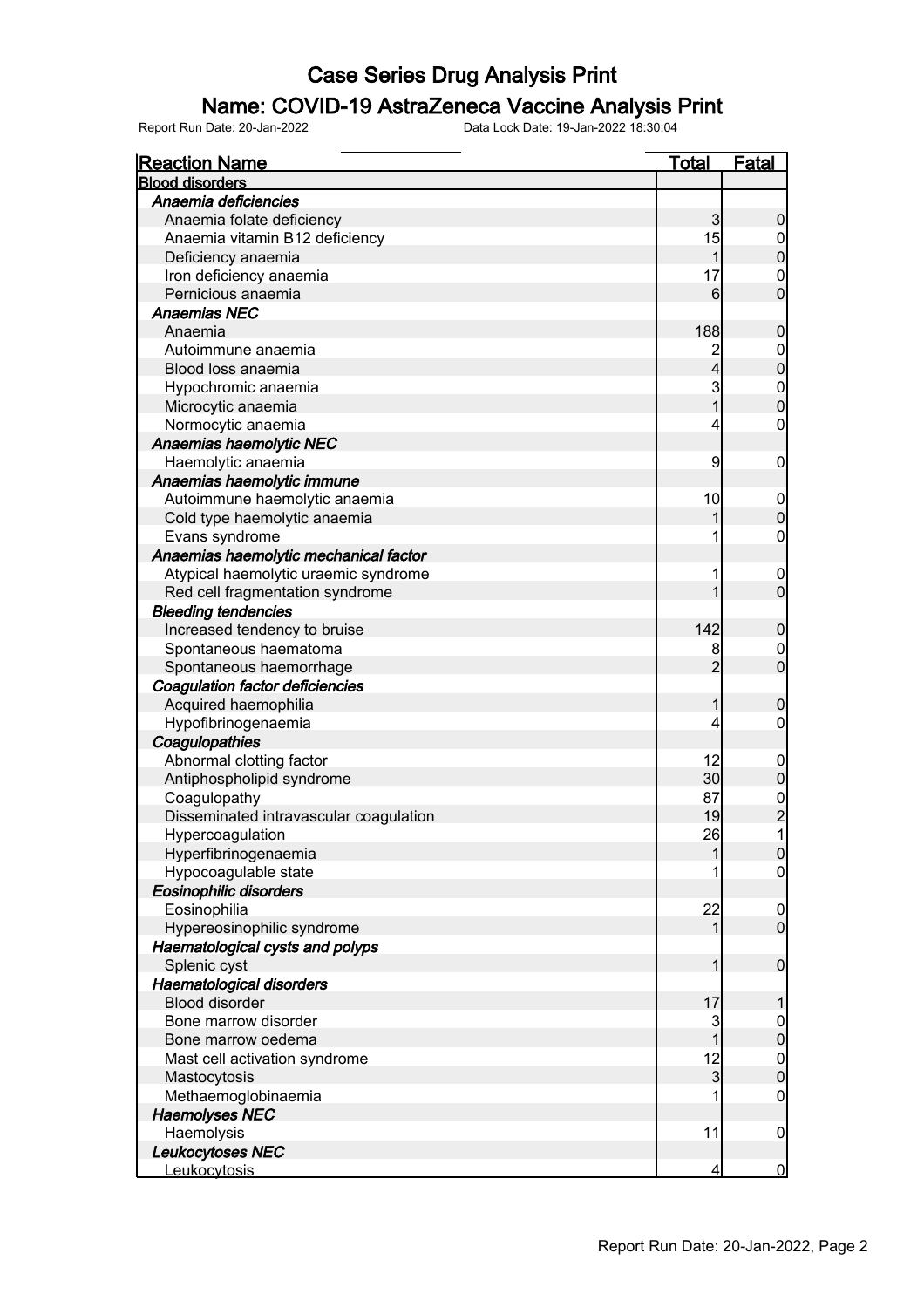### Name: COVID-19 AstraZeneca Vaccine Analysis Print

| <b>Reaction Name</b>                                  | <u>Total</u>        | Fatal                                |
|-------------------------------------------------------|---------------------|--------------------------------------|
| Blood disorders cont'd<br><b>Blood disorders</b>      |                     |                                      |
| Lymphocytosis                                         | 11                  | $\mathbf 0$                          |
| Monocytosis                                           | $\overline{c}$      | 0                                    |
| Neutrophilia                                          | 14                  | $\overline{0}$                       |
| Leukopenias NEC                                       |                     |                                      |
| Leukopenia                                            | 15                  | $\mathbf 0$                          |
| Lymphopenia                                           | 9                   | 0                                    |
| Lymphatic system disorders NEC                        |                     |                                      |
| Abdominal lymphadenopathy                             |                     | $\mathbf 0$                          |
| Hilar lymphadenopathy                                 |                     | $\mathbf 0$                          |
| Lymph node fibrosis                                   |                     | $\mathbf{0}$                         |
| Lymph node pain                                       | 595                 | $\overline{0}$                       |
| Lymphadenitis                                         | 33                  | $\mathbf{0}$                         |
| Lymphadenopathy                                       | 5016                | $\overline{0}$                       |
| Lymphadenopathy mediastinal                           | 1                   | $\mathbf{0}$                         |
| Lymphatic disorder                                    | $\overline{2}$      | $\overline{0}$                       |
| Lymphatic insufficiency                               | 1                   | $\mathbf{0}$                         |
| Lymphoid tissue hyperplasia                           | 1                   | $\overline{0}$                       |
| Pseudolymphoma                                        | 4                   | $\mathbf 0$                          |
| Marrow depression and hypoplastic anaemias            |                     |                                      |
| Aplastic anaemia                                      | 6                   | $\mathbf 0$                          |
| Cytopenia                                             |                     | $\mathbf 0$                          |
| Myelosuppression                                      | 5                   | $\mathbf{0}$                         |
| Pancytopenia                                          | 19                  | $\overline{1}$                       |
| Neutropenias                                          |                     |                                      |
| Agranulocytosis                                       | 4                   | $\boldsymbol{0}$                     |
| Autoimmune neutropenia                                | $\overline{c}$      |                                      |
| Febrile neutropenia                                   | $\overline{1}$      | $\mathbf 0$<br>$\overline{0}$        |
|                                                       | 84                  | $\boldsymbol{0}$                     |
| Neutropenia<br><b>Platelet disorders NEC</b>          |                     |                                      |
| Platelet anisocytosis                                 |                     |                                      |
| Platelet disorder                                     | 4<br>8              | $\mathbf 0$<br>$\overline{0}$        |
|                                                       |                     |                                      |
| Polycythaemia (excl rubra vera)<br>Polycythaemia      | 3                   |                                      |
| Stress polycythaemia                                  | 3                   | $\boldsymbol{0}$<br>$\boldsymbol{0}$ |
|                                                       |                     |                                      |
| Purpuras (excl thrombocytopenic)                      |                     |                                      |
| Purpura non-thrombocytopenic                          | 4                   | $\overline{0}$                       |
| Red blood cell abnormal findings NEC<br>Anisocytosis  |                     |                                      |
|                                                       | 3<br>$\overline{3}$ | $\overline{0}$<br>$\pmb{0}$          |
| Macrocytosis<br>Poikilocytosis                        |                     |                                      |
|                                                       |                     | $\boldsymbol{0}$<br>$\mathbf 0$      |
| Polychromasia                                         | 4                   |                                      |
| Red blood cell abnormality                            |                     | $\mathbf 0$<br>$\overline{0}$        |
| Rouleaux formation<br>Sickle cell trait and disorders |                     |                                      |
| Sickle cell anaemia with crisis                       |                     |                                      |
|                                                       | $6 \overline{}$     | $\mathbf 0$                          |
| Spleen disorders                                      |                     |                                      |
| Spleen disorder                                       |                     | $\boldsymbol{0}$                     |
| Splenic artery thrombosis                             | 3                   |                                      |
| Splenic haemorrhage                                   |                     | $\overline{0}$                       |
| Splenic infarction                                    | 17                  | $\overline{0}$                       |
| Splenic thrombosis                                    |                     | $\mathbf 0$                          |
| Splenic varices                                       |                     | $\overline{0}$                       |
| Splenic vein thrombosis                               | 13                  | $\overline{0}$                       |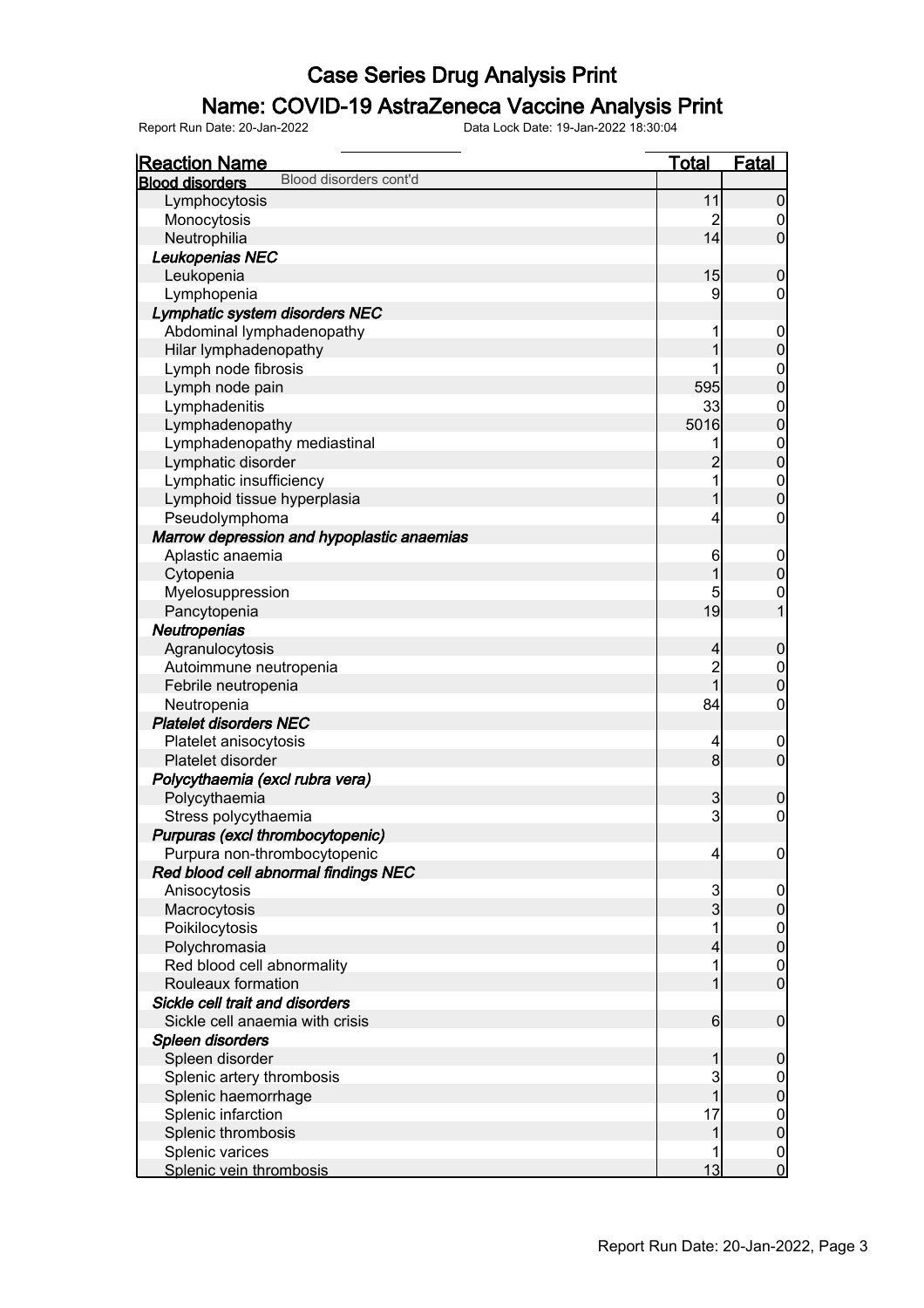### Name: COVID-19 AstraZeneca Vaccine Analysis Print

| <b>Reaction Name</b>                             | Total | Fatal |
|--------------------------------------------------|-------|-------|
| Blood disorders cont'd<br><b>Blood disorders</b> |       |       |
| Splenomegaly                                     |       |       |
| Splenorenal shunt                                |       |       |
| Thrombocytopenias                                |       |       |
| Autoimmune heparin-induced thrombocytopenia      |       |       |
| Heparin-induced thrombocytopenia                 | 14    |       |
| Immune thrombocytopenia                          | 217   |       |
| Thrombocytopenia                                 | 895   |       |
| Thrombocytopenic purpura                         | 11    |       |
| Thrombosis with thrombocytopenia syndrome        | 13    |       |
| Thrombotic thrombocytopenic purpura              | 11    | 0     |
| Thrombocytoses                                   |       |       |
| Thrombocytosis                                   | 12    |       |
| White blood cell abnormal findings NEC           |       |       |
| White blood cell disorder                        |       |       |
| <b>Blood disorders SOC TOTAL</b>                 | 7769  |       |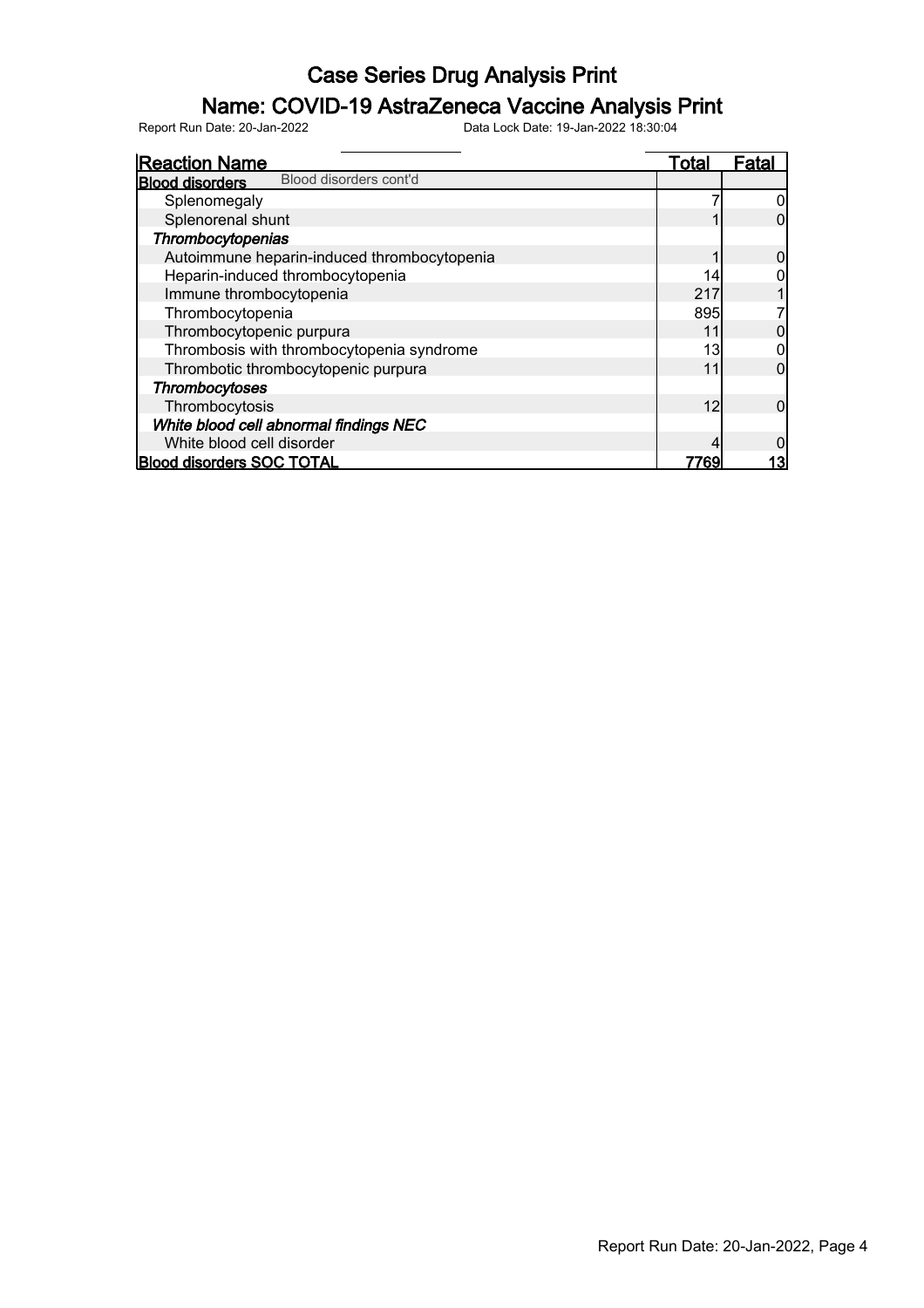### Name: COVID-19 AstraZeneca Vaccine Analysis Print

| <b>Reaction Name</b>                     | <b>Total</b>         | <b>Fatal</b>                                 |
|------------------------------------------|----------------------|----------------------------------------------|
| Cardiac disorders                        |                      |                                              |
| Aortic valvular disorders                |                      |                                              |
| Aortic valve incompetence                | 4                    | $\boldsymbol{0}$                             |
| Aortic valve sclerosis                   |                      | $\mathbf 0$                                  |
| Aortic valve stenosis                    |                      | $\overline{0}$                               |
| <b>Cardiac conduction disorders</b>      |                      |                                              |
| Atrioventricular block                   | 33                   |                                              |
| Atrioventricular block complete          | 3 <sup>1</sup>       |                                              |
| Atrioventricular block first degree      | 3                    | $0\atop 0$                                   |
| Atrioventricular block second degree     |                      |                                              |
| Bundle branch block                      | $\frac{5}{2}$        | $0$ 0                                        |
| Bundle branch block left                 | 10                   |                                              |
| Bundle branch block right                | 4                    | $\begin{matrix}0\\0\end{matrix}$             |
| Long QT syndrome                         |                      |                                              |
| Trifascicular block                      | $\overline{2}$       | $\begin{matrix}0\\0\end{matrix}$             |
| Cardiac disorders NEC                    |                      |                                              |
| Acute cardiac event                      |                      |                                              |
|                                          | 4                    |                                              |
| Atrial thrombosis                        | 5                    |                                              |
| Cardiac disorder                         | 89                   |                                              |
| Cardiac dysfunction                      | $\overline{c}$<br>12 |                                              |
| Cardiac ventricular thrombosis           |                      | 20202020                                     |
| Cardiovascular disorder                  | 10                   |                                              |
| Cardiovascular insufficiency             | 10                   |                                              |
| Intracardiac thrombus                    | 19                   |                                              |
| Cardiac hypertensive complications       |                      |                                              |
| Hypertensive heart disease               | $\overline{c}$       | $\mathbf 0$                                  |
| Cardiac infections and inflammations NEC |                      |                                              |
| Carditis                                 | $\overline{2}$       | $\mathbf 0$                                  |
| Cardiac signs and symptoms NEC           |                      |                                              |
| Cardiac discomfort                       | 19                   | $\mathbf 0$                                  |
| Cardiovascular symptom                   | 3                    | $\pmb{0}$                                    |
| Palpitations                             | 5811                 | $\mathbf 0$                                  |
| Cardiac valve disorders NEC              |                      |                                              |
| Cardiac valve disease                    | 4                    |                                              |
| Heart valve incompetence                 | 4                    | $\mathbf 0$                                  |
| Cardiomyopathies                         |                      |                                              |
| Cardiomyopathy                           | 17                   |                                              |
| Cardiomyopathy acute                     | 1                    | $\overline{0}$                               |
| Congestive cardiomyopathy                | 12                   | $\overline{1}$                               |
| Stress cardiomyopathy                    | 5                    | $\mathbf 0$                                  |
| Coronary artery disorders NEC            |                      |                                              |
| Arteriosclerosis coronary artery         | 7                    |                                              |
| Coronary artery disease                  | 10                   | $\mathbf 0$                                  |
| Coronary artery dissection               | 5                    | 1                                            |
| Coronary artery embolism                 | 1                    | $\bf{0}$                                     |
| Coronary artery occlusion                |                      |                                              |
| Coronary artery stenosis                 | 1                    |                                              |
| Coronary artery thrombosis               | 24                   | $\begin{array}{c}\n0 \\ 0 \\ 3\n\end{array}$ |
| <b>Heart failure signs and symptoms</b>  |                      |                                              |
| Cardiac asthma                           | 1                    | $\mathbf 0$                                  |
| <b>Heart failures NEC</b>                |                      |                                              |
| Cardiac failure                          | 108                  | 13                                           |
| Cardiac failure acute                    | 13                   | $\vert$                                      |
| Cardiac failure chronic                  | 2                    |                                              |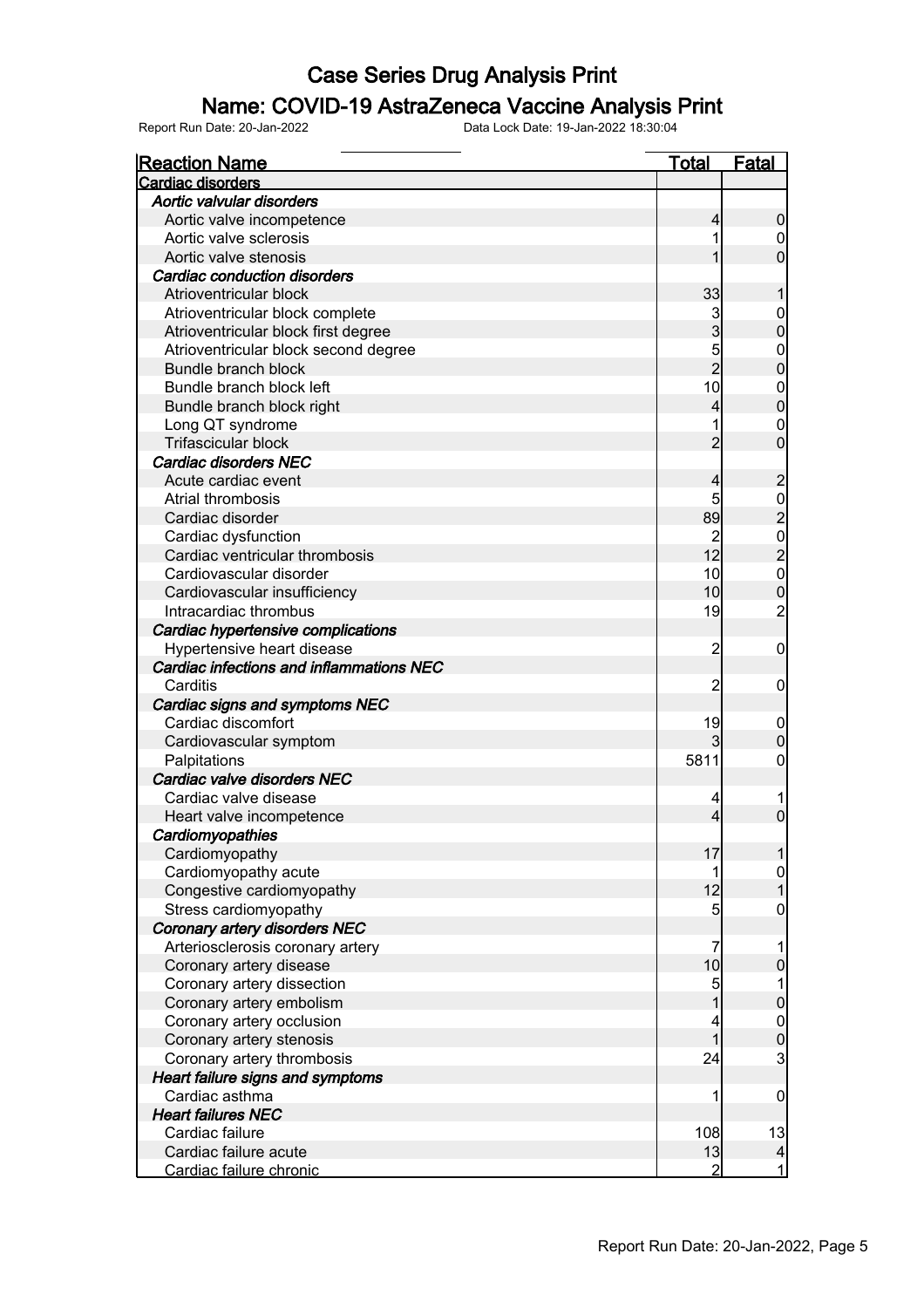### Name: COVID-19 AstraZeneca Vaccine Analysis Print

| <b>Reaction Name</b>                                  | <b>Total</b>            | Fatal                                      |
|-------------------------------------------------------|-------------------------|--------------------------------------------|
| Cardiac disorders cont'd<br>Cardiac disorders         |                         |                                            |
| Cardiac failure congestive                            | 7                       |                                            |
| Cardiogenic shock                                     | 11                      | $\begin{array}{c} 3 \\ 2 \\ 1 \end{array}$ |
| Cardiopulmonary failure                               | 1                       |                                            |
| Ventricular failure                                   |                         | 0                                          |
| Ischaemic coronary artery disorders                   |                         |                                            |
| Acute coronary syndrome                               | 9                       | $\mathbf 0$                                |
| Acute myocardial infarction                           | 89                      | 14                                         |
| Angina pectoris                                       | 257                     | $\mathbf 0$                                |
| Angina unstable                                       | 18                      | $\overline{0}$                             |
| Arteriospasm coronary                                 | 7                       | $\mathbf 0$                                |
| Microvascular coronary artery disease                 | $\overline{2}$          | $\overline{0}$                             |
| Myocardial infarction                                 | 475                     | 56                                         |
| Myocardial ischaemia                                  | 28                      | 12                                         |
| Prinzmetal angina                                     | 2                       | $\overline{0}$                             |
| Left ventricular failures                             |                         |                                            |
| Acute left ventricular failure                        |                         | 0                                          |
| Left ventricular failure                              | 10                      |                                            |
| Mitral valvular disorders                             |                         |                                            |
| Ischaemic mitral regurgitation                        | 1                       | $\mathbf 0$                                |
| Mitral valve disease                                  |                         |                                            |
| Mitral valve incompetence                             | 10                      | $\begin{matrix}0\\0\end{matrix}$           |
| Mitral valve prolapse                                 |                         | $\overline{0}$                             |
| <b>Myocardial disorders NEC</b>                       |                         |                                            |
| Cardiac aneurysm                                      |                         |                                            |
| Cardiac sarcoidosis                                   |                         | $\begin{matrix} 0 \\ 0 \end{matrix}$       |
| Cardiomegaly                                          | 35                      |                                            |
| Diastolic dysfunction                                 | $\overline{2}$          | $\overline{0}$                             |
| <b>Dilatation ventricular</b>                         | 1                       |                                            |
| Left atrial dilatation                                | 1                       | $\begin{matrix}0\\0\end{matrix}$           |
| Left ventricular dilatation                           |                         |                                            |
| Left ventricular dysfunction                          | 23                      | $\begin{matrix} 0 \\ 0 \end{matrix}$       |
| Left ventricular hypertrophy                          | 4                       |                                            |
| Myocardial fibrosis                                   | $\overline{2}$          | $\begin{matrix} 0 \\ 0 \end{matrix}$       |
| Myocardial injury                                     | 14                      |                                            |
|                                                       | $\mathbf{1}$            | $\begin{matrix}0\\0\end{matrix}$           |
| Myocardial oedema                                     |                         |                                            |
| Myocardial rupture<br>Right atrial dilatation         |                         | $\frac{0}{0}$                              |
|                                                       | $\frac{2}{3}$           |                                            |
| Right ventricular dilatation                          | $\overline{\mathbf{4}}$ | $\begin{matrix} 0 \\ 0 \end{matrix}$       |
| Right ventricular dysfunction<br>Systolic dysfunction |                         |                                            |
|                                                       |                         | $\begin{matrix} 0 \\ 0 \end{matrix}$       |
| Ventricular dyskinesia                                | 1                       |                                            |
| Ventricular hypertrophy                               | 5<br>$\mathsf{S}$       | $\overline{0}$                             |
| Ventricular hypokinesia                               |                         |                                            |
| Noninfectious myocarditis                             |                         |                                            |
| Autoimmune myocarditis                                |                         | $\boldsymbol{0}$                           |
| Myocarditis                                           | 211                     | $\begin{array}{c} 4 \\ 0 \end{array}$      |
| Myocarditis post infection                            |                         |                                            |
| Noninfectious pericarditis                            |                         |                                            |
| Pericarditis                                          | 211                     | $\boldsymbol{0}$                           |
| <b>Pericardial disorders NEC</b>                      |                         |                                            |
| Cardiac tamponade                                     | $\overline{c}$          | $\overline{c}$                             |
| Pericardial disease                                   |                         | $\begin{matrix} 0 \\ 0 \end{matrix}$       |
| Pericardial effusion                                  | 39                      |                                            |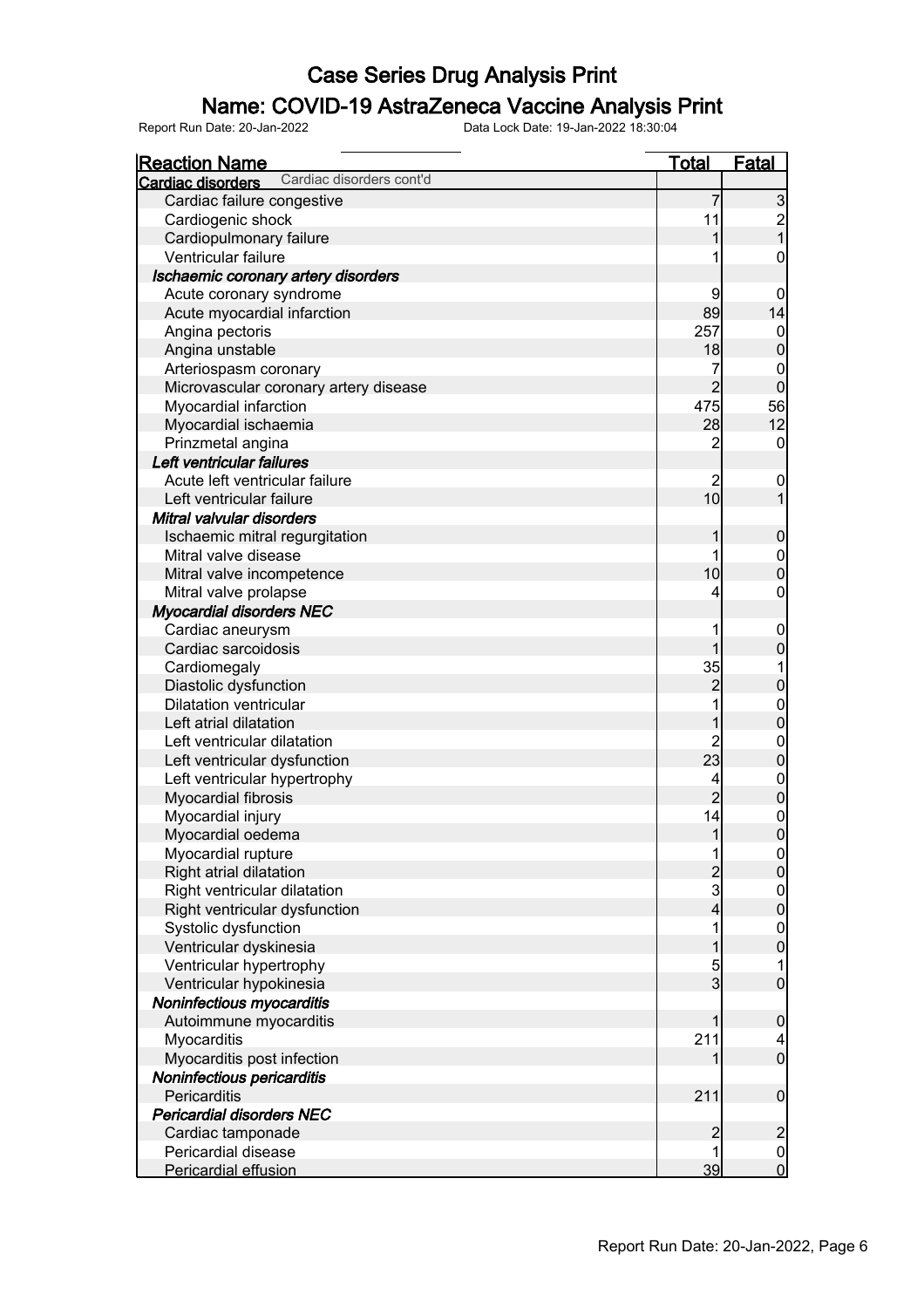### Name: COVID-19 AstraZeneca Vaccine Analysis Print

| <b>Reaction Name</b>                          | <u>Total</u>   | Fatal                                |
|-----------------------------------------------|----------------|--------------------------------------|
| Cardiac disorders cont'd<br>Cardiac disorders |                |                                      |
| Pericardial haemorrhage                       | 8              | 4                                    |
| Pericardial rub                               | 3              | $\overline{0}$                       |
| Rate and rhythm disorders NEC                 |                |                                      |
| Arrhythmia                                    | 160            | 4                                    |
| Arrhythmia neonatal                           | 1              | $\mathbf{0}$                         |
| Bradyarrhythmia                               | 1              | $\overline{0}$                       |
| Bradycardia                                   | 89             | $\mathbf{0}$                         |
| Brugada syndrome                              | 1              | $\overline{0}$                       |
| Cardiac fibrillation                          | 9              | $0\atop 0$                           |
| Cardiac flutter                               | 302            |                                      |
| Extrasystoles                                 | 165            | $\begin{matrix}0\\0\end{matrix}$     |
| Heart alternation                             | 3              |                                      |
| Paroxysmal arrhythmia                         | $\overline{2}$ |                                      |
| Postural orthostatic tachycardia syndrome     | 28             | $\begin{matrix}0\\0\end{matrix}$     |
| Tachyarrhythmia                               | 11             | $\overline{0}$                       |
| Tachycardia                                   | 1588           | $\overline{0}$                       |
| <b>Right ventricular failures</b>             |                |                                      |
| Right ventricular failure                     | $\overline{4}$ | 1                                    |
| Supraventricular arrhythmias                  |                |                                      |
| Arrhythmia supraventricular                   | 17             | $\pmb{0}$                            |
| Atrial fibrillation                           | 347            | 1                                    |
| <b>Atrial flutter</b>                         | 51             | $\mathbf 0$                          |
| Atrial tachycardia                            | 3              |                                      |
| Sinus arrest                                  | $\overline{1}$ | $0\atop 0$                           |
| Sinus arrhythmia                              | $\mathbf{3}$   | $\begin{matrix}0\\0\end{matrix}$     |
| Sinus bradycardia                             | $\overline{5}$ |                                      |
| Sinus node dysfunction                        | $\overline{2}$ |                                      |
| Sinus tachycardia                             | 71             | $\begin{matrix} 0 \\ 0 \end{matrix}$ |
| Supraventricular extrasystoles                | $\overline{2}$ | $\mathbf{0}$                         |
| Supraventricular tachycardia                  | 44             | $\overline{0}$                       |
| Tricuspid valvular disorders                  |                |                                      |
| Tricuspid valve incompetence                  | 8              | $\mathbf 0$                          |
| Ventricular arrhythmias and cardiac arrest    |                |                                      |
| Cardiac arrest                                | 182            | 37                                   |
| Cardio-respiratory arrest                     |                | 1                                    |
| Pulseless electrical activity                 | 2<br>7         | $\mathbf{0}$                         |
| Ventricular arrhythmia                        | $\overline{c}$ | $\mathbf 0$                          |
| Ventricular extrasystoles                     | 23             | $\overline{0}$                       |
| Ventricular fibrillation                      | 10             | 1                                    |
| Ventricular tachycardia                       | 18             | $\mathbf 0$                          |
| Cardiac disorders SOC TOTAL                   | 10957          | 181                                  |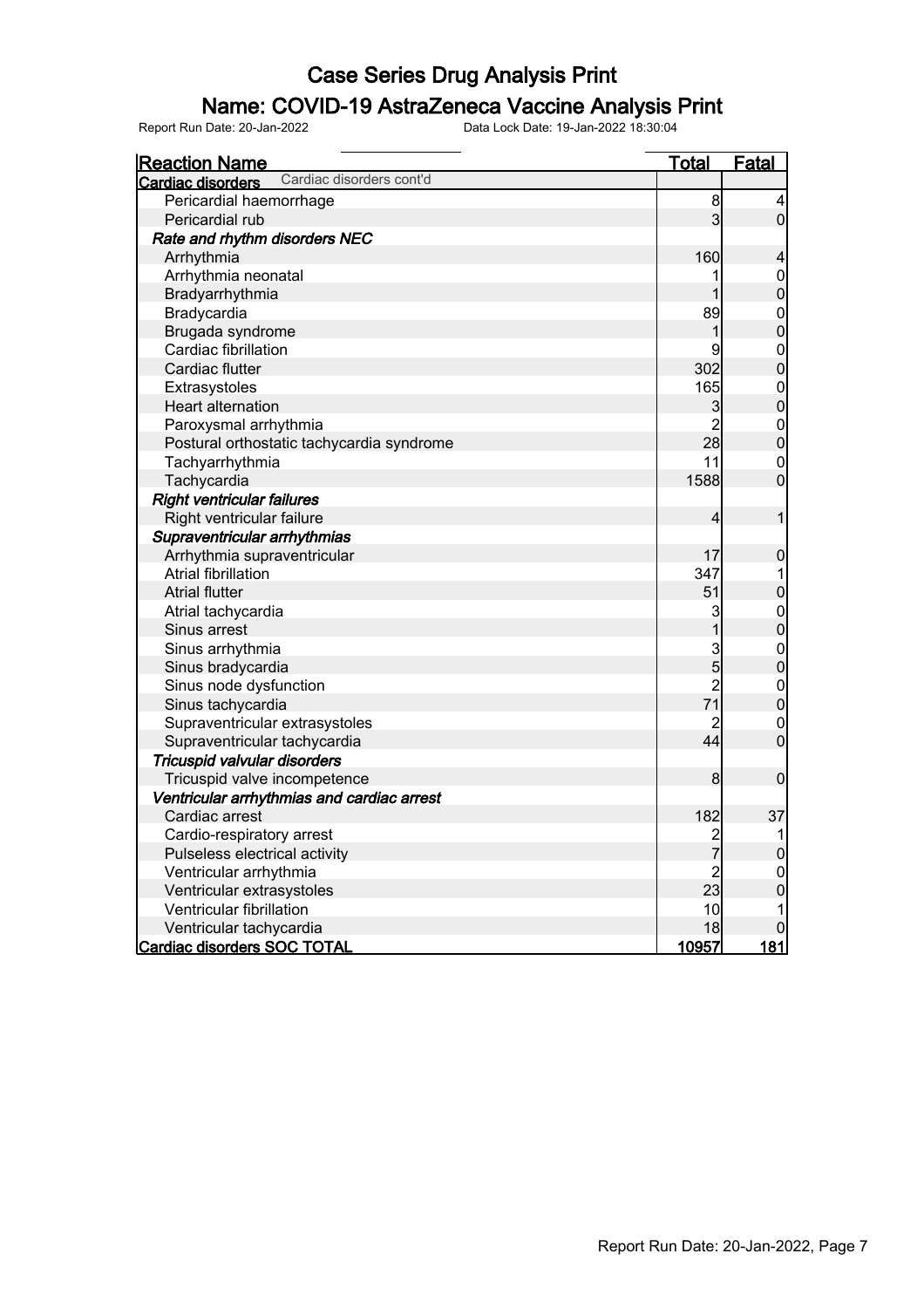#### Name: COVID-19 AstraZeneca Vaccine Analysis Print

| <b>Reaction Name</b>                                     | <b>Total</b>   | <b>Fatal</b>     |
|----------------------------------------------------------|----------------|------------------|
| <b>Congenital disorders</b>                              |                |                  |
| Autosomal chromosomal abnormalities                      |                |                  |
| Trisomy 18                                               | 1              | $\boldsymbol{0}$ |
| Trisomy 21                                               |                | $\overline{0}$   |
| Cardiac disorders congenital NEC                         |                |                  |
| Heart disease congenital                                 | 11             | $\mathbf 0$      |
| Cardiac septal defects congenital                        |                |                  |
| Atrial septal defect                                     |                | 0                |
| Hypertrophic cardiomyopathy                              | $\overline{3}$ | $\mathbf 0$      |
| Central nervous system disorders congenital NEC          |                |                  |
| <b>Brain malformation</b>                                |                | $\mathbf 0$      |
| Neural tube defect                                       |                |                  |
| Spina bifida                                             | $\overline{2}$ | $\mathbf 0$      |
| Syringomyelia                                            | 1              | $\mathbf 0$      |
| Cerebellar disorders congenital                          |                |                  |
| Arnold-Chiari malformation                               | $\overline{c}$ | $\mathbf 0$      |
| Cerebral disorders congenital                            |                |                  |
| Anencephaly                                              |                | 0                |
| Cerebral palsy                                           | $\overline{2}$ | $\mathbf 0$      |
| Coagulation disorders congenital                         |                |                  |
| Factor VII deficiency                                    | 1              | $\mathbf 0$      |
| <b>Congenital disorders NEC</b>                          |                |                  |
| Congenital anomaly                                       | 4              | $\mathbf 0$      |
| Congenital midline defect                                |                | $\boldsymbol{0}$ |
| Heterotaxia                                              |                | $\mathbf 0$      |
| Multiple congenital abnormalities                        |                | $\mathbf 0$      |
| Young's syndrome                                         |                | $\mathbf 0$      |
| Connective tissue disorders congenital                   |                |                  |
| Ehlers-Danlos syndrome                                   | $6 \mid$       | $\mathbf 0$      |
| Diaphragmatic disorders congenital                       |                |                  |
| Congenital diaphragmatic hernia                          | $\overline{2}$ | $\mathbf 0$      |
| Gastrointestinal tract disorders congenital NEC          |                |                  |
| Gastrointestinal malformation                            | 1              | $\mathbf 0$      |
| Gene mutations and other alterations NEC                 |                |                  |
| Tuberous sclerosis complex                               | 1              | $\mathbf 0$      |
| Great vessel disorders congenital                        |                |                  |
| Coarctation of the aorta                                 | 1              | 0                |
| Transposition of the great vessels                       |                | $\overline{0}$   |
| Immune system abnormalities congenital                   |                |                  |
| Combined immunodeficiency                                | 1              | $\mathbf 0$      |
| Inborn errors of lipid metabolism                        |                |                  |
| Type IIa hyperlipidaemia                                 | 1              | $\mathbf 0$      |
| Inborn errors of porphyrin metabolism                    |                |                  |
| Porphyria acute                                          | 1              |                  |
| Lacrimal system disorders congenital                     |                | $\mathbf 0$      |
|                                                          | 1              |                  |
| Dacryostenosis congenital<br>Lysosomal storage disorders |                | $\mathbf 0$      |
| Mucolipidosis                                            |                |                  |
|                                                          | 1              | $\mathbf 0$      |
| Male reproductive tract disorders congenital             |                |                  |
| Hydrocele                                                | 3              | $\mathbf 0$      |
| Micropenis                                               | $\overline{2}$ | $\pmb{0}$        |
| Penoscrotal fusion                                       | 3              | $\boldsymbol{0}$ |
| Multiple cardiac abnormalities congenital                |                |                  |
| Multiple cardiac defects                                 | 1              | $\overline{0}$   |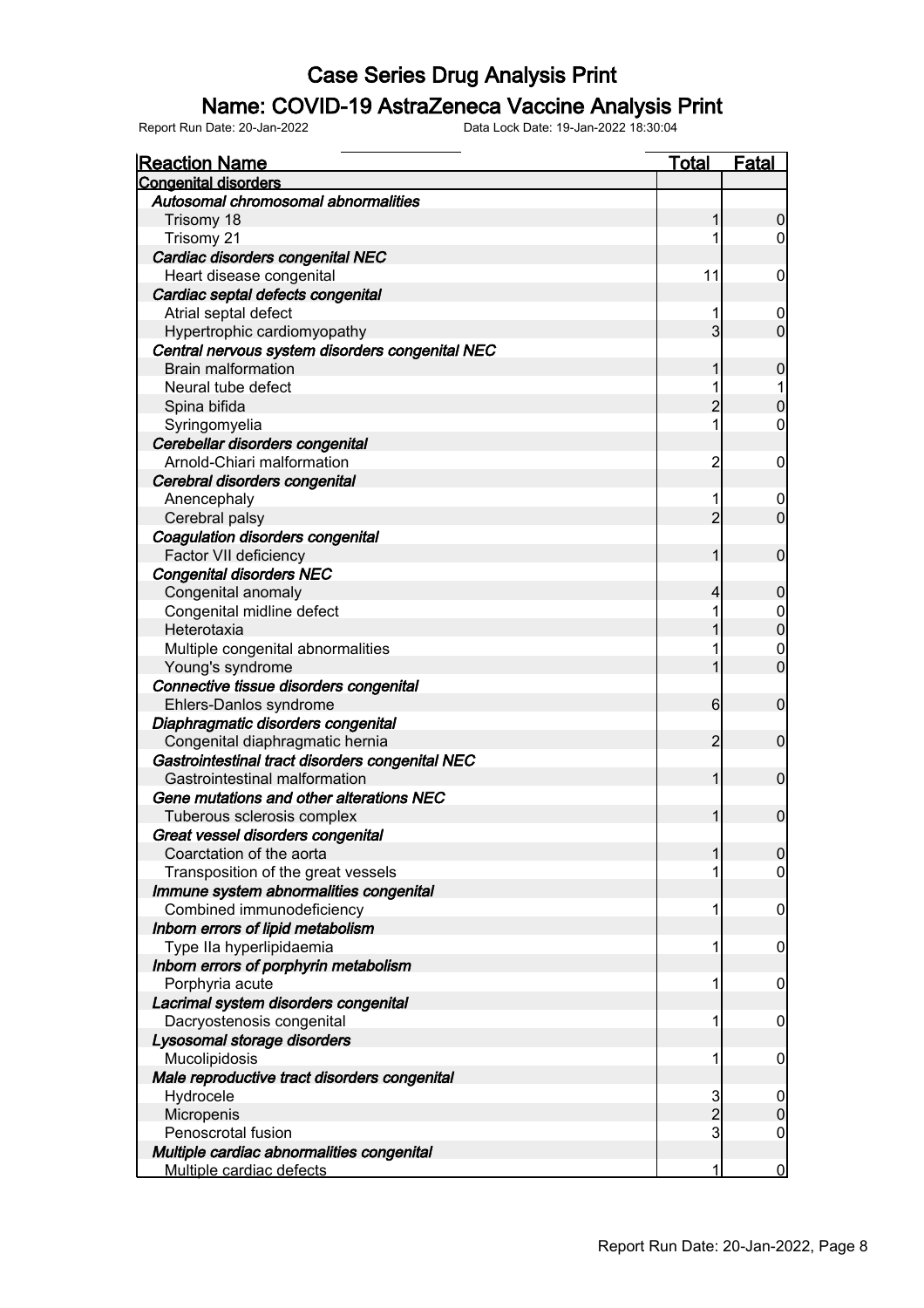#### Name: COVID-19 AstraZeneca Vaccine Analysis Print

| <b>Reaction Name</b>                                                                | Total          | Fatal                                |
|-------------------------------------------------------------------------------------|----------------|--------------------------------------|
| <b>Congenital disorders</b> Congenital disorders cont'd                             |                |                                      |
| Musculoskeletal and connective tissue disorders of face, neck and jaw<br>congenital |                |                                      |
| <b>Branchial cyst</b>                                                               | 3              | 0                                    |
| Musculoskeletal and connective tissue disorders of limbs congenital                 |                |                                      |
| Limb reduction defect                                                               | 2              | 0                                    |
| Os trigonum                                                                         | 1              | $\overline{0}$                       |
| Musculoskeletal disorders congenital NEC                                            |                |                                      |
| Congenital multiplex arthrogryposis                                                 | 1              | $\mathbf 0$                          |
| Dysmorphism                                                                         | $\overline{2}$ | 0                                    |
| Neurological disorders congenital NEC                                               |                |                                      |
| Epilepsy with myoclonic-atonic seizures                                             |                | 0                                    |
| Familial hemiplegic migraine                                                        |                | $\overline{0}$                       |
| Neurofibromatosis                                                                   |                | $\begin{matrix} 0 \\ 0 \end{matrix}$ |
| Spinal muscular atrophy                                                             |                |                                      |
| Tourette's disorder                                                                 | 3              | $\mathbf 0$                          |
| Ocular disorders congenital NEC                                                     |                |                                      |
| Colour blindness                                                                    | 9              | $\mathbf 0$                          |
| Pancreatic disorders congenital                                                     |                |                                      |
| Hereditary pancreatitis                                                             | 1              | 0                                    |
| Peripheral nervous system disorders congenital NEC                                  |                |                                      |
| Paroxysmal extreme pain disorder                                                    | 13             | 0                                    |
| Pulmonary and bronchial disorders congenital                                        |                |                                      |
| Cystic fibrosis                                                                     |                | 0                                    |
| Sex chromosomal abnormalities                                                       |                |                                      |
| Klinefelter's syndrome                                                              | 1              | 0                                    |
| Skin and subcutaneous tissue disorders congenital NEC                               |                |                                      |
| Benign familial pemphigus                                                           | 1              | $\mathbf 0$                          |
| Tongue disorders congenital                                                         |                |                                      |
| Ankyloglossia congenital                                                            |                | $\boldsymbol{0}$                     |
| Macroglossia                                                                        |                | $\overline{0}$                       |
| Vascular anomalies congenital NEC                                                   |                |                                      |
| Arteriovenous malformation                                                          |                | $\mathbf 0$                          |
| Congenital disorders SOC TOTAL                                                      | 107            | 1                                    |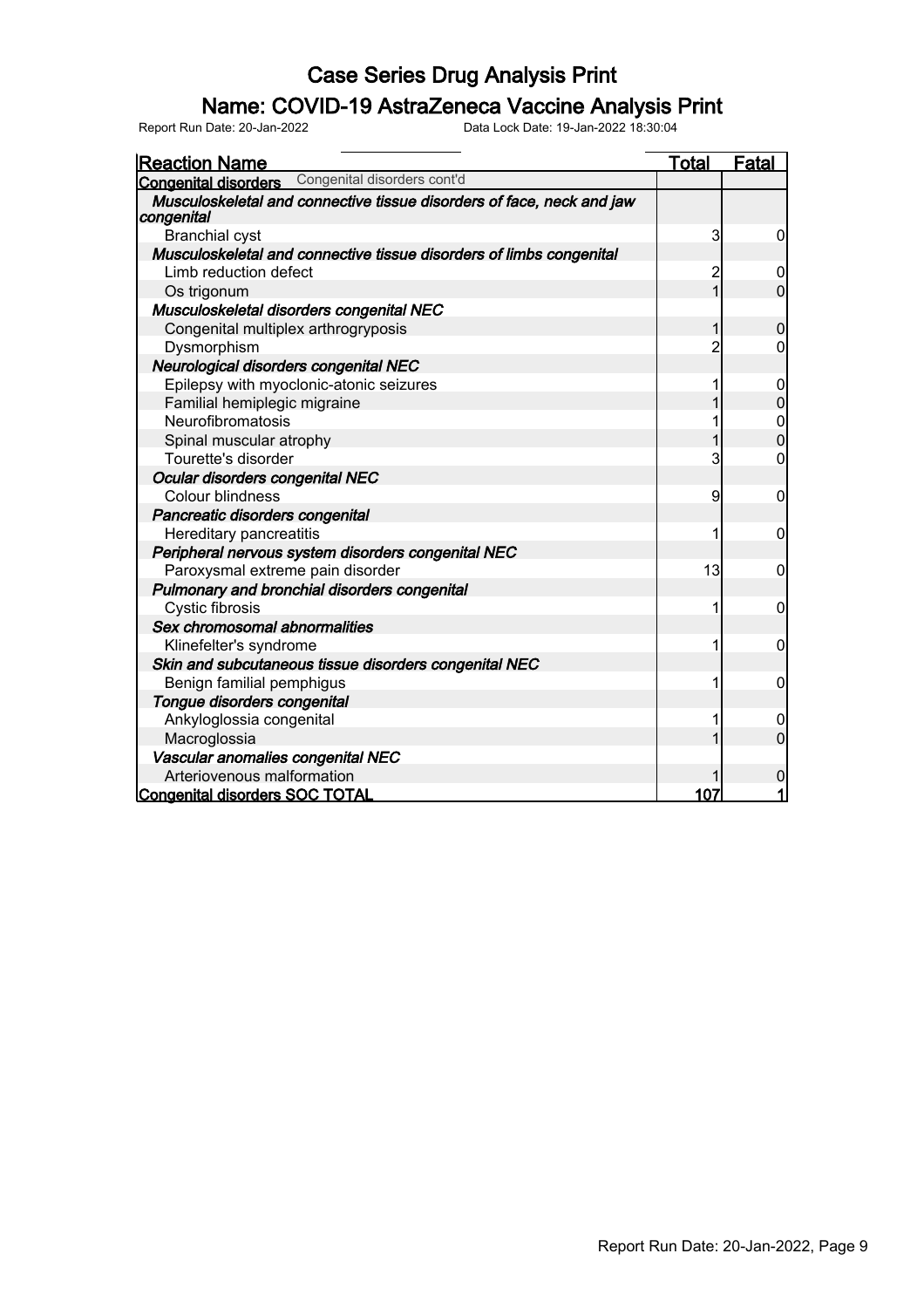### Name: COVID-19 AstraZeneca Vaccine Analysis Print

| <b>Reaction Name</b>                             | <b>Total</b>   | <b>Fatal</b>     |
|--------------------------------------------------|----------------|------------------|
| Ear disorders                                    |                |                  |
| Ear disorders NEC                                |                |                  |
| Aural polyp                                      |                | $\boldsymbol{0}$ |
| Ear canal erythema                               |                | 0                |
| Ear congestion                                   | 34             | $\mathbf 0$      |
| Ear discomfort                                   | 123            | $\mathbf{0}$     |
| Ear disorder                                     | 23             | $\overline{0}$   |
| Ear haemorrhage                                  | 19             | $\mathbf{0}$     |
| Ear inflammation                                 | 1              | $\overline{0}$   |
| Ear pain                                         | 2100           | $\mathbf{0}$     |
| Ear pruritus                                     | 7              | $\overline{0}$   |
| Ear swelling                                     | 76             | $\boldsymbol{0}$ |
| Otorrhoea                                        | 8 <sup>1</sup> | $\overline{0}$   |
| Paraesthesia ear                                 |                | 0                |
| Eustachian tube disorders                        |                |                  |
| Eustachian tube disorder                         | 7              | $\mathbf 0$      |
| Eustachian tube dysfunction                      | $6 \,$         | $\mathbf 0$      |
| Eustachian tube obstruction                      | 8              | 0                |
| <b>External ear disorders NEC</b>                |                |                  |
| Excessive cerumen production                     | 41             | $\mathbf 0$      |
| External ear pain                                | 14             | $\pmb{0}$        |
| Juvenile spring eruption                         |                | $\mathbf 0$      |
| Red ear syndrome                                 | $\overline{5}$ | $\overline{0}$   |
| <b>External ear infections and inflammations</b> |                |                  |
| External ear inflammation                        | 4              | $\mathbf 0$      |
| <b>Hearing disorders NEC</b>                     |                |                  |
| Auditory disorder                                | 8              | $\mathbf 0$      |
|                                                  |                |                  |
| <b>Hearing losses</b><br>Conductive deafness     |                |                  |
| Deafness                                         | 420            | $\mathbf 0$      |
| Deafness bilateral                               | 19             | $\boldsymbol{0}$ |
|                                                  | 40             |                  |
| Deafness neurosensory                            |                | $\mathbf 0$      |
| Deafness transitory                              | 4              | $\pmb{0}$        |
| Deafness unilateral                              | 58             | $\mathbf{0}$     |
| Hypoacusis                                       | 251            | $\overline{0}$   |
| Mixed deafness                                   | 3              | $\overline{0}$   |
| Neurosensory hypoacusis                          | $\overline{2}$ | 0                |
| Sudden hearing loss                              | 85             | $\overline{0}$   |
| Hyperacusia                                      |                |                  |
| Hyperacusis                                      | 177            | $\mathbf 0$      |
| Inner ear disorders NEC                          |                |                  |
| Endolymphatic hydrops                            |                | $\overline{0}$   |
| Inner ear disorder                               | 8              | $\pmb{0}$        |
| Meniere's disease                                | 30             | $\overline{0}$   |
| Vestibular disorder                              | 9              | $\overline{0}$   |
| Inner ear infections and inflammations           |                |                  |
| Autoimmune inner ear disease                     | 1              | $\mathbf 0$      |
| Inner ear inflammation                           | 5              | 0                |
| Inner ear signs and symptoms                     |                |                  |
| Motion sickness                                  | 130            | $\overline{0}$   |
| Phobic postural vertigo                          |                | $\overline{0}$   |
| Tinnitus                                         | 4375           | $\overline{0}$   |
| Vertigo                                          | 2305           | $\mathbf 0$      |
| Vertigo labyrinthine                             | 15             | $\overline{0}$   |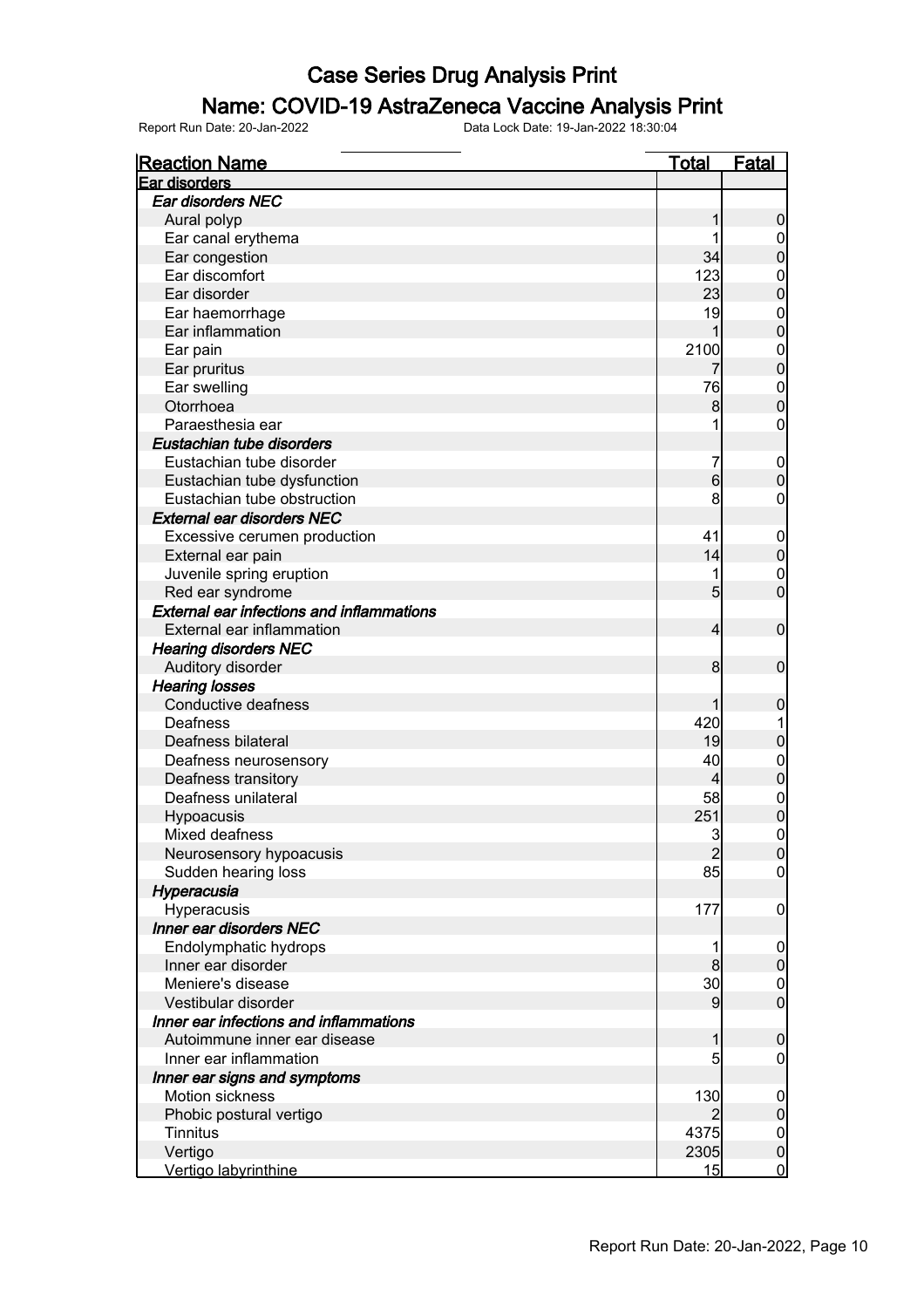### Name: COVID-19 AstraZeneca Vaccine Analysis Print

| <b>Reaction Name</b>                          | Total |  |
|-----------------------------------------------|-------|--|
| Ear disorders cont'd<br>Ear disorders         |       |  |
| Vertigo positional                            | 159   |  |
| Middle ear disorders NEC                      |       |  |
| Middle ear disorder                           |       |  |
| Middle ear effusion                           |       |  |
| Tympanic membrane disorders (excl infections) |       |  |
| Tympanic membrane perforation                 |       |  |
| Ear disorders SOC TOTAL                       |       |  |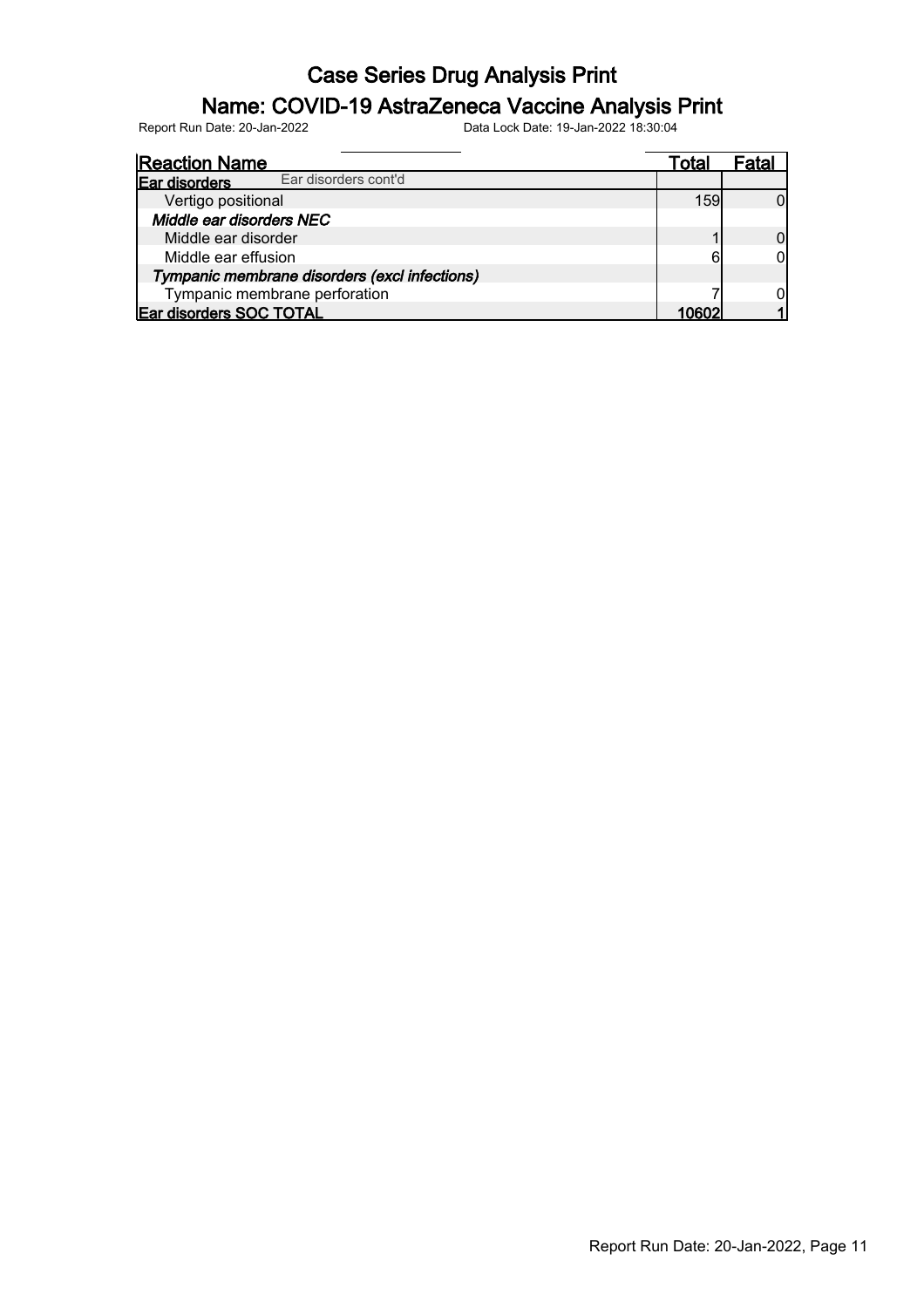#### Name: COVID-19 AstraZeneca Vaccine Analysis Print

| <b>Reaction Name</b>                            | <b>Total</b>   | Fatal            |
|-------------------------------------------------|----------------|------------------|
| <b>Endocrine disorders</b>                      |                |                  |
| Acute and chronic thyroiditis                   |                |                  |
| Autoimmune thyroiditis                          | 8              | $\boldsymbol{0}$ |
| Thyroiditis                                     | 21             | 0                |
| Thyroiditis acute                               | 8 <sup>0</sup> | $\overline{0}$   |
| Thyroiditis chronic                             | $\overline{c}$ | $\mathbf 0$      |
| Thyroiditis subacute                            | 8              | $\overline{0}$   |
| <b>Adrenal cortical hyperfunctions</b>          |                |                  |
| Cushing's syndrome                              | $\overline{2}$ | $\boldsymbol{0}$ |
| Cushingoid                                      | 5              | $\mathbf 0$      |
| <b>Adrenal cortical hypofunctions</b>           |                |                  |
| Addison's disease                               | 3              | $\boldsymbol{0}$ |
| Adrenal insufficiency                           | 22             | $\mathbf 0$      |
| Adrenocortical insufficiency acute              | 31             | $\mathbf 0$      |
| Glucocorticoid deficiency                       |                | $\overline{0}$   |
| <b>Adrenal gland disorders NEC</b>              |                |                  |
| Adrenal disorder                                | $\overline{2}$ | $\boldsymbol{0}$ |
| Adrenal haematoma                               |                | $\boldsymbol{0}$ |
| Adrenal haemorrhage                             |                | $\overline{0}$   |
| Adrenal mass                                    |                |                  |
| Adrenal thrombosis                              |                | $0\atop 0$       |
| Adrenomegaly                                    | $\overline{c}$ | $\mathbf 0$      |
| Haemorrhagic adrenal infarction                 | $\overline{5}$ | $\overline{0}$   |
| Anterior pituitary hyperfunction                |                |                  |
|                                                 | $\overline{2}$ | $\mathbf 0$      |
| Hyperprolactinaemia                             |                |                  |
| Anterior pituitary hypofunction                 | $\overline{2}$ |                  |
| Hypopituitarism                                 |                | $\boldsymbol{0}$ |
| Luteal phase deficiency                         | $\overline{2}$ | $\mathbf 0$      |
| Ectopic endocrine disorders                     |                |                  |
| Carcinoid syndrome                              | 1              | $\mathbf 0$      |
| Endocrine abnormalities of gonadal function NEC |                |                  |
| Oestrogenic effect                              | 1              | $\mathbf 0$      |
| Endocrine abnormalities of puberty              |                |                  |
| Delayed menarche                                |                | $\overline{0}$   |
| Premature menarche                              | 17             | $\overline{0}$   |
| Female gonadal function disorders               |                |                  |
| Anovulatory cycle                               | 23             | $\overline{0}$   |
| Ovulation delayed                               | 18             | $\mathbf 0$      |
| <b>Hyperparathyroid disorders</b>               |                |                  |
| Hyperparathyroidism                             | $\overline{c}$ | $\mathbf 0$      |
| <b>Hypoparathyroid disorders</b>                |                |                  |
| Hypoparathyroidism                              | $\overline{c}$ | $\overline{0}$   |
| Primary hypoparathyroidism                      | $\overline{1}$ | $\mathbf 0$      |
| Hypothalamic and pituitary disorders NEC        |                |                  |
| Empty sella syndrome                            | 1              | $\boldsymbol{0}$ |
| Hypothalamo-pituitary disorder                  | $\overline{c}$ | $\overline{0}$   |
| Pituitary apoplexy                              | $\overline{2}$ | $\mathbf 0$      |
| Pituitary haemorrhage                           | 1              | $\boldsymbol{0}$ |
| Secondary adrenocortical insufficiency          | 1              | $\overline{0}$   |
| Posterior pituitary disorders                   |                |                  |
| Diabetes insipidus                              | 8              | $\boldsymbol{0}$ |
| Inappropriate antidiuretic hormone secretion    | 1              | $\mathbf 0$      |
| <b>Thyroid disorders NEC</b>                    |                |                  |
| Autoimmune thyroid disorder                     | 1              | $\mathbf 0$      |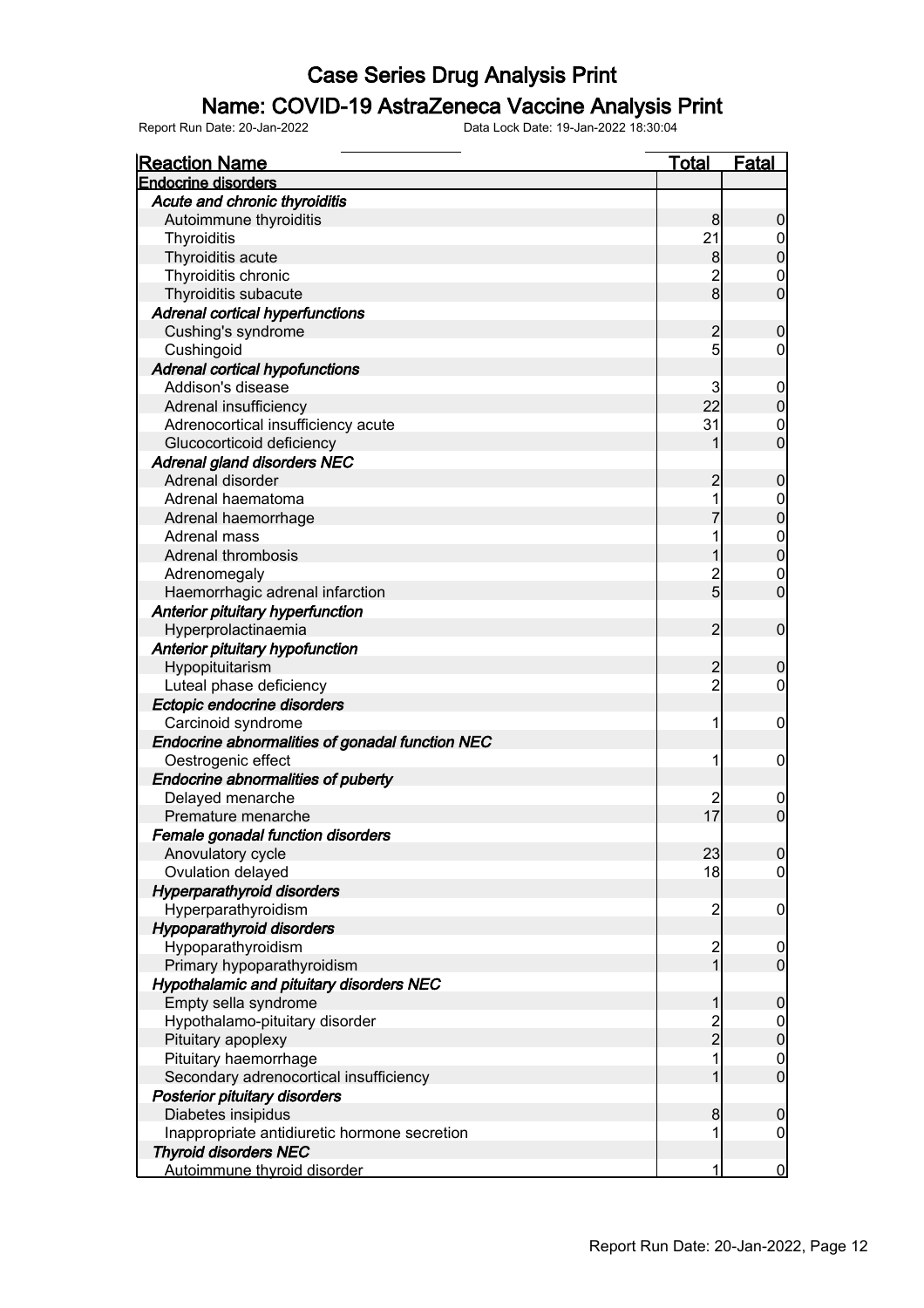### Name: COVID-19 AstraZeneca Vaccine Analysis Print

| <b>Reaction Name</b>                                  | Total | Fata |
|-------------------------------------------------------|-------|------|
| <b>Endocrine disorders</b> Endocrine disorders cont'd |       |      |
| Euthyroid sick syndrome                               |       |      |
| Goitre                                                | 27    |      |
| Thyroid disorder                                      | 22    |      |
| Thyroid mass                                          |       |      |
| Thyroid pain                                          | 18    | 0    |
| <b>Thyroid hyperfunction disorders</b>                |       |      |
| Basedow's disease                                     | 24    |      |
| Hyperthyroidism                                       | 63    |      |
| Thyrotoxic crisis                                     | 6     | 0    |
| <b>Thyroid hypofunction disorders</b>                 |       |      |
| Hypothyroidism                                        | 64    | 0    |
| <b>Thyroid neoplasms</b>                              |       |      |
| Thyroid cyst                                          |       |      |
| <b>Endocrine disorders SOC TOTAL</b>                  | 455   |      |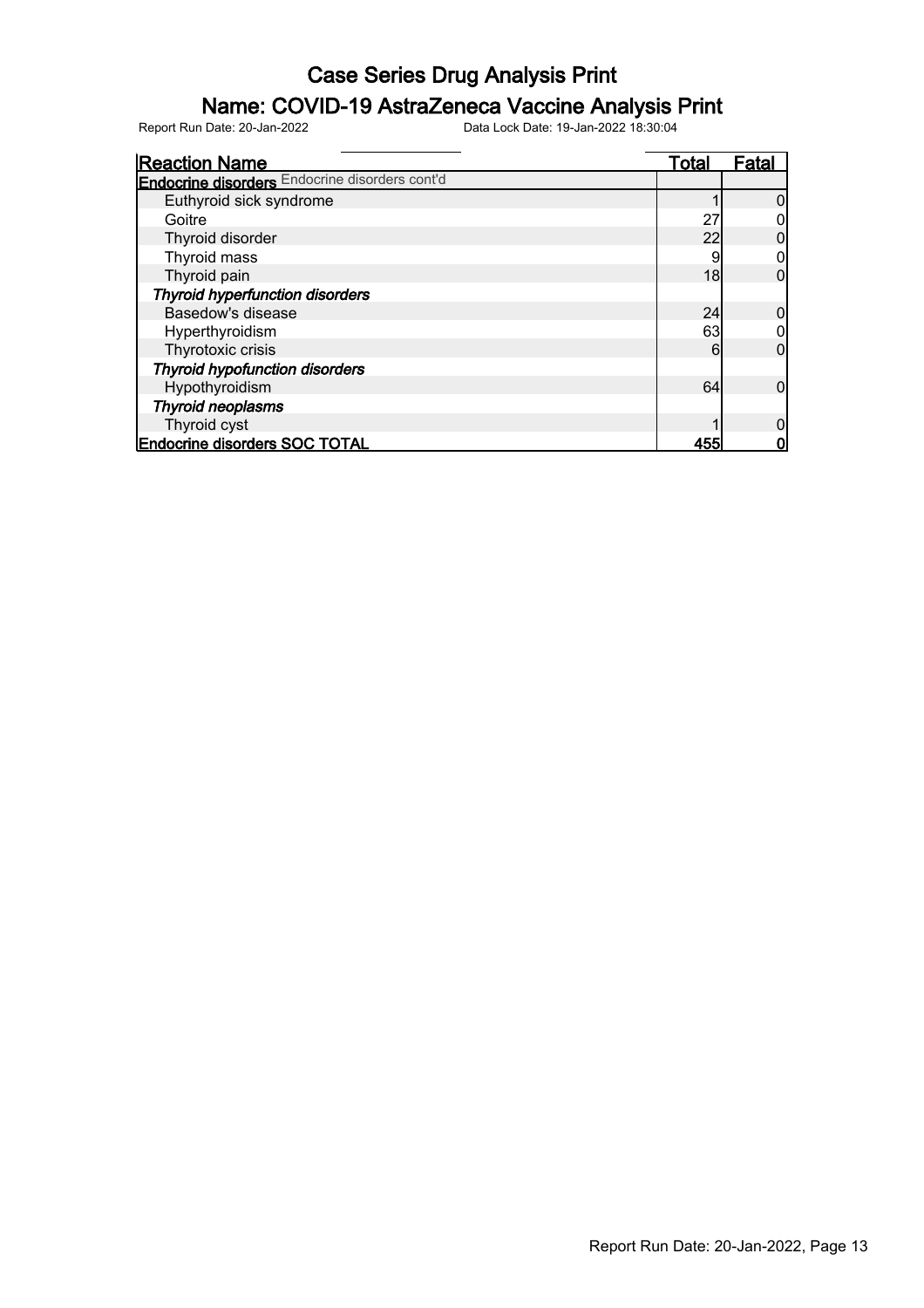### Name: COVID-19 AstraZeneca Vaccine Analysis Print

| <b>Reaction Name</b>                                                     | <b>Total</b>            | <b>Fatal</b>                  |
|--------------------------------------------------------------------------|-------------------------|-------------------------------|
| Eve disorders                                                            |                         |                               |
| Amblyopic vision impairment                                              |                         |                               |
| Amblyopia                                                                | 12                      | $\mathbf 0$                   |
| <b>Cataract conditions</b>                                               |                         |                               |
| Cataract                                                                 | 25                      | $\mathbf 0$                   |
| Cataract cortical                                                        | $\overline{c}$          | 0                             |
| Cataract subcapsular                                                     | $\overline{\mathbf{4}}$ | $\mathbf 0$                   |
| Choroid and vitreous haemorrhages and vascular disorders                 |                         |                               |
| Vitreous haematoma                                                       | 1                       | $\boldsymbol{0}$              |
| Vitreous haemorrhage                                                     | 9                       | 0                             |
| Choroid and vitreous structural change, deposit and degeneration         |                         |                               |
| Chorioretinopathy                                                        | 2                       | $\mathbf 0$                   |
| Vitreous detachment                                                      | 59                      | $\mathbf 0$                   |
| Vitreous floaters                                                        | 207                     | $\mathbf 0$                   |
| Vitreous opacities                                                       |                         | $\mathbf 0$                   |
| Colour blindness (incl acquired)                                         |                         |                               |
| Dyschromatopsia                                                          | 18                      | $\mathbf 0$                   |
| Conjunctival and corneal bleeding and vascular disorders                 |                         |                               |
| Conjunctival haemorrhage                                                 | 130                     | $\mathbf 0$                   |
| Corneal neovascularisation                                               |                         | 0                             |
| Scleral haemorrhage                                                      | 1                       | $\mathbf 0$                   |
| Conjunctival infections, irritations and inflammations                   |                         |                               |
| Conjunctival hyperaemia                                                  | $\overline{c}$          | $\mathbf 0$                   |
| Conjunctivitis allergic                                                  | $\overline{2}$          | $\overline{0}$                |
| Conjunctival structural change, deposit and degeneration                 |                         |                               |
| Conjunctival bleb                                                        |                         | $\mathbf 0$                   |
| Conjunctival disorder                                                    | 1                       | $\overline{0}$                |
| Corneal infections, oedemas and inflammations                            |                         |                               |
| Keratitis                                                                | 5                       | $\mathbf 0$                   |
| Ulcerative keratitis                                                     | 4                       | $\mathbf 0$                   |
| Corneal structural change, deposit and degeneration                      |                         |                               |
| Corneal perforation                                                      |                         | $\mathbf 0$                   |
| Corneal scar                                                             | 1                       | $\overline{0}$                |
| <b>Eyelid movement disorders</b>                                         |                         |                               |
| Blepharospasm                                                            | 157                     | $\boldsymbol{0}$              |
| Excessive eye blinking                                                   | 9                       | $\mathbf 0$                   |
| Eyelid function disorder                                                 | $\mathbf{1}$            | 0                             |
| Eyelid myokymia                                                          | $\overline{2}$          | 0                             |
| Eyelid ptosis                                                            | 65                      | $\pmb{0}$                     |
| Paralytic lagophthalmos                                                  |                         | $\mathbf 0$                   |
| Glaucomas (excl congenital)                                              |                         |                               |
| Angle closure glaucoma                                                   | 6                       | $\mathbf 0$                   |
| Glaucoma                                                                 | 16                      | $\overline{0}$                |
| Iris and ciliary body structural change, deposit and degeneration        |                         |                               |
| Eye colour change                                                        | 9                       | $\boldsymbol{0}$              |
| Iris and uveal tract infections, irritations and inflammations           |                         |                               |
| Autoimmune uveitis                                                       | 1                       | $\mathbf 0$                   |
|                                                                          | 25                      |                               |
| Iridocyclitis<br>Iritis                                                  | 15                      | $\overline{0}$<br>$\mathbf 0$ |
| <b>Uveitis</b>                                                           | 54                      |                               |
| <b>Lacrimation disorders</b>                                             |                         | $\mathbf 0$                   |
|                                                                          |                         |                               |
| Dry eye<br>Lacrimation increased                                         | 324<br>263              | $\mathbf 0$<br>$\mathbf 0$    |
|                                                                          |                         |                               |
| <u>ens structural change, deposit and degeneration (excl cataracts).</u> |                         |                               |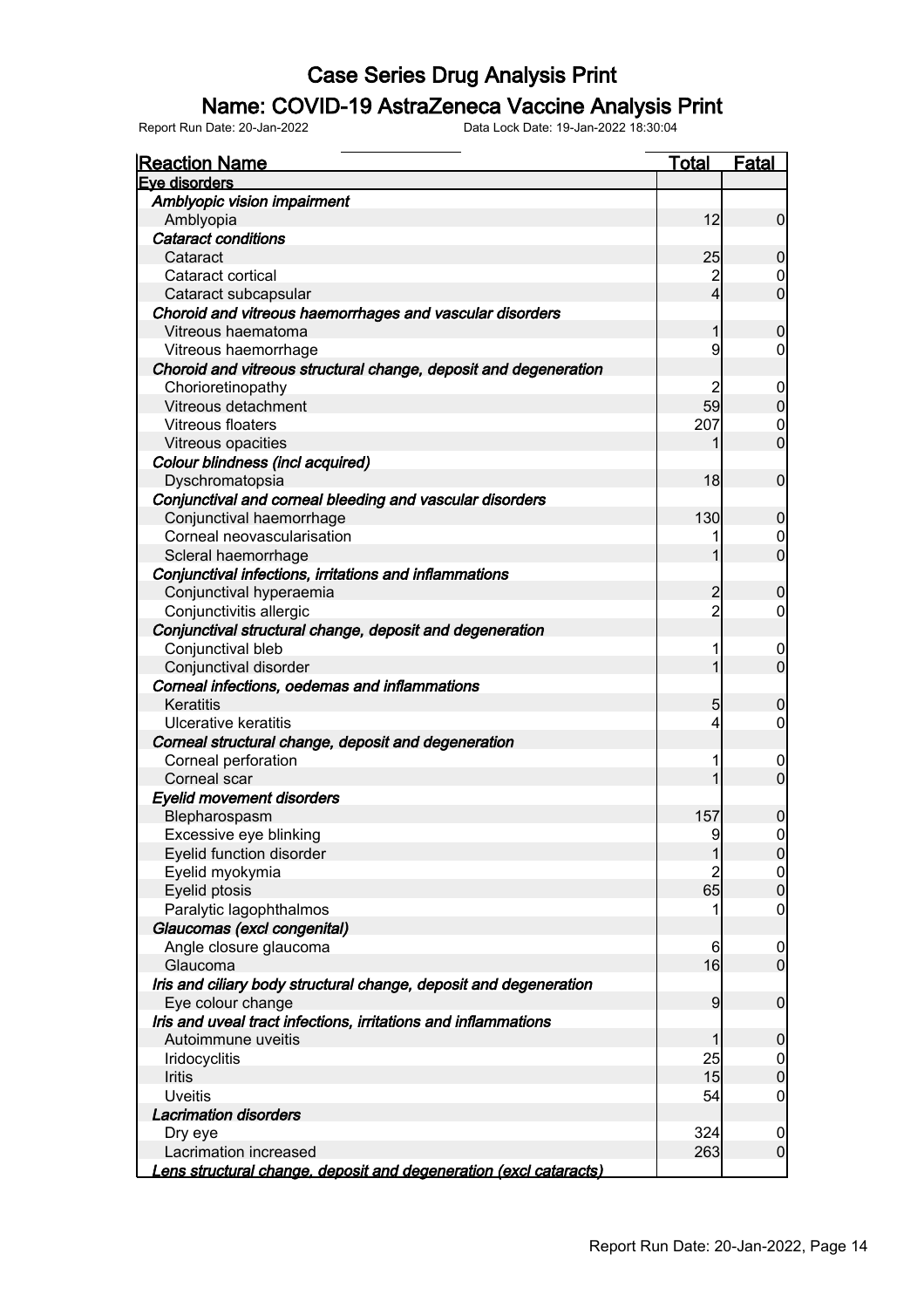### Name: COVID-19 AstraZeneca Vaccine Analysis Print

| <b>Reaction Name</b>                                             | <u>Total</u>            | Fatal            |
|------------------------------------------------------------------|-------------------------|------------------|
| Eye disorders cont'd<br>Eye disorders                            |                         |                  |
| Anterior capsule contraction                                     | 1                       | $\overline{0}$   |
| Lid bleeding and vascular disorders                              |                         |                  |
| Eyelid bleeding                                                  | $\mathbf{3}$            | $\mathbf 0$      |
| Eyelid haematoma                                                 | 3                       | 0                |
| Lid, lash and lacrimal infections, irritations and inflammations |                         |                  |
| <b>Blepharitis</b>                                               | 30                      | $\mathbf 0$      |
| Chalazion                                                        | $\overline{c}$          | $\boldsymbol{0}$ |
| Eczema eyelids                                                   | 7                       | $\boldsymbol{0}$ |
| Erythema of eyelid                                               | $\bf{8}$                | $\mathbf 0$      |
| Eyelid cyst                                                      | 18                      | $\boldsymbol{0}$ |
| <b>Eyelid irritation</b>                                         | 5                       | $\mathbf 0$      |
| Eyelid margin crusting                                           |                         | $\boldsymbol{0}$ |
| Eyelid oedema                                                    | 12                      | $\mathbf 0$      |
| Eyelid rash                                                      | 15                      | $\mathbf 0$      |
| Meibomianitis                                                    | 1                       | $\mathbf 0$      |
| Swelling of eyelid                                               | 140                     | $\mathbf 0$      |
| Lid, lash and lacrimal structural disorders                      |                         |                  |
| <b>Blepharal pigmentation</b>                                    |                         | $\mathbf 0$      |
| Dermatochalasis                                                  |                         | $\boldsymbol{0}$ |
| Ectropion                                                        |                         | $\boldsymbol{0}$ |
| Eyelid exfoliation                                               | 3                       | $\overline{0}$   |
| Eyelid skin dryness                                              | 6                       | $\boldsymbol{0}$ |
| Eyelid thickening                                                | 4                       | $\overline{0}$   |
| Growth of eyelashes                                              | 10                      | $\mathbf 0$      |
| Lagophthalmos                                                    | 4                       | $\overline{0}$   |
| Ocular bleeding and vascular disorders NEC                       |                         |                  |
| Eye haematoma                                                    | 4                       | $\boldsymbol{0}$ |
| Eye haemorrhage                                                  | 114                     | $\boldsymbol{0}$ |
| Ocular retrobulbar haemorrhage                                   |                         | $\mathbf 0$      |
| Ocular vascular disorder                                         | $\overline{\mathbf{c}}$ | $\mathbf 0$      |
| Ophthalmic vein thrombosis                                       | $\overline{4}$          | $\overline{0}$   |
| Ocular cysts and polyps                                          |                         |                  |
| Vitreous cyst                                                    | 1                       | $\bf 0$          |
| <b>Ocular disorders NEC</b>                                      |                         |                  |
| Dark circles under eyes                                          | 11                      | $\boldsymbol{0}$ |
| Eye disorder                                                     | 46                      | 0                |
| Eye oedema                                                       | 19                      | 0                |
| Eye pain                                                         | 3385                    | $\overline{0}$   |
| Eye swelling                                                     | 647                     | $\overline{0}$   |
| Eye symptom                                                      | 11                      | $\overline{0}$   |
| Eye ulcer                                                        | 10                      | $\overline{0}$   |
| Eyelid disorder                                                  | 18                      | $\overline{0}$   |
| Eyelid pain                                                      | 20                      | $\overline{0}$   |
| Eyelids pruritus                                                 | 13                      | $\boldsymbol{0}$ |
| Ocular discomfort                                                | 84                      | $\overline{0}$   |
| Periorbital discomfort                                           | 1                       | $\boldsymbol{0}$ |
| Periorbital oedema                                               | 18                      | $\overline{0}$   |
| Periorbital pain                                                 | 4                       | $\boldsymbol{0}$ |
| Periorbital swelling                                             | 109                     | $\overline{0}$   |
| Retinal disorder                                                 | $\overline{\mathbf{c}}$ | $\mathbf 0$      |
| Retinal fovea disorder                                           | 1                       | $\overline{0}$   |
| Ocular infections, inflammations and associated manifestations   |                         |                  |
| Autoimmune eye disorder                                          | 1                       | $\overline{0}$   |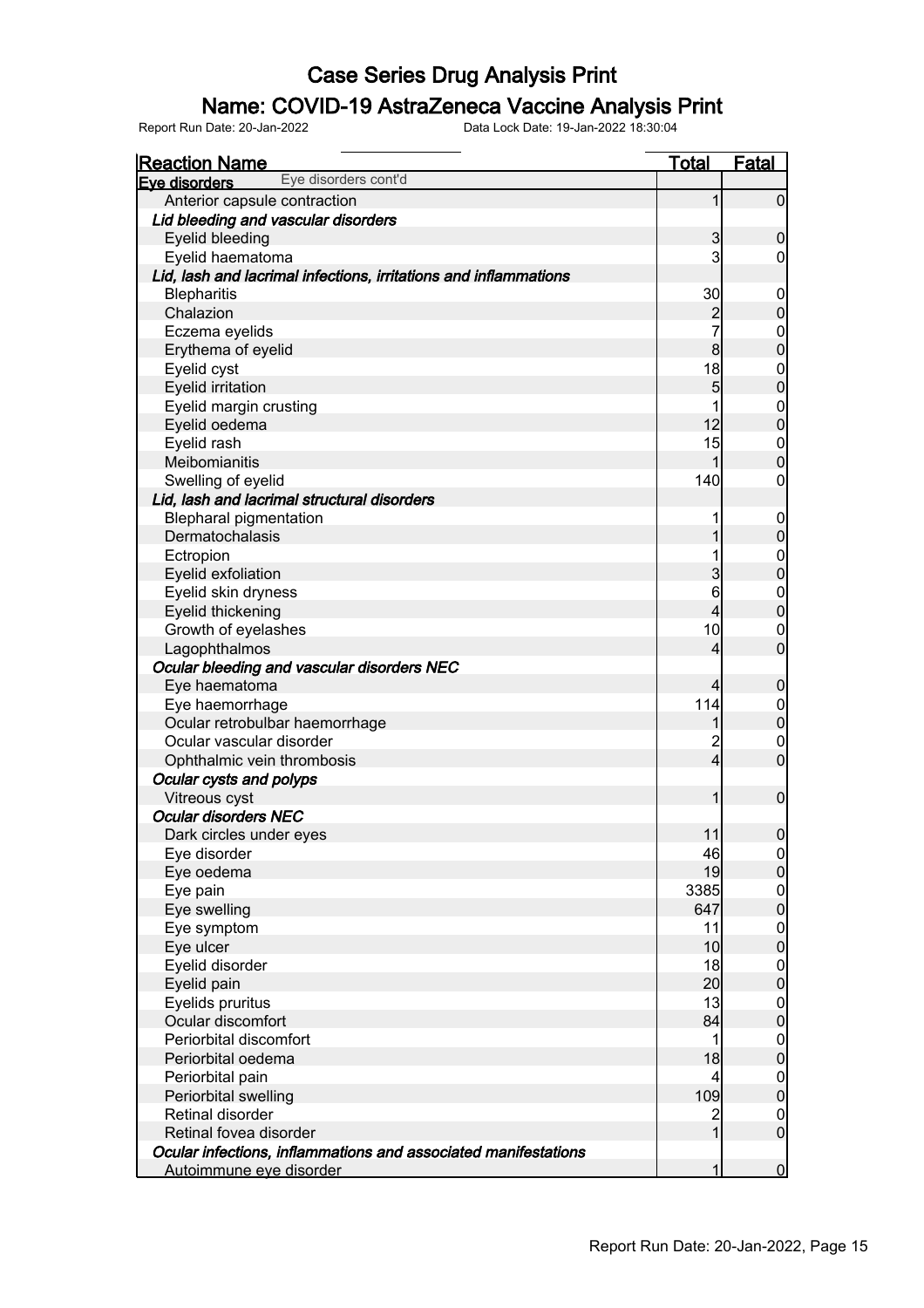### Name: COVID-19 AstraZeneca Vaccine Analysis Print

| <b>Reaction Name</b>                                       | <b>Total</b>   | <b>Fatal</b>                       |
|------------------------------------------------------------|----------------|------------------------------------|
| Eye disorders cont'd<br>Eve disorders                      |                |                                    |
| Eye allergy                                                | 31             | $\overline{0}$                     |
| Eye discharge                                              | 29             | $\pmb{0}$                          |
| Eye inflammation                                           | 35             | $\boldsymbol{0}$                   |
| Eye irritation                                             | 207            | $\mathbf 0$                        |
| Eye pruritus                                               | 309            |                                    |
| Limbal swelling                                            | 8              | $0\atop 0$                         |
| Ocular hyperaemia                                          | 472            | $\mathbf{0}$                       |
| Ocular rosacea                                             | 1              | $\overline{0}$                     |
| Ocular nerve and muscle disorders                          |                |                                    |
| Extraocular muscle paresis                                 | 13             | $\mathbf 0$                        |
| Eye movement disorder                                      | 56             | $\mathbf 0$                        |
| Gaze palsy                                                 | 5              | $\mathbf 0$                        |
| Ocular myasthenia                                          |                |                                    |
| Ophthalmoplegia                                            | $\overline{2}$ | $0$<br>0                           |
| Parinaud syndrome                                          | $\overline{1}$ | $\mathbf{0}$                       |
| Strabismus                                                 | 5              | $\overline{0}$                     |
| <b>Ocular sensation disorders</b>                          |                |                                    |
| Abnormal sensation in eye                                  | 28             | $\mathbf 0$                        |
| Asthenopia                                                 | 363            |                                    |
| Eye paraesthesia                                           | 5              | $\boldsymbol{0}$<br>$\mathbf 0$    |
| Eyelid sensory disorder                                    | 5              |                                    |
|                                                            | 37             | $\boldsymbol{0}$<br>$\overline{0}$ |
| Foreign body sensation in eyes                             | 29             |                                    |
| Hypoaesthesia eye                                          |                | $\mathbf 0$<br>$\overline{0}$      |
| Photophobia                                                | 1089           |                                    |
| <b>Optic disc abnormalities NEC</b>                        |                |                                    |
| Optic atrophy                                              | 1              | $\mathbf 0$                        |
| Optic discs blurred                                        | 3              | $\mathbf 0$<br>$\overline{0}$      |
| Papilloedema                                               | 16             |                                    |
| Optic nerve bleeding and vascular disorders                |                |                                    |
| Optic disc haemorrhage                                     | $\overline{c}$ | $\mathbf 0$                        |
| Optic ischaemic neuropathy                                 | 11             | $\mathbf 0$                        |
| Optic nerve sheath haemorrhage                             | 1              | $\overline{0}$                     |
| Orbital infections, inflammations and irritations          |                |                                    |
| Orbital myositis                                           | 1              | $\boldsymbol{0}$                   |
| Parophthalmia                                              | $\mathbf{1}$   | $\mathsf{O}\xspace$                |
| Orbital structural change, deposit and degeneration        |                |                                    |
| Lid sulcus deepened                                        | 3              | 0                                  |
| Orbital oedema                                             | $\mathbf{1}$   | $\overline{0}$                     |
| <b>Pupil disorders</b>                                     |                |                                    |
| Holmes-Adie pupil                                          | 1              | $\mathbf 0$                        |
| <b>Miosis</b>                                              | 15             | $\boldsymbol{0}$                   |
| <b>Mydriasis</b>                                           | 35             | $\mathbf 0$                        |
| Pupil fixed                                                | 14             | $\boldsymbol{0}$                   |
| Pupillary deformity                                        | $\mathbf{1}$   | $\mathbf 0$                        |
| Pupillary reflex impaired                                  | 3              | $\boldsymbol{0}$                   |
| Pupils unequal                                             | 12             | $\boldsymbol{0}$                   |
| Refractive and accommodative disorders                     |                |                                    |
| Altered visual depth perception                            | 5              | $\mathbf 0$                        |
| Hypermetropia                                              | $\overline{3}$ | $\overline{0}$                     |
| Myopia                                                     | $\overline{5}$ | $\pmb{0}$                          |
| Refraction disorder                                        | 1              | $\boldsymbol{0}$                   |
| Retinal bleeding and vascular disorders (excl retinopathy) |                |                                    |
| Retinal aneurysm                                           | $\overline{2}$ | $\overline{0}$                     |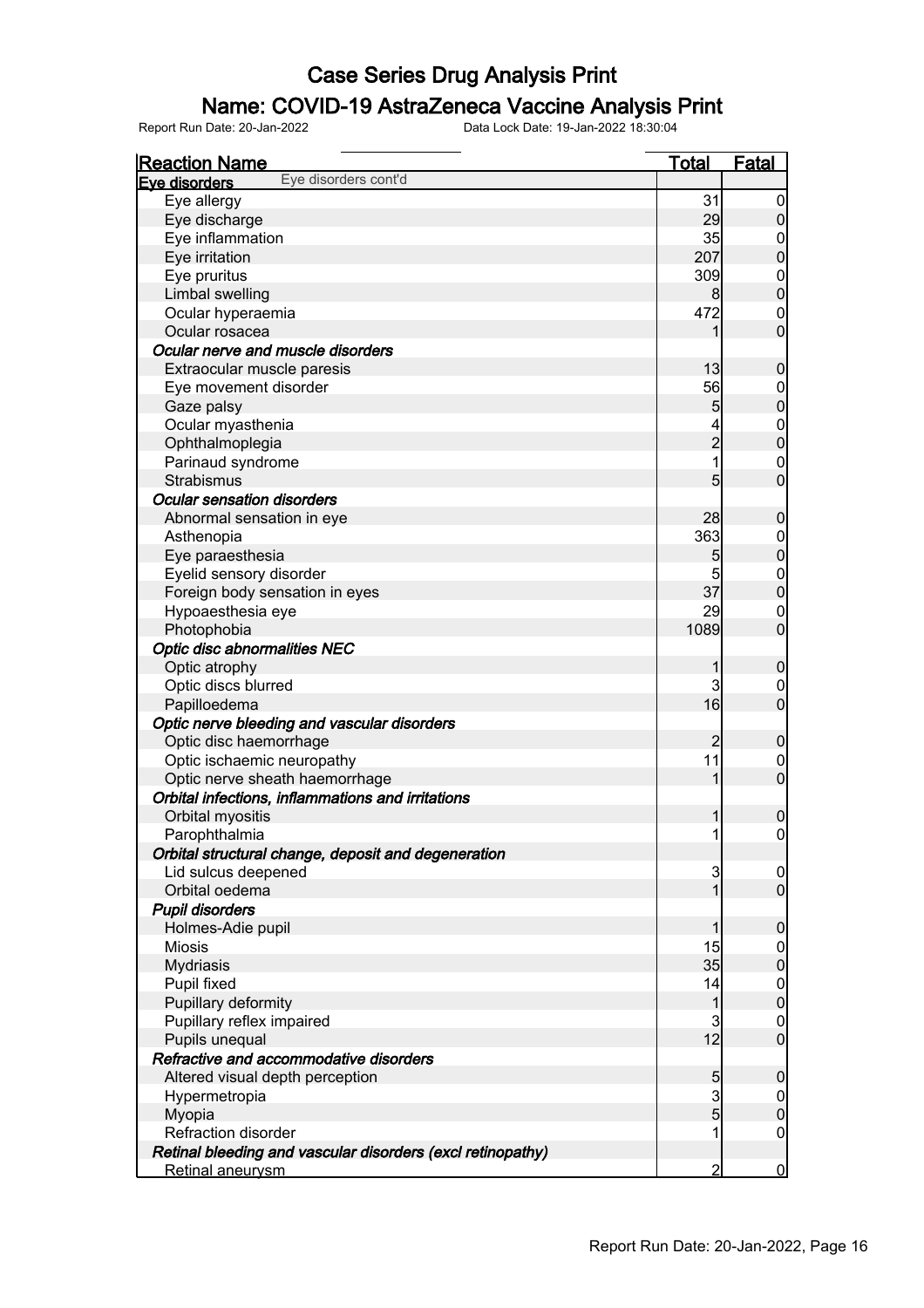### Name: COVID-19 AstraZeneca Vaccine Analysis Print

| <b>Reaction Name</b>                                                        | <b>Total</b>    | <b>Fatal</b>     |
|-----------------------------------------------------------------------------|-----------------|------------------|
| Eye disorders cont'd<br>Eye disorders                                       |                 |                  |
| Retinal artery embolism                                                     | $5\overline{)}$ | $\mathbf 0$      |
| Retinal artery occlusion                                                    | 26              | $\overline{0}$   |
| Retinal haemorrhage                                                         | 20              | $\mathbf 0$      |
| Retinal infarction                                                          |                 | $\mathbf{0}$     |
| Retinal ischaemia                                                           |                 | $\mathbf 0$      |
| Retinal vascular occlusion                                                  | 3               | $\mathbf{0}$     |
| Retinal vascular thrombosis                                                 | 4               | $\mathbf 0$      |
| Retinal vein occlusion                                                      | 99              | $\boldsymbol{0}$ |
| Retinal vein thrombosis                                                     | 8               | $\mathbf 0$      |
| Retinal vein varices                                                        |                 | $\mathbf 0$      |
| Retinal vessel avulsion                                                     |                 | $\overline{0}$   |
| Retinal structural change, deposit and degeneration                         |                 |                  |
| Epiretinal membrane                                                         |                 | $\boldsymbol{0}$ |
| Macular cyst                                                                |                 | $\mathbf{0}$     |
| Macular degeneration                                                        | 9               | $\mathbf 0$      |
| Macular detachment                                                          |                 | $\mathbf{0}$     |
| Macular hole                                                                |                 | $\overline{0}$   |
| Macular rupture                                                             |                 | $\mathbf{0}$     |
| Maculopathy                                                                 | $\frac{2}{3}$   | $\mathbf 0$      |
| Neovascular age-related macular degeneration                                | 12              | $\boldsymbol{0}$ |
| Retinal detachment                                                          | 30              | $\mathbf 0$      |
| Retinal drusen                                                              |                 | $\overline{0}$   |
| <b>Retinal tear</b>                                                         | 20              | $\mathbf 0$      |
| <b>Retinal toxicity</b>                                                     | 5               | $\mathbf 0$      |
| Vitreoretinal traction syndrome                                             |                 | $\overline{0}$   |
| Retinal, choroid and vitreous infections and inflammations                  |                 |                  |
| Cystoid macular oedema                                                      |                 | $\boldsymbol{0}$ |
| Macular oedema                                                              | 8               | $\overline{0}$   |
| Retinal oedema                                                              | $\overline{2}$  | $\pmb{0}$        |
| <b>Retinal vasculitis</b>                                                   |                 | $\mathbf 0$      |
| <b>Retinopathies NEC</b>                                                    |                 |                  |
| Acute macular neuroretinopathy                                              | 5               | $\mathbf 0$      |
| Diabetic retinopathy                                                        | $\overline{3}$  | $\mathbf 0$      |
| Retinal exudates                                                            | 18              | $\mathbf 0$      |
| Retinopathy                                                                 | 8 <sup>1</sup>  | $\overline{0}$   |
| Scleral infections, irritations and inflammations                           |                 |                  |
| Episcleritis                                                                | 21              | 0                |
| <b>Scleritis</b>                                                            | 14              | $\overline{0}$   |
| Scleral structural change, deposit and degeneration                         |                 |                  |
| Scleral discolouration                                                      |                 | $\mathbf 0$      |
| Structural change, deposit and degeneration of eye NEC                      |                 |                  |
| Deposit eye                                                                 |                 | $\overline{0}$   |
| Endocrine ophthalmopathy                                                    | 5               | $\overline{0}$   |
| Exophthalmos                                                                | 6               | $\overline{0}$   |
| Eye opacity                                                                 |                 | $\overline{0}$   |
| <b>Visual colour distortions</b>                                            |                 |                  |
| Chloropsia                                                                  | $\overline{2}$  | $\boldsymbol{0}$ |
| Chromatopsia                                                                | 1               | $\boldsymbol{0}$ |
| Cyanopsia                                                                   | 3               | $\overline{0}$   |
| Erythropsia                                                                 | 7               | $\mathbf 0$      |
|                                                                             | 9               | $\overline{0}$   |
|                                                                             |                 |                  |
|                                                                             |                 | $\mathbf 0$      |
| Xanthopsia<br><b>Visual disorders NEC</b><br><b>Charles Bonnet syndrome</b> |                 |                  |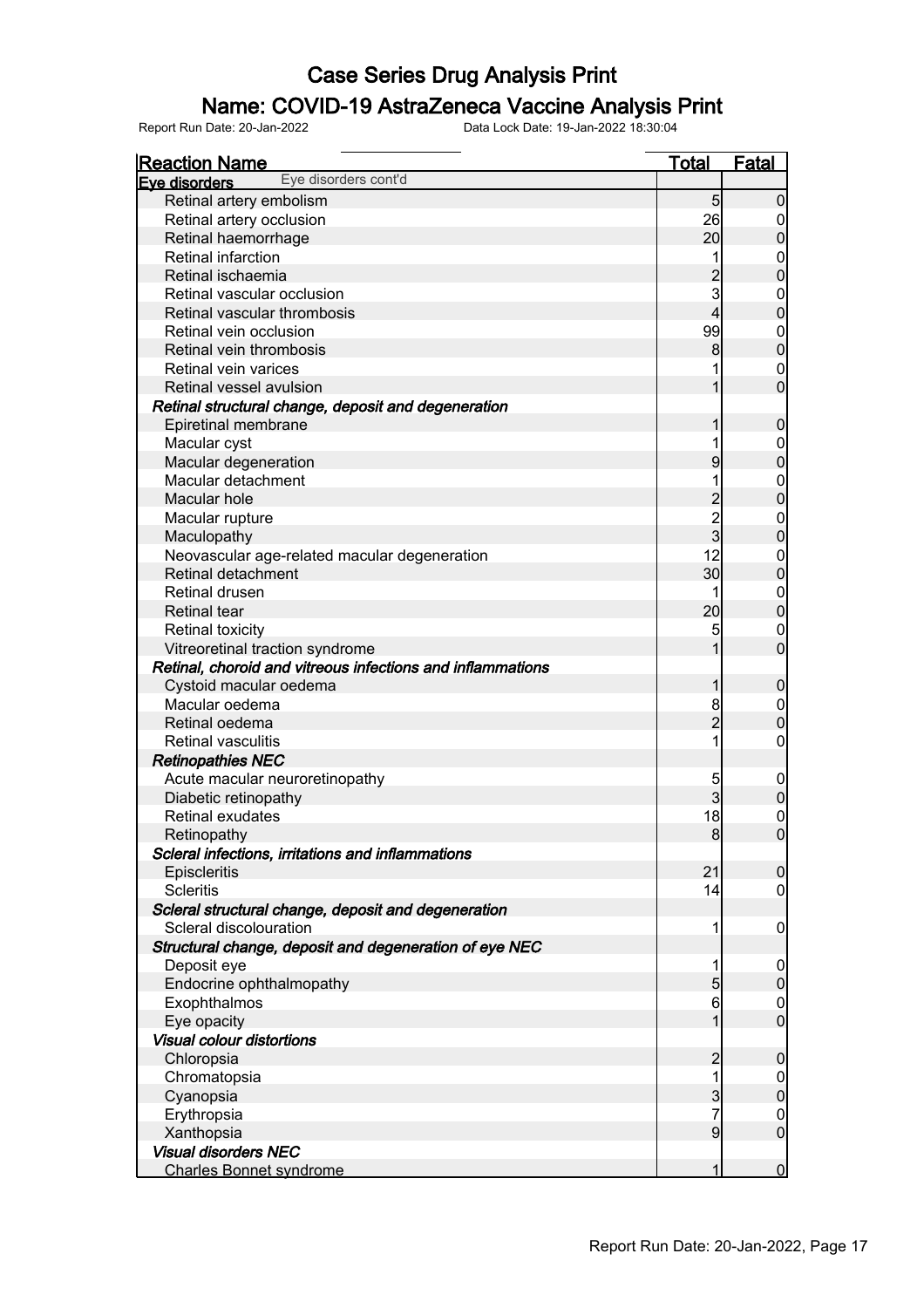### Name: COVID-19 AstraZeneca Vaccine Analysis Print

| <b>Reaction Name</b>                                    | <b>Total</b>     | <u>Fatal</u>     |
|---------------------------------------------------------|------------------|------------------|
| Eye disorders cont'd<br>Eve disorders                   |                  |                  |
| Delayed dark adaptation                                 |                  | 0                |
| Diplopia                                                | 358              | 0                |
| Dysmetropsia                                            |                  | $\boldsymbol{0}$ |
| Halo vision                                             | 13               | $\overline{0}$   |
| Metamorphopsia                                          | 42               | 0                |
| Oscillopsia                                             |                  | 0                |
| Photopsia                                               | 343              | $\mathbf 0$      |
| Scintillating scotoma                                   | 10               | $\mathbf 0$      |
| <b>Vision blurred</b>                                   | 3107             | 0                |
| Visual brightness                                       | 10               | $\overline{0}$   |
| Visual snow syndrome                                    | 6                | 0                |
| <b>Visual field disorders</b>                           |                  |                  |
| Visual field defect                                     | 45               | $\mathbf 0$      |
| Visual impairment and blindness (excl colour blindness) |                  |                  |
| Amaurosis                                               |                  | $\mathbf 0$      |
| Amaurosis fugax                                         | 10               | $\mathbf 0$      |
| <b>Blindness</b>                                        | 314              | $\mathbf 0$      |
| <b>Blindness day</b>                                    |                  | $\overline{0}$   |
| <b>Blindness transient</b>                              | 27               | $\mathbf 0$      |
| <b>Blindness unilateral</b>                             | 44               | $\mathbf 0$      |
| Central vision loss                                     | 3                | $\mathbf 0$      |
| Night blindness                                         | $6 \overline{6}$ | $\overline{0}$   |
| Sudden visual loss                                      |                  | 0                |
| Visual acuity reduced                                   | 40               | $\mathbf 0$      |
| Visual acuity reduced transiently                       |                  | 0                |
| Visual impairment                                       | 824              | $\overline{0}$   |
| Visual pathway disorders                                |                  |                  |
| Optic nerve compression                                 |                  | 0                |
| Optic nerve disorder                                    | 5                | $\boldsymbol{0}$ |
| Optic neuropathy                                        | 11               | $\boldsymbol{0}$ |
| Eye disorders SOC TOTAL                                 | <u> 14717</u>    | $\mathbf 0$      |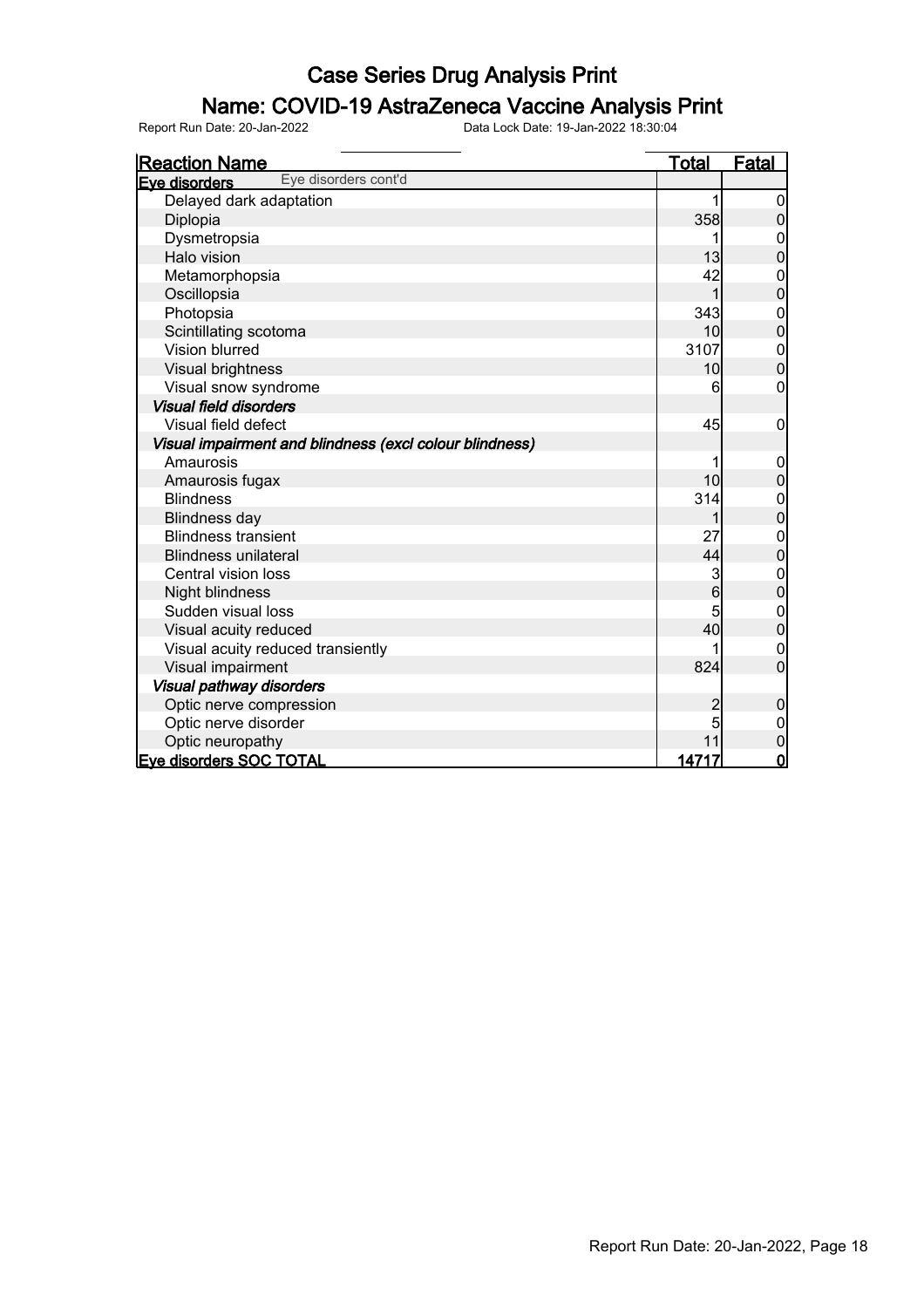### Name: COVID-19 AstraZeneca Vaccine Analysis Print

| <u>Reaction Name</u>                                | <b>Total</b>                               | <b>Fatal</b>                         |
|-----------------------------------------------------|--------------------------------------------|--------------------------------------|
| <b>Gastrointestinal disorders</b>                   |                                            |                                      |
| Abdominal findings abnormal                         |                                            |                                      |
| Abdominal mass                                      | $\overline{4}$                             | $\boldsymbol{0}$                     |
| Gastrointestinal sounds abnormal                    | 26                                         | $\overline{0}$                       |
| <b>Abdominal hernias NEC</b>                        |                                            |                                      |
| Abdominal hernia                                    | 1                                          | $\mathbf 0$                          |
| Internal hernia                                     | 1                                          | $\overline{0}$                       |
| Acute and chronic pancreatitis                      |                                            |                                      |
| Obstructive pancreatitis                            |                                            | 1                                    |
| Pancreatitis                                        | 42                                         |                                      |
| Pancreatitis acute                                  | 21                                         | $\begin{matrix} 2 \\ 0 \end{matrix}$ |
| Pancreatitis chronic                                | 1                                          | $\boldsymbol{0}$                     |
| Pancreatitis necrotising                            | $\overline{2}$                             | $\overline{0}$                       |
| Anal and rectal disorders NEC                       |                                            |                                      |
| Anal fissure                                        | $\overline{2}$                             | $\mathbf 0$                          |
| Anal and rectal pains                               |                                            |                                      |
| Proctalgia                                          | 28                                         | $\mathbf 0$                          |
|                                                     |                                            |                                      |
| Anal and rectal signs and symptoms<br>Anal blister  |                                            |                                      |
|                                                     | $\overline{c}$<br>7                        | $\boldsymbol{0}$                     |
| Anal hypoaesthesia                                  |                                            | $\mathbf{0}$                         |
| Anal inflammation                                   | $\begin{array}{c} 2 \\ 2 \\ 7 \end{array}$ | $\overline{0}$                       |
| Anal paraesthesia                                   |                                            | $\mathbf{0}$                         |
| Anal pruritus                                       |                                            | $\overline{0}$                       |
| Anal spasm                                          |                                            | $\mathbf{0}$                         |
| Anorectal discomfort                                | 12                                         | $\overline{0}$                       |
| Anorectal swelling                                  | 1                                          | $\mathbf{0}$                         |
| Rectal discharge                                    |                                            | $\mathbf 0$                          |
| Rectal spasm                                        | 2<br>2                                     | $\mathbf 0$                          |
| Rectal tenesmus                                     |                                            | $\overline{0}$                       |
| Anal and rectal ulcers and perforation              |                                            |                                      |
| Anal ulcer                                          | 2                                          | $\boldsymbol{0}$                     |
| <b>Benign oral cavity neoplasms</b>                 |                                            |                                      |
| Mouth cyst                                          | 14                                         | $\boldsymbol{0}$                     |
| Tongue cyst                                         | 5                                          | $\mathbf{0}$                         |
| Tongue polyp                                        | $\overline{2}$                             | $\overline{0}$                       |
| Colitis (excl infective)                            |                                            |                                      |
| Autoimmune colitis                                  | $\overline{4}$                             | 0                                    |
| Colitis                                             | 63                                         | $\overline{0}$                       |
| Colitis ischaemic                                   | 8                                          | 1                                    |
| Colitis microscopic                                 | 6                                          | $\boldsymbol{0}$                     |
| Colitis ulcerative                                  | 113                                        | $\mathbf 0$                          |
| Crohn's disease                                     | 108                                        | $\boldsymbol{0}$                     |
| Inflammatory bowel disease                          | 15                                         | $\mathbf 0$                          |
| <b>Terminal ileitis</b>                             | 1                                          | $\mathbf 0$                          |
| Cystic pancreatic disorders                         |                                            |                                      |
| Pancreatic cyst                                     | 1                                          | $\mathbf 0$                          |
| Pancreatic pseudocyst                               | 1                                          | $\overline{0}$                       |
| Dental and periodontal infections and inflammations |                                            |                                      |
| Dental caries                                       | 7                                          | $\mathbf 0$                          |
| Periodontal inflammation                            | 1                                          | $\overline{0}$                       |
| Dental developmental disorders and anomalies        |                                            |                                      |
| Tooth impacted                                      | 1                                          | $\mathbf 0$                          |
| <b>Dental disorders NEC</b>                         |                                            |                                      |
| Diastema                                            | 1                                          | $\overline{0}$                       |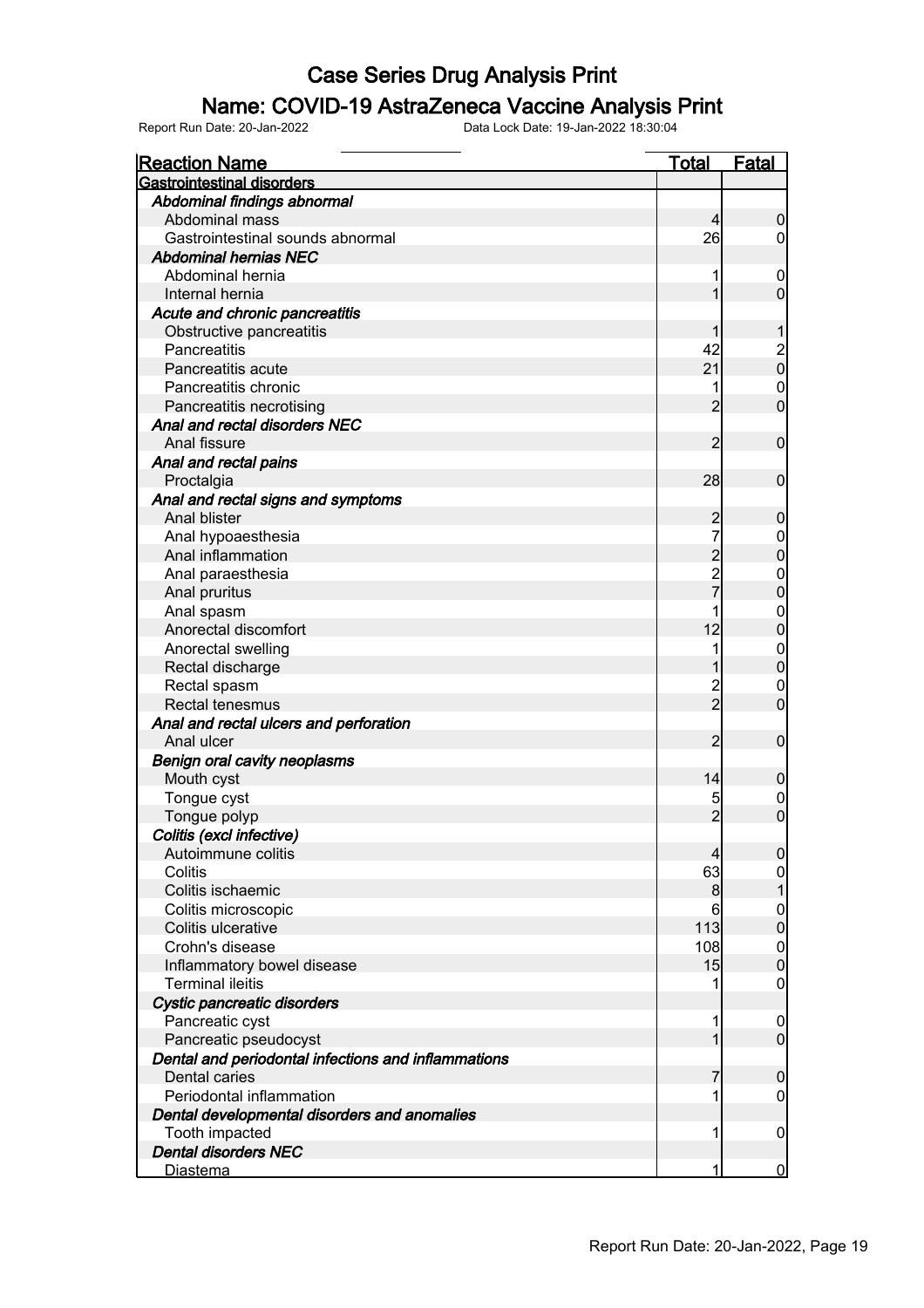### Name: COVID-19 AstraZeneca Vaccine Analysis Print

| <b>Reaction Name</b>                                                   | <b>Total</b>    | <b>Fatal</b>     |
|------------------------------------------------------------------------|-----------------|------------------|
| Gastrointestinal disorders cont'd<br><b>Gastrointestinal disorders</b> |                 |                  |
| Loose tooth                                                            | 3               | $\overline{0}$   |
| Malpositioned teeth                                                    | 3               | 0                |
| Teething                                                               | 22              | $\pmb{0}$        |
| Tooth disorder                                                         | 5               | $\boldsymbol{0}$ |
| Tooth socket haemorrhage                                               | $\overline{2}$  | $\overline{0}$   |
| Dental pain and sensation disorders                                    |                 |                  |
| Dental discomfort                                                      | 12              | $\mathbf 0$      |
| Dental paraesthesia                                                    | 18              | $\overline{0}$   |
| Hyperaesthesia teeth                                                   | 67              | $\mathbf 0$      |
| Hypoaesthesia teeth                                                    |                 | $\mathbf 0$      |
| Toothache                                                              | 346             | $\mathbf 0$      |
| Dental pulp disorders                                                  |                 |                  |
| Dental pulp disorder                                                   | 1               | $\mathbf 0$      |
| Dental surface disorders                                               |                 |                  |
| <b>Tooth discolouration</b>                                            | 19              | $\mathbf 0$      |
| Diaphragmatic hernias                                                  |                 |                  |
| Hiatus hernia                                                          | 21              | $\mathbf 0$      |
| Diarrhoea (excl infective)                                             |                 |                  |
| Diarrhoea                                                              | 9002            | $\mathbf 0$      |
| Diarrhoea haemorrhagic                                                 | 34              | $\overline{0}$   |
| <b>Diverticula</b>                                                     |                 |                  |
| Diverticulum                                                           | 11              | $\mathbf 0$      |
| Diverticulum intestinal                                                | 1               | $\overline{0}$   |
| Duodenal and small intestinal stenosis and obstruction                 |                 |                  |
| Small intestinal obstruction                                           | 1               | $\mathbf 0$      |
| Superior mesenteric artery syndrome                                    | 1               | $\overline{0}$   |
| Duodenal ulcers and perforation                                        |                 |                  |
| Duodenal ulcer                                                         |                 | $\mathbf 0$      |
| Duodenal ulcer haemorrhage                                             | $\overline{2}$  | $\overline{1}$   |
| Dyspeptic signs and symptoms                                           |                 |                  |
| Dyspepsia                                                              | 907             | $\mathbf 0$      |
| Epigastric discomfort                                                  | 20              | $\mathbf 0$      |
| Eructation                                                             | 110             | $\overline{0}$   |
| <b>Faecal abnormalities NEC</b>                                        |                 |                  |
| Abnormal faeces                                                        | 27              | $\boldsymbol{0}$ |
| Faecaloma                                                              | $\vert 4 \vert$ | $\Omega$         |
| Faeces discoloured                                                     | 56              | $\overline{0}$   |
| Faeces hard                                                            | 4               | $\overline{0}$   |
| Faeces pale                                                            |                 | $\mathbf 0$      |
| Faeces soft                                                            | 23              | $\boldsymbol{0}$ |
| Mucous stools                                                          | 16              | $\overline{0}$   |
| Flatulence, bloating and distension                                    |                 |                  |
| Abdominal distension                                                   | 728             | $\boldsymbol{0}$ |
| Flatulence                                                             | 404             | $\mathbf 0$      |
| Gastric and oesophageal haemorrhages                                   |                 |                  |
| Gastric haemorrhage                                                    | 16              | 1                |
| Gastric ulcers and perforation                                         |                 |                  |
| Gastric ulcer                                                          | 13              | $\mathbf 0$      |
| Gastric ulcer haemorrhage                                              | 1               | $\boldsymbol{0}$ |
| Gastric ulcer perforation                                              |                 | $\mathbf 0$      |
| Gastritis (excl infective)                                             |                 |                  |
| Chronic gastritis                                                      | 5               | $\mathbf 0$      |
| Gastritis                                                              | 115             | $\overline{0}$   |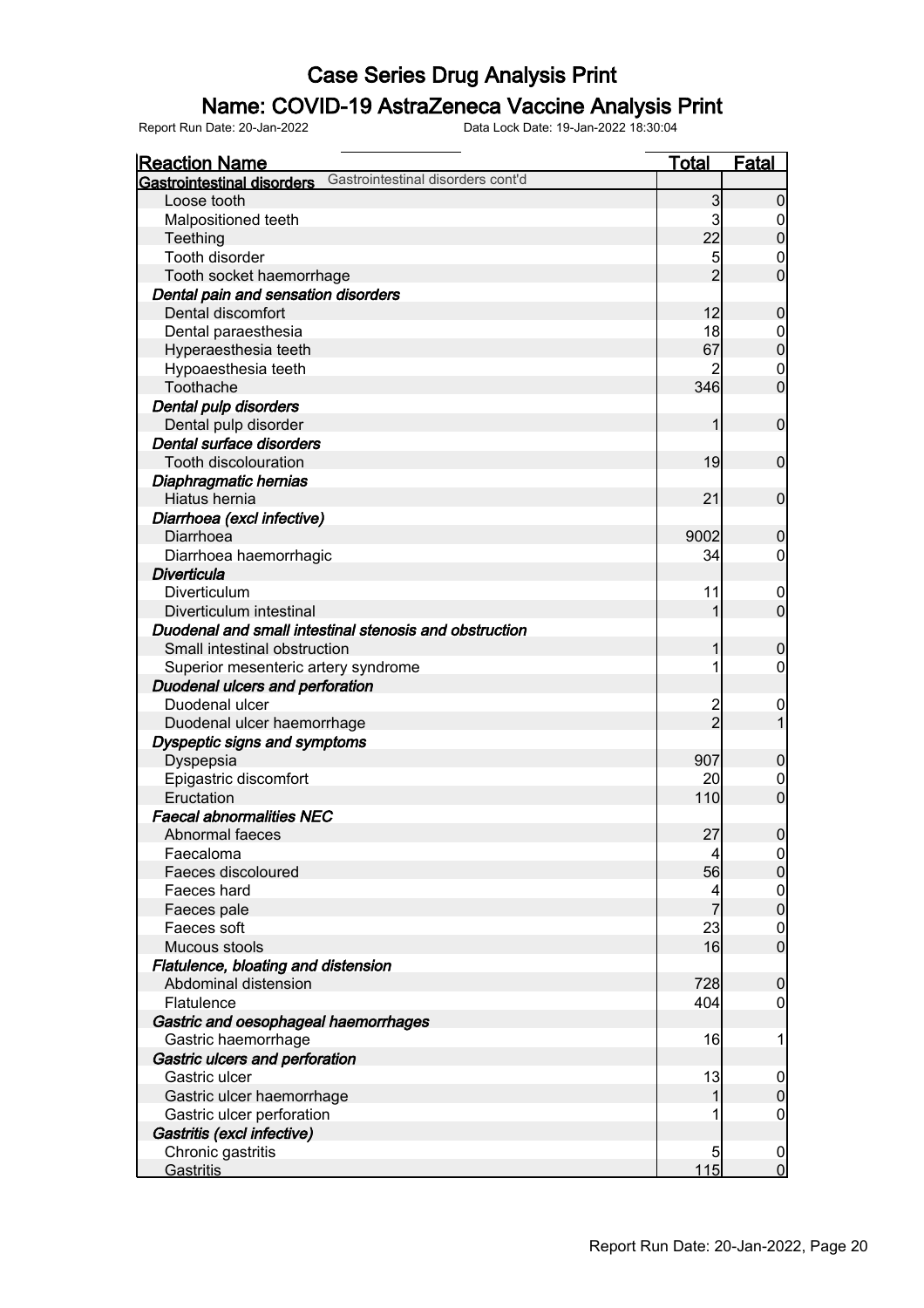### Name: COVID-19 AstraZeneca Vaccine Analysis Print

| <b>Reaction Name</b>                                     |                                                                 | <b>Total</b>   | Fatal                    |
|----------------------------------------------------------|-----------------------------------------------------------------|----------------|--------------------------|
| <b>Gastrointestinal disorders</b>                        | Gastrointestinal disorders cont'd                               |                |                          |
| Reflux gastritis                                         |                                                                 | 17             | $\overline{0}$           |
|                                                          | Gastrointestinal and abdominal pains (excl oral and throat)     |                |                          |
| Abdominal migraine                                       |                                                                 | 3              | $\boldsymbol{0}$         |
| Abdominal pain                                           |                                                                 | 4612           | $\pmb{0}$                |
| Abdominal pain lower                                     |                                                                 | 270            | $\overline{0}$           |
| Abdominal pain upper                                     |                                                                 | 5337           | $\mathbf 0$              |
| Abdominal rigidity                                       |                                                                 | 64             | $\overline{0}$           |
| Abdominal tenderness                                     |                                                                 | 23             | $\overline{0}$           |
| Gastrointestinal pain                                    |                                                                 | 328            | $\overline{0}$           |
| Oesophageal pain                                         |                                                                 | 9              | $\mathbf 0$              |
|                                                          | Gastrointestinal atonic and hypomotility disorders NEC          |                |                          |
| Constipation                                             |                                                                 | 502            | $\mathbf 0$              |
| Duodenogastric reflux                                    |                                                                 | 4              | $\overline{0}$           |
| Gastric dilatation                                       |                                                                 | 18             | $\mathbf 0$              |
| Gastrooesophageal reflux disease                         |                                                                 | 245            |                          |
| Impaired gastric emptying                                |                                                                 |                | $0$<br>0                 |
| Infrequent bowel movements                               |                                                                 | 3              |                          |
| Intestinal dilatation                                    |                                                                 | 1              | $0\atop 0$               |
| Oesophageal hypomotility                                 |                                                                 | 1              | $\pmb{0}$                |
| <b>Gastrointestinal disorders NEC</b>                    |                                                                 |                |                          |
| Appendix disorder                                        |                                                                 | 3              |                          |
| Food poisoning                                           |                                                                 | 13             | $\mathbf 0$<br>$\pmb{0}$ |
|                                                          |                                                                 | 21             |                          |
| Functional gastrointestinal disorder<br>Gastric disorder |                                                                 | 15             | $\overline{0}$           |
|                                                          |                                                                 |                | $\mathbf 0$              |
| Gastrointestinal disorder                                |                                                                 | 50             | $\boldsymbol{0}$         |
| Gastrointestinal oedema                                  |                                                                 | 3              | $\overline{0}$           |
| Gastroptosis                                             |                                                                 | 1              | $\boldsymbol{0}$         |
| Neurogenic bowel                                         |                                                                 | 3              | $\overline{0}$           |
| Stomach mass                                             |                                                                 | $\overline{2}$ | $\boldsymbol{0}$         |
| Gastrointestinal dyskinetic disorders                    |                                                                 |                |                          |
| Bowel movement irregularity                              |                                                                 | 8              | $\mathbf 0$              |
| Change of bowel habit                                    |                                                                 | 22             | $\pmb{0}$                |
| Dyschezia                                                |                                                                 | 13             | $0$<br>0                 |
| Gastrointestinal motility disorder                       |                                                                 | 5              |                          |
| Oesophageal achalasia                                    |                                                                 | 5              | $\pmb{0}$                |
| Gastrointestinal fistulae                                |                                                                 |                |                          |
| Anal fistula                                             |                                                                 | 1              | $\boldsymbol{0}$         |
| Gastrointestinal inflammatory disorders NEC              |                                                                 |                |                          |
| Appendicitis noninfective                                |                                                                 | $\overline{c}$ | $\boldsymbol{0}$         |
| <b>Duodenitis</b>                                        |                                                                 | 1              | $\pmb{0}$                |
| Enteritis                                                |                                                                 | 1              | $\overline{0}$           |
| Gastrointestinal inflammation                            |                                                                 | $\overline{c}$ | $\mathbf 0$              |
| Gastrointestinal tract irritation                        |                                                                 | 4              | $\mathbf 0$              |
| Intestinal angioedema                                    |                                                                 | 1              | $\mathbf 0$              |
| Ischaemic enteritis                                      |                                                                 |                | $\mathbf 0$              |
|                                                          | Gastrointestinal mucosal dystrophies and secretion disorders    |                |                          |
| Achlorhydria                                             |                                                                 | 1              | $\boldsymbol{0}$         |
| Barrett's oesophagus                                     |                                                                 | 1              | $\pmb{0}$                |
| Hyperchlorhydria                                         |                                                                 | 4              | $\mathbf 0$              |
|                                                          | Gastrointestinal necrosis and gangrene (excl gangrenous hernia) |                |                          |
| <b>Gastrointestinal necrosis</b>                         |                                                                 | 1              | $\mathbf 0$              |
| Gastrointestinal signs and symptoms NEC                  |                                                                 |                |                          |
| Abdominal discomfort                                     |                                                                 | 1612           | $\overline{0}$           |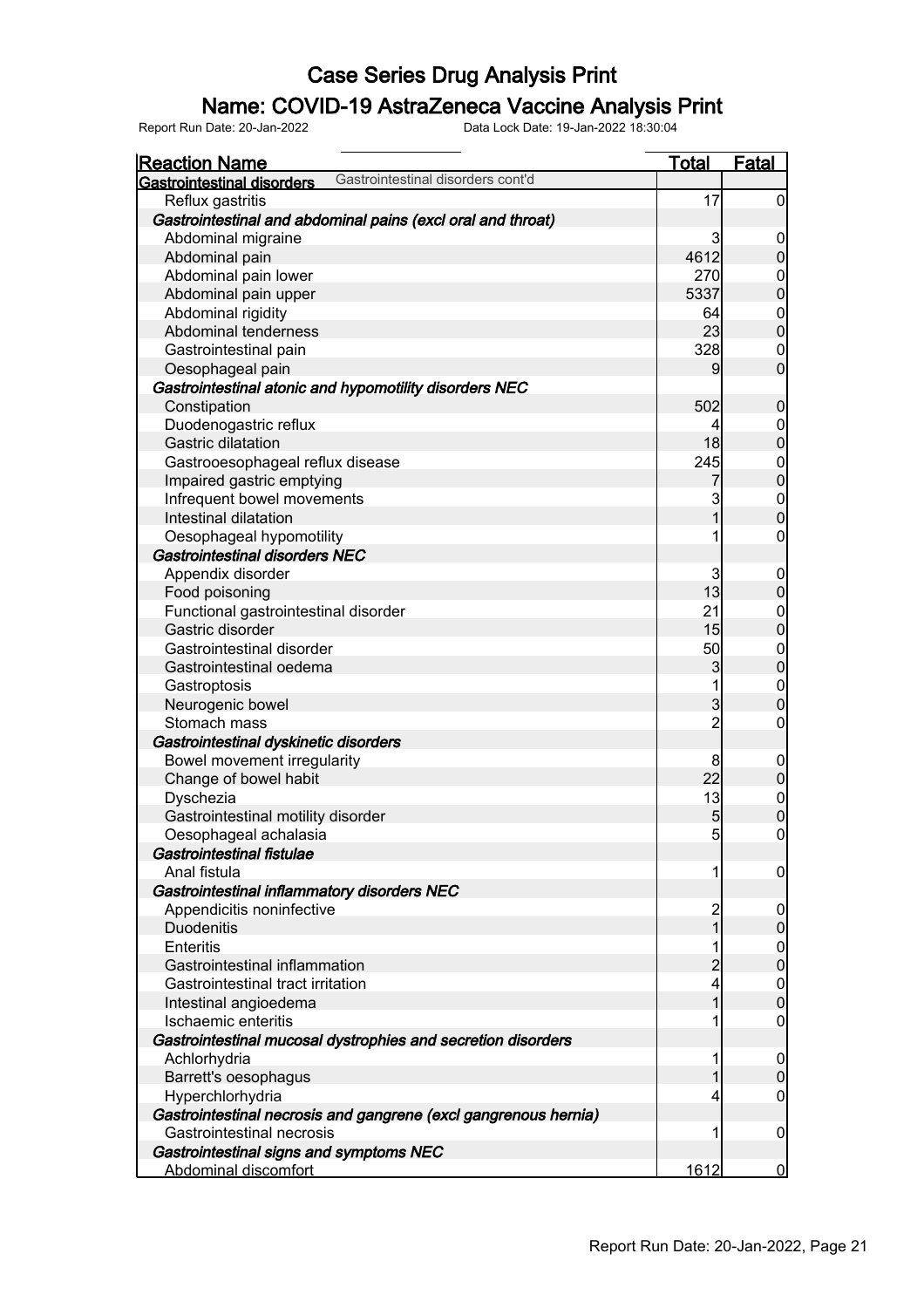### Name: COVID-19 AstraZeneca Vaccine Analysis Print

| <b>Reaction Name</b>                                                   | <b>Total</b>   | <b>Fatal</b>                         |
|------------------------------------------------------------------------|----------------|--------------------------------------|
| Gastrointestinal disorders cont'd<br><b>Gastrointestinal disorders</b> |                |                                      |
| Abdominal symptom                                                      | 6              | $\overline{0}$                       |
| Acute abdomen                                                          | 18             | 0                                    |
| Anal incontinence                                                      | 56             | $\overline{0}$                       |
| Breath odour                                                           | 25             | 0                                    |
| Dysphagia                                                              | 299            | $\overline{0}$                       |
| Intestinal congestion                                                  | 1              | $\mathbf{0}$                         |
| Odynophagia                                                            | 34             | $\overline{0}$                       |
| Oesophageal discomfort                                                 |                | 0                                    |
| Gastrointestinal spastic and hypermotility disorders                   |                |                                      |
| Cardiospasm                                                            |                |                                      |
| Defaecation urgency                                                    | 17             | $\mathbf 0$                          |
| Frequent bowel movements                                               | 50             | $\overline{0}$                       |
| Irritable bowel syndrome                                               | 160            | $\overline{0}$                       |
| Oesophageal spasm                                                      | 9              | 0                                    |
| Gastrointestinal stenosis and obstruction NEC                          |                |                                      |
| Intestinal obstruction                                                 | 7              | $\boldsymbol{0}$                     |
| Intussusception                                                        | 1              | $\mathbf 0$                          |
| Volvulus                                                               |                |                                      |
| Gastrointestinal ulcers and perforation, site unspecified              |                |                                      |
| Diverticular perforation                                               |                | $\mathbf 0$                          |
| Gastrointestinal perforation                                           | 2<br>1         | $\mathbf 0$                          |
| Gastrointestinal ulcer                                                 |                | 0                                    |
| Gastrointestinal vascular malformations                                |                |                                      |
| Gastric antral vascular ectasia                                        | 12             | 0                                    |
| Gastrointestinal vascular occlusion and infarction                     |                |                                      |
| Intestinal infarction                                                  | 6              |                                      |
| Intestinal ischaemia                                                   | 36             |                                      |
| Mesenteric artery embolism                                             | 1              | $\mathbf 0$                          |
| Mesenteric artery stenosis                                             |                | $\overline{0}$                       |
| Mesenteric artery thrombosis                                           | 5              | $\mathbf{0}$                         |
| Mesenteric vein thrombosis                                             | 23             | $\overline{0}$                       |
| Mesenteric venous occlusion                                            |                | $\mathbf{0}$                         |
| Thrombosis mesenteric vessel                                           | 4              | 0                                    |
| Visceral venous thrombosis                                             | 15             | 1                                    |
| Gingival disorders, signs and symptoms NEC                             |                |                                      |
| Amalgam tattoo                                                         |                |                                      |
| Epulis                                                                 |                | $\begin{matrix} 0 \\ 0 \end{matrix}$ |
| Gingival atrophy                                                       |                |                                      |
| <b>Gingival blister</b>                                                | 23             | $0$<br>0                             |
| Gingival discolouration                                                | 1              |                                      |
| Gingival discomfort                                                    |                | $\begin{matrix} 0 \\ 0 \end{matrix}$ |
| Gingival disorder                                                      | 17             |                                      |
| Gingival hypertrophy                                                   | 1              | $\begin{matrix} 0 \\ 0 \end{matrix}$ |
| Gingival oedema                                                        | $\overline{c}$ |                                      |
| Gingival pain                                                          | 238            | $0$<br>0                             |
| Gingival pruritus                                                      | 1              |                                      |
| Gingival recession                                                     | 3              | $\begin{matrix} 0 \\ 0 \end{matrix}$ |
| Gingival swelling                                                      | 57             |                                      |
| Gingival ulceration                                                    | 10             | $\begin{matrix} 0 \\ 0 \end{matrix}$ |
| Gingivitis ulcerative                                                  | $\overline{c}$ | $\boldsymbol{0}$                     |
| Noninfective gingivitis                                                | 24             | $\overline{0}$                       |
| <b>Gingival haemorrhages</b>                                           |                |                                      |
| <b>Gingival bleeding</b>                                               | 182            | $\overline{0}$                       |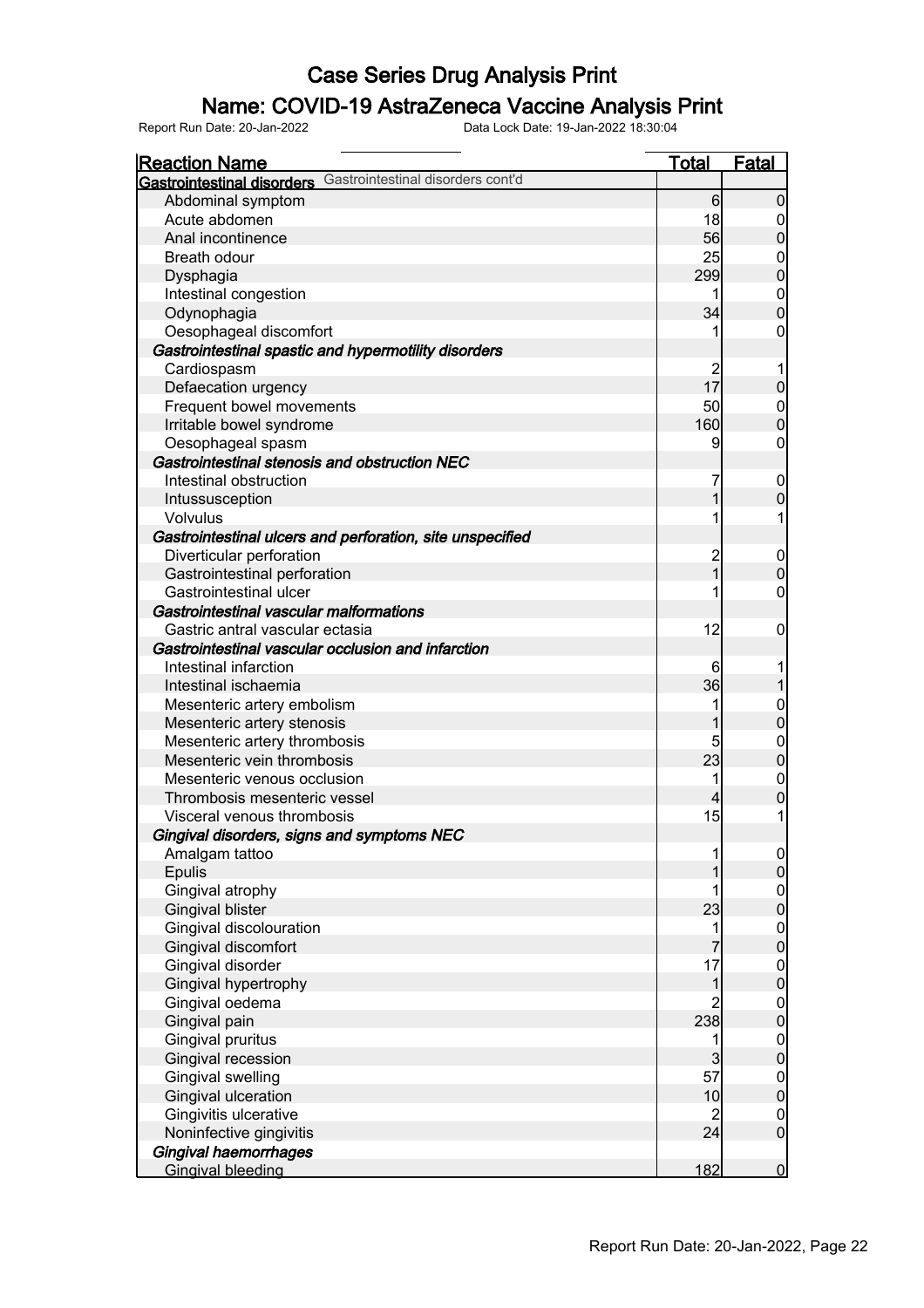### Name: COVID-19 AstraZeneca Vaccine Analysis Print

| <b>Reaction Name</b>                                                | <u>Total</u>   | <b>Fatal</b>     |
|---------------------------------------------------------------------|----------------|------------------|
| <b>Gastrointestinal disorders</b> Gastrointestinal disorders cont'd |                |                  |
| Haemorrhoids and gastrointestinal varices (excl oesophageal)        |                |                  |
| Anorectal varices                                                   |                | 0                |
| Haemorrhoidal haemorrhage                                           | 4              | 0                |
| Haemorrhoids                                                        | 69             | 0                |
| Haemorrhoids thrombosed                                             | 15             | 0                |
| Inguinal hernias                                                    |                |                  |
| Inguinal hernia                                                     | 4              | 0                |
| <b>Intestinal haemorrhages</b>                                      |                |                  |
| Anal haemorrhage                                                    | 52             | $\overline{0}$   |
| Intestinal haemorrhage                                              | 1              | 0                |
| Lower gastrointestinal haemorrhage                                  | $\overline{c}$ | $\mathbf{0}$     |
| Mesenteric haemorrhage                                              | $\overline{5}$ | $\mathbf{0}$     |
| Rectal haemorrhage                                                  | 120            | $\mathbf{0}$     |
| Small intestinal haemorrhage                                        | 27             | $\overline{0}$   |
| Intestinal ulcers and perforation NEC                               |                |                  |
| Intestinal perforation                                              | 5              | 0                |
| Large intestine perforation                                         | 1              | 0                |
| Large intestinal stenosis and obstruction                           |                |                  |
| Large intestinal obstruction                                        | 1              | $\overline{0}$   |
| Large intestinal stenosis                                           |                | $\mathbf 0$      |
| <b>Malabsorption syndromes</b>                                      |                |                  |
| Bile acid malabsorption                                             |                | 0                |
| Coeliac disease                                                     | 24             | $\mathbf 0$      |
| Steatorrhoea                                                        | 2              | $\overline{0}$   |
| Nausea and vomiting symptoms                                        |                |                  |
| Acetonaemic vomiting                                                |                | 0                |
| Cyclic vomiting syndrome                                            | $\overline{c}$ | $\mathbf 0$      |
| <b>Discoloured vomit</b>                                            | 19             | $\mathbf 0$      |
| Faecal vomiting                                                     | 3              | $\mathbf{0}$     |
| Infantile spitting up                                               |                | $\mathbf 0$      |
| Infantile vomiting                                                  | 6              | $\mathbf{0}$     |
| Nausea                                                              | 33582          | $\mathbf 0$      |
| Regurgitation                                                       | 3              | $\boldsymbol{0}$ |
| Retching                                                            | 237            | $\overline{0}$   |
| Vomiting                                                            | 11458          | $\overline{0}$   |
| Vomiting projectile                                                 | 156            | $\Omega$         |
| Non-site specific gastrointestinal haemorrhages                     |                |                  |
| Gastrointestinal haemorrhage                                        | 41             | $\overline{c}$   |
| Haematemesis                                                        | 81             | $\overline{0}$   |
| Haematochezia                                                       | 105            | $\boldsymbol{0}$ |
| Intra-abdominal haematoma                                           | $\overline{c}$ | $\mathbf 0$      |
| Intra-abdominal haemorrhage                                         | $\overline{2}$ | $\boldsymbol{0}$ |
| Melaena                                                             | 10             | $\mathbf 0$      |
| Upper gastrointestinal haemorrhage                                  | 10             | $\overline{0}$   |
| Oesophageal disorders NEC                                           |                |                  |
| Oesophageal disorder                                                | $\overline{c}$ | $\boldsymbol{0}$ |
| Oesophageal stenosis and obstruction                                |                |                  |
| Acquired oesophageal web                                            | 1              | 0                |
| Oesophageal obstruction                                             | 1              | $\mathbf 0$      |
| Oesophageal ulcers and perforation                                  |                |                  |
| Oesophageal rupture                                                 | 1              |                  |
| Oesophageal ulcer                                                   | 1              | $\mathbf 0$      |
| Oesophageal varices                                                 |                |                  |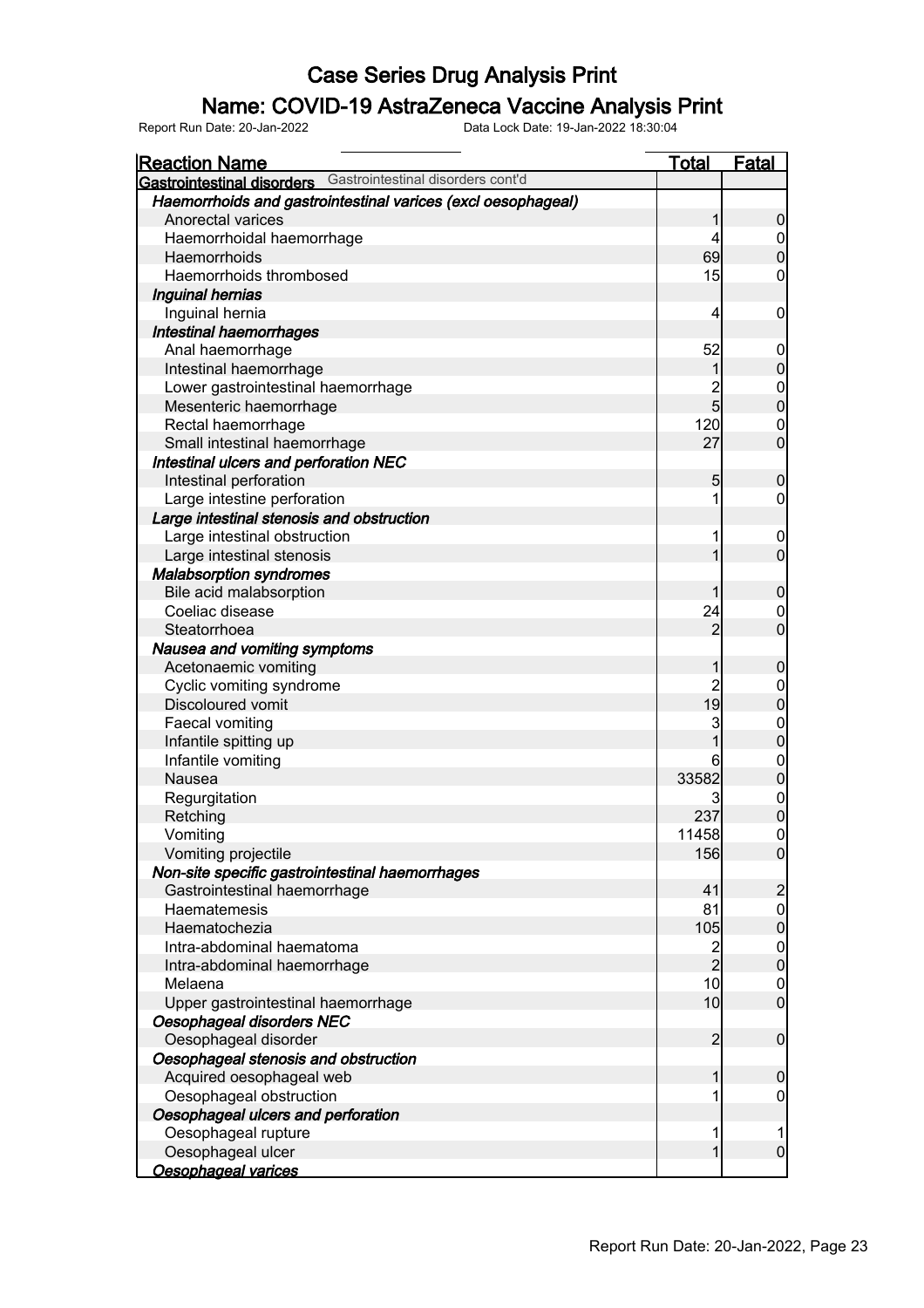### Name: COVID-19 AstraZeneca Vaccine Analysis Print

| <b>Reaction Name</b>                                                | <u>Total</u>   | <b>Fatal</b>                         |
|---------------------------------------------------------------------|----------------|--------------------------------------|
| <b>Gastrointestinal disorders</b> Gastrointestinal disorders cont'd |                |                                      |
| Varices oesophageal                                                 | $\mathbf{3}$   | $\mathbf 0$                          |
| Oesophagitis (excl infective)                                       |                |                                      |
| Eosinophilic oesophagitis                                           | 3              | $\boldsymbol{0}$                     |
| Oesophagitis                                                        | 21             | 0                                    |
| Oral dryness and saliva altered                                     |                |                                      |
| Aptyalism                                                           | 5              | $\mathbf 0$                          |
| Dry mouth                                                           | 1163           | $\boldsymbol{0}$                     |
| Lip dry                                                             | 79             | $\boldsymbol{0}$                     |
| Saliva altered                                                      | 8              | $\mathbf 0$                          |
| Saliva discolouration                                               |                | $\mathbf 0$                          |
|                                                                     | 94             | $\overline{0}$                       |
| Salivary hypersecretion<br>Oral soft tissue disorders NEC           |                |                                      |
|                                                                     |                |                                      |
| Angina bullosa haemorrhagica                                        | 4              | $\boldsymbol{0}$                     |
| Chapped lips                                                        | 25             | $\boldsymbol{0}$                     |
| <b>Cheilitis</b>                                                    | 40             | $\mathbf 0$                          |
| Chronic cheek biting                                                |                | $0$ 0                                |
| Enlarged uvula                                                      | 11             |                                      |
| Leukoplakia oral                                                    | $\overline{2}$ | $\boldsymbol{0}$                     |
| Lip blister                                                         | 38             | $\mathbf 0$                          |
| Lip disorder                                                        | 6              | $\boldsymbol{0}$                     |
| Oral disorder                                                       | 20             | $\mathbf 0$                          |
| Oral lichen planus                                                  | 16             | $\boldsymbol{0}$                     |
| Oral papule                                                         | $\overline{c}$ | $\mathbf 0$                          |
| Palatal disorder                                                    | $\overline{2}$ | $\mathbf 0$                          |
| <b>Uvulitis</b>                                                     | $\overline{5}$ | $\overline{0}$                       |
| Oral soft tissue haemorrhages                                       |                |                                      |
| Lip haemorrhage                                                     | $\overline{4}$ | $\boldsymbol{0}$                     |
| Mouth haemorrhage                                                   | 59             | $\mathbf 0$                          |
| Oral blood blister                                                  | 55             | $\pmb{0}$                            |
| Oral purpura                                                        | $\overline{2}$ | $\mathbf 0$                          |
| Oral soft tissue infections                                         |                |                                      |
| Angular cheilitis                                                   | 12             | $\mathbf 0$                          |
| Oral soft tissue signs and symptoms                                 |                |                                      |
| Anaesthesia oral                                                    | 8              | $\mathbf 0$                          |
| Burning mouth syndrome                                              | 16             | $\overline{0}$                       |
| Coating in mouth                                                    | 4              |                                      |
| Hypoaesthesia oral                                                  | 677            | $\begin{matrix} 0 \\ 0 \end{matrix}$ |
| Lip discolouration                                                  |                |                                      |
| Lip erythema                                                        | 2<br>4         | $0\atop 0$                           |
| Lip exfoliation                                                     | 9              |                                      |
| Lip pain                                                            | 61             | $\begin{matrix} 0 \\ 0 \end{matrix}$ |
| Lip pruritus                                                        | 16             |                                      |
| Oral discharge                                                      | 1              | $0\atop 0$                           |
| Oral discomfort                                                     | 109            |                                      |
| Oral dysaesthesia                                                   | 1              | $0\atop 0$                           |
| Oral mucosal blistering                                             | 34             |                                      |
| Oral mucosal discolouration                                         | 1              | $0\atop 0$                           |
| Oral mucosal eruption                                               | 31             |                                      |
| Oral mucosal erythema                                               | $\overline{3}$ | $0\atop 0$                           |
| Oral mucosal exfoliation                                            | 10             | $\boldsymbol{0}$                     |
| Oral mucosal roughening                                             | $\overline{3}$ | $\mathbf 0$                          |
| Oral pain                                                           | 369            | $\overline{0}$                       |
| Oral pruritus                                                       | 21             | $\overline{0}$                       |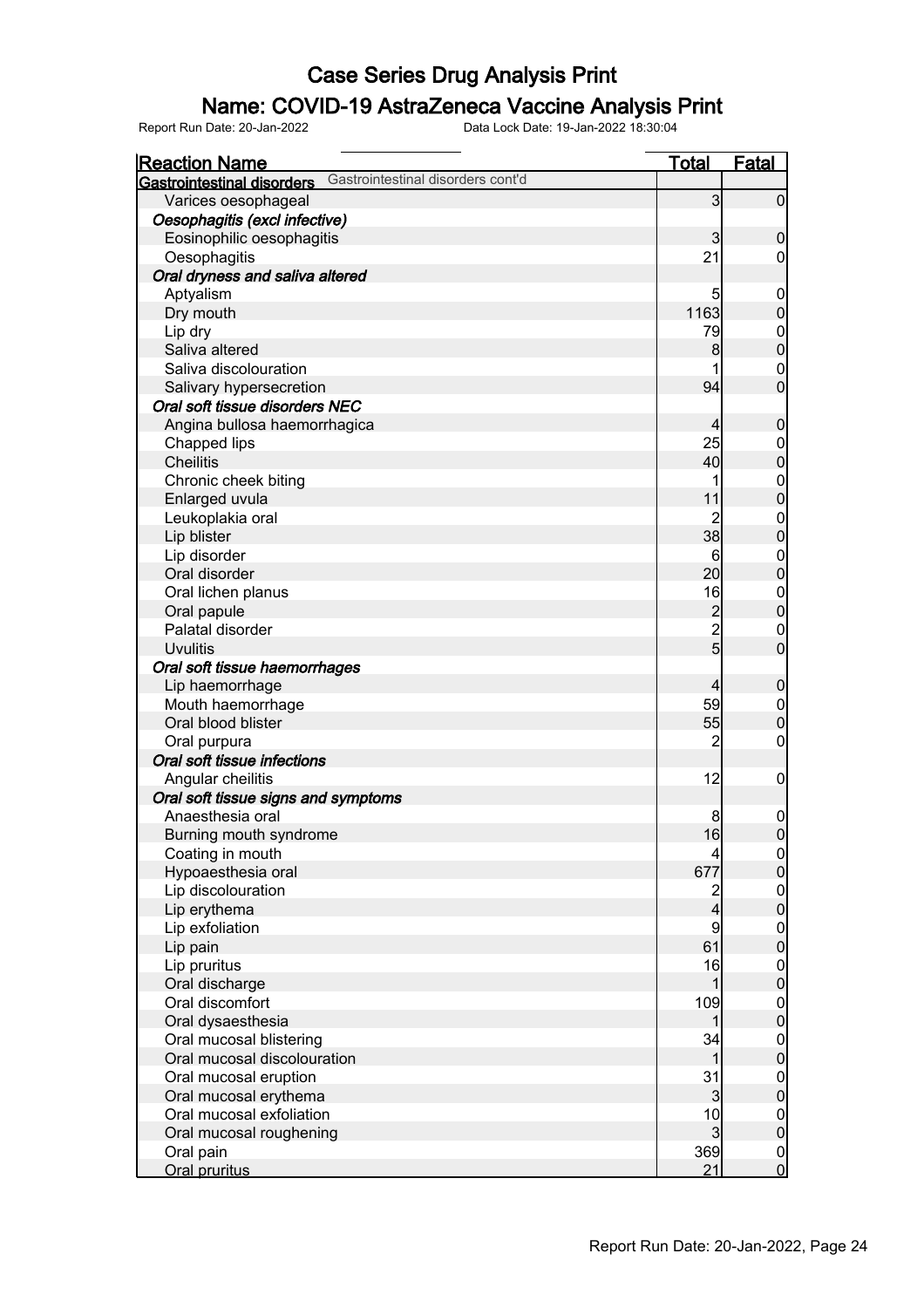### Name: COVID-19 AstraZeneca Vaccine Analysis Print

| <b>Reaction Name</b>                                                   | <b>Total</b>            | Fatal            |
|------------------------------------------------------------------------|-------------------------|------------------|
| Gastrointestinal disorders cont'd<br><b>Gastrointestinal disorders</b> |                         |                  |
| Paraesthesia oral                                                      | 866                     | $\overline{0}$   |
| Oral soft tissue swelling and oedema                                   |                         |                  |
| Lip oedema                                                             | 10                      | $\mathbf 0$      |
| Lip swelling                                                           | 1006                    | $\overline{0}$   |
| Mouth swelling                                                         | 138                     | $\mathbf 0$      |
| Oedema mouth                                                           |                         | $\overline{0}$   |
| Palatal oedema                                                         |                         | $\mathbf 0$      |
| Palatal swelling                                                       | 14                      | $\mathbf 0$      |
| <b>Pancreatic disorders NEC</b>                                        |                         |                  |
| Pancreatic disorder                                                    |                         | $\boldsymbol{0}$ |
| Pancreatic failure                                                     | $\overline{c}$          | $\boldsymbol{0}$ |
| Pancreatic mass                                                        | 1                       | $\mathbf 0$      |
| Pancreatic steatosis                                                   |                         | $\mathbf 0$      |
| Peptic ulcers and perforation                                          |                         |                  |
| Peptic ulcer                                                           | $\overline{\mathbf{c}}$ | $\mathbf 0$      |
| Peptic ulcer haemorrhage                                               | 9                       | $\mathbf 0$      |
| Peritoneal and retroperitoneal disorders                               |                         |                  |
| <b>Ascites</b>                                                         | 9                       | $\boldsymbol{0}$ |
| Pneumoperitoneum                                                       |                         | 0                |
| Peritoneal and retroperitoneal fibrosis and adhesions                  |                         |                  |
| Abdominal adhesions                                                    | $\overline{\mathbf{c}}$ | $\mathbf 0$      |
| Peritoneal and retroperitoneal haemorrhages                            |                         |                  |
| Haemoperitoneum                                                        | $\overline{c}$          | $\mathbf 0$      |
| Retroperitoneal haemorrhage                                            | 1                       | $\mathbf 0$      |
| <b>Rectal inflammations NEC</b>                                        |                         |                  |
| <b>Proctitis</b>                                                       | $5\overline{)}$         | $\mathbf 0$      |
| Salivary gland disorders NEC                                           |                         |                  |
| Salivary gland calculus                                                | 4                       | $\boldsymbol{0}$ |
| Salivary gland cyst                                                    |                         | $\mathbf 0$      |
| Salivary gland mass                                                    | $\overline{2}$          | $\mathbf 0$      |
| Salivary gland pain                                                    | 13                      | $\mathbf 0$      |
| Salivary gland enlargements                                            |                         |                  |
| Parotid gland enlargement                                              | 14                      | $\mathbf 0$      |
| Salivary gland enlargement                                             | 6                       | $\mathbf 0$      |
| Salivary gland infections and inflammations                            |                         |                  |
| Noninfective sialoadenitis                                             | $\overline{2}$          | $\overline{0}$   |
| <b>Stomatitis and ulceration</b>                                       |                         |                  |
| Aphthous ulcer                                                         | 66                      | $\overline{0}$   |
| Lip ulceration                                                         | 18                      | $\overline{0}$   |
| Mouth ulceration                                                       | 775                     | $\pmb{0}$        |
| <b>Stomatitis</b>                                                      | 108                     | $\boldsymbol{0}$ |
| <b>Tongue disorders</b>                                                |                         |                  |
| Acquired macroglossia                                                  |                         | $\overline{0}$   |
| <b>Glossitis</b>                                                       | 18                      | $\pmb{0}$        |
| Plicated tongue                                                        | 4                       | $\boldsymbol{0}$ |
| Tongue disorder                                                        | 35                      | $\mathbf 0$      |
| Tongue geographic                                                      | 5                       | $\boldsymbol{0}$ |
| Tongue haemorrhage                                                     | $\overline{2}$          | $\mathbf 0$      |
| Tongue ulceration                                                      | 32                      | $\mathbf 0$      |
| Trichoglossia                                                          | 7                       | $\boldsymbol{0}$ |
| Tongue signs and symptoms                                              |                         |                  |
| Glossodynia                                                            | 266                     | $\pmb{0}$        |
| Scalloped tongue                                                       | 4                       | $\overline{0}$   |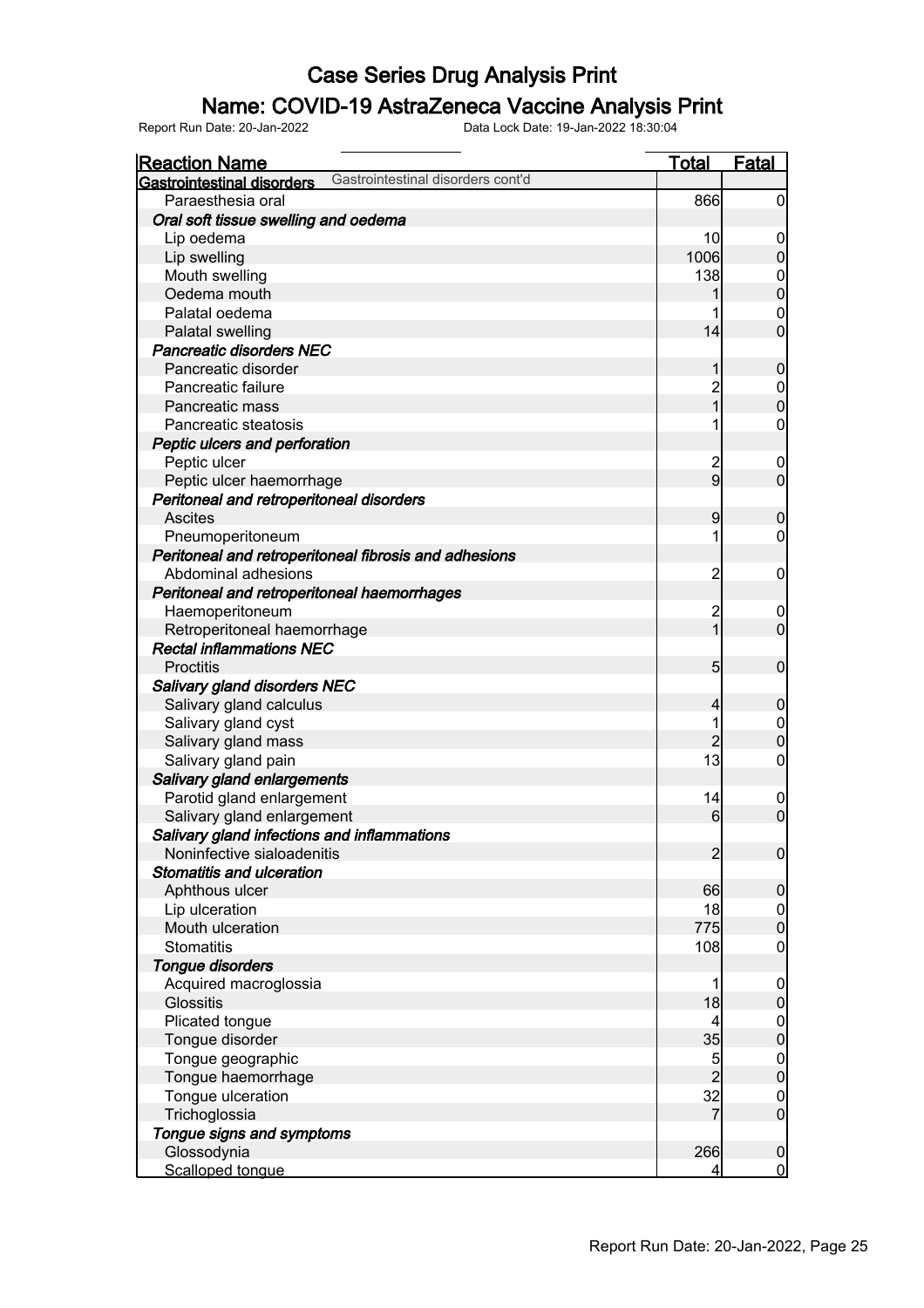### Name: COVID-19 AstraZeneca Vaccine Analysis Print

| <b>Reaction Name</b>                                                   | <u>Total</u> | <b>Fatal</b> |
|------------------------------------------------------------------------|--------------|--------------|
| Gastrointestinal disorders cont'd<br><b>Gastrointestinal disorders</b> |              |              |
| Stiff tongue                                                           | 6            |              |
| Strawberry tongue                                                      |              |              |
| Swollen tongue                                                         | 634          |              |
| Tongue blistering                                                      | 28           |              |
| Tongue coated                                                          | 36           |              |
| Tongue discolouration                                                  | 40           |              |
| Tongue discomfort                                                      | 58           |              |
| Tongue dry                                                             | 23           |              |
| Tongue eruption                                                        | 12           |              |
| Tongue erythema                                                        |              |              |
| Tongue exfoliation                                                     | 2            |              |
| Tongue movement disturbance                                            | 9            |              |
| Tongue oedema                                                          | 17           |              |
| Tongue pruritus                                                        | 3            |              |
| Tongue rough                                                           | 3            |              |
| Tongue spasm                                                           | 5            |              |
| <b>Tooth missing</b>                                                   |              |              |
| <b>Tooth loss</b>                                                      | 10           |              |
| Gastrointestinal disorders SOC TOTAL                                   | 80629        | 14           |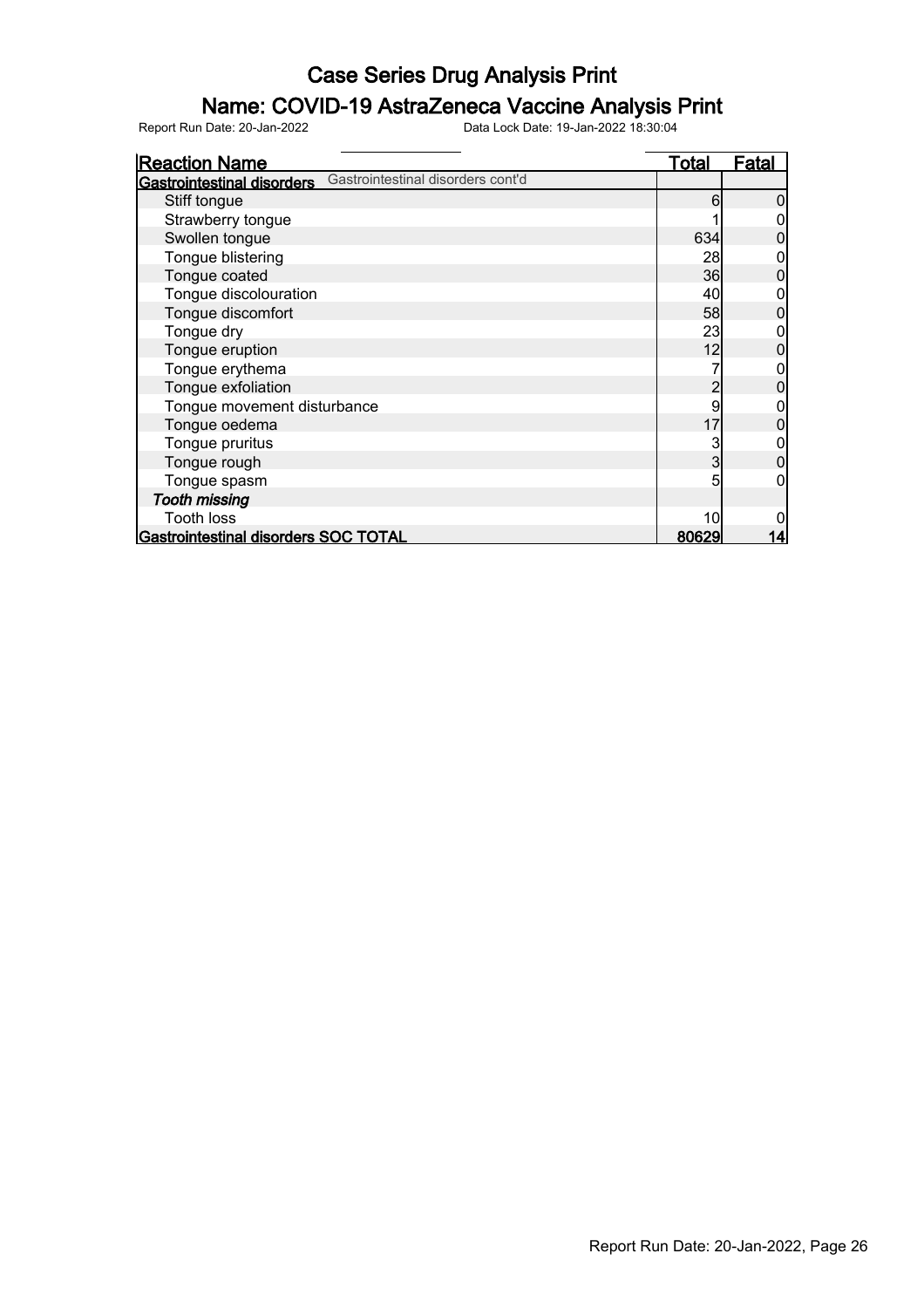### Name: COVID-19 AstraZeneca Vaccine Analysis Print

| <b>Reaction Name</b>                                                | <u>Total</u>                     | <b>Fatal</b>                |
|---------------------------------------------------------------------|----------------------------------|-----------------------------|
| General disorders                                                   |                                  |                             |
| <b>Administration site reactions NEC</b>                            |                                  |                             |
| Administration site bruise                                          | 18                               | $\boldsymbol{0}$            |
| Administration site coldness                                        |                                  | 0                           |
| Administration site erythema                                        | 6                                | $\mathbf 0$                 |
| Administration site extravasation                                   |                                  | $\boldsymbol{0}$            |
| Administration site haemorrhage                                     |                                  | $\mathbf 0$                 |
| Administration site indentation                                     |                                  | $\mathbf 0$                 |
| Administration site induration                                      |                                  | $\mathbf 0$                 |
| Administration site injury                                          |                                  | $\mathbf 0$                 |
| Administration site irritation                                      |                                  | $\mathbf 0$                 |
| Administration site mass                                            |                                  | $\mathbf 0$                 |
| Administration site movement impairment                             |                                  | $\mathbf 0$                 |
| Administration site pain                                            | 45                               | $\boldsymbol{0}$            |
| Administration site rash                                            | 5                                | $\mathbf 0$                 |
| Administration site reaction                                        | 6                                | $\mathbf 0$                 |
| Administration site swelling                                        | 3                                | $\mathbf 0$                 |
| Administration site urticaria                                       | 5                                | $\mathbf 0$                 |
| Administration site warmth                                          | $\overline{2}$                   | $\mathbf 0$                 |
| Puncture site bruise                                                | 61                               | $\mathbf 0$                 |
| Puncture site haemorrhage                                           | 1                                | $\mathbf 0$                 |
| Puncture site pain                                                  | 22                               | $\boldsymbol{0}$            |
| Puncture site reaction                                              | 3                                | $\mathbf 0$                 |
| Puncture site swelling                                              |                                  | 0                           |
| Vessel puncture site bruise                                         | $\overline{2}$                   | $\overline{0}$              |
| Adverse effect absent                                               |                                  |                             |
| No adverse event                                                    | 3                                | $\mathbf 0$                 |
| Application and instillation site reactions                         |                                  |                             |
| Application site acne                                               |                                  | $\boldsymbol{0}$            |
| Application site bruise                                             | 25                               | 0                           |
| Application site burn                                               | $\overline{4}$                   | $\mathbf 0$                 |
| Application site coldness                                           |                                  | $\mathbf{0}$                |
| Application site discharge                                          |                                  | $\mathbf 0$                 |
| Application site discolouration                                     |                                  |                             |
| Application site erythema                                           | 29                               | $\mathbf{0}$<br>$\mathbf 0$ |
| Application site exfoliation                                        | 1                                | $\boldsymbol{0}$            |
|                                                                     | $\mathbf{1}$                     |                             |
| Application site haemorrhage                                        |                                  | $\overline{0}$              |
| Application site hypersensitivity<br>Application site hypoaesthesia | $\overline{2}$                   | $\overline{0}$<br>$\pmb{0}$ |
|                                                                     |                                  |                             |
| Application site inflammation                                       | $\overline{c}$<br>$\overline{1}$ | $\overline{0}$              |
| Application site joint pain                                         |                                  | $\mathbf 0$                 |
| Application site laceration                                         |                                  | $\overline{0}$              |
| Application site movement impairment                                |                                  | $\pmb{0}$                   |
| Application site odour                                              |                                  | $\mathbf 0$                 |
| Application site pain                                               | 52                               | $\pmb{0}$                   |
| Application site pruritus                                           | 20                               | $\overline{0}$              |
| Application site rash                                               | 4                                | $\mathbf 0$                 |
| Application site reaction                                           |                                  | $\overline{0}$              |
| Application site scar                                               |                                  | $\pmb{0}$                   |
| Application site swelling                                           | 4                                | $\overline{0}$              |
| Application site vesicles                                           | 14                               | $\mathbf 0$                 |
| Application site warmth                                             | $\overline{\mathbf{c}}$          | $\mathbf 0$                 |
| Application site wound                                              | $\mathbf{1}$                     | $\pmb{0}$                   |
| Instillation site bruise                                            | 1                                | $\overline{0}$              |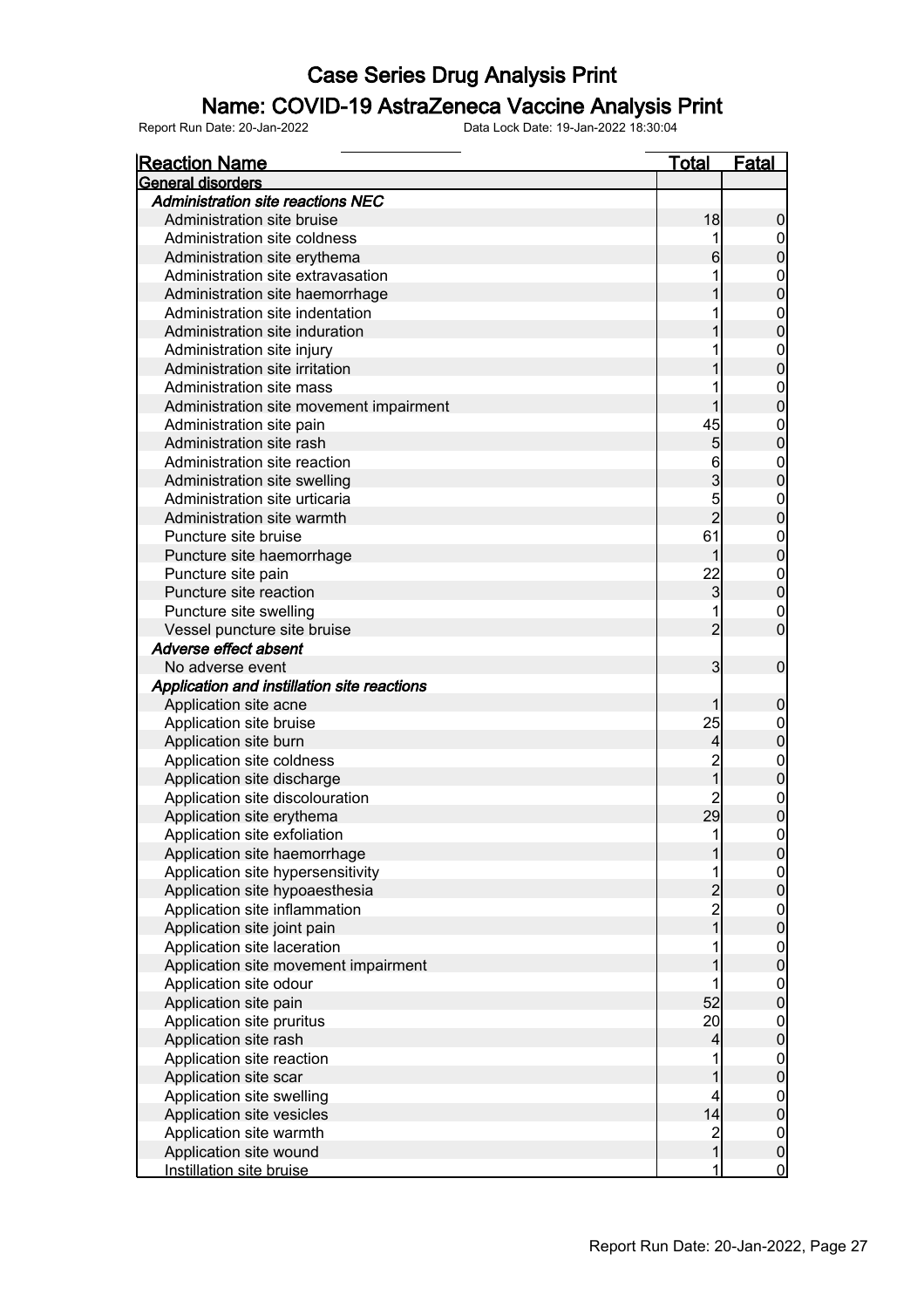### Name: COVID-19 AstraZeneca Vaccine Analysis Print

| <b>Reaction Name</b>                                 | <b>Total</b>   | <b>Fatal</b>                         |
|------------------------------------------------------|----------------|--------------------------------------|
| General disorders cont'd<br><b>General disorders</b> |                |                                      |
| Instillation site discomfort                         | 1              | $\boldsymbol{0}$                     |
| Instillation site pain                               | 5              |                                      |
| Instillation site pruritus                           |                | $\begin{matrix} 0 \\ 0 \end{matrix}$ |
| Instillation site warmth                             | 12             | $\mathsf{O}\xspace$                  |
| <b>Asthenic conditions</b>                           |                |                                      |
| Asthenia                                             | 5136           |                                      |
| Chronic fatigue syndrome                             | 169            | $\begin{matrix} 2 \\ 0 \end{matrix}$ |
| Decreased activity                                   | 16             |                                      |
| Fatigue                                              | 51009          | $\begin{matrix}0\\0\end{matrix}$     |
| Malaise                                              | 12762          | $\boldsymbol{0}$                     |
| Sluggishness                                         | 31             | $\overline{0}$                       |
| <b>Body temperature altered</b>                      |                |                                      |
| Hyperthermia                                         | 13             | $\pmb{0}$                            |
| Hypothermia                                          | 58             | $\mathbf 0$                          |
| Temperature regulation disorder                      | 29             | $\mathbf 0$                          |
| Breast complications associated with device          |                |                                      |
| Capsular contracture associated with breast implant  | 1              | $\boldsymbol{0}$                     |
| Complications associated with device NEC             |                |                                      |
| Complication of device removal                       |                |                                      |
| Injury associated with device                        | 10             | $\boldsymbol{0}$                     |
|                                                      |                | $0$<br>0                             |
| Medical device site dysaesthesia                     |                |                                      |
| Medical device site joint pain<br>Phantom shocks     |                | $\begin{matrix}0\\0\end{matrix}$     |
|                                                      | 4              |                                      |
| Death and sudden death                               |                |                                      |
| Brain death                                          | 4              | 3                                    |
| Cardiac death                                        | 7              |                                      |
| Death                                                | 326            | 326                                  |
| Drowning                                             |                | $\boldsymbol{0}$                     |
| Hanging                                              |                |                                      |
| Sudden cardiac death                                 |                |                                      |
| Sudden death                                         | 41             | 41                                   |
| Sudden unexplained death in epilepsy                 |                |                                      |
| <b>Febrile disorders</b>                             |                |                                      |
| Hyperpyrexia                                         | 42             | $\mathbf 0$                          |
| Masked fever                                         | 1              | $\overline{0}$                       |
| PFAPA syndrome                                       |                | $\begin{matrix} 0 \\ 0 \end{matrix}$ |
| Pyrexia                                              | 55544          |                                      |
| <b>Feelings and sensations NEC</b>                   |                |                                      |
| Chills                                               | 43215          | $\pmb{0}$                            |
| Early satiety                                        |                |                                      |
| Feeling abnormal                                     | 3399           | $\begin{matrix} 0 \\ 0 \end{matrix}$ |
| Feeling cold                                         | 5291           | $\begin{matrix}0\\0\end{matrix}$     |
| Feeling drunk                                        | 133            |                                      |
| Feeling hot                                          | 2484           | $\begin{matrix} 0 \\ 0 \end{matrix}$ |
| Feeling jittery                                      | 47             |                                      |
| Feeling of body temperature change                   | 971            |                                      |
| Feeling of relaxation                                | $\overline{c}$ | $\begin{matrix}0\\0\end{matrix}$     |
| Hangover                                             | 197            |                                      |
| Humidity intolerance                                 | 1              | $\begin{matrix}0\\0\end{matrix}$     |
| Hunger                                               | 83             |                                      |
| Sensation of blood flow                              | 17             | $\begin{matrix}0\\0\end{matrix}$     |
| Sensation of foreign body                            | 56             |                                      |
| Temperature intolerance                              | 90             | $\begin{matrix} 0 \\ 0 \end{matrix}$ |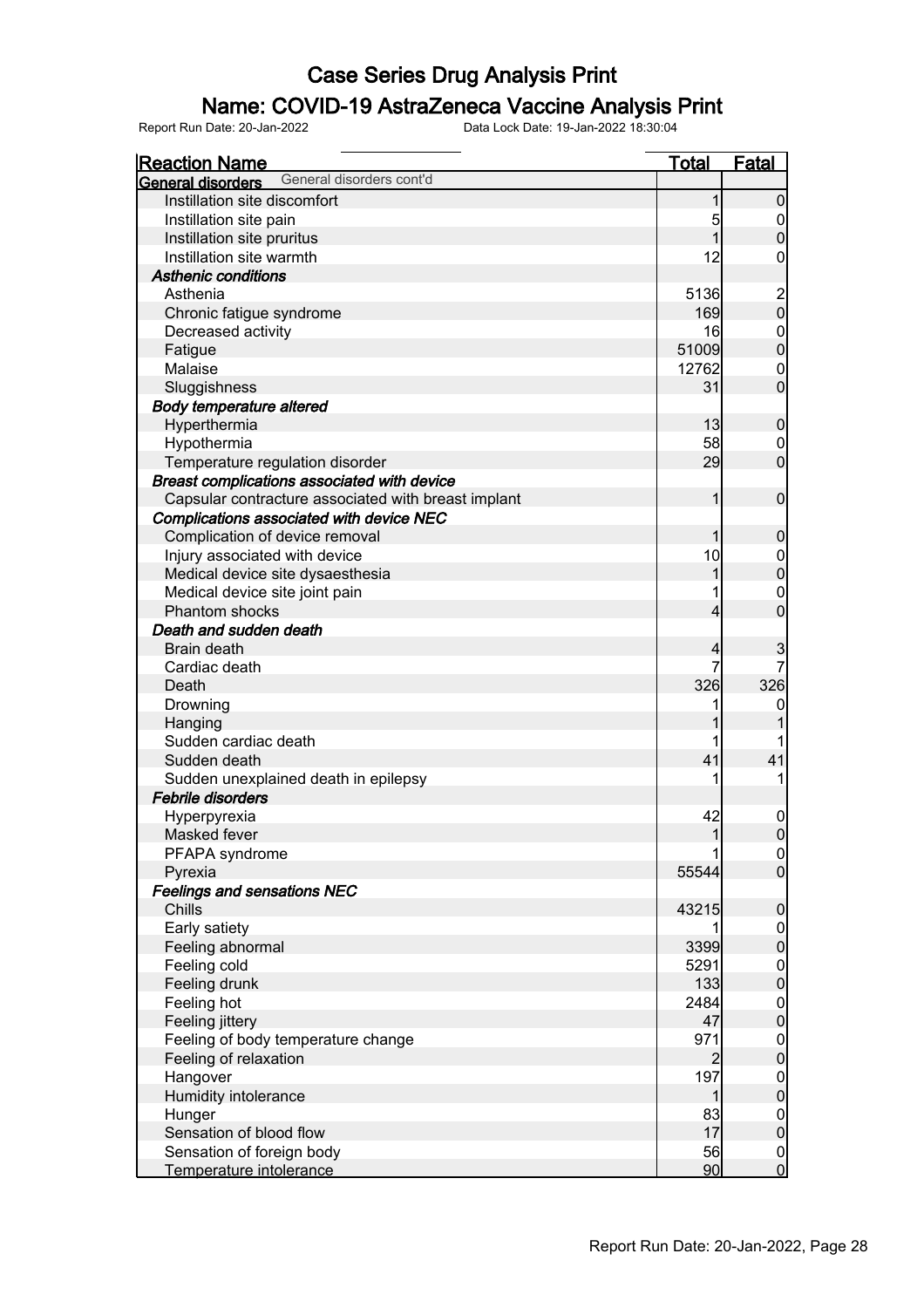### Name: COVID-19 AstraZeneca Vaccine Analysis Print

| <b>Reaction Name</b>                          | <b>Total</b>   | <b>Fatal</b>                         |
|-----------------------------------------------|----------------|--------------------------------------|
| General disorders cont'd<br>General disorders |                |                                      |
| <b>Thirst</b>                                 | 1273           | $\boldsymbol{0}$                     |
| Thirst decreased                              | 11             | $\overline{0}$                       |
| <b>Fibrosis NEC</b>                           |                |                                      |
| Fibrosis                                      | 7              | $\boldsymbol{0}$                     |
| Gait disturbances                             |                |                                      |
| Decreased gait velocity                       | $\overline{3}$ | $\mathbf 0$                          |
| Gait disturbance                              | 501            | $\boldsymbol{0}$                     |
| Gait inability                                | 235            | $\mathbf 0$                          |
| Loss of control of legs                       | 62             | 0                                    |
| General signs and symptoms NEC                |                |                                      |
| Apparent death                                |                |                                      |
| Chronic disease                               |                | $\mathbf 0$<br>$\boldsymbol{0}$      |
|                                               | 340            |                                      |
| Condition aggravated                          | 10             | $\boldsymbol{0}$<br>$\overline{0}$   |
| Crepitations                                  |                |                                      |
| Crying                                        | 304            | $\boldsymbol{0}$                     |
| Deformity                                     | 1              | $\mathbf 0$                          |
| Developmental delay                           | 3              | $\boldsymbol{0}$                     |
| Discharge                                     | 10             | $\overline{0}$                       |
| Disease prodromal stage                       |                | $\mathbf{0}$                         |
| Disease progression                           | $\overline{3}$ | $\overline{1}$                       |
| Disease recurrence                            | $\overline{c}$ | $\mathbf{0}$                         |
| Effusion                                      | $\overline{2}$ | $\mathbf 0$                          |
| Energy increased                              | 26             | $\boldsymbol{0}$                     |
| Exercise tolerance decreased                  | 46             | $\mathbf 0$                          |
| Foaming at mouth                              | 6              | $\frac{0}{2}$                        |
| General physical health deterioration         | 31             |                                      |
| General symptom                               | 11             | $\mathbf{0}$                         |
| Glassy eyes                                   | 8              | $\mathbf 0$                          |
| High-pitched crying                           | 8              | $\mathbf 0$                          |
| Ill-defined disorder                          | 12             | $\overline{0}$                       |
| <b>Illness</b>                                | 5142           | 1                                    |
| Impaired self-care                            | 1              | $\pmb{0}$                            |
| Induration                                    | 22             | $\boldsymbol{0}$                     |
| Influenza like illness                        | 9702           | $\overline{0}$                       |
| Irritability postvaccinal                     | 3              | $\mathbf 0$                          |
| Local reaction                                | 155            | 0                                    |
| Moaning                                       | 9              | $\overline{0}$                       |
| Multiple organ dysfunction syndrome           | 25             | 13                                   |
| Nonspecific reaction                          | $\mathbf{3}$   | $\overline{0}$                       |
| Organ failure                                 | $\overline{3}$ | $\mathbf 0$                          |
| Perforation                                   | $\overline{c}$ |                                      |
| Performance status decreased                  | $\overline{1}$ | $\begin{matrix} 0 \\ 0 \end{matrix}$ |
| Peripheral swelling                           | 6032           | $\boldsymbol{0}$                     |
| Pre-existing condition improved               | 19             | $\overline{0}$                       |
| Premature ageing                              | 3              |                                      |
| Prolapse                                      |                | $0\atop 0$                           |
| Screaming                                     | 32             | $\boldsymbol{0}$                     |
| Secretion discharge                           | 36             | $\overline{0}$                       |
| Sensitivity to weather change                 | $\overline{3}$ | $\overline{0}$                       |
| <b>Stenosis</b>                               | $\overline{2}$ | $\overline{0}$                       |
| Swelling                                      | 2839           | $\overline{0}$                       |
| Swelling face                                 | 1118           | $\boldsymbol{0}$                     |
| Symptom masked                                | 1              | $\overline{0}$                       |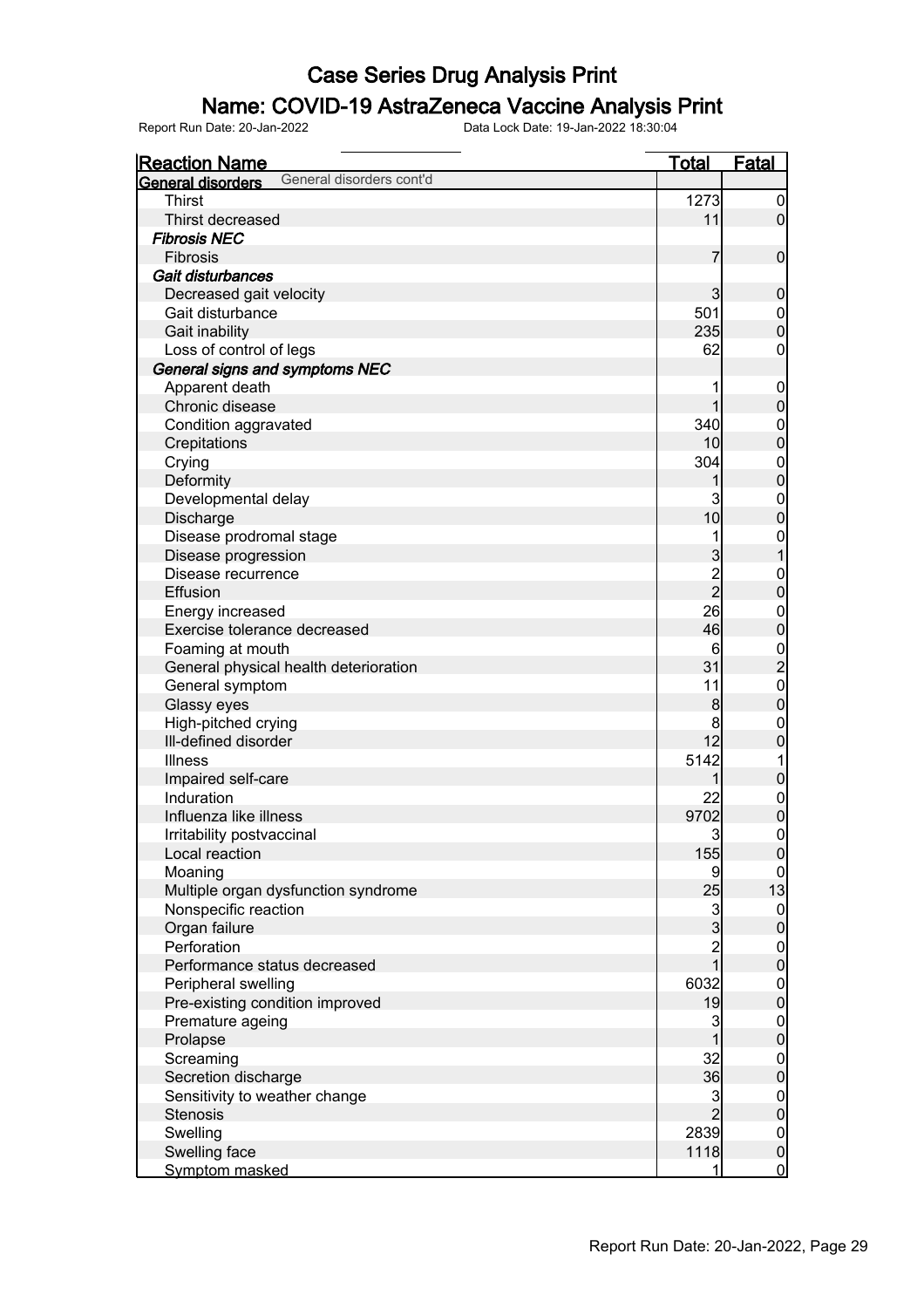### Name: COVID-19 AstraZeneca Vaccine Analysis Print

| <b>Reaction Name</b>                                 | <b>Total</b>        | <b>Fatal</b>                         |
|------------------------------------------------------|---------------------|--------------------------------------|
| General disorders cont'd<br><b>General disorders</b> |                     |                                      |
| Symptom recurrence                                   | 4                   | $\mathbf 0$                          |
| Tissue discolouration                                |                     | $\boldsymbol{0}$                     |
| <b>Tissue infiltration</b>                           |                     | $\overline{0}$                       |
| Unevaluable event                                    | 9                   | 0                                    |
| <b>Healing abnormal NEC</b>                          |                     |                                      |
| Impaired healing                                     | 7                   | $\mathbf 0$                          |
| <b>Hernias NEC</b>                                   |                     |                                      |
| Hernia                                               | 6                   | $\mathbf 0$                          |
| Implant and catheter site reactions                  |                     |                                      |
| Catheter site urticaria                              |                     | $\mathbf 0$                          |
| Implant site coldness                                |                     | $\mathbf 0$                          |
| Implant site discharge                               |                     |                                      |
| Implant site discolouration                          |                     | $0$<br>0                             |
|                                                      | 4<br>$\overline{2}$ |                                      |
| Implant site hypoaesthesia                           | $\overline{5}$      | $0$<br>0                             |
| Implant site pain                                    |                     |                                      |
| Implant site rash                                    | 1                   | $0$<br>0                             |
| Implant site swelling                                | 3                   |                                      |
| Implant site urticaria                               | 3                   | $0\atop 0$                           |
| Implant site vesicles                                | 1                   |                                      |
| Implant site warmth                                  |                     | $\boldsymbol{0}$                     |
| <b>Inflammations</b>                                 |                     |                                      |
| Granuloma                                            | 2                   | $\mathbf 0$                          |
| Inflammation                                         | 885                 | $\mathbf 0$                          |
| Papillitis                                           |                     | $\mathbf{0}$                         |
| Scar inflammation                                    |                     | $\overline{0}$                       |
| Systemic inflammatory response syndrome              |                     | $\boldsymbol{0}$                     |
| Infusion site reactions                              |                     |                                      |
| Infusion site bruising                               |                     | $\mathbf 0$                          |
| Infusion site discomfort                             |                     | $\mathbf 0$                          |
| Infusion site erythema                               | 3                   | $0\atop 0$                           |
| Infusion site joint pain                             | 1                   |                                      |
| Infusion site mass                                   | 5                   | $0$<br>0                             |
| Infusion site mobility decreased                     |                     |                                      |
| Infusion site nodule                                 |                     | $\mathbf{0}$                         |
| Infusion site pain                                   | 4                   | $\overline{0}$                       |
| Infusion site urticaria                              | $\mathbf{2}$        | $\begin{matrix} 0 \\ 0 \end{matrix}$ |
| Infusion site warmth                                 | 6                   |                                      |
| Injection site reactions                             |                     |                                      |
| Injected limb mobility decreased                     | 47                  | $\boldsymbol{0}$                     |
| Injection site atrophy                               | 9                   | $\overline{0}$                       |
| Injection site bruising                              | 126                 | $\overline{0}$                       |
| Injection site coldness                              | 6                   |                                      |
| Injection site cyst                                  | 6                   | $\begin{matrix} 0 \\ 0 \end{matrix}$ |
| Injection site deformation                           |                     |                                      |
| Injection site discharge                             |                     | $\begin{matrix} 0 \\ 0 \end{matrix}$ |
| Injection site discolouration                        | 8                   |                                      |
| Injection site discomfort                            | 21                  | $\begin{matrix} 0 \\ 0 \end{matrix}$ |
| Injection site dryness                               |                     |                                      |
| Injection site erythema                              | 599                 | $\begin{matrix} 0 \\ 0 \end{matrix}$ |
| Injection site exfoliation                           |                     |                                      |
| Injection site extravasation                         | $\overline{c}$      | $\begin{matrix} 0 \\ 0 \end{matrix}$ |
| Injection site haematoma                             | $\mathbf{3}$        | $\boldsymbol{0}$                     |
| Injection site haemorrhage                           | 20                  | $\overline{0}$                       |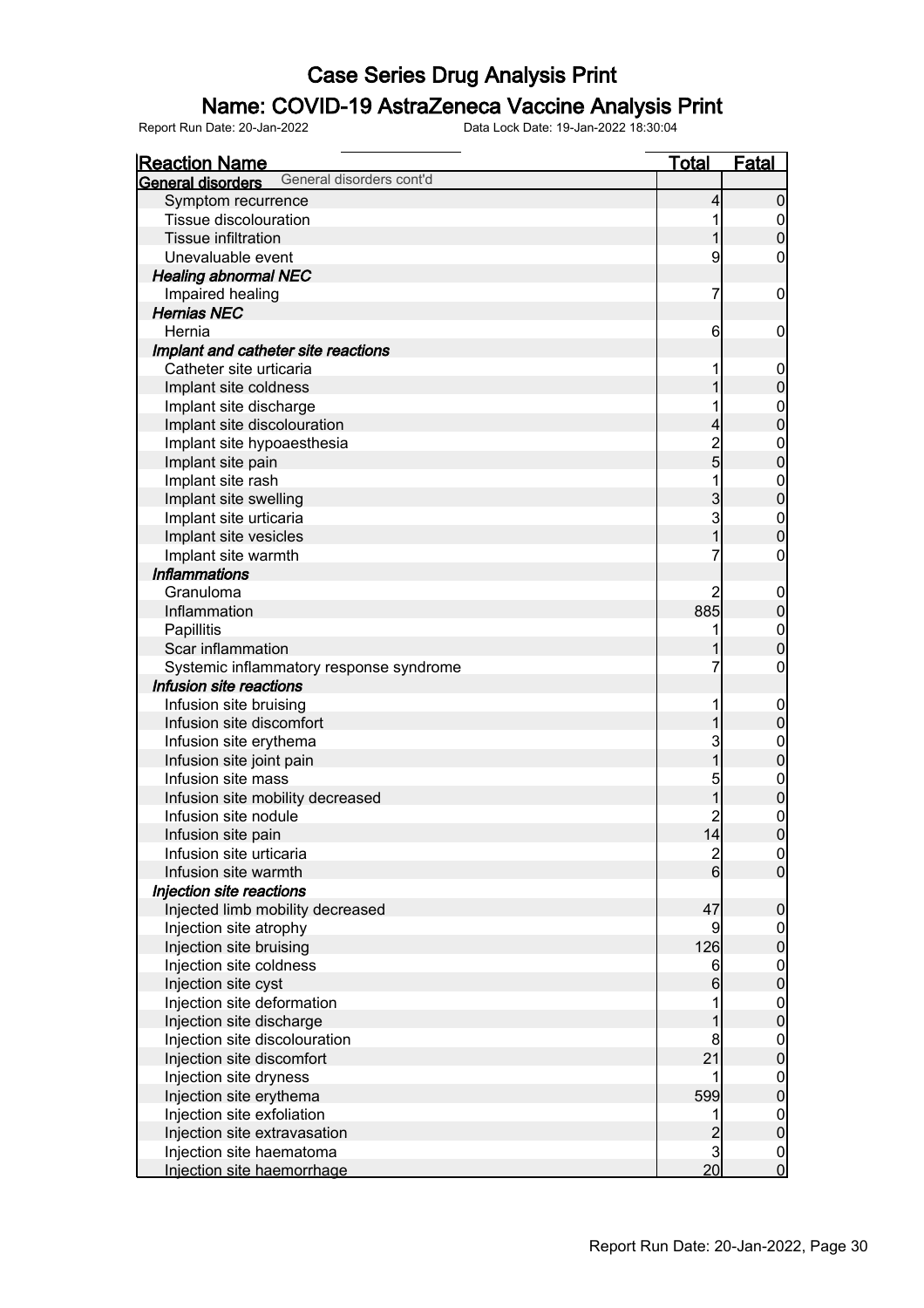### Name: COVID-19 AstraZeneca Vaccine Analysis Print

| General disorders cont'd<br>General disorders |                         |                                      |
|-----------------------------------------------|-------------------------|--------------------------------------|
|                                               |                         |                                      |
| Injection site hypersensitivity               | 5                       | $\boldsymbol{0}$                     |
| Injection site hypoaesthesia                  | 16                      | $\boldsymbol{0}$                     |
| Injection site indentation                    | 22                      |                                      |
| Injection site induration                     | 10                      | $\begin{matrix}0\\0\end{matrix}$     |
| Injection site inflammation                   | 67                      |                                      |
| Injection site injury                         | 4                       | $0$ 0                                |
| Injection site irritation                     | 4                       |                                      |
| Injection site joint discomfort               | $\overline{1}$          | $0$ 0                                |
| Injection site joint erythema                 | 8                       |                                      |
| Injection site joint pain                     | 35                      | $0$ 0                                |
| Injection site joint swelling                 | 1                       |                                      |
| Injection site mass                           | 1429                    | $0$ 0                                |
| Injection site movement impairment            | 5                       |                                      |
| Injection site muscle weakness                |                         | $0\atop 0$                           |
| Injection site necrosis                       | $\frac{2}{7}$           |                                      |
| Injection site nerve damage                   | $\overline{c}$          | $0$<br>0                             |
| Injection site nodule                         | 4                       |                                      |
|                                               | 28                      | $0$ 0                                |
| Injection site oedema                         |                         |                                      |
| Injection site pain                           | 4531                    | $0$ 0                                |
| Injection site papule                         | 2                       |                                      |
| Injection site paraesthesia                   | 26                      | $0$<br>0                             |
| Injection site pruritus                       | 302                     |                                      |
| Injection site rash                           | 309                     | $0$ 0                                |
| Injection site reaction                       | 123                     |                                      |
| Injection site scab                           | 4                       | $0$ 0                                |
| Injection site scar                           | 6                       |                                      |
| Injection site swelling                       | 265                     | $0$<br>0                             |
| Injection site thrombosis                     |                         |                                      |
| Injection site ulcer                          |                         | $\begin{matrix}0\\0\end{matrix}$     |
| Injection site urticaria                      | 41                      |                                      |
| Injection site vesicles                       | 16                      | $\begin{matrix} 0 \\ 0 \end{matrix}$ |
| Injection site warmth                         | 356                     |                                      |
| <b>Interactions</b>                           |                         |                                      |
| Drug interaction                              | 35                      | $\pmb{0}$                            |
| Food interaction                              | $\overline{2}$          | $\overline{0}$                       |
| Inhibitory drug interaction                   | 12                      | 0                                    |
| <b>Mass conditions NEC</b>                    |                         |                                      |
| Cyst                                          | 38                      | $\overline{0}$                       |
| Mass                                          | 94                      |                                      |
| Nodule                                        | 26                      | $\begin{matrix} 0 \\ 0 \end{matrix}$ |
| Pelvic mass                                   | 1                       | $\overline{0}$                       |
| Mucosal findings abnormal                     |                         |                                      |
| Mucosa vesicle                                |                         | $\mathbf{0}$                         |
| Mucosal disorder                              | $\frac{2}{2}$           | $\mathbf 0$                          |
| Mucosal dryness                               | 1                       |                                      |
| Mucosal haemorrhage                           | 12                      | $0\atop 0$                           |
| Mucosal inflammation                          | 11                      |                                      |
| Mucosal pain                                  | $\overline{\mathbf{c}}$ | $0\atop 0$                           |
| Mucosal ulceration                            | $\overline{1}$          |                                      |
| Oedema mucosal                                | $\overline{3}$          | $0\atop 0$                           |
| Polyp                                         | $\overline{5}$          | $\mathbf 0$                          |
| <b>Necrosis NEC</b>                           |                         |                                      |
| Fat necrosis                                  | 4                       | $\overline{0}$                       |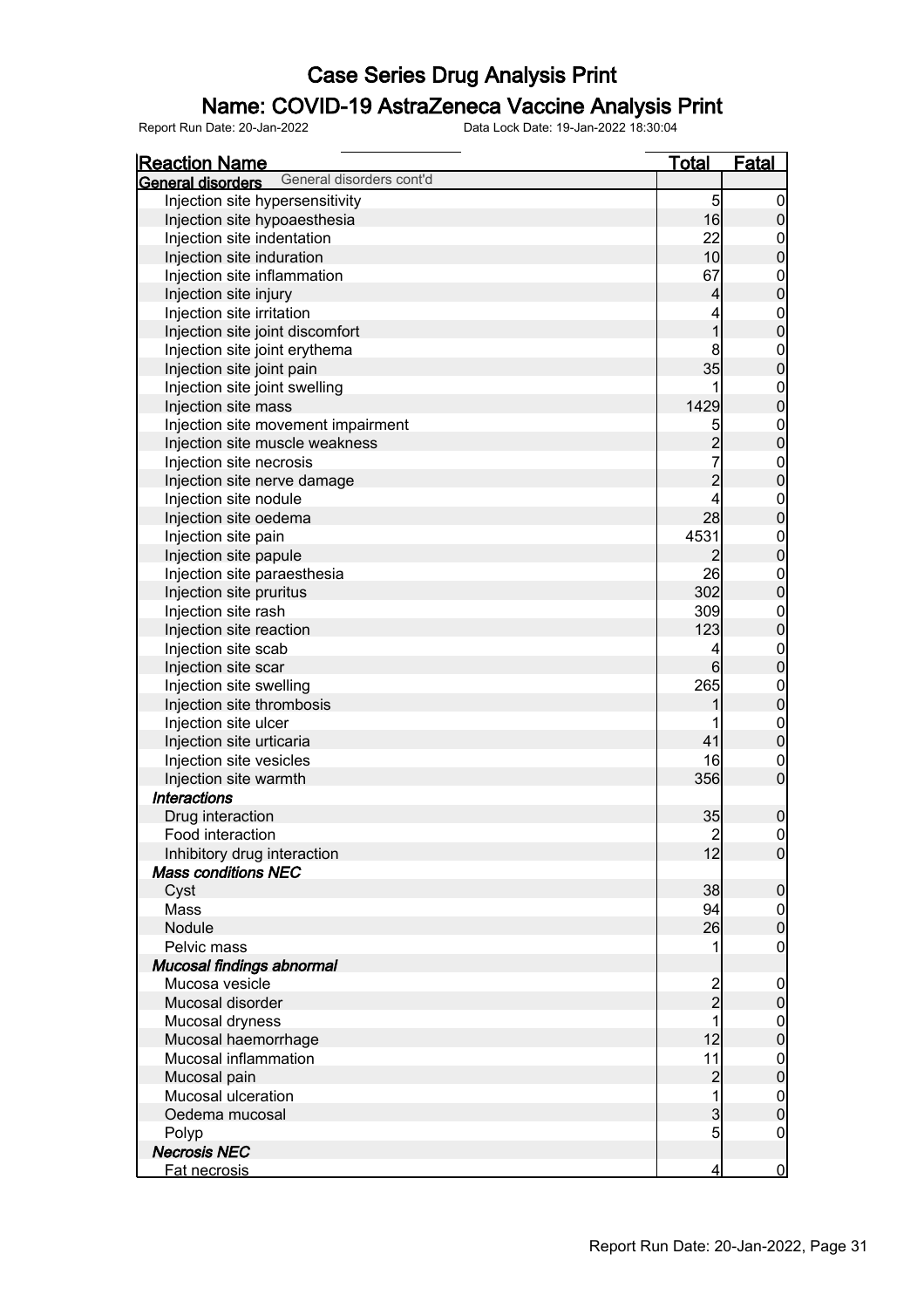### Name: COVID-19 AstraZeneca Vaccine Analysis Print

| <b>Reaction Name</b>                          | <b>Total</b>   | <b>Fatal</b>     |
|-----------------------------------------------|----------------|------------------|
| General disorders cont'd<br>General disorders |                |                  |
| <b>Necrosis</b>                               | 8              | $\overline{0}$   |
| Oedema NEC                                    |                |                  |
| Face oedema                                   | 36             | $\boldsymbol{0}$ |
| Generalised oedema                            |                | $\overline{0}$   |
| Localised oedema                              | 13             | $\mathbf 0$      |
| Oedema                                        | 95             | $\boldsymbol{0}$ |
| Oedema peripheral                             | 168            | $\overline{0}$   |
| <b>Pain and discomfort NEC</b>                |                |                  |
| Axillary pain                                 | 778            | $\mathbf 0$      |
| Chest discomfort                              | 2154           | $\mathbf 0$      |
| Chest pain                                    | 6024           | $\mathbf 0$      |
| <b>Discomfort</b>                             | 656            | $\mathbf{0}$     |
| Facial discomfort                             | 22             | $\overline{0}$   |
| Facial pain                                   | 300            | $\mathbf{0}$     |
| Hernia pain                                   | 4              | $\overline{0}$   |
| Inflammatory pain                             | 37             | $\mathbf{0}$     |
| Non-cardiac chest pain                        | 47             | $\mathbf 0$      |
| Pain                                          | 17832          | $\mathbf{0}$     |
| Suprapubic pain                               |                | $\overline{0}$   |
| <b>Tenderness</b>                             | 1849           | $\mathbf 0$      |
| Visceral pain                                 | 2              | $\mathbf 0$      |
| Therapeutic and nontherapeutic responses      |                |                  |
| Adverse drug reaction                         | 23             | $\boldsymbol{0}$ |
| Adverse event                                 | 8              | $\mathbf{0}$     |
| Adverse food reaction                         |                | $\mathbf 0$      |
| Adverse reaction                              | 8              | $\mathbf{0}$     |
| Diet failure                                  |                | $\mathbf 0$      |
| Drug effect less than expected                |                | $\mathbf{0}$     |
| Drug ineffective                              | 184            | $\mathbf{1}$     |
| Drug intolerance                              | 9              | $\mathbf{0}$     |
| Idiosyncratic drug reaction                   | 1              | $\bf{0}$         |
| Immediate post-injection reaction             |                | $\mathbf{0}$     |
| Inadequate analgesia                          | 32             | $\pmb{0}$        |
| No reaction on previous exposure to drug      | 10             | $\mathbf{0}$     |
| Remission not achieved                        | 1              | $\overline{0}$   |
| Similar reaction on previous exposure to drug | 1              | 이                |
| Therapeutic product effect decreased          | 4              | $\overline{0}$   |
| Therapeutic product effect delayed            | 1              |                  |
| Therapeutic product effect incomplete         | $\overline{c}$ | $0\atop 0$       |
| Therapeutic product effect prolonged          | 1              |                  |
| Therapeutic product ineffective               | 8              | $0\atop 0$       |
| Therapeutic reaction time decreased           | 1              |                  |
| Therapeutic response changed                  |                | $0$<br>0         |
| Therapeutic response decreased                |                |                  |
| Therapeutic response delayed                  |                | $0$<br>0         |
| Therapeutic response shortened                | $\overline{2}$ | $\boldsymbol{0}$ |
| Therapeutic response unexpected               | 183            | $\overline{0}$   |
| Therapy non-responder                         | 3              | $\boldsymbol{0}$ |
| <b>Treatment failure</b>                      | 20             | $\mathbf 0$      |
| Treatment noncompliance                       | 1              | $\boldsymbol{0}$ |
| Vaccination failure                           | 42             | $\mathbf 0$      |
| Vaccine positive rechallenge                  | 1              | $\overline{0}$   |
| <b>Trophic disorders</b>                      |                |                  |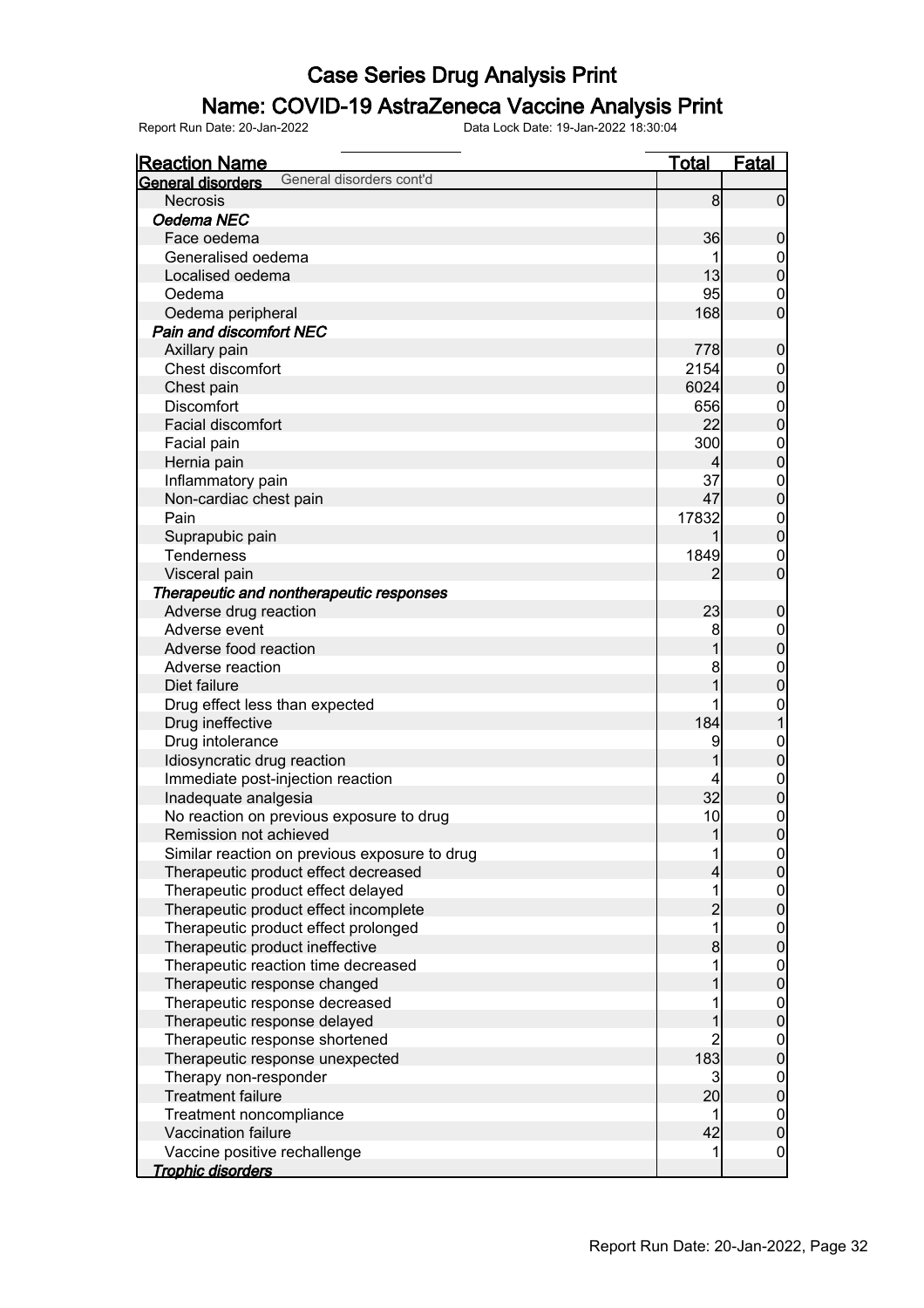### Name: COVID-19 AstraZeneca Vaccine Analysis Print

| <b>Reaction Name</b>                                   | <u>Total</u>                     | <b>Fatal</b>                         |
|--------------------------------------------------------|----------------------------------|--------------------------------------|
| General disorders cont'd<br><b>General disorders</b>   |                                  |                                      |
| Atrophy                                                | 4                                | $\overline{0}$                       |
| Calcinosis                                             |                                  | $\pmb{0}$                            |
| Dysplasia                                              | $\frac{2}{3}$                    | $\boldsymbol{0}$                     |
| Hyperplasia                                            | $\overline{2}$                   | $\overline{0}$                       |
| <b>Ulcers NEC</b>                                      |                                  |                                      |
| Ulcer                                                  | 48                               | $\boldsymbol{0}$                     |
| Ulcer haemorrhage                                      | 4                                | $\boldsymbol{0}$                     |
| Vaccination site reactions                             |                                  |                                      |
| Extensive swelling of vaccinated limb                  | 19                               | $\mathbf{0}$                         |
| Shoulder injury related to vaccine administration      | 106                              | $\mathbf 0$                          |
| Vaccination site atrophy                               |                                  |                                      |
| Vaccination site bruising                              | 140                              | 0<br>0                               |
| Vaccination site coldness                              | 1                                |                                      |
| Vaccination site cyst                                  | 3                                | $\begin{matrix}0\\0\end{matrix}$     |
| Vaccination site discharge                             | 1                                |                                      |
| Vaccination site discolouration                        | 18                               | $0\atop 0$                           |
| Vaccination site discomfort                            | 50                               |                                      |
| Vaccination site dryness                               | 1                                | $0\atop 0$                           |
| Vaccination site erythema                              | 722                              |                                      |
| Vaccination site extravasation                         | 1                                | $\begin{matrix}0\\0\end{matrix}$     |
| Vaccination site granuloma                             | 8                                |                                      |
| Vaccination site haematoma                             | 1                                | $0\atop 0$                           |
| Vaccination site haemorrhage                           | 10                               |                                      |
| Vaccination site hyperaesthesia                        | 1                                | $\begin{matrix}0\\0\end{matrix}$     |
| Vaccination site hypersensitivity                      | 4                                |                                      |
| Vaccination site hypoaesthesia                         | 25                               | $\begin{matrix}0\\0\end{matrix}$     |
| Vaccination site induration                            | 71                               |                                      |
| Vaccination site inflammation                          | 56                               | $0\atop 0$                           |
|                                                        | 4                                |                                      |
| Vaccination site injury<br>Vaccination site irritation | 15                               | $0\atop 0$                           |
|                                                        |                                  |                                      |
| Vaccination site joint discomfort                      | $\overline{c}$<br>$\overline{5}$ | $\begin{matrix} 0 \\ 0 \end{matrix}$ |
| Vaccination site joint erythema                        | 1                                |                                      |
| Vaccination site joint inflammation                    |                                  | $\begin{matrix}0\\0\end{matrix}$     |
| Vaccination site joint movement impairment             | 18                               |                                      |
| Vaccination site joint pain                            | 55                               | $\overline{0}$                       |
| Vaccination site joint swelling                        | $\overline{4}$                   | 0                                    |
| Vaccination site joint warmth                          | $\overline{c}$<br>$\overline{2}$ | $\overline{0}$                       |
| Vaccination site lymphadenopathy                       |                                  | $\overline{0}$                       |
| Vaccination site mass                                  | 569                              | $\begin{matrix} 0 \\ 0 \end{matrix}$ |
| Vaccination site movement impairment                   | 108                              |                                      |
| Vaccination site nodule                                | 1                                | $\begin{matrix} 0 \\ 0 \end{matrix}$ |
| Vaccination site oedema                                | 3                                |                                      |
| Vaccination site pain                                  | 2132                             | $0\atop 0$                           |
| Vaccination site papule                                | $\overline{4}$                   |                                      |
| Vaccination site paraesthesia                          | 12                               | $\begin{matrix} 0 \\ 0 \end{matrix}$ |
| Vaccination site pruritus                              | 113                              |                                      |
| Vaccination site rash                                  | 195                              | $0\atop 0$                           |
| Vaccination site reaction                              | 26                               |                                      |
| Vaccination site scab                                  | $\overline{c}$                   | $0\atop 0$                           |
| Vaccination site scar                                  | $\overline{7}$                   |                                      |
| Vaccination site swelling                              | 518                              | $\boldsymbol{0}$                     |
| Vaccination site urticaria                             | 12                               | $\pmb{0}$                            |
| Vaccination site vesicles                              | 11                               | $\overline{0}$                       |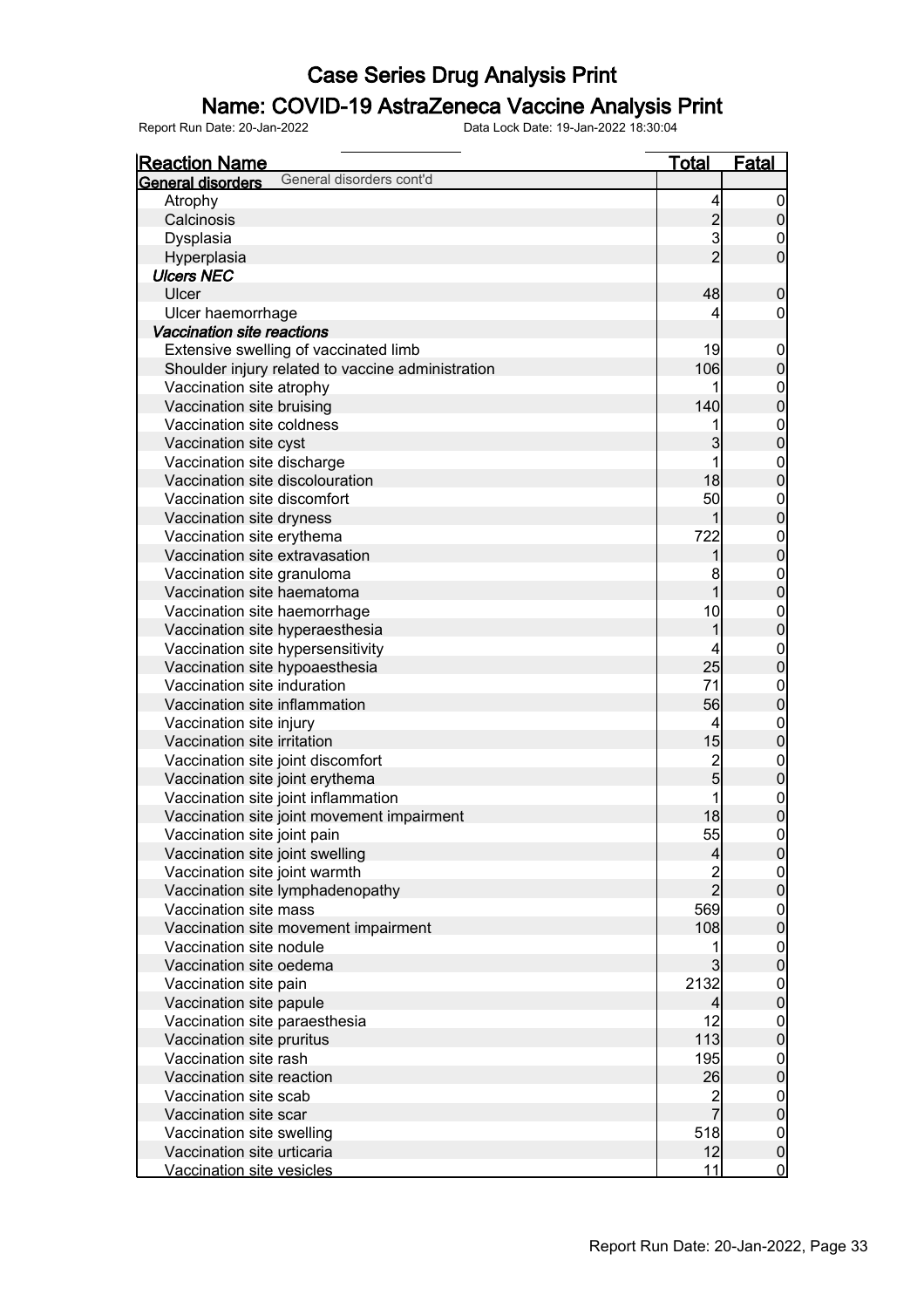#### Name: COVID-19 AstraZeneca Vaccine Analysis Print

| <b>Reaction Name</b>                                 | Total | ⊦atal |
|------------------------------------------------------|-------|-------|
| General disorders cont'd<br><b>General disorders</b> |       |       |
| Vaccination site warmth                              | 385   |       |
| Vascular complications associated with device        |       |       |
| Vascular stent occlusion                             |       |       |
| Vascular stent thrombosis                            |       |       |
| Withdrawal and rebound effects                       |       |       |
| Drug withdrawal syndrome                             |       |       |
| Withdrawal syndrome                                  | 104   |       |
| General disorders SOC TOTAL                          |       |       |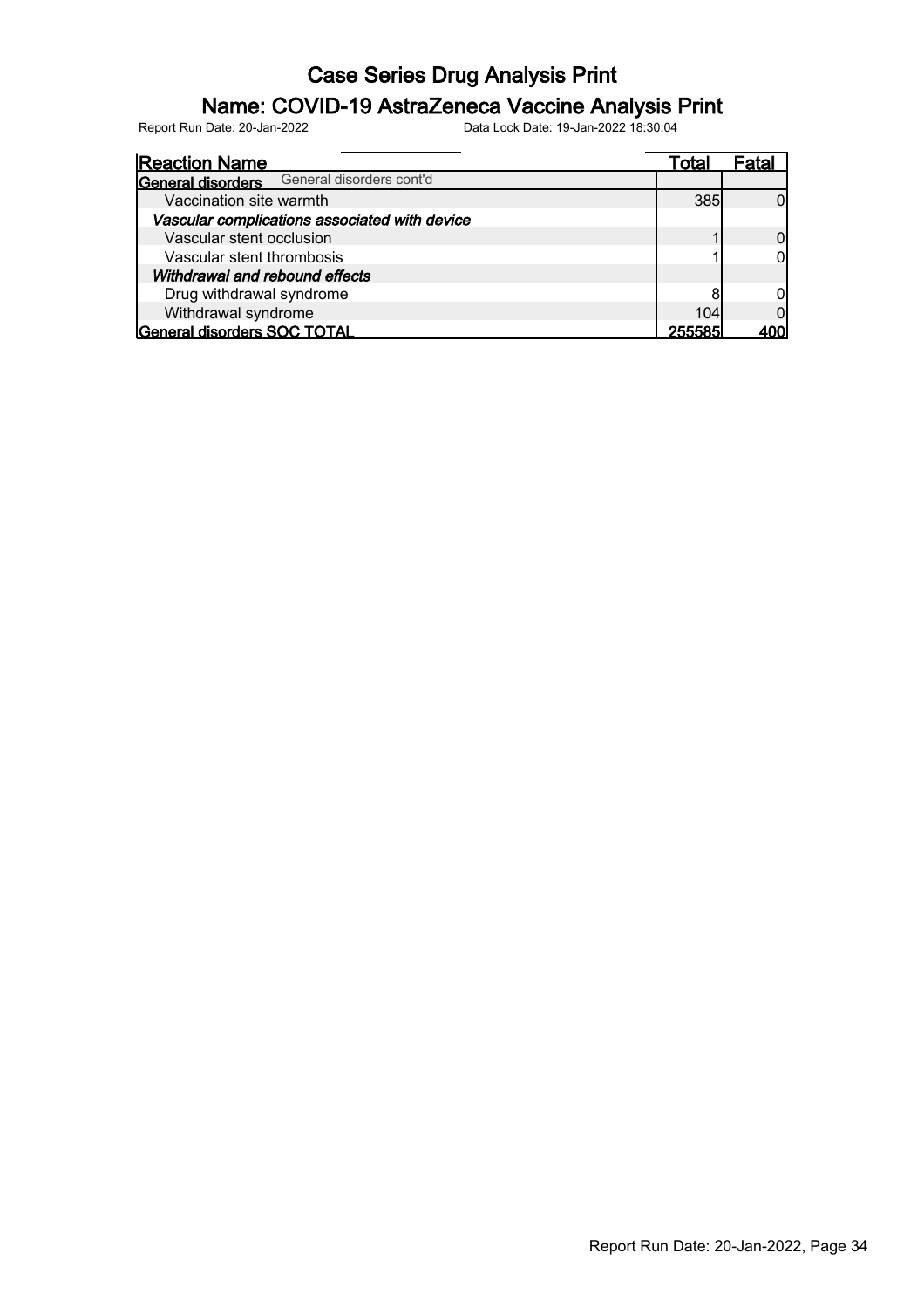#### Name: COVID-19 AstraZeneca Vaccine Analysis Print

| <b>Reaction Name</b>                          | <b>Total</b>   | <b>Fatal</b>                         |
|-----------------------------------------------|----------------|--------------------------------------|
| <b>Hepatic disorders</b>                      |                |                                      |
| <b>Bile duct infections and inflammations</b> |                |                                      |
| <b>Biliary colic</b>                          | 33             | $\boldsymbol{0}$                     |
| Cholangitis                                   | 3              | $\boldsymbol{0}$                     |
| <b>Cholecystitis and cholelithiasis</b>       |                |                                      |
| Cholecystitis                                 | 16             | $\mathbf{0}$                         |
| Cholecystitis acute                           | 3              | $\mathbf 0$                          |
| Cholelithiasis                                | 16             | $\boldsymbol{0}$                     |
| <b>Cholestasis and jaundice</b>               |                |                                      |
| Cholestasis                                   | 7              | $\mathbf{0}$                         |
| Jaundice                                      | 57             | $\mathbf 0$                          |
| Jaundice cholestatic                          | 12             | $\mathbf 0$                          |
| Ocular icterus                                | 1              | $\overline{0}$                       |
| Gallbladder disorders NEC                     |                |                                      |
| Gallbladder disorder                          | 4              | $\pmb{0}$                            |
| Gallbladder oedema                            | 1              |                                      |
| Gallbladder polyp                             | 1              | $\begin{matrix} 0 \\ 0 \end{matrix}$ |
| Hepatic and hepatobiliary disorders NEC       |                |                                      |
| Liver disorder                                | 21             | $\boldsymbol{0}$                     |
| Hepatic enzymes and function abnormalities    |                |                                      |
| Hepatic function abnormal                     | 13             | $\boldsymbol{0}$                     |
| Hepatic failure and associated disorders      |                |                                      |
| Acute hepatic failure                         | $\overline{c}$ | $\boldsymbol{0}$                     |
| Hepatic failure                               | 12             | 1                                    |
| Hepatorenal syndrome                          | 1              | $\mathbf 0$                          |
| Subacute hepatic failure                      | 3              | $\mathbf 0$                          |
| <b>Hepatic fibrosis and cirrhosis</b>         |                |                                      |
| Hepatic cirrhosis                             | 10             | 1                                    |
| Hepatic vascular disorders                    |                |                                      |
| Budd-Chiari syndrome                          | $\overline{c}$ |                                      |
| Hepatic artery thrombosis                     | $\overline{1}$ | $\pmb{0}$                            |
| Hepatic haemorrhage                           | 1              |                                      |
| Hepatic hypoperfusion                         | 1              | $\begin{matrix} 0 \\ 0 \end{matrix}$ |
| Hepatic infarction                            |                | 1                                    |
| Hepatic vascular thrombosis                   | 2<br>2         | $\overline{0}$                       |
| Hepatic vein thrombosis                       | 16             | $\overline{0}$                       |
| Portal hypertension                           | 4              | $\overline{0}$                       |
| Portal vein phlebitis                         | 1              |                                      |
| Portal vein thrombosis                        | 73             | $\frac{0}{4}$                        |
| Portosplenomesenteric venous thrombosis       | 2              | $\overline{0}$                       |
| <b>Hepatobiliary signs and symptoms</b>       |                |                                      |
| Hepatic pain                                  | 80             | $\boldsymbol{0}$                     |
| Hepatomegaly                                  | 5              | $\mathbf 0$                          |
| Liver tenderness                              | 6              | $\overline{0}$                       |
| Hepatocellular damage and hepatitis NEC       |                |                                      |
| Acute yellow liver atrophy                    | 1              | $\boldsymbol{0}$                     |
| Allergic hepatitis                            | 1              | $\mathbf 0$                          |
| Autoimmune hepatitis                          | 12             |                                      |
| Cholestatic liver injury                      | $\mathbf 1$    | $\begin{matrix}0\\0\end{matrix}$     |
| Drug-induced liver injury                     |                |                                      |
| Hepatic necrosis                              | 2<br>1         | $\begin{matrix}0\\0\end{matrix}$     |
| Hepatic steatosis                             | 12             |                                      |
| Hepatitis                                     | 32             | $\begin{matrix}0\\0\end{matrix}$     |
| Hepatitis acute                               | 8 <sup>1</sup> | $\mathbf{1}$                         |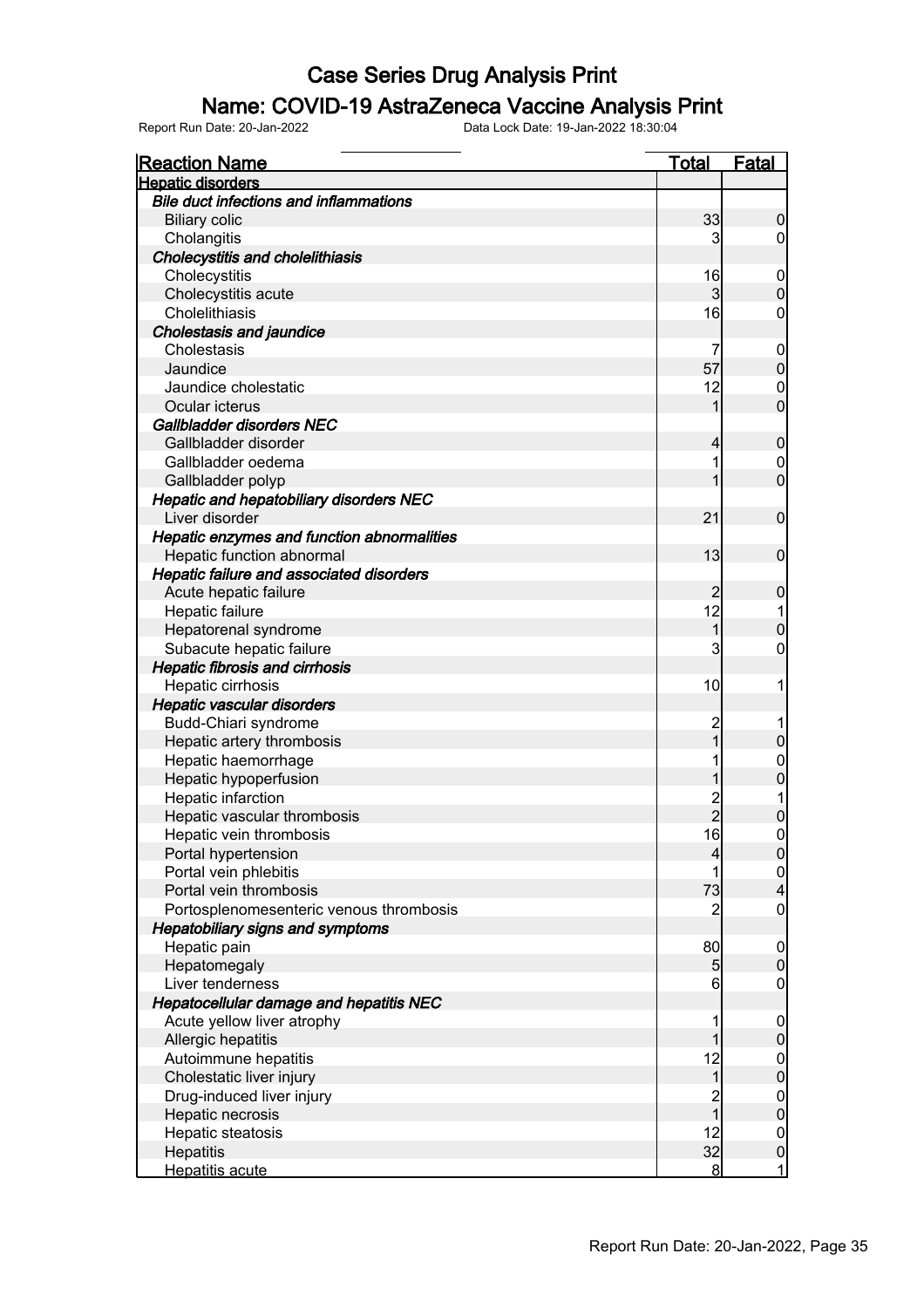### Name: COVID-19 AstraZeneca Vaccine Analysis Print

| <b>Reaction Name</b>                                 | Total | Fatal |
|------------------------------------------------------|-------|-------|
| Hepatic disorders cont'd<br><b>Hepatic disorders</b> |       |       |
| Immune-mediated hepatitis                            |       |       |
| Ischaemic hepatitis                                  |       |       |
| Liver injury                                         | 30    |       |
| Nonalcoholic fatty liver disease                     |       |       |
| Reye's syndrome                                      |       |       |
| Obstructive bile duct disorders (excl neoplasms)     |       |       |
| <b>Biliary obstruction</b>                           |       |       |
| Sphincter of Oddi dysfunction                        |       |       |
| <b>Hepatic disorders SOC TOTAL</b>                   |       |       |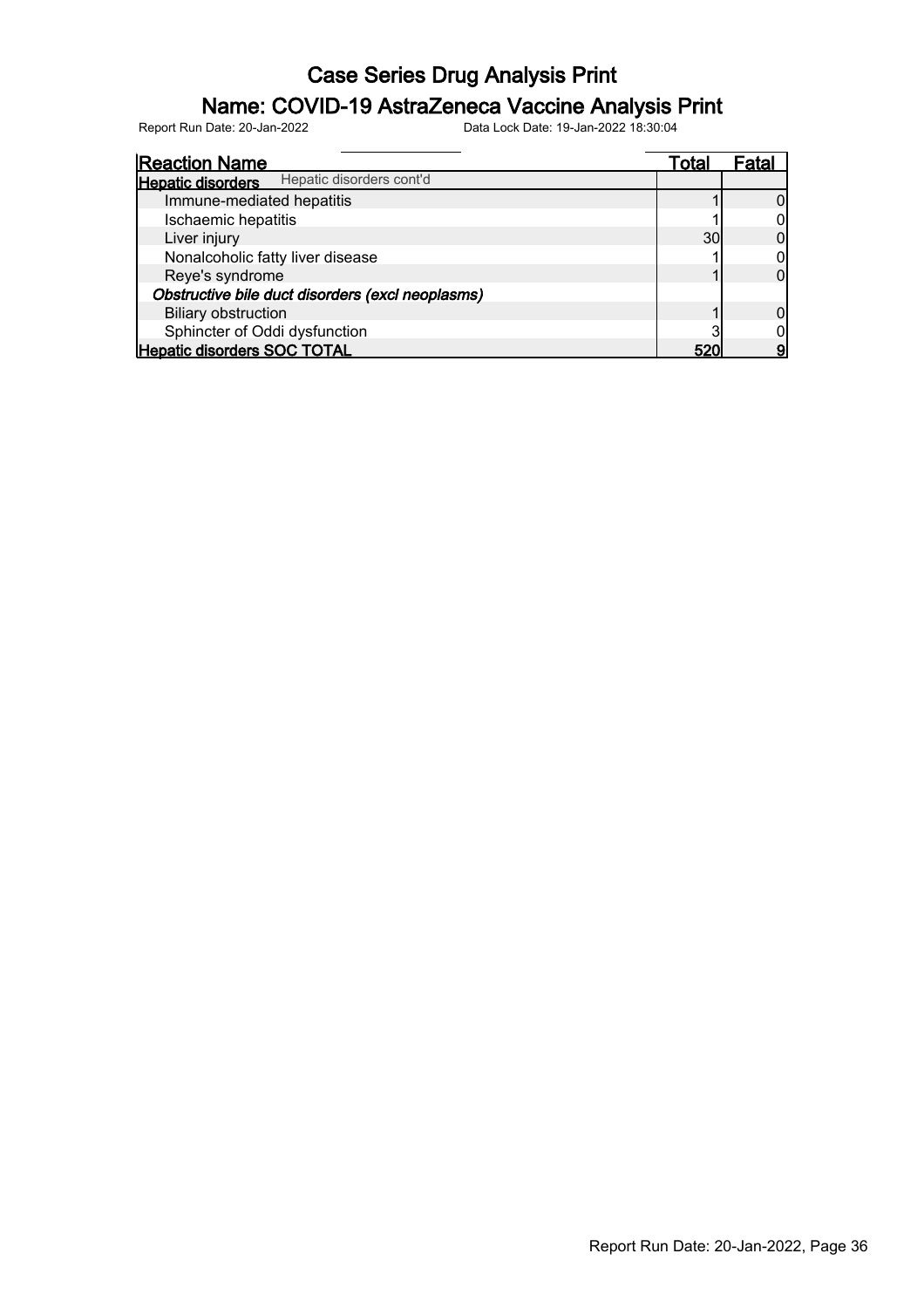#### Name: COVID-19 AstraZeneca Vaccine Analysis Print

| <b>Reaction Name</b>                                          | <u>Total</u>         | <b>Fatal</b>                       |
|---------------------------------------------------------------|----------------------|------------------------------------|
| Immune system disorders                                       |                      |                                    |
| Acute and chronic sarcoidosis                                 |                      |                                    |
| Sarcoidosis                                                   | 29                   | $\overline{0}$                     |
| <b>Allergic conditions NEC</b>                                |                      |                                    |
| Allergic oedema                                               | 22                   | $\mathbf 0$                        |
| Allergy to animal                                             |                      | $\mathbf 0$                        |
| Allergy to arthropod bite                                     |                      | $\mathbf 0$                        |
| Allergy to arthropod sting                                    | 5                    | $\mathbf 0$                        |
| Allergy to metals                                             |                      | $\mathbf 0$                        |
| Allergy to sting                                              |                      | $\boldsymbol{0}$                   |
| Allergy to venom                                              |                      | $\overline{0}$                     |
| Dust allergy                                                  | 3                    | 0                                  |
| Hypersensitivity                                              | 1561                 |                                    |
| Infusion related hypersensitivity reaction                    | 5                    | $\mathbf 0$                        |
| Mite allergy                                                  | $\overline{2}$       | $\boldsymbol{0}$                   |
| Multiple allergies                                            | 23                   | $\mathbf 0$                        |
| Serum sickness                                                | 15                   | $\overline{0}$                     |
| Serum sickness-like reaction                                  | 13                   | $\mathbf 0$                        |
| Type I hypersensitivity                                       | 1                    | $\mathbf 0$                        |
| Type III immune complex mediated reaction                     | 7                    | $\overline{0}$                     |
| Type IV hypersensitivity reaction                             | $\overline{4}$       | $\mathbf 0$                        |
| Allergies to foods, food additives, drugs and other chemicals |                      |                                    |
| Allergic reaction to excipient                                | 3                    | $\boldsymbol{0}$                   |
| Allergy to chemicals                                          | 9                    | $\mathbf 0$                        |
| Allergy to vaccine                                            | 61                   | $\mathbf 0$                        |
| Contrast media reaction                                       |                      |                                    |
|                                                               | 71                   | $\mathbf 0$<br>$\boldsymbol{0}$    |
| Drug hypersensitivity                                         | 56                   |                                    |
| Food allergy                                                  |                      | $\boldsymbol{0}$<br>$\overline{0}$ |
| Milk allergy                                                  |                      |                                    |
| Oral allergy syndrome                                         | 5<br>$\overline{1}$  | $\mathbf 0$<br>$\mathbf 0$         |
| Polymers allergy                                              |                      |                                    |
| Reaction to colouring                                         | $\overline{c}$<br>14 | $\mathbf 0$<br>$\pmb{0}$           |
| Reaction to excipient                                         |                      |                                    |
| Reaction to preservatives                                     | 16                   | $\mathbf 0$                        |
| Rubber sensitivity                                            | 3                    | $\overline{0}$                     |
| Smoke sensitivity                                             | 3                    | $\overline{0}$                     |
| Anaphylactic and anaphylactoid responses                      |                      |                                    |
| Anaphylactic reaction                                         | 717                  | $\frac{2}{0}$                      |
| Anaphylactic shock                                            | 125                  |                                    |
| Anaphylactoid reaction                                        | 23                   | $\overline{0}$                     |
| Anaphylactoid shock                                           | $\overline{4}$       | $\overline{0}$                     |
| <b>Atopic disorders</b>                                       |                      |                                    |
| Atopy                                                         | 5 <sub>5</sub>       | $\boldsymbol{0}$                   |
| Seasonal allergy                                              | 149                  | 0                                  |
| <b>Autoimmune disorders NEC</b>                               |                      |                                    |
| Autoimmune disorder                                           | 72                   | $\mathbf 0$                        |
| <b>Autoinflammatory diseases</b>                              |                      |                                    |
| Autoinflammatory disease                                      |                      | $\mathbf 0$                        |
| Endocrine autoimmune disorders                                |                      |                                    |
| Hashitoxicosis                                                |                      | $\mathbf 0$                        |
| Immune and associated conditions NEC                          |                      |                                    |
| Bacille Calmette-Guerin scar reactivation                     | 38                   | $\overline{0}$                     |
| Cytokine release syndrome                                     | $\overline{2}$       | $\overline{0}$                     |
| Cytokine storm                                                | $6 \,$               | $\overline{0}$                     |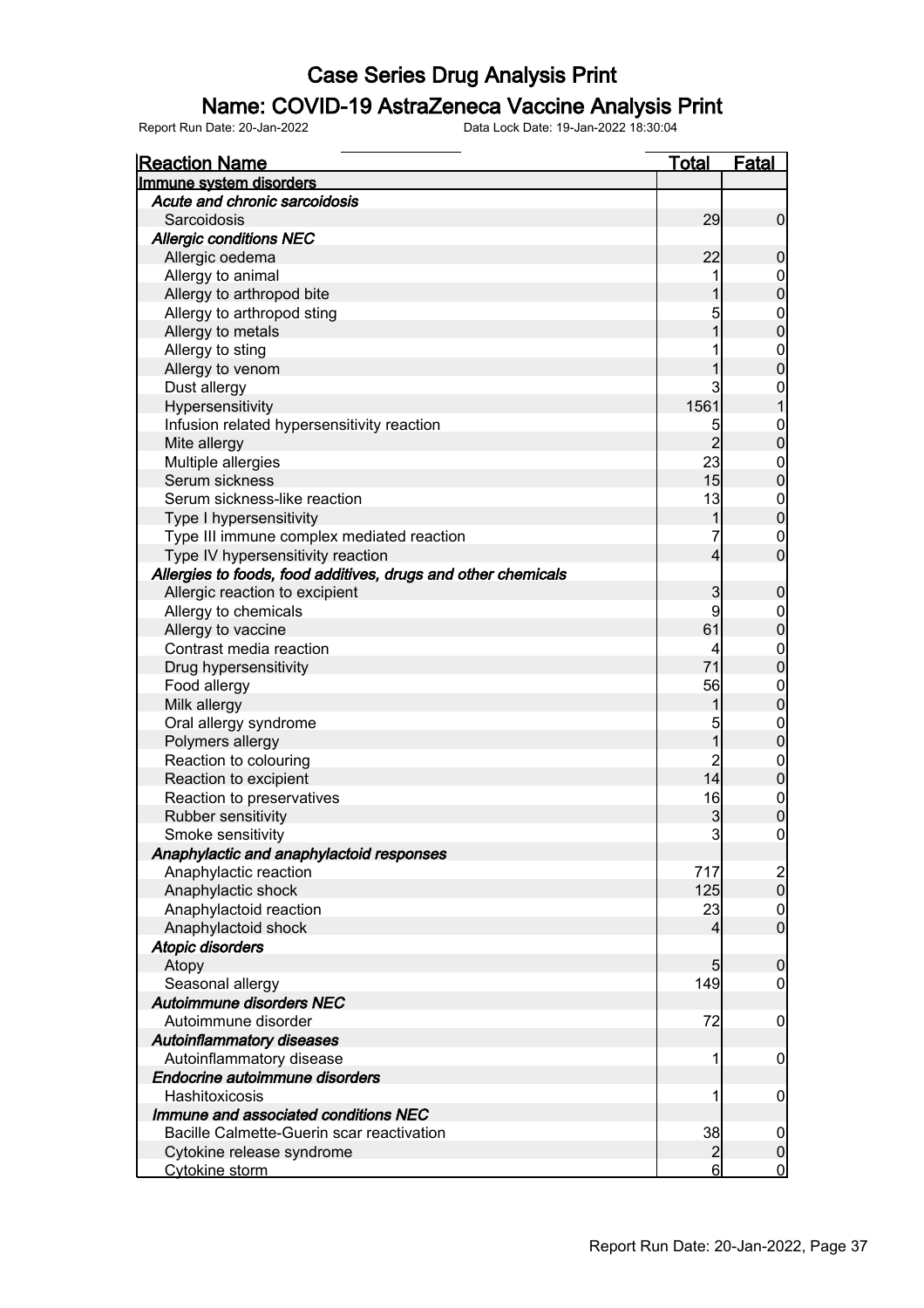### Name: COVID-19 AstraZeneca Vaccine Analysis Print

| <b>Reaction Name</b>                                     | Total | Fatal |
|----------------------------------------------------------|-------|-------|
| Immune system disorders Immune system disorders cont'd   |       |       |
| Decreased immune responsiveness                          |       |       |
| Haemophagocytic lymphohistiocytosis                      |       |       |
| Hypocomplementaemia                                      |       |       |
| Immune system disorder                                   | 58    |       |
| Immune-mediated adverse reaction                         | 10    |       |
| Immunisation reaction                                    |       |       |
| Multiple chemical sensitivity                            |       |       |
| Pre-engraftment immune reaction                          |       |       |
| Sensitisation                                            | 34    |       |
| <b>Immunodeficiency disorders NEC</b>                    |       |       |
| Immunodeficiency                                         | 14    |       |
| Immunosuppression                                        |       |       |
| <b>Transplant rejections</b>                             |       |       |
| Corneal graft rejection                                  | 3     |       |
| Transplant rejection                                     |       |       |
| <b>Vasculitides</b>                                      |       |       |
| Anti-neutrophil cytoplasmic antibody positive vasculitis |       |       |
| Eosinophilic granulomatosis with polyangiitis            |       |       |
| Immune system disorders SOC TOTAL                        | 3246  | 5     |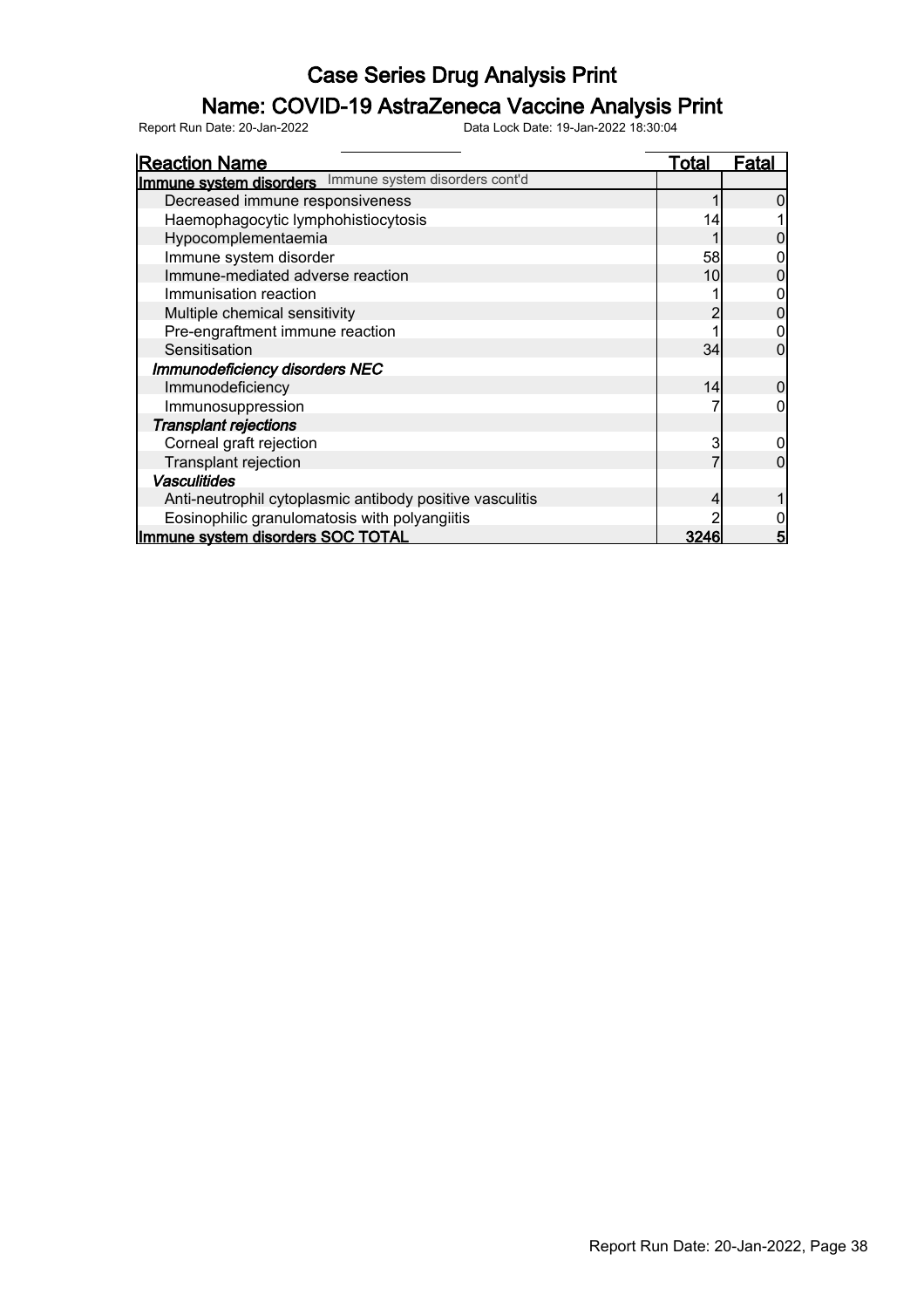#### Name: COVID-19 AstraZeneca Vaccine Analysis Print

| <b>Reaction Name</b>                           | Total           | <b>Fatal</b>                |
|------------------------------------------------|-----------------|-----------------------------|
| Infections                                     |                 |                             |
| Abdominal and gastrointestinal infections      |                 |                             |
| Abdominal infection                            | 1               | $\boldsymbol{0}$            |
| Abdominal wall infection                       |                 | $\overline{0}$              |
| Anal abscess                                   |                 | $\pmb{0}$                   |
| Appendicitis                                   | 43              | $\boldsymbol{0}$            |
| Appendicitis perforated                        | 4               | $\mathbf 0$                 |
| Diarrhoea infectious                           |                 | $\mathbf{0}$                |
| <b>Diverticulitis</b>                          | 34              | $\mathbf 0$                 |
| <b>Dysentery</b>                               | 5               | $\mathbf{0}$                |
| Gastric infection                              | 1               | $\mathbf 0$                 |
| Gastroenteritis                                | 46              | $\mathbf{0}$                |
| Gastrointestinal infection                     | 5               | $\mathbf 0$                 |
| Large intestine infection                      | $\overline{c}$  | $\mathbf 0$                 |
| Peritonitis                                    | $\overline{3}$  | $\overline{0}$              |
| <b>Adenoviral infections</b>                   |                 |                             |
| Adenovirus infection                           | 1               | $\boldsymbol{0}$            |
| <b>Bacillary infections</b>                    |                 |                             |
| <b>Bacillus infection</b>                      | 1               | $\boldsymbol{0}$            |
| Gastroenteritis bacillus                       |                 | $\mathbf 0$                 |
| <b>Bacterial infections NEC</b>                |                 |                             |
| Abscess bacterial                              |                 | $\mathbf 0$                 |
| Administration site cellulitis                 | 1               | $\pmb{0}$                   |
| Arthritis bacterial                            | 10              | $\boldsymbol{0}$            |
| <b>Bacterial infection</b>                     | 34              | 1                           |
| <b>Bacterial vaginosis</b>                     | 4               | $\mathbf{0}$                |
| <b>Bacterial vulvovaginitis</b>                |                 | $\mathbf 0$                 |
| Cellulitis                                     | 541             | $\mathbf{0}$                |
| Cellulitis orbital                             |                 | $\mathbf 0$                 |
| Ear infection bacterial                        |                 |                             |
| Endocarditis bacterial                         | $\overline{2}$  | $\mathbf{0}$<br>$\mathbf 0$ |
|                                                |                 |                             |
| Eye infection bacterial<br><b>Folliculitis</b> |                 | $\mathbf{0}$                |
|                                                | 12              | $\mathbf 0$                 |
| Gangrene                                       | $\mathbf{3}$    | $\mathbf{0}$                |
| Injection site cellulitis                      | 8               | $\mathbf 0$                 |
| Meningitis bacterial                           | 1               | $\mathbf 0$                 |
| Perichondritis                                 | $\mathbf{1}$    | 0                           |
| Periorbital cellulitis                         | $\overline{5}$  | $\overline{0}$              |
| Pneumonia bacterial                            | $6\overline{6}$ | 1                           |
| Post procedural cellulitis                     | 1               | $\mathbf{0}$                |
| Skin bacterial infection                       | $6\phantom{.}$  | $\mathbf 0$                 |
| Urinary tract infection bacterial              | 5               | $\mathbf 0$                 |
| Vaccination site cellulitis                    | 22              | $\overline{0}$              |
| <b>Bone and joint infections</b>               |                 |                             |
| Abscess jaw                                    | 1               | $\boldsymbol{0}$            |
| Arthritis infective                            |                 | $\overline{0}$              |
| <b>Bursitis infective</b>                      | $\overline{3}$  | $\pmb{0}$                   |
| Intervertebral discitis                        | $\frac{3}{2}$   | $\mathbf 0$                 |
| Osteomyelitis                                  |                 | $\mathbf{1}$                |
| <b>Bordetella infections</b>                   |                 |                             |
| Pertussis                                      | $\overline{3}$  | $\boldsymbol{0}$            |
| <b>Borrelial infections</b>                    |                 |                             |
| Erythema migrans                               | $\overline{2}$  | $\boldsymbol{0}$            |
| Lyme disease                                   | 8               | $\overline{0}$              |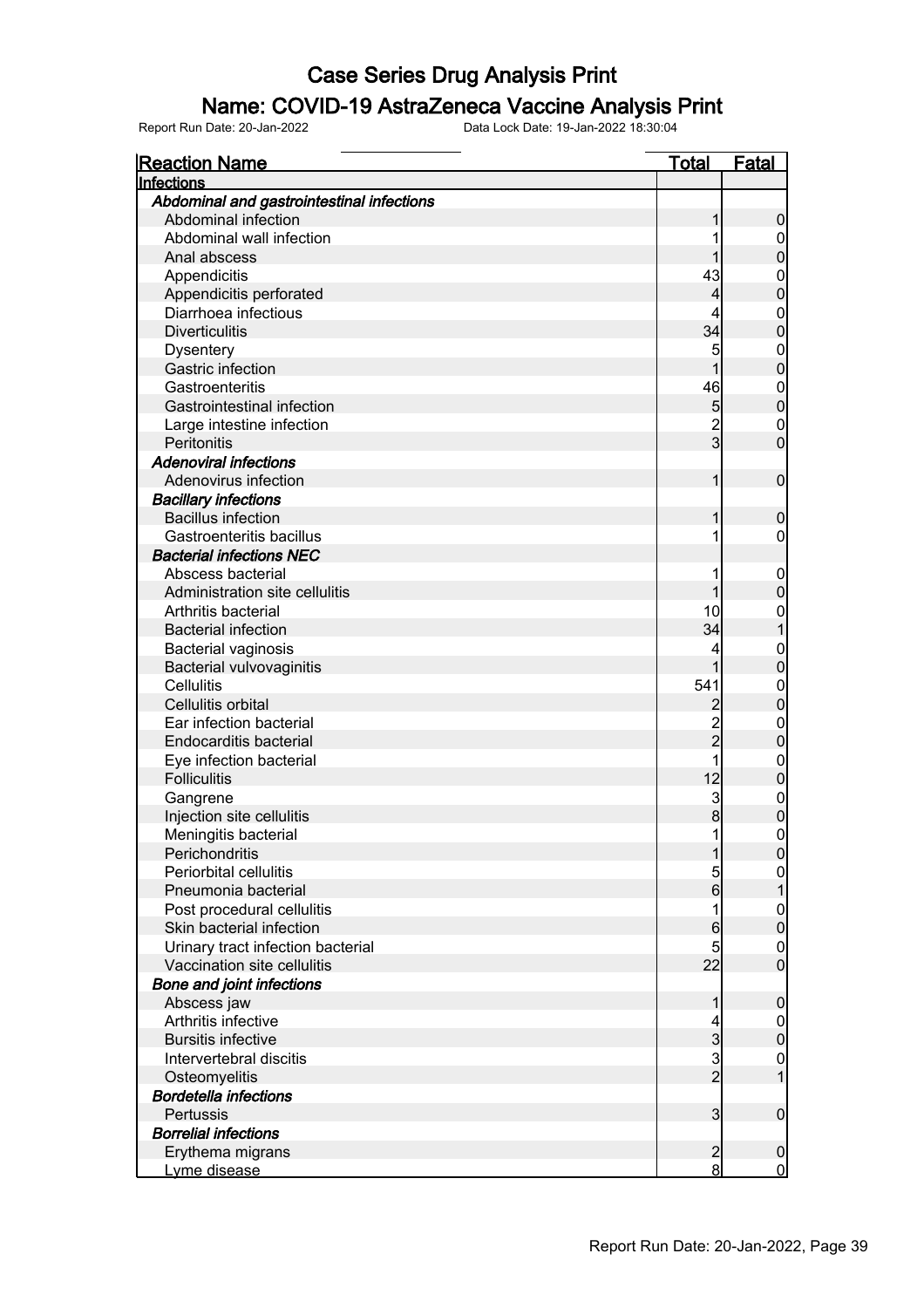### Name: COVID-19 AstraZeneca Vaccine Analysis Print

| <b>Reaction Name</b><br>Infections cont'd    | <u>Total</u>   | Fatal                                |
|----------------------------------------------|----------------|--------------------------------------|
| Infections                                   |                |                                      |
| <b>Relapsing fever</b>                       | 1              | $\mathbf 0$                          |
| <b>Breast infections</b>                     |                |                                      |
| <b>Breast abscess</b>                        |                | $\mathbf 0$                          |
| <b>Mastitis</b>                              | 47             | 0                                    |
| <b>Brucella infections</b>                   |                |                                      |
| <b>Brucellosis</b>                           |                | 0                                    |
| <b>Caliciviral infections</b>                |                |                                      |
| Gastroenteritis norovirus                    |                | $\boldsymbol{0}$                     |
| Norovirus infection                          |                | $\overline{0}$                       |
| <b>Campylobacter infections</b>              |                |                                      |
| Campylobacter colitis                        |                | $\mathbf 0$                          |
| Campylobacter gastroenteritis                |                | 0                                    |
| Campylobacter infection                      |                | $\overline{0}$                       |
| Candida infections                           |                |                                      |
| Anal candidiasis                             | 2              | $\mathbf 0$                          |
| Balanitis candida                            |                | $\mathbf 0$                          |
| Candida infection                            | 82             | $\overline{0}$                       |
| Oral candidiasis                             | 62             | $\mathbf 0$                          |
| Skin candida                                 | 3              | $\overline{0}$                       |
| Vulvovaginal candidiasis                     | 60             | 0                                    |
| <b>Cardiac infections</b>                    |                |                                      |
| Acute endocarditis                           |                | $\overline{0}$                       |
| Cardiac infection                            | $\overline{1}$ | $\mathbf 0$                          |
| Endocarditis                                 | 8              | 0                                    |
| Myocarditis infectious                       |                | $\overline{0}$                       |
| Central nervous system and spinal infections |                |                                      |
| <b>Brain abscess</b>                         | 3              | $\mathbf 0$                          |
| Cavernous sinus thrombosis                   | 9              | 0                                    |
| Central nervous system infection             | $\overline{2}$ | $\mathbf 0$                          |
| Encephalitis                                 | 48             | 1                                    |
| Encephalomyelitis                            | 3              | $\mathbf 0$                          |
| <b>Extradural abscess</b>                    |                | $\mathbf 0$                          |
| Meningitis                                   | 30             | $\overline{0}$                       |
| <b>Myelitis</b>                              | 27             | 0                                    |
| <b>Chlamydial infections</b>                 |                |                                      |
| Chlamydial infection                         |                | $\overline{0}$                       |
| Clostridia infections                        |                |                                      |
| Clostridium difficile colitis                |                | $\overline{0}$                       |
| Clostridium difficile infection              | $\frac{5}{3}$  | $\mathbf 0$                          |
| Tetanus                                      | 4              | 0                                    |
| <b>Coronavirus infections</b>                |                |                                      |
| Asymptomatic COVID-19                        | 6              | $\boldsymbol{0}$                     |
| COVID-19                                     | 1532           | 29                                   |
| COVID-19 pneumonia                           | 73             | 10                                   |
| Coronavirus infection                        | $\overline{7}$ | $\overline{0}$                       |
| Post-acute COVID-19 syndrome                 | 19             |                                      |
| SARS-CoV-2 sepsis                            | $\mathbf{1}$   | $0$<br>0                             |
| Severe acute respiratory syndrome            | 5              |                                      |
| Suspected COVID-19                           | 47             | $\begin{matrix} 0 \\ 0 \end{matrix}$ |
| Vaccine derived SARS-CoV-2 infection         |                | 0                                    |
| Corynebacteria infections                    |                |                                      |
| Diphtheria                                   | 3              | $\boldsymbol{0}$                     |
| <b>Coxiella infections</b>                   |                |                                      |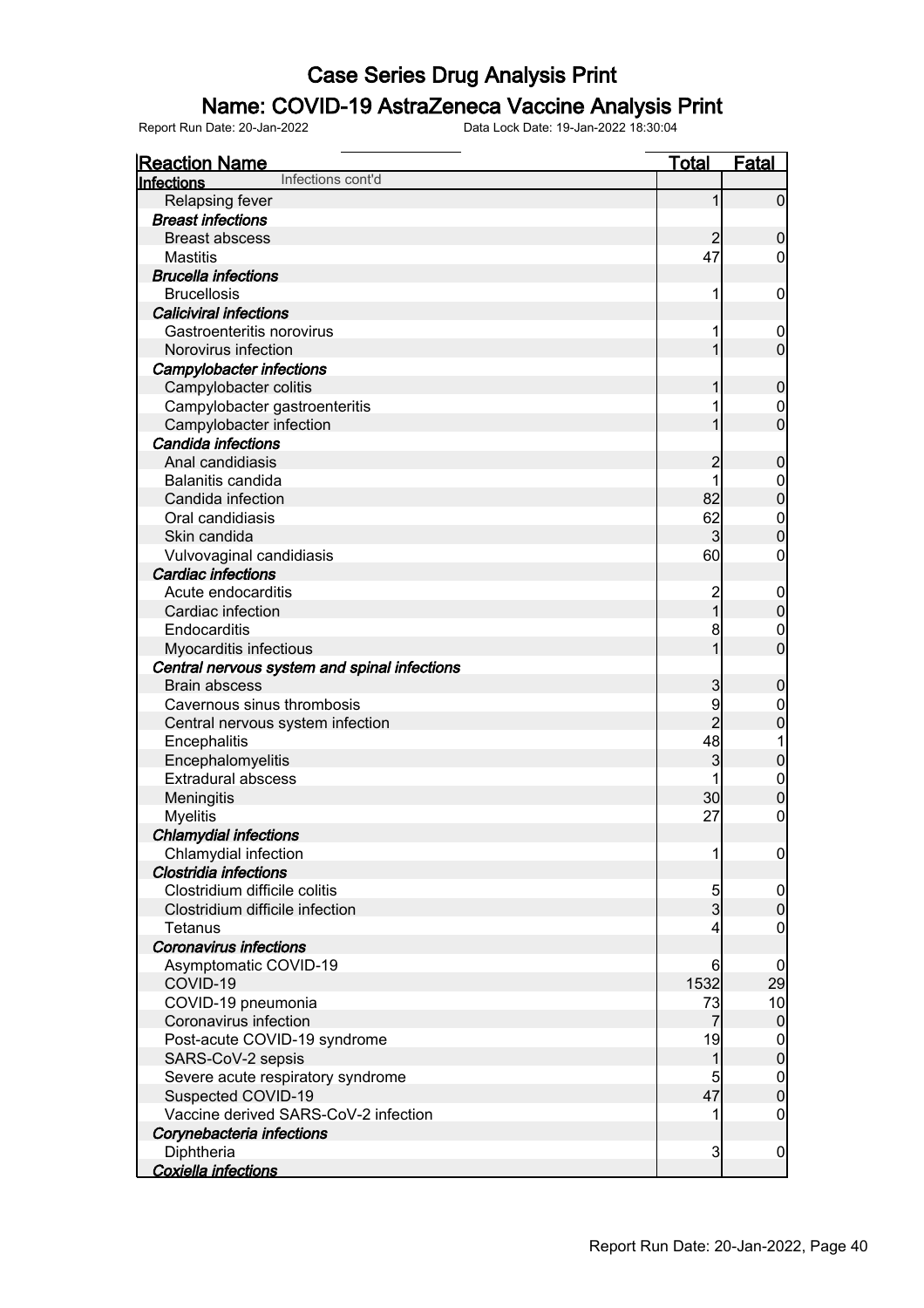#### Name: COVID-19 AstraZeneca Vaccine Analysis Print

| <b>Reaction Name</b><br>Infections cont'd | <b>Total</b>                     | <b>Fatal</b>                         |
|-------------------------------------------|----------------------------------|--------------------------------------|
| Infections                                |                                  |                                      |
| Q fever                                   | 113                              | $\overline{0}$                       |
| Coxsackie viral infections                |                                  |                                      |
| Coxsackie bronchitis                      |                                  | 0                                    |
| <b>Cytomegaloviral infections</b>         |                                  |                                      |
| Encephalitis cytomegalovirus              |                                  | 0                                    |
| Dental and oral soft tissue infections    |                                  |                                      |
| Abscess oral                              | 4                                | $\mathbf 0$                          |
| Gingival abscess                          | 9                                | $\overline{0}$                       |
| Gingivitis                                | 31                               | $\mathbf 0$                          |
| Lip infection                             | 1                                | $\overline{0}$                       |
| Oral infection                            |                                  | $\mathbf 0$                          |
| Oral pustule                              | 3                                | $\overline{0}$                       |
| <b>Parotitis</b>                          | 15                               | $\mathbf 0$                          |
| Pericoronitis                             | $\overline{3}$                   | $\overline{0}$                       |
| Periodontitis                             | $\overline{2}$<br>$\overline{1}$ | $\mathbf{0}$                         |
| Pulpitis dental                           |                                  | $\overline{0}$                       |
| Sialoadenitis                             | 3                                | $\mathbf 0$                          |
| Tongue abscess                            | 5                                | $\overline{0}$                       |
| <b>Tooth abscess</b>                      | 16                               | $\mathbf 0$                          |
| <b>Tooth infection</b>                    | 15                               | $\overline{0}$                       |
| <b>Ear infections</b>                     |                                  |                                      |
| Ear infection                             | 148                              | $\mathbf 0$                          |
| Labyrinthitis                             | 192                              | $\mathbf 0$                          |
| <b>Mastoiditis</b>                        | 5                                | $\overline{0}$                       |
| Otitis externa                            |                                  | $\mathbf 0$                          |
| Otitis media                              | 9                                | $\overline{0}$                       |
| Otitis media chronic                      | 14                               | $\mathbf 0$                          |
| Otosalpingitis                            | 1                                | $\overline{0}$                       |
| <b>Ectoparasitic infestations</b>         |                                  |                                      |
| Acarodermatitis                           | 10                               | $\mathbf 0$                          |
| Infestation                               |                                  | 0                                    |
| Trombidiasis                              | $\overline{3}$                   | $\overline{0}$                       |
| <b>Epstein-Barr viral infections</b>      |                                  |                                      |
| Epstein-Barr virus infection              | 6                                | $\mathbf 0$                          |
| Epstein-Barr virus infection reactivation | $\overline{2}$                   | $\overline{0}$                       |
| Infectious mononucleosis                  | 60                               | $\overline{0}$                       |
| Escherichia infections                    |                                  |                                      |
| Escherichia infection                     | $\overline{c}$                   | $\overline{0}$                       |
| Escherichia sepsis                        | $\overline{\mathbf{c}}$          | $\overline{0}$                       |
| Gastroenteritis Escherichia coli          | $\overline{1}$                   | $\overline{0}$                       |
| Eye and eyelid infections                 |                                  |                                      |
| Conjunctivitis                            | 87                               | $\boldsymbol{0}$                     |
| Eye infection                             | 47                               | $\overline{0}$                       |
| Eyelid boil                               | 3                                | $\overline{0}$                       |
| Eyelid infection                          | 4                                | $\begin{matrix} 0 \\ 0 \end{matrix}$ |
| Hordeolum                                 | 42                               |                                      |
| Keratouveitis                             | 1                                | $\mathbf 0$                          |
| <b>Retinitis</b>                          | 3                                | $\overline{0}$                       |
| Female reproductive tract infections      |                                  |                                      |
| Endometritis                              | 3                                | $\boldsymbol{0}$                     |
| Fallopian tube abscess                    |                                  | $\overline{0}$                       |
| Genital infection female                  | 1                                | $\mathbf 0$                          |
| Ovarian abscess                           | 1                                | $\overline{0}$                       |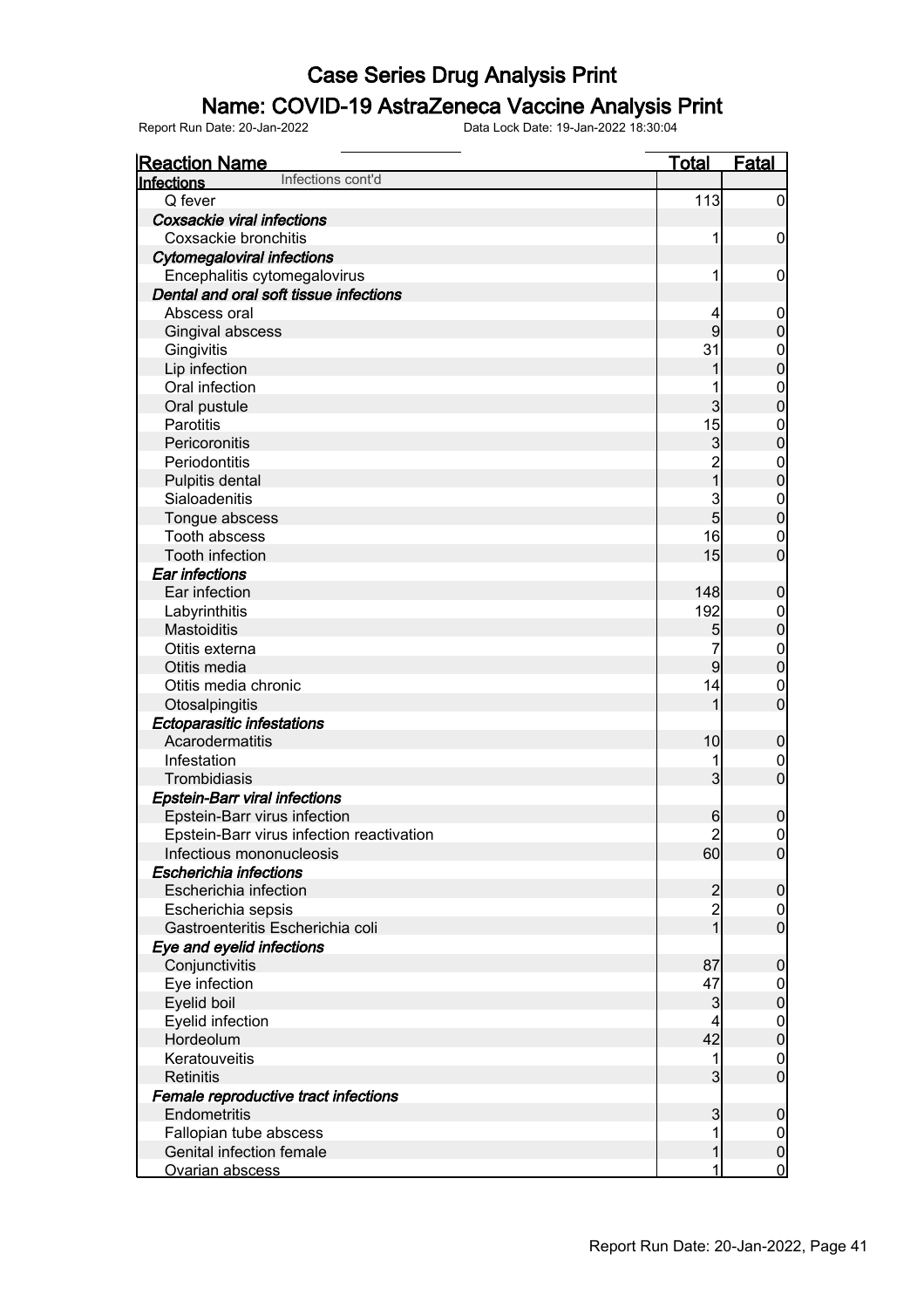#### Name: COVID-19 AstraZeneca Vaccine Analysis Print

| <u>Reaction Name</u>                                | <b>Total</b>                                      | <b>Fatal</b>                         |
|-----------------------------------------------------|---------------------------------------------------|--------------------------------------|
| Infections cont'd<br>Infections                     |                                                   |                                      |
| Pelvic inflammatory disease                         | $\overline{c}$                                    | $\mathbf 0$                          |
| Pyometra                                            |                                                   |                                      |
| Vaginal abscess                                     | $\frac{2}{3}$                                     | $\pmb{0}$                            |
| Vaginal infection                                   | 6                                                 | 0                                    |
| Vulval abscess                                      | 1                                                 | $\mathbf 0$                          |
| <b>Flaviviral infections</b>                        |                                                   |                                      |
| Dengue fever                                        | 1                                                 | $\mathbf 0$                          |
| Yellow fever                                        |                                                   | 0                                    |
| Yellow fever vaccine-associated neurotropic disease | 1                                                 | $\mathbf 0$                          |
| <b>Fungal infections NEC</b>                        |                                                   |                                      |
| Ear infection fungal                                | $\overline{c}$                                    | $\mathbf 0$                          |
| Fungal infection                                    | 31                                                | $\mathbf 0$                          |
| Fungal skin infection                               | 10                                                | $\mathbf 0$                          |
| Oral fungal infection                               |                                                   | $\mathbf{0}$                         |
| Overgrowth fungal                                   |                                                   | $\overline{0}$                       |
| Pneumonia fungal                                    | 1                                                 | $\mathbf{0}$                         |
| Severe asthma with fungal sensitisation             | 5                                                 | $\mathbf 0$                          |
| Tonsillitis fungal                                  | 1                                                 | $\mathbf 0$                          |
| Vulvovaginal mycotic infection                      | 4                                                 | $\mathbf 0$                          |
| <b>Helicobacter infections</b>                      |                                                   |                                      |
| Helicobacter infection                              | 1                                                 | $\boldsymbol{0}$                     |
| <b>Hepatitis virus infections</b>                   |                                                   |                                      |
| <b>Hepatitis E</b>                                  | 1                                                 | $\mathbf 0$                          |
| <b>Hepatobiliary and spleen infections</b>          |                                                   |                                      |
| <b>Biliary sepsis</b>                               | 5                                                 | 1                                    |
| Liver abscess                                       | 1                                                 | 0                                    |
| Splenic infection                                   | 1                                                 | $\overline{0}$                       |
| <b>Herpes viral infections</b>                      |                                                   |                                      |
| Eczema herpeticum                                   | 3                                                 | $\mathbf 0$                          |
| <b>Genital herpes</b>                               | 82                                                | $\mathbf 0$                          |
| Genital herpes simplex                              | 1                                                 | $\mathbf 0$                          |
| Genital herpes zoster                               |                                                   | $0\atop 0$                           |
| Haemorrhagic varicella syndrome                     |                                                   |                                      |
| Herpes dermatitis                                   | $\overline{c}$                                    | $\mathbf{0}$                         |
| Herpes ophthalmic                                   | 16                                                | $\overline{0}$                       |
| Herpes pharyngitis                                  | 1                                                 | 0                                    |
| Herpes simplex                                      | 49                                                | 0                                    |
| Herpes simplex reactivation                         | 4                                                 | $\begin{matrix} 0 \\ 0 \end{matrix}$ |
| Herpes virus infection                              | 16                                                |                                      |
| Herpes zoster                                       | 1661                                              | $\begin{matrix} 0 \\ 0 \end{matrix}$ |
| Herpes zoster disseminated                          | 1                                                 |                                      |
| Herpes zoster oticus                                | 15                                                | $\mathbf 0$                          |
| Herpes zoster reactivation                          | $\begin{array}{c}\n 2 \\  2 \\  16\n \end{array}$ | $\overline{0}$                       |
| Meningoencephalitis herpetic                        |                                                   | $\mathbf 0$                          |
| Nasal herpes                                        |                                                   | $\mathbf 0$                          |
| Ophthalmic herpes simplex                           | $\overline{c}$                                    | $\mathbf 0$                          |
| Ophthalmic herpes zoster                            | 10                                                | $\mathbf 0$                          |
| Oral herpes                                         | 721                                               | $\mathbf 0$                          |
| Varicella                                           | 42                                                | $\mathbf 0$                          |
| Varicella zoster virus infection                    | 4                                                 | $\mathbf 0$                          |
| <b>Infections NEC</b>                               |                                                   |                                      |
| Abscess                                             | 53                                                | $\mathbf 0$                          |
| Abscess limb                                        | 25                                                | $\overline{0}$                       |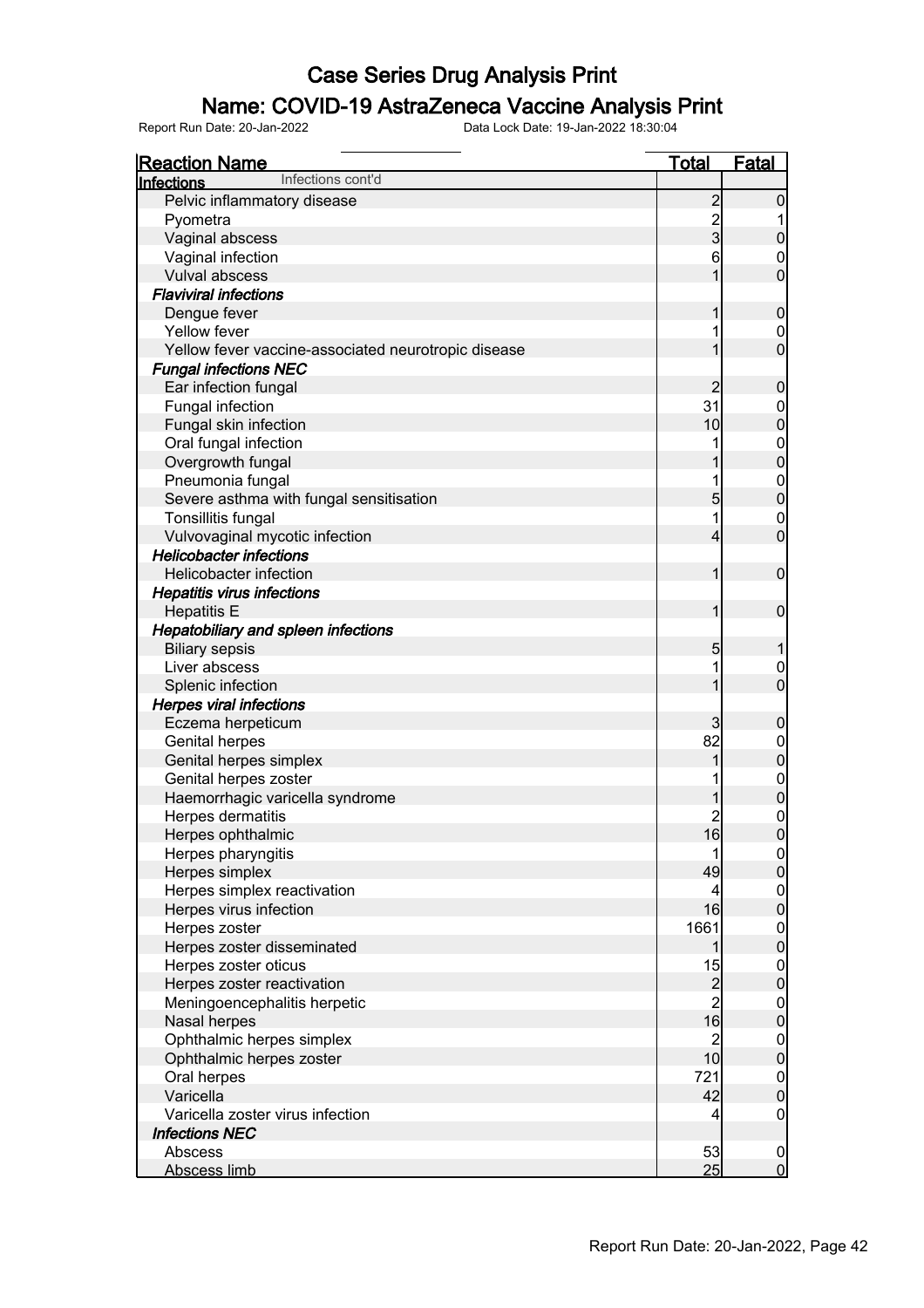### Name: COVID-19 AstraZeneca Vaccine Analysis Print

| <u>Total</u><br>Fatal<br><b>Reaction Name</b><br>Infections cont'd<br>Infections<br>Abscess soft tissue<br>$\overline{c}$<br>$\boldsymbol{0}$<br>$\mathbf 0$<br>Catheter site infection<br>Coinfection<br>0<br>$\overline{0}$<br>$\overline{3}$<br>Device related infection<br>Empyema<br>$\mathbf 0$<br>$\overline{0}$<br>Genital abscess<br>Groin abscess<br>$\boldsymbol{0}$<br>$\overline{0}$<br>Groin infection<br>Infected bite<br>5<br>$\boldsymbol{0}$<br>$\overline{0}$<br>4<br>Infected cyst<br>Infection<br>546<br>4<br>$\pmb{0}$<br>Infection in an immunocompromised host<br>3<br>Infectious thyroiditis<br>$\mathbf{0}$<br>$\mathbf 0$<br>3<br>Injection site abscess<br>Injection site infection<br>21<br>$\mathbf 0$<br>$\pmb{0}$<br>Localised infection<br>109<br>Lymph gland infection<br>10<br>$\mathbf 0$<br>$\pmb{0}$<br>$\overline{c}$<br>Lymph node abscess<br>Omphalitis<br>$\mathbf{0}$<br>$\mathbf 0$<br>3<br>Pathogen resistance<br>Pelvic infection<br>$\mathbf{0}$ |
|-------------------------------------------------------------------------------------------------------------------------------------------------------------------------------------------------------------------------------------------------------------------------------------------------------------------------------------------------------------------------------------------------------------------------------------------------------------------------------------------------------------------------------------------------------------------------------------------------------------------------------------------------------------------------------------------------------------------------------------------------------------------------------------------------------------------------------------------------------------------------------------------------------------------------------------------------------------------------------------------------|
|                                                                                                                                                                                                                                                                                                                                                                                                                                                                                                                                                                                                                                                                                                                                                                                                                                                                                                                                                                                                 |
|                                                                                                                                                                                                                                                                                                                                                                                                                                                                                                                                                                                                                                                                                                                                                                                                                                                                                                                                                                                                 |
|                                                                                                                                                                                                                                                                                                                                                                                                                                                                                                                                                                                                                                                                                                                                                                                                                                                                                                                                                                                                 |
|                                                                                                                                                                                                                                                                                                                                                                                                                                                                                                                                                                                                                                                                                                                                                                                                                                                                                                                                                                                                 |
|                                                                                                                                                                                                                                                                                                                                                                                                                                                                                                                                                                                                                                                                                                                                                                                                                                                                                                                                                                                                 |
|                                                                                                                                                                                                                                                                                                                                                                                                                                                                                                                                                                                                                                                                                                                                                                                                                                                                                                                                                                                                 |
|                                                                                                                                                                                                                                                                                                                                                                                                                                                                                                                                                                                                                                                                                                                                                                                                                                                                                                                                                                                                 |
|                                                                                                                                                                                                                                                                                                                                                                                                                                                                                                                                                                                                                                                                                                                                                                                                                                                                                                                                                                                                 |
|                                                                                                                                                                                                                                                                                                                                                                                                                                                                                                                                                                                                                                                                                                                                                                                                                                                                                                                                                                                                 |
|                                                                                                                                                                                                                                                                                                                                                                                                                                                                                                                                                                                                                                                                                                                                                                                                                                                                                                                                                                                                 |
|                                                                                                                                                                                                                                                                                                                                                                                                                                                                                                                                                                                                                                                                                                                                                                                                                                                                                                                                                                                                 |
|                                                                                                                                                                                                                                                                                                                                                                                                                                                                                                                                                                                                                                                                                                                                                                                                                                                                                                                                                                                                 |
|                                                                                                                                                                                                                                                                                                                                                                                                                                                                                                                                                                                                                                                                                                                                                                                                                                                                                                                                                                                                 |
|                                                                                                                                                                                                                                                                                                                                                                                                                                                                                                                                                                                                                                                                                                                                                                                                                                                                                                                                                                                                 |
|                                                                                                                                                                                                                                                                                                                                                                                                                                                                                                                                                                                                                                                                                                                                                                                                                                                                                                                                                                                                 |
|                                                                                                                                                                                                                                                                                                                                                                                                                                                                                                                                                                                                                                                                                                                                                                                                                                                                                                                                                                                                 |
|                                                                                                                                                                                                                                                                                                                                                                                                                                                                                                                                                                                                                                                                                                                                                                                                                                                                                                                                                                                                 |
|                                                                                                                                                                                                                                                                                                                                                                                                                                                                                                                                                                                                                                                                                                                                                                                                                                                                                                                                                                                                 |
|                                                                                                                                                                                                                                                                                                                                                                                                                                                                                                                                                                                                                                                                                                                                                                                                                                                                                                                                                                                                 |
|                                                                                                                                                                                                                                                                                                                                                                                                                                                                                                                                                                                                                                                                                                                                                                                                                                                                                                                                                                                                 |
|                                                                                                                                                                                                                                                                                                                                                                                                                                                                                                                                                                                                                                                                                                                                                                                                                                                                                                                                                                                                 |
|                                                                                                                                                                                                                                                                                                                                                                                                                                                                                                                                                                                                                                                                                                                                                                                                                                                                                                                                                                                                 |
| $\mathbf 0$<br>Purulence                                                                                                                                                                                                                                                                                                                                                                                                                                                                                                                                                                                                                                                                                                                                                                                                                                                                                                                                                                        |
| Pyuria<br>$\mathbf{0}$                                                                                                                                                                                                                                                                                                                                                                                                                                                                                                                                                                                                                                                                                                                                                                                                                                                                                                                                                                          |
| $\pmb{0}$<br>9<br>Respiratory tract infection                                                                                                                                                                                                                                                                                                                                                                                                                                                                                                                                                                                                                                                                                                                                                                                                                                                                                                                                                   |
| Toxic shock syndrome<br>$\mathbf{0}$                                                                                                                                                                                                                                                                                                                                                                                                                                                                                                                                                                                                                                                                                                                                                                                                                                                                                                                                                            |
| $\pmb{0}$<br>Vaccination site abscess<br>7                                                                                                                                                                                                                                                                                                                                                                                                                                                                                                                                                                                                                                                                                                                                                                                                                                                                                                                                                      |
| 24<br>Vaccination site infection<br>$\boldsymbol{0}$                                                                                                                                                                                                                                                                                                                                                                                                                                                                                                                                                                                                                                                                                                                                                                                                                                                                                                                                            |
| $\pmb{0}$<br>3<br>Vaccine breakthrough infection                                                                                                                                                                                                                                                                                                                                                                                                                                                                                                                                                                                                                                                                                                                                                                                                                                                                                                                                                |
| Vestibulitis<br>0                                                                                                                                                                                                                                                                                                                                                                                                                                                                                                                                                                                                                                                                                                                                                                                                                                                                                                                                                                               |
| $\mathbf 0$<br>Wound abscess                                                                                                                                                                                                                                                                                                                                                                                                                                                                                                                                                                                                                                                                                                                                                                                                                                                                                                                                                                    |
| Infectious disorders carrier                                                                                                                                                                                                                                                                                                                                                                                                                                                                                                                                                                                                                                                                                                                                                                                                                                                                                                                                                                    |
| $\overline{0}$<br>SARS-CoV-2 carrier<br>1                                                                                                                                                                                                                                                                                                                                                                                                                                                                                                                                                                                                                                                                                                                                                                                                                                                                                                                                                       |
| Infectious transmissions                                                                                                                                                                                                                                                                                                                                                                                                                                                                                                                                                                                                                                                                                                                                                                                                                                                                                                                                                                        |
| 16<br>$\boldsymbol{0}$<br>Secondary transmission                                                                                                                                                                                                                                                                                                                                                                                                                                                                                                                                                                                                                                                                                                                                                                                                                                                                                                                                                |
| 1<br>$\overline{0}$<br>Vaccine virus shedding                                                                                                                                                                                                                                                                                                                                                                                                                                                                                                                                                                                                                                                                                                                                                                                                                                                                                                                                                   |
| Influenza viral infections                                                                                                                                                                                                                                                                                                                                                                                                                                                                                                                                                                                                                                                                                                                                                                                                                                                                                                                                                                      |
| H <sub>1</sub> N <sub>1</sub> influenza<br> 0                                                                                                                                                                                                                                                                                                                                                                                                                                                                                                                                                                                                                                                                                                                                                                                                                                                                                                                                                   |
| $\overline{0}$<br>H2N2 influenza                                                                                                                                                                                                                                                                                                                                                                                                                                                                                                                                                                                                                                                                                                                                                                                                                                                                                                                                                                |
| 6830<br>Influenza<br>0                                                                                                                                                                                                                                                                                                                                                                                                                                                                                                                                                                                                                                                                                                                                                                                                                                                                                                                                                                          |
| <b>Klebsiella infections</b>                                                                                                                                                                                                                                                                                                                                                                                                                                                                                                                                                                                                                                                                                                                                                                                                                                                                                                                                                                    |
| Cystitis klebsiella<br>$\overline{0}$                                                                                                                                                                                                                                                                                                                                                                                                                                                                                                                                                                                                                                                                                                                                                                                                                                                                                                                                                           |
| $\overline{0}$<br>Pneumonia klebsiella                                                                                                                                                                                                                                                                                                                                                                                                                                                                                                                                                                                                                                                                                                                                                                                                                                                                                                                                                          |
| Lower respiratory tract and lung infections                                                                                                                                                                                                                                                                                                                                                                                                                                                                                                                                                                                                                                                                                                                                                                                                                                                                                                                                                     |
| 2<br>$\boldsymbol{0}$<br>Atypical pneumonia                                                                                                                                                                                                                                                                                                                                                                                                                                                                                                                                                                                                                                                                                                                                                                                                                                                                                                                                                     |
| <b>Bronchitis</b><br>28                                                                                                                                                                                                                                                                                                                                                                                                                                                                                                                                                                                                                                                                                                                                                                                                                                                                                                                                                                         |
| $\overline{0}$<br>$\overline{0}$<br>Infectious pleural effusion<br>4                                                                                                                                                                                                                                                                                                                                                                                                                                                                                                                                                                                                                                                                                                                                                                                                                                                                                                                            |
| Infective exacerbation of bronchiectasis                                                                                                                                                                                                                                                                                                                                                                                                                                                                                                                                                                                                                                                                                                                                                                                                                                                                                                                                                        |
| $\mathbf{0}$<br>Infective pulmonary exacerbation of cystic fibrosis                                                                                                                                                                                                                                                                                                                                                                                                                                                                                                                                                                                                                                                                                                                                                                                                                                                                                                                             |
| 338                                                                                                                                                                                                                                                                                                                                                                                                                                                                                                                                                                                                                                                                                                                                                                                                                                                                                                                                                                                             |
| Lower respiratory tract infection<br>$\overline{0}$<br>Pleural infection                                                                                                                                                                                                                                                                                                                                                                                                                                                                                                                                                                                                                                                                                                                                                                                                                                                                                                                        |
| Pneumonia                                                                                                                                                                                                                                                                                                                                                                                                                                                                                                                                                                                                                                                                                                                                                                                                                                                                                                                                                                                       |
| 30<br>279<br>$\overline{5}$<br>26<br>Pneumonia aspiration                                                                                                                                                                                                                                                                                                                                                                                                                                                                                                                                                                                                                                                                                                                                                                                                                                                                                                                                       |
| 3<br>$\mathbf 0$<br>Sputum purulent                                                                                                                                                                                                                                                                                                                                                                                                                                                                                                                                                                                                                                                                                                                                                                                                                                                                                                                                                             |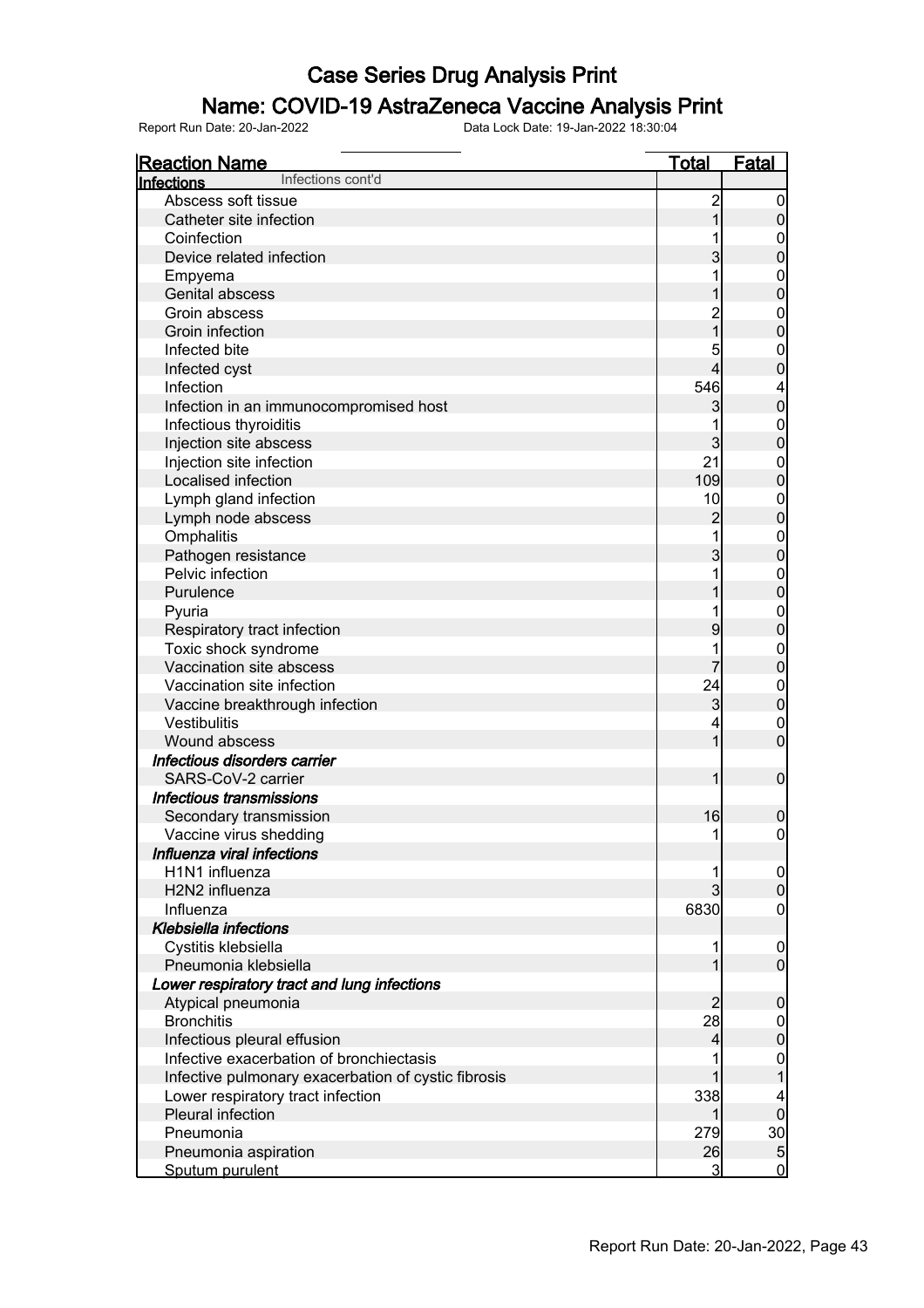#### Name: COVID-19 AstraZeneca Vaccine Analysis Print

| <b>Reaction Name</b>                            | <b>Total</b>    | <b>Fatal</b>     |
|-------------------------------------------------|-----------------|------------------|
| Infections cont'd<br>Infections                 |                 |                  |
| Male reproductive tract infections              |                 |                  |
| Epididymitis                                    | 9               | $\boldsymbol{0}$ |
| Orchitis                                        | 6               | $\overline{0}$   |
| Molluscum contagiosum viral infections          |                 |                  |
| Molluscum contagiosum                           |                 | $\overline{0}$   |
| <b>Mumps viral infections</b>                   |                 |                  |
| <b>Mumps</b>                                    | 13              | $\overline{0}$   |
| Muscle and soft tissue infections               |                 |                  |
| Muscle abscess                                  |                 | $\mathbf 0$      |
| Necrotising fasciitis                           |                 | $\mathbf 0$      |
| Soft tissue infection                           | 5               | $\overline{0}$   |
| Neisseria infections                            |                 |                  |
| Gonorrhoea                                      |                 | $\mathbf 0$      |
| Prostatitis gonococcal                          |                 | $\overline{0}$   |
| <b>Orthopox viral infections</b>                |                 |                  |
| Cow pox                                         |                 | 0                |
| Vaccinia virus infection                        | $\overline{2}$  | $\overline{0}$   |
| Papilloma viral infections                      |                 |                  |
| Papilloma viral infection                       | 1               | $\overline{0}$   |
| Paravaccinia infections                         |                 |                  |
| Paravaccinia                                    | 1               | $\overline{0}$   |
| <b>Phleboviral infections</b>                   |                 |                  |
| Severe fever with thrombocytopenia syndrome     | $\overline{2}$  | $\overline{0}$   |
| <b>Plasmodia infections</b>                     |                 |                  |
| Malaria                                         | 7               | $\overline{0}$   |
| <b>Pneumocystis infections</b>                  |                 |                  |
| Pneumocystis jirovecii pneumonia                | 1               | $\overline{0}$   |
| <b>Prion-associated disorders</b>               |                 |                  |
| Creutzfeldt-Jakob disease                       | 3               | $\overline{0}$   |
| <b>Pseudomonal infections</b>                   |                 |                  |
| Pseudomonas infection                           | 1               | $\overline{0}$   |
| <b>Retroviral infections</b>                    |                 |                  |
| Acquired immunodeficiency syndrome              | $\overline{c}$  | $\mathbf 0$      |
| <b>HIV</b> infection                            | 3               | $\mathbf 0$      |
| HIV-associated neurocognitive disorder          | $\mathbf{1}$    | $\overline{0}$   |
| Persistent generalised lymphadenopathy          |                 | 0                |
| <b>Rotaviral infections</b>                     |                 |                  |
| Gastroenteritis rotavirus                       |                 | $\overline{0}$   |
| Rotavirus infection                             |                 | $\overline{0}$   |
| Rubella viral infections                        |                 |                  |
| Rubella                                         | 1               | $\boldsymbol{0}$ |
| Rubeola viral infections                        |                 |                  |
| <b>Measles</b>                                  | $6 \overline{}$ | $\mathbf 0$      |
| Salmonella infections                           |                 |                  |
| <b>Typhoid fever</b>                            | $\overline{2}$  | $\mathbf 0$      |
| Sepsis, bacteraemia, viraemia and fungaemia NEC |                 |                  |
| Abdominal sepsis                                | $\overline{2}$  | $\boldsymbol{0}$ |
| Bacteraemia                                     |                 | $\overline{0}$   |
| Neutropenic sepsis                              | 9               | $\pmb{0}$        |
| Pelvic sepsis                                   |                 | $\mathbf 0$      |
| Pulmonary sepsis                                |                 | $\mathbf 0$      |
| Sepsis                                          | 119             | 14               |
| Sepsis syndrome                                 | 1               | $\overline{0}$   |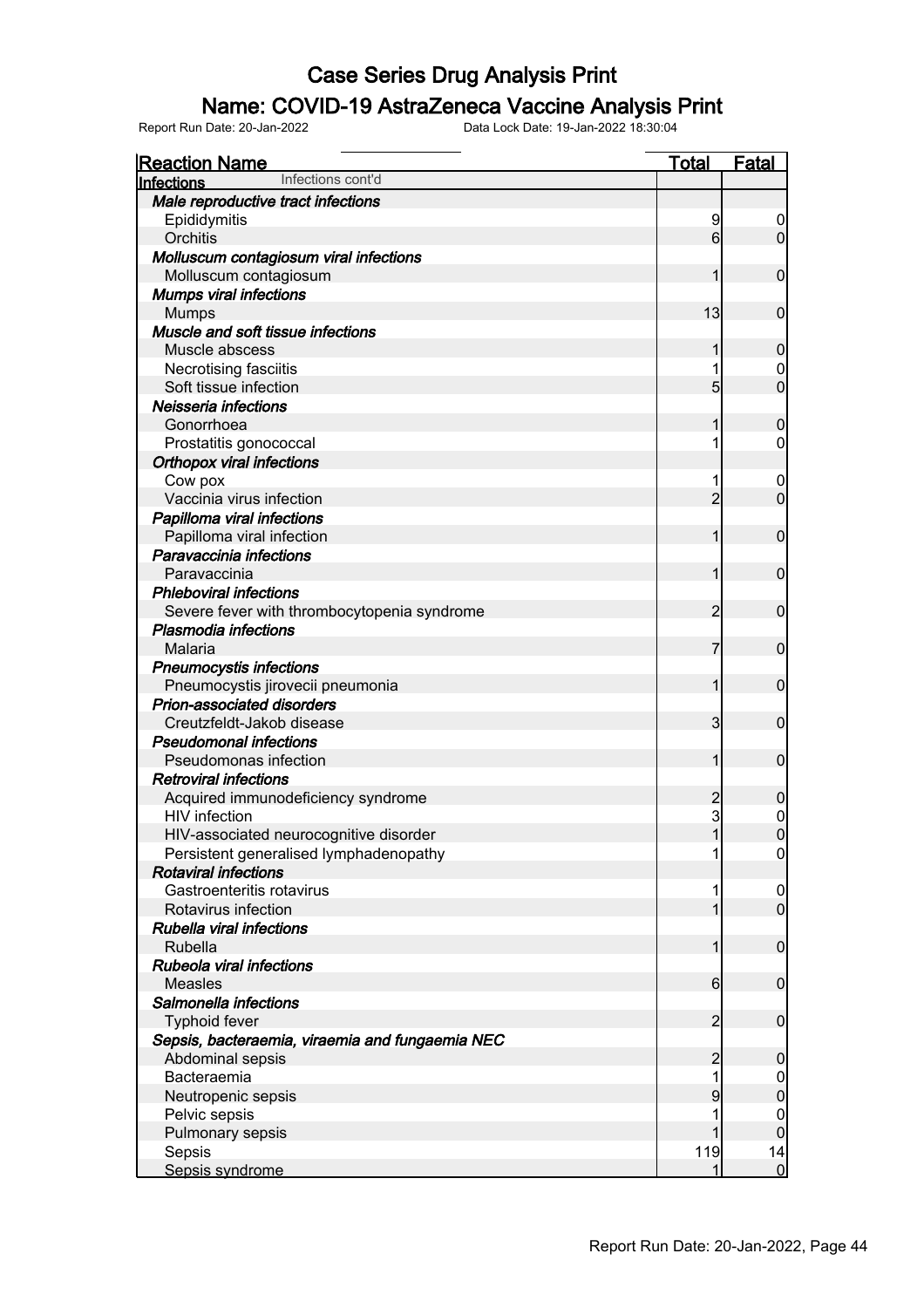### Name: COVID-19 AstraZeneca Vaccine Analysis Print

| <b>Reaction Name</b>                       | <u>Total</u>            | <b>Fatal</b>     |
|--------------------------------------------|-------------------------|------------------|
| Infections cont'd<br><u>Infections</u>     |                         |                  |
| Septic pulmonary embolism                  | 1                       | $\boldsymbol{0}$ |
| Septic rash                                | 13                      | $\overline{0}$   |
| Septic shock                               | 5                       |                  |
| Urosepsis                                  | 11                      |                  |
| Viraemia                                   | 4                       | 0                |
| Skin structures and soft tissue infections |                         |                  |
| <b>Blister infected</b>                    | 1                       | $\mathbf 0$      |
| Carbuncle                                  | 1                       | $\mathbf 0$      |
| Dermatitis infected                        | 10                      | $\mathbf 0$      |
| Dermo-hypodermitis                         | 1                       | $\overline{0}$   |
| Eczema infected                            | 3                       | $\mathbf{0}$     |
| Impetigo                                   | 13                      | $\overline{0}$   |
| Infected dermal cyst                       | 3                       | $\mathbf{0}$     |
| Pilonidal cyst                             | $\overline{2}$          | $\overline{0}$   |
| Pustule                                    | 27                      | $\mathbf{0}$     |
| Pyoderma                                   | 1                       | $\overline{0}$   |
| Rash pustular                              | 19                      | $\mathbf{0}$     |
| Skin infection                             | 75                      | $\overline{0}$   |
| Subcutaneous abscess                       | 9                       | $\mathbf 0$      |
| Vaccination site pustule                   | 5                       | $\overline{0}$   |
| Staphylococcal infections                  |                         |                  |
| Furuncle                                   | 56                      | $\boldsymbol{0}$ |
| Pneumonia staphylococcal                   | 1                       | $\mathbf 0$      |
| Staphylococcal bacteraemia                 | $\overline{c}$          | $\overline{0}$   |
| Staphylococcal infection                   | $\mathbf{3}$            | $\mathbf 0$      |
| Staphylococcal scalded skin syndrome       | $\overline{1}$          | $\mathbf 0$      |
| Staphylococcal sepsis                      | 4                       | 1                |
| Toxic shock syndrome staphylococcal        | $\overline{1}$          | $\mathbf 0$      |
| Vulvovaginitis staphylococcal              | 1                       | $\mathbf 0$      |
| Wound infection staphylococcal             | $\overline{1}$          | $\mathbf 0$      |
| <b>Streptococcal infections</b>            |                         |                  |
| Beta haemolytic streptococcal infection    | 1                       | $\mathbf 0$      |
| Cellulitis streptococcal                   | 1                       | $\mathbf 0$      |
| Erysipelas                                 | 1                       | $\mathbf 0$      |
| Meningitis pneumococcal                    | $\overline{c}$          | 1                |
| Pharyngitis streptococcal                  | 9                       | 0                |
| Pneumonia pneumococcal                     |                         |                  |
| Scarlet fever                              |                         | $\overline{0}$   |
| Streptococcal bacteraemia                  |                         |                  |
| Streptococcal infection                    | 3                       | $0$<br>0         |
| Streptococcal sepsis                       | 1                       | $\mathbf 0$      |
| Tonsillitis streptococcal                  | 1                       | $\overline{0}$   |
| Tinea infections                           |                         |                  |
| Body tinea                                 | 9                       | $\boldsymbol{0}$ |
| Tinea cruris                               | $\frac{3}{3}$           | $\overline{0}$   |
| Tinea infection                            |                         | $\mathbf 0$      |
| Tinea pedis                                | 4                       | $\overline{0}$   |
| Tinea versicolour                          | $\overline{2}$          | $\overline{0}$   |
| Treponema infections                       |                         |                  |
| Neurosyphilis                              | 1                       | $\mathbf 0$      |
| Pinta                                      | 1                       | $\mathbf 0$      |
| Syphilis                                   | $\overline{\mathbf{4}}$ | $\overline{0}$   |
| <u>Trypanosomal infections</u>             |                         |                  |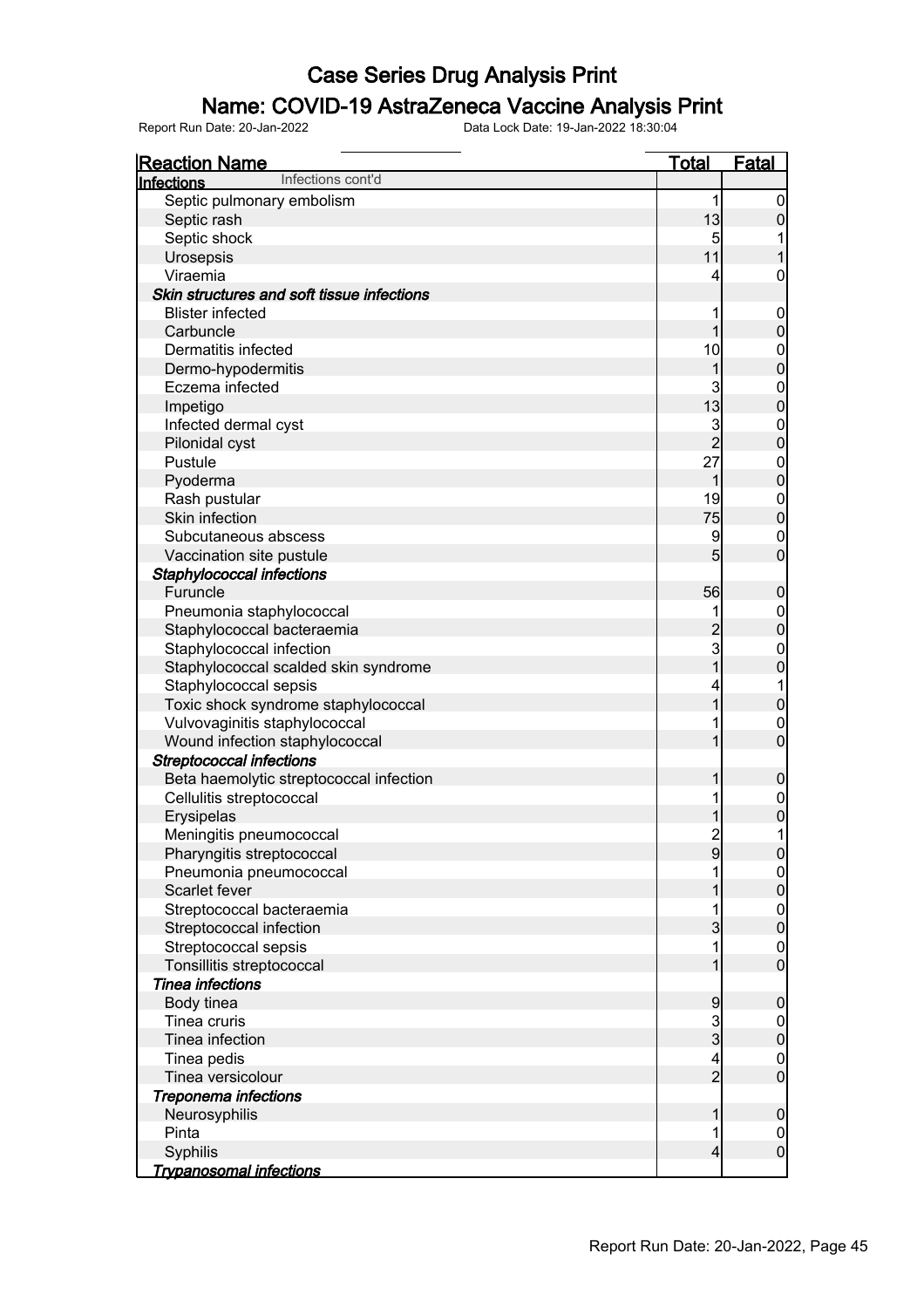#### Name: COVID-19 AstraZeneca Vaccine Analysis Print

| Infections cont'd<br><b>Infections</b><br>6<br>African trypanosomiasis<br>$\overline{0}$<br><b>Tuberculous infections</b><br>Disseminated Bacillus Calmette-Guerin infection<br>0<br>Erythema induratum<br>0<br>3<br>Lymph node tuberculosis<br>0<br>1<br>Meningitis tuberculous<br>$\mathbf 0$<br>0<br>$\overline{c}$<br>Pulmonary tuberculosis<br>$\overline{4}$<br><b>Tuberculosis</b><br>0<br><b>Upper respiratory tract infections</b><br>Acute sinusitis<br>6<br>$\mathbf 0$<br>17<br>Chronic sinusitis<br>0<br>Chronic tonsillitis<br>0<br>0<br>Croup infectious<br>Epiglottitis<br>0<br>40<br>0<br>Laryngitis<br>Nasal vestibulitis<br>$\mathbf 0$<br>0<br>1936<br>Nasopharyngitis<br>Peritonsillar abscess<br>1<br>$\mathbf 0$<br>0<br>Pharyngeal abscess<br>Pharyngitis<br>43<br>$\mathbf 0$<br>$\overline{0}$<br><b>Rhinitis</b><br>57<br>Sinobronchitis<br>$\mathbf 0$<br>$\overline{0}$<br>404<br><b>Sinusitis</b><br><b>Tonsillitis</b><br>89<br>$\mathbf{0}$<br>$\overline{0}$<br><b>Tracheitis</b><br>2<br>11<br>Upper respiratory tract infection<br>0<br><b>Urinary tract infections</b><br>103<br>Cystitis<br>$\overline{0}$<br>Genitourinary tract infection<br>1<br>0<br>Kidney infection<br>61<br>$\mathbf 0$<br>Pyelonephritis<br>8<br>0<br>Pyelonephritis acute<br>$\mathbf{0}$<br>Pyelonephritis chronic<br>0<br>Renal abscess<br>$\overline{c}$<br>$\mathbf{0}$<br>$\mathbf{1}$<br>$\overline{0}$<br>Urethritis |
|-------------------------------------------------------------------------------------------------------------------------------------------------------------------------------------------------------------------------------------------------------------------------------------------------------------------------------------------------------------------------------------------------------------------------------------------------------------------------------------------------------------------------------------------------------------------------------------------------------------------------------------------------------------------------------------------------------------------------------------------------------------------------------------------------------------------------------------------------------------------------------------------------------------------------------------------------------------------------------------------------------------------------------------------------------------------------------------------------------------------------------------------------------------------------------------------------------------------------------------------------------------------------------------------------------------------------------------------------------------------------------------------------------------------------------------------|
|                                                                                                                                                                                                                                                                                                                                                                                                                                                                                                                                                                                                                                                                                                                                                                                                                                                                                                                                                                                                                                                                                                                                                                                                                                                                                                                                                                                                                                           |
|                                                                                                                                                                                                                                                                                                                                                                                                                                                                                                                                                                                                                                                                                                                                                                                                                                                                                                                                                                                                                                                                                                                                                                                                                                                                                                                                                                                                                                           |
|                                                                                                                                                                                                                                                                                                                                                                                                                                                                                                                                                                                                                                                                                                                                                                                                                                                                                                                                                                                                                                                                                                                                                                                                                                                                                                                                                                                                                                           |
|                                                                                                                                                                                                                                                                                                                                                                                                                                                                                                                                                                                                                                                                                                                                                                                                                                                                                                                                                                                                                                                                                                                                                                                                                                                                                                                                                                                                                                           |
|                                                                                                                                                                                                                                                                                                                                                                                                                                                                                                                                                                                                                                                                                                                                                                                                                                                                                                                                                                                                                                                                                                                                                                                                                                                                                                                                                                                                                                           |
|                                                                                                                                                                                                                                                                                                                                                                                                                                                                                                                                                                                                                                                                                                                                                                                                                                                                                                                                                                                                                                                                                                                                                                                                                                                                                                                                                                                                                                           |
|                                                                                                                                                                                                                                                                                                                                                                                                                                                                                                                                                                                                                                                                                                                                                                                                                                                                                                                                                                                                                                                                                                                                                                                                                                                                                                                                                                                                                                           |
|                                                                                                                                                                                                                                                                                                                                                                                                                                                                                                                                                                                                                                                                                                                                                                                                                                                                                                                                                                                                                                                                                                                                                                                                                                                                                                                                                                                                                                           |
|                                                                                                                                                                                                                                                                                                                                                                                                                                                                                                                                                                                                                                                                                                                                                                                                                                                                                                                                                                                                                                                                                                                                                                                                                                                                                                                                                                                                                                           |
|                                                                                                                                                                                                                                                                                                                                                                                                                                                                                                                                                                                                                                                                                                                                                                                                                                                                                                                                                                                                                                                                                                                                                                                                                                                                                                                                                                                                                                           |
|                                                                                                                                                                                                                                                                                                                                                                                                                                                                                                                                                                                                                                                                                                                                                                                                                                                                                                                                                                                                                                                                                                                                                                                                                                                                                                                                                                                                                                           |
|                                                                                                                                                                                                                                                                                                                                                                                                                                                                                                                                                                                                                                                                                                                                                                                                                                                                                                                                                                                                                                                                                                                                                                                                                                                                                                                                                                                                                                           |
|                                                                                                                                                                                                                                                                                                                                                                                                                                                                                                                                                                                                                                                                                                                                                                                                                                                                                                                                                                                                                                                                                                                                                                                                                                                                                                                                                                                                                                           |
|                                                                                                                                                                                                                                                                                                                                                                                                                                                                                                                                                                                                                                                                                                                                                                                                                                                                                                                                                                                                                                                                                                                                                                                                                                                                                                                                                                                                                                           |
|                                                                                                                                                                                                                                                                                                                                                                                                                                                                                                                                                                                                                                                                                                                                                                                                                                                                                                                                                                                                                                                                                                                                                                                                                                                                                                                                                                                                                                           |
|                                                                                                                                                                                                                                                                                                                                                                                                                                                                                                                                                                                                                                                                                                                                                                                                                                                                                                                                                                                                                                                                                                                                                                                                                                                                                                                                                                                                                                           |
|                                                                                                                                                                                                                                                                                                                                                                                                                                                                                                                                                                                                                                                                                                                                                                                                                                                                                                                                                                                                                                                                                                                                                                                                                                                                                                                                                                                                                                           |
|                                                                                                                                                                                                                                                                                                                                                                                                                                                                                                                                                                                                                                                                                                                                                                                                                                                                                                                                                                                                                                                                                                                                                                                                                                                                                                                                                                                                                                           |
|                                                                                                                                                                                                                                                                                                                                                                                                                                                                                                                                                                                                                                                                                                                                                                                                                                                                                                                                                                                                                                                                                                                                                                                                                                                                                                                                                                                                                                           |
|                                                                                                                                                                                                                                                                                                                                                                                                                                                                                                                                                                                                                                                                                                                                                                                                                                                                                                                                                                                                                                                                                                                                                                                                                                                                                                                                                                                                                                           |
|                                                                                                                                                                                                                                                                                                                                                                                                                                                                                                                                                                                                                                                                                                                                                                                                                                                                                                                                                                                                                                                                                                                                                                                                                                                                                                                                                                                                                                           |
|                                                                                                                                                                                                                                                                                                                                                                                                                                                                                                                                                                                                                                                                                                                                                                                                                                                                                                                                                                                                                                                                                                                                                                                                                                                                                                                                                                                                                                           |
|                                                                                                                                                                                                                                                                                                                                                                                                                                                                                                                                                                                                                                                                                                                                                                                                                                                                                                                                                                                                                                                                                                                                                                                                                                                                                                                                                                                                                                           |
|                                                                                                                                                                                                                                                                                                                                                                                                                                                                                                                                                                                                                                                                                                                                                                                                                                                                                                                                                                                                                                                                                                                                                                                                                                                                                                                                                                                                                                           |
|                                                                                                                                                                                                                                                                                                                                                                                                                                                                                                                                                                                                                                                                                                                                                                                                                                                                                                                                                                                                                                                                                                                                                                                                                                                                                                                                                                                                                                           |
|                                                                                                                                                                                                                                                                                                                                                                                                                                                                                                                                                                                                                                                                                                                                                                                                                                                                                                                                                                                                                                                                                                                                                                                                                                                                                                                                                                                                                                           |
|                                                                                                                                                                                                                                                                                                                                                                                                                                                                                                                                                                                                                                                                                                                                                                                                                                                                                                                                                                                                                                                                                                                                                                                                                                                                                                                                                                                                                                           |
|                                                                                                                                                                                                                                                                                                                                                                                                                                                                                                                                                                                                                                                                                                                                                                                                                                                                                                                                                                                                                                                                                                                                                                                                                                                                                                                                                                                                                                           |
|                                                                                                                                                                                                                                                                                                                                                                                                                                                                                                                                                                                                                                                                                                                                                                                                                                                                                                                                                                                                                                                                                                                                                                                                                                                                                                                                                                                                                                           |
|                                                                                                                                                                                                                                                                                                                                                                                                                                                                                                                                                                                                                                                                                                                                                                                                                                                                                                                                                                                                                                                                                                                                                                                                                                                                                                                                                                                                                                           |
|                                                                                                                                                                                                                                                                                                                                                                                                                                                                                                                                                                                                                                                                                                                                                                                                                                                                                                                                                                                                                                                                                                                                                                                                                                                                                                                                                                                                                                           |
|                                                                                                                                                                                                                                                                                                                                                                                                                                                                                                                                                                                                                                                                                                                                                                                                                                                                                                                                                                                                                                                                                                                                                                                                                                                                                                                                                                                                                                           |
|                                                                                                                                                                                                                                                                                                                                                                                                                                                                                                                                                                                                                                                                                                                                                                                                                                                                                                                                                                                                                                                                                                                                                                                                                                                                                                                                                                                                                                           |
|                                                                                                                                                                                                                                                                                                                                                                                                                                                                                                                                                                                                                                                                                                                                                                                                                                                                                                                                                                                                                                                                                                                                                                                                                                                                                                                                                                                                                                           |
|                                                                                                                                                                                                                                                                                                                                                                                                                                                                                                                                                                                                                                                                                                                                                                                                                                                                                                                                                                                                                                                                                                                                                                                                                                                                                                                                                                                                                                           |
|                                                                                                                                                                                                                                                                                                                                                                                                                                                                                                                                                                                                                                                                                                                                                                                                                                                                                                                                                                                                                                                                                                                                                                                                                                                                                                                                                                                                                                           |
| 278<br>Urinary tract infection<br>$\boldsymbol{0}$                                                                                                                                                                                                                                                                                                                                                                                                                                                                                                                                                                                                                                                                                                                                                                                                                                                                                                                                                                                                                                                                                                                                                                                                                                                                                                                                                                                        |
| <b>Vascular infections</b>                                                                                                                                                                                                                                                                                                                                                                                                                                                                                                                                                                                                                                                                                                                                                                                                                                                                                                                                                                                                                                                                                                                                                                                                                                                                                                                                                                                                                |
| Haematoma infection<br>2<br>$\mathbf 0$                                                                                                                                                                                                                                                                                                                                                                                                                                                                                                                                                                                                                                                                                                                                                                                                                                                                                                                                                                                                                                                                                                                                                                                                                                                                                                                                                                                                   |
| $\overline{1}$<br>$\overline{0}$<br>Infected lymphocele                                                                                                                                                                                                                                                                                                                                                                                                                                                                                                                                                                                                                                                                                                                                                                                                                                                                                                                                                                                                                                                                                                                                                                                                                                                                                                                                                                                   |
| Infected varicose vein<br>0                                                                                                                                                                                                                                                                                                                                                                                                                                                                                                                                                                                                                                                                                                                                                                                                                                                                                                                                                                                                                                                                                                                                                                                                                                                                                                                                                                                                               |
| Lymphangitis<br>6<br>0                                                                                                                                                                                                                                                                                                                                                                                                                                                                                                                                                                                                                                                                                                                                                                                                                                                                                                                                                                                                                                                                                                                                                                                                                                                                                                                                                                                                                    |
| <b>Viral infections NEC</b>                                                                                                                                                                                                                                                                                                                                                                                                                                                                                                                                                                                                                                                                                                                                                                                                                                                                                                                                                                                                                                                                                                                                                                                                                                                                                                                                                                                                               |
| Arthritis viral<br>$\overline{c}$<br>0                                                                                                                                                                                                                                                                                                                                                                                                                                                                                                                                                                                                                                                                                                                                                                                                                                                                                                                                                                                                                                                                                                                                                                                                                                                                                                                                                                                                    |
| <b>Bronchitis viral</b><br>1                                                                                                                                                                                                                                                                                                                                                                                                                                                                                                                                                                                                                                                                                                                                                                                                                                                                                                                                                                                                                                                                                                                                                                                                                                                                                                                                                                                                              |
| Conjunctivitis viral<br>0                                                                                                                                                                                                                                                                                                                                                                                                                                                                                                                                                                                                                                                                                                                                                                                                                                                                                                                                                                                                                                                                                                                                                                                                                                                                                                                                                                                                                 |
| Ear infection viral                                                                                                                                                                                                                                                                                                                                                                                                                                                                                                                                                                                                                                                                                                                                                                                                                                                                                                                                                                                                                                                                                                                                                                                                                                                                                                                                                                                                                       |
| 2<br>8<br>$\overline{0}$<br>$\overline{0}$<br>Encephalitis viral                                                                                                                                                                                                                                                                                                                                                                                                                                                                                                                                                                                                                                                                                                                                                                                                                                                                                                                                                                                                                                                                                                                                                                                                                                                                                                                                                                          |
|                                                                                                                                                                                                                                                                                                                                                                                                                                                                                                                                                                                                                                                                                                                                                                                                                                                                                                                                                                                                                                                                                                                                                                                                                                                                                                                                                                                                                                           |
| Eye infection viral<br>$\begin{matrix} 0 \\ 0 \end{matrix}$<br><b>Gastritis viral</b>                                                                                                                                                                                                                                                                                                                                                                                                                                                                                                                                                                                                                                                                                                                                                                                                                                                                                                                                                                                                                                                                                                                                                                                                                                                                                                                                                     |
| Gastroenteritis viral                                                                                                                                                                                                                                                                                                                                                                                                                                                                                                                                                                                                                                                                                                                                                                                                                                                                                                                                                                                                                                                                                                                                                                                                                                                                                                                                                                                                                     |
| 70<br>$0\atop 0$                                                                                                                                                                                                                                                                                                                                                                                                                                                                                                                                                                                                                                                                                                                                                                                                                                                                                                                                                                                                                                                                                                                                                                                                                                                                                                                                                                                                                          |
| Gastrointestinal viral infection<br>1                                                                                                                                                                                                                                                                                                                                                                                                                                                                                                                                                                                                                                                                                                                                                                                                                                                                                                                                                                                                                                                                                                                                                                                                                                                                                                                                                                                                     |
| Hepatitis viral<br>3<br>$\begin{matrix}0\\0\end{matrix}$<br>21<br><b>Meningitis viral</b>                                                                                                                                                                                                                                                                                                                                                                                                                                                                                                                                                                                                                                                                                                                                                                                                                                                                                                                                                                                                                                                                                                                                                                                                                                                                                                                                                 |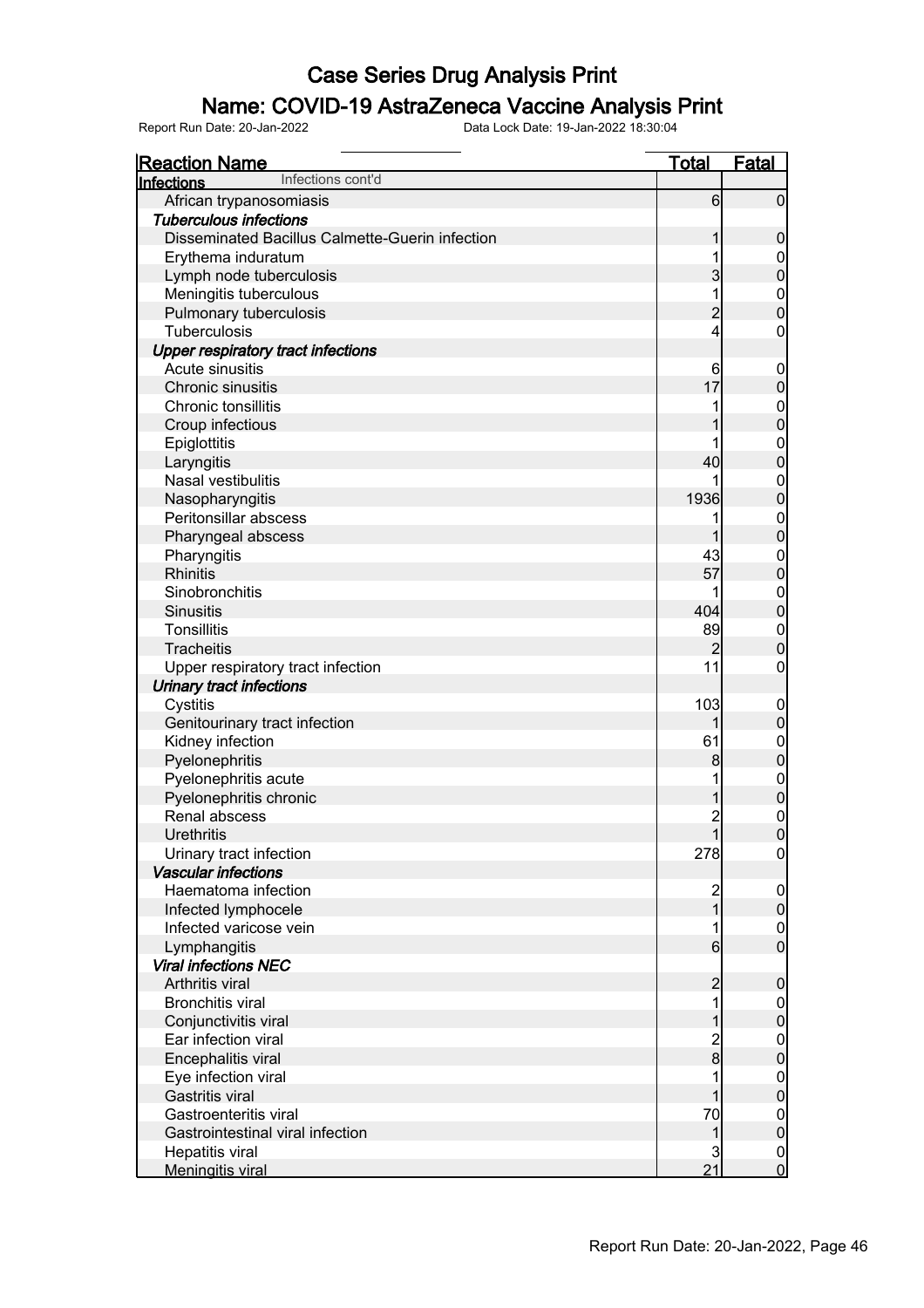### Name: COVID-19 AstraZeneca Vaccine Analysis Print

| <b>Reaction Name</b>                    | <b>Total</b>  | <u>Fatal</u> |
|-----------------------------------------|---------------|--------------|
| Infections cont'd<br>Infections         |               |              |
| Pleurisy viral                          |               |              |
| Pneumonia viral                         | 12            |              |
| Post viral fatigue syndrome             | 152           |              |
| Sweating fever                          | 740           | 0            |
| Vestibular neuronitis                   | 43            |              |
| Viral diarrhoea                         |               |              |
| Viral infection                         | 88            |              |
| Viral labyrinthitis                     |               |              |
| Viral myelitis                          |               |              |
| Viral myocarditis                       |               |              |
| Viral pericarditis                      | 5             |              |
| Viral pharyngitis                       | 31            |              |
| Viral rash                              | 81            |              |
| Viral sepsis                            |               |              |
| Viral sinusitis                         |               |              |
| <b>Viral tonsillitis</b>                |               |              |
| Viral upper respiratory tract infection |               |              |
| Infections SOC TOTAL                    | <u> 19867</u> | <u> 108 </u> |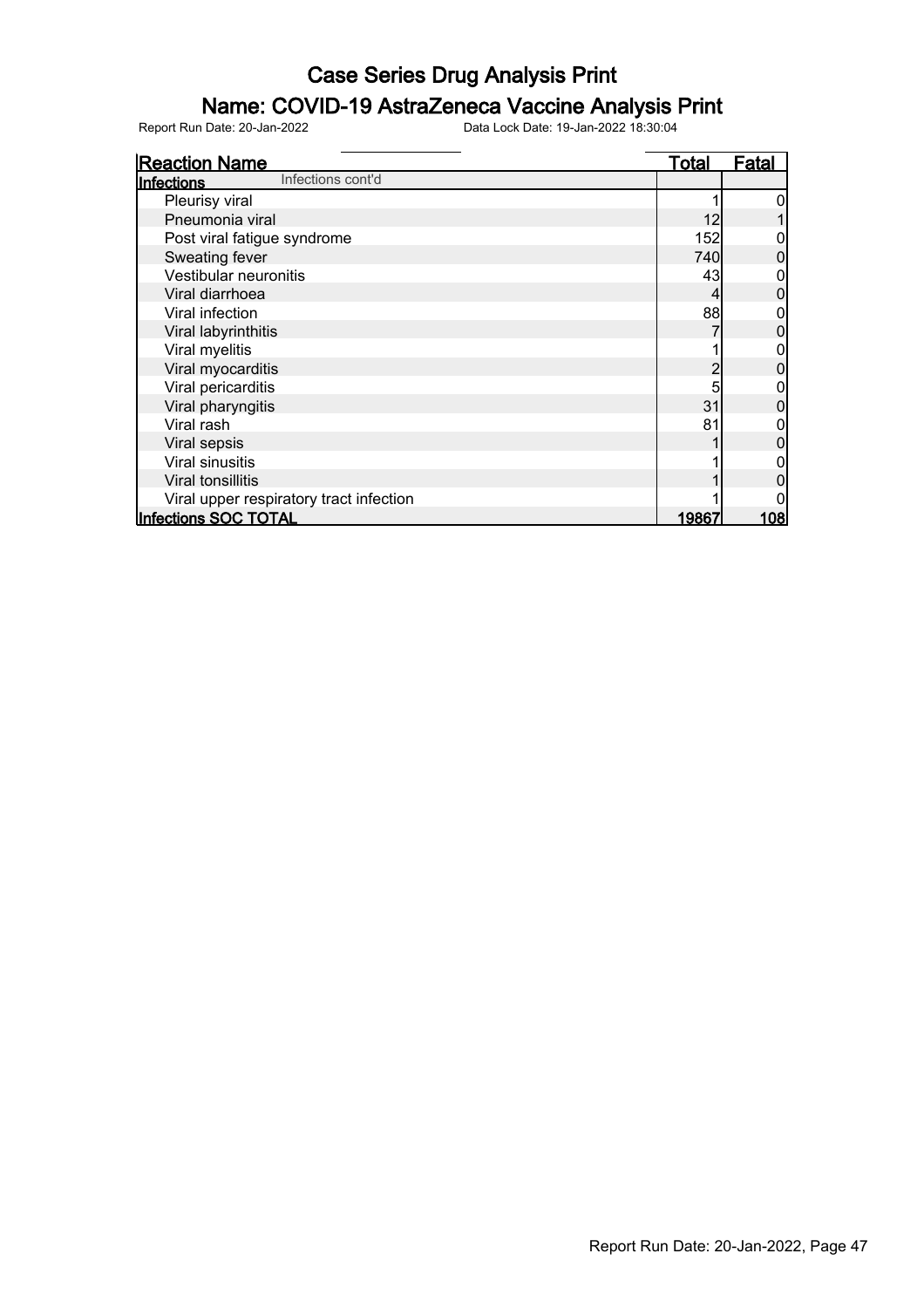#### Name: COVID-19 AstraZeneca Vaccine Analysis Print

| <b>Reaction Name</b>                            | <u>Total</u>     | <b>Fatal</b>                         |
|-------------------------------------------------|------------------|--------------------------------------|
| <b>Injuries</b>                                 |                  |                                      |
| Abdominal and gastrointestinal injuries NEC     |                  |                                      |
| Abdomen crushing                                | 3                | $\boldsymbol{0}$                     |
| Abdominal injury                                | 1                | $\boldsymbol{0}$                     |
| Colon injury                                    | 1                | $\overline{0}$                       |
| Lip injury                                      |                  |                                      |
| Mouth injury                                    | $\frac{2}{3}$    | $0\atop 0$                           |
| Oral contusion                                  | 13               |                                      |
| Palate injury                                   | $\overline{c}$   | $\begin{matrix}0\\0\end{matrix}$     |
| Pelvic bone injury                              | 1                |                                      |
| Splenic rupture                                 | $\overline{4}$   | $\begin{matrix}0\\0\end{matrix}$     |
| Tongue injury                                   |                  |                                      |
| Tooth fracture                                  | $\frac{3}{2}$    | $\begin{matrix}0\\0\end{matrix}$     |
| Tooth injury                                    | $\overline{2}$   | $\pmb{0}$                            |
| Accidental exposures to product                 |                  |                                      |
| Accidental exposure to product                  | 25               | $\mathbf 0$                          |
| Accidental exposure to product packaging        | 1                | $\mathbf 0$                          |
| Anaesthetic and allied procedural complications |                  |                                      |
| Airway complication of anaesthesia              |                  | $\boldsymbol{0}$                     |
| Anaesthetic complication                        | $\frac{2}{3}$    |                                      |
| Anaesthetic complication neurological           | $\overline{1}$   | $\begin{matrix} 0 \\ 0 \end{matrix}$ |
| Delayed recovery from anaesthesia               | 6                |                                      |
| Sedation complication                           | $\overline{4}$   | $\begin{matrix} 0 \\ 0 \end{matrix}$ |
| Atmospheric pressure injuries                   |                  |                                      |
| <b>Barotrauma</b>                               | 1                | $\pmb{0}$                            |
| Decompression sickness                          |                  |                                      |
| Hypobarism                                      | $\frac{2}{3}$    | $\boldsymbol{0}$<br>$\overline{0}$   |
|                                                 |                  |                                      |
| <b>Bone and joint injuries NEC</b>              |                  |                                      |
| Bursa injury                                    | 2<br>2           | $\pmb{0}$                            |
| Cartilage injury                                | 18               | $\mathbf{0}$<br>$\overline{0}$       |
| Joint injury                                    |                  |                                      |
| Synovial rupture                                | $\overline{c}$   | $\boldsymbol{0}$                     |
| Cardiac and vascular procedural complications   |                  |                                      |
| Deep vein thrombosis postoperative              | 1                | $\boldsymbol{0}$                     |
| Ischaemic contracture of the left ventricle     | 1                | $\overline{0}$                       |
| Vascular access site bruising                   | 1                | $\mathbf 0$                          |
| Vascular graft occlusion                        | 1                | 0                                    |
| Vascular graft thrombosis                       | 1                | 0                                    |
| Vascular pseudoaneurysm                         | 1                | $\mathbf 0$                          |
| Vasoplegia syndrome                             | 1                | $\boldsymbol{0}$                     |
| Cardiovascular injuries                         |                  |                                      |
| Arterial injury                                 | 1                | $\boldsymbol{0}$                     |
| Vascular injury                                 | 13               | $\pmb{0}$                            |
| Venous injury                                   |                  | $\mathbf 0$                          |
| <b>Cerebral injuries NEC</b>                    |                  |                                      |
| <b>Brain contusion</b>                          | 16               | $\boldsymbol{0}$                     |
| <b>Brain herniation</b>                         | $6 \overline{6}$ | $\mathbf 0$                          |
| Concussion                                      | 10               | $\boldsymbol{0}$                     |
| Craniocerebral injury                           | 1                | $\mathbf 0$                          |
| Epidural haemorrhage                            | 1                | $\boldsymbol{0}$                     |
| Extradural haematoma                            | $\frac{2}{3}$    | $\mathbf 0$                          |
| Subarachnoid haematoma                          |                  | $\begin{matrix} 0 \\ 1 \end{matrix}$ |
| Subdural haematoma                              | 19               |                                      |
| Subdural haemorrhage                            | 6                | $\overline{0}$                       |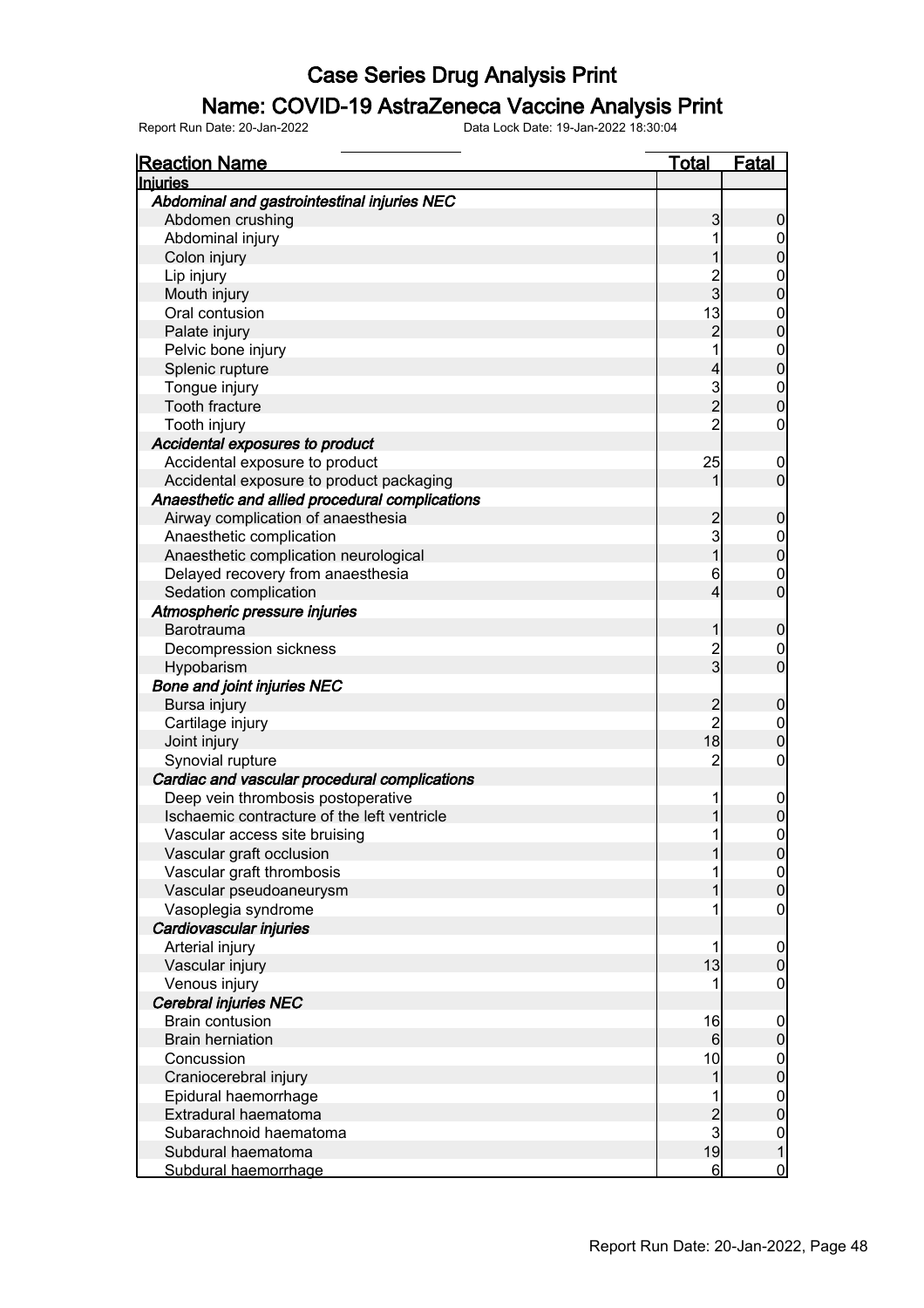#### Name: COVID-19 AstraZeneca Vaccine Analysis Print

| <b>Reaction Name</b>                                            | <u>Total</u>   | <b>Fatal</b>                         |
|-----------------------------------------------------------------|----------------|--------------------------------------|
| Injuries cont'd<br><b>Injuries</b>                              |                |                                      |
| Traumatic intracranial haemorrhage                              | 1              | $\overline{0}$                       |
| <b>Chemical injuries</b>                                        |                |                                      |
| Chemical burn                                                   |                | $\mathbf 0$                          |
| Chemical burn of oral cavity                                    | 2<br>2<br>7    | $\begin{matrix} 0 \\ 0 \end{matrix}$ |
| Chemical burn of skin                                           |                |                                      |
| Chemical phlebitis                                              | $\overline{2}$ | 0                                    |
| Chest and respiratory tract injuries NEC                        |                |                                      |
| Asbestosis                                                      | 1              | $\mathbf 0$                          |
| Chest crushing                                                  | 16             | $\boldsymbol{0}$                     |
| Chest injury                                                    | 2<br>2         | $\begin{matrix}0\\0\end{matrix}$     |
| Foreign body in throat                                          |                |                                      |
| Traumatic haemothorax                                           | 1              | $\mathbf{0}$                         |
| Traumatic lung injury                                           | 1              | $\overline{0}$                       |
| Conditions caused by cold                                       |                |                                      |
| Chillblains                                                     | 76             | $\mathbf 0$                          |
| Frostbite                                                       | 1              | $\mathbf 0$                          |
| Cranial nerve injuries                                          |                |                                      |
| Cranial nerve injury                                            | 1              | $\boldsymbol{0}$                     |
| Optic nerve injury                                              | 8              | $\overline{0}$                       |
| Vth nerve injury                                                | 1              | 0                                    |
| Ear injuries NEC                                                |                |                                      |
| Deafness traumatic                                              | 1              | $\mathbf 0$                          |
| Exposures associated with pregnancy, delivery and lactation     |                |                                      |
| Drug exposure before pregnancy                                  |                | $\mathbf 0$                          |
| Exposure during pregnancy                                       | 22             | $\overline{0}$                       |
| Exposure via breast milk                                        | 112            | $0\atop 0$                           |
| Foetal exposure during pregnancy                                | 35             |                                      |
| Maternal exposure before pregnancy                              | 15             | $\begin{matrix}0\\0\end{matrix}$     |
| Maternal exposure during breast feeding                         | 1390           |                                      |
| Maternal exposure during pregnancy                              | 390            | $\mathbf{0}$                         |
| Maternal exposure timing unspecified                            | 3              | $\overline{0}$                       |
| Paternal exposure during pregnancy                              | $\overline{2}$ | $\mathbf 0$                          |
| <b>Exposures to agents or circumstances NEC</b>                 |                |                                      |
| Exposure to SARS-CoV-2                                          | 8              | $\mathbf{0}$                         |
| Exposure to household chemicals                                 | 1              | $\overline{0}$                       |
| Exposure to toxic agent                                         | 11             | $\Omega$                             |
| Exposure to vaccinated person                                   | $\overline{3}$ | $\overline{0}$                       |
| Eye injuries NEC                                                |                |                                      |
| Cataract traumatic                                              | 1              | $\mathbf 0$                          |
| Eye contusion                                                   | 59             | $\overline{0}$                       |
| Eye injury                                                      | 54             | $\pmb{0}$                            |
| Eyelid contusion                                                | 5              | $\boldsymbol{0}$                     |
| Foreign body in eye                                             | $\overline{2}$ | $\pmb{0}$                            |
| Hyphaema                                                        | 1              | $\boldsymbol{0}$                     |
| Injury corneal                                                  | 1              | $\mathbf 0$                          |
| Periorbital haematoma                                           | 1              | $\boldsymbol{0}$                     |
| Periorbital haemorrhage                                         | $\overline{c}$ | $\pmb{0}$                            |
| Retinal injury                                                  | 4              | $\boldsymbol{0}$                     |
| Superficial injury of eye                                       | $\overline{1}$ | $\mathbf 0$                          |
| <b>Traumatic iritis</b>                                         | 1              | $\mathbf 0$                          |
| Foetal and neonatal conditions associated with product exposure |                |                                      |
| Intoxication by breast feeding                                  | 1              | $\mathbf 0$                          |
| <b>Fractures and dislocations NEC</b>                           |                |                                      |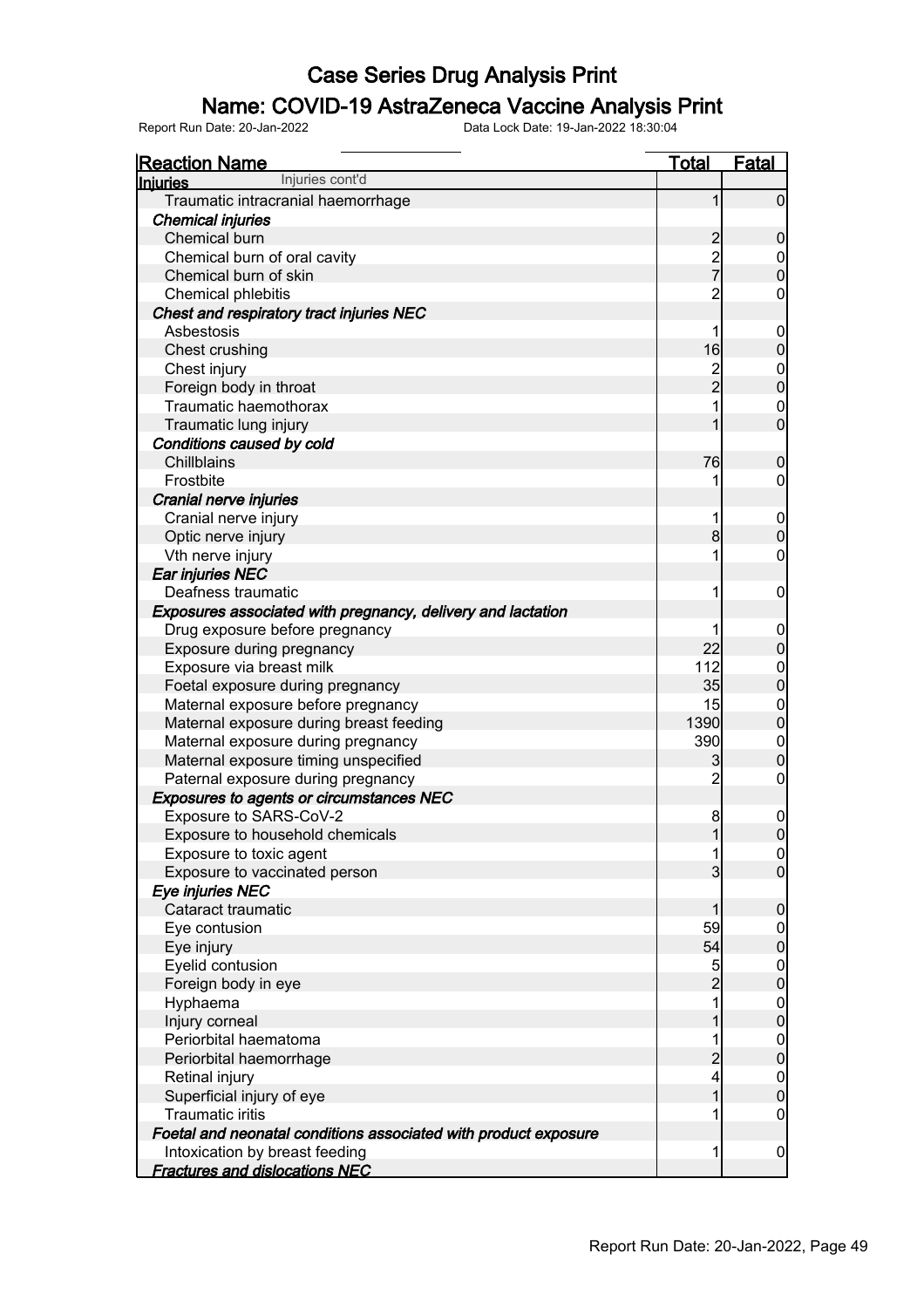### Name: COVID-19 AstraZeneca Vaccine Analysis Print

| Injuries cont'd<br><b>Injuries</b>                                 |                         |                                      |
|--------------------------------------------------------------------|-------------------------|--------------------------------------|
|                                                                    |                         |                                      |
| Fracture                                                           | $\overline{2}$          | $\overline{0}$                       |
| Joint dislocation                                                  | 14                      | $\overline{0}$                       |
| Multiple fractures                                                 | $\overline{\mathbf{c}}$ | 0                                    |
| <b>Stress fracture</b>                                             | 4                       | $\overline{0}$                       |
| <b>Traumatic fracture</b>                                          |                         | 0                                    |
| Gastrointestinal and hepatobiliary procedural complications        |                         |                                      |
| Anastomotic ulcer                                                  |                         | $\mathbf 0$                          |
| Peripancreatic fluid collection                                    |                         | $\overline{0}$                       |
| Procedural nausea                                                  | 27                      | 0                                    |
| Procedural vomiting                                                |                         | $\overline{0}$                       |
| Heat injuries (excl thermal burns)                                 |                         |                                      |
| Heat cramps                                                        | 2                       | $\mathbf 0$                          |
| Heat exhaustion                                                    | 4                       | $\mathbf 0$                          |
| <b>Heat illness</b>                                                | 4                       | $\overline{0}$                       |
| Heat oedema                                                        | 13                      | $\mathbf 0$                          |
| Heat stroke                                                        | 11                      | $\mathbf 0$                          |
| Intentional product misuses                                        |                         |                                      |
| Intentional product misuse                                         | 14                      | $\overline{0}$                       |
| Intentional product use issues                                     |                         |                                      |
| Intentional dose omission                                          | 20                      | $\mathbf 0$                          |
| Intentional product use issue                                      |                         | 0                                    |
| Limb fractures and dislocations                                    |                         |                                      |
| Ankle fracture                                                     | 3                       | $\mathbf 0$                          |
| Atypical femur fracture                                            |                         | $\overline{0}$                       |
| Clavicle fracture                                                  | 22                      | $\mathbf{0}$                         |
| Femoral neck fracture                                              | $\overline{c}$          | $\overline{0}$                       |
| Femur fracture                                                     |                         | $\mathbf{0}$                         |
| Foot fracture                                                      | $\frac{2}{3}$           | $\overline{0}$                       |
| Humerus fracture                                                   |                         | $\mathbf{0}$                         |
| Lower limb fracture                                                | $\overline{3}$          | $\overline{0}$                       |
| Patella fracture                                                   |                         | $\mathbf{0}$                         |
| Tibia fracture                                                     |                         | $\overline{0}$                       |
| Upper limb fracture                                                | 3                       | $\mathbf{0}$                         |
| Wrist fracture                                                     | $\overline{3}$          | $\overline{0}$                       |
| Medication errors, product use errors and issues NEC               |                         |                                      |
| Circumstance or information capable of leading to medication error | 15                      | 0                                    |
| Device use issue                                                   | 1                       | $\overline{0}$                       |
| Dose calculation error                                             | 3                       | $\overline{0}$                       |
| Drug titration error                                               | 1                       |                                      |
| Inadequate aseptic technique in use of product                     | $\overline{c}$          | $\begin{matrix} 0 \\ 0 \end{matrix}$ |
| Intercepted medication error                                       | 6                       |                                      |
| Medication error                                                   | 101                     | $\begin{matrix} 0 \\ 0 \end{matrix}$ |
| Prescription drug used without a prescription                      | $\overline{c}$          |                                      |
| Product use in unapproved indication                               | $\overline{1}$          | $\begin{matrix} 0 \\ 0 \end{matrix}$ |
| Product use issue                                                  | 8                       |                                      |
| Vaccination error                                                  | 11                      | $\begin{matrix} 0 \\ 0 \end{matrix}$ |
| Wrong device used                                                  | 1                       |                                      |
| Wrong drug                                                         | 5                       | $\begin{matrix} 0 \\ 0 \end{matrix}$ |
| Wrong route                                                        | 1                       | $\boldsymbol{0}$                     |
| Wrong schedule                                                     | $\overline{c}$          | $\overline{0}$                       |
| Wrong technique in product usage process                           | 10                      | $\boldsymbol{0}$                     |
| Muscle, tendon and ligament injuries                               |                         |                                      |
| <b>Epicondylitis</b>                                               | 30                      | $\overline{0}$                       |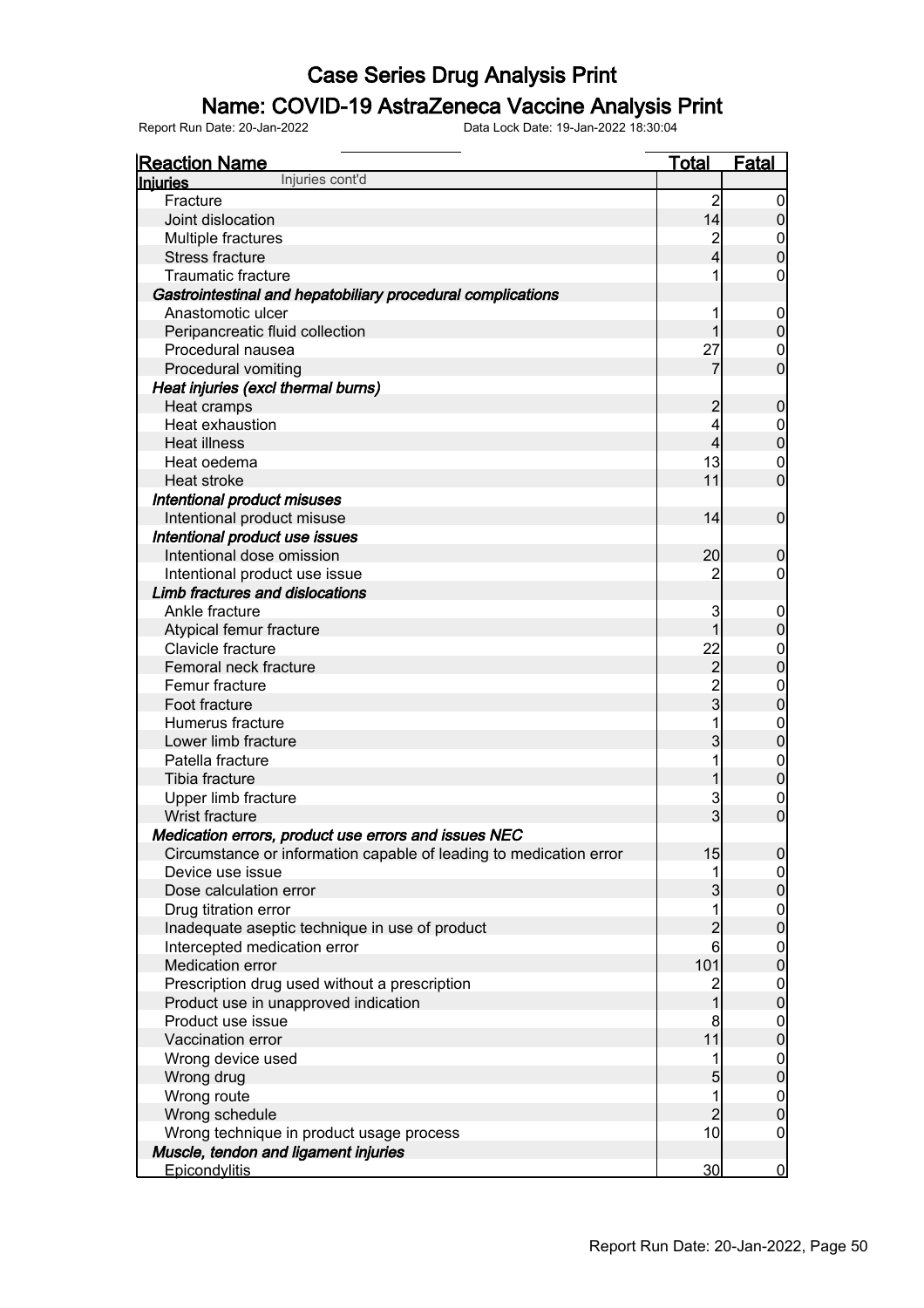### Name: COVID-19 AstraZeneca Vaccine Analysis Print

| <b>Reaction Name</b>                                  | <u>Total</u>             | <b>Fatal</b>                         |
|-------------------------------------------------------|--------------------------|--------------------------------------|
| Injuries cont'd<br><b>Injuries</b>                    |                          |                                      |
| Ligament injury                                       | 3                        | $\boldsymbol{0}$                     |
| Ligament rupture                                      | $\overline{c}$           | $\overline{0}$                       |
| Ligament sprain                                       | 24                       | $\pmb{0}$                            |
| Muscle injury                                         | 66                       | $\mathbf 0$                          |
| Muscle rupture                                        | 19                       | $\mathbf 0$                          |
| Muscle strain                                         | 57                       | $\boldsymbol{0}$                     |
| Post-traumatic neck syndrome                          | $\overline{\mathcal{L}}$ | $\boldsymbol{0}$                     |
| Repetitive strain injury                              | 3                        | $\boldsymbol{0}$                     |
| Tendon injury                                         | 8                        | $\mathbf 0$                          |
| Tendon rupture                                        | 32                       | $\boldsymbol{0}$                     |
| <b>Nerve injuries NEC</b>                             |                          |                                      |
| Nerve injury                                          | 205                      | $\mathbf 0$                          |
| Neurological and psychiatric procedural complications |                          |                                      |
| Post lumbar puncture syndrome                         | 8                        | $\mathbf 0$                          |
| Posterior fossa syndrome                              | 1                        | $\mathbf 0$                          |
| Procedural dizziness                                  | 37                       | $\boldsymbol{0}$                     |
| Non-occupational environmental exposures              |                          |                                      |
| Exposure to chemical pollution                        | 1                        | $\mathbf 0$                          |
| Exposure to extreme temperature                       | $\overline{4}$           | $\mathbf 0$                          |
| Exposure to noise                                     | $\overline{c}$           | $\boldsymbol{0}$                     |
| Non-site specific injuries NEC                        |                          |                                      |
| Accident                                              |                          | $\mathbf 0$                          |
| Animal bite                                           | 1                        | $\pmb{0}$                            |
| Arthropod bite                                        | 8                        |                                      |
|                                                       | 13                       | $\boldsymbol{0}$<br>$\mathbf 0$      |
| Arthropod sting<br><b>Bite</b>                        | 1                        |                                      |
|                                                       | 1                        | $\boldsymbol{0}$<br>$\boldsymbol{0}$ |
| Child maltreatment syndrome<br>Electric shock         |                          |                                      |
|                                                       | 35                       | $\boldsymbol{0}$                     |
| Extraskeletal ossification                            | 1                        | $\mathbf 0$                          |
| Fall                                                  | 300                      | $\boldsymbol{0}$                     |
| Foreign body                                          | 2                        | $\pmb{0}$                            |
| Inflammation of wound                                 | 4                        | $0$<br>0                             |
| Injury                                                | 21                       |                                      |
| Internal injury                                       |                          | $\begin{matrix}0\\0\end{matrix}$     |
| Nervous system injury                                 | $\overline{4}$           |                                      |
| Post concussion syndrome                              | $\frac{2}{2}$            | 0                                    |
| Road traffic accident                                 |                          | $\overline{0}$                       |
| Soft tissue injury                                    | 6                        | $0$ 0                                |
| Sports injury                                         |                          |                                      |
| Struck by lightning                                   |                          | $\boldsymbol{0}$                     |
| Tissue injury                                         | 4                        | $\overline{0}$                       |
| Traumatic haematoma                                   | 3                        | $\boldsymbol{0}$                     |
| <b>Traumatic shock</b>                                | 1                        | $\mathbf 0$                          |
| Wound                                                 | 10                       | $\boldsymbol{0}$                     |
| Wound complication                                    | 15                       | $\mathbf 0$                          |
| Wound haemorrhage                                     | 11                       | $\overline{0}$                       |
| Wound secretion                                       | 4                        | $\overline{0}$                       |
| Non-site specific procedural complications            |                          |                                      |
| Administration related reaction                       | $\overline{c}$           | $\mathbf 0$                          |
| Incision site erythema                                |                          | $\overline{0}$                       |
| Incision site haemorrhage                             |                          | $\pmb{0}$                            |
| Incision site oedema                                  |                          | $\overline{0}$                       |
| Incision site pain                                    | 10                       | $\overline{0}$                       |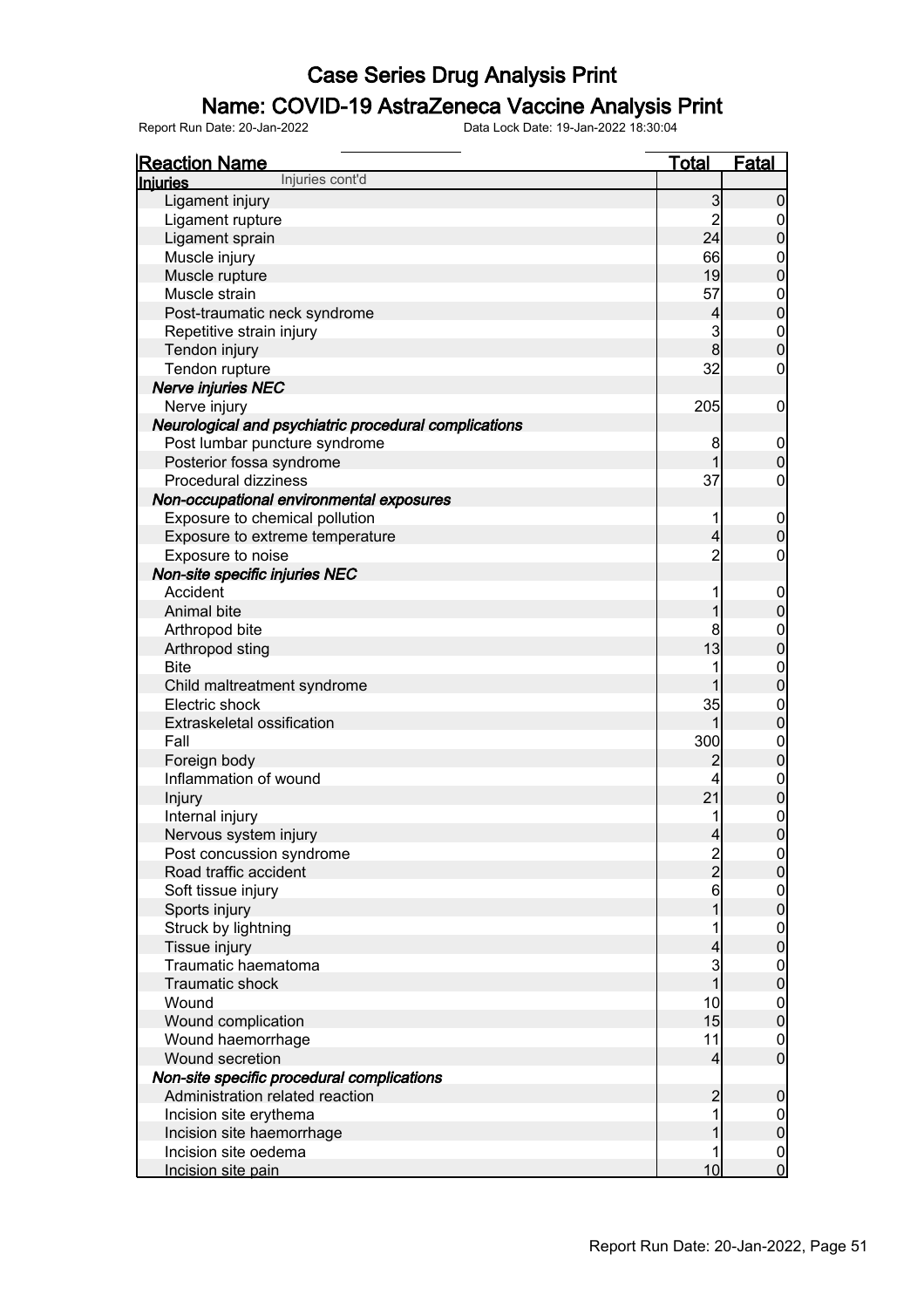### Name: COVID-19 AstraZeneca Vaccine Analysis Print

| <b>Reaction Name</b>                             | <b>Total</b>   | <b>Fatal</b>                         |
|--------------------------------------------------|----------------|--------------------------------------|
| Injuries cont'd<br><b>Injuries</b>               |                |                                      |
| Infusion related reaction                        | 19             | $\mathbf 0$                          |
| Injection related reaction                       | 611            | $\mathbf 0$                          |
| Needle fatigue                                   | 1              |                                      |
| Post procedural complication                     | 35             | $0$<br>0                             |
| Post procedural contusion                        | $\overline{c}$ |                                      |
| Post procedural discomfort                       | $\overline{1}$ | $\begin{matrix}0\\0\end{matrix}$     |
| Post procedural haematoma                        |                |                                      |
| Post procedural haemorrhage                      |                | $0$<br>0                             |
| Procedural hypertension                          | 1              |                                      |
| Procedural pain                                  | 8              | $\begin{matrix}0\\0\end{matrix}$     |
| Procedural site reaction                         | 1              |                                      |
| Suture related complication                      | 1              | $\begin{matrix}0\\0\end{matrix}$     |
| <b>Occupational exposures</b>                    |                |                                      |
| Occupational exposure to product                 | 1              | $\mathbf 0$                          |
| Off label uses                                   |                |                                      |
| Off label use                                    | 91             | $\mathbf 0$                          |
| <b>Overdoses NEC</b>                             |                |                                      |
| Intentional overdose                             | 13             | $\pmb{0}$                            |
| Overdose                                         | 58             |                                      |
| Prescribed overdose                              | 1              | $\begin{matrix}0\\0\end{matrix}$     |
| Pathways and sources of exposure                 |                |                                      |
| Exposure via body fluid                          | 1              | $\pmb{0}$                            |
| Exposure via partner                             | 1              |                                      |
| Exposure via unknown route                       | 1              | $\begin{matrix} 0 \\ 0 \end{matrix}$ |
| Peripheral nerve injuries                        |                |                                      |
| Brachial plexus injury                           |                | $\pmb{0}$                            |
| Median nerve injury                              | 2<br>2<br>1    |                                      |
| Radial nerve injury                              |                | $0\atop 0$                           |
| Sciatic nerve injury                             | 1              |                                      |
| Ulnar nerve injury                               | 3              | $\begin{matrix}0\\0\end{matrix}$     |
| Poisoning and toxicity                           |                |                                      |
| Alcohol poisoning                                | 3              | $\boldsymbol{0}$                     |
| Chemical poisoning                               | 1              |                                      |
| Metal poisoning                                  | $\overline{c}$ | $\begin{matrix}0\\0\end{matrix}$     |
| Poisoning                                        | 7              | $\overline{0}$                       |
| Systemic toxicity                                | $\mathbf{2}$   | 0                                    |
| Toxicity to various agents                       | 10             | $\overline{0}$                       |
| Product administration errors and issues         |                |                                      |
| Accidental overdose                              |                | $\mathbf 0$                          |
| Accidental underdose                             | $\overline{c}$ | $\boldsymbol{0}$                     |
| Booster dose missed                              | $\overline{1}$ |                                      |
| Contraindicated product administered             | 5              | $\begin{matrix} 0 \\ 0 \end{matrix}$ |
| Drug administered in wrong device                | 1              |                                      |
| Duplicate therapy error                          | $\overline{c}$ | $\begin{matrix} 0 \\ 0 \end{matrix}$ |
| Expired product administered                     | 26             |                                      |
| Extra dose administered                          | 10             | $\begin{matrix} 0 \\ 0 \end{matrix}$ |
| Inappropriate schedule of product administration | 139            |                                      |
| Incomplete course of vaccination                 | 65             | $0\atop 0$                           |
| Incorrect dose administered                      | 13             |                                      |
| Incorrect product administration duration        | $\overline{c}$ | $\begin{matrix} 0 \\ 0 \end{matrix}$ |
| Incorrect product formulation administered       | 1              | $\mathbf{0}$                         |
| Incorrect route of product administration        | 57             | $\overline{0}$                       |
| Intercepted product administration error         | $\overline{2}$ | $\overline{0}$                       |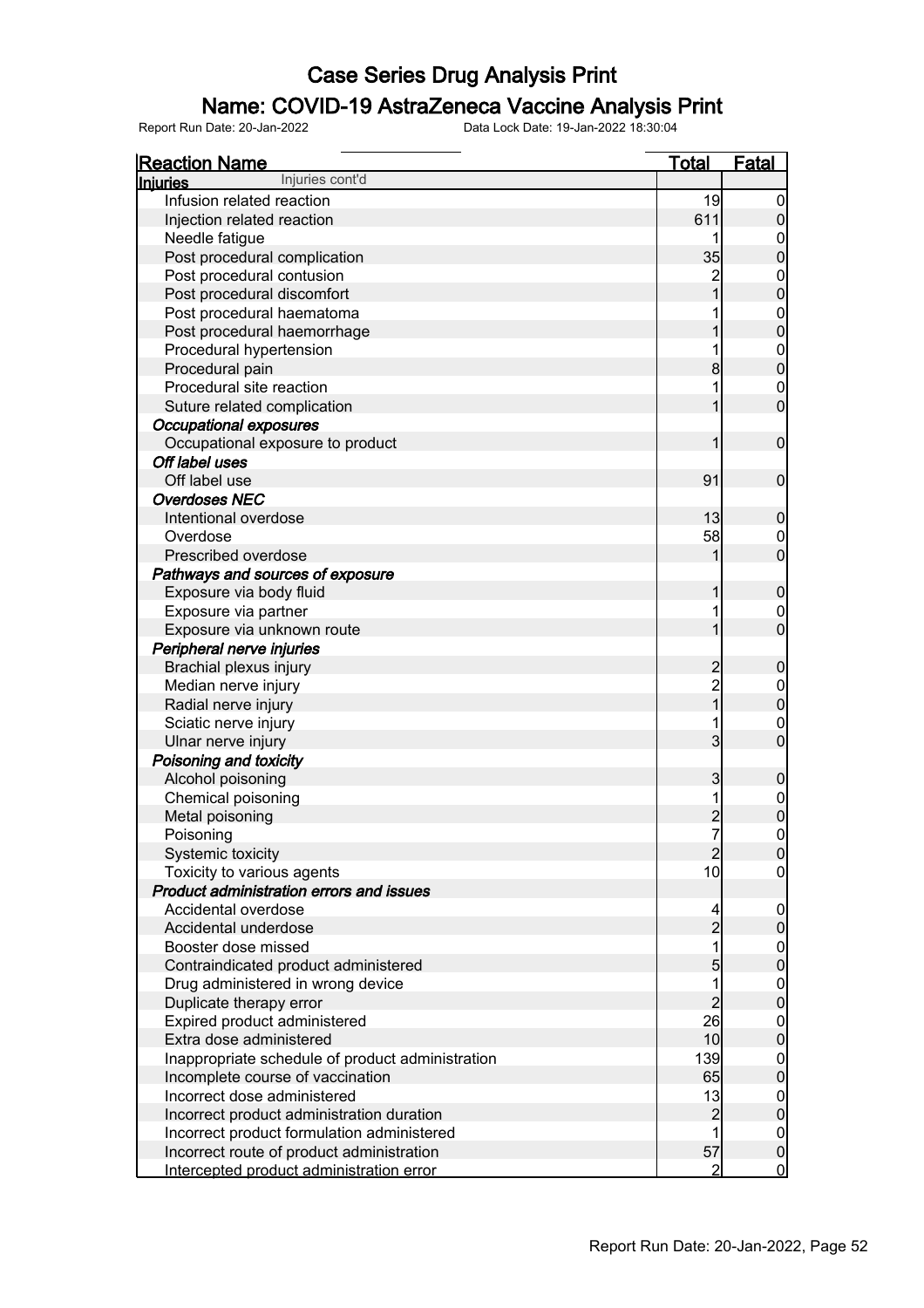### Name: COVID-19 AstraZeneca Vaccine Analysis Print

| <b>Reaction Name</b>                                           | <u>Total</u>   | <b>Fatal</b>        |
|----------------------------------------------------------------|----------------|---------------------|
| Injuries cont'd<br><b>Injuries</b>                             |                |                     |
| Lack of vaccination site rotation                              | 1              | $\Omega$            |
| Poor quality product administered                              | 3              | 0                   |
| Product administered at inappropriate site                     | 26             | $\overline{0}$      |
| Product administered to patient of inappropriate age           | 31             | 0                   |
| Product administration error                                   | 29             | $\overline{0}$      |
| Product dose omission in error                                 |                | $\mathbf 0$         |
| Product dose omission issue                                    | 40             | $\overline{0}$      |
| Wrong patient received product                                 |                | $\mathbf 0$         |
| Wrong product administered                                     | 23             | $\overline{0}$      |
| <b>Product confusion errors and issues</b>                     |                |                     |
| Product label confusion                                        | 1              | $\mathbf 0$         |
| Product name confusion                                         | $\overline{c}$ | $\mathbf 0$         |
| Product packaging confusion                                    | 1              | $\overline{0}$      |
| Product dispensing errors and issues                           |                |                     |
| Product dispensing error                                       | 16             | $\mathbf 0$         |
| Product monitoring errors and issues                           |                |                     |
| Documented hypersensitivity to administered product            | 1              | $\mathbf 0$         |
| Labelled drug-drug interaction medication error                |                | $\mathbf 0$         |
| Product monitoring error                                       |                | $\overline{0}$      |
| Product prescribing errors and issues                          |                |                     |
| Contraindicated product prescribed                             | 10             | $\mathbf 0$         |
| Product prescribing error                                      | 5              | 0                   |
| <b>Product selection errors and issues</b>                     |                |                     |
| Product selection error                                        | 3              | $\mathbf 0$         |
|                                                                |                |                     |
| Product storage errors and issues in the product use system    |                |                     |
| Intercepted product storage error                              | $\overline{7}$ | 0<br>$\overline{0}$ |
| Product storage error                                          |                |                     |
| Product transcribing errors and communication issues           |                |                     |
| Product communication issue                                    | 2              | $\mathbf 0$         |
| <b>Radiation injuries</b>                                      |                |                     |
| Sunburn                                                        | 54             | $\mathbf 0$         |
| Renal and urinary tract injuries NEC                           |                |                     |
| <b>Bladder injury</b>                                          |                | $\mathbf 0$         |
| Kidney rupture                                                 | $\overline{c}$ | 0                   |
| Reproductive system and breast injuries                        |                |                     |
| Penile contusion                                               | $\overline{3}$ | 0                   |
| Penis injury                                                   | $\overline{2}$ | $\overline{0}$      |
| Uterine rupture                                                |                | 0                   |
| Reproductive tract and breast procedural complications         |                |                     |
| Ovarian injury                                                 |                | $\overline{0}$      |
| Postmastectomy lymphoedema syndrome                            |                | $\overline{0}$      |
| Respiratory tract and thoracic cavity procedural complications |                |                     |
| Pulmonary oil microembolism                                    | 2              | $\boldsymbol{0}$    |
| Site specific injuries NEC                                     |                |                     |
| Back injury                                                    |                | $\boldsymbol{0}$    |
| Central nervous system injury                                  |                | $\overline{0}$      |
| Face crushing                                                  |                | $\overline{0}$      |
| Face injury                                                    | $\overline{c}$ | $0$<br>0            |
| Head injury                                                    | 44             |                     |
| Limb crushing injury                                           | 10             | $\boldsymbol{0}$    |
| Limb injury                                                    | 364            | $\overline{0}$      |
| Nasal injury                                                   | $\overline{c}$ | $\mathbf 0$         |
| <b>Neck crushing</b>                                           | 1              | $\overline{0}$      |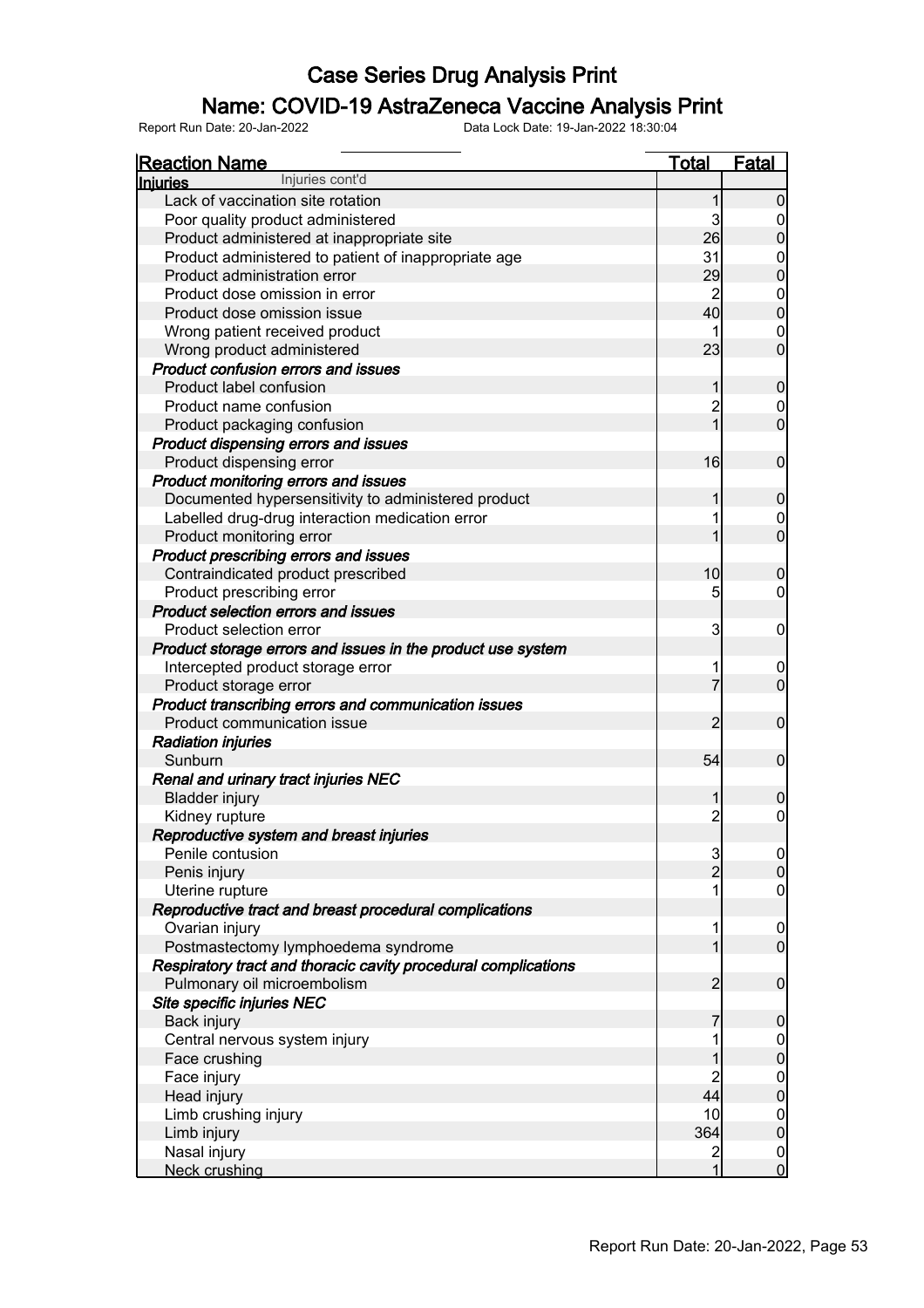#### Name: COVID-19 AstraZeneca Vaccine Analysis Print

| <b>Reaction Name</b>                                            | <b>Total</b>   | Fatal                            |
|-----------------------------------------------------------------|----------------|----------------------------------|
| Injuries cont'd<br><b>Injuries</b>                              |                |                                  |
| Neck injury                                                     | 3              | 0                                |
| Pharyngeal contusion                                            | 3              | $\overline{0}$                   |
| Site specific procedural complications NEC                      |                |                                  |
| Axillary web syndrome                                           | 3              | $\mathbf 0$                      |
| <b>Skin injuries NEC</b>                                        |                |                                  |
| Contusion                                                       | 3398           | 0                                |
| Hair injury                                                     | 3              | 0                                |
| Nail injury                                                     |                | $\overline{0}$                   |
| Scar                                                            | 48             | 0                                |
| Scratch                                                         | 6              | $\overline{0}$                   |
| Skin abrasion                                                   | 6              | 0                                |
| Skin injury                                                     | 25             | $\overline{0}$                   |
| Skin laceration                                                 | 7              | $\mathbf{0}$                     |
| Skin pressure mark                                              |                | $\overline{0}$                   |
| Skin wound                                                      | 7              | 0                                |
| Subcutaneous haematoma                                          | 3              | $\overline{0}$                   |
| Skin procedural complications                                   |                |                                  |
| Dermal filler overcorrection                                    | 1              | 0                                |
| Recall phenomenon                                               | 2              | 0                                |
| Skull fractures, facial bone fractures and dislocations         |                |                                  |
| Skull fracture                                                  | 1              | 0                                |
| Spinal cord injuries NEC                                        |                |                                  |
| Prevertebral soft tissue swelling of cervical space             | 1              | 0                                |
| Spinal cord injury                                              | 5              | $\mathbf 0$                      |
| Spinal cord injury sacral                                       | 1              | 0                                |
| Spinal cord injury thoracic                                     | 1              | $\overline{0}$                   |
| Spinal fractures and dislocations                               |                |                                  |
| Spinal compression fracture                                     | $\overline{4}$ | 0                                |
| Spinal fracture                                                 | 9              | 0                                |
| Stoma complications                                             |                |                                  |
| Gastrointestinal stoma complication                             | 2<br>1         | 0                                |
| Stoma obstruction                                               |                | $\mathbf 0$                      |
| Stoma site haemorrhage                                          | 1              | $\mathbf 0$                      |
| Stoma site pain                                                 | $\overline{c}$ | 0                                |
| Stoma site rash                                                 | 1              | 0                                |
| <b>Thermal burns</b>                                            |                |                                  |
| Airway burns                                                    |                |                                  |
| Burn oesophageal                                                |                | $\overline{0}$                   |
| Burn of internal organs                                         | 4              | $0\atop 0$                       |
| Burn oral cavity                                                | 11             |                                  |
| Burns second degree                                             | 2<br>3         | $\begin{matrix}0\\0\end{matrix}$ |
| Cold burn<br>Thermal burn                                       | 56             |                                  |
|                                                                 | 47             | $\mathbf 0$<br>$\overline{0}$    |
| Thermal burns of eye                                            |                |                                  |
| Thoracic cage fractures and dislocations<br><b>Rib fracture</b> | 1              | $\mathbf 0$                      |
| <b>Transplantation complications</b>                            |                |                                  |
| <b>Transplant failure</b>                                       | 1              | $\mathbf 0$                      |
| <b>Underdoses NEC</b>                                           |                |                                  |
| Intentional underdose                                           |                | 0                                |
| Underdose                                                       | 10             | 0                                |
| Vaccination related complications                               |                |                                  |
| Adverse event following immunisation                            | 4              | $\bf{0}$                         |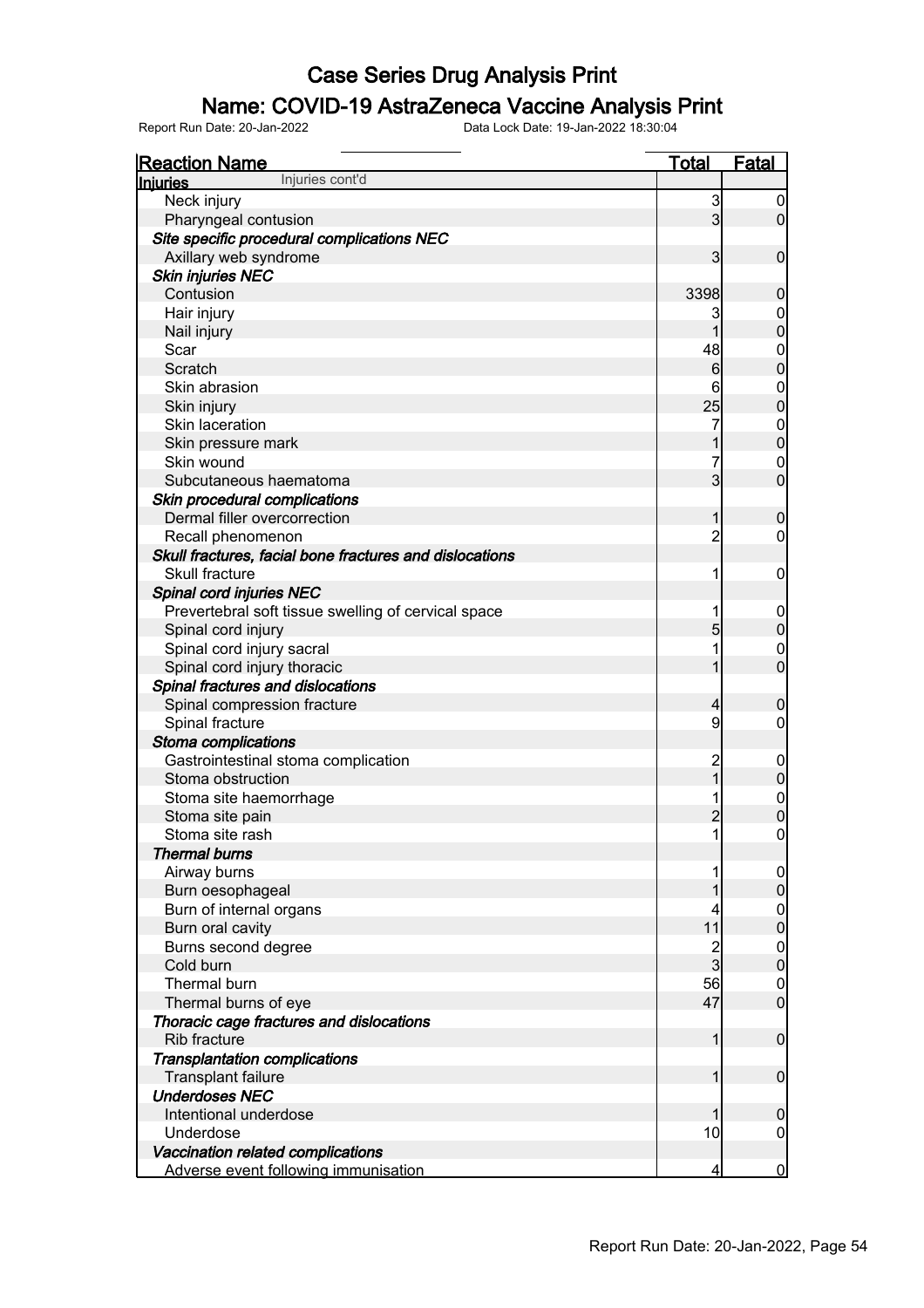#### Name: COVID-19 AstraZeneca Vaccine Analysis Print

| <b>Reaction Name</b>                         | Totai | Fatal |
|----------------------------------------------|-------|-------|
| Injuries cont'd<br><b>Injuries</b>           |       |       |
| Post vaccination syndrome                    |       |       |
| Reaction to previous exposure to any vaccine |       |       |
| Vaccination complication                     | 109   |       |
| Injuries SOC TOTAL                           | 9476  |       |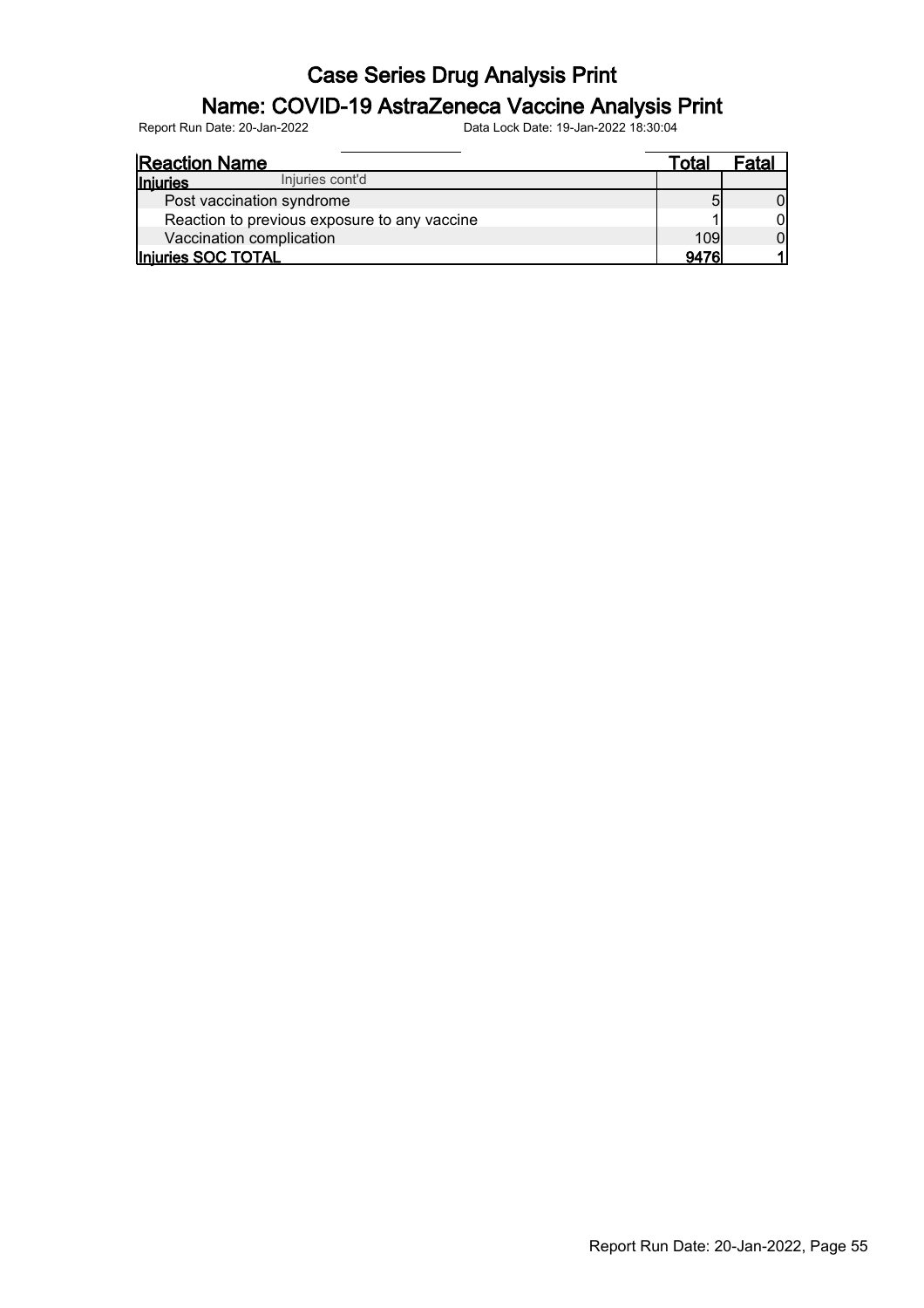### Name: COVID-19 AstraZeneca Vaccine Analysis Print

| <b>Reaction Name</b>                                     | <b>Total</b>            | <b>Fatal</b>     |
|----------------------------------------------------------|-------------------------|------------------|
| Investigations                                           |                         |                  |
| <b>Adrenal cortex tests</b>                              |                         |                  |
| <b>Blood cortisol</b>                                    | 1                       | $\boldsymbol{0}$ |
| Cortisol decreased                                       | 3                       | $\boldsymbol{0}$ |
| <b>Cortisol increased</b>                                | $\overline{2}$          | $\mathbf 0$      |
| Adrenal medulla tests                                    |                         |                  |
| Epinephrine increased                                    | 1                       | $\mathbf 0$      |
| Norepinephrine increased                                 | $\overline{c}$          | 0                |
| Auditory and vestibular diagnostic procedures            |                         |                  |
| Acoustic stimulation tests                               | 8                       | $\mathbf 0$      |
| Audiogram                                                | 1                       | $\mathbf 0$      |
| <b>Autoimmunity analyses</b>                             |                         |                  |
| Anti-sperm antibody                                      | 1                       | $\mathbf 0$      |
| Antimitochondrial antibody positive                      |                         | $\boldsymbol{0}$ |
| Antineutrophil cytoplasmic antibody positive             | 2<br>1                  | $\overline{0}$   |
| Antinuclear antibody                                     |                         |                  |
| Antinuclear antibody positive                            | 3                       | $0\atop 0$       |
| Antiphospholipid antibodies                              | 3                       | $\mathbf{0}$     |
| Antiphospholipid antibodies positive                     | $\overline{\mathbf{4}}$ | $\overline{0}$   |
| Cold agglutinins positive                                |                         |                  |
| DNA antibody negative                                    | 2<br>1                  | $0\atop 0$       |
| DNA antibody positive                                    | 1                       |                  |
| Rheumatoid factor                                        | 4                       | $0\atop 0$       |
| Rheumatoid factor increased                              | 3                       | $\boldsymbol{0}$ |
| Rheumatoid factor negative                               | 1                       | $\overline{0}$   |
| Smooth muscle antibody                                   |                         | $\boldsymbol{0}$ |
| Bacteria identification and serology (excl mycobacteria) |                         |                  |
| <b>Bacterial test</b>                                    | 1                       | $\mathbf 0$      |
| Staphylococcus test positive                             |                         | $\pmb{0}$        |
| Streptococcus test positive                              |                         | $\mathbf 0$      |
| Treponema test positive                                  |                         | $\overline{0}$   |
| <b>Blood counts NEC</b>                                  |                         |                  |
| Full blood count                                         | 21                      | $\mathbf 0$      |
| Full blood count abnormal                                | 13                      |                  |
| Full blood count decreased                               | 3                       | $0\atop 0$       |
| Full blood count increased                               | $\mathbf{1}$            | $\mathbf 0$      |
| Blood gas and acid base analyses                         |                         |                  |
| <b>Blood gases</b>                                       | 1                       | $\overline{0}$   |
| Blood gases abnormal                                     |                         | $\overline{0}$   |
| Blood lactic acid                                        | 4                       | $\overline{0}$   |
| Blood lactic acid increased                              | $6 \overline{}$         | $\overline{0}$   |
| Blood pH                                                 | 18                      | $\boldsymbol{0}$ |
| Blood pH increased                                       | 15                      | $\overline{0}$   |
| Carbon dioxide increased                                 | 1                       | $\boldsymbol{0}$ |
| Oxygen consumption                                       | $\overline{c}$          | $\mathbf 0$      |
| Oxygen saturation                                        | 26                      | $\boldsymbol{0}$ |
| Oxygen saturation abnormal                               | $\mathbf{3}$            | $\mathbf 0$      |
| Oxygen saturation decreased                              | 194                     | $\boldsymbol{0}$ |
| Oxygen saturation normal                                 | 1                       | $\mathbf 0$      |
| PO2 decreased                                            |                         | $\mathbf 0$      |
| Venous oxygen saturation decreased                       | 1                       | $\overline{0}$   |
| Blood grouping and cross-matching analyses               |                         |                  |
| Blood group O                                            | $\overline{2}$          | $\mathbf 0$      |
| <b>Blood grouping</b>                                    | 1                       | $\overline{0}$   |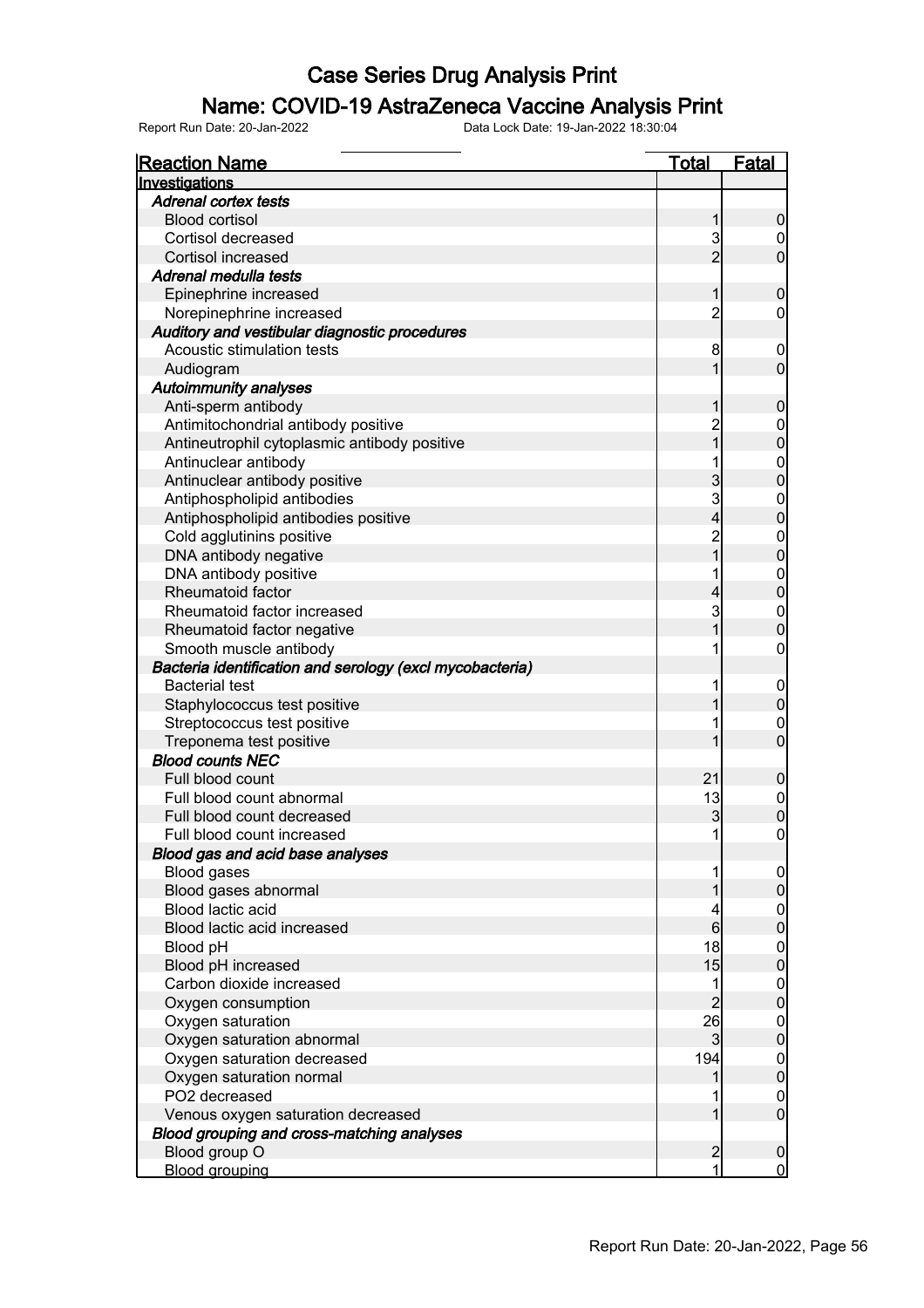#### Name: COVID-19 AstraZeneca Vaccine Analysis Print

| <b>Reaction Name</b>                             | <u>Total</u>   | <b>Fatal</b>                     |
|--------------------------------------------------|----------------|----------------------------------|
| Investigations cont'd<br>Investigations          |                |                                  |
| Rhesus antigen negative                          | 1              | $\overline{0}$                   |
| Bone marrow and immune tissue imaging procedures |                |                                  |
| Scan lymph nodes                                 | $\overline{2}$ | $\boldsymbol{0}$                 |
| Carbohydrate tolerance analyses (incl diabetes)  |                |                                  |
| Blood glucose                                    | 20             | $\boldsymbol{0}$                 |
| Blood glucose abnormal                           | 22             | $\overline{0}$                   |
| Blood glucose decreased                          | 45             | $\overline{0}$                   |
| Blood glucose fluctuation                        | 35             |                                  |
| Blood glucose increased                          | 191            | $\begin{matrix}0\\0\end{matrix}$ |
| Glycosylated haemoglobin increased               | 2              | $\boldsymbol{0}$                 |
| Cardiac auscultatory investigations              |                |                                  |
| Cardiac murmur                                   | 39             | $\mathbf 0$                      |
| Heart sounds                                     | 19             | $\mathbf 0$                      |
| Heart sounds abnormal                            | 8              | $\boldsymbol{0}$                 |
| Cardiac function diagnostic procedures           |                |                                  |
| Cardiac monitoring                               | 1              | $\mathbf 0$                      |
| Central venous pressure                          | 1              | $\mathbf 0$                      |
| Echocardiogram                                   | 3              |                                  |
| Ejection fraction decreased                      | 4              | $\begin{matrix}0\\0\end{matrix}$ |
| Myocardial strain imaging                        | 21             |                                  |
| Stroke volume decreased                          | $\overline{c}$ | $0\atop 0$                       |
| Stroke volume increased                          |                | $\boldsymbol{0}$                 |
| Venous pressure jugular increased                | 1              | $\overline{0}$                   |
| Cardiac imaging procedures                       |                |                                  |
| Magnetic resonance imaging heart                 | 1              | $\boldsymbol{0}$                 |
| Cell marker analyses                             |                |                                  |
| Carbohydrate antigen 15-3                        | 1              | $\boldsymbol{0}$                 |
| Carcinoembryonic antigen increased               | $\overline{c}$ |                                  |
| Prostatic specific antigen decreased             | $\overline{1}$ | $0\atop 0$                       |
| Prostatic specific antigen increased             | 4              | $\overline{0}$                   |
| Tumour marker increased                          | 1              | $\overline{0}$                   |
| Central nervous system histopathology procedures |                |                                  |
| <b>Biopsy brain</b>                              | 1              | $\boldsymbol{0}$                 |
| Central nervous system imaging procedures        |                |                                  |
| Brain scan abnormal                              | $\mathbf{1}$   | $\boldsymbol{0}$                 |
| Computerised tomogram head                       | 28             | $\Omega$                         |
| Magnetic resonance imaging head                  | 47             | $\overline{0}$                   |
| Magnetic resonance imaging head abnormal         |                | $\overline{0}$                   |
| Scan brain                                       |                | $\overline{0}$                   |
| Cerebrospinal fluid tests (excl microbiology)    |                |                                  |
| CSF cell count abnormal                          |                | $\mathbf 0$                      |
| CSF oligoclonal band present                     |                | $\overline{0}$                   |
| CSF pressure                                     |                | $\pmb{0}$                        |
| CSF protein increased                            |                | $\boldsymbol{0}$                 |
| CSF test abnormal                                |                | $\mathbf 0$                      |
| CSF white blood cell count increased             |                | $\overline{0}$                   |
| Xanthochromia                                    |                | $\overline{0}$                   |
| <b>Chemistry analyses NEC</b>                    |                |                                  |
| Histamine abnormal                               | 4              | $\boldsymbol{0}$                 |
| Histamine level                                  | 3              | $\overline{0}$                   |
| Histamine level increased                        |                | $\pmb{0}$                        |
| Inflammatory marker decreased                    |                | $\overline{0}$                   |
| Inflammatory marker increased                    | 13             | $\overline{0}$                   |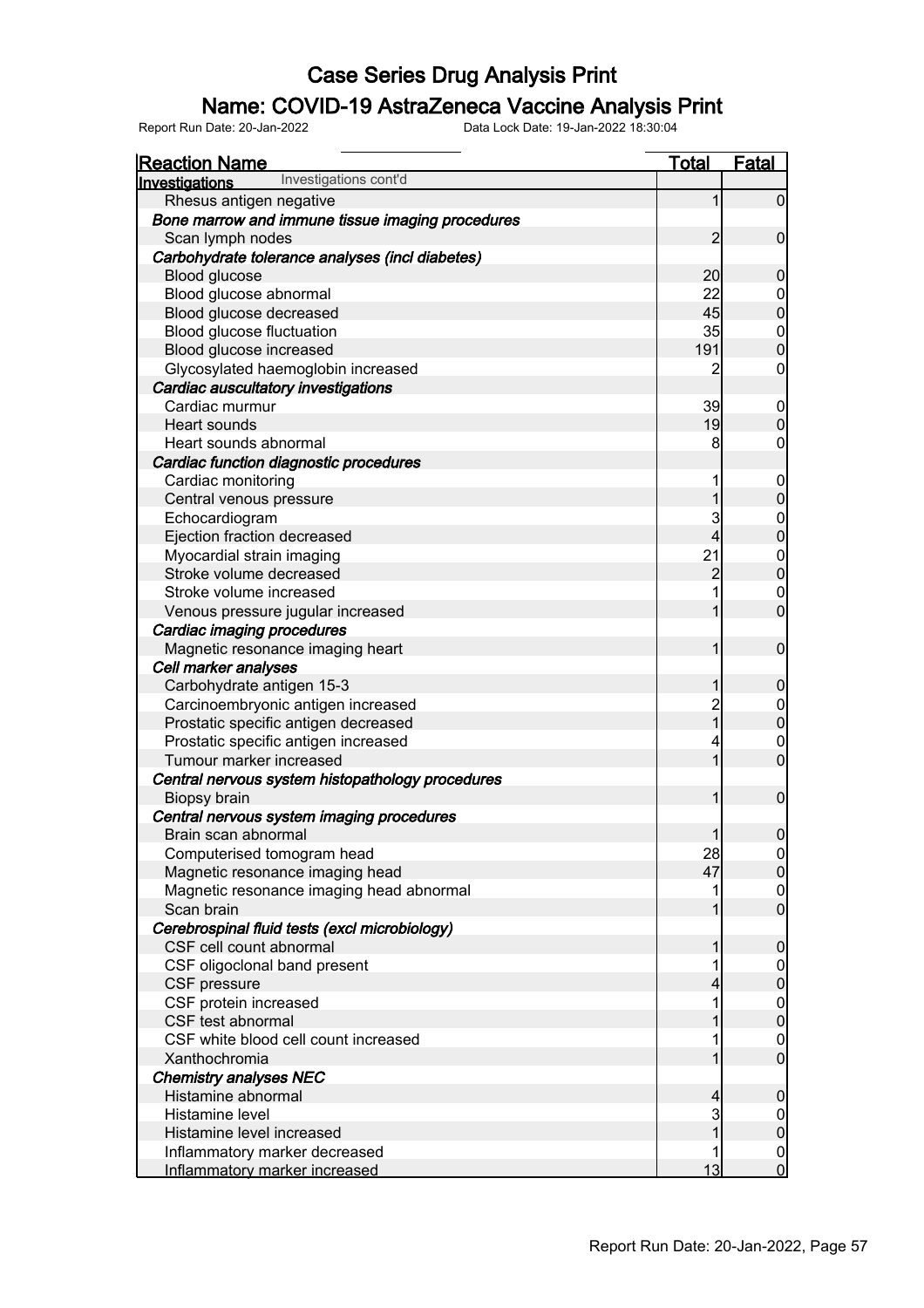### Name: COVID-19 AstraZeneca Vaccine Analysis Print

| <b>Reaction Name</b>                            | <b>Total</b>   | <b>Fatal</b>     |
|-------------------------------------------------|----------------|------------------|
| Investigations cont'd<br>Investigations         |                |                  |
| Serum serotonin increased                       | 1              | 0                |
| Cholesterol analyses                            |                |                  |
| Blood cholesterol increased                     | 20             | 0                |
| Low density lipoprotein                         |                | 0                |
| Low density lipoprotein increased               |                | 0                |
| Very low density lipoprotein decreased          |                | $\overline{0}$   |
| Coagulation and bleeding analyses               |                |                  |
| ADAMTS13 activity abnormal                      |                | 0                |
| ADAMTS13 activity decreased                     |                | 0                |
| Activated partial thromboplastin time           |                | $\mathbf 0$      |
| Activated partial thromboplastin time abnormal  |                | 0                |
| Activated partial thromboplastin time prolonged | 123            | $\mathbf 0$      |
| Anti factor VIII antibody positive              |                | 0                |
| Anti-platelet factor 4 antibody positive        |                | $\mathbf 0$      |
| <b>Bleeding time</b>                            | 11             | 0                |
| Bleeding time abnormal                          | $\mathbf{3}$   | $\mathbf 0$      |
| Bleeding time prolonged                         | 6              | 0                |
| Bleeding time shortened                         | $\overline{2}$ | $\mathbf 0$      |
| Blood fibrinogen abnormal                       | $\frac{2}{7}$  | 0                |
| Blood fibrinogen decreased                      |                | $\mathbf 0$      |
| Blood fibrinogen increased                      | $\overline{c}$ | 0                |
| Blood thromboplastin                            |                | $\mathbf 0$      |
| Blood thromboplastin abnormal                   |                | 0                |
| Clot retraction                                 |                | $\mathbf 0$      |
| Coagulation factor                              |                | 0                |
| Coagulation factor VIII level decreased         | 6              | $\mathbf 0$      |
| Coagulation test abnormal                       |                | 0                |
| Coagulation time                                | 9              | $\mathbf 0$      |
| Coagulation time prolonged                      | 14             | 0                |
| Coagulation time shortened                      | 4              | 0                |
| Fibrin D dimer                                  |                | 0                |
| Fibrin D dimer decreased                        |                | $\boldsymbol{0}$ |
| Fibrin D dimer increased                        | 66             | $\mathbf{0}$     |
| Heparin-induced thrombocytopenia test positive  |                | 0                |
| International normalised ratio                  | 3              | $\mathbf{0}$     |
| International normalised ratio abnormal         | 11             | <sub>0</sub>     |
| International normalised ratio decreased        | 44             |                  |
| International normalised ratio fluctuation      | 5              | 0                |
| International normalised ratio increased        | 90             | 0                |
| Prothrombin level increased                     |                | $\mathbf 0$      |
| Prothrombin time                                |                | 0                |
| Prothrombin time prolonged                      |                | $\mathbf 0$      |
| Thrombin time                                   |                | 0                |
| Thrombin time abnormal                          | $\overline{2}$ | $\mathbf 0$      |
| Digestive enzymes                               |                |                  |
| Amylase increased                               |                | 0                |
| Lipase increased                                |                | 0                |
| Pancreatic enzymes increased                    |                | $\mathbf 0$      |
| <b>ECG</b> investigations                       |                |                  |
| Cardiac telemetry                               |                | 0                |
| Electrocardiogram                               | 8              | 0                |
| Electrocardiogram P wave abnormal               |                | 0                |
| Electrocardiogram QT prolonged                  |                | $\mathbf 0$      |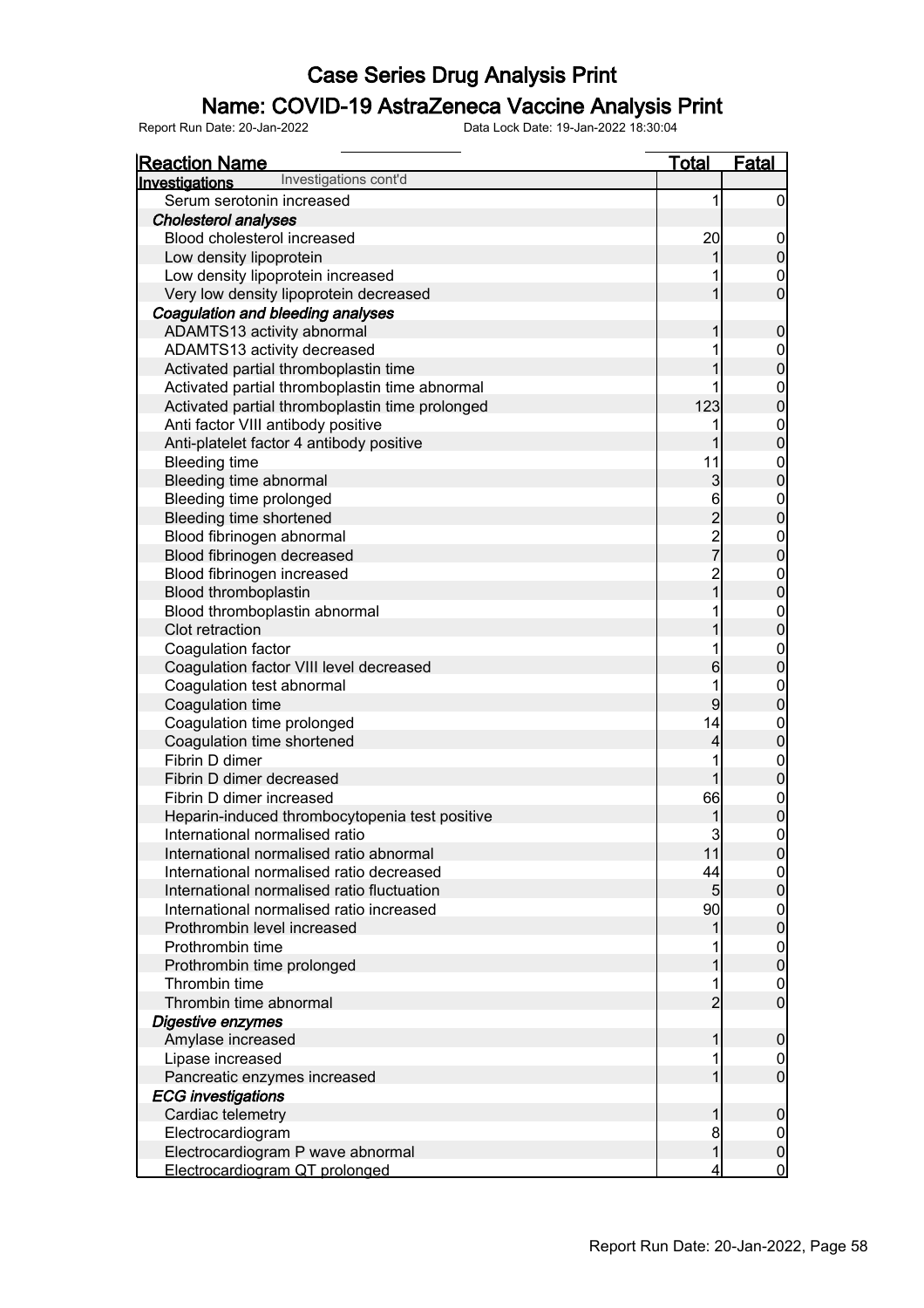### Name: COVID-19 AstraZeneca Vaccine Analysis Print

| <b>Reaction Name</b>                                   | <b>Total</b>   | <b>Fatal</b>     |
|--------------------------------------------------------|----------------|------------------|
| Investigations cont'd<br>Investigations                |                |                  |
| Electrocardiogram ST segment elevation                 | 7              | 0                |
| Electrocardiogram ST-T segment abnormal                |                | 0                |
| Electrocardiogram T wave inversion                     | $6\over 5$     | $\boldsymbol{0}$ |
| Electrocardiogram abnormal                             | 21             | 0                |
| Electrocardiogram change                               | $\overline{c}$ | $\mathbf 0$      |
| Electrocardiogram normal                               |                | $\mathbf 0$      |
| Electrocardiogram pacemaker spike                      |                | $\mathbf 0$      |
| Exercise electrocardiogram                             |                | $\mathbf 0$      |
| <b>Endocrine analyses and imaging NEC</b>              |                |                  |
| Hormone level abnormal                                 | 63             | 0                |
| <b>Faecal analyses NEC</b>                             |                |                  |
| Faecal calprotectin                                    |                | $\boldsymbol{0}$ |
| Faecal calprotectin increased                          | $\overline{9}$ | $\pmb{0}$        |
| Occult blood                                           |                | 0                |
| Stool analysis abnormal                                | $\overline{2}$ | $\mathbf 0$      |
| <b>Fertility analyses</b>                              |                |                  |
| Semen analysis abnormal                                | 1              | $\mathbf 0$      |
| Semen volume decreased                                 |                | $\mathbf 0$      |
| Sperm concentration                                    | 2<br>1         | $\boldsymbol{0}$ |
| Spermatozoa abnormal                                   |                | $\mathbf 0$      |
| Foetal and neonatal diagnostic procedures              |                |                  |
| Foetal heart rate                                      | 1              | 0                |
| Foetal heart rate abnormal                             | 1              | $\mathbf 0$      |
| <b>Fungus identification and serology</b>              |                |                  |
| <b>Fungal test</b>                                     | 1              | $\mathbf 0$      |
| Gastrointestinal and abdominal imaging procedures      |                |                  |
| Barium swallow                                         | 1              | $\mathbf 0$      |
| Computerised tomogram abdomen                          | 4              | $\mathbf 0$      |
| Magnetic resonance imaging abdominal                   | 1              | $\boldsymbol{0}$ |
| Stomach scan                                           |                | $\mathbf 0$      |
| Gastrointestinal function diagnostic procedures        |                |                  |
| Gastric pH                                             |                | $\mathbf 0$      |
| Gastric pH decreased                                   | $\frac{2}{2}$  | $\pmb{0}$        |
| Gastrointestinal stoma output increased                |                | $\mathbf{0}$     |
| Swallow study                                          | $\overline{3}$ | $\mathbf 0$      |
| Gastrointestinal, pancreatic and APUD hormone analyses |                |                  |
| <b>Blood gastrin</b>                                   | 1              | $\overline{0}$   |
| Blood gastrin normal                                   |                | 0                |
| <b>Blood insulin</b>                                   | 4              | $\pmb{0}$        |
| Blood insulin abnormal                                 | 1              | $\boldsymbol{0}$ |
| Blood insulin decreased                                | $\overline{c}$ | $\mathbf 0$      |
| Blood insulin increased                                | $\mathbf{3}$   | $\overline{0}$   |
| <b>Haematological analyses NEC</b>                     |                |                  |
| Blood viscosity abnormal                               |                | 0                |
| Blood viscosity decreased                              |                | $\boldsymbol{0}$ |
| Blood viscosity increased                              |                | 0                |
| Haematology test abnormal                              | $\overline{c}$ | $\boldsymbol{0}$ |
| Plasma viscosity abnormal                              |                | 0                |
| Red blood cell sedimentation rate                      |                | $\boldsymbol{0}$ |
| Red blood cell sedimentation rate abnormal             |                | 0                |
| Red blood cell sedimentation rate increased            | 12             | $\mathbf 0$      |
| Heart rate and pulse investigations                    |                |                  |
| <b>Brachial pulse decreased</b>                        | 1              | $\bf{0}$         |
|                                                        |                |                  |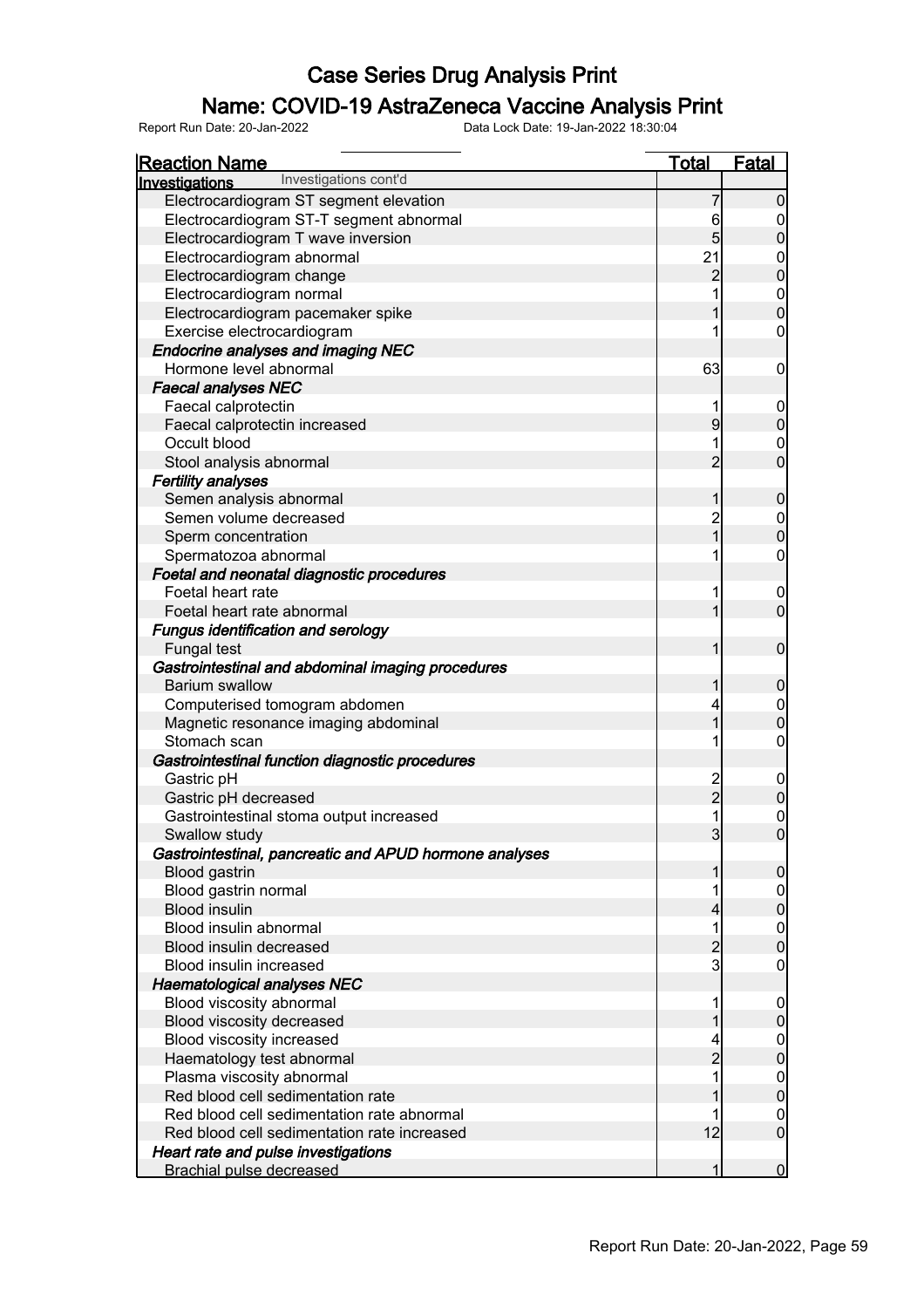### Name: COVID-19 AstraZeneca Vaccine Analysis Print

| <u>Reaction Name</u>                      | <u>Total</u>   | <b>Fatal</b>                           |
|-------------------------------------------|----------------|----------------------------------------|
| Investigations cont'd<br>Investigations   |                |                                        |
| Carotid pulse                             | 1              | $\boldsymbol{0}$                       |
| Femoral pulse                             | 1              | $\overline{0}$                         |
| Heart rate                                | 1140           | $\boldsymbol{0}$                       |
| Heart rate abnormal                       | 69             | $\boldsymbol{0}$                       |
| Heart rate decreased                      | 142            | $\mathbf{0}$                           |
| Heart rate increased                      | 2142           | $\overline{0}$                         |
| Heart rate irregular                      | 272            |                                        |
| Heart rate variability decreased          | 1              | $\begin{matrix}0\\0\end{matrix}$       |
| Heart rate variability increased          | 3              |                                        |
| Maximum heart rate                        | $\bf{8}$       | $0\atop 0$                             |
| Maximum heart rate decreased              | 1              |                                        |
| Maximum heart rate increased              | $\overline{2}$ | 0<br>0                                 |
| Orthostatic heart rate response increased | 1              |                                        |
| Popliteal pulse                           |                | $\begin{matrix}0\\0\end{matrix}$       |
| Pulse abnormal                            | 30             |                                        |
| Pulse absent                              | $\overline{4}$ | 0<br>0                                 |
| Pulse pressure increased                  | 3              |                                        |
| Pulse waveform abnormal                   | $\overline{1}$ | $0\atop 0$                             |
| Radial pulse                              | 1              | $\mathbf{0}$                           |
| Sinus rhythm                              | 9              | $\overline{0}$                         |
| <b>Histopathology procedures NEC</b>      |                |                                        |
| <b>Biopsy</b>                             | 1              | $\mathbf 0$                            |
| Smear test                                | 1              | 0                                      |
| Imaging procedures NEC                    |                |                                        |
| Computerised tomogram                     | 7              | $\boldsymbol{0}$                       |
| Computerised tomogram normal              | 1              | $\mathbf 0$                            |
| Magnetic resonance imaging                | $\overline{2}$ |                                        |
| Magnetic resonance imaging abnormal       | $\overline{1}$ | 0<br>0                                 |
| Magnetic resonance imaging whole body     | 1              |                                        |
| Scan                                      | 1              | $0\atop 0$                             |
| Ultrasound scan                           | 1              |                                        |
| X-ray                                     | 1              | $\begin{matrix}0\\0\end{matrix}$       |
| Immunoglobulin analyses                   |                |                                        |
| Blood immunoglobulin A increased          | 1              | 0                                      |
| Blood immunoglobulin E                    | 1              | $\mathbf 0$                            |
| Blood immunoglobulin E increased          | $\mathbf{3}$   | 0                                      |
| Blood immunoglobulin G                    | 1              |                                        |
| Blood immunoglobulin M                    | 1              | $\begin{bmatrix} 0 \\ 0 \end{bmatrix}$ |
| Blood immunoglobulin M increased          | $\frac{2}{2}$  |                                        |
| Immunoglobulins decreased                 |                | $\begin{matrix} 0 \\ 0 \end{matrix}$   |
| Immunology analyses NEC                   |                |                                        |
| Antibody test                             | 5              | $\boldsymbol{0}$                       |
| Antibody test abnormal                    | 7              |                                        |
| Antibody test negative                    | 17             | $0\atop 0$                             |
| Antibody test positive                    | $\overline{2}$ |                                        |
| Immunology test                           | 13             | $\begin{matrix} 0 \\ 1 \end{matrix}$   |
| Immunology test normal                    | 1              |                                        |
| Mast cell degranulation present           | 1              | $\begin{matrix} 0 \\ 0 \end{matrix}$   |
| Tryptase increased                        | 1              | $\mathbf 0$                            |
| Immunology skin tests NEC                 |                |                                        |
| Allergy alert test                        | $\frac{3}{7}$  | $\boldsymbol{0}$                       |
| Skin test positive                        |                | $\overline{0}$                         |
| <b>Investigations NEC</b>                 |                |                                        |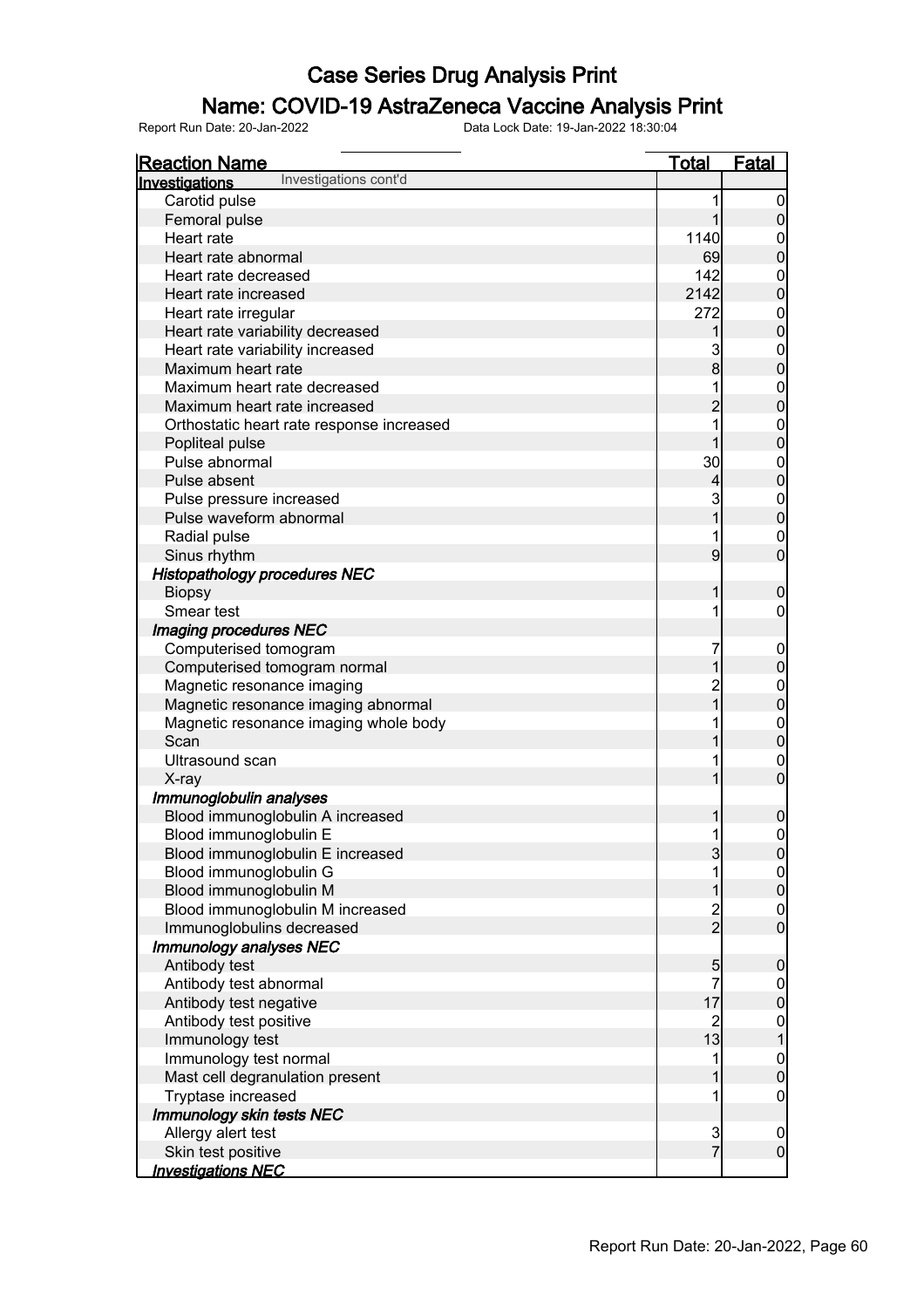# **Name: COVID-19 AstraZeneca Vaccine Analysis Print**<br>Report Run Date: 20-Jan-2022<br>Data Lock Date: 19-Jan-2022 18:30:04

Report Run Date: 20-Jan-2022 Data Lock Date: 19-Jan-2022 18:30:04

Reaction Name Total Fatal Investigations APACHE II score 1 0<br>Blood test 54 0 Blood test 54 0 Blood test abnormal and the set of the set of the set of the set of the set of the set of the set of the set o<br>Blood test normal and the set of the set of the set of the set of the set of the set of the set of the set of t Blood test normal and the set of the set of the set of the set of the set of the set of the set of the set of the set of the set of the set of the set of the set of the set of the set of the set of the set of the set of th Laboratory test 1 0<br>
Laboratory test abnormal 1 0<br>
0 Laboratory test abnormal  $\begin{array}{|c|c|c|c|c|}\n\hline\n\end{array}$  0  $\begin{array}{|c|c|c|c|}\n\hline\n\end{array}$  1  $\begin{array}{|c|c|c|}\n\hline\n\end{array}$  0  $\begin{array}{|c|c|c|}\n\hline\n\end{array}$  1  $\begin{array}{|c|c|c|}\n\hline\n\end{array}$  0 Polymerase chain reaction positive 3 0 Quality of life decreased Liver function analyses Alanine aminotransferase decreased<br>
Alanine aminotransferase increased<br>
0 0 0 0 1 Alanine aminotransferase increased  $\begin{array}{ccc} 32 & 0 \\ 0 & 32 \end{array}$  Ammonia 1 0 Aspartate aminotransferase<br>Aspartate aminotransferase increased<br>
0 Aspartate aminotransferase increased<br>
Bile output details and the contract of the contract of the contract of the contract of the contract of the contra<br>
A 0 Bile output  $\begin{bmatrix} 4 & 0 \end{bmatrix}$ Blood bilirubin<br>Blood bilirubin increased<br>Blood bilirubin increased Blood bilirubin increased<br>
Gamma-qlutamvltransferase increased<br>
0 Gamma-glutamyltransferase increased 5 0 Hepatic enzyme abnormal about the set of the set of the set of the set of the set of the set of the set of the set of the set of the set of the set of the set of the set of the set of the set of the set of the set of the s Hepatic enzyme increased<br>
Liver function test development of the state of the state of the state of the state of the state of the state o<br>
a contract of the state of the state of the state of the state of the state of the Liver function test  $\begin{array}{|c|c|c|c|c|c|}\n\hline\n\text{Liver function test abnormal} & & & & & 3 & 0 \\
\hline\n\end{array}$ Liver function test abnormal and the state of the state of the state of the state of the state of the state of the state of the state of the state of the state of the state of the state of the state of the state of the sta Liver function test increased 17 0<br>Transaminases increased 17 0<br>0 Transaminases increased 12 0 Metabolism tests NEC Blood ketone body 10 0 Blood ketone body increased and the set of the set of the set of the set of the set of the set of the set of the set of the set of the set of the set of the set of the set of the set of the set of the set of the set of the Blood ketone body present and the set of the set of the set of the set of the set of the set of the set of the set of the set of the set of the set of the set of the set of the set of the set of the set of the set of the s Blood uric acid increased 4 0 Brain natriuretic peptide increased 1 0 Ubiquinone 4 0 Ubiquinone decreased 2 0 Urine ketone body present 2 0 Microbiology and serology tests NEC Blood culture 2 0 Blood culture negative 1 0 Septic screen 1 0 Serology test 1 0 Mineral and electrolyte analyses Blood calcium increased and the control of the control of the control of the control of the control of the control of the control of the control of the control of the control of the control of the control of the control of Blood calcium increased and the set of the set of the set of the set of the set of the set of the set of the set of the set of the set of the set of the set of the set of the set of the set of the set of the set of the set Blood cyanide 1 0<br>Blood iron 14 0<br>Blood iron 14 0 Blood iron 14 0 Blood iron decreased 36 0 Blood iron increased in the set of the set of the set of the set of the set of the set of the set of the set o Blood magnesium decreased and a set of the set of the set of the set of the set of the set of the set of the set of the set of the set of the set of the set of the set of the set of the set of the set of the set of the set Blood phosphorus abnormal 1 0 Blood phosphorus decreased 7 0 Blood phosphorus increased and the set of the set of the set of the set of the set of the set of the set of the set of the set of the set of the set of the set of the set of the set of the set of the set of the set of the Blood potassium decreased 12 0 Blood potassium increased and the set of the set of the set of the set of the set of the set of the set of the set of the set of the set of the set of the set of the set of the set of the set of the set of the set of the s Blood sodium and the control of the control of the control of the control of the control of the control of the control of the control of the control of the control of the control of the control of the control of the contro Blood sodium decreased 6 0 Investigations cont'd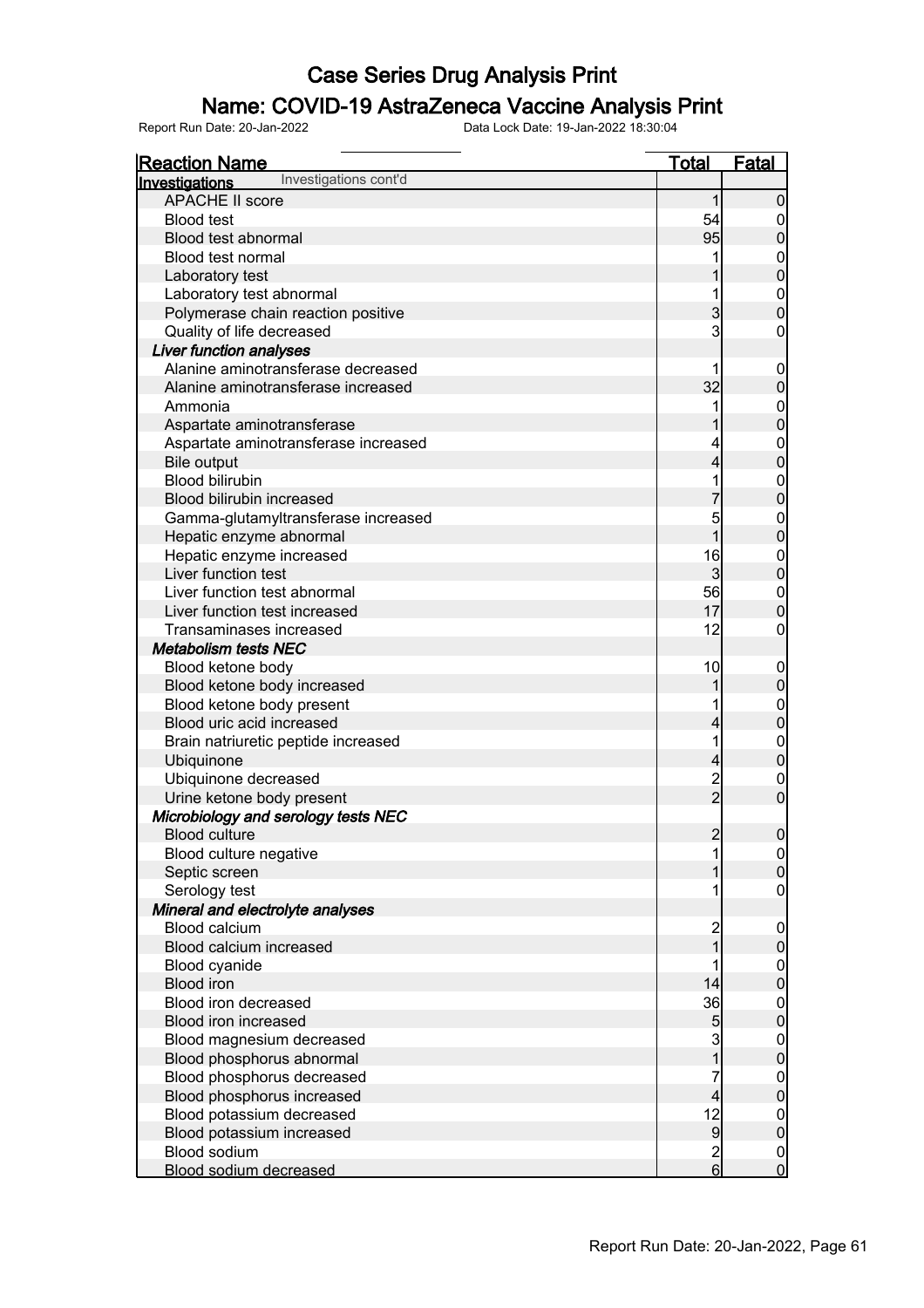### Name: COVID-19 AstraZeneca Vaccine Analysis Print

| <b>Reaction Name</b>                                    | <b>Total</b>                          | <b>Fatal</b>   |
|---------------------------------------------------------|---------------------------------------|----------------|
| Investigations cont'd<br><b>Investigations</b>          |                                       |                |
| <b>Blood zinc increased</b>                             |                                       | 0              |
| Iron binding capacity total decreased                   |                                       | 0              |
| Serum ferritin                                          |                                       | 0              |
| Serum ferritin decreased                                | 6                                     | 0              |
| Serum ferritin increased                                |                                       | 0              |
| Sweat test                                              | 3                                     | $\mathbf 0$    |
| <b>Transferrin decreased</b>                            | 1                                     | 0              |
| Urine copper                                            | $\overline{2}$                        | $\overline{0}$ |
| Musculoskeletal and soft tissue imaging procedures      |                                       |                |
| Bone densitometry                                       | 1                                     | 0              |
| Discogram abnormal                                      |                                       | 0              |
| Magnetic resonance imaging neck                         |                                       | $\mathbf 0$    |
| Skull X-ray                                             | 12                                    | 0              |
| X-ray limb                                              | 3                                     | $\overline{0}$ |
| X-ray limb abnormal                                     |                                       | 0              |
| X-ray of pelvis and hip                                 | $\overline{2}$                        | $\overline{0}$ |
| Musculoskeletal and soft tissue tests NEC               |                                       |                |
| Muscle mass percentage                                  | 1                                     | $\mathbf 0$    |
| Swollen joint count                                     |                                       | 0              |
| Swollen joint count increased                           | $\frac{2}{4}$                         | $\overline{0}$ |
| Tender joint count                                      | 4                                     | 0              |
| Mycobacteria identification and serology                |                                       |                |
| Interferon gamma release assay positive                 | 2                                     | 0              |
| Neurologic diagnostic procedures                        |                                       |                |
| Coma scale abnormal                                     | 19                                    | 0              |
| Electroencephalogram abnormal                           | 1                                     | 0              |
| Electromyogram abnormal                                 | 3                                     | $\mathbf 0$    |
| Hoover's sign of leg paresis                            | 1                                     | $\overline{0}$ |
| Joint position sense decreased                          |                                       | 0              |
| Lumbar puncture                                         | 19                                    | 0              |
| NIH stroke scale                                        |                                       | $\mathbf 0$    |
| Nerve conduction studies                                |                                       | 0              |
| Nerve conduction studies abnormal                       | $\overline{c}$                        | $\mathbf 0$    |
| Nerve stimulation test abnormal                         | $\overline{1}$                        | 0              |
| Neurotransmitter level altered                          | 1                                     | 0              |
| Sensory level abnormal                                  |                                       | 0              |
| Sleep study normal                                      |                                       | 0              |
| Ophthalmic function diagnostic procedures               |                                       |                |
| Corneal reflex decreased                                |                                       | $\mathbf 0$    |
| Intraocular pressure increased                          | $\begin{array}{c} 2 \\ 8 \end{array}$ | 0              |
| Intraocular pressure test                               | 8                                     |                |
| Pupillary light reflex tests abnormal                   |                                       | 0<br>0         |
| Retinal function test abnormal                          |                                       | $\mathbf 0$    |
| Visual tracking test                                    |                                       | $\overline{0}$ |
| <b>Parathyroid analyses</b>                             |                                       |                |
| Blood parathyroid hormone decreased                     |                                       | $\mathbf 0$    |
| Physical examination procedures and organ system status |                                       |                |
| Body height decreased                                   |                                       | 0              |
| Body surface area                                       |                                       | $\mathbf 0$    |
| Body surface area decreased                             |                                       | $\mathbf 0$    |
| Body temperature                                        | 1043                                  | $\mathbf{0}$   |
| Body temperature abnormal                               | 88                                    | $\mathbf 0$    |
| <b>Body temperature decreased</b>                       | 141                                   | $\mathbf 0$    |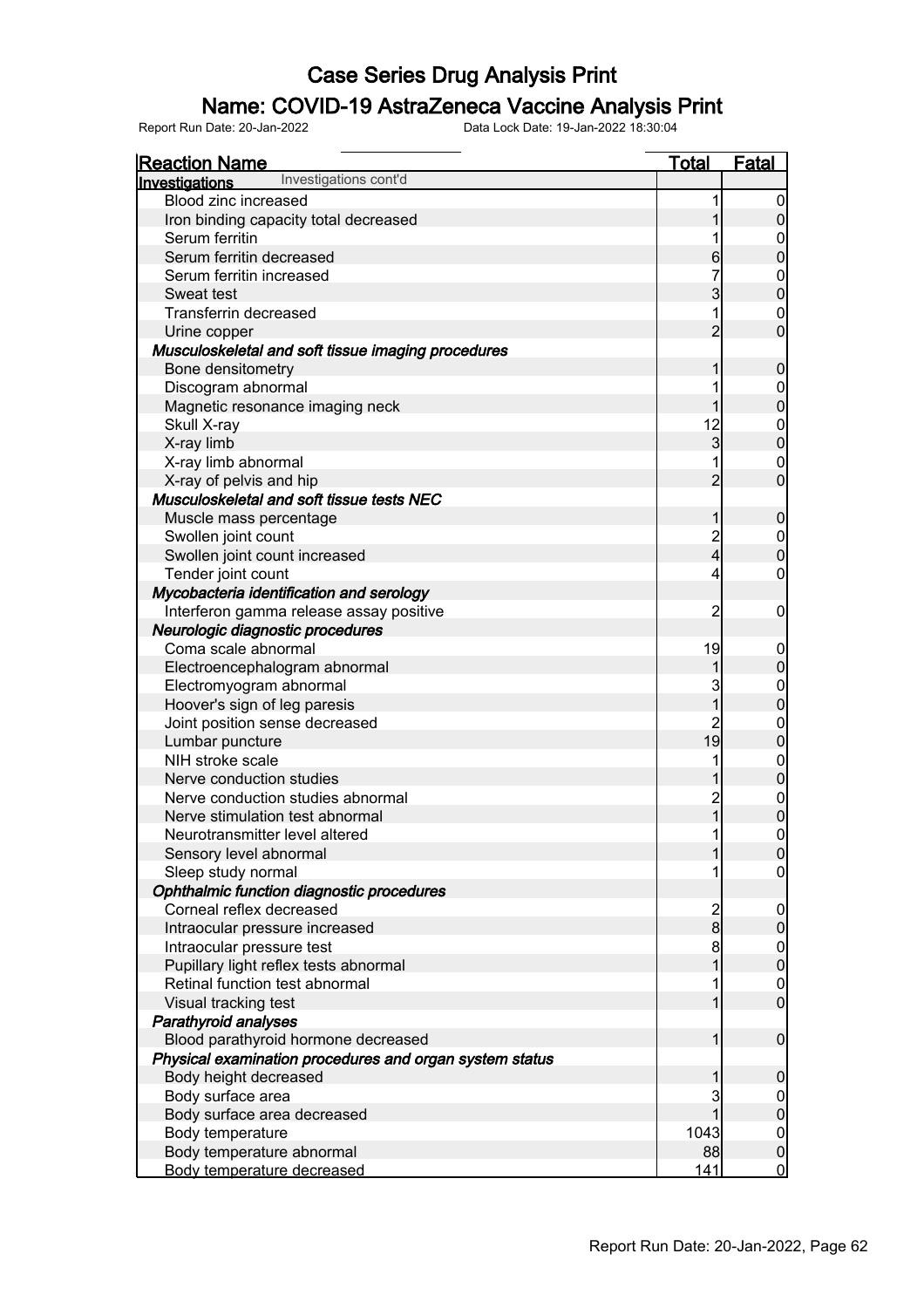### Name: COVID-19 AstraZeneca Vaccine Analysis Print

| <b>Reaction Name</b>                         | <b>Total</b>    | <b>Fatal</b>                         |
|----------------------------------------------|-----------------|--------------------------------------|
| Investigations cont'd<br>Investigations      |                 |                                      |
| Body temperature fluctuation                 | 194             | $\mathbf 0$                          |
| Body temperature increased                   | 1166            |                                      |
| Body temperature normal                      | 3               | $\mathbf 0$                          |
| <b>Breath sounds</b>                         | 3               |                                      |
| Breath sounds abnormal                       | $\overline{7}$  | $0$ 0                                |
| Dermatologic examination abnormal            |                 |                                      |
| General physical condition abnormal          | 4               | $0\atop 0$                           |
| Grip strength                                | 13              |                                      |
| Grip strength decreased                      | 38              | $0\atop 0$                           |
| Head lag                                     | 19              |                                      |
| Lymph node palpable                          | $6 \overline{}$ | $0\atop 0$                           |
| Male genital examination abnormal            |                 |                                      |
| Menstruation normal                          | $6 \overline{}$ | $0\atop 0$                           |
| Muscle strength abnormal                     | 6               |                                      |
| Neurological examination                     |                 | $0\atop 0$                           |
| Neurological examination abnormal            |                 |                                      |
| Neurological examination normal              |                 | $0\atop 0$                           |
| Ophthalmological examination                 | 3               |                                      |
| Ophthalmological examination abnormal        |                 | $0\atop 0$                           |
| Palpatory finding abnormal                   |                 |                                      |
| Product residue present                      | 3               | $0\atop 0$                           |
| Psoriasis area severity index decreased      |                 |                                      |
| Psoriasis area severity index increased      |                 | $\begin{matrix} 0 \\ 0 \end{matrix}$ |
| Respiratory rate                             | 14              |                                      |
| Respiratory rate decreased                   | 32              | $0\atop 0$                           |
| Respiratory rate increased                   | 82              |                                      |
| Skin temperature                             | 179             | $\begin{matrix} 0 \\ 0 \end{matrix}$ |
| Temperature difference of extremities        | 9               |                                      |
| Urological examination                       |                 | $0\atop 0$                           |
| Vital signs measurement                      |                 | $\boldsymbol{0}$                     |
| Weight decreased                             | 245             | $\overline{0}$                       |
| Weight increased                             | 74              | $\boldsymbol{0}$                     |
| Pituitary analyses anterior                  |                 |                                      |
| Blood corticotrophin                         |                 | $\mathbf 0$                          |
| Blood follicle stimulating hormone increased | $\overline{2}$  | $\overline{0}$                       |
| Blood growth hormone increased               |                 |                                      |
| Blood prolactin increased                    |                 | $\begin{matrix} 0 \\ 0 \end{matrix}$ |
| Blood thyroid stimulating hormone            |                 |                                      |
| Blood thyroid stimulating hormone abnormal   |                 | $\begin{matrix} 0 \\ 0 \end{matrix}$ |
| Blood thyroid stimulating hormone decreased  |                 | $\mathbf 0$                          |
| Blood thyroid stimulating hormone increased  | 5               | $\overline{0}$                       |
| <b>Platelet analyses</b>                     |                 |                                      |
| Platelet count                               | 5               | $\mathbf 0$                          |
| Platelet count abnormal                      |                 |                                      |
| Platelet count decreased                     | 351             |                                      |
| Platelet count increased                     |                 |                                      |
| Platelet count normal                        |                 | $\overline{0}$                       |
| Platelet morphology abnormal                 |                 | $\mathbf 0$                          |
| Plateletcrit                                 |                 | $\overline{0}$                       |
| <b>Protein analyses NEC</b>                  |                 |                                      |
| Blood albumin abnormal                       |                 | $\boldsymbol{0}$                     |
| C-reactive protein                           |                 | 0                                    |
| C-reactive protein abnormal                  | 3               | $\overline{0}$                       |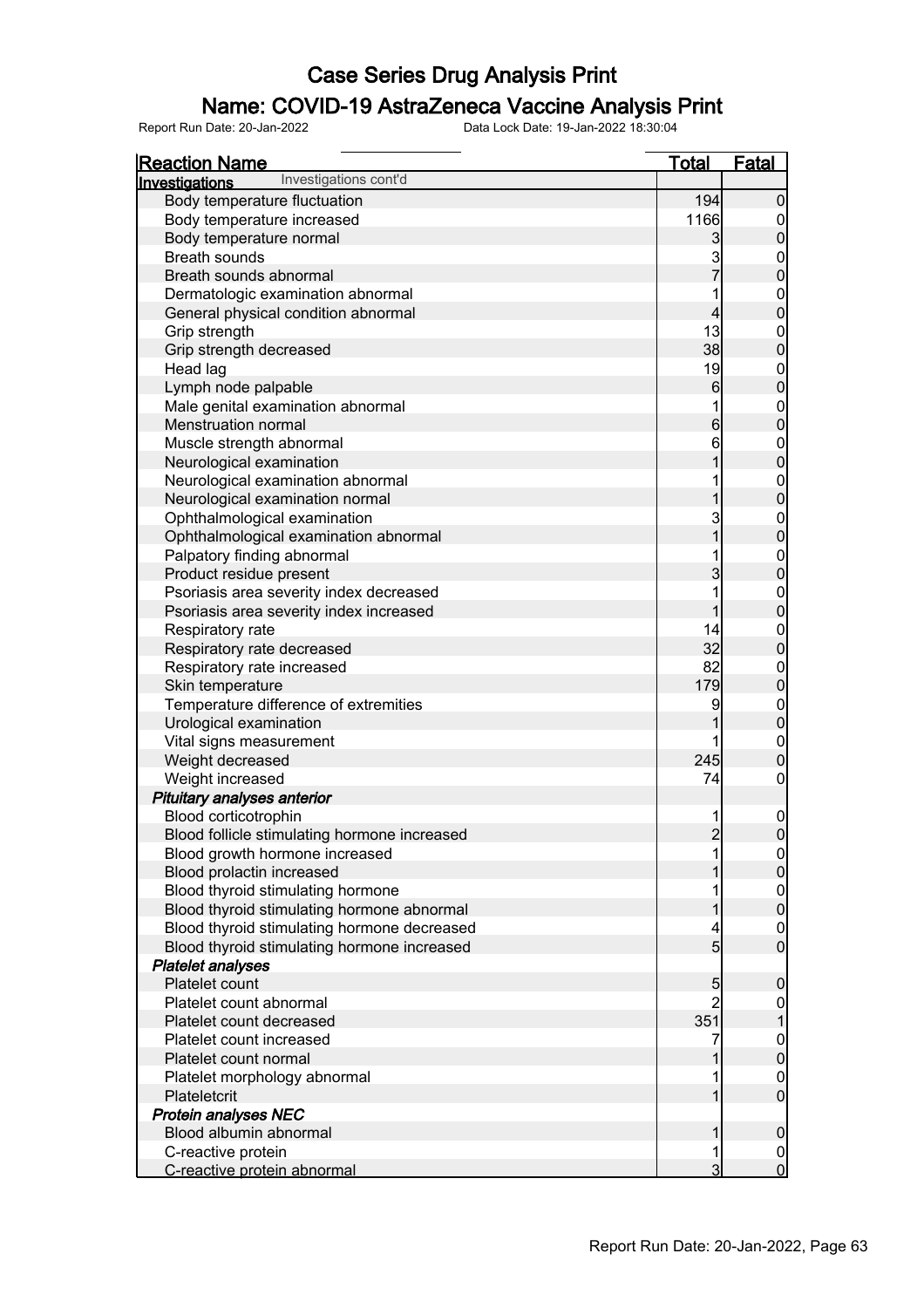### Name: COVID-19 AstraZeneca Vaccine Analysis Print

| Reaction Name                                           | <b>Total</b>    | <b>Fatal</b>   |
|---------------------------------------------------------|-----------------|----------------|
| Investigations cont'd<br>Investigations                 |                 |                |
| C-reactive protein decreased                            |                 | 0              |
| C-reactive protein increased                            | 44              | 0              |
| Protein total                                           |                 |                |
| Protein total abnormal                                  |                 | 0              |
| Protein total increased                                 |                 | 0              |
| Zinc sulphate turbidity increased                       |                 | 0              |
| Red blood cell analyses                                 |                 |                |
| Haematocrit                                             | 10              | 0              |
| Haematocrit decreased                                   |                 | 0              |
| Haematocrit increased                                   | 3               | 0              |
| Haemoglobin                                             |                 | 0              |
| Haemoglobin decreased                                   | 20              | 0              |
| Haemoglobin increased                                   | $\overline{c}$  | 0              |
| Mean cell haemoglobin concentration                     |                 | 0              |
| Mean cell volume abnormal                               |                 | 0              |
| Red blood cell count                                    | 3               | 0              |
| Red blood cell count decreased                          |                 | 0              |
| Red blood cell count increased                          |                 | 0              |
| Red blood cell elliptocytes present                     |                 | 0              |
| Red blood cell morphology abnormal                      |                 | 0              |
| Red blood cell target cells present                     |                 | 0              |
| <b>Renal function analyses</b>                          |                 |                |
| <b>Blood creatine increased</b>                         |                 | 0              |
| Blood creatinine abnormal                               |                 | 0              |
| Blood creatinine decreased                              |                 |                |
| Blood creatinine increased                              | 3               | 0              |
| Blood urea                                              |                 | 0              |
| Blood urea increased                                    |                 | 0              |
| Glomerular filtration rate decreased                    | 6               | 0              |
| Reproductive hormone analyses                           |                 |                |
| 17 ketosteroids urine decreased                         |                 | 0              |
| Anti-Muellerian hormone level decreased                 | $\vert 4 \vert$ | 0              |
| Blood oestrogen                                         | $\overline{c}$  | 0              |
| Blood oestrogen decreased                               |                 |                |
| Blood oestrogen increased                               |                 | $\mathbf{0}$   |
| Blood testosterone decreased                            | 2               | <sup>0</sup>   |
| Blood testosterone increased                            |                 |                |
| Dihydrotestosterone decreased                           |                 | 0              |
| False negative pregnancy test                           |                 | 0              |
| Female sex hormone level                                |                 | $\mathbf 0$    |
| Human chorionic gonadotropin decreased                  |                 | 0              |
| Oestradiol                                              | $\overline{c}$  | $\mathbf 0$    |
| Oestradiol decreased                                    |                 | 0              |
| Oestriol                                                |                 | $\mathbf 0$    |
| Pregnancy test                                          | 17              | 0              |
| Pregnancy test false positive                           | $\overline{c}$  | $\mathbf 0$    |
| Pregnancy test negative                                 |                 | 0              |
| Progesterone decreased                                  |                 | $\mathbf 0$    |
| Reproductive hormone                                    |                 | 0              |
| Reproductive organ and breast histopathology procedures |                 |                |
| Biopsy breast                                           |                 | 0              |
| Biopsy vagina                                           |                 | 0              |
| Smear cervix                                            |                 | $\overline{0}$ |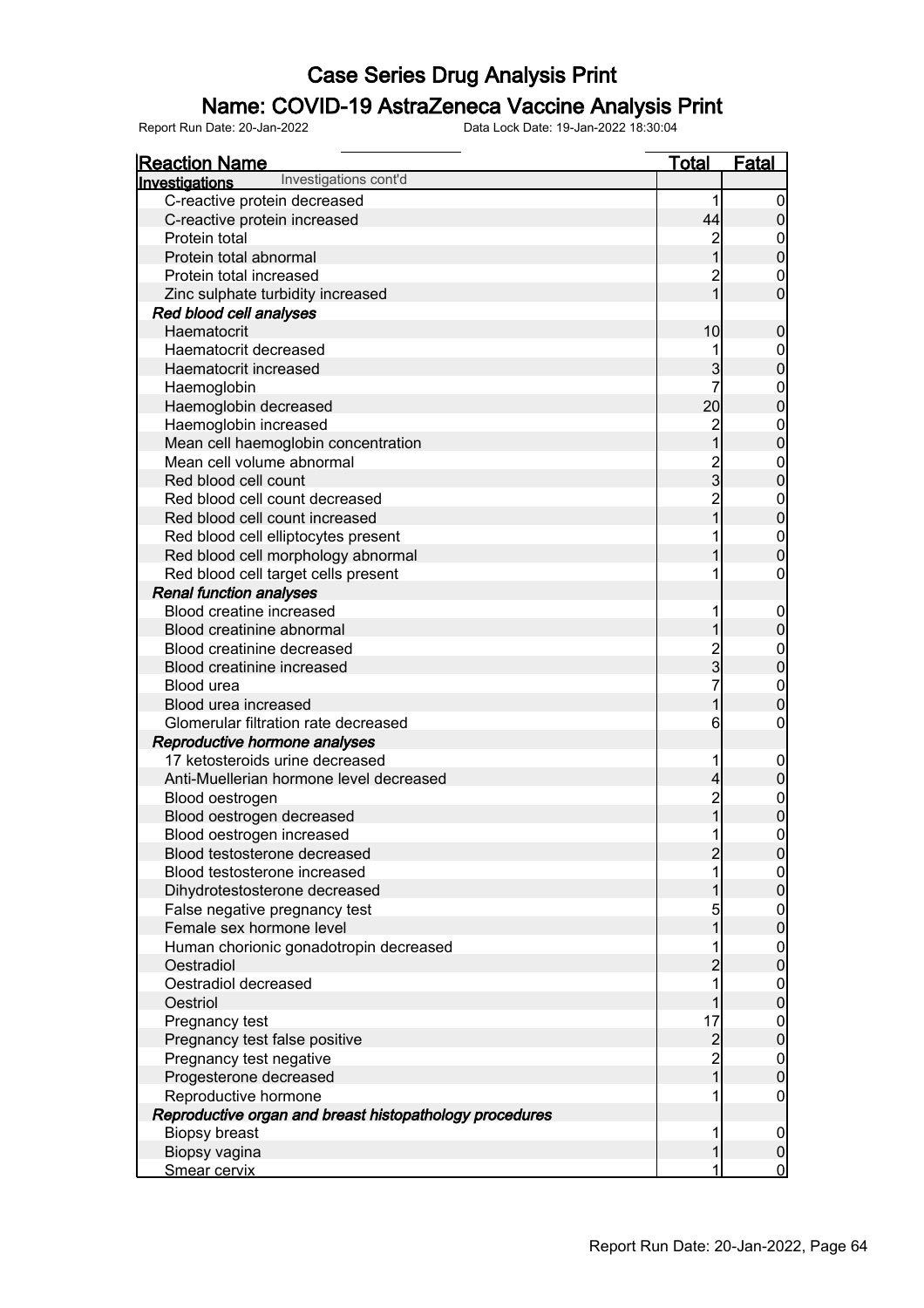### Name: COVID-19 AstraZeneca Vaccine Analysis Print

| <b>Reaction Name</b>                                     | <b>Total</b>   | <b>Fatal</b>                         |
|----------------------------------------------------------|----------------|--------------------------------------|
| Investigations cont'd<br>Investigations                  |                |                                      |
| Reproductive organ and breast imaging procedures         |                |                                      |
| Mammogram                                                | 1              | $\overline{0}$                       |
| Ultrasound scan vagina normal                            | 1              | $\overline{0}$                       |
| Respiratory and pulmonary function diagnostic procedures |                |                                      |
| Forced expiratory volume                                 | $\overline{c}$ | $\pmb{0}$                            |
| Forced expiratory volume decreased                       | 1              |                                      |
| Forced expiratory volume increased                       | 14             | $0$<br>0                             |
| Forced expiratory volume normal                          | 1              |                                      |
| Forced vital capacity decreased                          | $\overline{c}$ | $\begin{matrix}0\\0\end{matrix}$     |
| Fractional exhaled nitric oxide normal                   | $\overline{1}$ |                                      |
| Maximal voluntary ventilation                            | $\overline{c}$ | $0$<br>0                             |
| Peak expiratory flow rate                                | $\overline{1}$ |                                      |
| Peak expiratory flow rate abnormal                       | 1              | $0$<br>0                             |
| Peak expiratory flow rate decreased                      | 7              |                                      |
| Pulmonary function test                                  | 4              | $0$<br>0                             |
| Pulmonary function test decreased                        | 6              |                                      |
| Slow vital capacity                                      | $\overline{1}$ | $\begin{matrix} 0 \\ 0 \end{matrix}$ |
| Total lung capacity decreased                            | 6              | $\mathbf 0$                          |
| Respiratory tract and thoracic histopathology procedures |                |                                      |
| Sputum abnormal                                          | 3              | $\mathbf 0$                          |
| Respiratory tract and thoracic imaging procedures        |                |                                      |
| Chest X-ray                                              | 21             |                                      |
| Computerised tomogram thorax                             | 4              | $0\atop 0$                           |
| Laryngoscopy                                             | 1              | $\begin{matrix} 0 \\ 0 \end{matrix}$ |
| Ventilation/perfusion scan                               | 1              |                                      |
| Skeletal and cardiac muscle analyses                     |                |                                      |
| Blood creatine phosphokinase increased                   | 8              | $\boldsymbol{0}$                     |
| Muscle enzyme increased                                  | 1              | $0$<br>0                             |
| Myocardial necrosis marker                               | 1              |                                      |
| Myocardial necrosis marker increased                     | 1              | $0$<br>0                             |
| Troponin                                                 | $\frac{2}{3}$  |                                      |
| Troponin I increased                                     |                | $0$ 0                                |
| <b>Troponin T</b>                                        |                |                                      |
| Troponin T increased                                     |                | $\begin{matrix} 0 \\ 0 \end{matrix}$ |
| Troponin increased                                       | 19             |                                      |
| Skin histopathology procedures                           |                |                                      |
| Biopsy skin                                              | 1              | $\overline{0}$                       |
| Special sense investigations NEC                         |                |                                      |
| Olfactory test                                           | 1              | $\boldsymbol{0}$                     |
| Therapeutic drug monitoring analyses                     |                |                                      |
| Analgesic drug level                                     | 17             | $\pmb{0}$                            |
| Analgesic drug level increased                           | 1              | $0$<br>0                             |
| Analgesic drug level therapeutic                         |                |                                      |
| Anticoagulation drug level above therapeutic             | 3              | $\begin{matrix}0\\0\end{matrix}$     |
| Anticoagulation drug level below therapeutic             | 4              |                                      |
| Anticoagulation drug level increased                     | 1              | $\begin{matrix}0\\0\end{matrix}$     |
| Antidepressant drug level decreased                      | 1              |                                      |
| Drug level increased                                     | 3              | $\boldsymbol{0}$                     |
| <b>Thyroid analyses</b>                                  |                |                                      |
| Anti-thyroid antibody                                    | 1              | $\boldsymbol{0}$                     |
| Thyroid function test abnormal                           | 5              | $\mathbf 0$                          |
| Thyroid hormones decreased                               | 1              | $\begin{matrix} 0 \\ 0 \end{matrix}$ |
| Thyroxine                                                | 1              |                                      |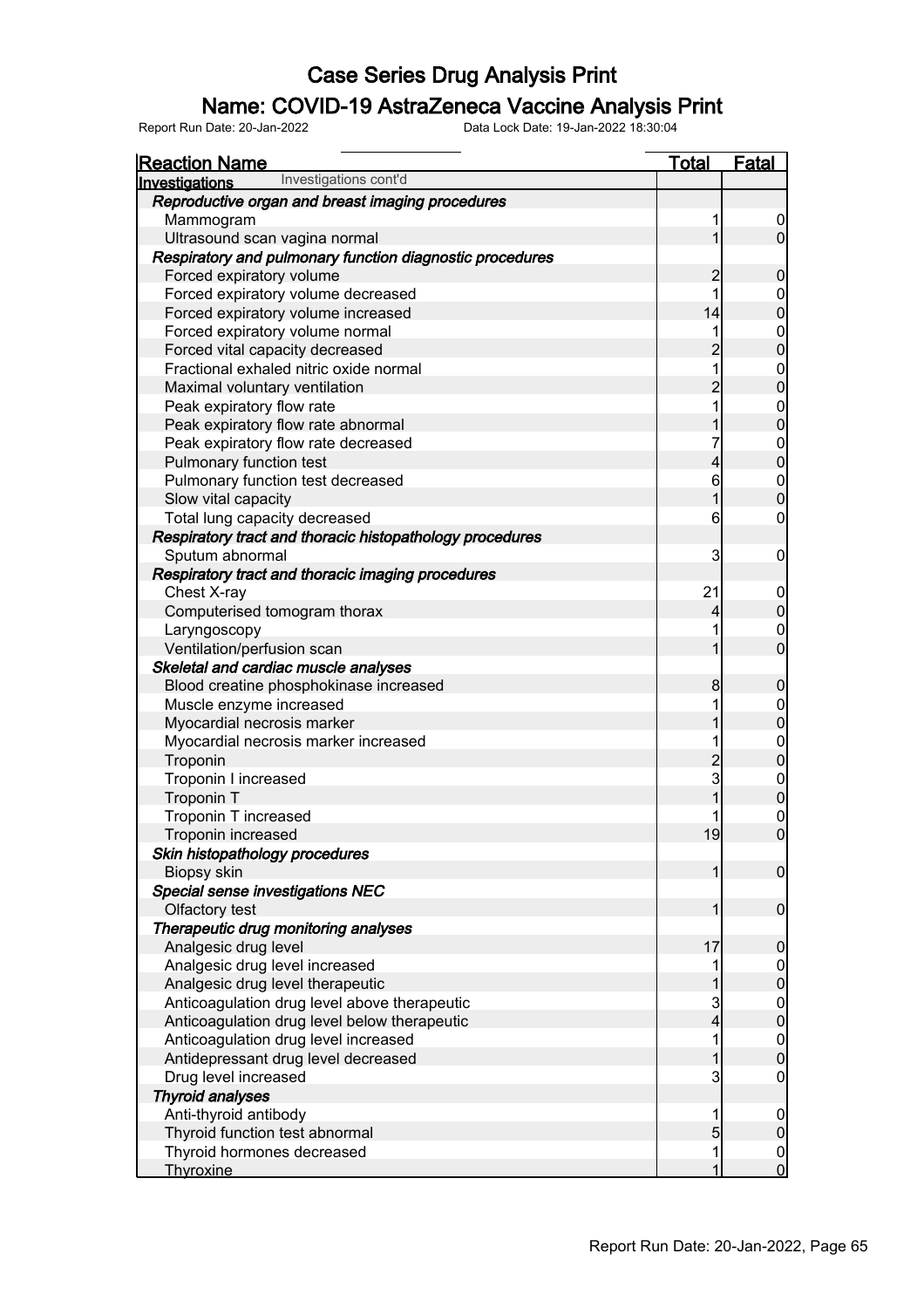### Name: COVID-19 AstraZeneca Vaccine Analysis Print

| <b>Reaction Name</b>                    | <u>Total</u>   | <b>Fatal</b>     |
|-----------------------------------------|----------------|------------------|
| Investigations cont'd<br>Investigations |                |                  |
| Thyroxine abnormal                      | 1              | $\overline{0}$   |
| Thyroxine increased                     | $\overline{c}$ | $\overline{0}$   |
| Tri-iodothyronine decreased             | 7              | 0                |
| Tissue enzyme analyses NEC              |                |                  |
| Blood alkaline phosphatase decreased    | 1              | $\mathbf 0$      |
| Blood alkaline phosphatase increased    | $\overline{3}$ | $\pmb{0}$        |
| Blood lactate dehydrogenase             |                | $\boldsymbol{0}$ |
| Blood lactate dehydrogenase increased   |                | $\overline{0}$   |
| Lactate dehydrogenase urine increased   |                | $\boldsymbol{0}$ |
| <b>Toxicology laboratory analyses</b>   |                |                  |
| Blood aluminium                         |                | $\mathbf 0$      |
| Blood arsenic normal                    |                | $\mathbf 0$      |
| <b>Blood cannabinoids</b>               |                | $\mathbf{0}$     |
| Blood carbon monoxide increased         | 3              | $\overline{0}$   |
| <b>Blood lead</b>                       | 1              |                  |
| Drug screen positive                    | 4              | $0\atop 0$       |
| Heavy metal test                        |                | $\boldsymbol{0}$ |
| Triglyceride analyses                   |                |                  |
| <b>Blood triglycerides</b>              |                | $\mathbf 0$      |
| Blood triglycerides increased           |                | $\overline{0}$   |
| <b>Urinalysis NEC</b>                   |                |                  |
| <b>Blood urine</b>                      | 39             | $\boldsymbol{0}$ |
| Blood urine present                     | 93             | $\boldsymbol{0}$ |
| Cells in urine                          | $\overline{c}$ | $\mathbf 0$      |
| Crystal urine                           | 4              | $0\atop 0$       |
| Glucose urine                           | 1              |                  |
| Haemoglobin urine                       |                | $\mathbf{0}$     |
| Medication crystals in urine present    |                | $\overline{0}$   |
| Protein urine                           | 3              | $\mathbf{0}$     |
| Protein urine present                   | $\overline{2}$ | $\mathbf 0$      |
| Red blood cells urine                   |                | $\boldsymbol{0}$ |
| Urea urine increased                    |                | $\overline{0}$   |
| Urine analysis                          |                | $\boldsymbol{0}$ |
| Urine analysis abnormal                 | 17             | $\overline{0}$   |
| Urine analysis normal                   | 3              | $\mathbf 0$      |
| White blood cells urine positive        | 1              | 0                |
| pH urine                                | 10             | 0                |
| pH urine decreased                      | $\overline{c}$ | $\mathbf 0$      |
| pH urine increased                      | 3              | $\mathbf 0$      |
| Urinary tract function analyses NEC     |                |                  |
| Urine output                            | 49             | $\overline{0}$   |
| Urine output decreased                  | 18             | $\mathbf 0$      |
| Urine output increased                  | 11             | $\boldsymbol{0}$ |
| Urinary tract histopathology procedures |                |                  |
| Biopsy kidney                           | 1              | $\mathbf 0$      |
| Urinary tract imaging procedures        |                |                  |
| Cystoscopy                              | 3              | $\overline{0}$   |
| Ultrasound kidney                       | 1              | $\overline{0}$   |
| Vascular auscultatory investigations    |                |                  |
| Abdominal bruit                         | 1              | $\mathbf 0$      |
| Aortic bruit                            | 1              | $\overline{0}$   |
| Carotid bruit                           | 1              | $\overline{0}$   |
| Vascular imaging procedures NEC         |                |                  |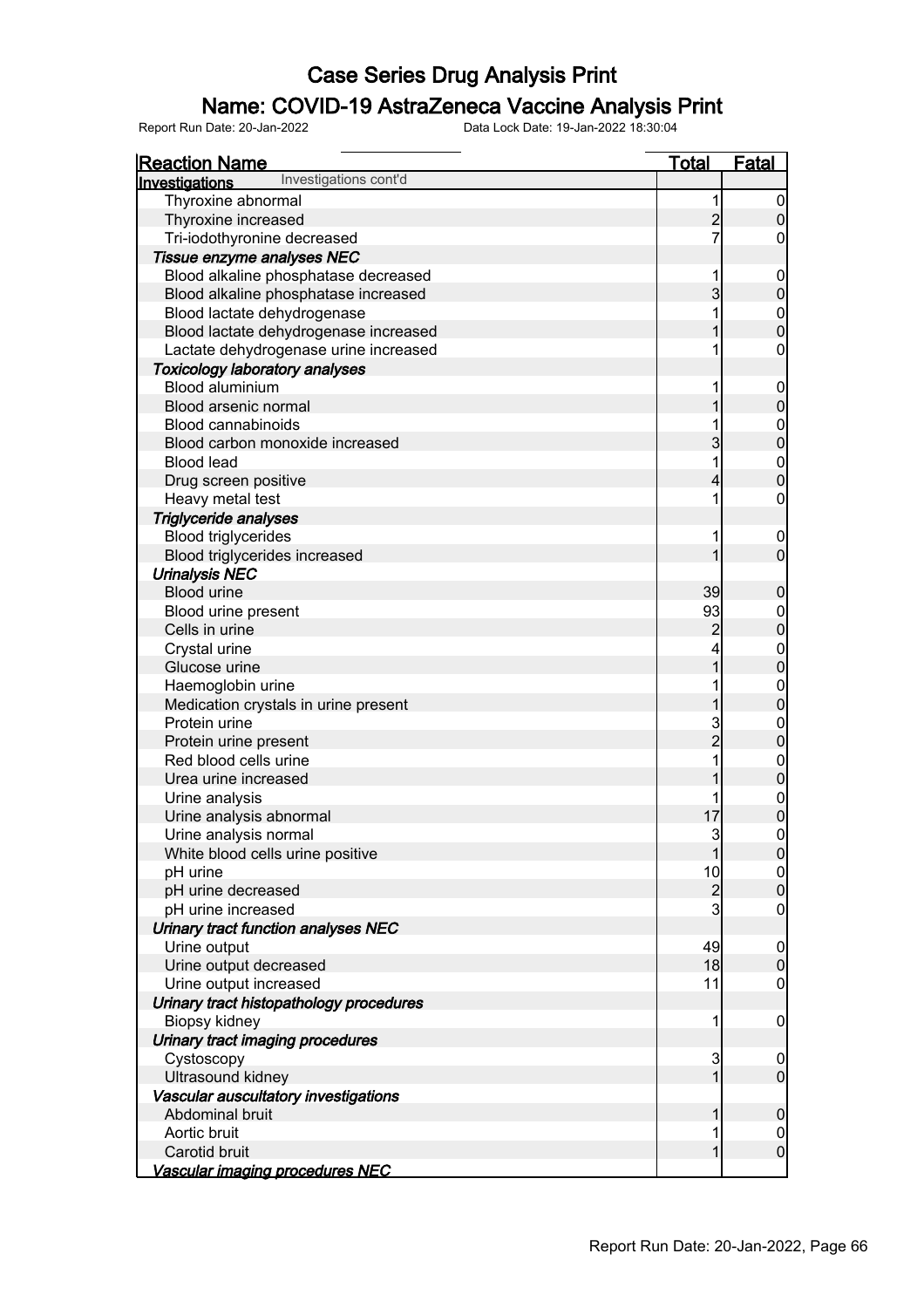### Name: COVID-19 AstraZeneca Vaccine Analysis Print

| <u>Reaction Name</u>                           | <u>Total</u>                          | <b>Fatal</b>                         |
|------------------------------------------------|---------------------------------------|--------------------------------------|
| Investigations cont'd<br><b>Investigations</b> |                                       |                                      |
| Arteriogram carotid                            | 1                                     | $\overline{0}$                       |
| Venogram                                       | 2                                     | $\overline{0}$                       |
| Vascular tests NEC (incl blood pressure)       |                                       |                                      |
| Blood pressure abnormal                        | 17                                    | $\mathbf 0$                          |
| Blood pressure decreased                       | 105                                   | $\pmb{0}$                            |
| Blood pressure diastolic                       |                                       |                                      |
| Blood pressure diastolic decreased             | $\overline{1}$                        | $0$ 0                                |
| Blood pressure diastolic increased             | 5                                     |                                      |
| Blood pressure difference of extremities       | 1                                     | $0\atop 0$                           |
| Blood pressure increased                       | 350                                   |                                      |
| Blood pressure measurement                     | 115                                   | $0\atop 0$                           |
| Blood pressure normal                          | 5                                     |                                      |
| Blood pressure systolic                        | 1                                     | $0\atop 0$                           |
| Blood pressure systolic abnormal               | 1                                     |                                      |
| Blood pressure systolic increased              | $\overline{5}$                        | $0\atop 0$                           |
| Capillary nail refill test                     | 1                                     | $\boldsymbol{0}$                     |
| Pulmonary arterial pressure abnormal           | 1                                     | $\overline{0}$                       |
| Virus identification and serology              |                                       |                                      |
| Blood HIV RNA increased                        | 1                                     | $\mathbf 0$                          |
| Coronavirus test                               | 43                                    |                                      |
| Cytomegalovirus test                           | 1                                     | $0\atop 0$                           |
| Epstein-Barr virus antibody positive           | 1                                     |                                      |
| HIV antibody negative                          | $\overline{c}$                        | $0$<br>0                             |
| Hepatitis B core antibody positive             | 1                                     |                                      |
| Hepatitis B surface antibody positive          | 1                                     | $0$<br>0                             |
| Herpes virus test                              |                                       |                                      |
| Human papilloma virus test positive            | 1                                     | $0$<br>0                             |
| SARS-CoV-1 test positive                       | 1                                     |                                      |
| SARS-CoV-2 RNA                                 | 1                                     | $0\atop 0$                           |
| SARS-CoV-2 antibody test                       | 9                                     |                                      |
| SARS-CoV-2 antibody test negative              | 35                                    | 0                                    |
| SARS-CoV-2 antibody test positive              | 11                                    |                                      |
| SARS-CoV-2 test                                | 30                                    | $\begin{matrix} 0 \\ 0 \end{matrix}$ |
| SARS-CoV-2 test false negative                 | 5                                     |                                      |
| SARS-CoV-2 test false positive                 | $\overline{4}$                        | $\begin{matrix} 0 \\ 0 \end{matrix}$ |
| SARS-CoV-2 test negative                       | 19                                    | 0                                    |
| SARS-CoV-2 test positive                       | 116                                   | 0                                    |
| Varicella virus test positive                  | 1                                     | $\overline{0}$                       |
| Viral load                                     | 1                                     | $\mathbf 0$                          |
| Viral test                                     | 4                                     | $\mathbf 0$                          |
| Viral test positive                            | 1                                     | $\overline{0}$                       |
| Vitamin analyses                               |                                       |                                      |
| <b>Blood folate</b>                            | 3                                     | $\mathbf 0$                          |
| Blood folate abnormal                          | 1                                     | $\overline{0}$                       |
| Blood folate decreased                         | 13                                    | $\pmb{0}$                            |
| Vitamin B12                                    |                                       | $\mathbf 0$                          |
| Vitamin B12 abnormal                           | $\frac{2}{3}$                         | $\mathbf 0$                          |
| Vitamin B12 decreased                          |                                       | $\mathbf 0$                          |
| Vitamin D                                      | $\begin{array}{c} 6 \\ 3 \end{array}$ | $\mathbf 0$                          |
| Vitamin D decreased                            | 7                                     | $\overline{0}$                       |
| Vitamin D increased                            | $\mathbf 1$                           | $\pmb{0}$                            |
| Vitamin E decreased                            | 1                                     | $\mathbf 0$                          |
| <b>Water and electrolyte analyses NEC</b>      |                                       |                                      |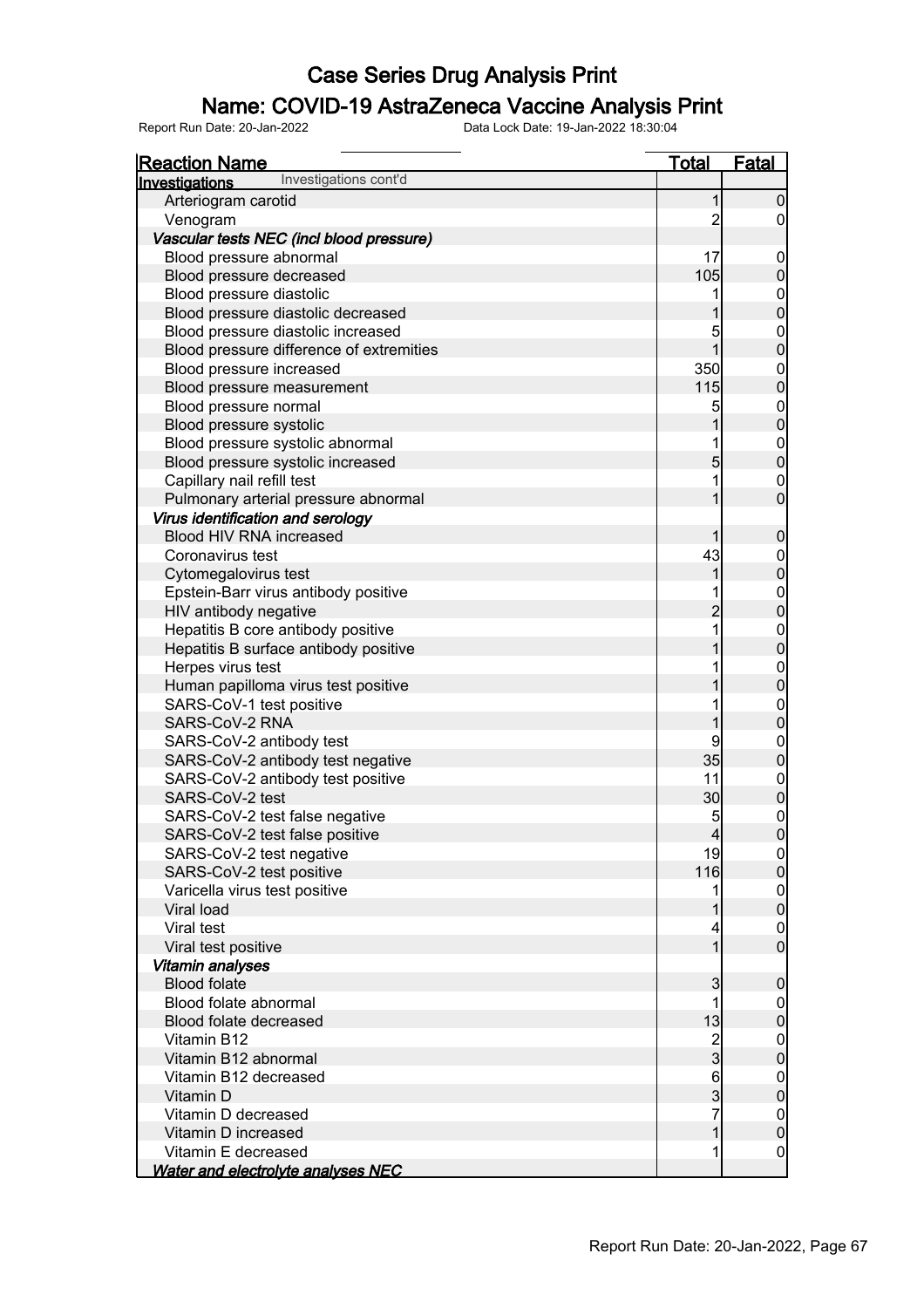# **Name: COVID-19 AstraZeneca Vaccine Analysis Print**<br>Report Run Date: 20-Jan-2022<br>Data Lock Date: 19-Jan-2022 18:30:04

Report Run Date: 20-Jan-2022 Data Lock Date: 19-Jan-2022 18:30:04

Reaction Name Total Fatal Investigations Blood electrolytes decreased 2 0<br>Blood osmolarity 1 0 Blood osmolarity 1 0<br>Volume blood 1 0<br>Volume blood 1 0 Volume blood White blood cell analyses CD4 lymphocytes decreased<br>Eosinophil count 1 0 Eosinophil count 1 0<br>
Eosinophil count abnormal 1 0<br>
2 0 Eosinophil count abnormal and the control of the control of the control of the control of the control of the control of the control of the control of the control of the control of the control of the control of the control Eosinophil count decreased 1 0 Eosinophil count increased 7 0 Lymphocyte count<br>
Lymphocyte count abnormal<br>
2 0<br>
0 Lymphocyte count abnormal decreased and the count of the count of the count of the count of the count of the count of the count of the count of the count of the count of the count of the count of the count of the count of Lymphocyte count decreased 6 0 Lymphocyte count increased<br>
Monocyte count increased<br>
3 0<br>
2 0 Monocyte count increased 1 0 Mononuclear cell count abnormal 1 0 Natural killer cell count increased 1 0 Neutrophil count abnormal and the control of the control of the control of the control of the control of the control of the control of the control of the control of the control of the control of the control of the control Neutrophil count abnormal and the set of the set of the set of the set of the set of the set of the set of the set of the set of the set of the set of the set of the set of the set of the set of the set of the set of the s Neutrophil count decreased and a set of the count of the count of the count of the count of the count of the count of the count of the count of the count of the count of the count of the count of the count of the count of Neutrophil count increased<br>
Neutrophil toxic granulation present<br>
1 0 Neutrophil toxic granulation present 1 0<br>
White blood cell count 0<br>
0 White blood cell count and the creased white blood cell count decreased and the country of the country of the country of the country of the country of the country of the country of the country of the country of the country White blood cell count decreased<br>
White blood cell count increased<br>
0 White blood cell count increased 14 0<br>
14 0<br>
1 0 White blood cell count normal and the set of the set of the set of the set of the set of the set of the set of the set of the set of the set of the set of the set of the set of the set of the set of the set of the set of t Investigations SOC TOTAL Investigations cont'd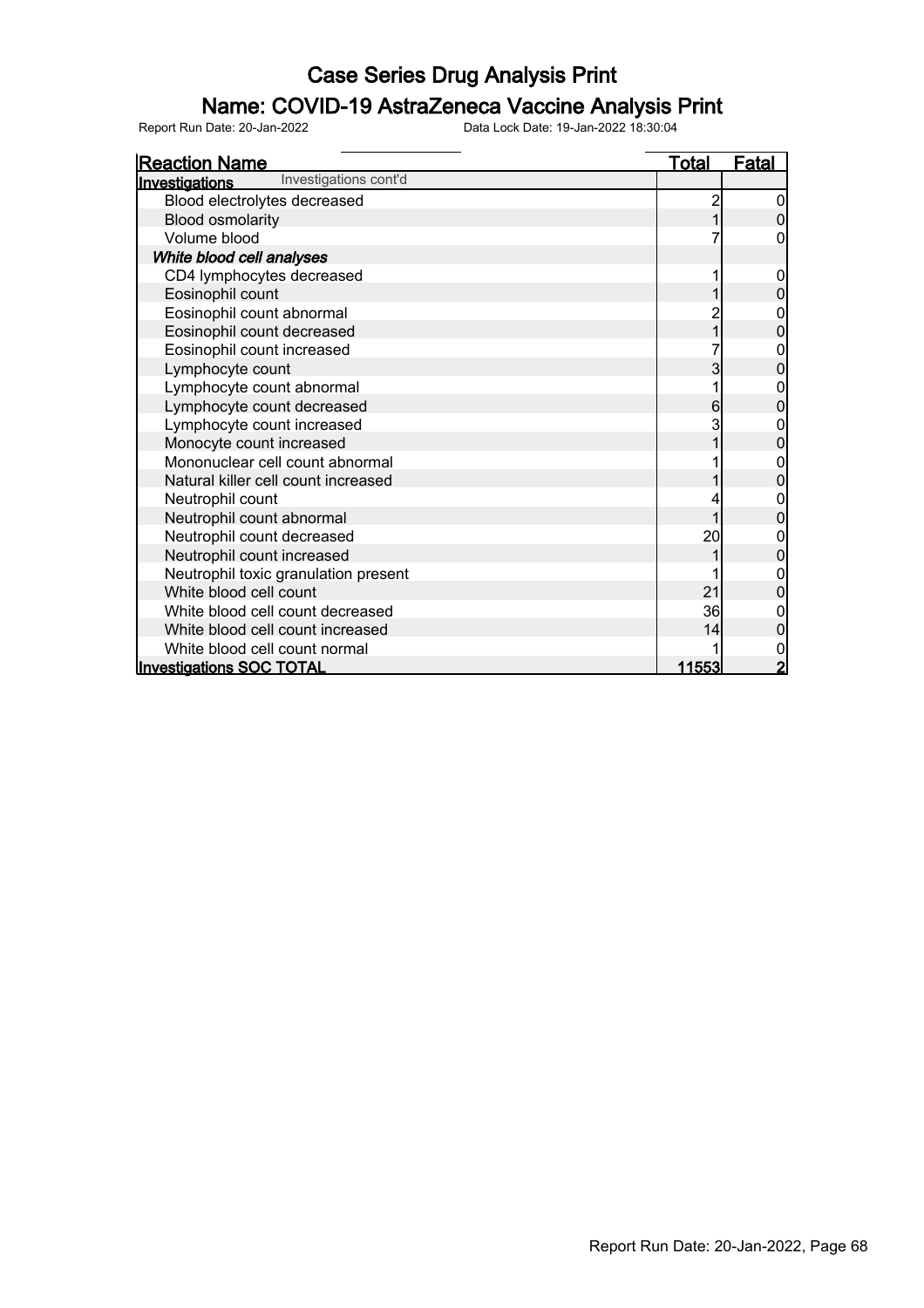### Name: COVID-19 AstraZeneca Vaccine Analysis Print

| <b>Reaction Name</b>                                                  | <u>Total</u>   | Fatal                                 |
|-----------------------------------------------------------------------|----------------|---------------------------------------|
| <b>Metabolic disorders</b>                                            |                |                                       |
| <b>Appetite disorders</b>                                             |                |                                       |
| Appetite disorder                                                     | 38             | $\mathbf 0$                           |
| Decreased appetite                                                    | 6487           | $\overline{0}$                        |
| Diet refusal                                                          | 2              | $\boldsymbol{0}$                      |
| Eating disorder symptom                                               | 1              | $\mathbf 0$                           |
| Food craving                                                          | 26             | $\overline{0}$                        |
| Food refusal                                                          | 42             | $\mathbf 0$                           |
| Hyperphagia                                                           | 10             | $\overline{0}$                        |
| Hypophagia                                                            | 38             | $\mathbf 0$                           |
| Increased appetite                                                    | 61             | $\overline{0}$                        |
| Salt craving                                                          | 4              | $\mathbf 0$                           |
| Calcium metabolism disorders                                          |                |                                       |
| Hypercalcaemia                                                        | $\overline{c}$ | $\mathbf 0$                           |
| Hypocalcaemia                                                         | 8              | $\mathbf 0$                           |
| Tetany                                                                |                | 0                                     |
| Copper metabolism disorders                                           |                |                                       |
| Copper deficiency                                                     |                | $\boldsymbol{0}$                      |
| Diabetes mellitus (incl subtypes)                                     |                |                                       |
| Diabetes mellitus                                                     | 122            | $\mathbf 0$                           |
| Diabetes mellitus inadequate control                                  | 29             | $\boldsymbol{0}$                      |
| Increased insulin requirement                                         |                | $\boldsymbol{0}$                      |
| Insulin resistant diabetes                                            |                | $\mathbf 0$                           |
| Steroid diabetes                                                      |                | $\boldsymbol{0}$                      |
| Type 1 diabetes mellitus                                              | 26             | $\overline{0}$                        |
| Type 2 diabetes mellitus                                              | 5              | 0                                     |
| <b>Diabetic complications NEC</b>                                     |                |                                       |
| Diabetic ketoacidosis                                                 | 42             |                                       |
| Diabetic ketosis                                                      | 5 <sub>5</sub> | $\begin{array}{c} 2 \\ 0 \end{array}$ |
| Euglycaemic diabetic ketoacidosis                                     |                | $\boldsymbol{0}$                      |
| Diabetic complications neurological                                   |                |                                       |
| Hyperglycaemic hyperosmolar nonketotic syndrome                       | $\overline{c}$ | $\boldsymbol{0}$                      |
| Disorders of purine metabolism                                        |                |                                       |
| Gout                                                                  | 186            | $\mathbf 0$                           |
| Electrolyte imbalance NEC                                             |                |                                       |
| Electrolyte imbalance                                                 | 4              | $\mathbf 0$                           |
| <b>Fluid imbalance</b>                                                | 1              | 0                                     |
| Hyperosmolar state                                                    |                | $\overline{0}$                        |
| Fat soluble vitamin deficiencies and disorders                        |                |                                       |
| Vitamin D deficiency                                                  | 18             | $\boldsymbol{0}$                      |
| Fluid intake decreased                                                |                |                                       |
| Fluid intake reduced                                                  | 10             | $\boldsymbol{0}$                      |
| Fluid intake increased                                                |                |                                       |
| Polydipsia                                                            | 16             | $\mathbf 0$                           |
| Food malabsorption and intolerance syndromes (excl sugar intolerance) |                |                                       |
| Alcohol intolerance                                                   | 14             | $\overline{0}$                        |
| Dairy intolerance                                                     | $6 \,$         | $\mathbf 0$                           |
| Food intolerance                                                      | 26             | $\mathbf 0$                           |
| Gluten sensitivity                                                    | $6 \,$         | $\mathbf 0$                           |
| Histamine intolerance                                                 | 4              | $\mathbf 0$                           |
| <b>General nutritional disorders NEC</b>                              |                |                                       |
| Abnormal loss of weight                                               | 85             | $\overline{0}$                        |
| Abnormal weight gain                                                  | 40             | $\overline{0}$                        |
| <u>Cachexia</u>                                                       | $\overline{2}$ | $\mathbf 0$                           |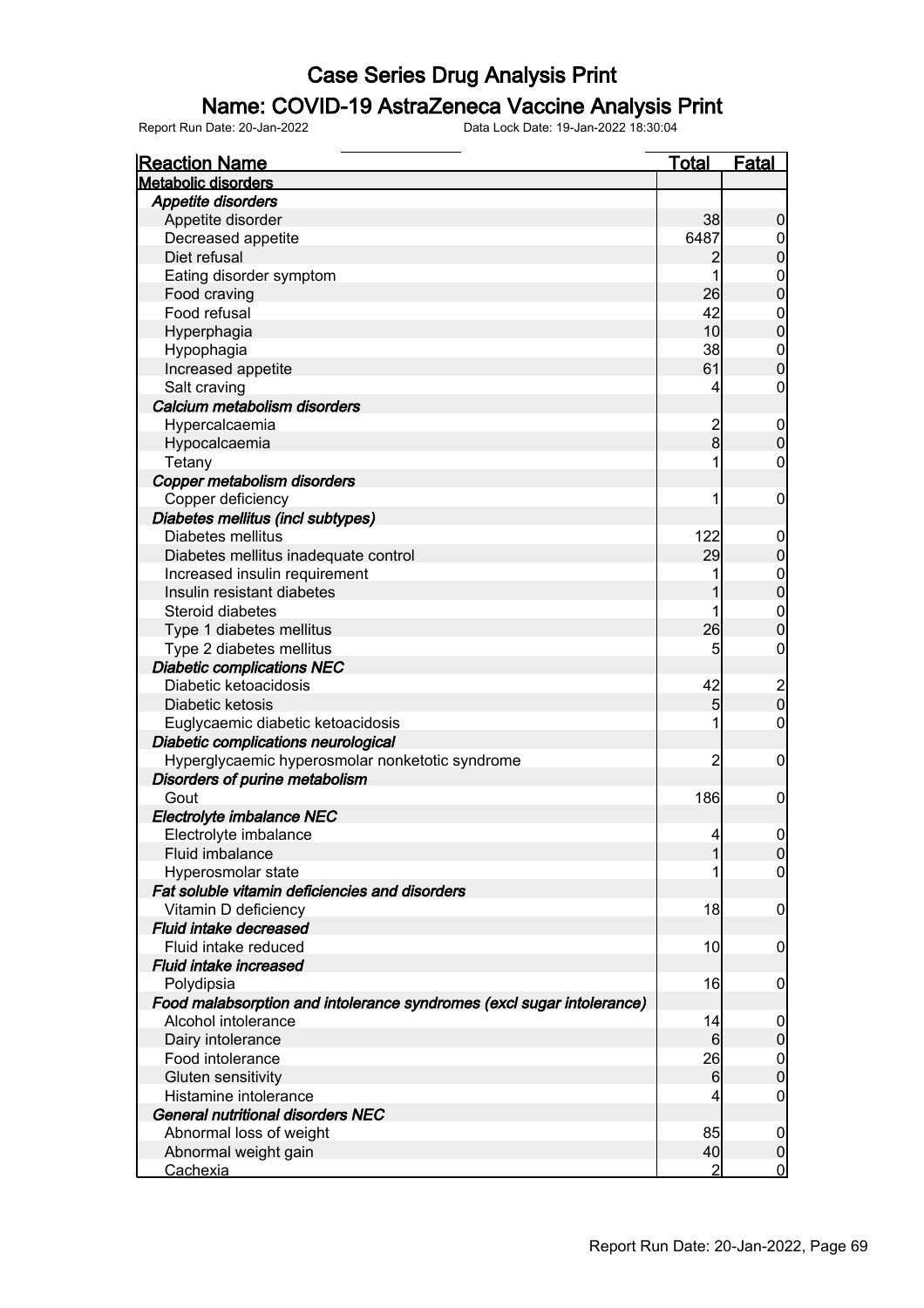### Name: COVID-19 AstraZeneca Vaccine Analysis Print

| <b>Reaction Name</b>                           | <b>Total</b>   | <b>Fatal</b>                         |
|------------------------------------------------|----------------|--------------------------------------|
| Metabolic disorders Metabolic disorders cont'd |                |                                      |
| Feeding disorder                               | 219            | $\overline{0}$                       |
| Food aversion                                  | 57             | $\overline{0}$                       |
| Neonatal insufficient breast milk syndrome     | 4              | $\mathbf 0$                          |
| Obesity                                        | 1              | $\mathbf 0$                          |
| Overfeeding of infant                          | 1              | $\overline{0}$                       |
| Overweight                                     | $\overline{2}$ | $\mathbf 0$                          |
| Poor feeding infant                            | 17             | $\overline{0}$                       |
| Protein deficiency                             |                |                                      |
| Starvation                                     |                | $\begin{matrix} 0 \\ 0 \end{matrix}$ |
| Underweight                                    | $\overline{2}$ | $\mathbf 0$                          |
| Weight loss poor                               | $\overline{4}$ | $\overline{0}$                       |
| <b>Hyperglycaemic conditions NEC</b>           |                |                                      |
| Glucose tolerance impaired                     | 4              | $\mathbf 0$                          |
| Hyperglycaemia                                 | 133            |                                      |
| Insulin resistance                             | 9              | $\begin{matrix}0\\0\end{matrix}$     |
| Metabolic syndrome                             |                | $\mathbf 0$                          |
| <b>Hyperlipidaemias NEC</b>                    |                |                                      |
| Hyperlipidaemia                                | 4              | $\mathbf 0$                          |
| <b>Hypoglycaemic conditions NEC</b>            |                |                                      |
|                                                |                |                                      |
| Hyperinsulinaemic hypoglycaemia                | 105            | $\mathbf 0$<br>$\mathbf 0$           |
| Hypoglycaemia                                  |                |                                      |
| Hypoglycaemia unawareness                      | 2              | $\mathbf 0$                          |
| Postprandial hypoglycaemia                     | 3              | $\overline{0}$                       |
| Iron deficiencies                              |                |                                      |
| Iron deficiency                                | 18             | $\mathbf 0$                          |
| Iron excess                                    |                |                                      |
| Iron overload                                  | 1              | $\mathbf 0$                          |
| Lipid metabolism and deposit disorders NEC     |                |                                      |
| Lipoedema                                      | 1              | $\mathbf 0$                          |
| Magnesium metabolism disorders                 |                |                                      |
| Hypomagnesaemia                                | $\mathbf{1}$   | $\mathbf 0$                          |
| Metabolic acidoses (excl diabetic acidoses)    |                |                                      |
| Hyperlactacidaemia                             | 2              | $\mathbf 0$                          |
| Ketoacidosis                                   | 1              | $\begin{matrix}0\\0\end{matrix}$     |
| Ketosis                                        | $6 \mid$       |                                      |
| Lactic acidosis                                | 3              | $\overline{0}$                       |
| Metabolic acidosis                             | 13             | $\overline{0}$                       |
| <b>Metabolic disorders NEC</b>                 |                |                                      |
| Hypometabolism                                 | 1              | $\mathbf 0$                          |
| Metabolic disorder                             | $\overline{2}$ | $\mathbf 0$                          |
| Mixed acid-base disorders                      |                |                                      |
| Acidosis                                       | 5 <sub>5</sub> | $\mathbf 0$                          |
| Phosphorus metabolism disorders                |                |                                      |
| Hypophosphataemia                              | $\overline{2}$ | $\mathbf 0$                          |
| Potassium imbalance                            |                |                                      |
| Hyperkalaemia                                  | 6              | $\mathbf 0$                          |
| Hypokalaemia                                   | $6 \mid$       | $\mathbf 0$                          |
| Hypokalaemic syndrome                          | 3              | $\mathbf 0$                          |
| Protein metabolism disorders NEC               |                |                                      |
| Hypoalbuminaemia                               | 1              | $\mathbf 0$                          |
| Sodium imbalance                               |                |                                      |
| Hypernatraemia                                 | 3              | 0                                    |
| Hyponatraemia                                  | 29             | $\overline{0}$                       |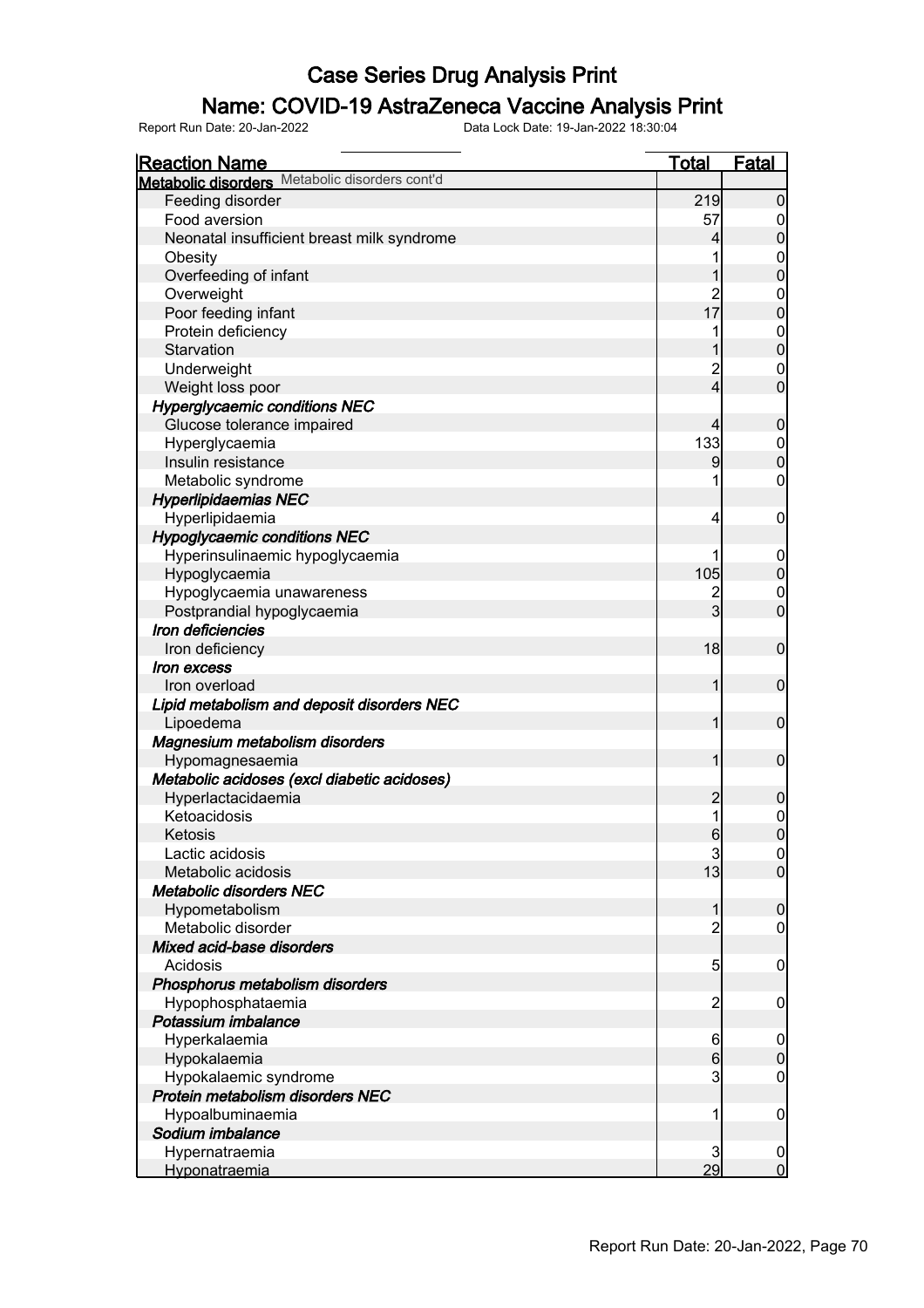### Name: COVID-19 AstraZeneca Vaccine Analysis Print

| <b>Reaction Name</b>                           | Total | Fatal |
|------------------------------------------------|-------|-------|
| Metabolic disorders Metabolic disorders cont'd |       |       |
| Hyponatraemic syndrome                         |       |       |
| Sugar intolerance (excl glucose intolerance)   |       |       |
| Lactose intolerance                            | 9     |       |
| Total fluid volume decreased                   |       |       |
| Dehydration                                    | 699   |       |
| Hypovolaemia                                   |       |       |
| Total fluid volume increased                   |       |       |
| Fluid retention                                | 98    |       |
| Hypervolaemia                                  | 13    |       |
| <b>Vitamin deficiencies NEC</b>                |       |       |
| Hypovitaminosis                                |       |       |
| Water soluble vitamin deficiencies             |       |       |
| Folate deficiency                              | 13    |       |
| Vitamin B complex deficiency                   |       |       |
| Vitamin B12 deficiency                         |       |       |
| <b>Metabolic disorders SOC TOTAL</b>           | 891   |       |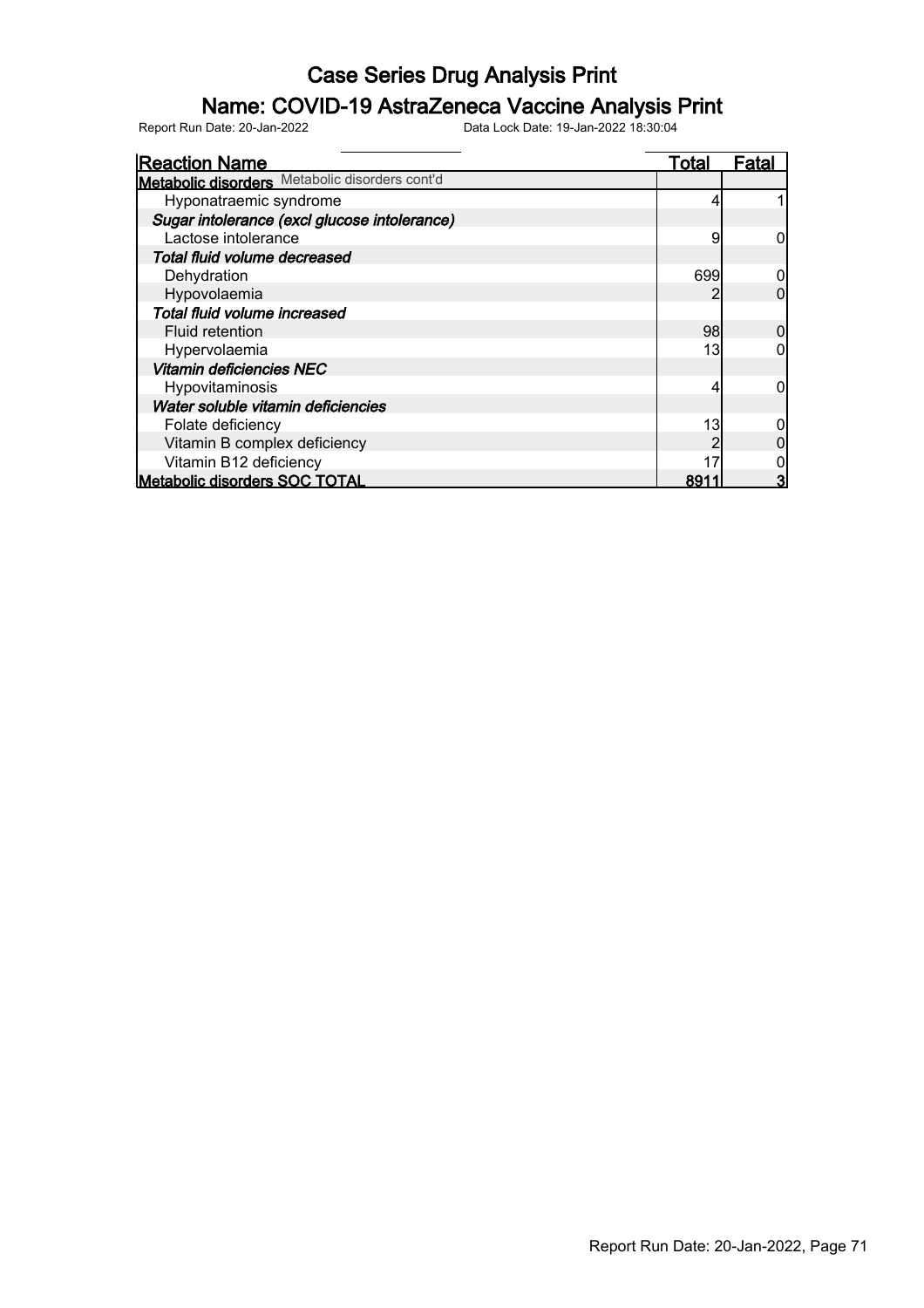### Name: COVID-19 AstraZeneca Vaccine Analysis Print

| <b>Reaction Name</b>                    | <u>Total</u>   | <b>Fatal</b>               |
|-----------------------------------------|----------------|----------------------------|
| <b>Muscle &amp; tissue disorders</b>    |                |                            |
| <b>Arthropathies NEC</b>                |                |                            |
| Arthritis                               | 628            | $\boldsymbol{0}$           |
| Arthritis enteropathic                  | 2              | $\boldsymbol{0}$           |
| Arthropathy                             | 42             | $\pmb{0}$                  |
| Autoimmune arthritis                    | 12             | $\mathbf 0$                |
| Haemarthrosis                           | 9              | $\mathbf 0$                |
| Oligoarthritis                          |                | $\mathbf 0$                |
| Palindromic rheumatism                  | 7              | $\mathbf 0$                |
| Polyarthritis                           | 20             | $\mathbf 0$                |
| Rheumatic fever                         | 8              | $\mathbf 0$                |
| Sacroiliitis                            | 4              | $\boldsymbol{0}$           |
| Seronegative arthritis                  | 4              | $\mathbf 0$                |
| Sympathetic posterior cervical syndrome | 1              | $\boldsymbol{0}$           |
| <b>Bone disorders NEC</b>               |                |                            |
| Bone disorder                           | 3              | $\mathbf 0$                |
| Bone erosion                            | 1              | $\pmb{0}$                  |
| Bone loss                               |                | $\mathbf 0$                |
| <b>Exostosis</b>                        | 2<br>2<br>5    | $\mathbf 0$                |
| Jaw disorder                            |                | $\mathbf 0$                |
| Medial tibial stress syndrome           | 9              | $\mathbf 0$                |
| Osteitis                                | 12             | $\mathbf 0$                |
| Osteonecrosis                           | $\overline{4}$ | $\mathbf 0$                |
| Osteonecrosis of jaw                    | 4              | $\mathbf 0$                |
| Osteosclerosis                          | $\overline{c}$ | $\mathbf 0$                |
| Spinal disorder                         | $\overline{2}$ | $\mathbf 0$                |
| Bone related signs and symptoms         |                |                            |
| Bone pain                               | 1103           | $\mathbf 0$                |
| Bone swelling                           | 9              | $\pmb{0}$                  |
| Coccydynia                              | 8              |                            |
|                                         | 631            | $\mathbf 0$<br>$\mathbf 0$ |
| Pain in jaw                             |                |                            |
| Pubic pain                              | 271            | $\mathbf 0$<br>$\mathbf 0$ |
| Spinal pain<br><b>Bursal disorders</b>  |                |                            |
|                                         |                |                            |
| <b>Bursitis</b>                         | 231            | $\mathbf 0$                |
| Cartilage disorders                     |                |                            |
| Chondritis                              | 1              | $\overline{0}$             |
| Chondropathy                            | 2              | $\overline{0}$             |
| Costochondritis                         | 94             | $\pmb{0}$                  |
| Osteochondrosis                         | 1              | $\overline{0}$             |
| Polychondritis                          |                | $\overline{0}$             |
| Connective tissue disorders NEC         |                |                            |
| Collagen disorder                       | $\overline{c}$ | $\boldsymbol{0}$           |
| Connective tissue disorder              | 4              | $\overline{0}$             |
| Eosinophilic fasciitis                  |                | $\pmb{0}$                  |
| Mixed connective tissue disease         |                | $\overline{0}$             |
| Morphoea                                | 3              | $\mathbf 0$                |
| Polymyalgia rheumatica                  | 104            | $\overline{0}$             |
| Reynold's syndrome                      | 6              | $\mathbf 0$                |
| Scleroderma                             | 4              | $\overline{0}$             |
| Sjogren's syndrome                      | 4              | $\pmb{0}$                  |
| Systemic scleroderma                    |                | $\boldsymbol{0}$           |
| Crystal arthropathic disorders          |                |                            |
| Chondrocalcinosis pyrophosphate         | 4              | $\overline{0}$             |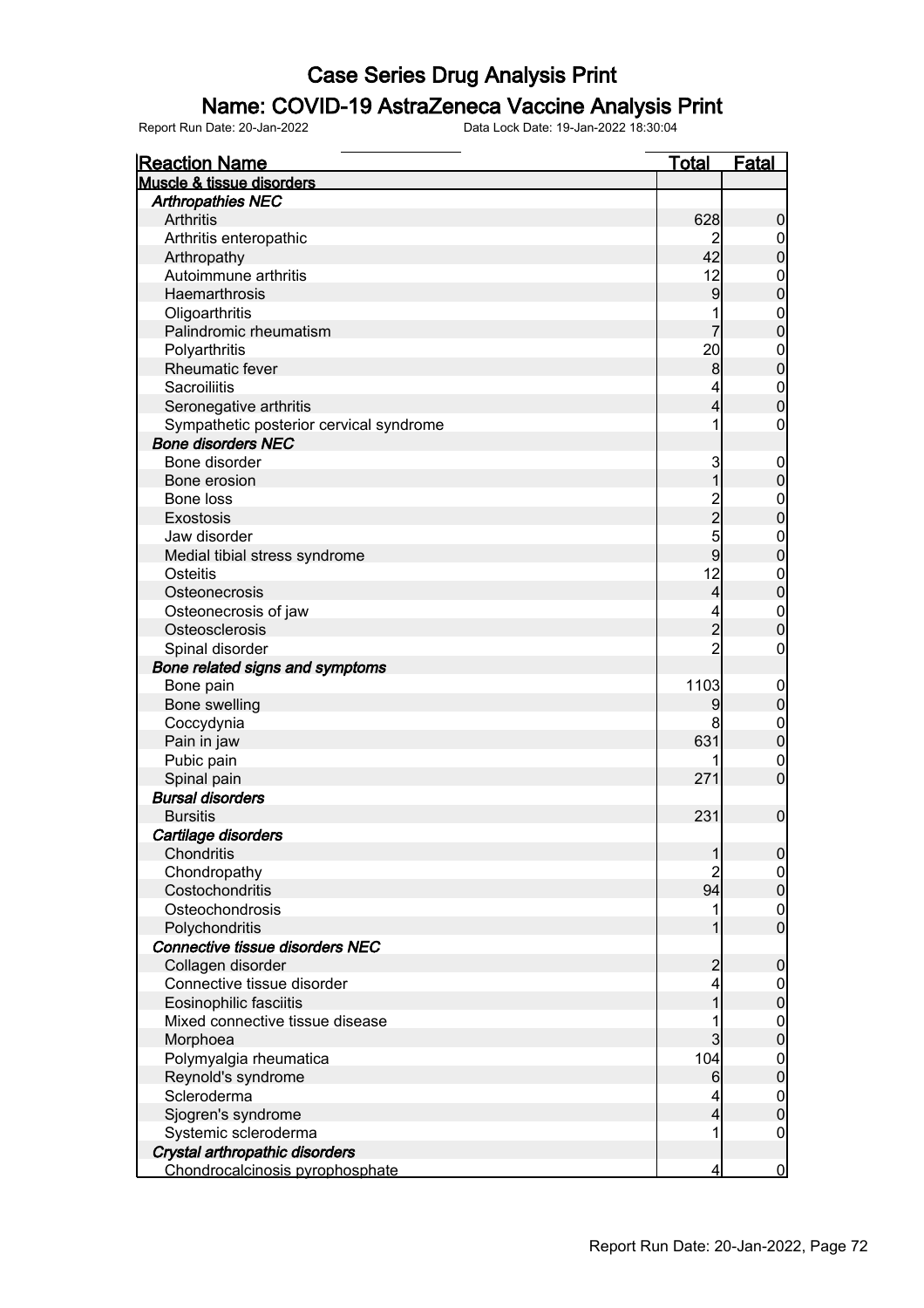### Name: COVID-19 AstraZeneca Vaccine Analysis Print

| <b>Reaction Name</b>                                          | <u>Total</u>   | Fatal                                |
|---------------------------------------------------------------|----------------|--------------------------------------|
| Muscle & tissue disorders cont'd<br>Muscle & tissue disorders |                |                                      |
| Gouty tophus                                                  | 1              | $\overline{0}$                       |
| <b>Epiphyseal disorders</b>                                   |                |                                      |
| Epiphyses premature fusion                                    | 1              | $\mathbf 0$                          |
| <b>Extremity deformities</b>                                  |                |                                      |
| Acquired claw toe                                             |                | $\boldsymbol{0}$                     |
| Elbow deformity                                               |                | $\mathbf 0$                          |
| Finger deformity                                              | 4              | $\overline{0}$                       |
| Foot deformity                                                |                | $\boldsymbol{0}$                     |
| Hand deformity                                                | 4              | $\mathbf 0$                          |
| Knee deformity                                                | 1              | $\boldsymbol{0}$                     |
| Limb deformity                                                | 10             | $\overline{0}$                       |
| Wrist deformity                                               | $\overline{c}$ | 0                                    |
| <b>Fractures NEC</b>                                          |                |                                      |
| Osteoporotic fracture                                         | 3              | $\boldsymbol{0}$                     |
| Pathological fracture                                         | 1              | $\mathbf 0$                          |
| Intervertebral disc disorders NEC                             |                |                                      |
| Intervertebral disc degeneration                              | 3              | $\boldsymbol{0}$                     |
| Intervertebral disc disorder                                  |                | $\boldsymbol{0}$                     |
| Intervertebral disc protrusion                                | 11             | $\overline{0}$                       |
| Joint related disorders NEC                                   |                |                                      |
|                                                               | 1              | $\boldsymbol{0}$                     |
| Ankle impingement<br>Femoroacetabular impingement             |                |                                      |
|                                                               | $\frac{2}{3}$  | $\mathbf 0$<br>$\overline{0}$        |
| Hypermobility syndrome                                        |                |                                      |
| Joint adhesion                                                |                | $\boldsymbol{0}$                     |
| Joint ankylosis                                               | $\overline{2}$ | $\mathbf 0$                          |
| Joint contracture                                             |                | $\boldsymbol{0}$                     |
| Joint instability                                             | 3              | $\overline{0}$                       |
| Joint laxity                                                  | 6              | $\boldsymbol{0}$                     |
| Joint lock                                                    | 61             | $\pmb{0}$                            |
| Ligament laxity                                               |                | $\boldsymbol{0}$                     |
| Patellofemoral pain syndrome                                  | 7              | $\mathbf 0$                          |
| Periarthritis                                                 | 528            | $\boldsymbol{0}$                     |
| Rotator cuff syndrome                                         | 100            | $\pmb{0}$                            |
| Temporomandibular joint syndrome                              | 23             | $\boldsymbol{0}$                     |
| Joint related signs and symptoms                              |                |                                      |
| Arthralgia                                                    | 23405          | 0                                    |
| Jaw clicking                                                  | 5              | 0                                    |
| Joint effusion                                                | 11             | $\begin{matrix} 0 \\ 0 \end{matrix}$ |
| Joint noise                                                   | 52             |                                      |
| Joint range of motion decreased                               | 6              | $0\atop 0$                           |
| Joint stiffness                                               | 486            |                                      |
| Joint swelling                                                | 1098           | $\begin{matrix} 0 \\ 0 \end{matrix}$ |
| Joint vibration                                               | 6              |                                      |
| Joint warmth                                                  | 39             | $\boldsymbol{0}$                     |
| Loose body in joint                                           |                | $\overline{0}$                       |
| <b>Ligament disorders</b>                                     |                |                                      |
| Ligament pain                                                 | 11             | $\mathbf 0$                          |
| Lupus erythematosus (incl subtypes)                           |                |                                      |
| Lupus-like syndrome                                           | $\overline{2}$ | $\mathbf 0$                          |
| Systemic lupus erythematosus                                  | 40             | $\boldsymbol{0}$                     |
| Metabolic bone disorders                                      |                |                                      |
| Dwarfism                                                      |                | $\overline{0}$                       |
| <u>Osteopenia</u>                                             | $\overline{2}$ | $\overline{0}$                       |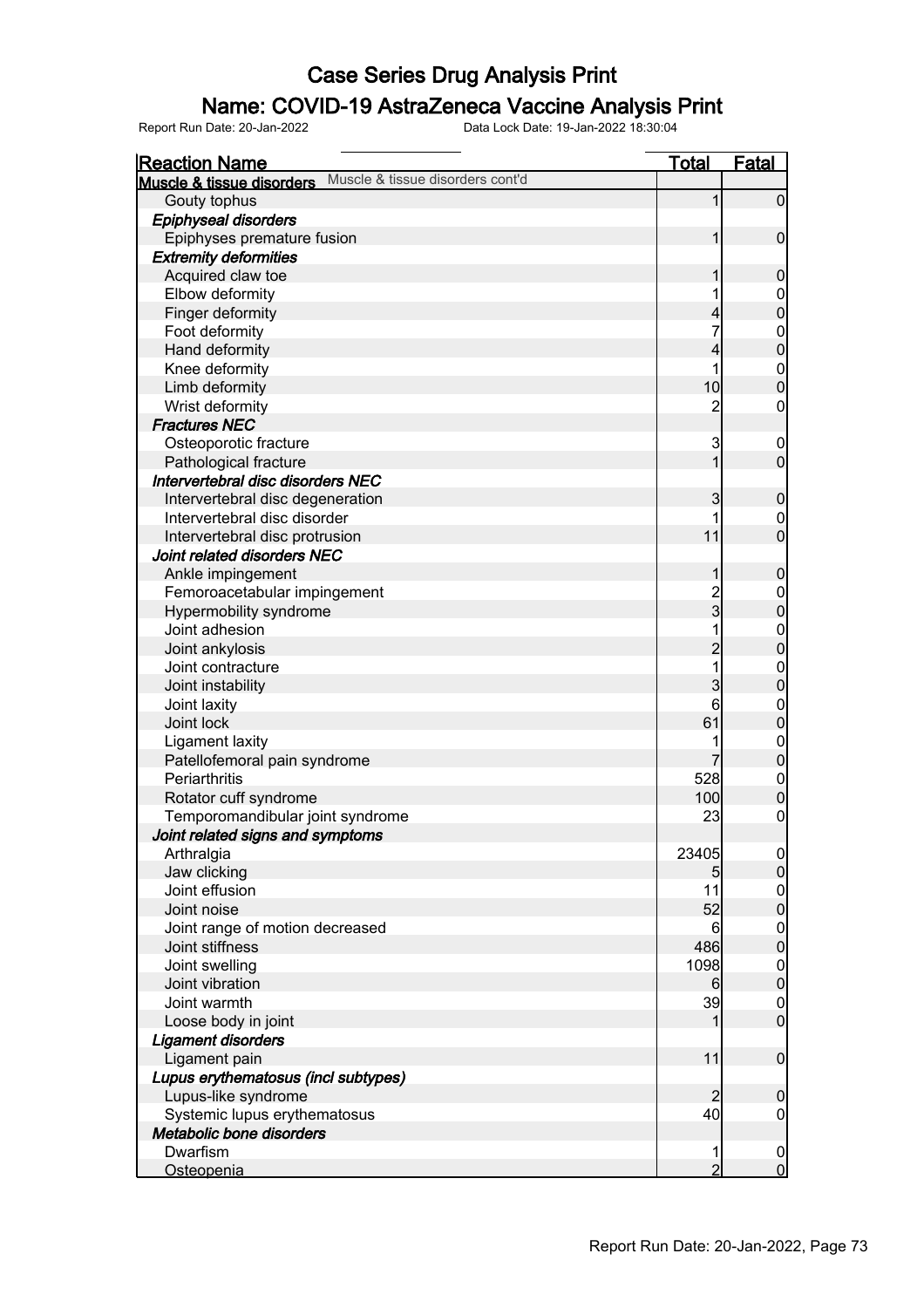### Name: COVID-19 AstraZeneca Vaccine Analysis Print

| <b>Reaction Name</b>                                                                  | <u>Total</u>   | <b>Fatal</b>             |
|---------------------------------------------------------------------------------------|----------------|--------------------------|
| Muscle & tissue disorders cont'd<br>Muscle & tissue disorders                         |                |                          |
| Osteoporosis                                                                          | 12             | $\overline{0}$           |
| <b>Muscle infections and inflammations</b>                                            |                |                          |
| Autoimmune myositis                                                                   | 1              | $\mathbf 0$              |
| <b>Myositis</b>                                                                       | 56             | $\pmb{0}$                |
| Polymyositis                                                                          | 5              | 0                        |
| Muscle pains                                                                          |                |                          |
| Fibromyalgia                                                                          | 313            | $\mathbf 0$              |
| Myalgia                                                                               | 26999          | $\mathbf 0$              |
| Myalgia intercostal                                                                   | 3              | $\mathbf 0$              |
| Myofascial pain syndrome                                                              | 28             | $\overline{0}$           |
| Muscle related signs and symptoms NEC                                                 |                |                          |
| Haematoma muscle                                                                      | $\overline{4}$ | $\boldsymbol{0}$         |
| Muscle atrophy                                                                        | 42             | $\mathbf{0}$             |
| Muscle discomfort                                                                     | 22             | $\overline{0}$           |
| Muscle disorder                                                                       | 13             | $\mathbf{0}$             |
| Muscle fatigue                                                                        | 1024           | $\mathbf{0}$             |
| Muscle haemorrhage                                                                    | 5              | $0\atop 0$               |
| Muscle hypertrophy                                                                    | 1              |                          |
| Muscle mass                                                                           | 12             | $0$<br>0                 |
| Muscle oedema                                                                         | $\overline{3}$ |                          |
| Muscle spasms                                                                         | 3612           | $\mathbf{0}$             |
| Muscle swelling                                                                       | 34             | $\overline{0}$           |
| Muscle tightness                                                                      | 202            | $\mathbf 0$              |
| Muscle twitching                                                                      | 619            | $\overline{0}$           |
| <b>Muscle tone abnormalities</b>                                                      |                |                          |
| Muscle rigidity                                                                       | 53             | $\boldsymbol{0}$         |
| Nuchal rigidity                                                                       | 18             | $\boldsymbol{0}$         |
| Torticollis                                                                           | 14             | $\mathbf 0$              |
| <b>Trismus</b>                                                                        | 57             | $\boldsymbol{0}$         |
| Muscle weakness conditions                                                            |                |                          |
| Muscular weakness                                                                     | 2300           | $\mathbf 0$              |
| Sarcopenia                                                                            | 1              | $\overline{0}$           |
| Musculoskeletal and connective tissue conditions NEC                                  |                |                          |
| <b>Back disorder</b>                                                                  | $\overline{4}$ | $\boldsymbol{0}$         |
| <b>Extremity contracture</b>                                                          | $\mathbf{2}$   | $\mathsf{O}\xspace$      |
| Infantile back arching                                                                | 1              | 0                        |
| Limb mass                                                                             | 20             | $\overline{0}$           |
| Mandibular mass                                                                       | 1              | $\pmb{0}$                |
| <b>Mastication disorder</b>                                                           | 9              | $\boldsymbol{0}$         |
| Mobility decreased<br>Muscle contracture                                              | 182            | $\mathbf 0$              |
|                                                                                       | 6              | $\boldsymbol{0}$         |
| Musculoskeletal disorder                                                              | 3<br>2431      | $\mathbf 0$              |
| Musculoskeletal stiffness                                                             |                | $\boldsymbol{0}$         |
| Pelvic misalignment<br>Posture abnormal                                               | 1<br>3         | $\pmb{0}$<br>$\mathbf 0$ |
| Somatic dysfunction                                                                   | 1              | $\pmb{0}$                |
| Weight bearing difficulty                                                             | 13             | $\overline{0}$           |
| Winged scapula                                                                        | $\overline{2}$ | $\overline{0}$           |
| Musculoskeletal and connective tissue deformities of skull, face and<br>buccal cavity |                |                          |
| Facial asymmetry                                                                      | 3              | 0                        |
| Head deformity                                                                        | 1              | $\boldsymbol{0}$         |
| Musculoskeletal and connective tissue infections and inflammations NEC                |                |                          |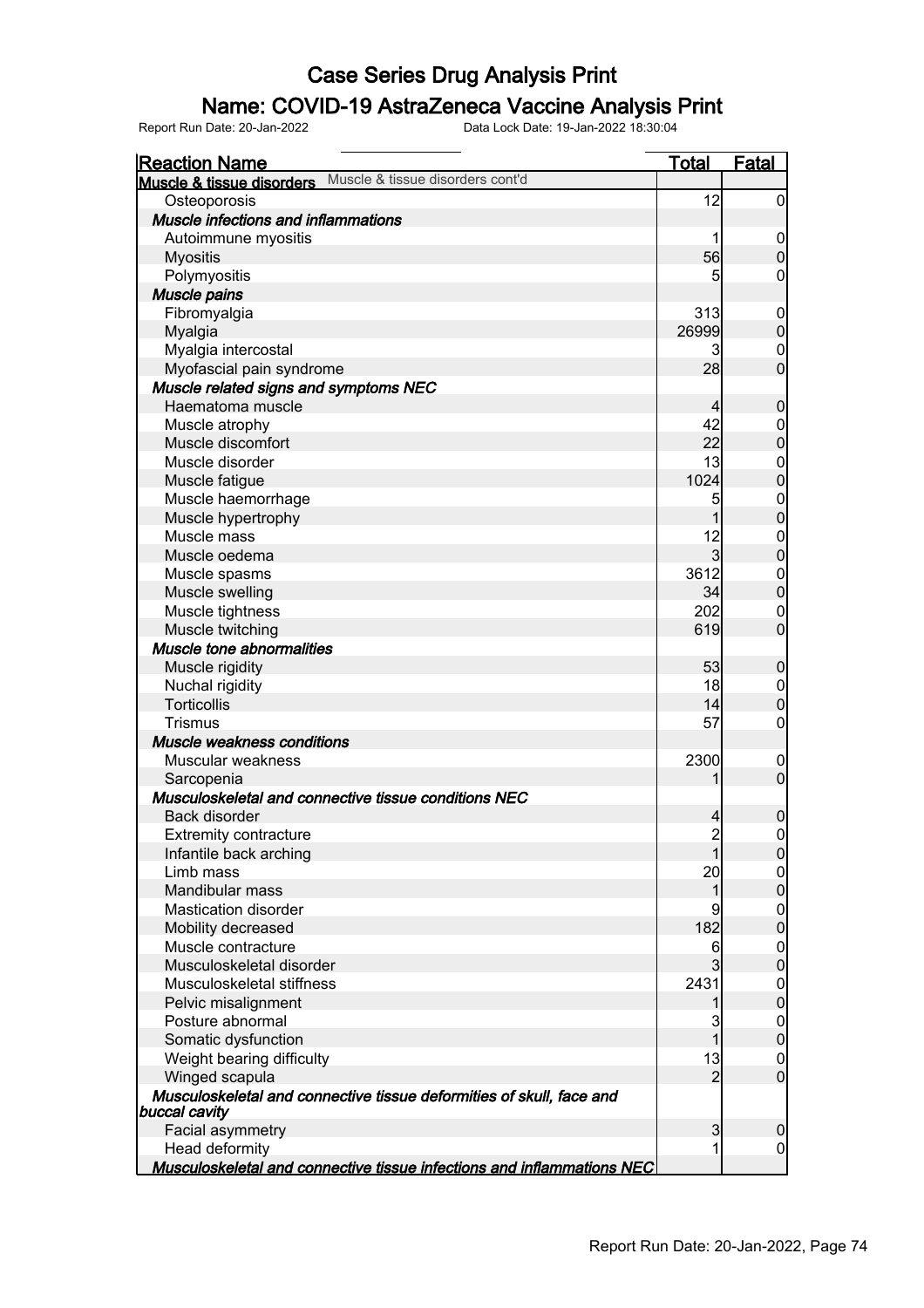#### Name: COVID-19 AstraZeneca Vaccine Analysis Print

| <b>Reaction Name</b>                                       | <b>Total</b>   | Fatal                            |
|------------------------------------------------------------|----------------|----------------------------------|
| Muscle & tissue disorders Muscle & tissue disorders cont'd |                |                                  |
| Connective tissue inflammation                             | 4              | 0                                |
| Dactylitis                                                 | 3              | $\overline{0}$                   |
| Dupuytren's contracture                                    | 5              | 0                                |
| <b>Fasciitis</b>                                           |                | $\overline{0}$                   |
| <b>Plantar fasciitis</b>                                   | 14             | 0                                |
| Musculoskeletal and connective tissue pain and discomfort  |                |                                  |
| Amplified musculoskeletal pain syndrome                    |                | 0                                |
| Back pain                                                  | 5971           | $\overline{0}$                   |
| Flank pain                                                 | 96             | $\mathbf 0$                      |
| Growing pains                                              | 8              | $\overline{0}$                   |
| Limb discomfort                                            | 2412           | $\mathbf 0$                      |
| Musculoskeletal chest pain                                 | 430            | $\overline{0}$                   |
| Musculoskeletal discomfort                                 | 164            | $\overline{0}$                   |
| Musculoskeletal pain                                       | 171            | $\overline{0}$                   |
| Neck pain                                                  | 3186           | $\mathbf{0}$                     |
| Pain in extremity                                          | 22573          | $\overline{0}$                   |
| Rheumatic disorder                                         | 32             | $\mathbf 0$                      |
| Sacral pain                                                |                | $\overline{0}$                   |
| <b>Myopathies</b>                                          |                |                                  |
| Compartment syndrome                                       | 6              | $\mathbf 0$                      |
| Muscle necrosis                                            |                | 0                                |
| Myopathy                                                   | 6              | 0                                |
| Rhabdomyolysis                                             | 10             |                                  |
| Osteoarthropathies                                         |                |                                  |
| Nodal osteoarthritis                                       |                | $\boldsymbol{0}$                 |
| Osteoarthritis                                             | 105            | $\mathbf 0$                      |
| Spinal osteoarthritis                                      | 10             | 0                                |
| <b>Psoriatic arthropathies</b>                             |                |                                  |
| Psoriatic arthropathy                                      | 33             | 0                                |
| <b>Rheumatoid arthropathies</b>                            |                |                                  |
| Felty's syndrome                                           |                | $\boldsymbol{0}$                 |
| Juvenile idiopathic arthritis                              | $\overline{2}$ | $\mathbf 0$                      |
| Rheumatoid arthritis                                       | 213            | $\mathbf{0}$                     |
| Rheumatoid nodule                                          |                | $\mathbf 0$                      |
| Still's disease                                            | 6              | 0                                |
| Soft tissue disorders NEC                                  |                |                                  |
| Axillary mass                                              | 87             | $\overline{0}$                   |
| Clubbing                                                   | 1              | $\overline{0}$                   |
| Fistula                                                    | 3              |                                  |
| Groin pain                                                 | 236            | $0$<br>0                         |
| Neck mass                                                  | 26             |                                  |
| Soft tissue disorder                                       | 3              | $\begin{matrix}0\\0\end{matrix}$ |
| Soft tissue mass                                           |                | $\mathbf 0$                      |
| Soft tissue swelling                                       | $rac{3}{7}$    | $\overline{0}$                   |
| Spine and neck deformities                                 |                |                                  |
| Kyphosis                                                   | 6              | $\boldsymbol{0}$                 |
| Scoliosis                                                  | 4              | $\mathbf 0$                      |
| Spinal stenosis                                            | 3              | $\overline{0}$                   |
| Spondyloarthropathies                                      |                |                                  |
| Ankylosing spondylitis                                     | 33             | $\boldsymbol{0}$                 |
| Arthritis reactive                                         | 67             | $\boldsymbol{0}$                 |
| Axial spondyloarthritis                                    |                | $\mathbf 0$                      |
| Spondylitis                                                | $\frac{2}{7}$  | $\overline{0}$                   |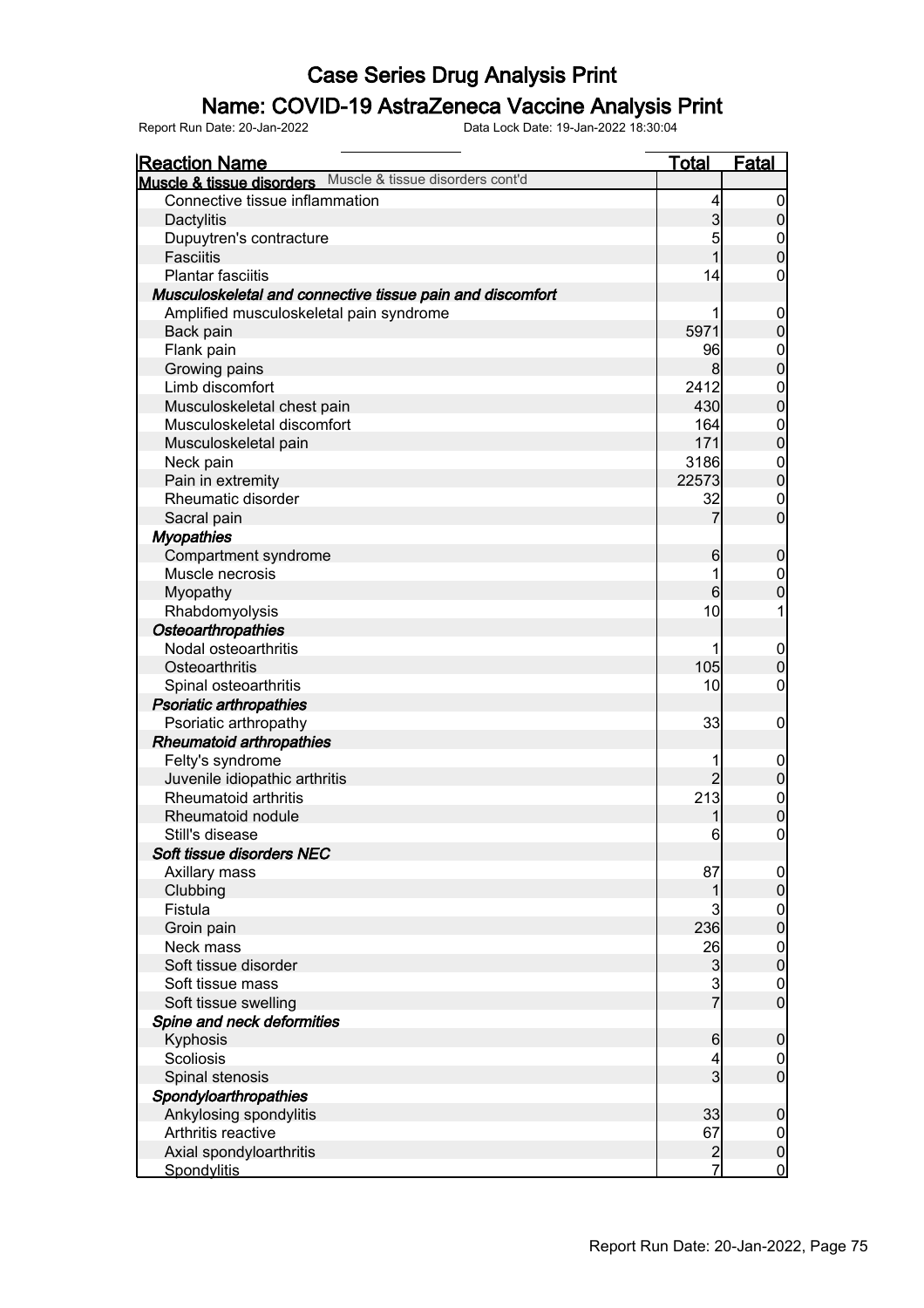### Name: COVID-19 AstraZeneca Vaccine Analysis Print

| <b>Reaction Name</b>                                          | Total  | <b>Fatal</b> |
|---------------------------------------------------------------|--------|--------------|
| Muscle & tissue disorders cont'd<br>Muscle & tissue disorders |        |              |
| Spondyloarthropathy                                           | 3      |              |
| Synovial disorders                                            |        |              |
| Synovial cyst                                                 | 16     |              |
| Synovitis                                                     | 20     |              |
| <b>Tendon disorders</b>                                       |        |              |
| Enthesopathy                                                  |        |              |
| Tendon discomfort                                             |        |              |
| Tendon disorder                                               | 10     |              |
| Tendon pain                                                   | 49     |              |
| Tendon sheath disorder                                        |        |              |
| Tendonitis                                                    | 108    |              |
| Tenosynovitis                                                 |        |              |
| Tenosynovitis stenosans                                       |        |              |
| Trigger finger                                                | 36     |              |
| Muscle & tissue disorders SOC TOTAL                           | 103578 |              |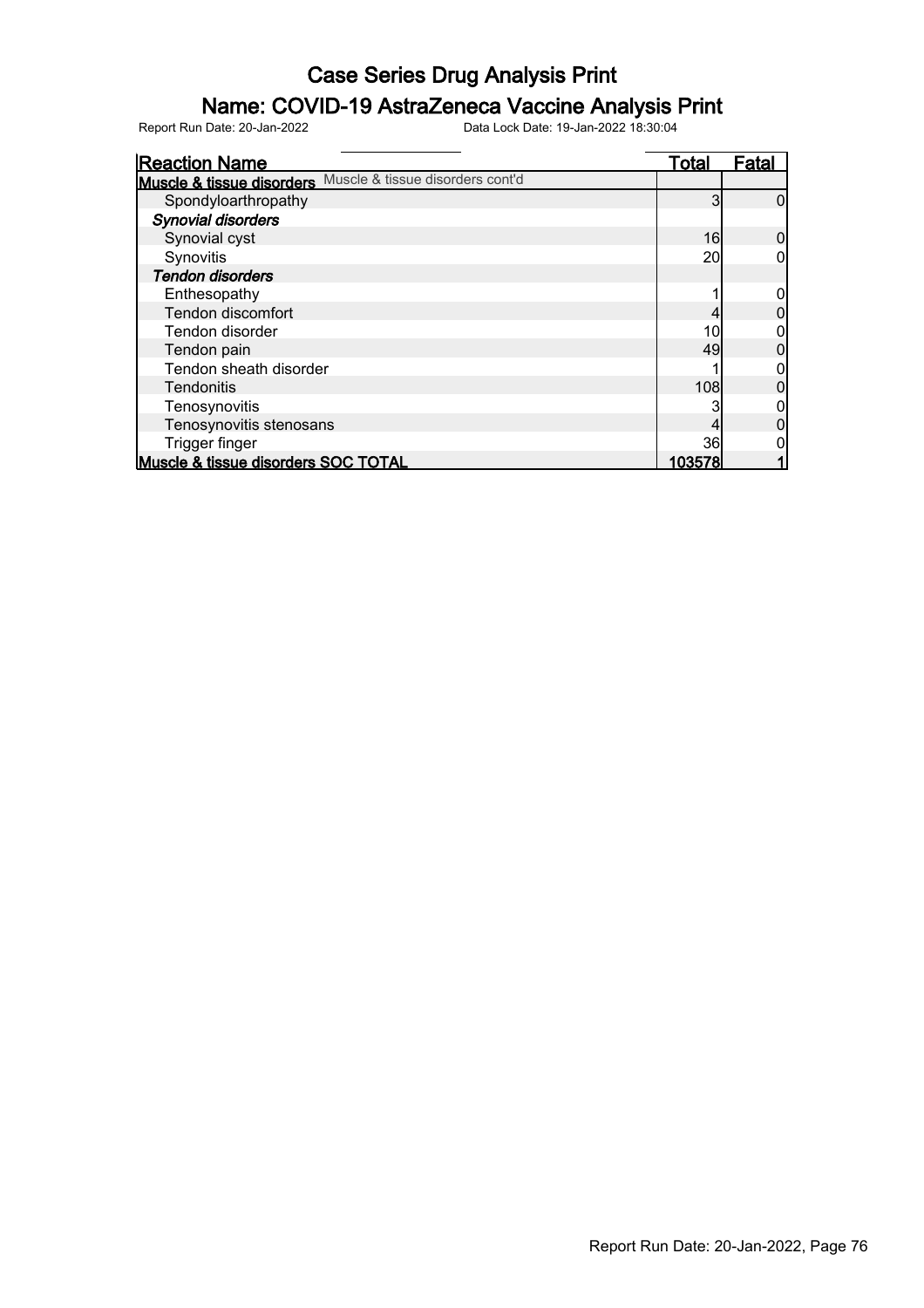#### Name: COVID-19 AstraZeneca Vaccine Analysis Print

| <b>Reaction Name</b>                                   | <u>Total</u>   | <b>Fatal</b>     |
|--------------------------------------------------------|----------------|------------------|
| <b>Neoplasms</b>                                       |                |                  |
| Anal canal neoplasms malignant                         |                |                  |
| Anal cancer                                            | 1              | $\mathbf 0$      |
| Anaplastic large cell lymphomas T- and null-cell types |                |                  |
| T-cell lymphoma                                        | 1              | 1                |
| Aural neoplasms benign                                 |                |                  |
| Benign ear neoplasm                                    | 1              | $\mathbf 0$      |
| <b>B-cell lymphomas NEC</b>                            |                |                  |
| B-cell lymphoma                                        | $\overline{c}$ | $\mathbf 0$      |
| Follicular lymphoma                                    | $\overline{c}$ | 0                |
| <b>Bile duct neoplasms malignant</b>                   |                |                  |
| Bile duct cancer                                       | 1              | $\mathbf 0$      |
| Cholangiocarcinoma                                     |                | $\mathbf 0$      |
| Cholangiosarcoma                                       |                | $\mathbf 0$      |
| <b>Bladder neoplasms malignant</b>                     |                |                  |
| <b>Bladder cancer</b>                                  | 1              | $\mathbf 0$      |
| Bone neoplasms malignant (excl sarcomas)               |                |                  |
| Bone cancer                                            | $\overline{c}$ | $\mathbf 0$      |
| Breast and nipple neoplasms benign                     |                |                  |
| Benign breast neoplasm                                 | 4              | $\overline{0}$   |
| Fibroadenoma of breast                                 | 1              | $\mathbf 0$      |
| <b>Breast and nipple neoplasms malignant</b>           |                |                  |
| <b>Breast cancer</b>                                   | 55             | $\mathbf 0$      |
| Breast cancer female                                   |                | $\mathbf 0$      |
| Breast cancer in situ                                  |                | $\mathbf 0$      |
| Breast cancer male                                     | 3              | $\mathbf{0}$     |
| Breast cancer metastatic                               | 1              | $\overline{0}$   |
| Breast cancer stage I                                  |                | $\mathbf{0}$     |
| Breast cancer stage III                                | 3              | $\mathbf 0$      |
| Breast cancer stage IV                                 |                | $\mathbf 0$      |
| Intraductal proliferative breast lesion                |                | $\mathbf 0$      |
| Cardiovascular neoplasms benign                        |                |                  |
| Haemangioma                                            | 7              | $\boldsymbol{0}$ |
| Central nervous system neoplasms malignant NEC         |                |                  |
| Brain cancer metastatic                                | $\overline{c}$ | $\boldsymbol{0}$ |
| Brain neoplasm malignant                               | 3              | $\mathbf 0$      |
| Cervix neoplasms benign                                |                |                  |
| Cervix warts                                           | 1              | $\overline{0}$   |
| Cervix neoplasms malignant                             |                |                  |
| Cervix carcinoma                                       | 3              | 0                |
| Colorectal neoplasms malignant                         |                |                  |
| Colon cancer                                           |                | $\mathbf 0$      |
| Colorectal cancer                                      | $\frac{2}{3}$  | $\mathbf 0$      |
| Endocrine neoplasms benign NEC                         |                |                  |
| Pituitary tumour benign                                | $\overline{2}$ | $\mathbf 0$      |
| Endocrine neoplasms malignant and unspecified NEC      |                |                  |
| Neuroendocrine tumour                                  | 1              |                  |
|                                                        |                | $\boldsymbol{0}$ |
| Endometrial neoplasms malignant                        | 1              |                  |
| Clear cell endometrial carcinoma                       |                | $\mathbf 0$      |
| <b>Endometrial cancer</b>                              | 2              | $\mathbf 0$      |
| Gastrointestinal neoplasms benign NEC                  |                |                  |
| Gastrointestinal tract adenoma                         | 1              | $\mathbf 0$      |
| Gastrointestinal neoplasms malignant NEC               |                |                  |
| Gastrointestinal carcinoma                             | 8              | 0                |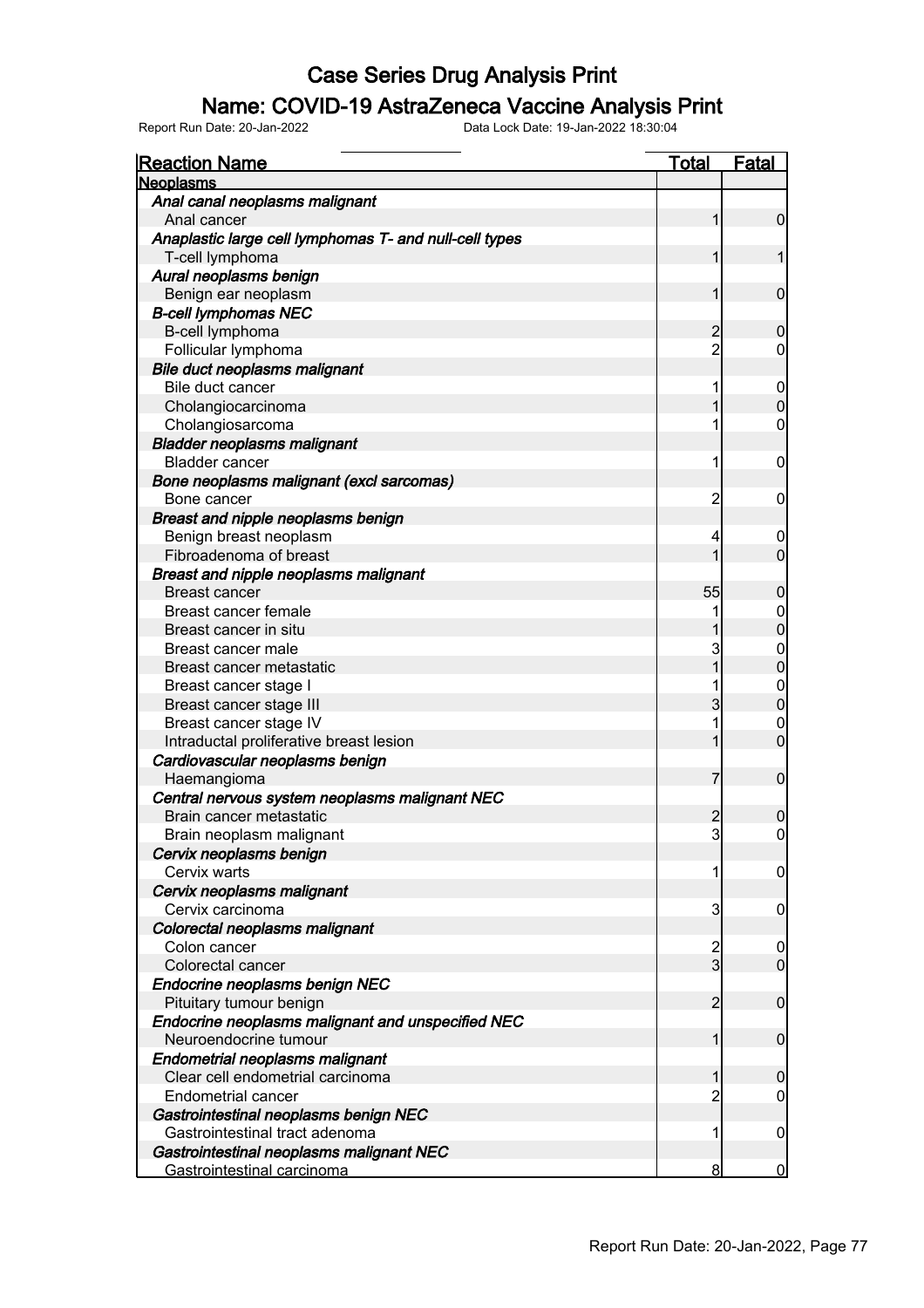### Name: COVID-19 AstraZeneca Vaccine Analysis Print

| <b>Reaction Name</b>                                              | <b>Total</b>   | Fatal            |
|-------------------------------------------------------------------|----------------|------------------|
| Neoplasms cont'd<br><b>Neoplasms</b>                              |                |                  |
| Glial tumours malignant                                           |                |                  |
| Glioblastoma                                                      | 4              |                  |
| Glioblastoma multiforme                                           |                | $\overline{0}$   |
| Haematologic neoplasms NEC                                        |                |                  |
| Benign lymph node neoplasm                                        |                | 0                |
| Haematological malignancy                                         | $\overline{c}$ | $\mathbf 0$      |
| Systemic mastocytosis                                             | $\overline{1}$ | $\overline{0}$   |
| Hepatic neoplasms malignant                                       |                |                  |
| Hepatocellular carcinoma                                          | 4              | $\mathbf 0$      |
| Hepatobiliary neoplasms malignancy unspecified                    |                |                  |
| Hepatic neoplasm                                                  | 1              | $\mathbf 0$      |
| Hepatoblastomas                                                   |                |                  |
| Hepatoblastoma                                                    | 1              | $\mathbf 0$      |
| <b>Hodgkin's disease NEC</b>                                      |                |                  |
| Hodgkin's disease                                                 | $\overline{c}$ | $\mathbf 0$      |
| Leiomyosarcomas                                                   |                |                  |
| Pleomorphic leiomyosarcoma                                        | 1              | $\mathbf 0$      |
| Leukaemias NEC                                                    |                |                  |
| Leukaemia                                                         | 4              | 0                |
| Leukaemia recurrent                                               |                | 0                |
| Leukaemias acute myeloid                                          |                |                  |
| Acute myeloid leukaemia                                           | 4              |                  |
| Leukaemias chronic lymphocytic                                    |                |                  |
| Chronic lymphocytic leukaemia                                     | 6              | 0                |
| Leukaemias chronic myeloid                                        |                |                  |
| Chronic myeloid leukaemia                                         | 1              | 0                |
| Leukaemias myeloid NEC                                            |                |                  |
| Myeloid leukaemia                                                 | 1              | 0                |
| Lip and oral cavity neoplasms benign                              |                |                  |
| Papillary cystadenoma lymphomatosum                               | 1              | $\mathbf 0$      |
| Lip and oral cavity neoplasms malignant                           |                |                  |
| Lip and/or oral cavity cancer                                     | 1              | $\overline{0}$   |
| Lip neoplasm malignant stage unspecified                          |                | $\mathbf 0$      |
| Squamous cell carcinoma of the oral cavity                        | $\overline{c}$ | $\mathbf 0$      |
| <b>Lymphomas unspecified NEC</b>                                  |                |                  |
| Lymphoma                                                          | 21             | $\boldsymbol{0}$ |
| Lymphoproliferative disorders NEC (excl leukaemias and lymphomas) |                |                  |
| Epstein Barr virus positive mucocutaneous ulcer                   |                | 0                |
| Histiocytic necrotising lymphadenitis                             |                | $\overline{0}$   |
| Lymphoproliferative disorder                                      |                | $\mathbf 0$      |
| Lymphoproliferative disorder in remission                         |                | 0                |
| Mediastinal neoplasms malignancy unspecified NEC                  |                |                  |
| Good syndrome                                                     | 4              | 0                |
| Metastases to specified sites                                     |                |                  |
| Metastases to bone                                                | 2              | 0                |
| Metastases to central nervous system                              | 1              |                  |
| Metastases to liver                                               |                | 0                |
| Metastases to lung                                                |                |                  |
| Metastases to unknown and unspecified sites                       |                |                  |
| Metastasis                                                        | 4              |                  |
|                                                                   |                |                  |
| Myelodysplastic syndromes<br>Myelodysplastic syndrome             | 1              | 0                |
| Myeloproliferative disorders (excl leukaemias)                    |                |                  |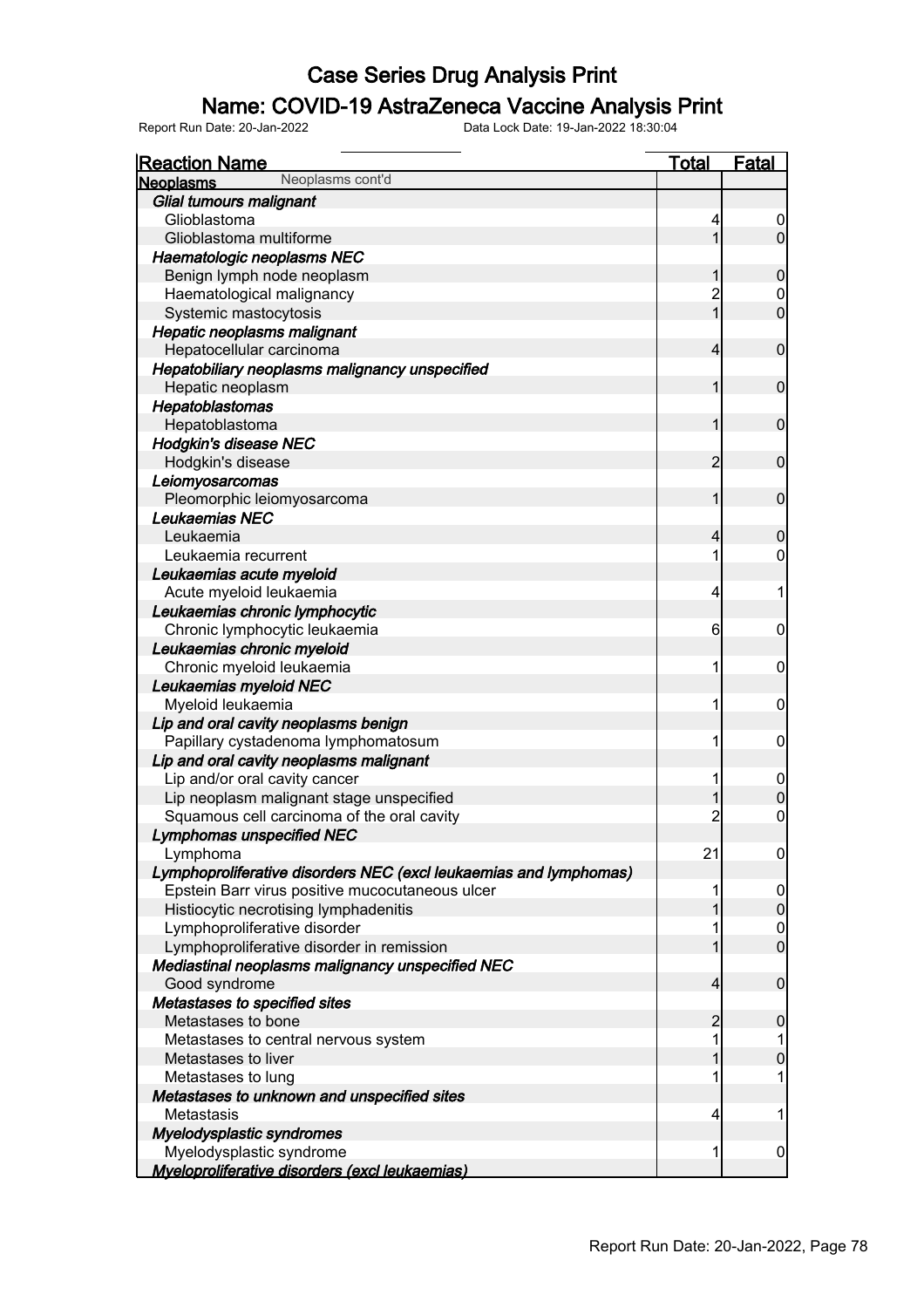### Name: COVID-19 AstraZeneca Vaccine Analysis Print

| <b>Reaction Name</b>                                                               | <u>Total</u>   | <b>Fatal</b>     |
|------------------------------------------------------------------------------------|----------------|------------------|
| Neoplasms cont'd<br><b>Neoplasms</b>                                               |                |                  |
| Essential thrombocythaemia<br>Neoplasms benign site unspecified NEC                | $\overline{c}$ | $\overline{0}$   |
| Fibroma                                                                            |                | 0                |
| Neoplasms malignant site unspecified NEC                                           |                |                  |
| Adenocarcinoma                                                                     | $\overline{c}$ | $\boldsymbol{0}$ |
| Malignant neoplasm progression                                                     | $\overline{1}$ | $\overline{0}$   |
| Metastatic neoplasm                                                                | 3              |                  |
| Neoplasm malignant                                                                 | 13             | $\frac{0}{2}$    |
| Recurrent cancer                                                                   |                | $\mathbf{0}$     |
| Squamous cell carcinoma                                                            | 4              | $\overline{0}$   |
| Neoplasms unspecified malignancy and site unspecified NEC                          |                |                  |
| Neoplasm                                                                           | 1              | $\mathbf 0$      |
| Neoplasm progression                                                               |                | 0                |
| Neoplasm recurrence                                                                | 9              | $\overline{0}$   |
| Nervous system neoplasms unspecified malignancy NEC                                |                |                  |
| Brain neoplasm                                                                     | 11             | 3                |
| Meningioma                                                                         | 6              | $\boldsymbol{0}$ |
| Schwannoma                                                                         |                | $\overline{0}$   |
| <b>Neuromas</b>                                                                    |                |                  |
| Acoustic neuroma                                                                   | 6              | $\mathbf 0$      |
| Non-Hodgkin's lymphomas NEC                                                        |                |                  |
| Cutaneous lymphoma                                                                 | 1              | $\mathbf 0$      |
| Non-Hodgkin's lymphoma                                                             | $\overline{2}$ |                  |
| Non-small cell neoplasms malignant of the respiratory tract cell type              |                |                  |
| specified                                                                          |                |                  |
| Lung adenocarcinoma                                                                | 1              | 1                |
| Ocular neoplasms benign                                                            |                |                  |
| Eye naevus                                                                         | 4              | $\mathbf 0$      |
| Oesophageal neoplasms malignant                                                    |                |                  |
| Oesophageal cancer metastatic                                                      | 6              | $\overline{0}$   |
| Oesophageal carcinoma                                                              | 4              | $\mathbf 0$      |
| Oesophageal squamous cell carcinoma                                                | 1              | $\mathbf 0$      |
| Oncologic complications and emergencies                                            |                |                  |
| Cancer fatigue                                                                     | 4              | $\mathbf{0}$     |
| Cancer pain                                                                        | $\overline{2}$ | $\mathbf 0$      |
| Intracranial tumour haemorrhage                                                    | 1              | $\overline{0}$   |
| Oropharyngeal, nasopharyngeal and tonsillar neoplasms malignant and<br>unspecified |                |                  |
| Tonsil cancer                                                                      | 4              | 0                |
| Ovarian neoplasms malignant (excl germ cell)                                       |                |                  |
| Ovarian cancer                                                                     | 10             | 0                |
| Ovarian cancer recurrent                                                           | 2              | $\mathbf 0$      |
| Ovarian cancer stage IV                                                            | 1              | 0                |
| Pancreatic neoplasms malignant (excl islet cell and carcinoid)                     |                |                  |
| Pancreatic carcinoma                                                               | 6              | $\boldsymbol{0}$ |
| Pancreatic carcinoma metastatic                                                    |                | $\mathbf 0$      |
| Paranasal sinus and nasal cavity neoplasms malignant and unspecified               |                |                  |
| Nasal cavity cancer                                                                | 1              | $\mathbf 0$      |
| Penile neoplasms malignant                                                         |                |                  |
| Penile cancer                                                                      |                | $\mathbf 0$      |
| Plasma cell myelomas                                                               |                |                  |
| Plasma cell myeloma                                                                | 3              | $\boldsymbol{0}$ |
| Plasmacytoma                                                                       | 1              | $\overline{0}$   |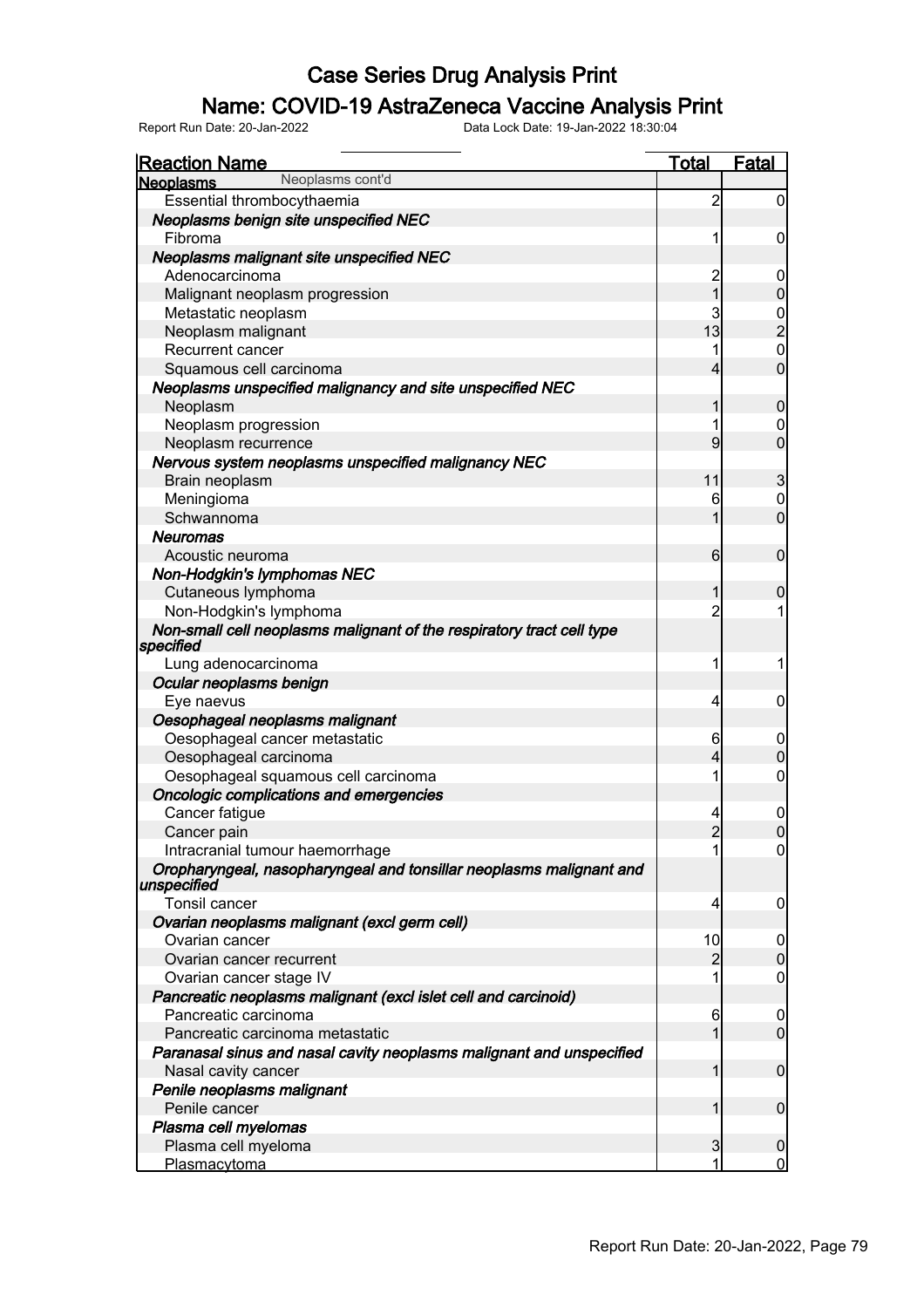### Name: COVID-19 AstraZeneca Vaccine Analysis Print

| <u>Reaction Name</u>                                                    | <b>Total</b>            | <b>Fatal</b>                         |
|-------------------------------------------------------------------------|-------------------------|--------------------------------------|
| Neoplasms cont'd<br><b>Neoplasms</b>                                    |                         |                                      |
| Plasma cell neoplasms NEC                                               |                         |                                      |
| Hypergammaglobulinaemia benign monoclonal                               | 3                       | $\overline{0}$                       |
| Prostatic neoplasms malignant                                           |                         |                                      |
| Prostate cancer                                                         | 8                       | $\boldsymbol{0}$                     |
| Renal neoplasms malignant                                               |                         |                                      |
| Clear cell renal cell carcinoma                                         | $\overline{\mathbf{c}}$ | $\overline{0}$                       |
| Metastatic renal cell carcinoma                                         | $\overline{1}$          | $\mathbf 0$                          |
| Renal cancer                                                            | $\overline{c}$          | $\mathbf 0$                          |
| Reproductive neoplasms female benign NEC                                |                         |                                      |
| Benign hydatidiform mole                                                | 1                       | $\mathbf 0$                          |
| Reproductive neoplasms male benign NEC                                  |                         |                                      |
| Testicle adenoma                                                        | $\overline{c}$          | $\mathbf 0$                          |
| Respiratory tract and pleural neoplasms malignancy unspecified NEC      |                         |                                      |
| Maxillofacial sinus neoplasm                                            |                         | $\mathbf 0$                          |
| Respiratory tract and pleural neoplasms malignant cell type unspecified |                         |                                      |
| NEC                                                                     |                         |                                      |
| Bronchial carcinoma                                                     | 4                       |                                      |
| Lung cancer metastatic                                                  | 1                       | $0\atop 0$                           |
| Lung neoplasm malignant                                                 | 15                      |                                      |
| Throat cancer                                                           | 1                       | $\begin{matrix} 0 \\ 0 \end{matrix}$ |
| Respiratory tract small cell carcinomas                                 |                         |                                      |
| Small cell lung cancer                                                  | 1                       | $\boldsymbol{0}$                     |
| Salivary gland neoplasms malignant                                      |                         |                                      |
| Salivary gland cancer stage 0                                           | 1                       | $\mathbf 0$                          |
| Salivary gland cancer stage III                                         | 1                       | $\boldsymbol{0}$                     |
| Skin melanomas (excl ocular)                                            |                         |                                      |
| Acral lentiginous melanoma stage III                                    | 1                       |                                      |
| Malignant melanoma                                                      | 4                       | $0\atop 0$                           |
| Malignant melanoma in situ                                              | 3                       |                                      |
| Metastatic malignant melanoma                                           | 1                       | $\begin{matrix}0\\0\end{matrix}$     |
| Skin neoplasms benign                                                   |                         |                                      |
| Acrochordon                                                             |                         | $\boldsymbol{0}$                     |
| Anogenital warts                                                        |                         |                                      |
| Haemangioma of skin                                                     | 18                      | $0\atop 0$                           |
| Melanocytic naevus                                                      | 5                       | $\overline{0}$                       |
| Seborrhoeic keratosis                                                   | $\overline{2}$          | 0                                    |
| Skin papilloma                                                          | 31                      | $\overline{0}$                       |
| Skin neoplasms malignant and unspecified (excl melanoma)                |                         |                                      |
| Basal cell carcinoma                                                    | 6                       |                                      |
| Bowen's disease                                                         | 1                       | $\begin{matrix} 0 \\ 0 \end{matrix}$ |
| Neoplasm skin                                                           | 1                       |                                      |
| Skin cancer                                                             | 9                       | $0\atop 0$                           |
| Squamous cell carcinoma of skin                                         | 1                       | $\boldsymbol{0}$                     |
| Soft tissue neoplasms benign NEC                                        |                         |                                      |
| Knuckle pads                                                            | 1                       |                                      |
| Lipoma                                                                  | 10                      | $0$<br>0                             |
| Thyroid neoplasms benign                                                |                         |                                      |
| Benign neoplasm of thyroid gland                                        | 1                       | $\boldsymbol{0}$                     |
| Thyroid adenoma                                                         | 1                       | $\mathbf 0$                          |
| Uterine neoplasms benign                                                |                         |                                      |
| Uterine leiomyoma                                                       | 21                      | $\mathbf 0$                          |
| Uterine neoplasms malignant NEC                                         |                         |                                      |
| Uterine cancer                                                          | 4                       | $\overline{0}$                       |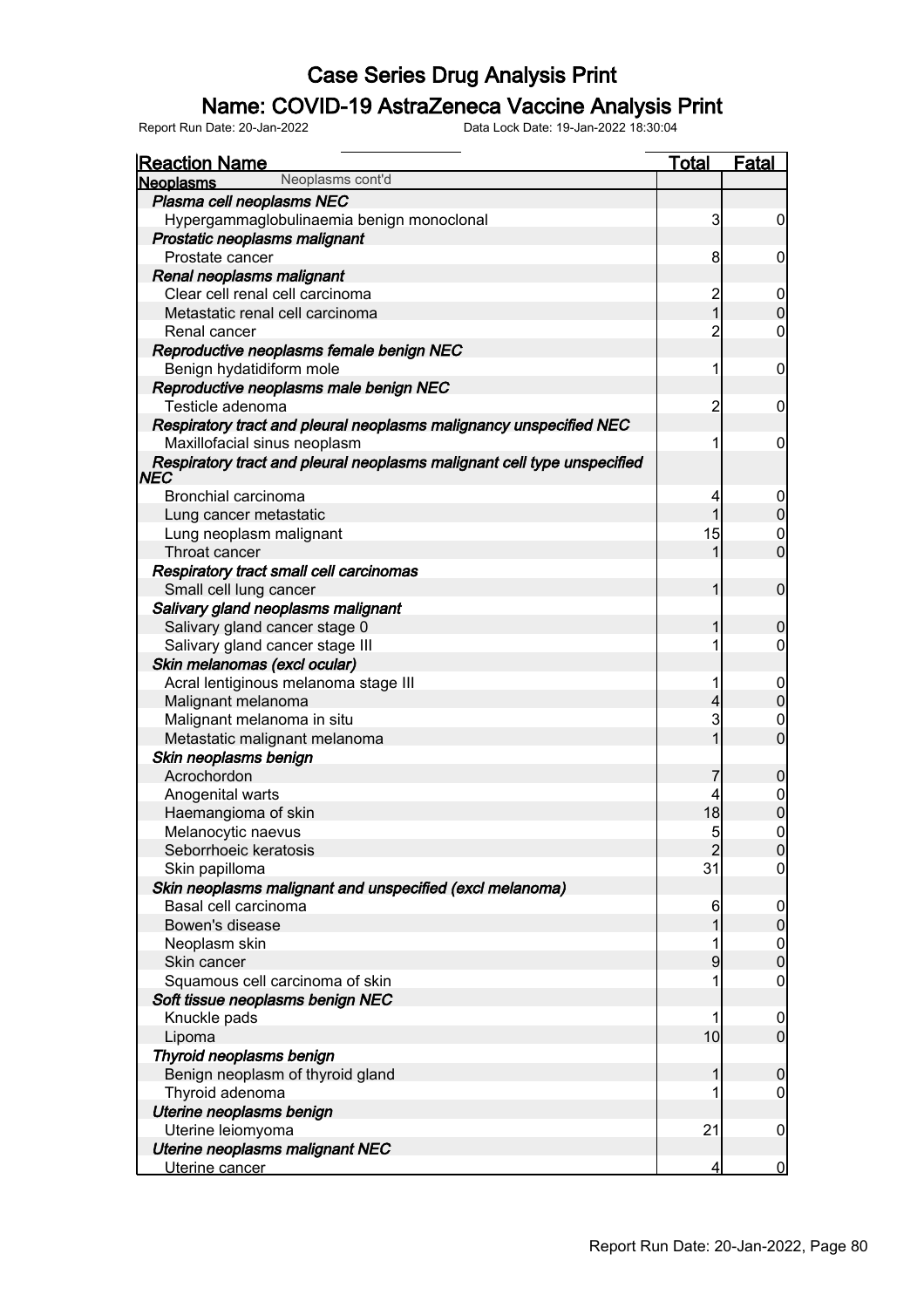### Name: COVID-19 AstraZeneca Vaccine Analysis Print

| <b>Reaction Name</b>                 | ™ota∟ | Fatal |
|--------------------------------------|-------|-------|
| Neoplasms cont'd<br>Neoplasms        |       |       |
| Vulval neoplasms malignant           |       |       |
| Squamous cell carcinoma of the vulva |       |       |
| Vulval cancer                        |       |       |
| Neoplasms SOC TOTAL                  | 496   |       |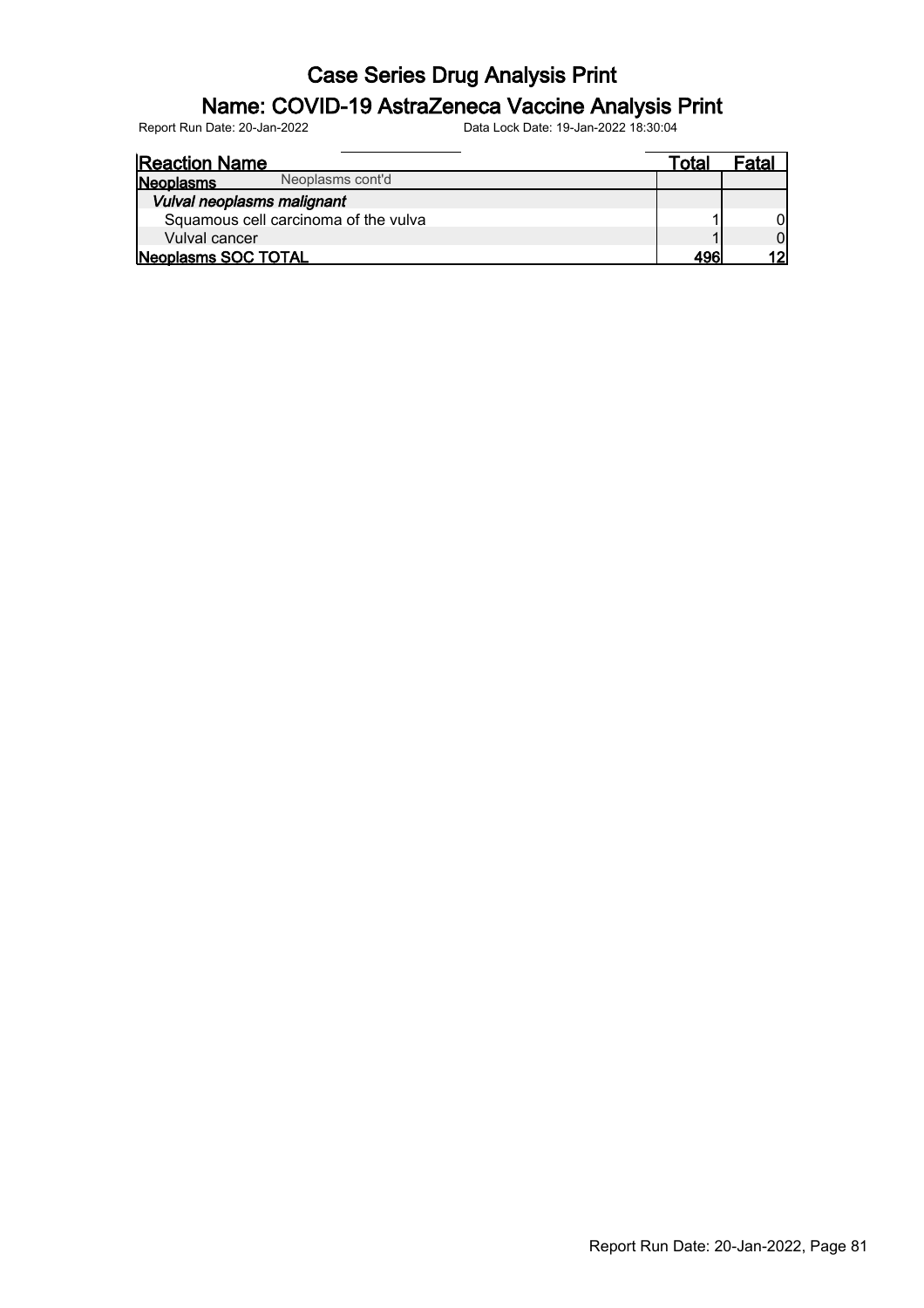### Name: COVID-19 AstraZeneca Vaccine Analysis Print

| <b>Reaction Name</b>                                              | <b>Total</b>    | <b>Fatal</b>                               |
|-------------------------------------------------------------------|-----------------|--------------------------------------------|
| Nervous system disorders                                          |                 |                                            |
| <b>Abnormal reflexes</b>                                          |                 |                                            |
| Areflexia                                                         | 35              | $\boldsymbol{0}$                           |
| Extensor plantar response                                         | 3               | $\overline{0}$                             |
| Hyperreflexia                                                     | $\overline{9}$  | $\overline{0}$                             |
| Hyporeflexia                                                      | 23              |                                            |
| Poor sucking reflex                                               | $\overline{4}$  | $0\atop 0$                                 |
| Reflexes abnormal                                                 | 1               | $\boldsymbol{0}$                           |
| Abnormal sleep-related events                                     |                 |                                            |
| Sleep paralysis                                                   | 25              | $\mathbf 0$                                |
| Absence seizures                                                  |                 |                                            |
| Petit mal epilepsy                                                | 42              | $\mathbf 0$                                |
| Acute polyneuropathies                                            |                 |                                            |
| Acute motor axonal neuropathy                                     | 6               | $\mathbf 0$                                |
| Acute polyneuropathy                                              | $\mathbf{3}$    | $\mathbf 0$                                |
| Guillain-Barre syndrome                                           | 485             |                                            |
| Miller Fisher syndrome                                            | 28              | $\frac{5}{0}$                              |
| Subacute inflammatory demyelinating polyneuropathy                | 4               | $\boldsymbol{0}$                           |
| Alzheimer's disease (incl subtypes)                               |                 |                                            |
| Dementia Alzheimer's type                                         | 1               | $\boldsymbol{0}$                           |
| Mixed dementia                                                    | 1               | $\overline{0}$                             |
| Autonomic nervous system disorders                                |                 |                                            |
| Autonomic nervous system imbalance                                | 24              | $\mathbf 0$                                |
| Autonomic neuropathy                                              |                 | $\boldsymbol{0}$                           |
| Horner's syndrome                                                 | $\frac{2}{2}$   | $\overline{0}$                             |
| Orthostatic intolerance                                           | $\bf{8}$        | $\boldsymbol{0}$                           |
| Central nervous system aneurysms and dissections                  |                 |                                            |
| Carotid artery aneurysm                                           |                 | $\boldsymbol{0}$                           |
| Carotid artery dissection                                         | 2<br>1          | $\mathbf 0$                                |
| Intracranial aneurysm                                             | 6               |                                            |
| Vertebral artery dissection                                       | 3               | $\mathbf 0$                                |
| Central nervous system haemorrhages and cerebrovascular accidents |                 |                                            |
| Basal ganglia haemorrhage                                         | 3               | $\mathbf 0$                                |
| Basal ganglia stroke                                              | 1               | $\boldsymbol{0}$                           |
| Basilar artery occlusion                                          |                 | $\overline{0}$                             |
| Basilar artery thrombosis                                         | $\vert 4 \vert$ | 1                                          |
| Brain stem embolism                                               | $\mathbf{1}$    | 1                                          |
| Brain stem haemorrhage                                            | 5               |                                            |
| Brain stem infarction                                             | $\overline{c}$  |                                            |
| Brain stem stroke                                                 | 8               | $\begin{array}{c} 2 \\ 2 \\ 0 \end{array}$ |
| Brain stem thrombosis                                             | 1               |                                            |
| Carotid artery occlusion                                          | 3               |                                            |
| Carotid artery thrombosis                                         | 11              | $0\atop 0$                                 |
| Cerebellar haemorrhage                                            | 5               | $\boldsymbol{0}$                           |
| Cerebellar infarction                                             | 6               | $\mathbf 0$                                |
| Cerebellar stroke                                                 | 11              | $\mathbf 0$                                |
| Cerebral artery embolism                                          | 12              | $\mathbf 0$                                |
| Cerebral artery occlusion                                         | $\overline{5}$  | 1                                          |
| Cerebral artery thrombosis                                        | 16              | $\pmb{0}$                                  |
| Cerebral haematoma                                                | 14              |                                            |
| Cerebral haemorrhage                                              | 190             | 51                                         |
| Cerebral infarction                                               | 97              | 5                                          |
| Cerebral ischaemia                                                | $\overline{4}$  | $\pmb{0}$                                  |
| <b>Cerebral thrombosis</b>                                        | 41              | $\overline{4}$                             |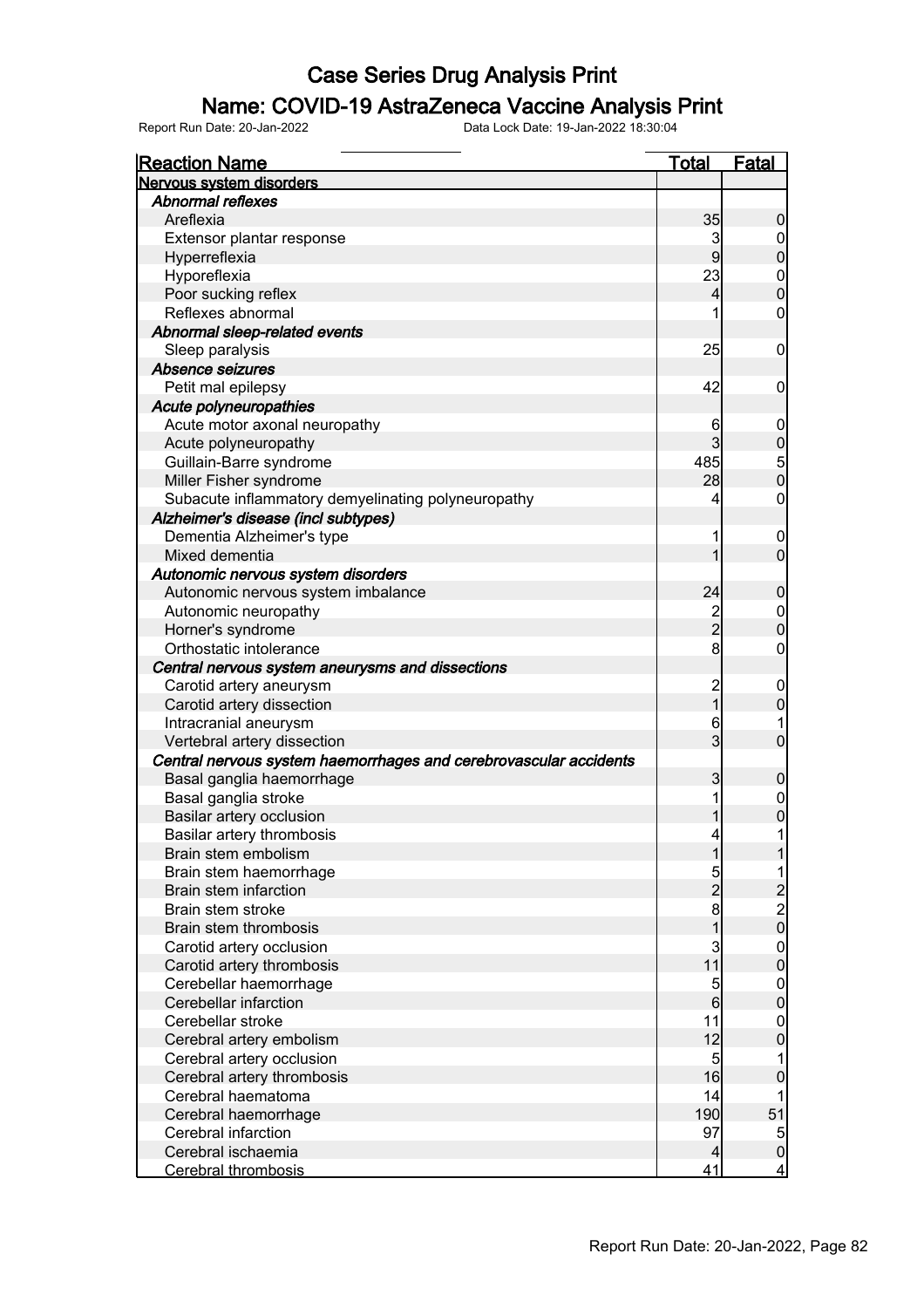### Name: COVID-19 AstraZeneca Vaccine Analysis Print

| <b>Reaction Name</b>                                     | <u>Total</u>   | <b>Fatal</b>                         |
|----------------------------------------------------------|----------------|--------------------------------------|
| Nervous system disorders Nervous system disorders cont'd |                |                                      |
| Cerebral vascular occlusion                              | $\overline{2}$ | $\Omega$                             |
| Cerebrovascular accident                                 | 1318           | 51                                   |
| Embolic stroke                                           | 21             |                                      |
| Haemorrhage intracranial                                 | 57             | 15                                   |
| Haemorrhagic cerebral infarction                         | $\overline{3}$ | $\mathbf{1}$                         |
| Haemorrhagic stroke                                      | 47             |                                      |
| Haemorrhagic transformation stroke                       | 8              | $\frac{7}{3}$                        |
| Internal capsule infarction                              | 1              |                                      |
| Intracranial haematoma                                   | 8              | $\begin{matrix} 0 \\ 1 \end{matrix}$ |
| Intraventricular haemorrhage                             | 6              | $\mathbf{0}$                         |
| Ischaemic cerebral infarction                            | $\overline{3}$ | $\overline{0}$                       |
| Ischaemic stroke                                         | 162            | 7                                    |
| Lacunar infarction                                       | 6              | $\mathbf 0$                          |
| Lacunar stroke                                           | 28             | $\boldsymbol{0}$                     |
| Perinatal stroke                                         | 1              | $\mathbf 0$                          |
| Pseudostroke                                             | 3              | $\boldsymbol{0}$                     |
| Ruptured cerebral aneurysm                               |                | $\mathbf 0$                          |
| Spinal cord haematoma                                    |                | $\mathbf{0}$                         |
| Spinal cord infarction                                   |                | $\mathbf 0$                          |
| Spinal stroke                                            |                | $\mathbf{0}$                         |
| Stroke in evolution                                      | 1              | $\overline{0}$                       |
| Subarachnoid haemorrhage                                 | 118            | 7                                    |
| Thalamic infarction                                      | 1              | $\mathbf 0$                          |
| Thalamus haemorrhage                                     | 9              | $\boldsymbol{0}$                     |
| Thrombotic stroke                                        | 16             | $\mathbf 0$                          |
| Vertebral artery occlusion                               | 1              | $\mathbf{0}$                         |
| Vertebral artery thrombosis                              | 1              | $\overline{0}$                       |
| Central nervous system inflammatory disorders NEC        |                |                                      |
| Arachnoiditis                                            | $\overline{4}$ | $\boldsymbol{0}$                     |
| Central nervous system inflammation                      | 15             | $\mathbf 0$                          |
| Neurosarcoidosis                                         | $\overline{4}$ | $\boldsymbol{0}$                     |
| Central nervous system vascular disorders NEC            |                |                                      |
| Brain hypoxia                                            | 1              | $\mathbf 0$                          |
| Brain stem microhaemorrhage                              | 1              | $\boldsymbol{0}$                     |
| Carotid arteriosclerosis                                 | 1              | $\overline{0}$                       |
| Carotid artery stenosis                                  | $\overline{4}$ | 0                                    |
| Central nervous system vasculitis                        | $\overline{3}$ | $\overline{0}$                       |
| Cerebral amyloid angiopathy                              | 5              | $\boldsymbol{0}$                     |
| Cerebral arteriosclerosis                                | $\overline{2}$ | $\mathbf 0$                          |
| Cerebral arteritis                                       | 1              | $\boldsymbol{0}$                     |
| Cerebral congestion                                      | 4              | $\mathbf 0$                          |
| Cerebral microangiopathy                                 | 1              | $\boldsymbol{0}$                     |
| Cerebral microhaemorrhage                                | 4              | $\mathbf 0$                          |
| Cerebral small vessel ischaemic disease                  | $\frac{3}{2}$  | $\boldsymbol{0}$                     |
| Cerebral vasoconstriction                                |                | $\mathbf 0$                          |
| Cerebrovascular disorder                                 | 4              | $\boldsymbol{0}$                     |
| Cerebrovascular insufficiency                            | 1              | $\mathbf 0$                          |
| Dural arteriovenous fistula                              |                | $\boldsymbol{0}$                     |
| Internal carotid artery deformity                        |                | $\pmb{0}$                            |
| Reversible cerebral vasoconstriction syndrome            | 4              | $\overline{0}$                       |
| Cerebrovascular venous and sinus thrombosis              |                |                                      |
| Cerebral venous sinus thrombosis                         | 213            | 23                                   |
| Cerebral venous thrombosis                               | 51             | 5                                    |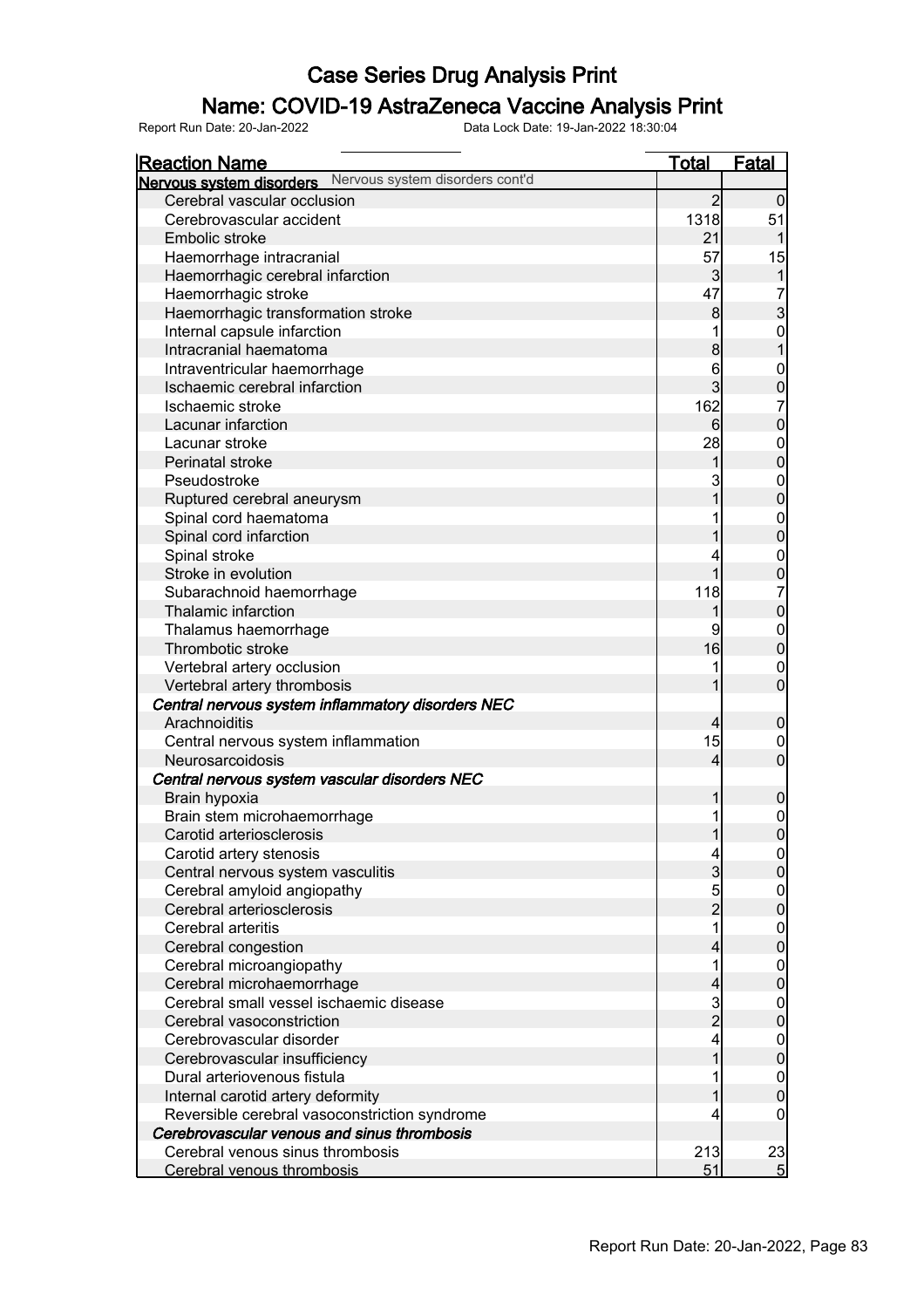### Name: COVID-19 AstraZeneca Vaccine Analysis Print

| <u>Reaction Name</u>                                      | <u>Total</u>            | <b>Fatal</b>     |
|-----------------------------------------------------------|-------------------------|------------------|
| Nervous system disorders Nervous system disorders cont'd  |                         |                  |
| Superior sagittal sinus thrombosis                        | 33                      | $\mathbf{3}$     |
| Transverse sinus thrombosis                               | 8                       | $\overline{0}$   |
| Cervical spinal cord and nerve root disorders             |                         |                  |
| Cervical radiculopathy                                    | $\overline{4}$          | $\mathbf 0$      |
| Cervicobrachial syndrome                                  | 8                       | $\overline{0}$   |
| <b>Choreiform movements</b>                               |                         |                  |
| Chorea                                                    | 3                       | $\mathbf 0$      |
| Choreoathetosis                                           | 1                       | $\mathbf 0$      |
| Sydenham's chorea                                         |                         | $\boldsymbol{0}$ |
| Chronic polyneuropathies                                  |                         |                  |
| Chronic inflammatory demyelinating polyradiculoneuropathy | 10                      | $\mathbf 0$      |
| Demyelinating polyneuropathy                              | 12                      | $\mathbf 0$      |
| Diabetic neuropathy                                       | 3                       | $\mathbf 0$      |
| Polyneuropathy chronic                                    | $\overline{2}$          | $\overline{0}$   |
| Coma states                                               |                         |                  |
| Coma                                                      | 24                      | $\boldsymbol{0}$ |
| Diabetic coma                                             | 3                       | $\mathbf 0$      |
| Hypoglycaemic coma                                        | $\overline{2}$          | $\overline{0}$   |
| Coordination and balance disturbances                     |                         |                  |
| Ataxia                                                    | 53                      | $\boldsymbol{0}$ |
| <b>Balance disorder</b>                                   | 993                     | $\mathbf 0$      |
| Cerebellar ataxia                                         | 5                       | $\mathbf 0$      |
| Cerebellar syndrome                                       | $\overline{2}$          | $\mathbf{0}$     |
| Coordination abnormal                                     | 140                     | $\mathbf 0$      |
| Dysdiadochokinesis                                        |                         | $\mathbf{0}$     |
| Dysstasia                                                 | 125                     | $\mathbf 0$      |
| Hand-eye coordination impaired                            | 2                       | $\mathbf 0$      |
| Nystagmus                                                 | 24                      | $\overline{0}$   |
| <b>Cortical dysfunction NEC</b>                           |                         |                  |
| Agraphia                                                  | 1                       | $\boldsymbol{0}$ |
| Alexia                                                    | 7                       | $\boldsymbol{0}$ |
| Aphasia                                                   | 187                     | $\mathbf 0$      |
| Apraxia                                                   | 4                       |                  |
| Dysgraphia                                                | 8                       | $0$<br>0         |
| Dyslexia                                                  | $\overline{2}$          | $\mathbf 0$      |
| Dyspraxia                                                 | $\boldsymbol{8}$        | 0                |
| Neurologic neglect syndrome                               | $\overline{3}$          | $\overline{0}$   |
| Sensory processing disorder                               | $\overline{1}$          | $\pmb{0}$        |
| Visuospatial deficit                                      | $\overline{2}$          | $\mathbf 0$      |
| Cranial nerve disorders NEC                               |                         |                  |
| Cranial nerve disorder                                    | $\overline{\mathbf{c}}$ | $\mathbf 0$      |
| Cranial nerve paralysis                                   | $\overline{1}$          | $\pmb{0}$        |
| Neurovascular conflict                                    | 1                       | $\boldsymbol{0}$ |
| Paresis cranial nerve                                     | $\overline{2}$          | $\overline{0}$   |
| Dementia (excl Alzheimer's type)                          |                         |                  |
| Dementia                                                  | 34                      | $\boldsymbol{0}$ |
| Dementia with Lewy bodies                                 | 1                       | $\overline{0}$   |
| Frontotemporal dementia                                   |                         | $\pmb{0}$        |
| Senile dementia                                           | 1                       | $\boldsymbol{0}$ |
| Vascular dementia                                         | 5                       | $\mathbf 0$      |
| <b>Demyelinating disorders NEC</b>                        |                         |                  |
| Acute disseminated encephalomyelitis                      | 16                      | $\boldsymbol{0}$ |
| Autoimmune demyelinating disease                          | 1                       | $\overline{0}$   |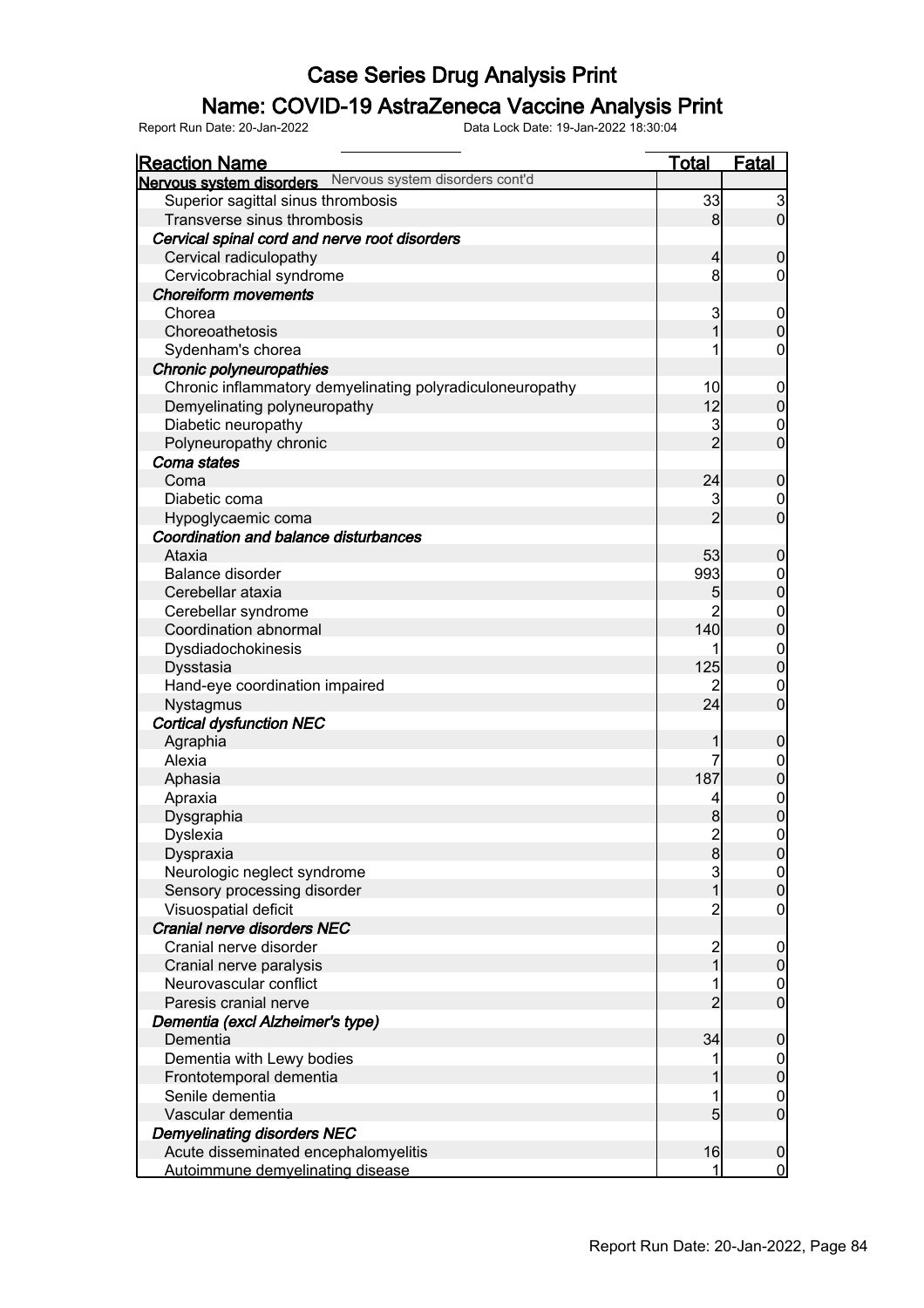### Name: COVID-19 AstraZeneca Vaccine Analysis Print

| <b>Reaction Name</b>                                        | <b>Total</b>   | Fatal            |
|-------------------------------------------------------------|----------------|------------------|
| Nervous system disorders cont'd<br>Nervous system disorders |                |                  |
| Clinically isolated syndrome                                | $\overline{4}$ | $\overline{0}$   |
| Demyelination                                               | 28             | 0                |
| Neuromyelitis optica spectrum disorder                      | 5              | $\overline{0}$   |
| Disturbances in consciousness NEC                           |                |                  |
| Altered state of consciousness                              | 21             | 0                |
| <b>Consciousness fluctuating</b>                            | 4              | 0                |
| Depressed level of consciousness                            | 93             | $\mathbf 0$      |
| Hypoglycaemic unconsciousness                               |                | 0                |
| Lethargy                                                    | 4989           | $\overline{0}$   |
| Loss of consciousness                                       | 1123           | $\mathbf 0$      |
| Postictal state                                             | 1              | $\overline{0}$   |
| Sedation                                                    | 18             | $\mathbf 0$      |
| Somnolence                                                  | 1985           | $\overline{0}$   |
| Stupor                                                      | 9              | 0                |
| Syncope                                                     | 2627           | $\overline{0}$   |
| Disturbances in sleep phase rhythm                          |                |                  |
| Advanced sleep phase                                        | 1              | $\mathbf 0$      |
| Circadian rhythm sleep disorder                             | 6              | $\mathbf 0$      |
| Delayed sleep phase                                         |                | $\overline{0}$   |
| Irregular sleep phase                                       | 4              | $\boldsymbol{0}$ |
| Irregular sleep wake rhythm disorder                        | 1              | $\overline{0}$   |
| Non-24-hour sleep-wake disorder                             |                | 0                |
| Dyskinesias and movement disorders NEC                      |                |                  |
| Akathisia                                                   | 10             | $\overline{0}$   |
| Akinesia                                                    | 1              | $\mathbf 0$      |
| <b>Ballismus</b>                                            |                | $\mathbf 0$      |
| Bradykinesia                                                | 36             | $\overline{0}$   |
| Clumsiness                                                  | 55             | $\mathbf{0}$     |
| Dyskinesia                                                  | 126            | $\overline{0}$   |
| Extrapyramidal disorder                                     | 18             | $\mathbf 0$      |
| Fine motor delay                                            | 3              | $\overline{0}$   |
| Fine motor skill dysfunction                                | 22             | $\mathbf 0$      |
| Hyperkinesia                                                | 27             | $\mathbf 0$      |
| Hypokinesia                                                 | 106            | $\mathbf{0}$     |
| Meige's syndrome                                            | $\mathbf{1}$   | $\overline{0}$   |
| Motor dysfunction                                           | 21             | $\overline{0}$   |
| Movement disorder                                           | 115            | $\overline{0}$   |
| Psychomotor hyperactivity                                   | 40             | $\overline{0}$   |
| Tardive dyskinesia                                          | 1              | $\overline{0}$   |
| <b>Dystonias</b>                                            |                |                  |
| Dystonia                                                    | 22             | $\boldsymbol{0}$ |
| Dystonic tremor                                             | $\mathbf{3}$   | $0\atop 0$       |
| Opisthotonus                                                | 4              |                  |
| Writer's cramp                                              | 1              | 0                |
| <b>Encephalitis NEC</b>                                     |                |                  |
| Bickerstaff's encephalitis                                  |                | $\mathbf 0$      |
| Encephalitis autoimmune                                     | 4              | $\overline{0}$   |
| Limbic encephalitis                                         | 1              | $\mathbf 0$      |
| Noninfective encephalitis                                   | 14             | $\mathbf 0$      |
| <b>Encephalopathies NEC</b>                                 |                |                  |
| Autoimmune encephalopathy                                   | 6              | 1                |
| Encephalopathy                                              | 10             | $\boldsymbol{0}$ |
| Hypertensive encephalopathy                                 | 1              | $\mathbf 0$      |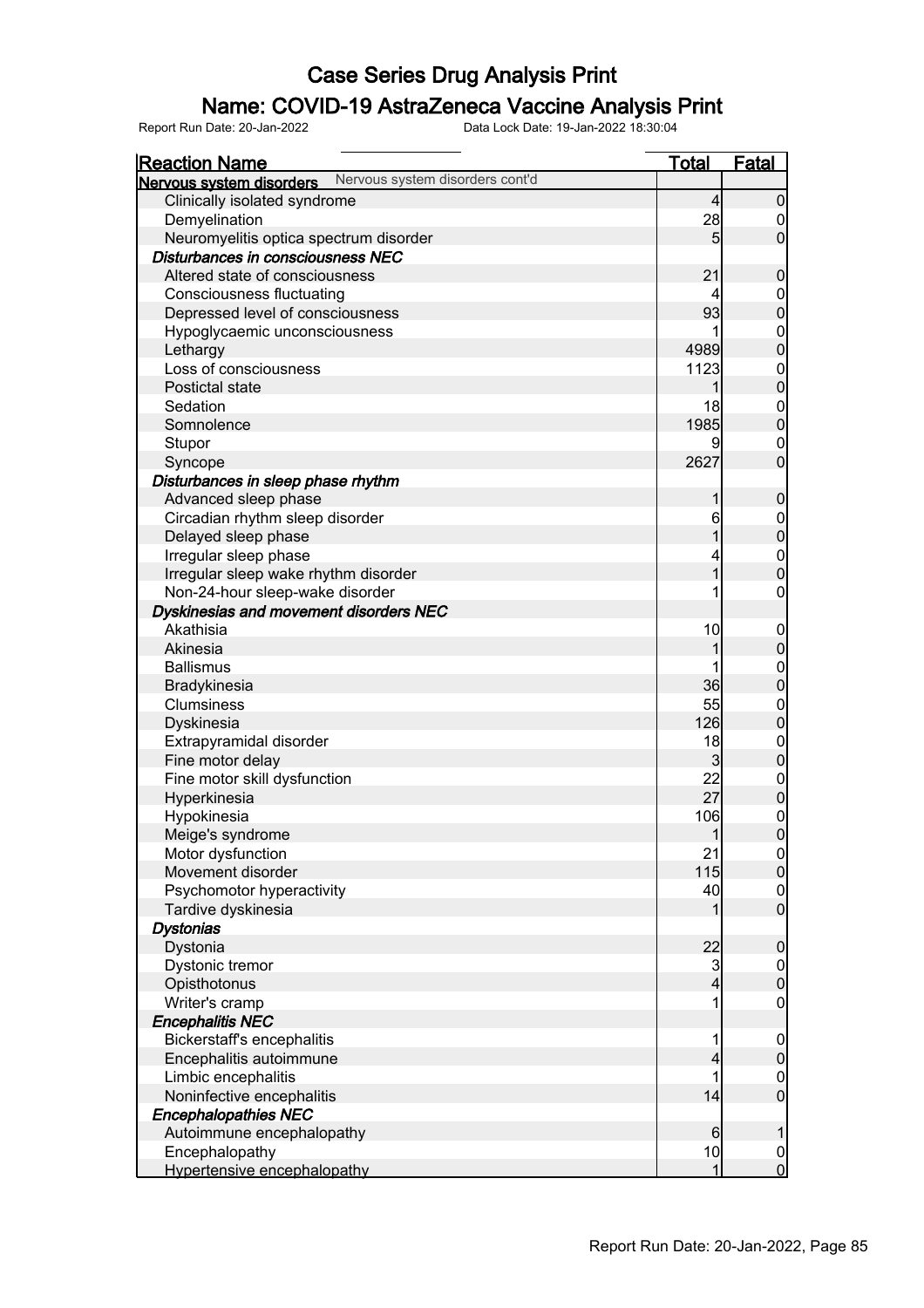### Name: COVID-19 AstraZeneca Vaccine Analysis Print

| <b>Reaction Name</b>                                        | <u>Total</u>   | Fatal            |
|-------------------------------------------------------------|----------------|------------------|
| Nervous system disorders cont'd<br>Nervous system disorders |                |                  |
| Hypoxic-ischaemic encephalopathy                            | 1              | $\boldsymbol{0}$ |
| Posterior reversible encephalopathy syndrome                | 3 <sub>l</sub> | $\overline{0}$   |
| Encephalopathies toxic and metabolic                        |                |                  |
| Hepatic encephalopathy                                      | $\overline{2}$ | $\overline{0}$   |
| Eye movement disorders                                      |                |                  |
| Illrd nerve disorder                                        | 1              | $\mathbf 0$      |
| Illrd nerve paralysis                                       |                | $\boldsymbol{0}$ |
| Illrd nerve paresis                                         |                | $\mathbf 0$      |
| IVth nerve paralysis                                        |                | $\boldsymbol{0}$ |
| Microvascular cranial nerve palsy                           | $\overline{2}$ | $\overline{0}$   |
| VIth nerve paralysis                                        | 10             | $\mathbf 0$      |
| <b>Facial cranial nerve disorders</b>                       |                |                  |
| Bell's palsy                                                | 620            | $\mathbf 0$      |
| Facial nerve disorder                                       | 9              | $\boldsymbol{0}$ |
| Facial paralysis                                            | 366            | $\boldsymbol{0}$ |
| <b>Facial paresis</b>                                       | 177            | $\mathbf 0$      |
| Facial spasm                                                | 46             | $\mathbf 0$      |
| Oculofacial paralysis                                       |                | $\overline{0}$   |
| Generalised tonic-clonic seizures                           |                |                  |
| Generalised tonic-clonic seizure                            | 105            | $\mathbf 0$      |
| Glossopharyngeal nerve disorders                            |                |                  |
| Glossopharyngeal neuralgia                                  | 1              | $\mathbf 0$      |
| <b>Headaches NEC</b>                                        |                |                  |
| Cervicogenic headache                                       | 6              | $\mathbf 0$      |
| Chronic paroxysmal hemicrania                               |                | $\boldsymbol{0}$ |
| Cluster headache                                            | 768            | $\mathbf 0$      |
| Cold-stimulus headache                                      | 91             | $\boldsymbol{0}$ |
| Drug withdrawal headache                                    | 17             | $\mathbf 0$      |
| <b>Exertional headache</b>                                  | 12             | $\boldsymbol{0}$ |
| External compression headache                               | 5 <sub>l</sub> | $\mathbf 0$      |
| Headache                                                    | 81692          | $\boldsymbol{0}$ |
| Medication overuse headache                                 | 19             | $\mathbf 0$      |
| New daily persistent headache                               | 20             | $\boldsymbol{0}$ |
| Occipital neuralgia                                         | 28             | $\mathbf 0$      |
| Ophthalmoplegic migraine                                    | 1              | $\mathbf 0$      |
| Post-traumatic headache                                     | 3              | 0                |
| Primary cough headache                                      | $\overline{c}$ | 0                |
| Primary headache associated with sexual activity            | 13             | $\mathbf 0$      |
| Sinus headache                                              | 961            | $\overline{0}$   |
| <b>Tension headache</b>                                     | 1536           | $\mathbf 0$      |
| Thunderclap headache                                        | 50             | $\overline{0}$   |
| Vascular headache                                           | 85             | $\overline{0}$   |
| <b>Hydrocephalic conditions</b>                             |                |                  |
| Hydrocephalus                                               | 18             | $\mathbf 1$      |
| Hypoglossal nerve disorders                                 |                |                  |
| Tongue paralysis                                            | 6              | $\boldsymbol{0}$ |
| Increased intracranial pressure disorders                   |                |                  |
| <b>Brain compression</b>                                    | 4              | $\mathbf 0$      |
| Brain oedema                                                | 37             | $\frac{2}{0}$    |
| Cerebrospinal fluid circulation disorder                    | 6              |                  |
| Cytotoxic oedema                                            |                | $\boldsymbol{0}$ |
| Idiopathic intracranial hypertension                        |                | $\mathbf 0$      |
| Intracranial pressure increased                             | $\frac{34}{5}$ | $\overline{0}$   |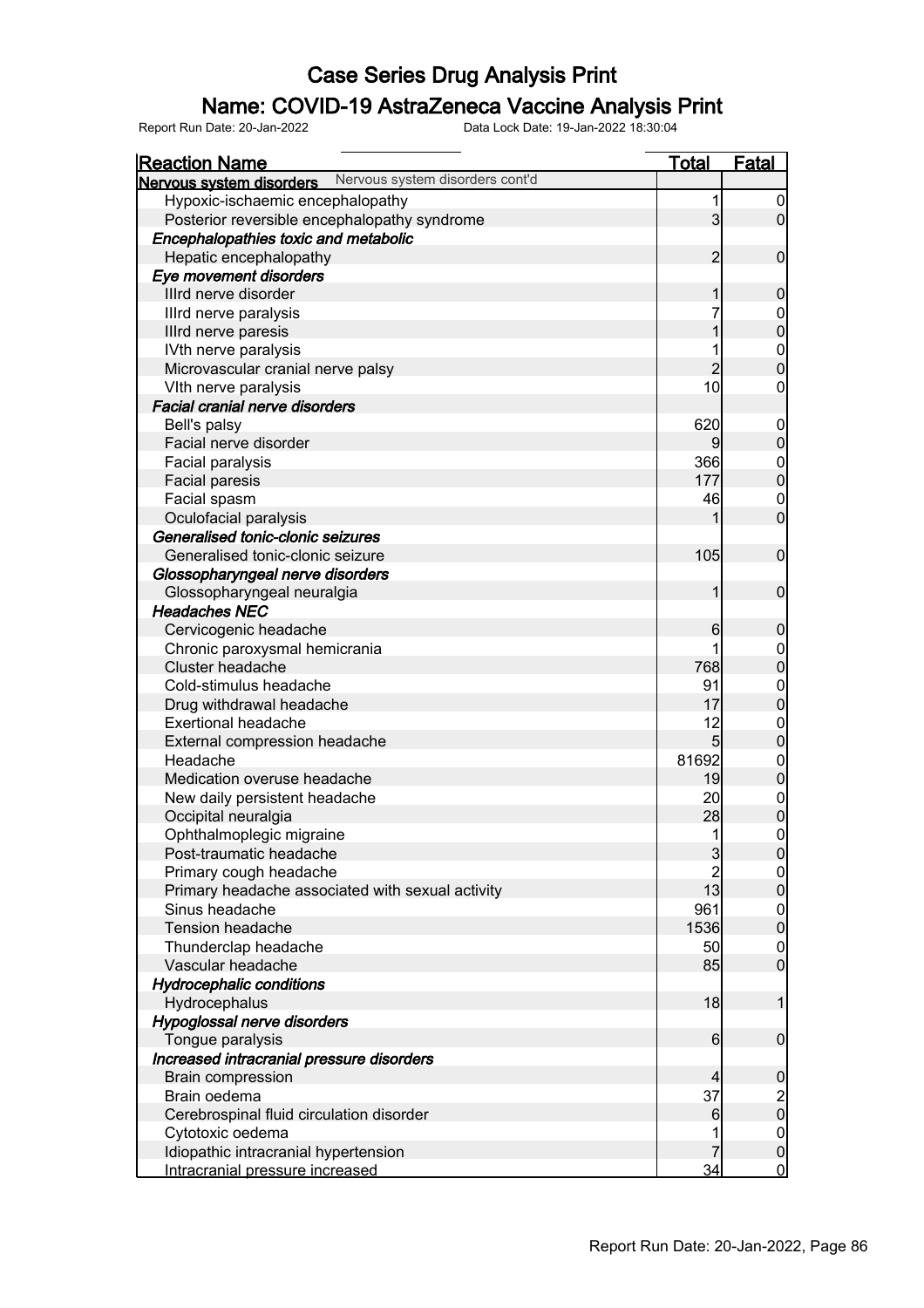### Name: COVID-19 AstraZeneca Vaccine Analysis Print

| <b>Reaction Name</b>                                     | <b>Total</b>             | <b>Fatal</b>                         |
|----------------------------------------------------------|--------------------------|--------------------------------------|
| Nervous system disorders Nervous system disorders cont'd |                          |                                      |
| Vasogenic cerebral oedema                                | 1                        | $\overline{0}$                       |
| Intellectual disabilities                                |                          |                                      |
| Intellectual disability                                  | 11                       | $\mathbf 0$                          |
| Lumbar spinal cord and nerve root disorders              |                          |                                      |
| Lumbar radiculopathy                                     | 5                        | $\mathbf 0$                          |
| Sciatica                                                 | 238                      | 0                                    |
| Memory loss (excl dementia)                              |                          |                                      |
| Amnesia                                                  | 439                      | $\mathbf 0$                          |
| Memory impairment                                        | 406                      | $\boldsymbol{0}$                     |
| Retrograde amnesia                                       |                          | $\mathbf 0$                          |
| Transient global amnesia                                 | 25                       | $\mathbf 0$                          |
| <b>Meningitis NEC</b>                                    |                          |                                      |
| Meningitis noninfective                                  | 1                        | $\boldsymbol{0}$                     |
| Mental impairment (excl dementia and memory loss)        |                          |                                      |
| Cognitive disorder                                       | 213                      | $\mathbf 0$                          |
| Disturbance in attention                                 | 764                      | $\overline{0}$                       |
| Judgement impaired                                       | 5 <sub>5</sub>           | $\mathbf 0$                          |
| Mental impairment                                        | 145                      | $\boldsymbol{0}$                     |
| <b>Migraine headaches</b>                                |                          |                                      |
| Basilar migraine                                         | 5                        | $\mathbf 0$                          |
| Hemiplegic migraine                                      | 51                       | $\pmb{0}$                            |
| Migraine                                                 | 7753                     | $\boldsymbol{0}$                     |
| Migraine with aura                                       | 400                      | $\overline{0}$                       |
| Migraine without aura                                    | 48                       | $\mathbf{0}$                         |
| Ophthalmic migraine                                      | 14                       | $\overline{0}$                       |
| Retinal migraine                                         | 90                       | $\boldsymbol{0}$                     |
| Status migrainosus                                       | 5 <sub>5</sub>           | $\boldsymbol{0}$                     |
| Typical aura without headache                            | 19                       | $\mathbf 0$                          |
| Vestibular migraine                                      | 40                       | $\mathbf 0$                          |
| Mixed cranial nerve disorders                            |                          |                                      |
| <b>Bulbar palsy</b>                                      | 3                        | $\boldsymbol{0}$                     |
| Mononeuropathies                                         |                          |                                      |
| Carpal tunnel syndrome                                   | 44                       | $\boldsymbol{0}$                     |
| Cubital tunnel syndrome                                  |                          |                                      |
| Diabetic mononeuropathy                                  | 1                        | $\begin{matrix} 0 \\ 0 \end{matrix}$ |
| Long thoracic nerve palsy                                |                          | 0                                    |
| Meralgia paraesthetica                                   | $\frac{2}{3}$            | $\mathbf 0$                          |
| Mononeuritis                                             | 4                        |                                      |
| Mononeuropathy                                           | $\overline{3}$           | $0\atop 0$                           |
| Nerve compression                                        | 58                       |                                      |
| Peripheral nerve lesion                                  | 1                        | $\begin{matrix} 0 \\ 0 \end{matrix}$ |
| Peroneal nerve palsy                                     | 19                       |                                      |
| Piriformis syndrome                                      | $\overline{\mathcal{L}}$ | $\begin{matrix} 0 \\ 0 \end{matrix}$ |
| Radial nerve palsy                                       |                          |                                      |
| Sciatic nerve neuropathy                                 | $\frac{2}{5}$            | $0$<br>0                             |
| Ulnar nerve palsy                                        | $\overline{3}$           |                                      |
| <b>Ulnar neuritis</b>                                    | $\overline{4}$           | $0\atop 0$                           |
| Ulnar tunnel syndrome                                    | 1                        | $\mathbf 0$                          |
| Motor neurone diseases                                   |                          |                                      |
| Amyotrophic lateral sclerosis                            | 1                        | $\mathbf 0$                          |
| Lower motor neurone lesion                               | 1                        | $\pmb{0}$                            |
| Motor neurone disease                                    | 6                        | $\mathbf 0$                          |
| Multiple sclerosis acute and progressive                 |                          |                                      |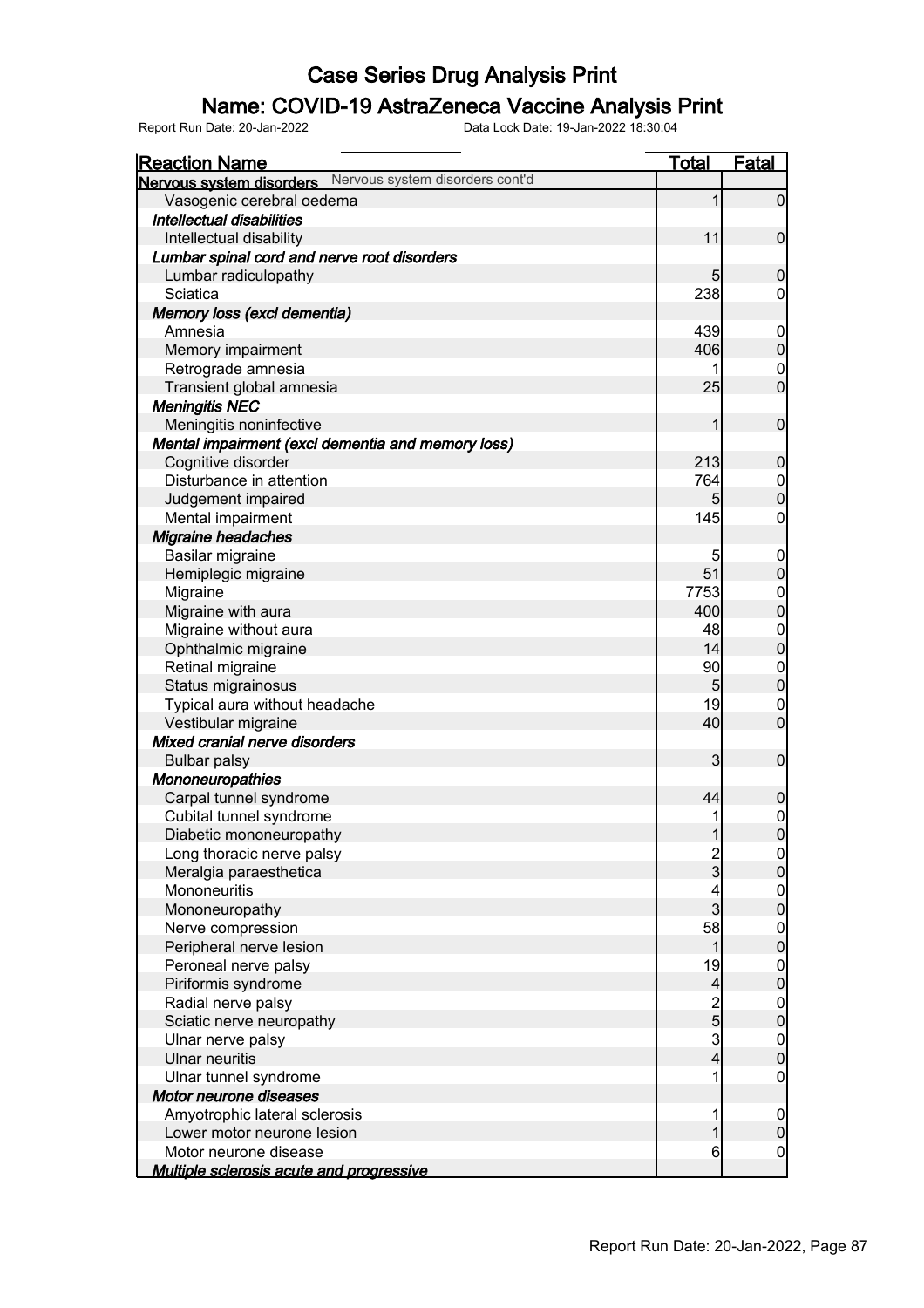### Name: COVID-19 AstraZeneca Vaccine Analysis Print

| <b>Reaction Name</b>                                        | <b>Total</b>    | Fatal                                |
|-------------------------------------------------------------|-----------------|--------------------------------------|
| Nervous system disorders cont'd<br>Nervous system disorders |                 |                                      |
| <b>Band sensation</b>                                       | $6 \overline{}$ | 0                                    |
| Multiple sclerosis                                          | 61              | $\mathbf 0$                          |
| Multiple sclerosis pseudo relapse                           | 2               | 0                                    |
| Multiple sclerosis relapse                                  | 61              | $\overline{0}$                       |
| Progressive multiple sclerosis                              |                 | $\mathbf{0}$                         |
| Relapsing multiple sclerosis                                | 1               | $\overline{0}$                       |
| Tumefactive multiple sclerosis                              | 1               | $\mathbf 0$                          |
| Uhthoff's phenomenon                                        | $\overline{2}$  | $\overline{0}$                       |
| Muscle tone abnormal                                        |                 |                                      |
| Drop attacks                                                | $\overline{c}$  | $\mathbf 0$                          |
| Hypertonia                                                  | 5               | 0                                    |
| Hypotonia                                                   | 42              | $\overline{0}$                       |
| Serotonin syndrome                                          |                 | $\mathbf 0$                          |
| Stiff leg syndrome                                          | 10              | $\overline{0}$                       |
| Stiff person syndrome                                       |                 | 0                                    |
| <b>Myelitis (incl infective)</b>                            |                 |                                      |
| Acute flaccid myelitis                                      |                 | $\mathbf 0$                          |
| Myelitis transverse                                         | 108             | $\overline{0}$                       |
| Narcolepsy and hypersomnia                                  |                 |                                      |
| Cataplexy                                                   | 1               | $\mathbf 0$                          |
| Hypersomnia                                                 | 230             | $\mathbf 0$                          |
| Narcolepsy                                                  | 22              | $\overline{0}$                       |
| Nervous system cysts and polyps                             |                 |                                      |
| Arachnoid cyst                                              | 1               | $\mathbf 0$                          |
| Pineal gland cyst                                           |                 | 0                                    |
| Nervous system disorders NEC                                |                 |                                      |
| Brain stem syndrome                                         | $\overline{c}$  | $\overline{0}$                       |
| Central nervous system lesion                               | 10              | $\mathbf 0$                          |
| Cerebral disorder                                           | 9               | $\mathbf 0$                          |
| Microglial nodules                                          | 1               | $\overline{0}$                       |
| Nervous system disorder                                     | 84              | $\mathbf 0$                          |
| Neurotoxicity                                               | 5               | $\overline{0}$                       |
| Psychomotor skills impaired                                 | 4               | 0                                    |
|                                                             |                 |                                      |
| Neurologic visual problems NEC                              | 9               | $\mathbf 0$                          |
| Hemianopia                                                  |                 |                                      |
| Hemianopia homonymous                                       | 3               | 0                                    |
| Quadrantanopia<br><b>Tunnel vision</b>                      | 23              | $\overline{0}$<br>$\overline{0}$     |
|                                                             |                 |                                      |
| Neurological signs and symptoms NEC                         |                 |                                      |
| Agitation neonatal                                          | 1               | $\mathbf 0$                          |
| Cerebrospinal fluid leakage                                 |                 | 0                                    |
| Clonus                                                      | 2               |                                      |
| <b>Dizziness</b>                                            | 22695           | $\begin{matrix} 0 \\ 0 \end{matrix}$ |
| Dizziness exertional                                        | 101             |                                      |
| Dizziness postural                                          | 2177            | 1                                    |
| Drooling                                                    | 27              | $\overline{0}$                       |
| Exaggerated startle response                                | 4               | $\begin{matrix} 0 \\ 0 \end{matrix}$ |
| Fontanelle bulging                                          | 4               |                                      |
| Head discomfort                                             | 770             | $0$<br>0                             |
| Hyporesponsive to stimuli                                   | 4               |                                      |
| Inability to crawl                                          | $\frac{2}{6}$   | $0$<br>0                             |
| Infant irritability                                         |                 |                                      |
| Intracranial hypotension                                    | 4               | $\mathbf 0$                          |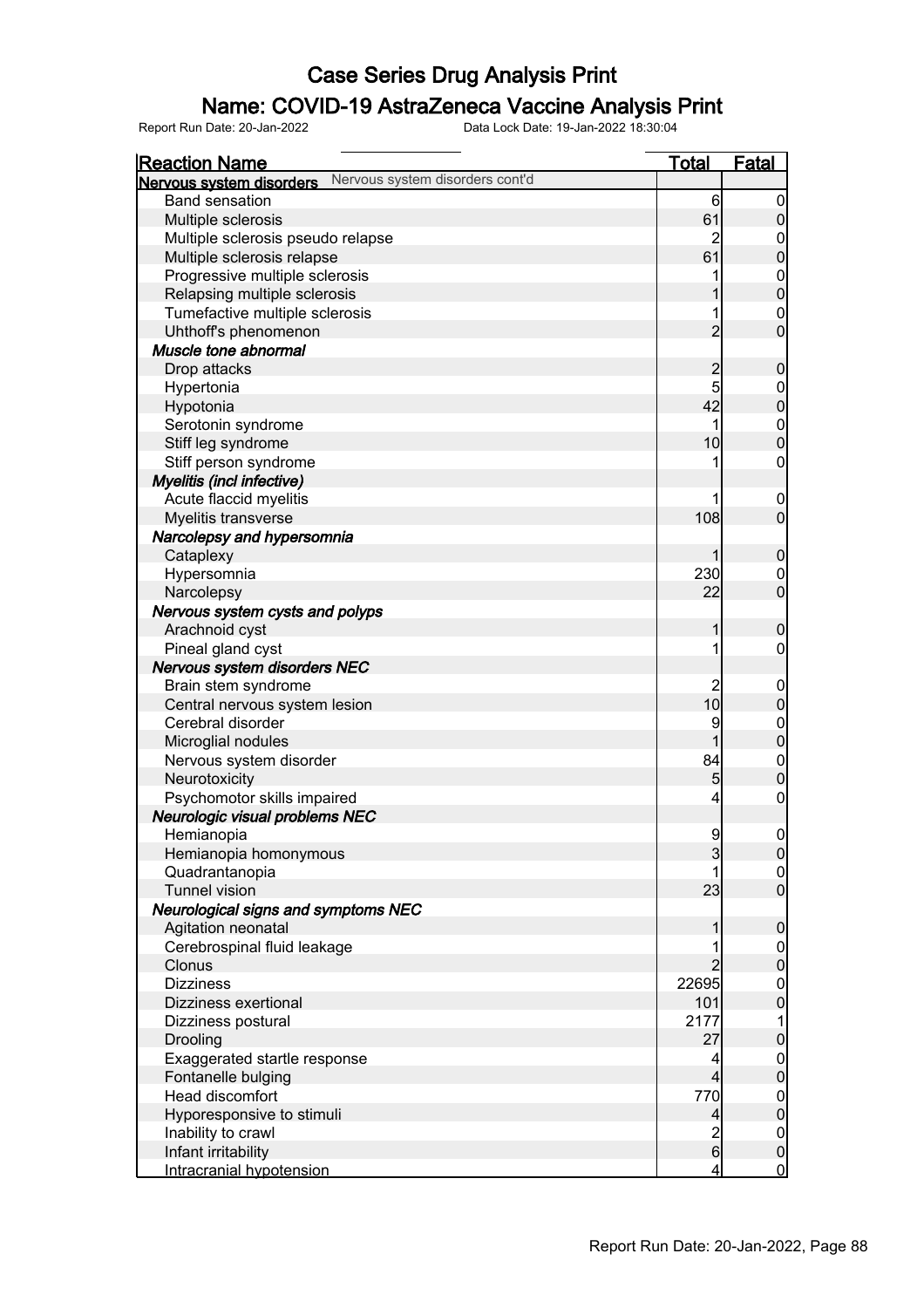### Name: COVID-19 AstraZeneca Vaccine Analysis Print

| <b>Reaction Name</b>                                     | <u>Total</u>   | <b>Fatal</b>                         |
|----------------------------------------------------------|----------------|--------------------------------------|
| Nervous system disorders Nervous system disorders cont'd |                |                                      |
| Meningism                                                | 3              | $\boldsymbol{0}$                     |
| Myoclonus                                                | 34             | $\mathbf 0$                          |
| Neurological decompensation                              | $\overline{4}$ | $\bf{0}$                             |
| Neurological symptom                                     | 146            |                                      |
| Patient elopement                                        | 3              | $0\atop 0$                           |
| Persistent postural-perceptual dizziness                 | 43             |                                      |
| Pleocytosis                                              | $\overline{4}$ | $0$<br>0                             |
| Presyncope                                               | 621            |                                      |
| Sensory overload                                         | 11             | $0$ 0                                |
| Slow response to stimuli                                 | 8              |                                      |
| Spontaneous cerebrospinal fluid leak syndrome            | $\overline{2}$ | $0$<br>0                             |
| Tongue biting                                            | 10             | $\mathbf{0}$                         |
| Unresponsive to stimuli                                  | 110            | $\overline{0}$                       |
| <b>Neuromuscular disorders NEC</b>                       |                |                                      |
| Hypotonic-hyporesponsive episode                         | 1              | $\mathbf 0$                          |
| Muscle contractions involuntary                          | 40             |                                      |
| Muscle spasticity                                        | 34             | $0$<br>0                             |
| Neuromuscular pain                                       | 6              |                                      |
| Neuromyopathy                                            | 3              | $0$ 0                                |
| Neuromyotonia                                            | 1              |                                      |
| Sensorimotor disorder                                    | 1              | $\begin{matrix}0\\0\end{matrix}$     |
| Neuromuscular junction dysfunction                       |                |                                      |
| Myasthenia gravis                                        | 21             | $\mathbf 0$                          |
| Myasthenia gravis crisis                                 | 3              | $\mathbf 0$                          |
| <b>Olfactory nerve disorders</b>                         |                |                                      |
| Anosmia                                                  | 364            | $\mathbf 0$                          |
| Hyposmia                                                 | 11             | $\pmb{0}$                            |
| Parosmia                                                 | 411            | $\boldsymbol{0}$                     |
| Optic nerve disorders NEC                                |                |                                      |
| Optic neuritis                                           | 63             | $\mathbf 0$                          |
| Paraesthesias and dysaesthesias                          |                |                                      |
| Anaesthesia                                              | 3              | $\boldsymbol{0}$                     |
| Burning feet syndrome                                    | 34             | $\mathbf 0$                          |
| <b>Burning sensation</b>                                 | 1047           |                                      |
| Burning sensation mucosal                                | 3              | $\begin{matrix} 0 \\ 0 \end{matrix}$ |
| Dysaesthesia                                             | 17             |                                      |
| Formication                                              | 85             | 0 <br>$\overline{0}$                 |
| Hand-arm vibration syndrome                              | $\mathbf{3}$   |                                      |
| Hemianaesthesia                                          | 5              | $\begin{matrix} 0 \\ 0 \end{matrix}$ |
| Hemiparaesthesia                                         | 5              | $\boldsymbol{0}$                     |
| Hyperaesthesia                                           | 276            | $\mathbf 0$                          |
| Hypoaesthesia                                            | 6167           | $\boldsymbol{0}$                     |
| Lhermitte's sign                                         | $\overline{4}$ | $\mathbf 0$                          |
| Paraesthesia                                             | 9915           | $\boldsymbol{0}$                     |
| Reversed hot-cold sensation                              |                | $\overline{0}$                       |
| Paralysis and paresis (excl cranial nerve)               |                |                                      |
| Diplegia                                                 | 37             | $\pmb{0}$                            |
| Gait spastic                                             |                |                                      |
| Hemiparesis                                              | 119            | $\overline{0}$<br>$\mathbf 0$        |
| Hemiplegia                                               | 53             |                                      |
| Monoparesis                                              | 119            | $\boldsymbol{0}$<br>$\mathbf 0$      |
| Monoplegia                                               | 146            |                                      |
| Paralysis                                                | 354            | $\boldsymbol{0}$<br>$\overline{0}$   |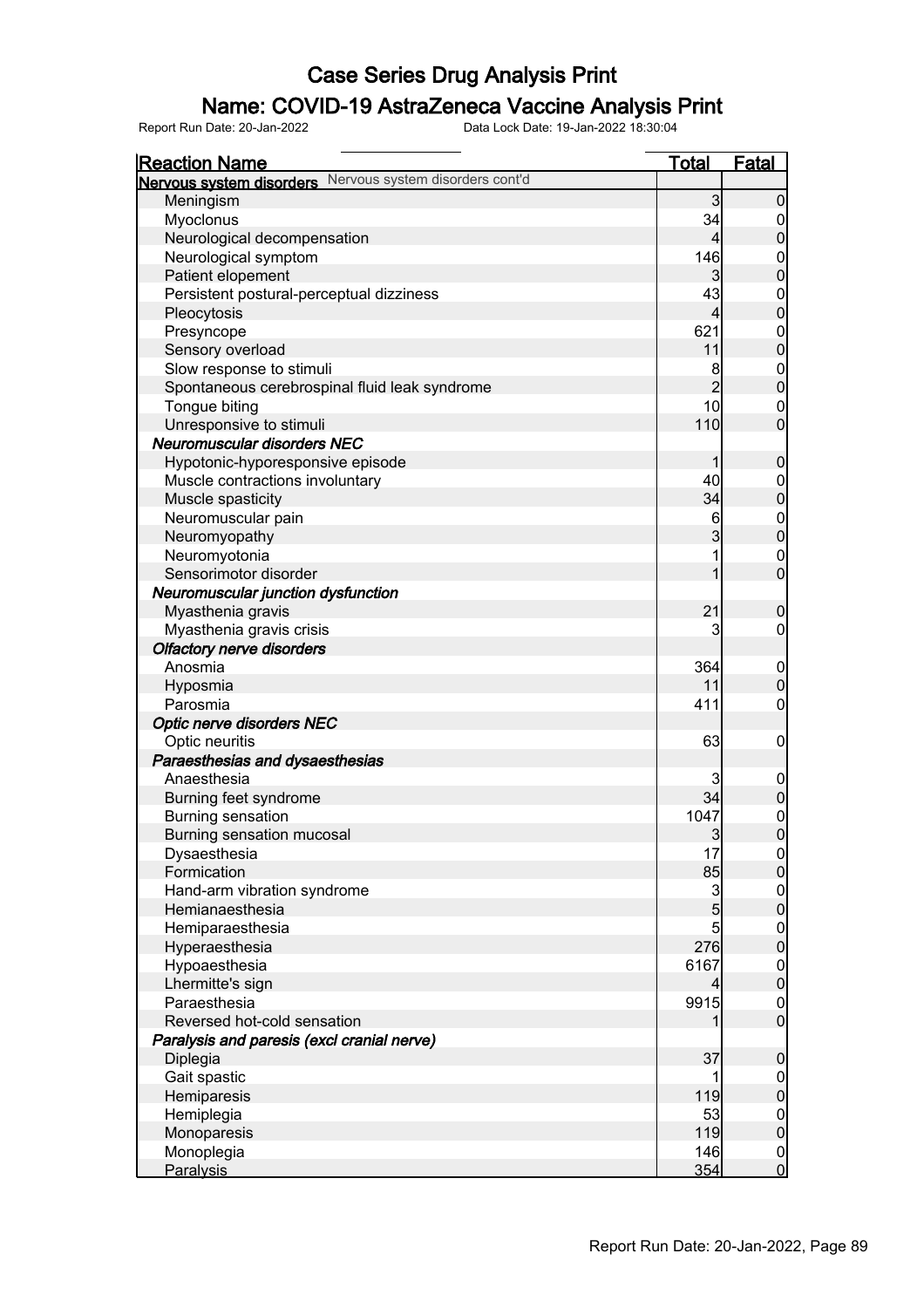### Name: COVID-19 AstraZeneca Vaccine Analysis Print

| Nervous system disorders Nervous system disorders cont'd<br>Paraparesis<br>6<br>$\overline{0}$<br>$\overline{3}$<br>Paraplegia<br>$\boldsymbol{0}$<br>9<br>Paresis<br>$0$<br>0<br>$\overline{1}$<br>Peripheral nerve palsy<br>$0\atop 0$<br>1<br>Peripheral paralysis<br>3<br>3<br>Postictal paralysis<br>$\begin{matrix}0\\0\end{matrix}$<br>Quadriparesis<br>4<br>Quadriplegia<br>Parkinson's disease and parkinsonism<br>162<br>Freezing phenomenon<br>$\boldsymbol{0}$<br>Parkinson's disease<br>18<br>$0\atop 0$<br>13<br>Parkinsonism<br>9<br>Reduced facial expression |
|-------------------------------------------------------------------------------------------------------------------------------------------------------------------------------------------------------------------------------------------------------------------------------------------------------------------------------------------------------------------------------------------------------------------------------------------------------------------------------------------------------------------------------------------------------------------------------|
|                                                                                                                                                                                                                                                                                                                                                                                                                                                                                                                                                                               |
|                                                                                                                                                                                                                                                                                                                                                                                                                                                                                                                                                                               |
|                                                                                                                                                                                                                                                                                                                                                                                                                                                                                                                                                                               |
|                                                                                                                                                                                                                                                                                                                                                                                                                                                                                                                                                                               |
|                                                                                                                                                                                                                                                                                                                                                                                                                                                                                                                                                                               |
|                                                                                                                                                                                                                                                                                                                                                                                                                                                                                                                                                                               |
|                                                                                                                                                                                                                                                                                                                                                                                                                                                                                                                                                                               |
|                                                                                                                                                                                                                                                                                                                                                                                                                                                                                                                                                                               |
|                                                                                                                                                                                                                                                                                                                                                                                                                                                                                                                                                                               |
|                                                                                                                                                                                                                                                                                                                                                                                                                                                                                                                                                                               |
|                                                                                                                                                                                                                                                                                                                                                                                                                                                                                                                                                                               |
|                                                                                                                                                                                                                                                                                                                                                                                                                                                                                                                                                                               |
|                                                                                                                                                                                                                                                                                                                                                                                                                                                                                                                                                                               |
|                                                                                                                                                                                                                                                                                                                                                                                                                                                                                                                                                                               |
| $\begin{matrix}0\\0\end{matrix}$<br>1<br>Vascular parkinsonism                                                                                                                                                                                                                                                                                                                                                                                                                                                                                                                |
| <b>Partial complex seizures</b>                                                                                                                                                                                                                                                                                                                                                                                                                                                                                                                                               |
| 21<br>Dreamy state<br>$\pmb{0}$                                                                                                                                                                                                                                                                                                                                                                                                                                                                                                                                               |
| 7<br>Focal dyscognitive seizures                                                                                                                                                                                                                                                                                                                                                                                                                                                                                                                                              |
| $\begin{matrix} 0 \\ 0 \end{matrix}$<br>$\overline{5}$<br>Temporal lobe epilepsy                                                                                                                                                                                                                                                                                                                                                                                                                                                                                              |
| Partial simple seizures NEC                                                                                                                                                                                                                                                                                                                                                                                                                                                                                                                                                   |
| Autonomic seizure<br>$\mathbf 0$<br>1                                                                                                                                                                                                                                                                                                                                                                                                                                                                                                                                         |
| 7<br>$\pmb{0}$<br>Simple partial seizures                                                                                                                                                                                                                                                                                                                                                                                                                                                                                                                                     |
| <b>Peripheral neuropathies NEC</b>                                                                                                                                                                                                                                                                                                                                                                                                                                                                                                                                            |
| 3<br>Autoimmune neuropathy                                                                                                                                                                                                                                                                                                                                                                                                                                                                                                                                                    |
| $0\atop 0$<br>$\overline{1}$<br>Axonal and demyelinating polyneuropathy                                                                                                                                                                                                                                                                                                                                                                                                                                                                                                       |
| Axonal neuropathy                                                                                                                                                                                                                                                                                                                                                                                                                                                                                                                                                             |
| $\frac{2}{1}$<br>$0$ 0<br>Brachial plexopathy                                                                                                                                                                                                                                                                                                                                                                                                                                                                                                                                 |
| $\overline{2}$<br>Ischaemic neuropathy                                                                                                                                                                                                                                                                                                                                                                                                                                                                                                                                        |
| $\begin{matrix}0\\0\end{matrix}$<br>11<br>Neuralgic amyotrophy                                                                                                                                                                                                                                                                                                                                                                                                                                                                                                                |
| 19<br><b>Neuritis</b>                                                                                                                                                                                                                                                                                                                                                                                                                                                                                                                                                         |
| $0\atop 0$<br>Neuropathy peripheral<br>288                                                                                                                                                                                                                                                                                                                                                                                                                                                                                                                                    |
| Peripheral motor neuropathy<br>$\overline{c}$                                                                                                                                                                                                                                                                                                                                                                                                                                                                                                                                 |
| $\begin{matrix}0\\0\end{matrix}$<br>$\overline{3}$<br>Peripheral sensorimotor neuropathy                                                                                                                                                                                                                                                                                                                                                                                                                                                                                      |
| 18<br>Peripheral sensory neuropathy                                                                                                                                                                                                                                                                                                                                                                                                                                                                                                                                           |
| $\begin{matrix}0\\0\end{matrix}$<br>16<br>Polyneuropathy                                                                                                                                                                                                                                                                                                                                                                                                                                                                                                                      |
| $\overline{0}$<br>Small fibre neuropathy<br>$\overline{4}$                                                                                                                                                                                                                                                                                                                                                                                                                                                                                                                    |
| Thoracic outlet syndrome<br>$\overline{2}$<br> 0                                                                                                                                                                                                                                                                                                                                                                                                                                                                                                                              |
| Seizures and seizure disorders NEC                                                                                                                                                                                                                                                                                                                                                                                                                                                                                                                                            |
| Acute encephalitis with refractory, repetitive partial seizures<br>$\mathbf 0$<br>1                                                                                                                                                                                                                                                                                                                                                                                                                                                                                           |
| Alcoholic seizure<br>1                                                                                                                                                                                                                                                                                                                                                                                                                                                                                                                                                        |
| $\overline{0}$<br>$\pmb{0}$<br>12<br>Atonic seizures                                                                                                                                                                                                                                                                                                                                                                                                                                                                                                                          |
| 7<br>Change in seizure presentation                                                                                                                                                                                                                                                                                                                                                                                                                                                                                                                                           |
| $\boldsymbol{0}$<br>$\mathbf 0$<br>10<br>Clonic convulsion                                                                                                                                                                                                                                                                                                                                                                                                                                                                                                                    |
| Convulsive threshold lowered<br>1                                                                                                                                                                                                                                                                                                                                                                                                                                                                                                                                             |
| $\boldsymbol{0}$<br>$\overline{0}$<br>2<br>Drug withdrawal convulsions                                                                                                                                                                                                                                                                                                                                                                                                                                                                                                        |
| 353<br>1<br>Epilepsy                                                                                                                                                                                                                                                                                                                                                                                                                                                                                                                                                          |
| Epileptic aura<br>$\pmb{0}$<br>$\mathbf{3}$                                                                                                                                                                                                                                                                                                                                                                                                                                                                                                                                   |
| 92<br>Febrile convulsion                                                                                                                                                                                                                                                                                                                                                                                                                                                                                                                                                      |
| $\boldsymbol{0}$<br>$\pmb{0}$<br>Hypoglycaemic seizure<br>$\mathbf{1}$                                                                                                                                                                                                                                                                                                                                                                                                                                                                                                        |
| Migraine-triggered seizure                                                                                                                                                                                                                                                                                                                                                                                                                                                                                                                                                    |
| $\frac{2}{5}$<br>$\boldsymbol{0}$<br>$\mathbf 0$<br>Myoclonic epilepsy                                                                                                                                                                                                                                                                                                                                                                                                                                                                                                        |
| Partial seizures<br>60                                                                                                                                                                                                                                                                                                                                                                                                                                                                                                                                                        |
| $\overline{0}$<br>$\pmb{0}$<br>Psychogenic seizure<br>5 <sub>5</sub>                                                                                                                                                                                                                                                                                                                                                                                                                                                                                                          |
| $\overline{3}$<br>1397<br><b>Seizure</b>                                                                                                                                                                                                                                                                                                                                                                                                                                                                                                                                      |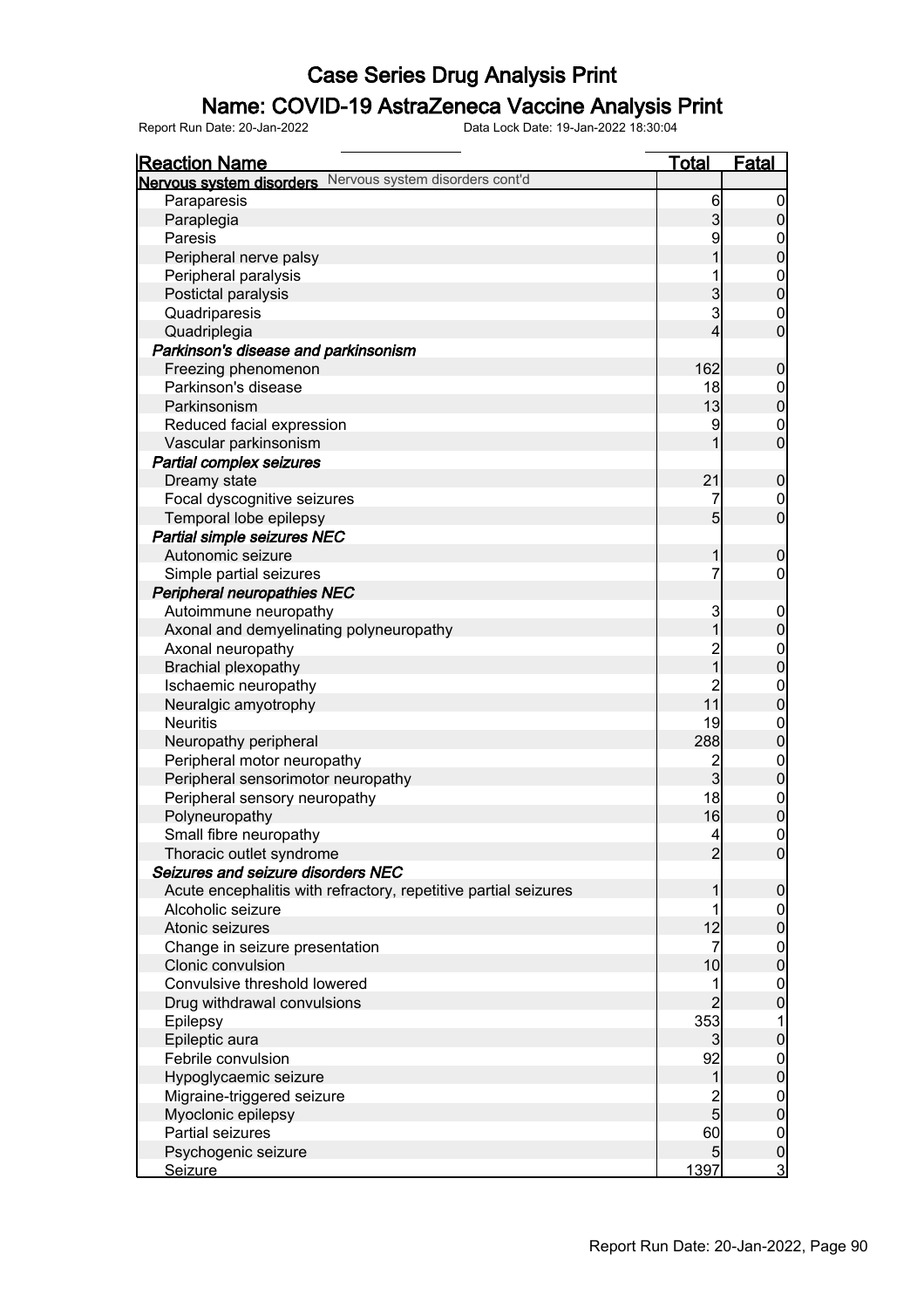### Name: COVID-19 AstraZeneca Vaccine Analysis Print

| <b>Reaction Name</b>                                        | <b>Total</b>        | <b>Fatal</b>                         |
|-------------------------------------------------------------|---------------------|--------------------------------------|
| Nervous system disorders cont'd<br>Nervous system disorders |                     |                                      |
| Seizure anoxic                                              | 4                   | $\mathbf 0$                          |
| Seizure cluster                                             | 9                   | $\overline{0}$                       |
| Seizure like phenomena                                      | $\overline{3}$      |                                      |
| Status epilepticus                                          | 29                  | $\frac{0}{2}$                        |
| Tonic clonic movements                                      | $\overline{3}$      |                                      |
| Tonic convulsion                                            | 39                  | $\pmb{0}$                            |
| <b>Sensory abnormalities NEC</b>                            |                     |                                      |
| Ageusia                                                     | 1117                | $\boldsymbol{0}$                     |
| Allodynia                                                   | 63                  | $\pmb{0}$                            |
| Aura                                                        | 26                  |                                      |
| Central pain syndrome                                       | $\overline{2}$      | $0\atop 0$                           |
| Complex regional pain syndrome                              | 15                  |                                      |
| Decreased vibratory sense                                   | 1                   | $0\atop 0$                           |
| Dysgeusia                                                   | 2027                |                                      |
| Electric shock sensation                                    | 114                 | $0\0$                                |
| Hypogeusia                                                  | 7                   |                                      |
| Intercostal neuralgia                                       | $\overline{c}$      | $\begin{matrix}0\\0\end{matrix}$     |
| Loss of proprioception                                      | 7                   |                                      |
| Neuralgia                                                   | 1521                | $0\atop 0$                           |
| Persistent genital arousal disorder                         | 2                   |                                      |
| Phantom limb syndrome                                       | 19                  | $\begin{matrix}0\\0\end{matrix}$     |
| Post herpetic neuralgia                                     | 14                  |                                      |
| Restless arm syndrome                                       | 15                  | $\begin{matrix}0\\0\end{matrix}$     |
| Restless legs syndrome                                      | 411                 |                                      |
|                                                             | 165                 | $\begin{matrix}0\\0\end{matrix}$     |
| Sensory disturbance                                         | 252                 |                                      |
| Sensory loss<br>Taste disorder                              | 528                 | $\begin{matrix}0\\0\end{matrix}$     |
|                                                             |                     |                                      |
| Vibratory sense increased                                   | 5                   | $\mathbf{0}$<br>$\overline{0}$       |
| Visual perseveration                                        | 1                   |                                      |
| <b>Sleep disturbances NEC</b>                               |                     |                                      |
| Microsleep<br>Periodic limb movement disorder               | 3<br>$\overline{2}$ | $\mathbf 0$                          |
|                                                             |                     | $\mathbf{0}$                         |
| Sleep deficit                                               | 53                  | $\overline{0}$                       |
| Sudden onset of sleep                                       | 1                   | $\mathbf 0$                          |
| Speech and language abnormalities                           |                     |                                      |
| Dysarthria                                                  | 465                 | 이                                    |
| Incoherent                                                  | 20 <sup>1</sup>     | $\overline{0}$                       |
| Language disorder                                           | 3                   | $\begin{matrix} 0 \\ 0 \end{matrix}$ |
| Muscle tension dysphonia                                    |                     |                                      |
| Repetitive speech                                           | 4                   | $\begin{matrix} 0 \\ 0 \end{matrix}$ |
| Slow speech                                                 | 42                  |                                      |
| Speech disorder                                             | 136                 | $\begin{matrix} 0 \\ 0 \end{matrix}$ |
| Speech disorder developmental                               | 1                   |                                      |
| Spinal cord and nerve root disorders NEC                    |                     |                                      |
| Acquired syringomyelia                                      | 1                   | $\mathbf 0$                          |
| Cauda equina syndrome                                       | 6                   | $\boldsymbol{0}$                     |
| Myelopathy                                                  | $6\overline{6}$     | $\mathbf 0$                          |
| Radicular pain                                              | 1                   | $0\atop 0$                           |
| Radiculitis brachial                                        | 30                  |                                      |
| Radiculopathy                                               | $\frac{3}{7}$       | $0\atop 0$                           |
| Spinal cord disorder                                        |                     |                                      |
| Spinal cord ischaemia                                       | 1                   | $\begin{matrix}0\\0\end{matrix}$     |
| Spinal cord oedema                                          | 1                   |                                      |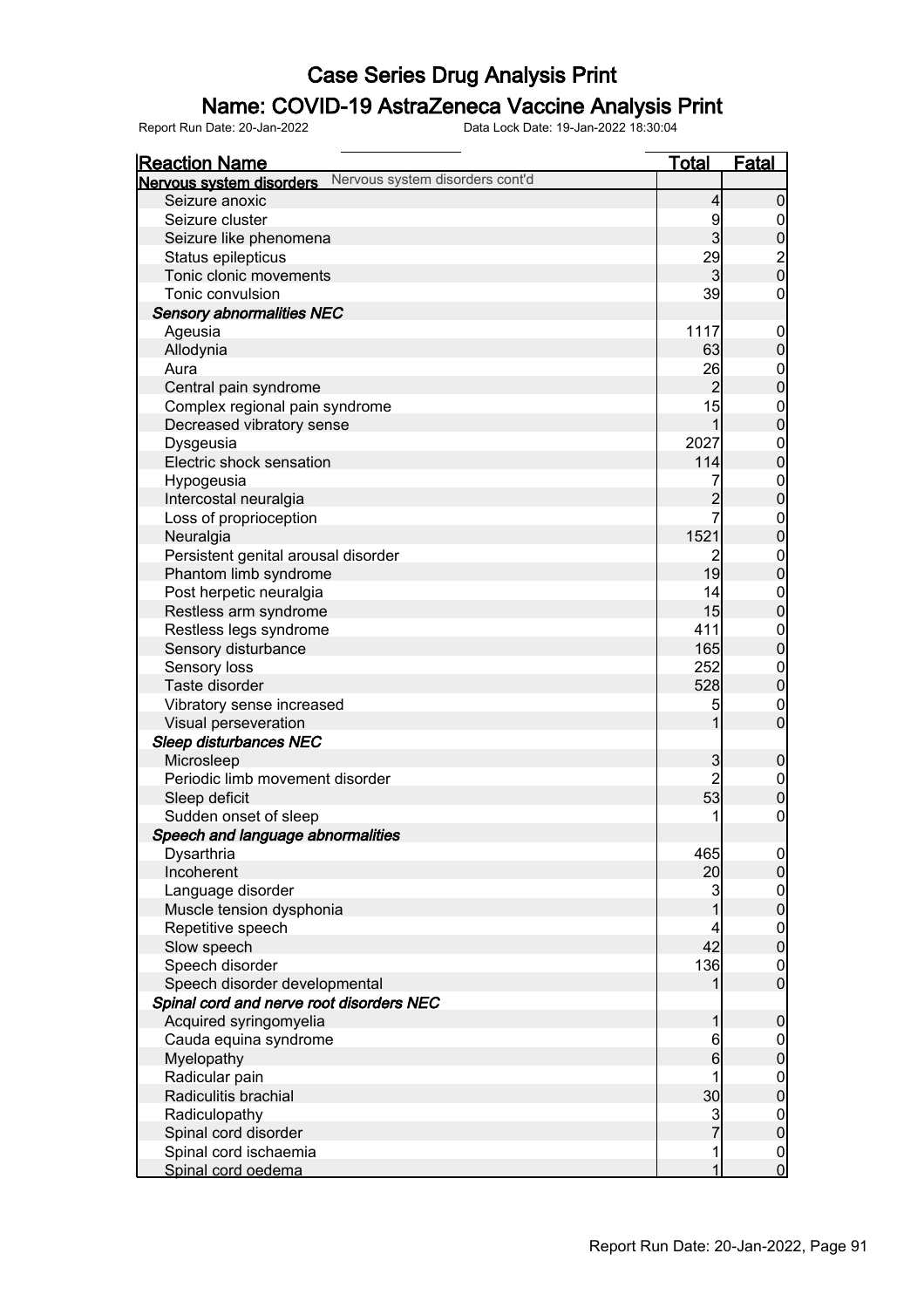### Name: COVID-19 AstraZeneca Vaccine Analysis Print

| <b>Reaction Name</b>                                        | <b>Total</b> | <b>Fatal</b>     |
|-------------------------------------------------------------|--------------|------------------|
| Nervous system disorders cont'd<br>Nervous system disorders |              |                  |
| Subacute combined cord degeneration                         |              | 0                |
| <b>Structural brain disorders NEC</b>                       |              |                  |
| Brain injury                                                | 42           |                  |
| Cerebral mass effect                                        | 10           | 3<br>0           |
| Encephalomalacia                                            |              | 0                |
| Intracranial mass                                           |              | 0                |
| White matter lesion                                         | 5            | 0                |
| Transient cerebrovascular events                            |              |                  |
| Transient ischaemic attack                                  | 518          | $\overline{c}$   |
| Tremor (excl congenital)                                    |              |                  |
| Action tremor                                               |              | $\boldsymbol{0}$ |
| <b>Asterixis</b>                                            |              | 0                |
| <b>Essential tremor</b>                                     |              | $\mathbf 0$      |
| <b>Head titubation</b>                                      | 25           | $\overline{0}$   |
| Intention tremor                                            |              | 0                |
| Postural tremor                                             |              | 0                |
| Resting tremor                                              | 8            | 0                |
| Tremor                                                      | 9866         |                  |
| <b>Trigeminal disorders</b>                                 |              |                  |
| Numb chin syndrome                                          | 3            | 0                |
| Trigeminal nerve disorder                                   |              | $\mathbf 0$      |
| Trigeminal neuralgia                                        | 150          | $\overline{0}$   |
| <b>Trigeminal neuritis</b>                                  |              | 0                |
| <b>Trigeminal palsy</b>                                     |              | $\overline{0}$   |
| Vagus nerve disorders                                       |              |                  |
| Vagus nerve paralysis                                       |              | 0                |
| Vocal cord paralysis                                        | 5            | 0                |
| <b>Vertigos NEC</b>                                         |              |                  |
| Vertigo CNS origin                                          | 3            |                  |
| Nervous system disorders SOC TOTAL                          | 181571       | 216              |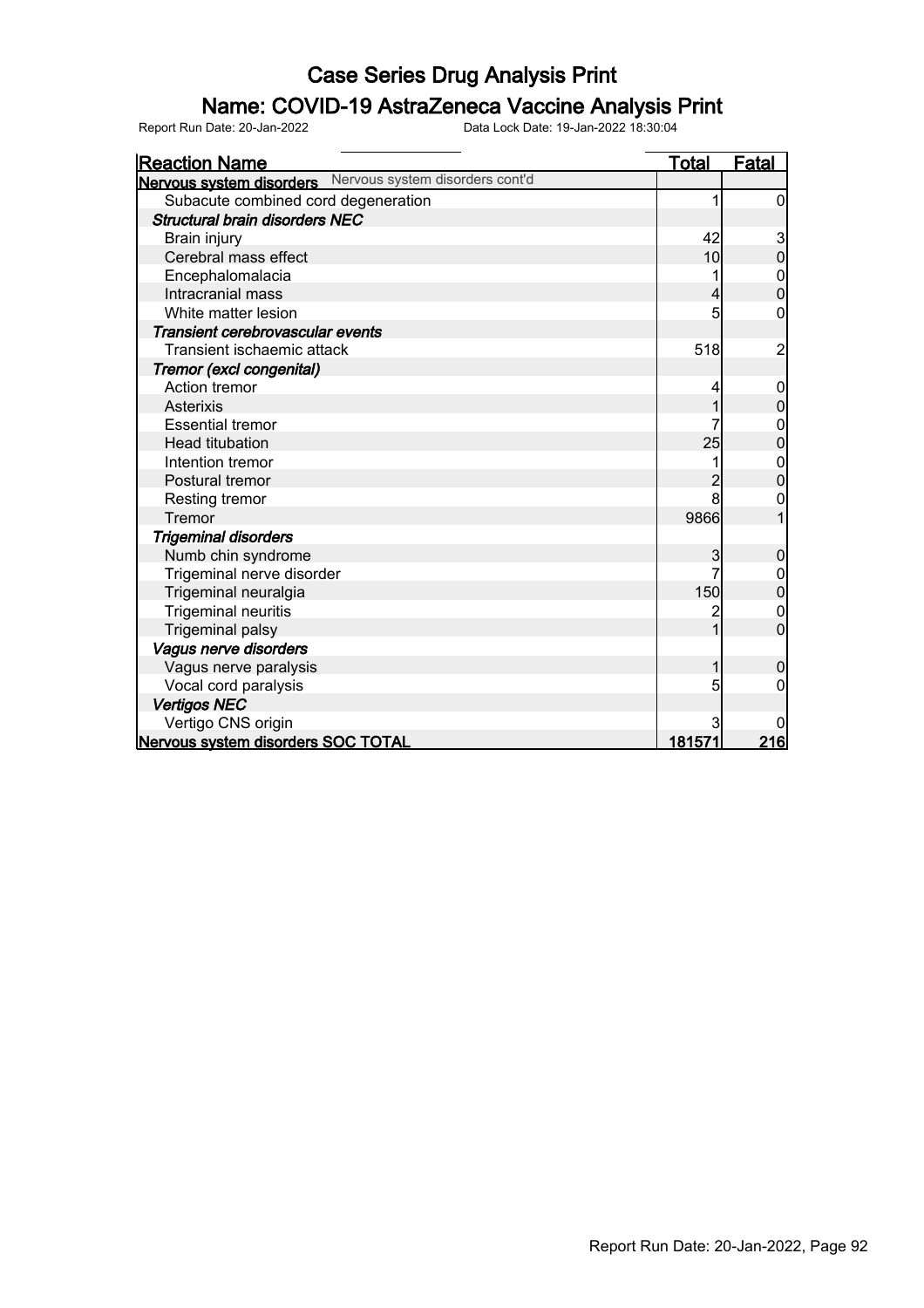### Name: COVID-19 AstraZeneca Vaccine Analysis Print

| <b>Reaction Name</b>                              | Total           | Fatal                                |
|---------------------------------------------------|-----------------|--------------------------------------|
| <b>Pregnancy conditions</b>                       |                 |                                      |
| Abortion related conditions and complications     |                 |                                      |
| Anembryonic gestation                             | 1               | $\overline{0}$                       |
| Abortions not specified as induced or spontaneous |                 |                                      |
| Abortion missed                                   | 1               | $\mathbf 0$                          |
| <b>Abortions spontaneous</b>                      |                 |                                      |
| Abortion spontaneous                              | 227             | $\overline{2}$                       |
| <b>Foetal complications NEC</b>                   |                 |                                      |
| Haemorrhage foetal                                | 1               | $\mathbf 0$                          |
| Foetal position and presentation abnormalities    |                 |                                      |
| Face presentation                                 | 1               | $\mathbf 0$                          |
| Gestational age and weight conditions             |                 |                                      |
| Low birth weight baby                             | 1               | $\boldsymbol{0}$                     |
| Premature baby                                    | $\overline{2}$  | 0                                    |
| Haemorrhagic complications of pregnancy           |                 |                                      |
| Haemorrhage in pregnancy                          | 1               | $\mathbf 0$                          |
| <b>High risk pregnancies</b>                      |                 |                                      |
| Pregnancy of unknown location                     | 1               | $\mathbf 0$                          |
| Hypertension associated disorders of pregnancy    |                 |                                      |
| Pre-eclampsia                                     | 3               | $\mathbf 0$                          |
| Labour onset and length abnormalities             |                 |                                      |
| Precipitate labour                                | 1               | $\mathbf 0$                          |
| Premature labour                                  | 3               | $\mathbf 0$                          |
| Premature rupture of membranes                    | 3               | 0                                    |
| Prolonged labour                                  | 1               | $\overline{0}$                       |
| <b>Maternal complications of delivery NEC</b>     |                 |                                      |
| Traumatic delivery                                | 1               | $\mathbf 0$                          |
| <b>Maternal complications of labour NEC</b>       |                 |                                      |
| Uterine contractions abnormal                     | 1               | $\mathbf 0$                          |
| Uterine hypertonus                                | 1               | $\mathbf 0$                          |
| <b>Maternal complications of pregnancy NEC</b>    |                 |                                      |
|                                                   |                 |                                      |
| <b>Biochemical pregnancy</b><br>Decidual cast     | 3<br>3          | $\mathbf 0$<br>$\boldsymbol{0}$      |
|                                                   | 8               |                                      |
| Ectopic pregnancy                                 | $\overline{2}$  | $0\atop 0$                           |
| Hyperemesis gravidarum                            | $\mathbf{1}$    | $\mathbf 0$                          |
| Morning sickness                                  | $\overline{2}$  |                                      |
| Pelvic girdle pain                                |                 | 0                                    |
| Preterm premature rupture of membranes            |                 | $\overline{0}$<br>$\overline{0}$     |
| Somatic symptom disorder of pregnancy             |                 |                                      |
| Multiple pregnancies                              |                 |                                      |
| Twin pregnancy                                    | $\overline{2}$  | $\boldsymbol{0}$                     |
| Normal pregnancy, labour and delivery             |                 |                                      |
| Delivery                                          | 1               | $\mathbf 0$                          |
| Labour pain                                       |                 | $\boldsymbol{0}$                     |
| Live birth                                        | $\overline{2}$  | $\mathbf 0$                          |
| Pregnancy                                         | 24              | $\begin{matrix} 0 \\ 0 \end{matrix}$ |
| Uterine contractions during pregnancy             | 1               |                                      |
| Placental abnormalities (excl neoplasms)          |                 |                                      |
| Foetal vascular malperfusion                      | 1               | $\boldsymbol{0}$                     |
| Pregnancy complicated by maternal disorders       |                 |                                      |
| <b>Gestational diabetes</b>                       | $6 \overline{}$ | $\mathbf 0$                          |
| Peripartum cardiomyopathy                         |                 | 0                                    |
| Stillbirth and foetal death                       |                 |                                      |
| <b>Stillbirth</b>                                 | 5               | $\overline{5}$                       |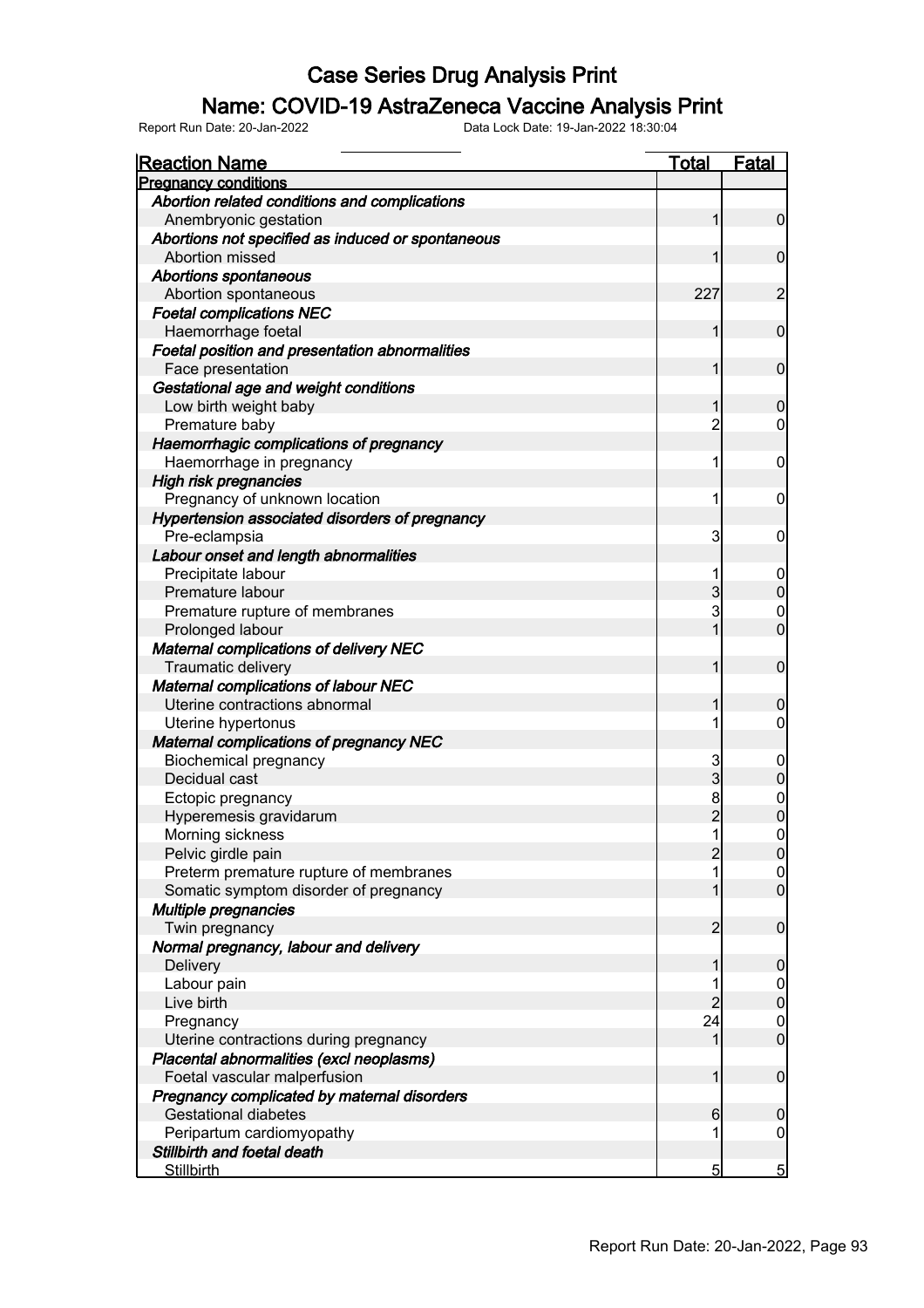### Name: COVID-19 AstraZeneca Vaccine Analysis Print

| <b>Reaction Name</b>                                       | Total      | Fatal |
|------------------------------------------------------------|------------|-------|
| Pregnancy conditions cont'd<br><b>Pregnancy conditions</b> |            |       |
| <b>Umbilical cord complications</b>                        |            |       |
| Umbilical cord around neck                                 |            |       |
| Unintended pregnancies                                     |            |       |
| Pregnancy after post coital contraception                  |            |       |
| Pregnancy on contraceptive                                 |            |       |
| Pregnancy with implant contraceptive                       |            |       |
| Unintended pregnancy                                       |            |       |
| <b>Pregnancy conditions SOC TOTAL</b>                      | <b>326</b> |       |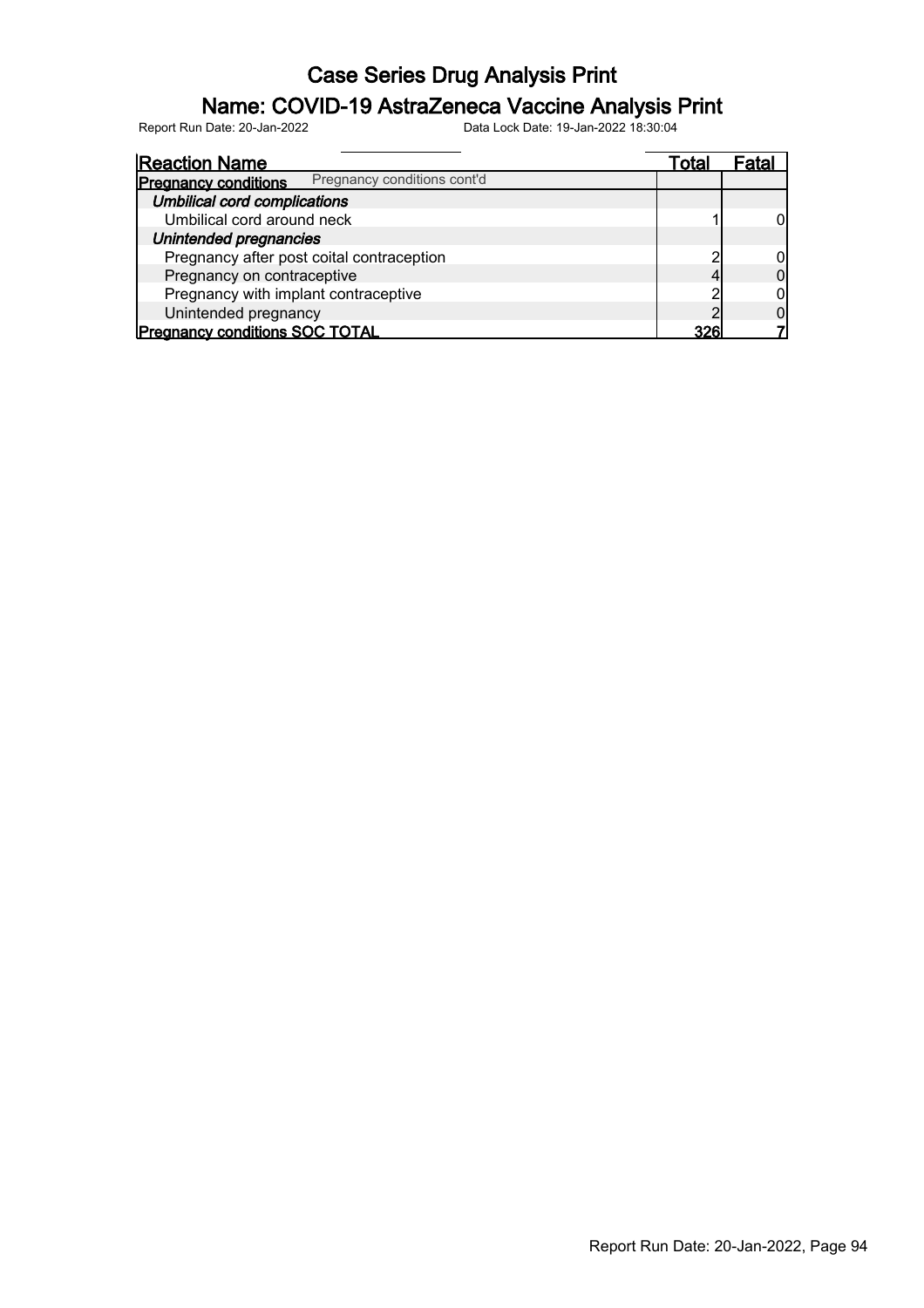### Name: COVID-19 AstraZeneca Vaccine Analysis Print

| <b>Reaction Name</b>                            | <u>Total</u>   | <b>Fatal</b>     |
|-------------------------------------------------|----------------|------------------|
| Counterfeit, falsified and substandard products |                |                  |
| Suspected counterfeit product                   | 2              | $\overline{0}$   |
| Device electrical issues                        |                |                  |
| Device electrical impedance issue               |                | $\mathbf 0$      |
| Electromagnetic interference                    |                | 0                |
| Device incompatibility issues                   |                |                  |
| Patient-device incompatibility                  | 2              | 0                |
| <b>Device issues NEC</b>                        |                |                  |
| Device expulsion                                | 3              | $\boldsymbol{0}$ |
| Device issue                                    | $\overline{4}$ | $\overline{0}$   |
| Device leakage                                  |                | 0                |
| <b>Device malfunction events NEC</b>            |                |                  |
| Device occlusion                                |                | $\mathbf 0$      |
| Oversensing                                     | 36             | $\overline{0}$   |
| Stent malfunction                               |                | 0                |
| Thrombosis in device                            | 70             |                  |
| Undersensing                                    |                | 0                |
| Device physical property and chemical issues    |                |                  |
| Needle issue                                    | 11             | $\mathbf 0$      |
| Syringe issue                                   | 1              | $\overline{0}$   |
| Manufacturing facilities and equipment issues   |                |                  |
| Manufacturing equipment issue                   | 1              | $\mathbf 0$      |
| Product contamination and sterility issues      |                |                  |
| Product contamination                           |                | 0                |
| Suspected product contamination                 |                | 0                |
| Product distribution and storage issues         |                |                  |
| Product temperature excursion issue             | 5              | 0                |
| <b>Product label issues</b>                     |                |                  |
| Product barcode issue                           | 1              | 0                |
| Product label issue                             | $\overline{2}$ | $\overline{0}$   |
| <b>Product packaging issues</b>                 |                |                  |
| Product container issue                         | 2              | $\mathbf 0$      |
| <b>Product physical issues</b>                  |                |                  |
| Liquid product physical issue                   | 1              | 0                |
| Product after taste                             | 8              | 0                |
| Product colour issue                            | $\overline{4}$ | $\overline{0}$   |
| Product leakage                                 |                | $\overline{0}$   |
| Product odour abnormal                          | $\overline{3}$ | $\overline{0}$   |
| Product physical issue                          | $\frac{2}{8}$  | 0                |
| Product taste abnormal                          |                | 0                |
| <b>Product quality issues NEC</b>               |                |                  |
| Product formulation issue                       |                | $\mathbf 0$      |
| Product origin unknown                          | 3              |                  |
| Product quality issue                           | 1              | $\overline{0}$   |
| Suspected product quality issue                 | 2              | 0                |
| Product supply and availability issues          |                |                  |
| Product availability issue                      | 4              | $\mathbf 0$      |
| null SOC TOTAL                                  | 193            | $\overline{1}$   |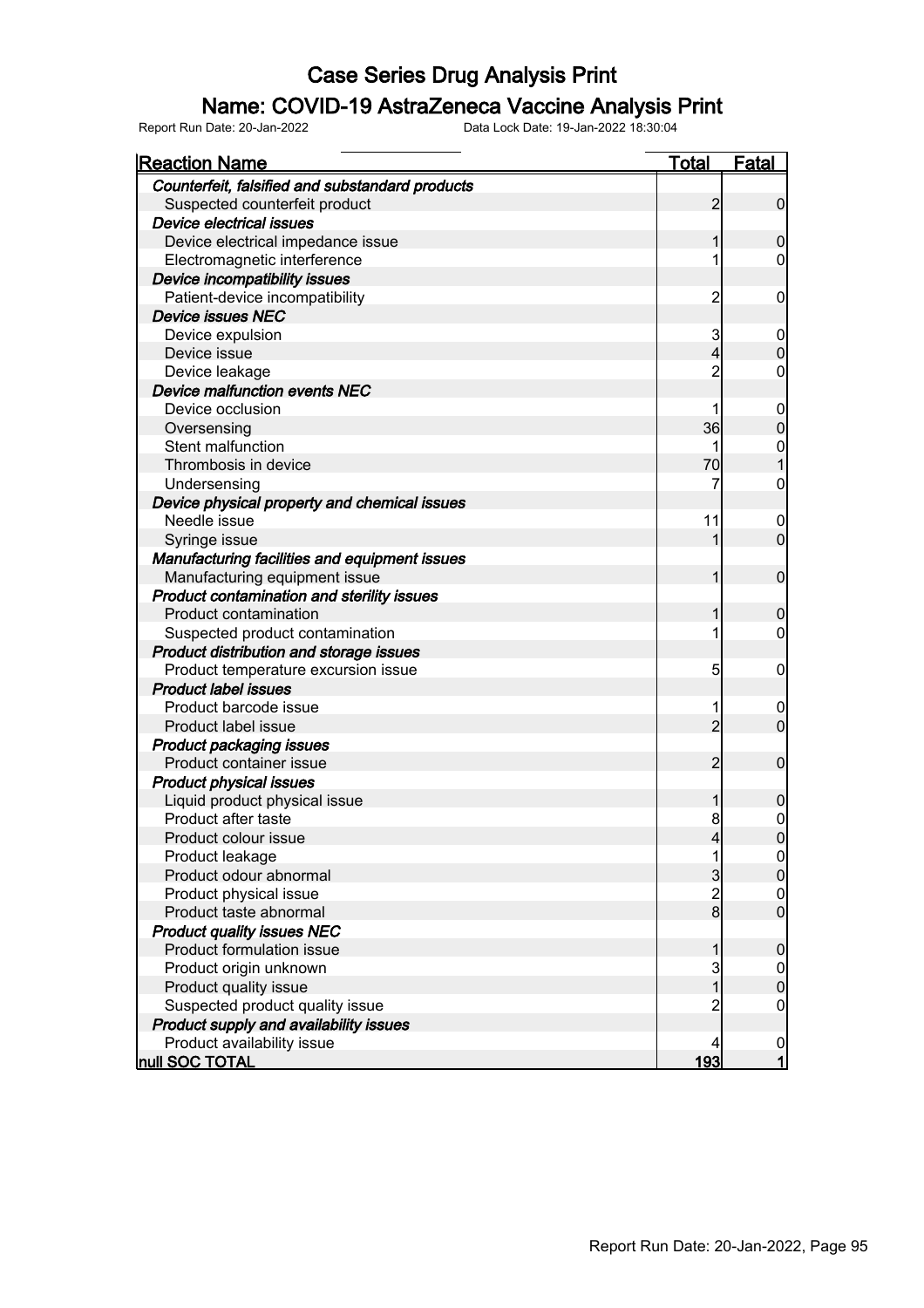### Name: COVID-19 AstraZeneca Vaccine Analysis Print

| <b>Reaction Name</b>                                      | <b>Total</b>    | <b>Fatal</b>     |
|-----------------------------------------------------------|-----------------|------------------|
| <b>Psychiatric disorders</b>                              |                 |                  |
| <b>Abnormal behaviour NEC</b>                             |                 |                  |
| Abnormal behaviour                                        | 27              | $\boldsymbol{0}$ |
| Behaviour disorder                                        |                 | $\overline{0}$   |
| <b>Breath holding</b>                                     | 5               | $\mathbf 0$      |
| Sexually inappropriate behaviour                          |                 | 0                |
| Staring                                                   | 14              | $\overline{0}$   |
| Abnormal food elimination                                 |                 |                  |
| Self-induced vomiting                                     | 1               | $\mathbf 0$      |
| <b>Adjustment disorders</b>                               |                 |                  |
| Adjustment disorder                                       | 1               | $\boldsymbol{0}$ |
| Adjustment disorder with depressed mood                   | 6               | 0                |
| Adjustment disorder with mixed anxiety and depressed mood | $\overline{2}$  | $\overline{0}$   |
| <b>Affect alterations NEC</b>                             |                 |                  |
| <b>Affect lability</b>                                    | 14              | $\boldsymbol{0}$ |
| <b>Blunted affect</b>                                     |                 | $\boldsymbol{0}$ |
| Constricted affect                                        | 16              | $\mathbf 0$      |
| Flat affect                                               | 11              | $\mathbf 0$      |
| Inappropriate affect                                      | 18              | $\overline{0}$   |
| <b>Amnestic symptoms</b>                                  |                 |                  |
| Paramnesia                                                | $6 \overline{}$ | $\mathbf 0$      |
| <b>Anxiety disorders NEC</b>                              |                 |                  |
| Anxiety disorder                                          | 5               | $\mathbf 0$      |
| Generalised anxiety disorder                              | 5               | 0                |
| <b>Neurosis</b>                                           | 1               | $\overline{0}$   |
|                                                           |                 |                  |
| <b>Anxiety symptoms</b>                                   | 211             |                  |
| Agitation                                                 |                 | $\boldsymbol{0}$ |
| Anxiety                                                   | 1338            | $\mathbf 0$      |
| Immunisation anxiety related reaction                     | 2               | $\mathbf 0$      |
| Nervousness                                               | 610             | $\mathbf 0$      |
| Procedural anxiety                                        | 1               | $\mathbf 0$      |
| <b>Stress</b>                                             | 169             | $\mathbf 0$      |
| <b>Tension</b>                                            | 73              | $\mathbf 0$      |
| Attention deficit and disruptive behaviour disorders      |                 |                  |
| Attention deficit hyperactivity disorder                  | 21              | $\mathbf 0$      |
| <b>Behaviour and socialisation disturbances</b>           |                 |                  |
| Aggression                                                | 19              | 0                |
| Antisocial behaviour                                      | 2               | $\overline{0}$   |
| Asocial behaviour                                         |                 | $\mathbf 0$      |
| Attention-seeking behaviour                               |                 | $0\atop 0$       |
| Aversion                                                  |                 |                  |
| <b>Disinhibition</b>                                      | 2<br>1          | $0\atop 0$       |
| Homicidal ideation                                        |                 |                  |
| Impatience                                                | $\overline{c}$  | $\boldsymbol{0}$ |
| Indifference                                              | 10              | $\mathbf 0$      |
| Paranoia                                                  | 43              | $\overline{0}$   |
| Personality change                                        | 11              | $\mathbf 0$      |
| Social avoidant behaviour                                 | $\frac{8}{3}$   | $\overline{0}$   |
| Soliloquy                                                 |                 | $\pmb{0}$        |
| Violence-related symptom                                  | 3               | $\mathbf 0$      |
| <b>Bipolar disorders</b>                                  |                 |                  |
| Bipolar I disorder                                        | 8               | $\boldsymbol{0}$ |
| Bipolar disorder                                          | $6 \mid$        | $\overline{0}$   |
| Cognitive and attention disorders and disturbances NEC    |                 |                  |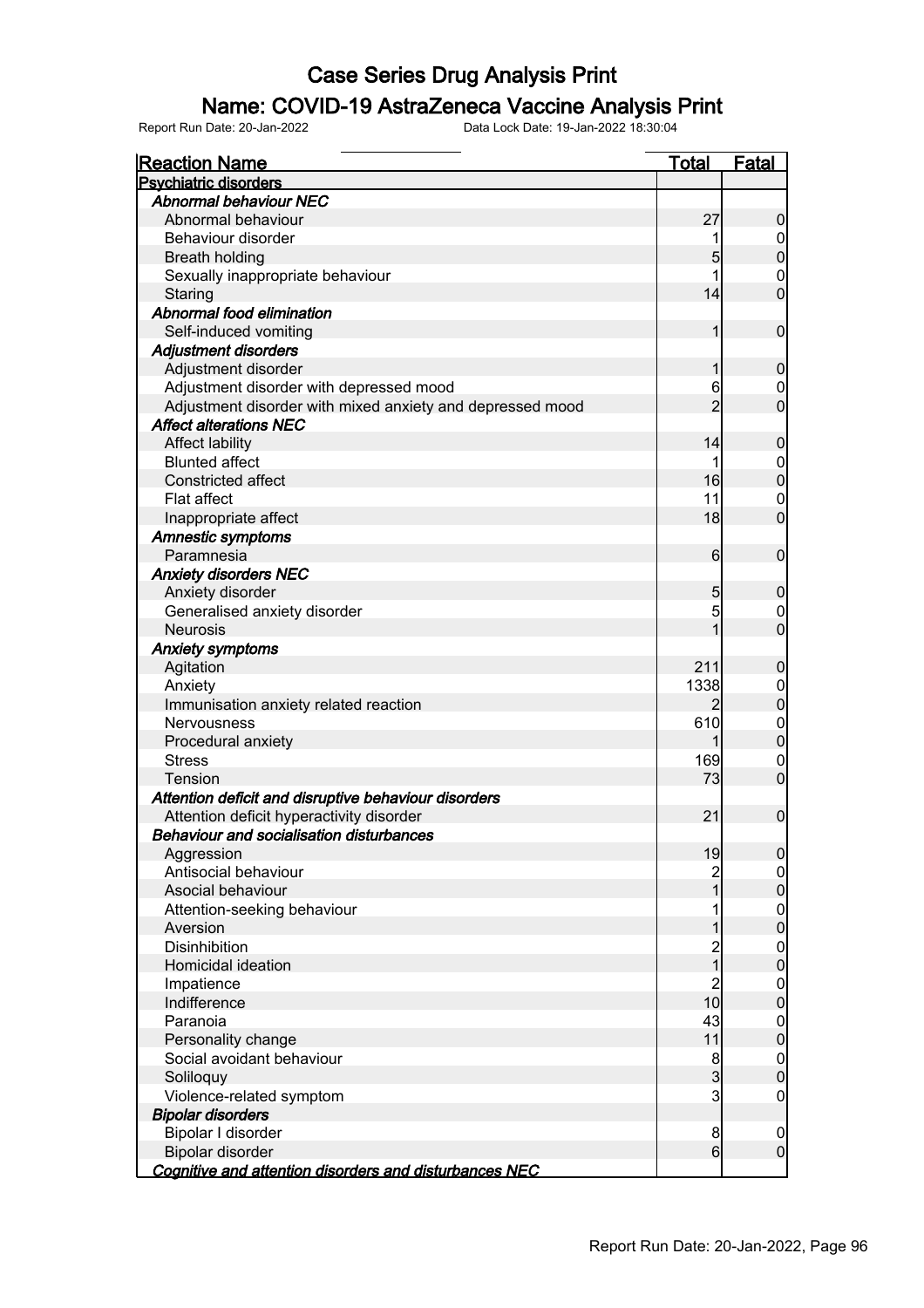### Name: COVID-19 AstraZeneca Vaccine Analysis Print

| <b>Reaction Name</b>                                         | <u>Total</u>            | <b>Fatal</b>     |
|--------------------------------------------------------------|-------------------------|------------------|
| Psychiatric disorders cont'd<br><b>Psychiatric disorders</b> |                         |                  |
| Change in sustained attention                                | 1                       | $\overline{0}$   |
| Daydreaming                                                  | 17                      | $\boldsymbol{0}$ |
| Distractibility                                              |                         | $\overline{0}$   |
| Mental fatigue                                               | 497                     | 0                |
| <b>Communications disorders</b>                              |                         |                  |
| Communication disorder                                       | 9                       | $\mathbf 0$      |
| <b>Mutism</b>                                                | $6 \overline{6}$        | $\overline{0}$   |
| Speech sound disorder                                        | 2                       | 0                |
| <b>Confusion and disorientation</b>                          |                         |                  |
| Confusional state                                            | 2206                    | $\mathbf 0$      |
| Disorientation                                               | 746                     | $\overline{0}$   |
| Decreased physical activity levels                           |                         |                  |
| Catatonia                                                    | 3                       | $\overline{0}$   |
| Deliria                                                      |                         |                  |
| Delirium                                                     | 487                     | $\mathbf 0$      |
| Delirium febrile                                             | 3                       | 0                |
| <b>Delusional disorders</b>                                  |                         |                  |
| Alice in wonderland syndrome                                 | 3                       | $\mathbf 0$      |
| <b>Delusional symptoms</b>                                   |                         |                  |
| Delusion                                                     | 54                      | $\mathbf 0$      |
| Delusion of parasitosis                                      | 3                       | $\mathbf 0$      |
| Mixed delusion                                               |                         | $\mathbf 0$      |
| Thought withdrawal                                           | 1                       | $\overline{0}$   |
| <b>Dementia NEC</b>                                          |                         |                  |
| Pseudodementia                                               | 1                       | $\mathbf 0$      |
| Depressive disorders                                         |                         |                  |
| Agitated depression                                          | 4                       | $\mathbf 0$      |
| Childhood depression                                         |                         | $\mathbf 0$      |
| Depression                                                   | 708                     | $\overline{0}$   |
| Depression suicidal                                          | 16                      | $\mathbf{0}$     |
| Major depression                                             | 24                      | $\overline{0}$   |
| Menopausal depression                                        | $\overline{\mathbf{c}}$ | $\mathbf 0$      |
| Mixed anxiety and depressive disorder                        | $\overline{3}$          | $\overline{0}$   |
| <b>Dissociative states</b>                                   |                         |                  |
| Depersonalisation/derealisation disorder                     | 20                      | $\overline{0}$   |
| Dissociation                                                 | 79                      | 0                |
| Dissociative amnesia                                         | 1                       | 0                |
| Dissociative disorder                                        |                         | $\overline{0}$   |
| Disturbances in initiating and maintaining sleep             |                         |                  |
| Initial insomnia                                             | 44                      | $\overline{0}$   |
| Insomnia                                                     | 3158                    | $\mathbf 0$      |
| Middle insomnia                                              | 73                      | $\mathbf 0$      |
| Terminal insomnia                                            | 27                      | $\overline{0}$   |
| <b>Dyssomnias</b>                                            |                         |                  |
| Dyssomnia                                                    | 5                       | $\mathbf 0$      |
| Poor quality sleep                                           | 673                     | 0                |
| <b>Eating disorders NEC</b>                                  |                         |                  |
| <b>Binge eating</b>                                          |                         | $\overline{0}$   |
| Eating disorder                                              | 20                      | $\boldsymbol{0}$ |
| Pica                                                         | 1                       | $\mathbf 0$      |
| Selective eating disorder                                    | $\overline{2}$          | $\overline{0}$   |
| <b>Emotional and mood disturbances NEC</b>                   |                         |                  |
| <u>Anger</u>                                                 | 90                      | $\overline{0}$   |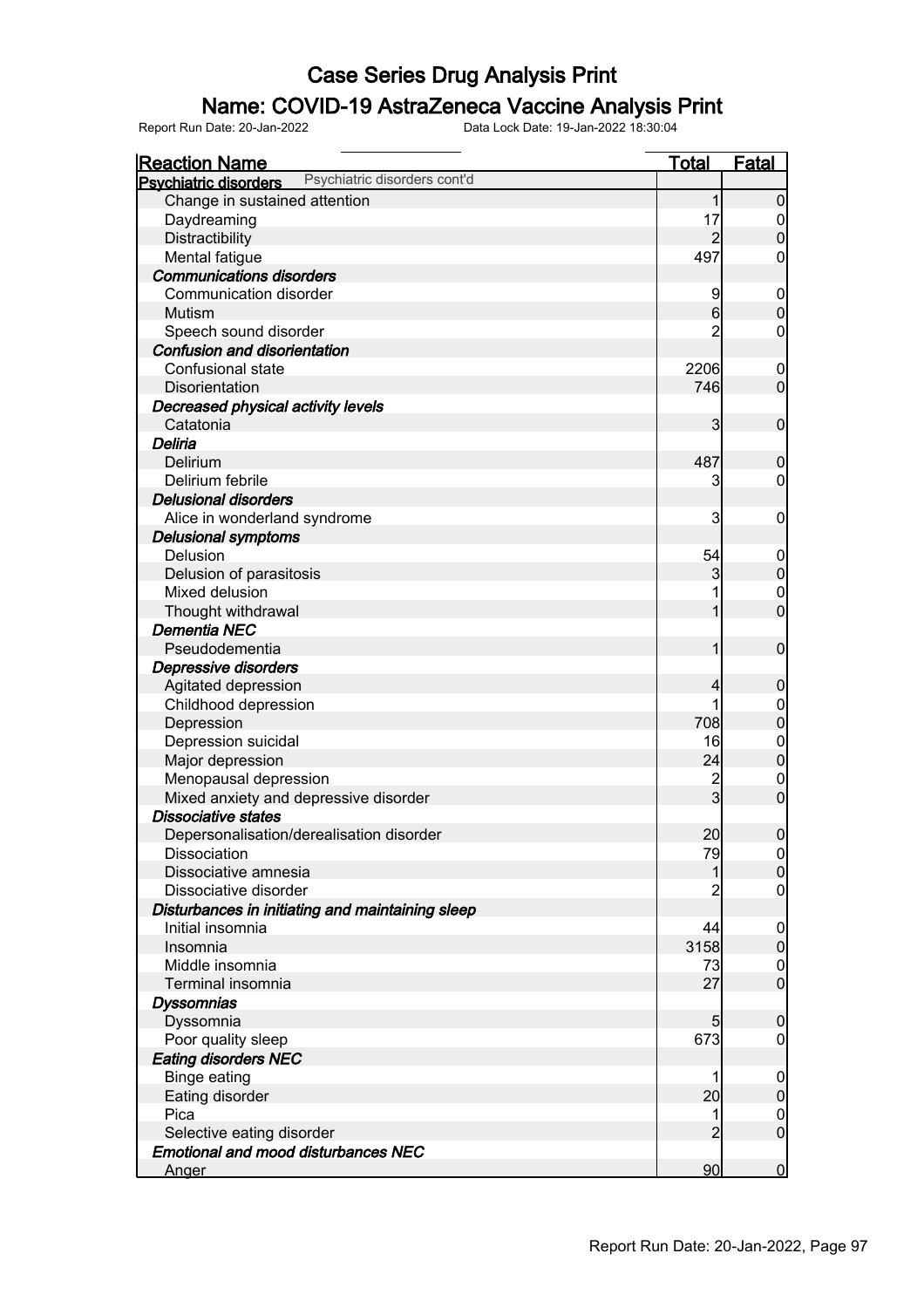### Name: COVID-19 AstraZeneca Vaccine Analysis Print

| <b>Reaction Name</b>                                         | <u>Total</u>        | <b>Fatal</b>               |
|--------------------------------------------------------------|---------------------|----------------------------|
| Psychiatric disorders cont'd<br><b>Psychiatric disorders</b> |                     |                            |
| Dysphoria                                                    | $\overline{2}$      | $\boldsymbol{0}$           |
| <b>Emotional disorder</b>                                    | 102                 | 0                          |
| <b>Emotional distress</b>                                    | 89                  | 0                          |
| <b>Emotional poverty</b>                                     | $\overline{2}$      | $\pmb{0}$                  |
| Euphoric mood                                                | 69                  | $\mathbf 0$                |
| Frustration tolerance decreased                              | 15                  | $\mathbf 0$                |
| Irritability                                                 | 325                 | $\mathbf 0$                |
| Mood altered                                                 | 90 <sub>0</sub>     | $\mathbf 0$                |
| <b>Factitious disorders</b>                                  |                     |                            |
| Factitious disorder                                          | 4                   | $\boldsymbol{0}$           |
| Fear symptoms and phobic disorders (incl social phobia)      |                     |                            |
| Acrophobia                                                   | $\overline{c}$      | $\boldsymbol{0}$           |
| Agoraphobia                                                  | 5                   | 0                          |
| Fear                                                         | 73                  | $\boldsymbol{0}$           |
| Fear of death                                                | 18                  | $\mathbf 0$                |
| Fear of disease                                              | $\overline{c}$      | $\mathbf 0$                |
| Fear of eating                                               | 1                   |                            |
|                                                              |                     | $\mathbf 0$<br>$\mathbf 0$ |
| Fear of falling                                              | 5<br>$\overline{c}$ |                            |
| Fear of injection                                            | $\overline{1}$      | $\mathbf 0$                |
| Fear of open spaces<br>Fear-related avoidance of activities  |                     | $\boldsymbol{0}$           |
|                                                              | 3                   | $\mathbf 0$                |
| Performance fear                                             | 1                   | $\mathbf{0}$               |
| Phobia                                                       | 3                   | $\mathbf 0$                |
| Phonophobia                                                  | 5                   | $\mathbf 0$                |
| Social anxiety disorder                                      |                     | $\boldsymbol{0}$           |
| Social fear                                                  |                     | $\overline{0}$             |
| Thanatophobia                                                |                     | 0                          |
| <b>Fluctuating mood symptoms</b>                             |                     |                            |
| Mood swings                                                  | 145                 | 0                          |
| Hallucinations (excl sleep-related)                          |                     |                            |
| Hallucination                                                | 946                 | $\mathbf 0$                |
| Hallucination, auditory                                      | 49                  | $\pmb{0}$                  |
| Hallucination, olfactory                                     | 14                  | $\boldsymbol{0}$           |
| Hallucination, tactile                                       |                     | $\boldsymbol{0}$           |
| Hallucination, visual                                        | 59                  | $\mathbf 0$                |
| Hallucinations, mixed                                        | 9                   | <sup>0</sup>               |
| Somatic hallucination                                        | 1                   | $\overline{0}$             |
| Impulse control disorders                                    |                     |                            |
| Clinomania                                                   | 1                   | $\mathbf 0$                |
| Impulse-control disorder                                     | $\overline{3}$      | $\overline{0}$             |
| Impulsive behaviour                                          | $\overline{2}$      | $\boldsymbol{0}$           |
| Intermittent explosive disorder                              | 1                   | $\overline{0}$             |
| Increased physical activity levels                           |                     |                            |
| <b>Restlessness</b>                                          | 492                 | $\mathbf 0$                |
| Infancy, childhood and adolescence psychiatric disorders NEC |                     |                            |
| Emotional disorder of childhood                              | 1                   | $\mathbf 0$                |
| <b>Learning disorders</b>                                    |                     |                            |
| Reading disorder                                             | $\overline{2}$      | $\mathbf 0$                |
| <b>Mental disorders NEC</b>                                  |                     |                            |
| Mental disorder                                              | 30                  | 0                          |
| Mental status changes                                        | 5                   | $\mathbf 0$                |
| Mental disorders due to a general medical condition NEC      |                     |                            |
| Mental disorder due to a general medical condition           | 1                   | $\bf{0}$                   |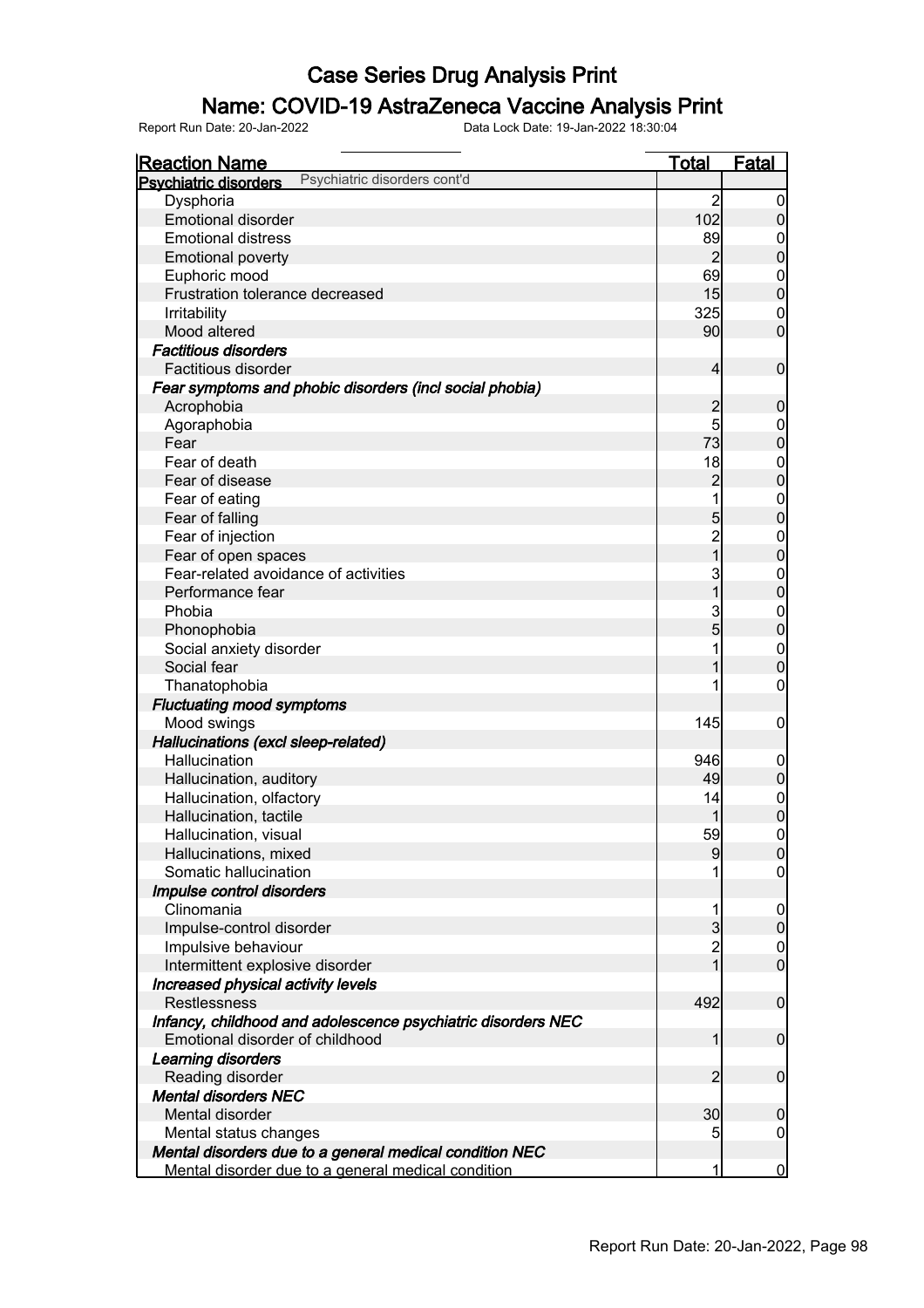### Name: COVID-19 AstraZeneca Vaccine Analysis Print

| <b>Reaction Name</b>                                         | <b>Total</b>                                     | <b>Fatal</b>                         |
|--------------------------------------------------------------|--------------------------------------------------|--------------------------------------|
| Psychiatric disorders cont'd<br><b>Psychiatric disorders</b> |                                                  |                                      |
| Neuropsychiatric symptoms                                    | $\overline{2}$                                   | $\overline{0}$                       |
| Mood alterations with depressive symptoms                    |                                                  |                                      |
| Anhedonia                                                    | $\overline{4}$                                   | $\mathbf 0$                          |
| Decreased interest                                           | 17                                               | $\mathbf 0$                          |
| Depressed mood                                               | 708                                              | $\overline{0}$                       |
| Depressive symptom                                           | $\overline{c}$                                   |                                      |
| Feeling guilty                                               | $\overline{1}$                                   | $0$<br>0                             |
| Feeling of despair                                           | 20                                               | $0\atop 0$                           |
| Negative thoughts                                            | 11                                               |                                      |
| Sense of a foreshortened future                              | 3                                                | $\mathbf 0$                          |
| <b>Tearfulness</b>                                           | 104                                              | $\overline{0}$                       |
| Mood alterations with manic symptoms                         |                                                  |                                      |
| Hypomania                                                    | 1                                                | $\mathbf 0$                          |
| Mania                                                        | 31                                               | $\overline{0}$                       |
| <b>Mood disorders NEC</b>                                    |                                                  |                                      |
| Affective disorder                                           | 4                                                | $\boldsymbol{0}$                     |
| Apathy                                                       | 80                                               | $\mathbf 0$                          |
| Laziness                                                     | 2                                                | $0\atop 0$                           |
| Listless                                                     | 125                                              |                                      |
| Mood disorder due to a general medical condition             | 1                                                | $\mathbf{0}$                         |
| Substance-induced mood disorder                              | 1                                                | $\overline{0}$                       |
| Narcolepsy and associated conditions                         |                                                  |                                      |
| Hypnagogic hallucination                                     | $\overline{4}$                                   | $\mathbf 0$                          |
| Sleep attacks                                                | $\overline{c}$                                   | $\mathbf 0$                          |
| Obsessive-compulsive disorders and symptoms                  |                                                  |                                      |
| Body dysmorphic disorder                                     | $\begin{array}{c}\n 2 \\  2 \\  3\n \end{array}$ | $\boldsymbol{0}$                     |
| Compulsive shopping                                          |                                                  | $\mathbf 0$                          |
| Dermatillomania                                              |                                                  | $0\atop 0$                           |
| Obsessive thoughts                                           |                                                  |                                      |
| Obsessive-compulsive disorder                                | $\frac{2}{1}$                                    | $\mathbf{0}$                         |
| Obsessive-compulsive symptom                                 |                                                  | $\overline{0}$                       |
| Orgasmic disorders and disturbances                          |                                                  |                                      |
| Anorgasmia                                                   | 6                                                | $\boldsymbol{0}$                     |
| Female orgasmic disorder                                     | 1                                                | $\begin{matrix} 0 \\ 0 \end{matrix}$ |
| Orgasm abnormal                                              | 1                                                |                                      |
| Orgasmic sensation decreased                                 | $\overline{a}$                                   | 0                                    |
| Premature ejaculation                                        | $\overline{3}$                                   | $\overline{0}$                       |
| Panic attacks and disorders                                  |                                                  |                                      |
| Limited symptom panic attack<br>Panic attack                 | 1                                                | $\boldsymbol{0}$                     |
| Panic disorder                                               | 356                                              | $\overline{0}$<br>$\pmb{0}$          |
| Panic reaction                                               | 9<br>42                                          | $\mathbf 0$                          |
| Paraphilias and paraphilic disorders                         |                                                  |                                      |
| Fetishism                                                    | $\overline{c}$                                   | $\mathbf 0$                          |
| Parasomnias                                                  |                                                  |                                      |
| Abnormal dreams                                              | 370                                              | $\mathbf 0$                          |
| Abnormal sleep-related event                                 | $\overline{c}$                                   | $\pmb{0}$                            |
| Confusional arousal                                          | 3                                                | $\overline{0}$                       |
| Exploding head syndrome                                      |                                                  | $\overline{0}$                       |
| Nightmare                                                    | 469                                              | $\boldsymbol{0}$                     |
| Parasomnia                                                   | 1                                                | $\mathbf 0$                          |
| Rapid eye movements sleep abnormal                           | 4                                                | $\overline{0}$                       |
| Sleep inertia                                                | 1                                                | $\overline{0}$                       |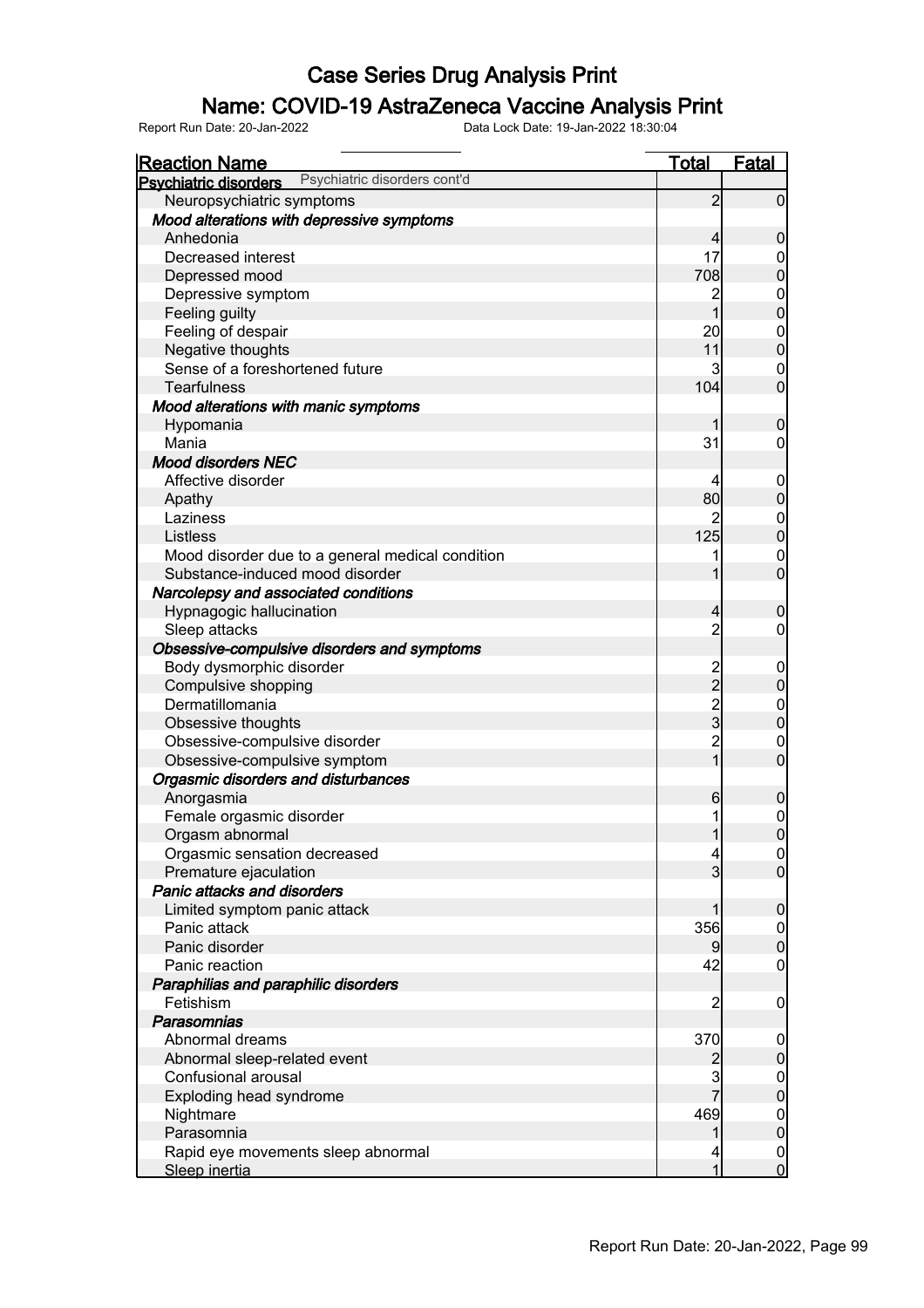### Name: COVID-19 AstraZeneca Vaccine Analysis Print

| <b>Reaction Name</b>                                           | <b>Total</b>     | <b>Fatal</b>     |
|----------------------------------------------------------------|------------------|------------------|
| Psychiatric disorders cont'd<br><b>Psychiatric disorders</b>   |                  |                  |
| Sleep talking                                                  | 16               | $\boldsymbol{0}$ |
| Sleep terror                                                   | 63               | $\overline{0}$   |
| Sleep-related eating disorder                                  | $\overline{c}$   | $\mathbf 0$      |
| Somnambulism                                                   | 11               | $\overline{0}$   |
| <b>Perception disturbances NEC</b>                             |                  |                  |
| Autoscopy                                                      | 28               | $\boldsymbol{0}$ |
| Deja vu                                                        | 4                | $\mathbf 0$      |
| Delusional perception                                          | $\overline{2}$   | $\overline{0}$   |
| Derealisation                                                  | 18               | $\boldsymbol{0}$ |
| Flashback                                                      | $\overline{3}$   | $\overline{0}$   |
| Illusion                                                       | 12               | $\mathbf{0}$     |
| Imperception                                                   | 1                | $\overline{0}$   |
| Jamais vu                                                      |                  | $\mathbf{0}$     |
| Near death experience                                          |                  | $\overline{0}$   |
| Pseudohallucination                                            |                  | $\mathbf 0$      |
| Time perception altered                                        | $6 \overline{6}$ | $\mathbf 0$      |
| Pervasive developmental disorders NEC                          |                  |                  |
| Autism spectrum disorder                                       | 4                | $\mathbf 0$      |
| Psychiatric elimination disorders                              |                  |                  |
| <b>Enuresis</b>                                                | 62               | $\mathbf 0$      |
|                                                                |                  |                  |
| <b>Psychiatric symptoms NEC</b>                                |                  |                  |
| Decreased eye contact                                          | $\overline{c}$   | $\boldsymbol{0}$ |
| Helplessness                                                   | 3<br>12          | $\mathbf 0$      |
| Hypervigilance                                                 |                  | $\overline{0}$   |
| Psychiatric symptom                                            | 14               | $\mathbf 0$      |
| Psychological trauma                                           | $5\overline{)}$  | $\mathbf 0$      |
| <b>Psychotic disorder NEC</b>                                  |                  |                  |
| Acute psychosis                                                | $6 \mid$         | $\boldsymbol{0}$ |
| Psychotic behaviour                                            | $\overline{2}$   | $\mathbf 0$      |
| Psychotic disorder                                             | 47               | $\mathbf 0$      |
| Psychotic symptom                                              |                  | $\mathbf 0$      |
| Rebound psychosis                                              | 1                | $\overline{0}$   |
| Schizoaffective and schizophreniform disorders                 |                  |                  |
| Schizoaffective disorder                                       | 1                | $\boldsymbol{0}$ |
| Schizophrenia NEC                                              |                  |                  |
| Schizophrenia                                                  |                  | 0                |
| Sexual arousal disorders                                       |                  |                  |
| Disturbance in sexual arousal                                  | 5 <sub>l</sub>   | $\overline{0}$   |
| Sexual desire disorders                                        |                  |                  |
| Excessive masturbation                                         |                  | $\mathbf 0$      |
| Hypersexuality                                                 |                  | $\overline{0}$   |
| Libido decreased                                               | 25               | $\overline{0}$   |
| Libido disorder                                                | 1                | $\mathbf 0$      |
| Libido increased                                               | 9                | $\mathbf 0$      |
| Loss of libido                                                 | 55               | 0                |
| <b>Sexual dysfunction NEC</b>                                  |                  |                  |
| Genito-pelvic pain/penetration disorder                        |                  | $\mathbf 0$      |
| <b>Sleep disorders NEC</b>                                     |                  |                  |
| Sleep disorder                                                 | 444              | $\mathbf 0$      |
| Sleep disorder due to a general medical condition              | 1                | $\boldsymbol{0}$ |
| Sleep disorder due to general medical condition, insomnia type | 3                | $\boldsymbol{0}$ |
| Somatic symptom disorders                                      |                  |                  |
| <b>Conversion disorder</b>                                     | 36               | $\overline{0}$   |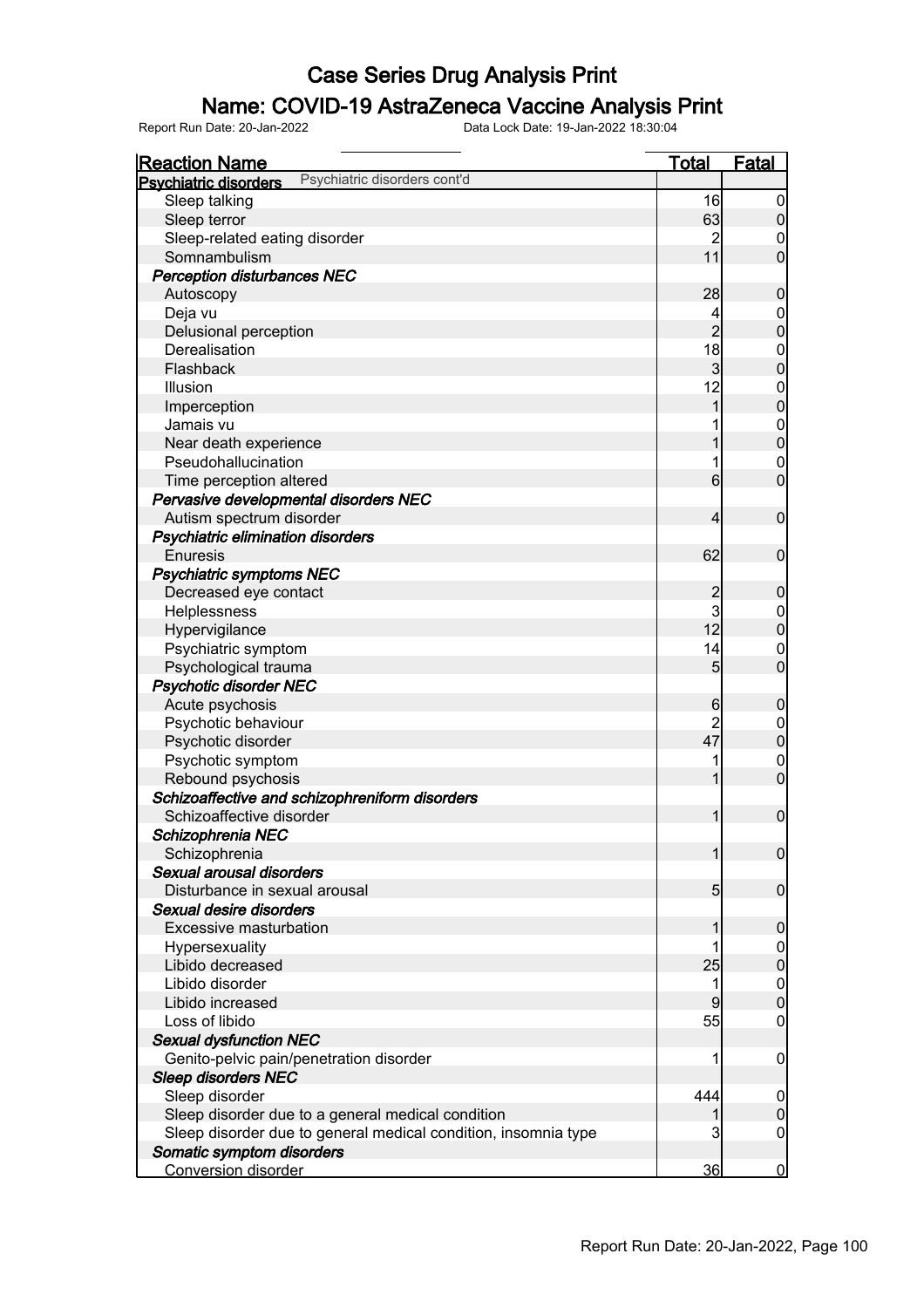### Name: COVID-19 AstraZeneca Vaccine Analysis Print

| <b>Reaction Name</b>                                         | <u>Total</u>   | <b>Fatal</b>     |
|--------------------------------------------------------------|----------------|------------------|
| Psychiatric disorders cont'd<br><b>Psychiatric disorders</b> |                |                  |
| Habit cough                                                  | 39             | 0                |
| Illness anxiety disorder                                     | 1              | 0                |
| Psychogenic tremor                                           | 2              | 0                |
| Somatic symptom disorder                                     |                | 0                |
| Speech and language usage disturbances                       |                |                  |
| Disorganised speech                                          | 22             | $\overline{0}$   |
| Logorrhoea                                                   | 3              | 0                |
| Pedantic speech                                              |                | $\mathbf{0}$     |
| Poverty of speech                                            |                | 0                |
| Verbigeration                                                |                | 0                |
| Speech articulation and rhythm disturbances                  |                |                  |
| Dysphemia                                                    | 36             | $\boldsymbol{0}$ |
| Lack of spontaneous speech                                   | 3              | $\overline{0}$   |
| <b>Stereotypies and automatisms</b>                          |                |                  |
| <b>Bruxism</b>                                               | 35             | 0                |
| Head banging                                                 | 48             | 0                |
| Waxy flexibility                                             | 2              | $\overline{0}$   |
| <b>Stress disorders</b>                                      |                |                  |
| Acute stress disorder                                        | 4              | 0                |
| Burnout syndrome                                             | 15             | $\mathbf 0$      |
| Catastrophic reaction                                        | 1              | $\overline{0}$   |
| Hyperarousal                                                 | 3              | 0                |
| Post-traumatic stress disorder                               | 16             | 0                |
| Substance related and addictive disorders                    |                |                  |
| Alcohol abuse                                                | 2              | 0                |
| Alcohol use disorder                                         | 3              | 0                |
| Alcoholic hangover                                           | 1              | 0                |
| Alcoholism                                                   |                | $\mathbf 0$      |
| Dependence                                                   | 3<br>2         | 0                |
| Drug abuse                                                   | 1              | $\mathbf 0$      |
| Drug dependence                                              |                | 0                |
| Nicotine dependence                                          | 1              | $\mathbf 0$      |
| Substance abuse                                              | $\overline{2}$ | 0                |
| Suicidal and self-injurious behaviour                        |                |                  |
| Completed suicide                                            | $\overline{4}$ | 4                |
| Intentional self-injury                                      | 9              | $\overline{0}$   |
| Self-injurious ideation                                      | 3              | $\overline{0}$   |
| Suicidal behaviour                                           | 5              |                  |
| Suicidal ideation                                            | 119            | $0$<br>0         |
| Suicide attempt                                              | 31             | $\mathbf 0$      |
| Suicide threat                                               |                | 0                |
|                                                              |                |                  |
| <b>Thinking disturbances</b>                                 | 95             | 0                |
| Bradyphrenia<br>Confabulation                                |                |                  |
|                                                              | 1              | $0\atop 0$       |
| Illogical thinking                                           |                |                  |
| Impaired reasoning                                           | $\frac{3}{6}$  | $0\atop 0$       |
| Intrusive thoughts                                           |                |                  |
| Morbid thoughts                                              | 5              | $0\atop 0$       |
| Tachyphrenia                                                 | 23             |                  |
| Thinking abnormal                                            | 31             | $\boldsymbol{0}$ |
| Thought blocking                                             | 7              | $\overline{0}$   |
| <b>Tic disorders</b>                                         |                |                  |
| Secondary tic                                                | $\overline{2}$ | $\overline{0}$   |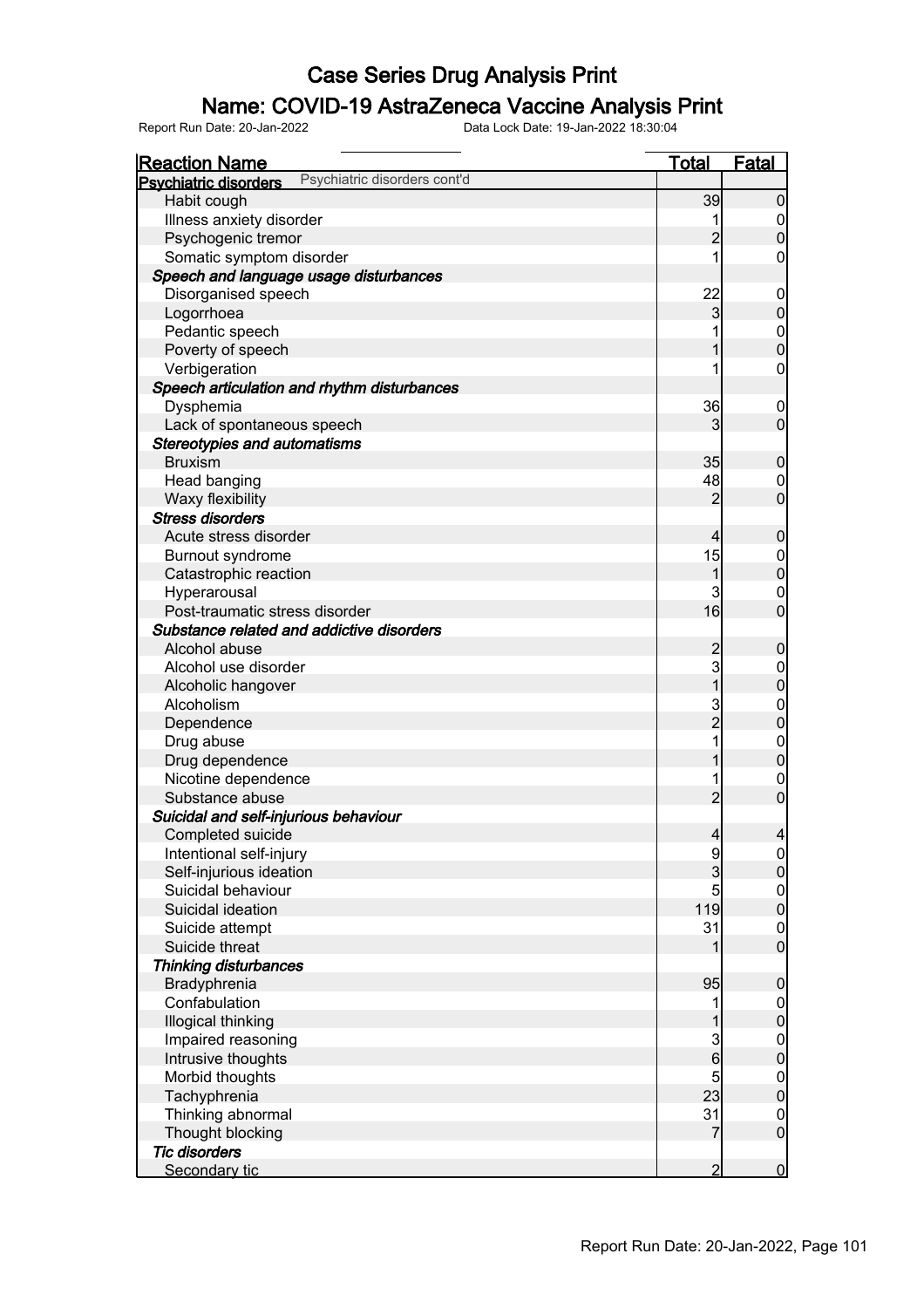#### Name: COVID-19 AstraZeneca Vaccine Analysis Print

| <b>Reaction Name</b>                                         | ⊤otaı | <sup>=</sup> atal |
|--------------------------------------------------------------|-------|-------------------|
| Psychiatric disorders cont'd<br><b>Psychiatric disorders</b> |       |                   |
| τic⊹                                                         |       |                   |
| <b>Psychiatric disorders SOC TOTAL</b>                       |       |                   |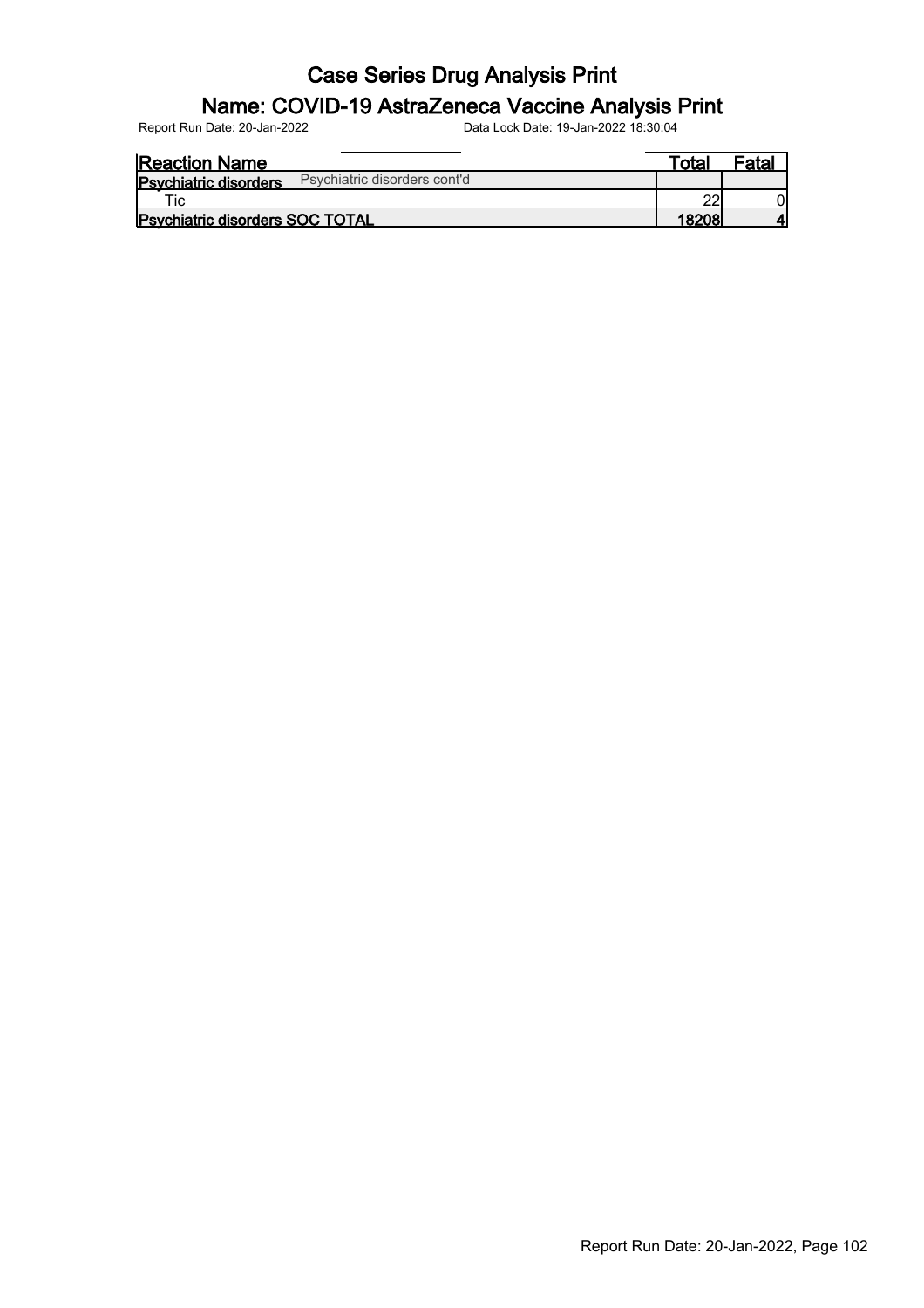### Name: COVID-19 AstraZeneca Vaccine Analysis Print

| <b>Reaction Name</b>                           | <b>Total</b>   | <b>Fatal</b>                    |
|------------------------------------------------|----------------|---------------------------------|
| <b>Renal &amp; urinary disorders</b>           |                |                                 |
| <b>Bladder and urethral symptoms</b>           |                |                                 |
| <b>Bladder discomfort</b>                      | 8              | $\boldsymbol{0}$                |
| <b>Bladder irritation</b>                      | 7              | 0                               |
| <b>Bladder pain</b>                            | 67             | $\mathbf 0$                     |
| Bladder spasm                                  |                | $\mathbf 0$                     |
| Dysuria                                        | 89             | $\mathbf 0$                     |
| Incontinence                                   | 96             | $\mathbf 0$                     |
| Micturition disorder                           | 4              | $\mathbf 0$                     |
| Micturition frequency decreased                |                | $\mathbf 0$                     |
| Micturition urgency                            | 102            | $\mathbf 0$                     |
| Mixed incontinence                             |                | $\mathbf 0$                     |
| Pollakiuria                                    | 305            | $\mathbf 0$                     |
| Stress urinary incontinence                    |                | $\mathbf{0}$                    |
| Urethral pain                                  | 6              | $\mathbf 0$                     |
| Urge incontinence                              |                | $\mathbf 0$                     |
| Urinary hesitation                             | 2<br>7         | $\mathbf 0$                     |
| Urinary incontinence                           | 131            | $\mathbf 0$                     |
| Urinary retention                              | 102            | $\boldsymbol{0}$                |
| Urine flow decreased                           | 23             | 0                               |
| <b>Bladder disorders NEC</b>                   |                |                                 |
| <b>Bladder dilatation</b>                      |                | $\mathbf 0$                     |
| <b>Bladder disorder</b>                        | 23             | $\pmb{0}$                       |
| <b>Bladder prolapse</b>                        |                | $\mathbf 0$                     |
| Urinary bladder haemorrhage                    | 17             | 1                               |
| Urinary bladder rupture                        |                | $\boldsymbol{0}$                |
| <b>Bladder infections and inflammations</b>    |                |                                 |
| Cystitis haemorrhagic                          | 1              | $\mathbf 0$                     |
| Cystitis interstitial                          | 11             | $\mathbf 0$                     |
| Cystitis noninfective                          | 3              | 0                               |
| Genital and urinary tract disorders NEC        |                |                                 |
| Urinary tract disorder                         | 12             | $\mathbf 0$                     |
| Urogenital haemorrhage                         | 1              | $\overline{0}$                  |
| Glomerulonephritis and nephrotic syndrome      |                |                                 |
| Anti-glomerular basement membrane disease      |                |                                 |
| Focal segmental glomerulosclerosis             | $\overline{2}$ | $\boldsymbol{0}$<br>$\mathbf 0$ |
| Glomerulonephritis                             | 1              |                                 |
| Glomerulonephritis membranoproliferative       |                | $\overline{0}$                  |
| Glomerulonephritis membranous                  |                | $\overline{0}$<br>$\pmb{0}$     |
| Glomerulonephritis minimal lesion              |                |                                 |
| IgA nephropathy                                | 5<br>4         | $\boldsymbol{0}$<br>$\mathbf 0$ |
|                                                | 19             |                                 |
| Nephrotic syndrome                             |                | $\mathbf 0$                     |
| Myoneurogenic bladder disorders                |                |                                 |
| Atonic urinary bladder<br>Automatic bladder    | 1              | $\mathbf 0$                     |
|                                                |                | $\pmb{0}$                       |
| <b>Bladder dysfunction</b>                     | 13             | $\overline{0}$                  |
| Hypertonic bladder                             | 16             | $\pmb{0}$                       |
| Loss of bladder sensation                      | 13             | $\mathbf 0$                     |
| Neurogenic bladder                             | $\overline{4}$ | $\mathbf 0$                     |
| <b>Nephritis NEC</b>                           |                |                                 |
| Lupus nephritis                                | $\frac{2}{7}$  | $\mathbf 0$                     |
| Nephritis                                      |                | $\boldsymbol{0}$                |
| Tubulointerstitial nephritis                   | $\overline{7}$ | $\mathbf 0$                     |
| <b>Nephropathies and tubular disorders NEC</b> |                |                                 |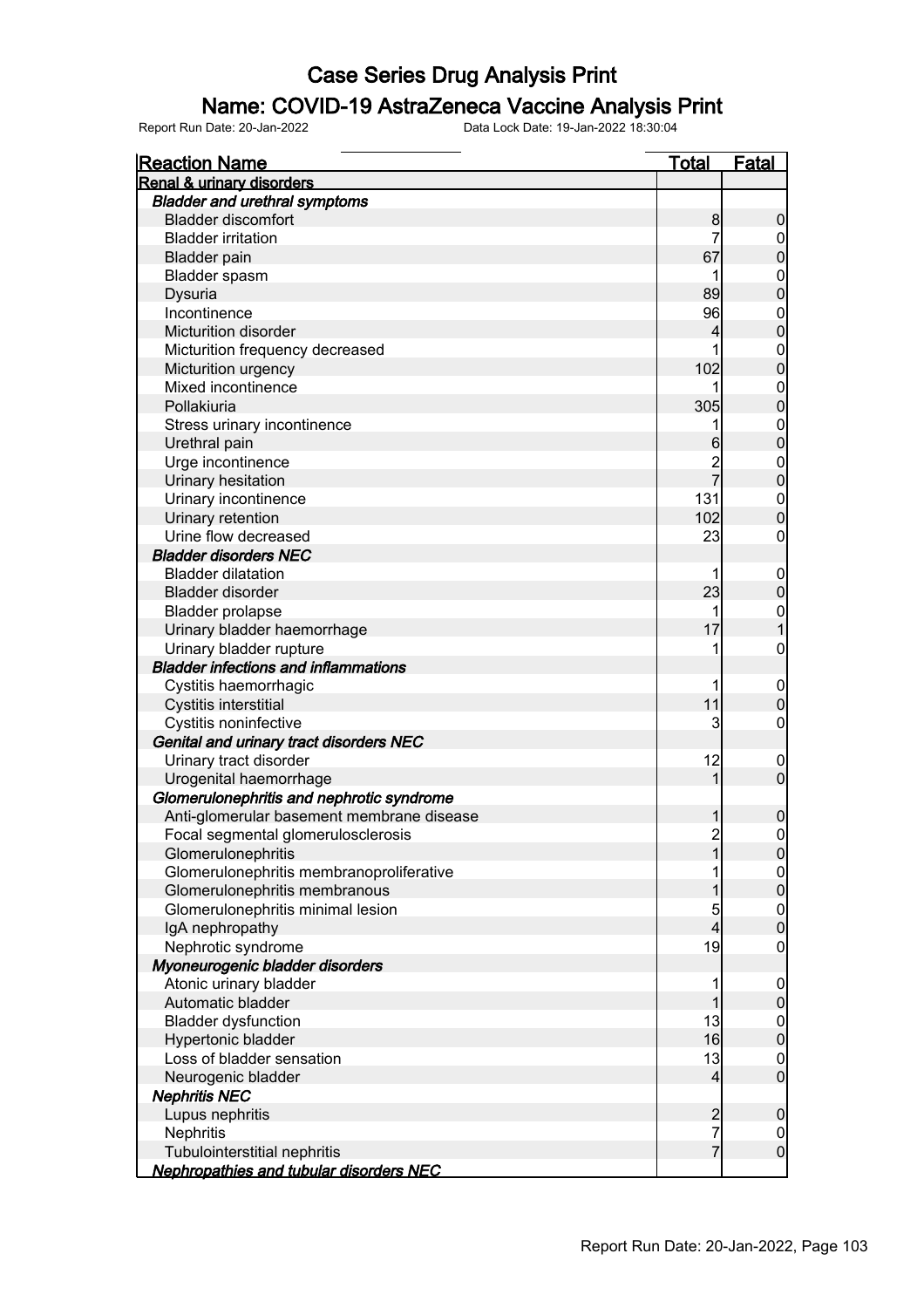### Name: COVID-19 AstraZeneca Vaccine Analysis Print

| <b>Reaction Name</b>                                            | Total          | <b>Fatal</b>     |
|-----------------------------------------------------------------|----------------|------------------|
| Renal & urinary disorders Renal & urinary disorders cont'd      |                |                  |
| Nephropathy                                                     | $\overline{2}$ | $\mathbf 0$      |
| <b>Renal disorders NEC</b>                                      |                |                  |
| Oedematous kidney                                               | 1              | $\mathbf 0$      |
| Renal disorder                                                  | 15             | 0                |
| Renal haemorrhage                                               | 3              | $\mathbf 0$      |
| Renal failure and impairment                                    |                |                  |
| Acute kidney injury                                             | 71             | 1                |
| Anuria                                                          | 5              | 0                |
| Chronic kidney disease                                          | 11             | $\pmb{0}$        |
| End stage renal disease                                         |                | $\mathbf{0}$     |
| Oliguria                                                        | 11             | $\mathbf 0$      |
| Renal failure                                                   | 50             |                  |
| Renal impairment                                                | 29             | $\frac{2}{0}$    |
| Renal injury                                                    | 9              | 1                |
| Renal hypertension and related conditions                       |                |                  |
| Hypertensive nephropathy                                        | 1              | $\mathbf 0$      |
| <b>Renal lithiasis</b>                                          |                |                  |
| Nephrolithiasis                                                 | 22             | $\mathbf 0$      |
| Renal obstructive disorders                                     |                |                  |
| Hydronephrosis                                                  | 1              | $\mathbf 0$      |
| Renal structural abnormalities and trauma                       |                |                  |
| Kidney enlargement                                              |                | $\boldsymbol{0}$ |
| Renal atrophy                                                   | $\overline{2}$ | $\overline{0}$   |
| Renal vascular and ischaemic conditions                         |                |                  |
| Renal artery occlusion                                          | $\overline{c}$ | $\mathbf 0$      |
| Renal artery thrombosis                                         |                | $\boldsymbol{0}$ |
| Renal cortical necrosis                                         |                | $\mathbf 0$      |
| Renal embolism                                                  |                | $\mathbf{0}$     |
| Renal infarct                                                   | 17             | $\mathbf{1}$     |
| Renal ischaemia                                                 |                | $\mathbf{0}$     |
| Renal tubular injury                                            |                | $\mathbf 0$      |
| Renal vascular thrombosis                                       |                | $\boldsymbol{0}$ |
| <b>Renal vasculitis</b>                                         | 2<br>2         | $\mathbf 0$      |
| Renal vein embolism                                             |                | $\mathbf{0}$     |
| Renal vein occlusion                                            | $\overline{3}$ | $\mathbf 0$      |
| Renal vein thrombosis                                           | $\overline{9}$ | 0                |
| Structural and obstructive urethral disorders (excl congenital) |                |                  |
| Urethral spasm                                                  |                | $\overline{0}$   |
| Urethral stenosis                                               |                | $\overline{0}$   |
| <b>Ureteric disorders NEC</b>                                   |                |                  |
| Ureteral disorder                                               | $\overline{2}$ | $\mathbf 0$      |
| Urinary abnormalities                                           |                |                  |
| Chromaturia                                                     | 110            | $\boldsymbol{0}$ |
| Glycosuria                                                      |                | $\boldsymbol{0}$ |
| Haematinuria                                                    |                | $\pmb{0}$        |
| Haematuria                                                      | 67             | $\boldsymbol{0}$ |
| Microalbuminuria                                                | 1              | $\mathbf 0$      |
| Proteinuria                                                     | 12             | $\mathbf 0$      |
| Urine abnormality                                               | 21             | $\mathbf 0$      |
| Urine odour abnormal                                            | 22             | $\mathbf 0$      |
| Urinary tract signs and symptoms NEC                            |                |                  |
| Costovertebral angle tenderness                                 |                | $\overline{0}$   |
| Haemorrhage urinary tract                                       | 59             | $\overline{0}$   |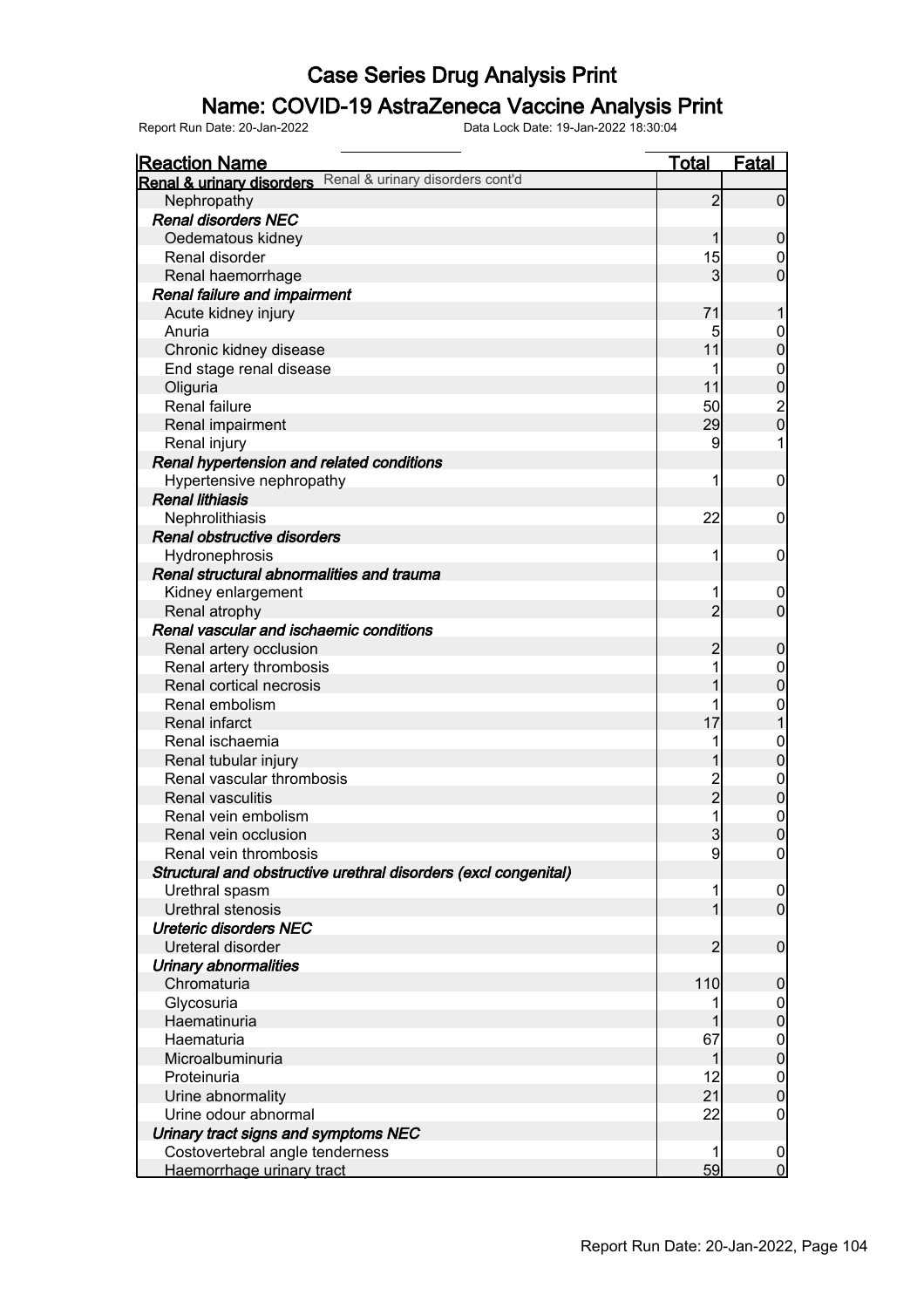### Name: COVID-19 AstraZeneca Vaccine Analysis Print

| <b>Reaction Name</b>                                          | Total | Fatal |
|---------------------------------------------------------------|-------|-------|
| Renal & urinary disorders cont'd<br>Renal & urinary disorders |       |       |
| Nocturia                                                      | 23    |       |
| Polyuria                                                      | 34    |       |
| Renal colic                                                   |       | Ωl    |
| Renal pain                                                    | 949   |       |
| Urinary tract discomfort                                      |       |       |
| Urinary tract pain                                            | 16    |       |
| Renal & urinary disorders SOC TOTAL                           | 27251 | 6'    |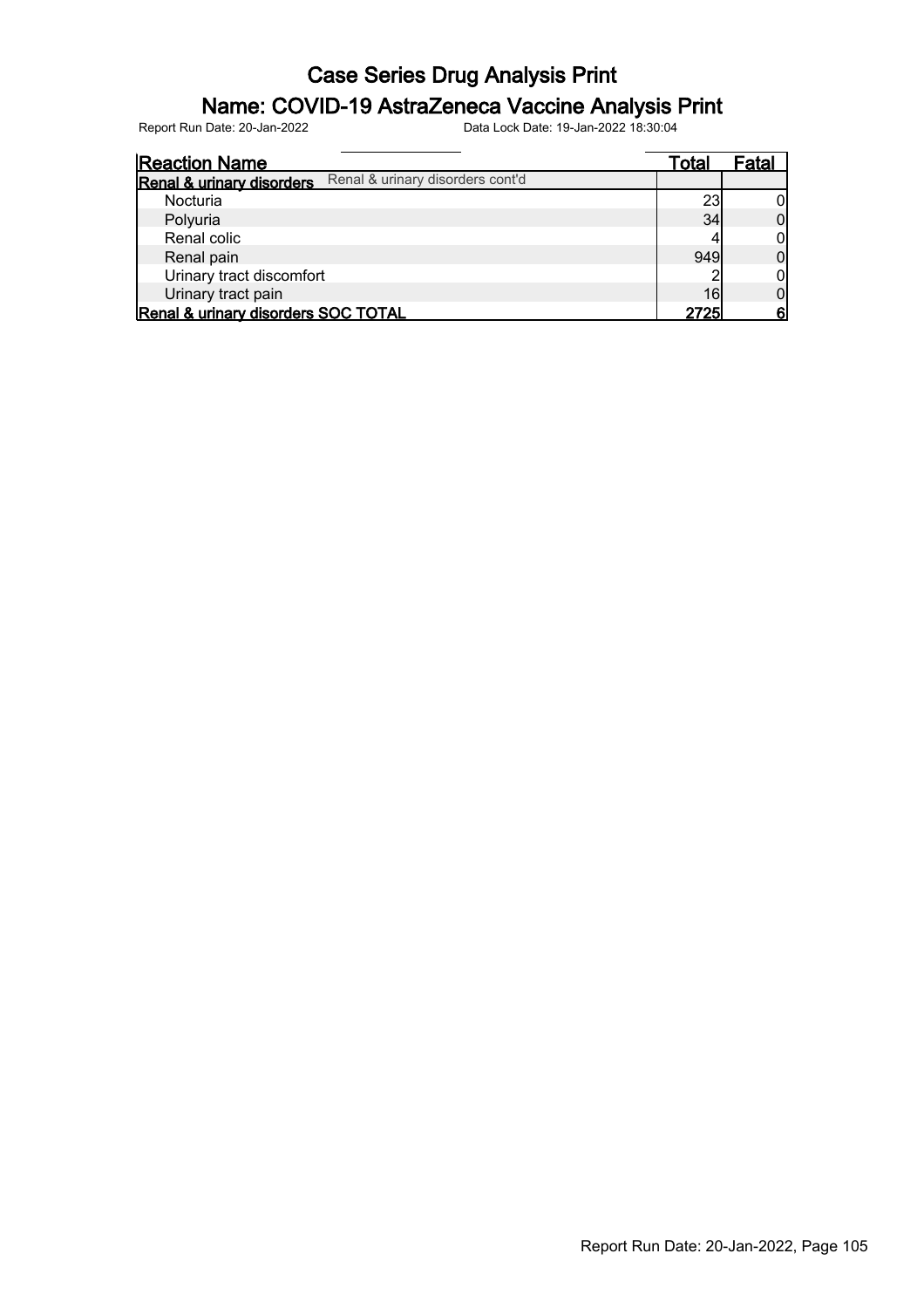#### Name: COVID-19 AstraZeneca Vaccine Analysis Print

| <b>Reaction Name</b>                                  | <b>Total</b>                | <b>Fatal</b>                    |
|-------------------------------------------------------|-----------------------------|---------------------------------|
| Reproductive & breast disorders                       |                             |                                 |
| Benign and malignant breast neoplasms                 |                             |                                 |
| <b>Breast cyst</b>                                    | 13                          | $\overline{0}$                  |
| <b>Breast disorders NEC</b>                           |                             |                                 |
| Anisomastia                                           | 1                           | $\mathbf 0$                     |
| <b>Breast disorder</b>                                | 4                           | $\overline{0}$                  |
| <b>Breast enlargement</b>                             | 11                          | $\overline{0}$                  |
| <b>Breast mass</b>                                    | 76                          | $\mathbf{0}$                    |
| Gynaecomastia                                         | 10                          | $\overline{0}$                  |
| Mammary duct ectasia                                  |                             | $\mathbf 0$                     |
| Nipple disorder                                       | 1                           | $\overline{0}$                  |
| <b>Breast infections and inflammations</b>            |                             |                                 |
| <b>Breast inflammation</b>                            | $\overline{4}$              | $\mathbf 0$                     |
| Nipple inflammation                                   | 1                           | 0                               |
| <b>Breast signs and symptoms</b>                      |                             |                                 |
| Breast discharge                                      | 9                           | $\mathbf 0$                     |
| <b>Breast discolouration</b>                          | 1                           | $\mathbf 0$                     |
| <b>Breast discomfort</b>                              | 12                          | $\mathbf{0}$                    |
| Breast engorgement                                    | 6                           | $\overline{0}$                  |
| Breast haemorrhage                                    |                             | $\mathbf{0}$                    |
| <b>Breast induration</b>                              |                             | $\overline{0}$                  |
| Breast oedema                                         | 1                           | $\mathbf{0}$                    |
| Breast pain                                           | 502                         | $\overline{0}$                  |
| <b>Breast swelling</b>                                | 73                          |                                 |
| <b>Breast tenderness</b>                              | 78                          | $\mathbf{0}$<br>$\mathbf 0$     |
| Nipple exudate bloody                                 | 1                           |                                 |
|                                                       | 38                          | $\mathbf{0}$<br>$\overline{0}$  |
| Nipple pain<br>Nipple swelling                        | 4                           | $\boldsymbol{0}$                |
| <b>Cervix disorders NEC</b>                           |                             |                                 |
|                                                       |                             |                                 |
| Cervical friability                                   | 1<br>1                      | $\mathbf 0$<br>$\boldsymbol{0}$ |
| Cervix haemorrhage uterine                            |                             |                                 |
| Ectropion of cervix                                   | $\overline{c}$              | $\boldsymbol{0}$                |
| Cervix neoplasms                                      |                             |                                 |
| Cervical polyp                                        | 1                           | $\boldsymbol{0}$                |
| Erection and ejaculation conditions and disorders     |                             |                                 |
| Ejaculation delayed                                   | $\overline{2}$              | $\mathbf 0$                     |
| Ejaculation disorder                                  | $\overline{4}$              | 0                               |
| Ejaculation failure                                   | 4                           | $\overline{0}$                  |
| Erectile dysfunction                                  | 99                          | $\overline{0}$                  |
| Erection increased                                    | 7                           | $\boldsymbol{0}$                |
| Organic erectile dysfunction                          | 20                          | $\mathbf 0$                     |
| Painful ejaculation                                   | 1                           | $\boldsymbol{0}$                |
| Painful erection                                      | $\frac{2}{3}$               | $\mathbf 0$                     |
| Priapism                                              |                             | $\boldsymbol{0}$                |
| Retrograde ejaculation                                | $\overline{4}$              | $\mathbf 0$                     |
| Spontaneous penile erection                           | $\overline{4}$              | $\mathbf 0$                     |
| Fallopian tube and ovary infections and inflammations |                             |                                 |
| Noninfective oophoritis                               | 1                           | $\mathbf 0$                     |
| <b>Lactation disorders</b>                            |                             |                                 |
| Galactorrhoea                                         |                             | $\mathbf 0$                     |
| Galactostasis                                         | $\frac{3}{2}$ $\frac{2}{6}$ | $\pmb{0}$                       |
| Lactation disorder                                    |                             | $\boldsymbol{0}$                |
| Lactation puerperal increased                         |                             | $\pmb{0}$                       |
| <b>Suppressed lactation</b>                           | 27                          | $\overline{0}$                  |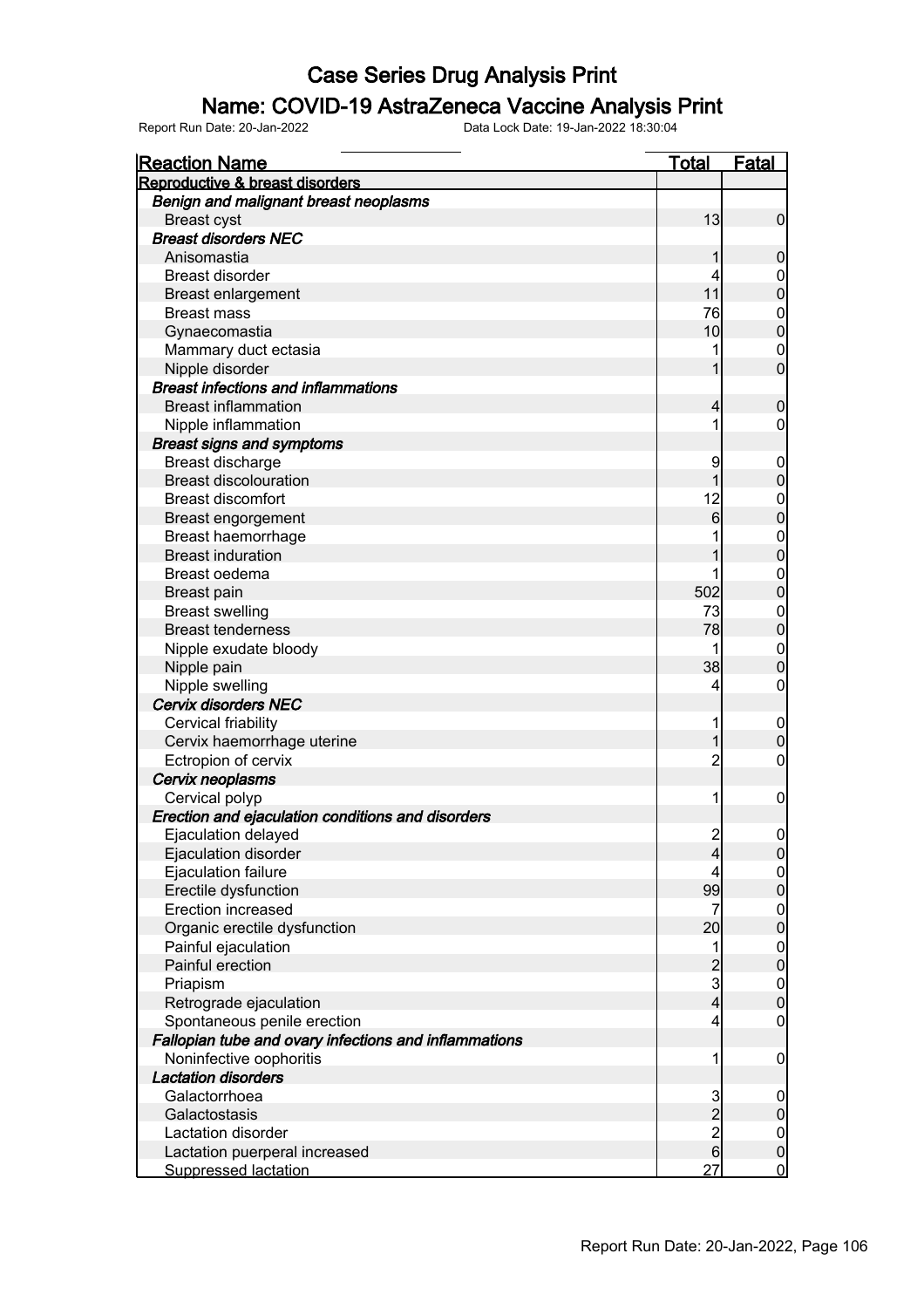### Name: COVID-19 AstraZeneca Vaccine Analysis Print

| <b>Reaction Name</b>                                                      | <u>Total</u>   | <b>Fatal</b>                         |
|---------------------------------------------------------------------------|----------------|--------------------------------------|
| Reproductive & breast disorders cont'd<br>Reproductive & breast disorders |                |                                      |
| <b>Menopausal effects NEC</b>                                             |                |                                      |
| Artificial menopause                                                      |                | $\overline{0}$                       |
| Menopausal disorder                                                       | $\frac{2}{3}$  | $\boldsymbol{0}$                     |
| Menopausal symptoms                                                       | 65             |                                      |
| Menopause delayed                                                         | 5              | $0$ 0                                |
| Premature menopause                                                       | 51             | $\boldsymbol{0}$                     |
| Menopausal effects on the genitourinary tract                             |                |                                      |
| Atrophic vulvovaginitis                                                   |                | $\boldsymbol{0}$                     |
| Postmenopausal haemorrhage                                                | 306            | $\mathbf 0$                          |
| <b>Menstruation and uterine bleeding NEC</b>                              |                |                                      |
| Abnormal uterine bleeding                                                 | 9              | $\mathbf 0$                          |
| Abnormal withdrawal bleeding                                              | 5              |                                      |
| Dysmenorrhoea                                                             | 1469           | $0\atop 0$                           |
| Intermenstrual bleeding                                                   | 707            |                                      |
| Menstrual discomfort                                                      | 17             | $0$ 0                                |
| Menstrual disorder                                                        | 1570           |                                      |
| Menstruation irregular                                                    | 2391           | $\begin{matrix} 0 \\ 0 \end{matrix}$ |
| Premenstrual dysphoric disorder                                           | 6              |                                      |
| Premenstrual headache                                                     | 12             | $0$<br>0                             |
| Premenstrual pain                                                         | 86             | $\boldsymbol{0}$                     |
| Premenstrual syndrome                                                     | 60             | $\overline{0}$                       |
| Retrograde menstruation                                                   | 4              | $\mathbf 0$                          |
| Withdrawal bleed                                                          | 14             | $\mathbf{0}$                         |
| <b>Menstruation with decreased bleeding</b>                               |                |                                      |
| Amenorrhoea                                                               | 616            |                                      |
|                                                                           | 441            | $\mathbf 0$                          |
| Hypomenorrhoea                                                            | 3288           | $\boldsymbol{0}$<br>$\mathbf 0$      |
| Menstruation delayed                                                      | 122            |                                      |
| Oligomenorrhoea                                                           |                | $\mathbf 0$                          |
| <b>Menstruation with increased bleeding</b>                               | 4752           |                                      |
| Heavy menstrual bleeding                                                  | 17             | $\mathbf 0$                          |
| Menometrorrhagia                                                          | 713            | $\pmb{0}$                            |
| Polymenorrhoea                                                            |                | $\mathbf 0$                          |
| Ovarian and fallopian tube cysts and neoplasms                            |                |                                      |
| Ovarian cyst                                                              | 34             | $\boldsymbol{0}$                     |
| Ovarian cyst ruptured                                                     | $\overline{c}$ | $\overline{0}$                       |
| Polycystic ovaries                                                        | 44             | 0                                    |
| Ovarian and fallopian tube disorders NEC                                  |                |                                      |
| Fallopian tube spasm                                                      |                | $\mathbf 0$                          |
| Ovarian adhesion                                                          | 1              | $\pmb{0}$                            |
| Ovarian enlargement                                                       | 3              | $\overline{0}$                       |
| Ovarian failure                                                           | $\overline{4}$ | $\pmb{0}$                            |
| Ovarian haemorrhage                                                       | 5              | $\boldsymbol{0}$                     |
| Ovarian hyperstimulation syndrome                                         | 1              | $\mathbf 0$                          |
| Ovarian mass                                                              |                | $\boldsymbol{0}$                     |
| Ovarian necrosis                                                          |                | $\mathbf 0$                          |
| Ovarian oedema                                                            | 1              | $\boldsymbol{0}$                     |
| Ovarian vein thrombosis                                                   | $\overline{2}$ | $\pmb{0}$                            |
| Ovulation pain                                                            | 63             | $\overline{0}$                       |
| Premature ovulation                                                       | 8              | $\boldsymbol{0}$                     |
| Pelvic prolapse conditions                                                |                |                                      |
| Vaginal prolapse                                                          | $\overline{2}$ | $\boldsymbol{0}$                     |
| Pelvis and broad ligament disorders NEC                                   |                |                                      |
| Adnexa uteri pain                                                         | 44             | $\mathbf 0$                          |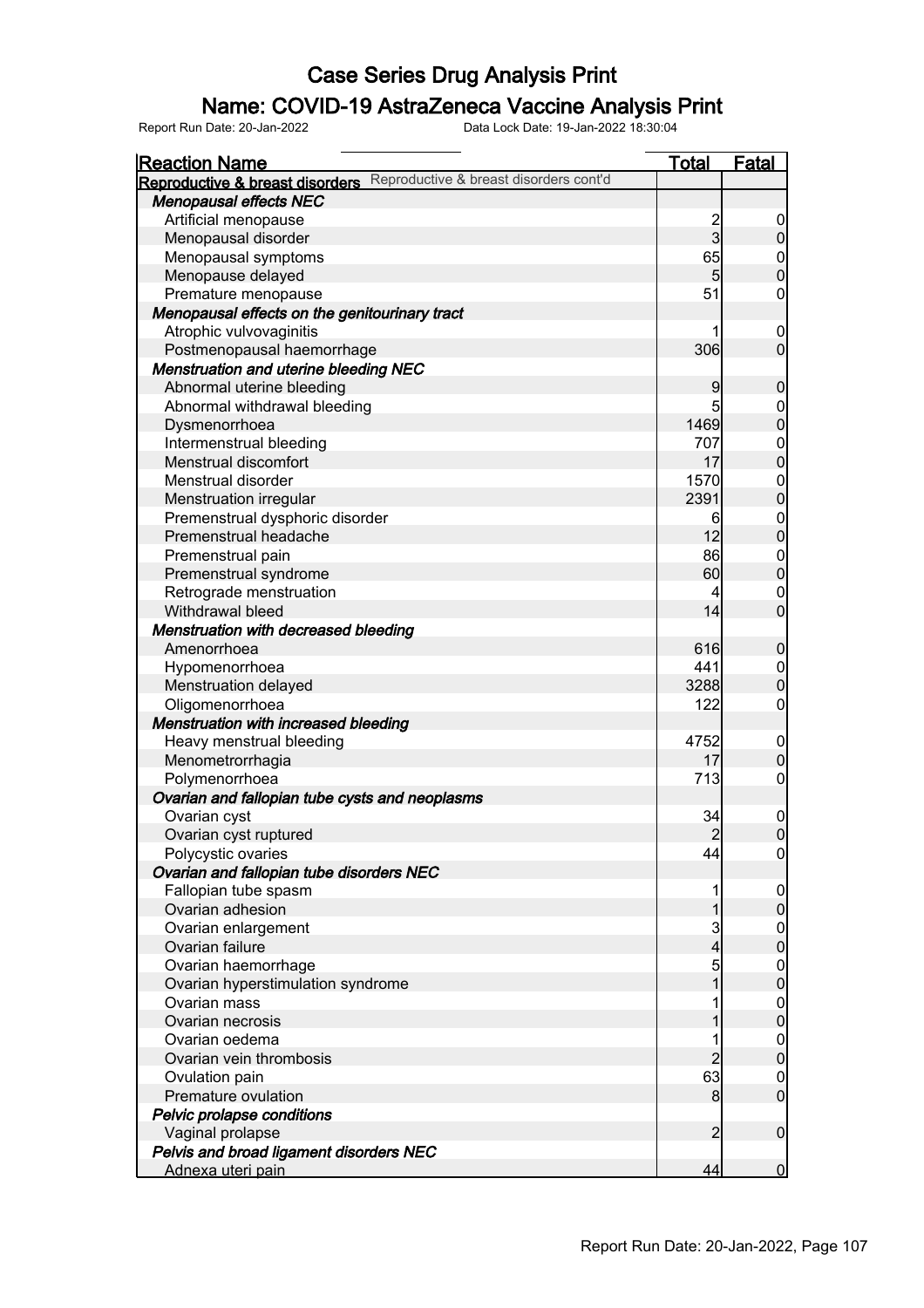### Name: COVID-19 AstraZeneca Vaccine Analysis Print

| <b>Reaction Name</b>                                                   | <u>Total</u>   | <b>Fatal</b>                              |
|------------------------------------------------------------------------|----------------|-------------------------------------------|
| Reproductive & breast disorders Reproductive & breast disorders cont'd |                |                                           |
| Pelvic haematoma                                                       | 1              | 0                                         |
| Pelvic haemorrhage                                                     | 27             | $\mathbf{0}$                              |
| Pelvic organ prolapse                                                  |                | 0                                         |
| Penile and scrotal infections and inflammations                        |                |                                           |
| Balanoposthitis                                                        | 4              | 0                                         |
| Penile disorders NEC (excl erection and ejaculation)                   |                |                                           |
| Penile blister                                                         | 6              | 0                                         |
| Penile burning sensation                                               |                | $\mathbf{0}$                              |
| Penile curvature                                                       | 4              | 0                                         |
| Penile discharge                                                       | 4              | $\mathbf 0$                               |
| Penile erosion                                                         | 1              | 0                                         |
| Penile exfoliation                                                     |                | $\overline{0}$                            |
| Penile haemorrhage                                                     |                | 0                                         |
| Penile oedema                                                          | 3              | $\overline{0}$                            |
| Penile pain                                                            |                | 0                                         |
| Penile size reduced                                                    | $\frac{2}{2}$  | $\overline{0}$                            |
| Penis disorder                                                         | 10             | 0                                         |
| Peyronie's disease                                                     | 4              | $\overline{0}$                            |
| Prostate and seminal vesicles infections and inflammations             |                |                                           |
| Prostatitis                                                            | 6              | $\mathbf 0$                               |
| Prostatic neoplasms and hypertrophy                                    |                |                                           |
| Benign prostatic hyperplasia                                           | 2              | $\mathbf 0$                               |
| Prostatic signs, symptoms and disorders NEC                            |                |                                           |
| Prostatic pain                                                         | 1              | 0                                         |
| Prostatism                                                             |                | 0                                         |
| Prostatomegaly                                                         | 3              | $\overline{0}$                            |
| Reproductive tract disorders NEC (excl neoplasms)                      |                |                                           |
| Female genital tract fistula                                           | 1              | $\mathbf 0$                               |
| <b>Genital blister</b>                                                 | 5              | 0                                         |
| Genital dysaesthesia                                                   | 1              | $\overline{0}$                            |
| Genital haemorrhage                                                    | 33             | 0                                         |
| Genital hyperaesthesia                                                 | 1              | $\overline{0}$                            |
| Genital hypoaesthesia                                                  |                | 0                                         |
| <b>Genital lesion</b>                                                  | 2<br>2         | 0                                         |
| Genital paraesthesia                                                   | 5 <sup>1</sup> | 0                                         |
| Genital ulceration                                                     | 14             | 0                                         |
| Perineal disorder                                                      | $\overline{c}$ | 0                                         |
| Varicose veins pelvic                                                  | 1              | $\overline{0}$                            |
| Reproductive tract infections and inflammations NEC                    |                |                                           |
| Genital tract inflammation                                             | $\overline{2}$ | $\mathbf 0$                               |
| Reproductive tract neoplasms NEC                                       |                |                                           |
| Genital cyst                                                           | $\overline{2}$ | $\mathbf 0$                               |
| Reproductive tract signs and symptoms NEC                              |                |                                           |
| Genital burning sensation                                              | 8              | $\mathbf 0$                               |
| Genital discomfort                                                     | 3              |                                           |
| Genital erythema                                                       | $\overline{1}$ | $\begin{smallmatrix}0\0\end{smallmatrix}$ |
| Genital pain                                                           | 5              |                                           |
| Genital rash                                                           | $\overline{6}$ | $0\atop 0$                                |
| Genital swelling                                                       |                |                                           |
| Pelvic discomfort                                                      | $\frac{2}{4}$  | $0\atop 0$                                |
| Pelvic pain                                                            | 179            |                                           |
| Perineal pain                                                          | $\overline{c}$ | $0\atop 0$                                |
| Pruritus genital                                                       | $\overline{9}$ | $\mathbf 0$                               |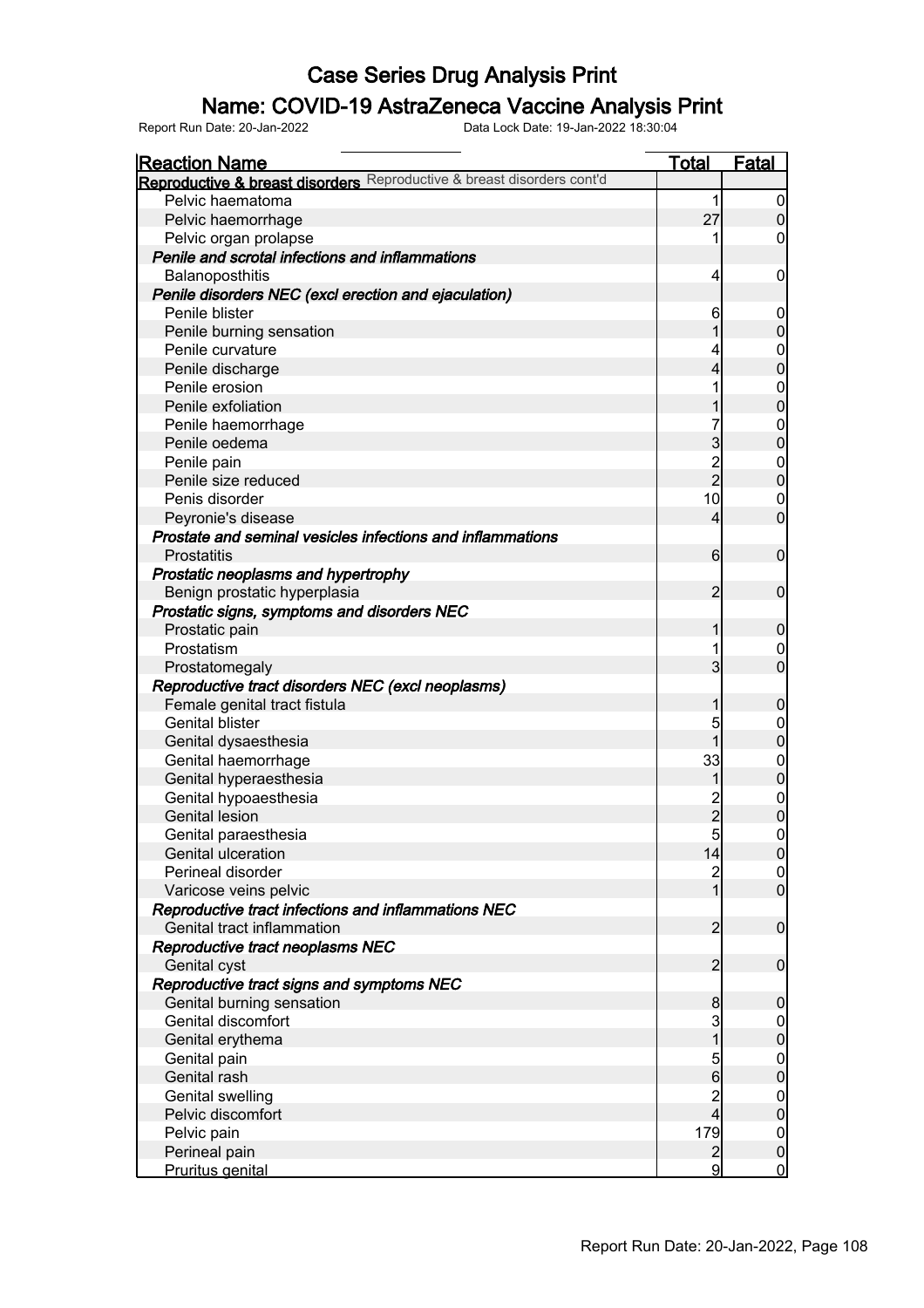#### Name: COVID-19 AstraZeneca Vaccine Analysis Print

| <b>Reaction Name</b>                                                      | <b>Total</b>            | <b>Fatal</b>     |
|---------------------------------------------------------------------------|-------------------------|------------------|
| Reproductive & breast disorders cont'd<br>Reproductive & breast disorders |                         |                  |
| <b>Scrotal disorders NEC</b>                                              |                         |                  |
| Scrotal dermatitis                                                        |                         | 0                |
| Scrotal oedema                                                            | 1                       | $\pmb{0}$        |
| Scrotal pain                                                              | 20                      | $\mathbf 0$      |
| Scrotal swelling                                                          |                         | $\mathbf 0$      |
| Varicocele                                                                |                         | $\mathbf 0$      |
| Sexual function and fertility disorders NEC                               |                         |                  |
| Dyspareunia                                                               | 7                       | $\boldsymbol{0}$ |
| Female sexual dysfunction                                                 | 1                       | $\pmb{0}$        |
| Infertility                                                               | 15                      | $\mathbf 0$      |
| Infertility female                                                        | 7                       | $\pmb{0}$        |
| Infertility male                                                          |                         | $\mathbf{0}$     |
| Male sexual dysfunction                                                   | 3<br>2                  | $\mathbf 0$      |
| Sexual dysfunction                                                        | 15                      | $\mathbf 0$      |
| Spermatogenesis and semen disorders                                       |                         |                  |
| Aspermia                                                                  | 2                       | $\boldsymbol{0}$ |
| Haematospermia                                                            | 18                      | $\boldsymbol{0}$ |
| Semen discolouration                                                      | $\overline{2}$          | $\mathbf 0$      |
| Testicular and epididymal disorders NEC                                   |                         |                  |
| Testicular atrophy                                                        |                         | $\mathbf 0$      |
| Testicular disorder                                                       | 9                       | $\pmb{0}$        |
| <b>Testicular mass</b>                                                    |                         | $\boldsymbol{0}$ |
| Testicular oedema                                                         | $\overline{2}$          | $\pmb{0}$        |
| Testicular pain                                                           | 113                     | $\mathbf 0$      |
| <b>Testicular retraction</b>                                              | $\overline{\mathbf{3}}$ | $\pmb{0}$        |
| <b>Testicular swelling</b>                                                | 24                      | $\mathbf 0$      |
| <b>Testis discomfort</b>                                                  | $6 \overline{}$         | $\mathbf 0$      |
| Testicular and epididymal infections and inflammations                    |                         |                  |
| Orchitis noninfective                                                     | 1                       | $\boldsymbol{0}$ |
| Testicular and epididymal neoplasms                                       |                         |                  |
| Epididymal cyst                                                           | 1                       | $\boldsymbol{0}$ |
| <b>Testicular cyst</b>                                                    |                         | $\mathbf 0$      |
| <b>Uterine disorders NEC</b>                                              |                         |                  |
| Adenomyosis                                                               | 14                      | $\boldsymbol{0}$ |
| Endometrial hyperplasia                                                   | $\overline{2}$          | $\mathbf 0$      |
| <b>Endometrial thickening</b>                                             | 3                       | $\overline{0}$   |
| Endometriosis                                                             | 90                      | $\overline{0}$   |
| Metrorrhoea                                                               | 1                       | $\overline{0}$   |
| Uterine enlargement                                                       | $\overline{2}$          | $\mathbf 0$      |
| Uterine haemorrhage                                                       | 72                      | $\boldsymbol{0}$ |
| Uterine pain                                                              | 10                      | $\mathbf 0$      |
| Uterine neoplasms                                                         |                         |                  |
| Uterine cyst                                                              | $\mathbf{1}$            | $\boldsymbol{0}$ |
| Uterine polyp                                                             | 4                       | $\mathbf 0$      |
| <b>Uterine tone disorders</b>                                             |                         |                  |
| Uterine spasm                                                             | 24                      | $\mathbf 0$      |
| Vaginal and vulval infections and inflammations                           |                         |                  |
| Vulvovaginal inflammation                                                 | $\overline{c}$          | $\mathbf 0$      |
| Vulvovaginal cysts and neoplasms                                          |                         |                  |
| Bartholin's cyst                                                          | 3                       | $\mathbf 0$      |
| Vaginal cyst                                                              | 15                      | $\pmb{0}$        |
| Vulva cyst                                                                | 1                       | $\overline{0}$   |
| <b>Vulvovaginal disorders NEC</b>                                         |                         |                  |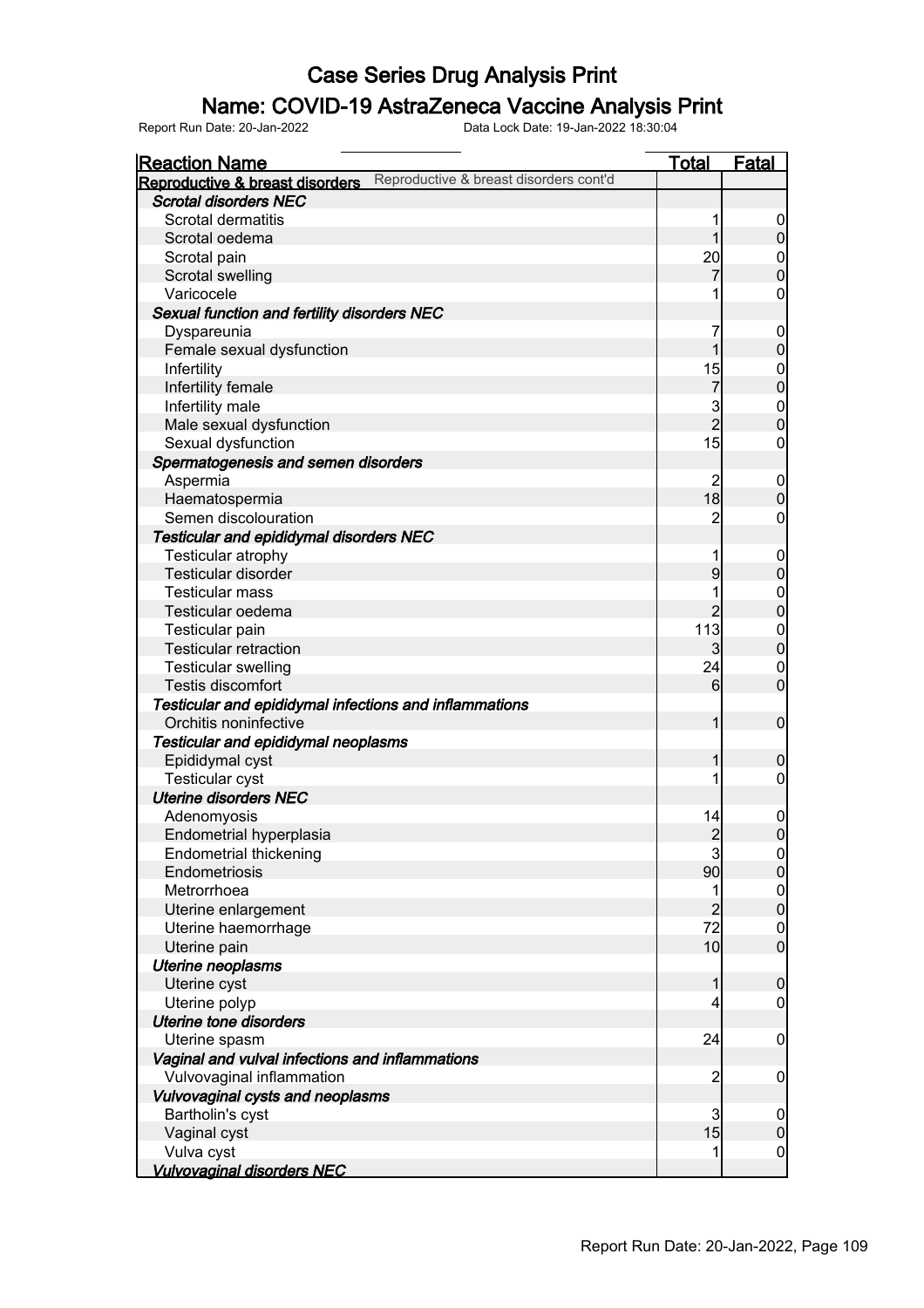### Name: COVID-19 AstraZeneca Vaccine Analysis Print

| <b>Reaction Name</b>                                                      | <u>Total</u>   | <u>Fatal</u>   |
|---------------------------------------------------------------------------|----------------|----------------|
| Reproductive & breast disorders cont'd<br>Reproductive & breast disorders |                |                |
| Vaginal disorder                                                          |                | 0              |
| Vaginal haemorrhage                                                       | 1318           |                |
| Vaginal ulceration                                                        |                | 0              |
| Vulval disorder                                                           | 3              | 0              |
| Vulval haemorrhage                                                        | 34             | 0              |
| <b>Vulval ulceration</b>                                                  |                | $\mathbf 0$    |
| Vulvovaginal disorder                                                     |                | 0              |
| Vulvovaginal ulceration                                                   | $\overline{2}$ | $\overline{0}$ |
| Vulvovaginal signs and symptoms                                           |                |                |
| Clitoral engorgement                                                      |                | 0              |
| Coital bleeding                                                           |                | 0              |
| <b>Enlarged clitoris</b>                                                  |                | 0              |
| Labia enlarged                                                            |                | 0              |
| Vaginal discharge                                                         | 90             | 0              |
| Vaginal lesion                                                            |                | 0              |
| Vaginal odour                                                             |                | $\overline{0}$ |
| Vulval oedema                                                             |                | 0              |
| Vulvovaginal burning sensation                                            | 11             | 0              |
| Vulvovaginal discomfort                                                   | 10             | 0              |
| Vulvovaginal dryness                                                      | 13             | 0              |
| Vulvovaginal erythema                                                     |                | 0              |
| Vulvovaginal pain                                                         | 40             | $\overline{0}$ |
| Vulvovaginal pruritus                                                     | 12             | 0              |
| Vulvovaginal rash                                                         |                | $\overline{0}$ |
| Vulvovaginal swelling                                                     |                | 0              |
| Reproductive & breast disorders SOC TOTAL                                 | 20469          | 0              |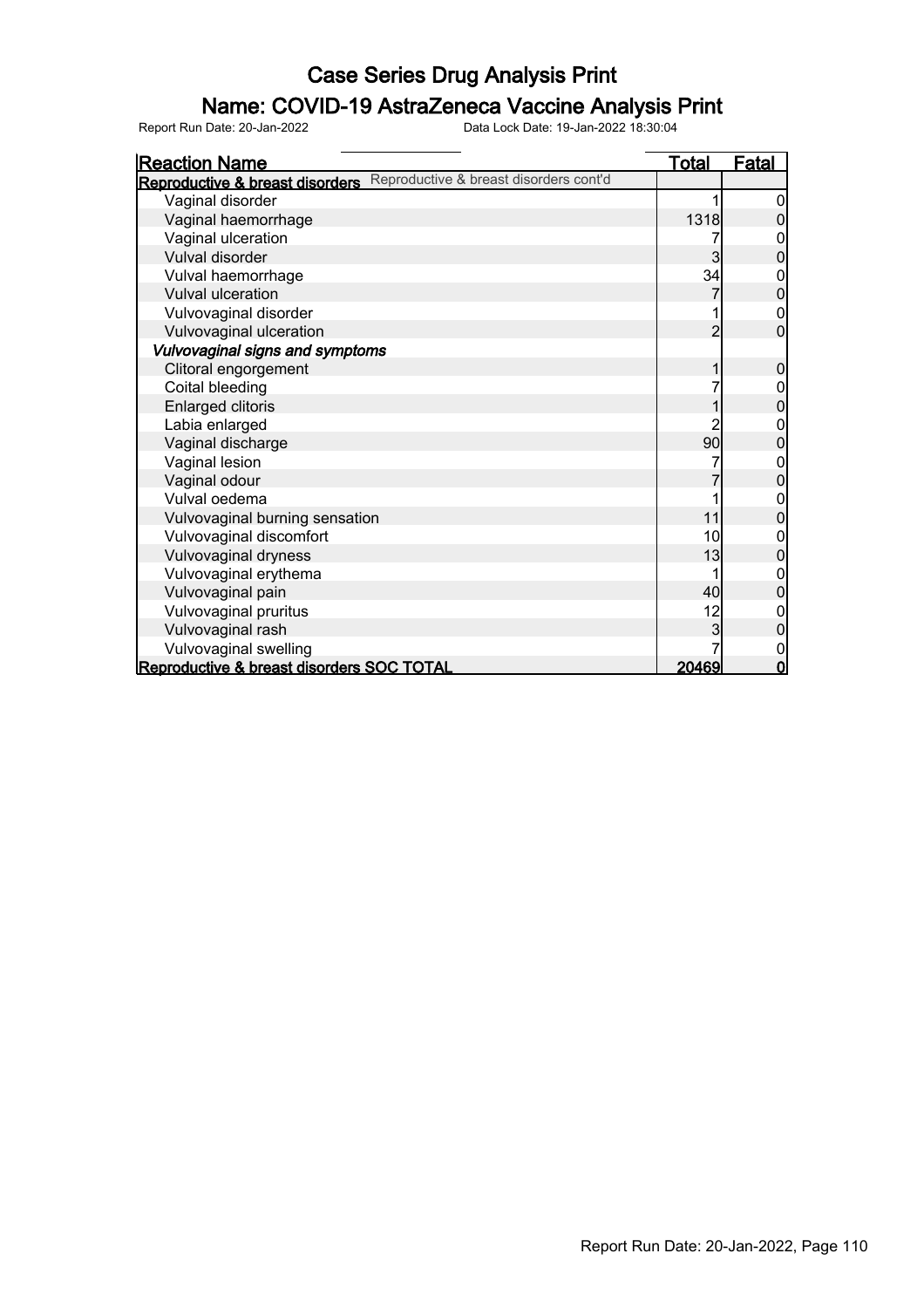### Name: COVID-19 AstraZeneca Vaccine Analysis Print

| <b>Reaction Name</b>                                          | <u>Total</u>   | Fatal                                |
|---------------------------------------------------------------|----------------|--------------------------------------|
| <b>Respiratory disorders</b>                                  |                |                                      |
| <b>Breathing abnormalities</b>                                |                |                                      |
| Apnoea                                                        | 13             | $\boldsymbol{0}$                     |
| Apnoeic attack                                                |                | $\overline{0}$                       |
| Cheyne-Stokes respiration                                     | $\overline{2}$ | $\pmb{0}$                            |
| Dyspnoea                                                      | <b>7918</b>    | $\boldsymbol{0}$                     |
| Dyspnoea at rest                                              | 15             | $\mathbf 0$                          |
| Dyspnoea exertional                                           | 60             | $\boldsymbol{0}$                     |
| Dyspnoea paroxysmal nocturnal                                 | 1              | $\overline{0}$                       |
| Grunting                                                      | 2              | $\boldsymbol{0}$                     |
| Hyperventilation                                              | 101            | $\mathbf 0$                          |
| Hypopnoea                                                     | 234            | $\boldsymbol{0}$                     |
| Hypoventilation                                               |                | $\mathbf 0$                          |
| Irregular breathing                                           | 28             | $\boldsymbol{0}$                     |
| Mouth breathing                                               | 8              | $\mathbf 0$                          |
| Orthopnoea                                                    | 3              | $\boldsymbol{0}$                     |
| Respiration abnormal                                          | 111            | $\mathbf 0$                          |
| Respiratory arrest                                            | 28             | $\boldsymbol{0}$                     |
| Respiratory distress                                          | 13             | $\mathbf 0$                          |
| Respiratory fatigue                                           | 7              | $\boldsymbol{0}$                     |
| Sleep apnoea syndrome                                         | 33             | $\mathbf 0$                          |
| Tachypnoea                                                    | 39             | $\mathbf 0$                          |
| <b>Bronchial conditions NEC</b>                               |                |                                      |
| Bronchial haemorrhage                                         | 1              | $\mathbf 0$                          |
| <b>Bronchial secretion retention</b>                          | $\overline{2}$ | $\mathbf 0$                          |
| <b>Bronchiectasis</b>                                         | 16             | 0                                    |
| Bronchospasm and obstruction                                  |                |                                      |
| Aspirin-exacerbated respiratory disease                       |                | $\mathbf 0$                          |
| Asthma                                                        | 647            | $\pmb{0}$                            |
| Asthma exercise induced                                       | 4              | $\boldsymbol{0}$                     |
| Asthma late onset                                             | $\overline{3}$ | $\pmb{0}$                            |
| Asthma-chronic obstructive pulmonary disease overlap syndrome |                | $\boldsymbol{0}$                     |
| Asthmatic crisis                                              | $\frac{2}{5}$  | $\mathbf 0$                          |
| Bronchial oedema                                              |                | $\boldsymbol{0}$                     |
| <b>Bronchitis chronic</b>                                     | $\overline{2}$ | $\overline{0}$                       |
| Bronchospasm                                                  | 18             | $\boldsymbol{0}$                     |
| Chronic obstructive pulmonary disease                         | 53             | 4                                    |
| Cough variant asthma                                          | 9              |                                      |
| Obstructive airways disorder                                  | $\overline{2}$ | $\frac{0}{0}$                        |
| Reversible airways obstruction                                | 1              |                                      |
| Wheezing                                                      | 646            | $\begin{matrix} 0 \\ 0 \end{matrix}$ |
| Conditions associated with abnormal gas exchange              |                |                                      |
| Asphyxia                                                      | $\overline{3}$ | $\boldsymbol{0}$                     |
| Hypercapnia                                                   | 1              | $\overline{0}$                       |
| Hypoxia                                                       | 72             | $\overline{1}$                       |
| Coughing and associated symptoms                              |                |                                      |
| Allergic cough                                                | 8              | $\mathbf 0$                          |
| Cough                                                         | 4029           |                                      |
| Haemoptysis                                                   | 144            | $0\atop 0$                           |
| Productive cough                                              | 214            |                                      |
| Sputum discoloured                                            | 15             | $0$<br>0                             |
| Sputum increased                                              | 3              |                                      |
| Sputum retention                                              | $\mathbf{1}$   | $0$<br>0                             |
| Diaphragmatic disorders                                       |                |                                      |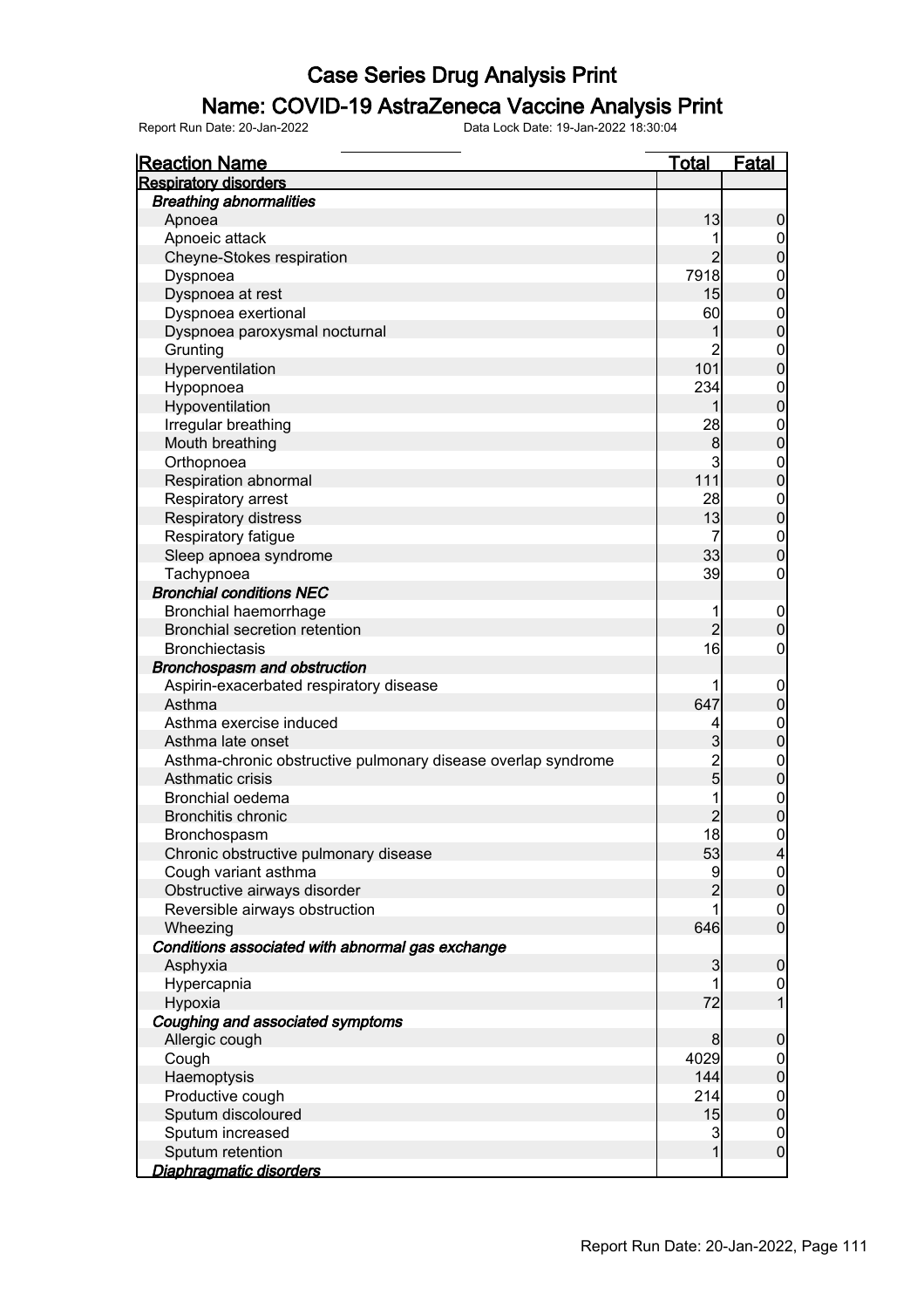### Name: COVID-19 AstraZeneca Vaccine Analysis Print

| <u>Reaction Name</u>                                            | <u>Total</u>   | <b>Fatal</b>                    |
|-----------------------------------------------------------------|----------------|---------------------------------|
| <b>Respiratory disorders</b> Respiratory disorders cont'd       |                |                                 |
| Diaphragmatic paralysis                                         | 1              | $\overline{0}$                  |
| Diaphragmatic spasm                                             | $\overline{2}$ | $\overline{0}$                  |
| Laryngeal and adjacent sites disorders NEC (excl infections and |                |                                 |
| neoplasms)                                                      |                |                                 |
| Reflux laryngitis                                               | 4              | 0                               |
| Vocal cord disorder                                             | $\overline{5}$ | $\pmb{0}$                       |
| Vocal cord dysfunction                                          | 7              | $\boldsymbol{0}$                |
| Vocal cord thickening                                           | $\overline{2}$ | $\overline{0}$                  |
| Laryngeal spasm, oedema and obstruction                         |                |                                 |
| Epiglottic oedema                                               | 1              | $\boldsymbol{0}$                |
| Laryngeal oedema                                                | 3              | $\boldsymbol{0}$                |
| Laryngospasm                                                    | $\overline{3}$ | $\overline{0}$                  |
| <b>Stridor</b>                                                  | 23             | $\overline{0}$                  |
| Lower respiratory tract inflammatory and immunologic conditions |                |                                 |
| <b>Alveolitis</b>                                               | $\overline{c}$ | $\mathbf 0$                     |
| Autoimmune lung disease                                         | $\overline{1}$ | $\mathbf 0$                     |
| Eosinophilic pneumonia                                          | $\overline{c}$ | $\mathbf{0}$                    |
| Hypersensitivity pneumonitis                                    | $\overline{1}$ | $\overline{0}$                  |
| Pneumonitis                                                     | 35             | 1                               |
| Pulmonary sarcoidosis                                           | $\overline{2}$ | $\mathbf 0$                     |
| Pulmonary vasculitis                                            |                | $\overline{0}$                  |
| Lower respiratory tract signs and symptoms                      |                |                                 |
| Hiccups                                                         | 48             | $\mathbf 0$                     |
| Lower respiratory tract congestion                              | $\overline{4}$ | $\mathbf 0$                     |
| Lung opacity                                                    | 7              | $\mathbf{0}$                    |
| Pleuritic pain                                                  | 48             | $\overline{0}$                  |
| Pulmonary haemorrhage                                           | 8              | 1                               |
| Pulmonary pain                                                  | 236            | $\mathbf 0$                     |
| Rales                                                           | $\overline{2}$ | $\mathbf 0$                     |
| <b>Mediastinal disorders</b>                                    |                |                                 |
| Pulmonary hilum mass                                            | 1              | $\mathbf 0$                     |
| Nasal congestion and inflammations                              |                |                                 |
| Nasal congestion                                                | 475            | $\mathbf 0$                     |
| Nasal inflammation                                              | 8              | $\overline{0}$                  |
| Rhinitis allergic                                               | 28             | $\mathsf{O}\xspace$             |
| Rhinitis perennial                                              | $\mathbf{1}$   | 0                               |
| <b>Nasal disorders NEC</b>                                      |                |                                 |
| Epistaxis                                                       | 2295           | $\mathbf 0$                     |
| Intranasal hypoaesthesia                                        | 1              | $\overline{0}$                  |
| Nasal crusting                                                  | $6\phantom{1}$ | $\mathbf 0$                     |
| Nasal cyst                                                      |                | $\mathbf 0$                     |
| Nasal disorder                                                  | 2<br>7         | $\overline{0}$                  |
| Nasal dryness                                                   | 71             | $\boldsymbol{0}$                |
| Nasal mucosal blistering                                        | 1              | $\overline{0}$                  |
| Nasal mucosal discolouration                                    |                | $\boldsymbol{0}$                |
| Nasal odour                                                     | $\overline{a}$ | $\overline{0}$                  |
| Nasal oedema                                                    | 17             |                                 |
|                                                                 | 1              | $\boldsymbol{0}$<br>$\mathbf 0$ |
| Nasal polyps                                                    |                |                                 |
| Nasal pruritus                                                  | 12             | $\boldsymbol{0}$                |
| Nasal septum deviation                                          | $\mathbf 1$    | $\mathbf 0$                     |
| Nasal septum perforation<br>Nasal ulcer                         | 1              | $\overline{0}$                  |
| <b>Neonatal hypoxic conditions</b>                              | $\overline{4}$ | $\boldsymbol{0}$                |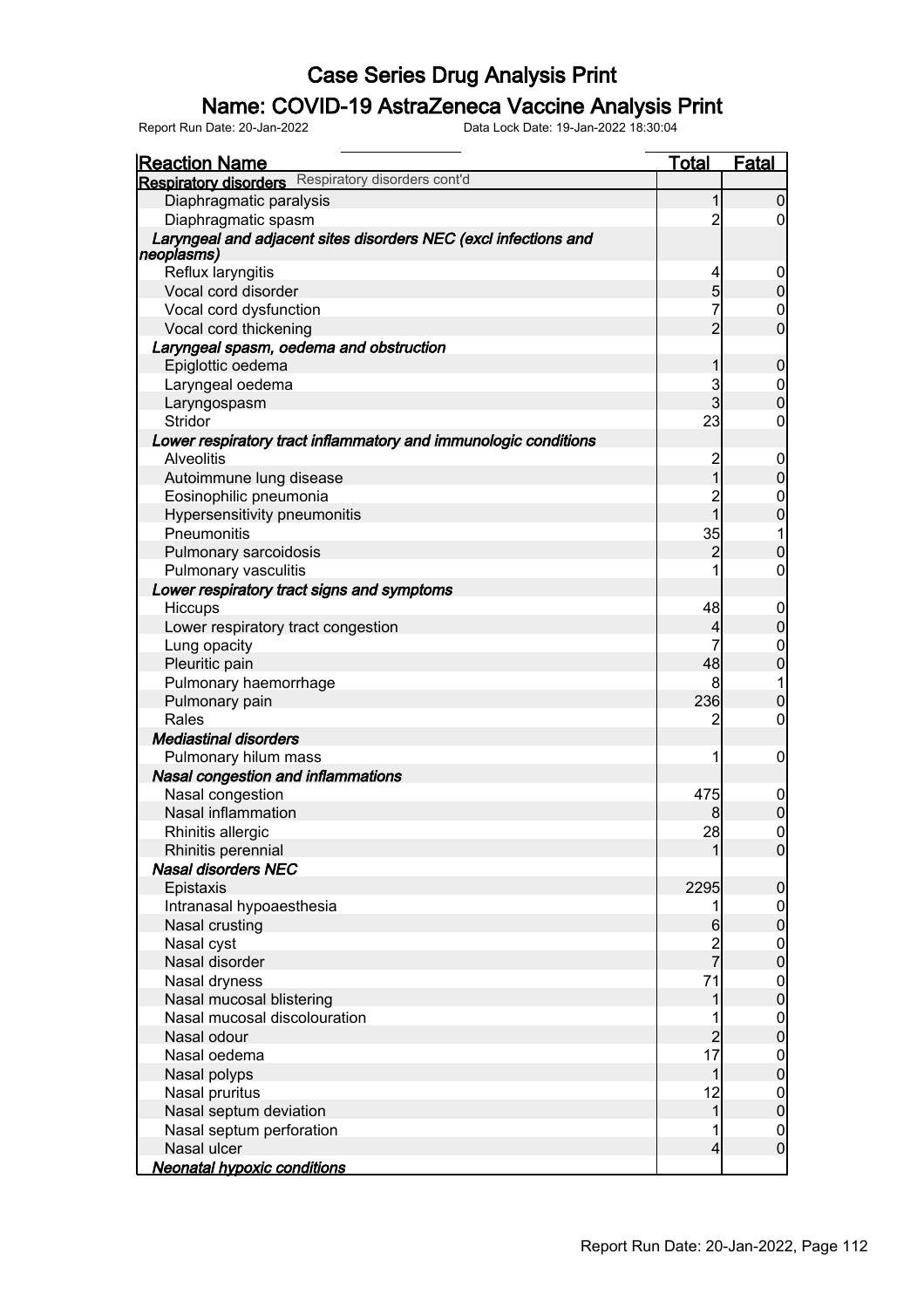### Name: COVID-19 AstraZeneca Vaccine Analysis Print

| <b>Reaction Name</b>                                      | <u>Total</u>   | <b>Fatal</b>                         |
|-----------------------------------------------------------|----------------|--------------------------------------|
| <b>Respiratory disorders</b> Respiratory disorders cont'd |                |                                      |
| Gasping syndrome                                          | $\overline{2}$ | $\overline{0}$                       |
| Paranasal sinus disorders (excl infections and neoplasms) |                |                                      |
| Allergic sinusitis                                        | $\overline{c}$ | $\mathbf 0$                          |
| Paranasal sinus haemorrhage                               | 5              | $\boldsymbol{0}$                     |
| Paranasal sinus hypersecretion                            | 1              | $\overline{0}$                       |
| Paranasal sinus inflammation                              | 4              | $\boldsymbol{0}$                     |
| Sinonasal obstruction                                     | 12             | $\mathbf 0$                          |
| Sinus congestion                                          | 90             | $\mathbf{0}$                         |
| Sinus disorder                                            | 20             | $\overline{0}$                       |
| Sinus polyp                                               | 3              | $\boldsymbol{0}$                     |
| Parenchymal lung disorders NEC                            |                |                                      |
| Alveolar proteinosis                                      | 1              | $\mathbf 0$                          |
| Atelectasis                                               | $\overline{7}$ | $\mathbf 0$                          |
| Cystic lung disease                                       | 1              | $\boldsymbol{0}$                     |
| Emphysema                                                 | 5              | $\overline{0}$                       |
| Idiopathic pulmonary fibrosis                             | 3              |                                      |
| Interstitial lung disease                                 | 9              | $\frac{0}{2}$                        |
| Lung consolidation                                        | 9              |                                      |
| Lung cyst                                                 | 1              | $\begin{matrix} 0 \\ 0 \end{matrix}$ |
| Lung induration                                           |                |                                      |
| Lung infiltration                                         | $\overline{2}$ | $\begin{matrix} 0 \\ 0 \end{matrix}$ |
| Pulmonary alveolar haemorrhage                            | 1              | $\mathbf{0}$                         |
| Pulmonary calcification                                   |                | $\mathbf 0$                          |
| Pulmonary cavitation                                      | 3              | $\mathbf 0$                          |
| Pulmonary fibrosis                                        | 11             | $\mathbf 0$                          |
| Pharyngeal disorders (excl infections and neoplasms)      |                |                                      |
| Oropharyngeal swelling                                    | $\overline{c}$ | $\boldsymbol{0}$                     |
| Pharyngeal erythema                                       | 5              | $\boldsymbol{0}$                     |
| Pharyngeal haemorrhage                                    | 1              | $\mathbf 0$                          |
| Pharyngeal hypoaesthesia                                  | 40             | $\boldsymbol{0}$                     |
| Pharyngeal inflammation                                   | 1              | $\overline{0}$                       |
| Pharyngeal oedema                                         | 14             | $\mathbf{0}$                         |
| Pharyngeal paraesthesia                                   | 37             | $\mathbf 0$                          |
| Pharyngeal swelling                                       | 306            | $\mathbf{0}$                         |
| Pharyngeal ulceration                                     | 15             | $\overline{0}$                       |
| Tonsillar disorder                                        | 1              | 0                                    |
| Tonsillar erythema                                        |                | 0                                    |
| Tonsillar haemorrhage                                     | 1              |                                      |
| Tonsillar hypertrophy                                     | 65             | $\begin{matrix} 0 \\ 0 \end{matrix}$ |
| <b>Tonsillar inflammation</b>                             | 4              |                                      |
| Tonsillar ulcer                                           | $\overline{2}$ | $0\atop 0$                           |
| Tonsillolith                                              | 1              | $\mathbf 0$                          |
| <b>Pleural conditions NEC</b>                             |                |                                      |
| Pleural thickening                                        | 1              | $\mathbf 0$                          |
| Pleural infections and inflammations                      |                |                                      |
| Lupus pleurisy                                            | $\overline{c}$ | $\mathbf 0$                          |
| Pleurisy                                                  | 54             | $\overline{0}$                       |
| Pneumothorax and pleural effusions NEC                    |                |                                      |
| Haemothorax                                               |                | $\boldsymbol{0}$                     |
| Pleural effusion                                          | 52             |                                      |
| Pneumothorax                                              | 14             | $\pmb{0}$                            |
| Pneumothorax spontaneous                                  | $\overline{c}$ | $\mathbf 0$                          |
| <b>Pulmonary hypertensions</b>                            |                |                                      |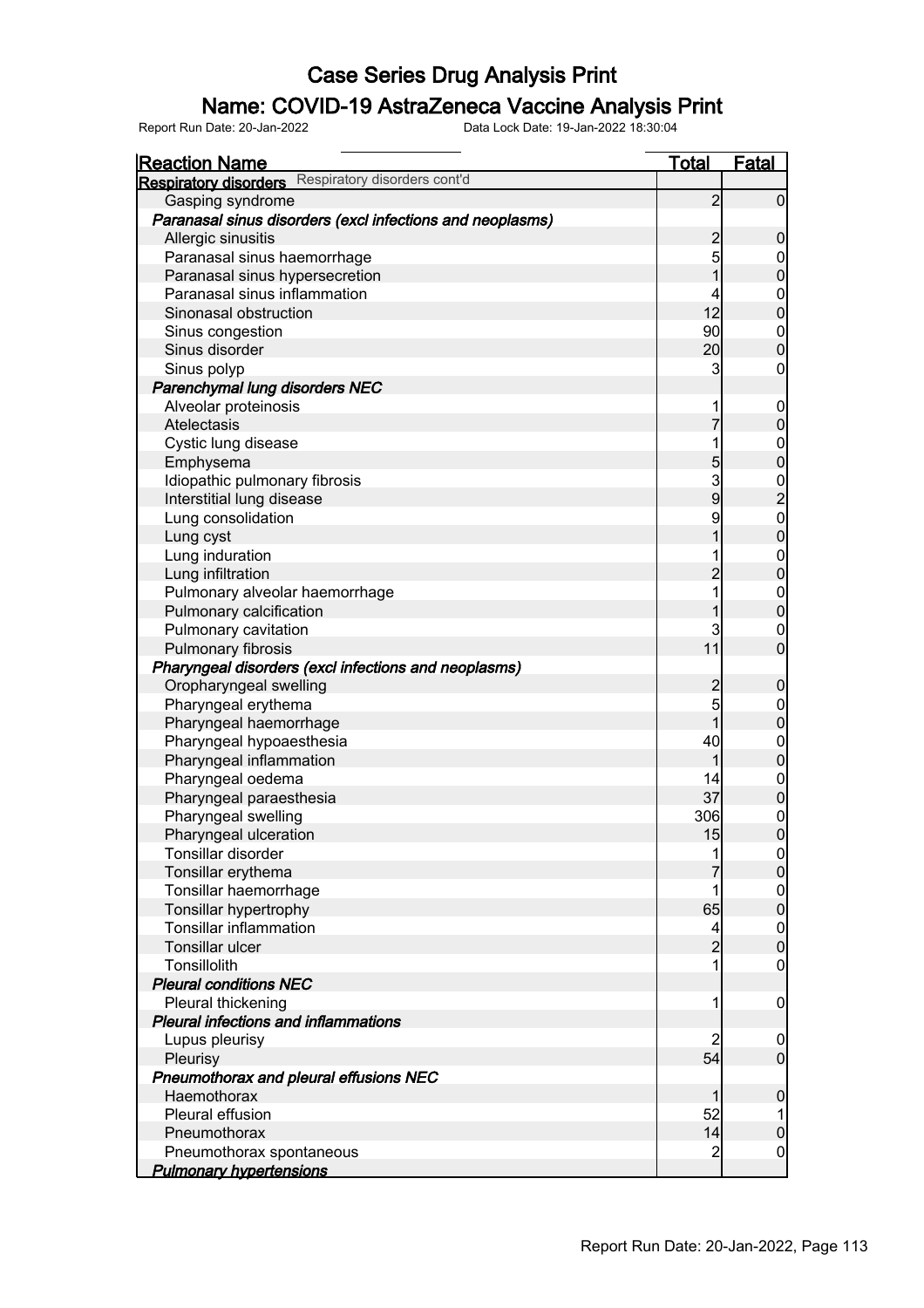### Name: COVID-19 AstraZeneca Vaccine Analysis Print

| <b>Reaction Name</b>                                      | <b>Total</b>                           | <b>Fatal</b>                |
|-----------------------------------------------------------|----------------------------------------|-----------------------------|
| <b>Respiratory disorders</b> Respiratory disorders cont'd |                                        |                             |
| Pulmonary hypertension                                    | $6 \overline{}$                        | 1                           |
| <b>Pulmonary oedemas</b>                                  |                                        |                             |
| Acute lung injury                                         |                                        | $\mathbf 0$                 |
| Acute pulmonary oedema                                    | 3                                      | $\pmb{0}$                   |
| Acute respiratory distress syndrome                       | 1                                      | $\boldsymbol{0}$            |
| Pulmonary congestion                                      | 22                                     | $\overline{0}$              |
| Pulmonary oedema                                          | 41                                     | 1                           |
| Pulmonary thrombotic and embolic conditions               |                                        |                             |
| Pulmonary artery thrombosis                               | 3                                      | 0                           |
| Pulmonary embolism                                        | 1718                                   | 113                         |
| Pulmonary infarction                                      | 15                                     |                             |
| Pulmonary thrombosis                                      | 32                                     | 5                           |
| Pulmonary venous thrombosis                               | 4                                      | 0                           |
| <b>Respiratory failures (excl neonatal)</b>               |                                        |                             |
| Acute respiratory failure                                 | 3                                      | 1                           |
| Respiratory failure                                       | 28                                     | $\overline{3}$              |
| <b>Respiratory signs and symptoms NEC</b>                 |                                        |                             |
| Allergic respiratory symptom                              | 11                                     | $\boldsymbol{0}$            |
| Diaphragmalgia                                            | 16                                     |                             |
| <b>Nasal flaring</b>                                      | 1                                      | 0                           |
| Painful respiration                                       | 12                                     |                             |
| Pleural rub                                               | $\mathbf{1}$                           | $0$<br>0                    |
| Respiratory symptom                                       | 25                                     |                             |
| Suffocation feeling                                       | 5                                      | $0\atop 0$                  |
| Use of accessory respiratory muscles                      | 3                                      | $\boldsymbol{0}$            |
| <b>Respiratory tract disorders NEC</b>                    |                                        |                             |
| Allergic respiratory disease                              | 1                                      |                             |
| Aspiration                                                | 10                                     | $\frac{0}{2}$               |
| Chronic respiratory disease                               |                                        | 1                           |
| Lung disorder                                             | $\begin{array}{c} 2 \\ 12 \end{array}$ | $\pmb{0}$                   |
| Pulmonary mass                                            | 9                                      |                             |
| Respiratory disorder                                      | $\bf{8}$                               | $0$<br>0                    |
| Respiratory tract congestion                              | 10                                     |                             |
| Respiratory tract haemorrhage                             | $\overline{c}$                         | $0$<br>0                    |
| Respiratory tract irritation                              | 10 <sup>1</sup>                        | $\pmb{0}$                   |
| Respiratory tract oedema                                  | $\overline{3}$                         | $\overline{0}$              |
| Thoracic musculoskeletal disorders                        |                                        |                             |
| Respiratory muscle weakness                               | $\overline{2}$                         | $\boldsymbol{0}$            |
| Tracheal disorders (excl infections and neoplasms)        |                                        |                             |
| <b>Tracheal fistula</b>                                   | $\mathbf{1}$                           | $\mathbf 0$                 |
| Tracheal pain                                             | 4                                      | $\boldsymbol{0}$            |
| Upper respiratory tract signs and symptoms                |                                        |                             |
| Aphonia                                                   | 124                                    | $\mathbf 0$                 |
| Catarrh                                                   | 69                                     | $\pmb{0}$                   |
| Choking                                                   | 22                                     | $\overline{0}$              |
| Choking sensation                                         | 13                                     | $\mathbf 0$                 |
| Dry throat                                                | 261                                    | $\boldsymbol{0}$            |
| Dysphonia                                                 | 178                                    | $\mathbf 0$                 |
| Increased upper airway secretion                          | 4                                      | $\overline{0}$              |
| Increased viscosity of upper respiratory secretion        | 23                                     | $\pmb{0}$                   |
| Laryngeal pain                                            | 1                                      |                             |
| Nasal discharge discolouration                            | $\overline{2}$                         | $\overline{0}$<br>$\pmb{0}$ |
| Nasal discomfort                                          | 114                                    | $\overline{0}$              |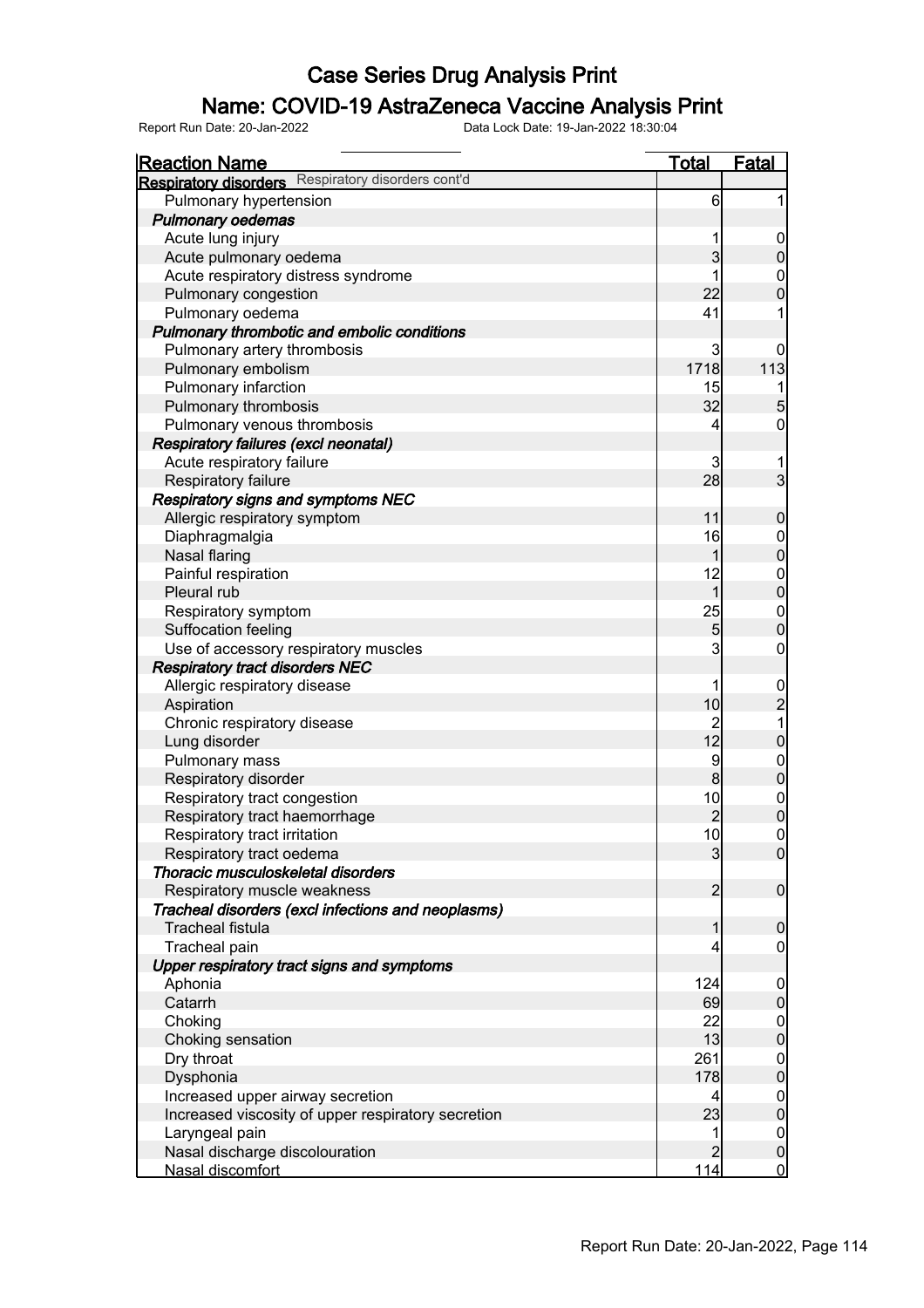### Name: COVID-19 AstraZeneca Vaccine Analysis Print

| <b>Reaction Name</b>                                         | <u>Total</u> | <b>Fatal</b> |
|--------------------------------------------------------------|--------------|--------------|
| Respiratory disorders cont'd<br><b>Respiratory disorders</b> |              |              |
| Nasal obstruction                                            | 2            |              |
| Oropharyngeal blistering                                     | 27           |              |
| Oropharyngeal discolouration                                 |              |              |
| Oropharyngeal discomfort                                     | 42           | 0            |
| Oropharyngeal pain                                           | 4237         | 0            |
| Oropharyngeal plaque                                         |              | 0            |
| Paranasal sinus discomfort                                   | 78           | 0            |
| Rhinalgia                                                    | 35           |              |
| Rhinorrhoea                                                  | 1693         | $\Omega$     |
| Sinus pain                                                   | 608          | 0            |
| Sneezing                                                     | 527          | 0            |
| Snoring                                                      | 6            |              |
| Throat clearing                                              | 8            |              |
| Throat irritation                                            | 216          |              |
| <b>Throat lesion</b>                                         |              | 0            |
| Throat tightness                                             | 235          | 0            |
| Upper airway obstruction                                     |              | 0            |
| Upper respiratory tract congestion                           |              |              |
| Upper-airway cough syndrome                                  | 29           |              |
| Yawning                                                      | 73           |              |
| Vascular pulmonary disorders NEC                             |              |              |
| Pulmonary artery occlusion                                   |              |              |
| Pulmonary vascular disorder                                  |              |              |
| <b>Respiratory disorders SOC TOTAL</b>                       | 29385        | <u> 138 </u> |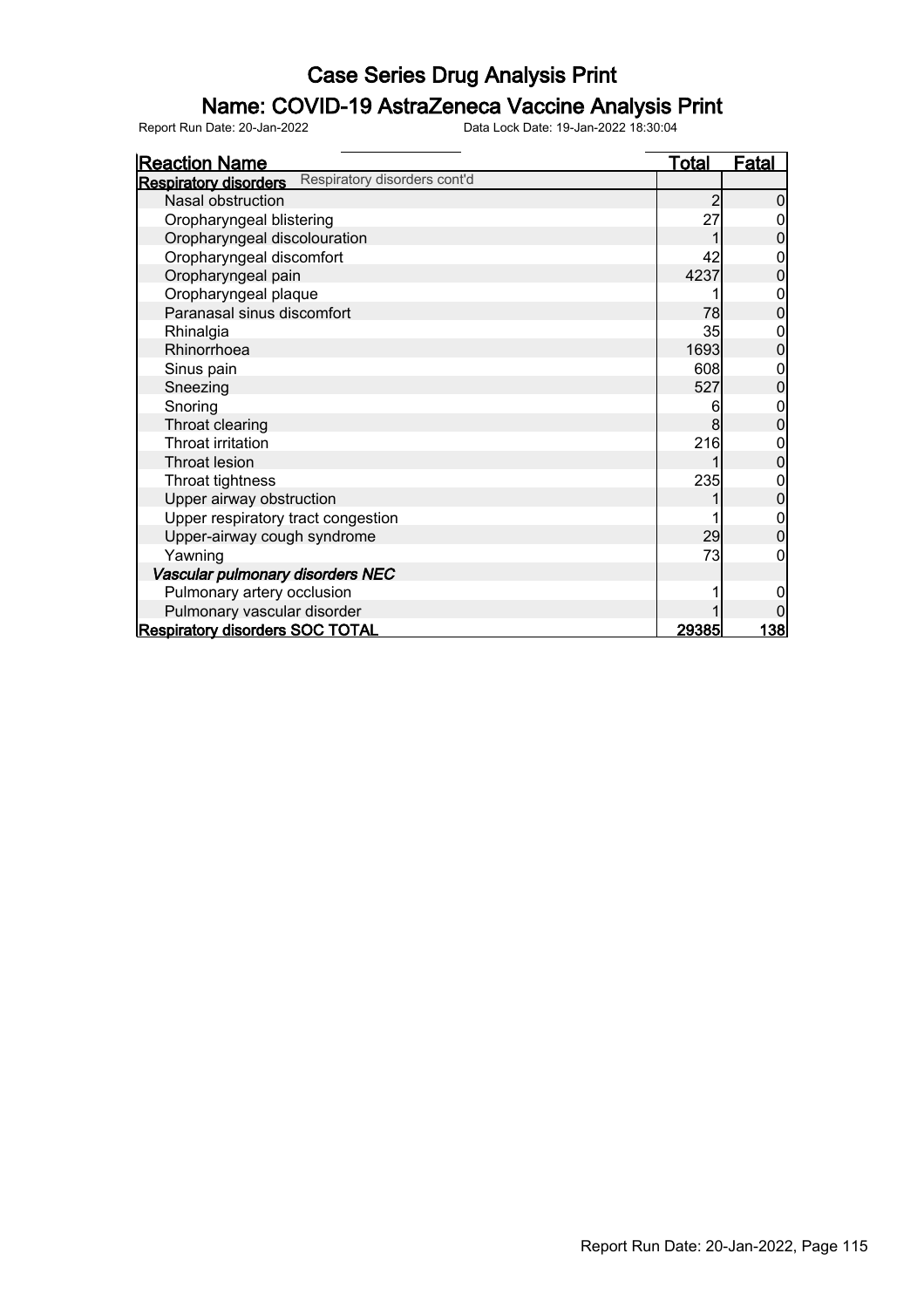### Name: COVID-19 AstraZeneca Vaccine Analysis Print

| <b>Reaction Name</b>                           | <b>Total</b>                               | <b>Fatal</b>                    |
|------------------------------------------------|--------------------------------------------|---------------------------------|
| <b>Skin disorders</b>                          |                                            |                                 |
| Acnes                                          |                                            |                                 |
| Acne                                           | 151                                        | $\boldsymbol{0}$                |
| Acne cystic                                    | 11                                         | $\overline{0}$                  |
| Acne varioliformis                             | 1                                          | $\boldsymbol{0}$                |
| Dermatitis acneiform                           | 12                                         | 0                               |
| <b>Alopecias</b>                               |                                            |                                 |
| Alopecia                                       | 477                                        | $\mathbf 0$                     |
| Alopecia areata                                | 51                                         | $\mathbf 0$                     |
| Alopecia scarring                              |                                            | $\mathbf 0$                     |
| Alopecia totalis                               | $\frac{2}{3}$                              | $\mathbf 0$                     |
| Alopecia universalis                           |                                            | $\boldsymbol{0}$                |
| Androgenetic alopecia                          | $\begin{array}{c} 3 \\ 2 \\ 5 \end{array}$ | $\mathbf 0$                     |
| Diffuse alopecia                               |                                            | $\mathbf{0}$                    |
| Hypotrichosis                                  | $\overline{1}$                             | $\mathbf 0$                     |
| Lichen planopilaris                            | $\overline{\mathbf{c}}$                    | $\mathbf 0$                     |
| <b>Madarosis</b>                               | 6                                          | $\overline{0}$                  |
| Angioedemas                                    |                                            |                                 |
| Angioedema                                     | 365                                        | $\mathbf 0$                     |
| Circumoral oedema                              |                                            | 0                               |
| Idiopathic angioedema                          | $\frac{2}{3}$                              | $\mathbf 0$                     |
| Apocrine and eccrine gland disorders           |                                            |                                 |
| Anhidrosis                                     | $\overline{2}$                             | $\mathbf 0$                     |
| Cold sweat                                     | 1730                                       | $\mathbf 0$                     |
| Hidradenitis                                   | 4                                          | $\mathbf 0$                     |
| Hyperhidrosis                                  | 9282                                       | $\mathbf 0$                     |
| Hypohidrosis                                   | 6                                          | $\mathbf 0$                     |
| Miliaria                                       | 224                                        | $\mathbf 0$                     |
| Night sweats                                   | 1933                                       | $\mathbf 0$                     |
| Sweat discolouration                           | 3                                          | $\mathbf 0$                     |
| Sweat gland disorder                           | 1                                          | $\mathbf 0$                     |
| <b>Bullous conditions</b>                      |                                            |                                 |
| Autoimmune blistering disease                  | 1                                          |                                 |
| <b>Blister</b>                                 | 658                                        | $\mathbf 0$                     |
|                                                |                                            | $\boldsymbol{0}$<br>$\mathbf 0$ |
| <b>Blister rupture</b><br><b>Blood blister</b> | 114                                        | $\mathbf 0$                     |
|                                                |                                            |                                 |
| Bullous haemorrhagic dermatosis                | 1                                          | 0                               |
| Dermatitis bullous                             | 19                                         | $\overline{0}$                  |
| Dermatitis herpetiformis                       | $\overline{2}$                             | $\overline{0}$                  |
| Erythema multiforme                            | 40                                         | $0\atop 0$                      |
| Linear IgA disease                             | 1                                          |                                 |
| Oedema blister                                 | 1                                          | $0$<br>0                        |
| Pemphigoid                                     | 35                                         |                                 |
| Pemphigus                                      | 9                                          | $0$<br>0                        |
| Stevens-Johnson syndrome                       | $\overline{7}$                             |                                 |
| Toxic epidermal necrolysis                     | $\overline{c}$                             | $\mathbf 0$                     |
| Connective tissue disorders                    |                                            |                                 |
| Chronic cutaneous lupus erythematosus          | 1                                          | $\mathbf 0$                     |
| Cutaneous lupus erythematosus                  | $\overline{3}$                             | $\pmb{0}$                       |
| Dermatomyositis                                | $6\phantom{.}6$                            | $\boldsymbol{0}$                |
| Subacute cutaneous lupus erythematosus         | 1                                          | $\boldsymbol{0}$                |
| Dermal and epidermal conditions NEC            |                                            |                                 |
| Acute febrile neutrophilic dermatosis          | $\overline{4}$                             | $\mathbf 0$                     |
| <b>Dermatosis</b>                              | 1                                          | $\overline{0}$                  |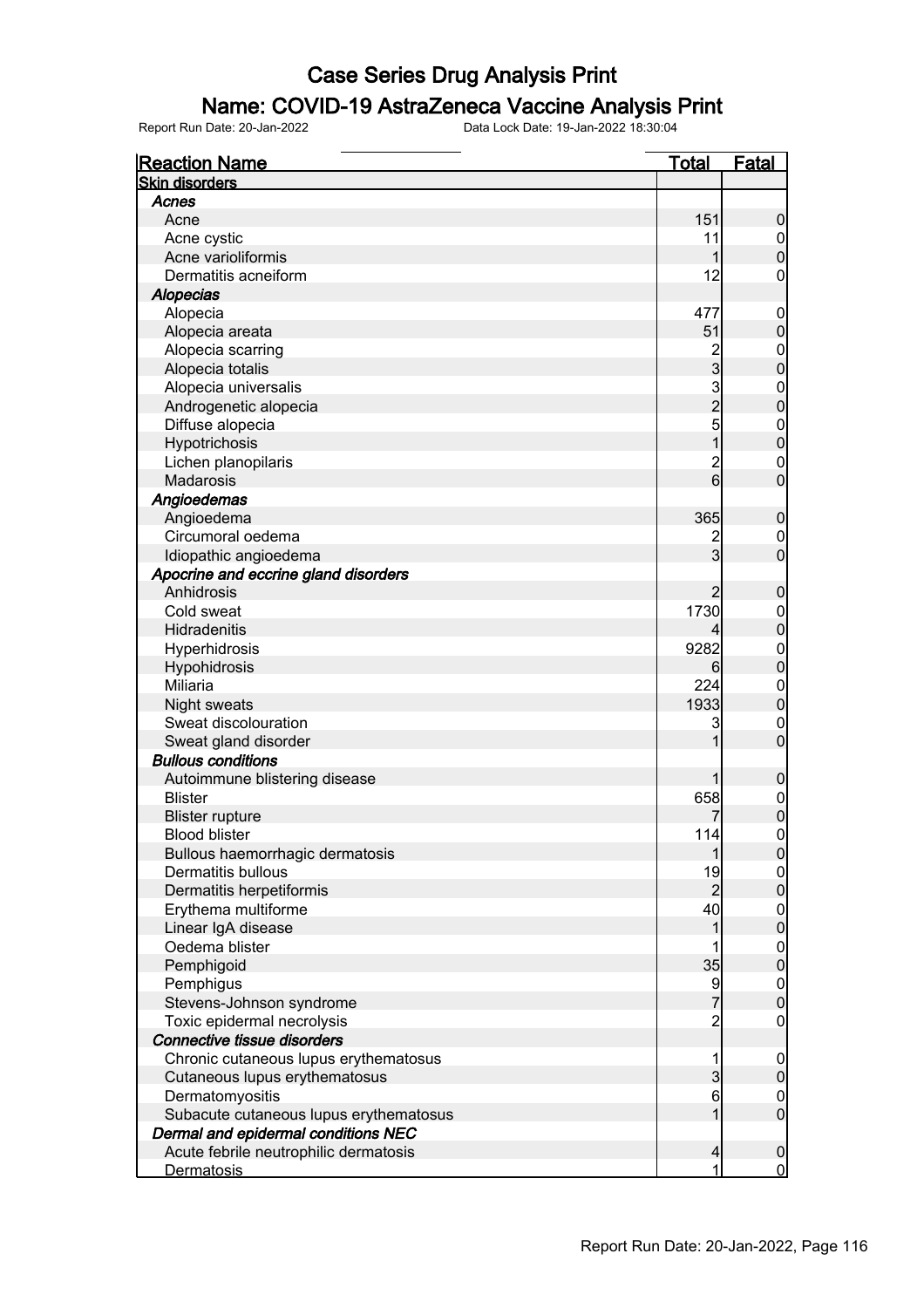#### Name: COVID-19 AstraZeneca Vaccine Analysis Print

| <b>Reaction Name</b>                           | <b>Total</b>                               | <b>Fatal</b>     |
|------------------------------------------------|--------------------------------------------|------------------|
| Skin disorders cont'd<br><b>Skin disorders</b> |                                            |                  |
| Dry skin                                       | 468                                        | $\boldsymbol{0}$ |
| Macule                                         | 13                                         | 0                |
| Myxoid cyst                                    | 1                                          | $\pmb{0}$        |
| Neutrophilic dermatosis                        |                                            | 0                |
| Pain of skin                                   | 947                                        | $\mathbf 0$      |
| Papule                                         | 127                                        | $\mathbf 0$      |
| Scab                                           | 32                                         | $\mathbf 0$      |
| Scar discomfort                                |                                            | $\mathbf 0$      |
| Scar pain                                      | 19                                         | $\mathbf 0$      |
| Sensitive skin                                 | 599                                        | $\mathbf 0$      |
| Skin burning sensation                         | 591                                        | $\mathbf 0$      |
| Skin discolouration                            | 228                                        |                  |
|                                                |                                            | $\mathbf 0$      |
| Skin discomfort                                | 6                                          | $\mathbf 0$      |
| Skin disorder                                  | 48                                         | $\mathbf 0$      |
| <b>Skin fissures</b>                           | 17                                         | $\mathbf 0$      |
| Skin fragility                                 | 3                                          | $\mathbf 0$      |
| Skin indentation                               | 18                                         | $\mathbf 0$      |
| Skin induration                                | 18                                         | $\mathbf 0$      |
| Skin laxity                                    | 1                                          | $\mathbf 0$      |
| Skin lesion                                    | 63                                         | $\mathbf 0$      |
| Skin necrosis                                  | 7                                          | $\mathbf 0$      |
| Skin odour abnormal                            | 52                                         | $\mathbf 0$      |
| Skin plaque                                    | $\overline{3}$                             | $\mathbf 0$      |
| Skin reaction                                  | 277                                        | $\mathbf 0$      |
| Skin sensitisation                             | 90                                         | $\mathbf 0$      |
| Skin swelling                                  | 101                                        | $\mathbf 0$      |
| Skin texture abnormal                          | $\overline{2}$                             | $\mathbf 0$      |
| Skin tightness                                 | 44                                         | $\mathbf 0$      |
| Skin warm                                      | 587                                        | $\mathbf 0$      |
| Skin weeping                                   | 10                                         | $\mathbf 0$      |
| Sticky skin                                    | 9                                          | $\mathbf 0$      |
| Target skin lesion                             |                                            | $\mathbf 0$      |
| Transient acantholytic dermatosis              | 2<br>2                                     | $\mathbf 0$      |
| Yellow skin                                    | 33                                         | $\boldsymbol{0}$ |
| Dermatitis and eczema                          |                                            |                  |
| Autoimmune dermatitis                          |                                            |                  |
|                                                | $\begin{array}{c} 2 \\ 198 \end{array}$    | 0 <br> 0         |
| <b>Dermatitis</b>                              |                                            |                  |
| Dermatitis allergic                            | 331                                        | $\overline{0}$   |
| Dermatitis atopic                              | 44                                         | $\overline{0}$   |
| Dermatitis contact                             | 37                                         | $\boldsymbol{0}$ |
| Dermatitis diaper                              | $\mathbf{3}$                               | $\mathbf 0$      |
| Dyshidrotic eczema                             | 21                                         | $\boldsymbol{0}$ |
| Eczema                                         | 387                                        | $\mathbf 0$      |
| Eczema asteatotic                              | 21                                         | $\boldsymbol{0}$ |
| Eczema nummular                                | 5                                          | $\mathbf 0$      |
| Eczema weeping                                 | $\frac{2}{7}$                              | $\boldsymbol{0}$ |
| Hand dermatitis                                |                                            | $\overline{0}$   |
| Intertrigo                                     | $\begin{array}{c} 3 \\ 2 \\ 5 \end{array}$ | $\boldsymbol{0}$ |
| Neurodermatitis                                |                                            | $\mathbf 0$      |
| Perioral dermatitis                            |                                            | $\boldsymbol{0}$ |
| Prurigo                                        | $\overline{1}$                             | $\mathbf 0$      |
| Rebound eczema                                 | 1                                          | $\boldsymbol{0}$ |
| Seborrhoeic dermatitis                         | 13                                         | $\mathbf 0$      |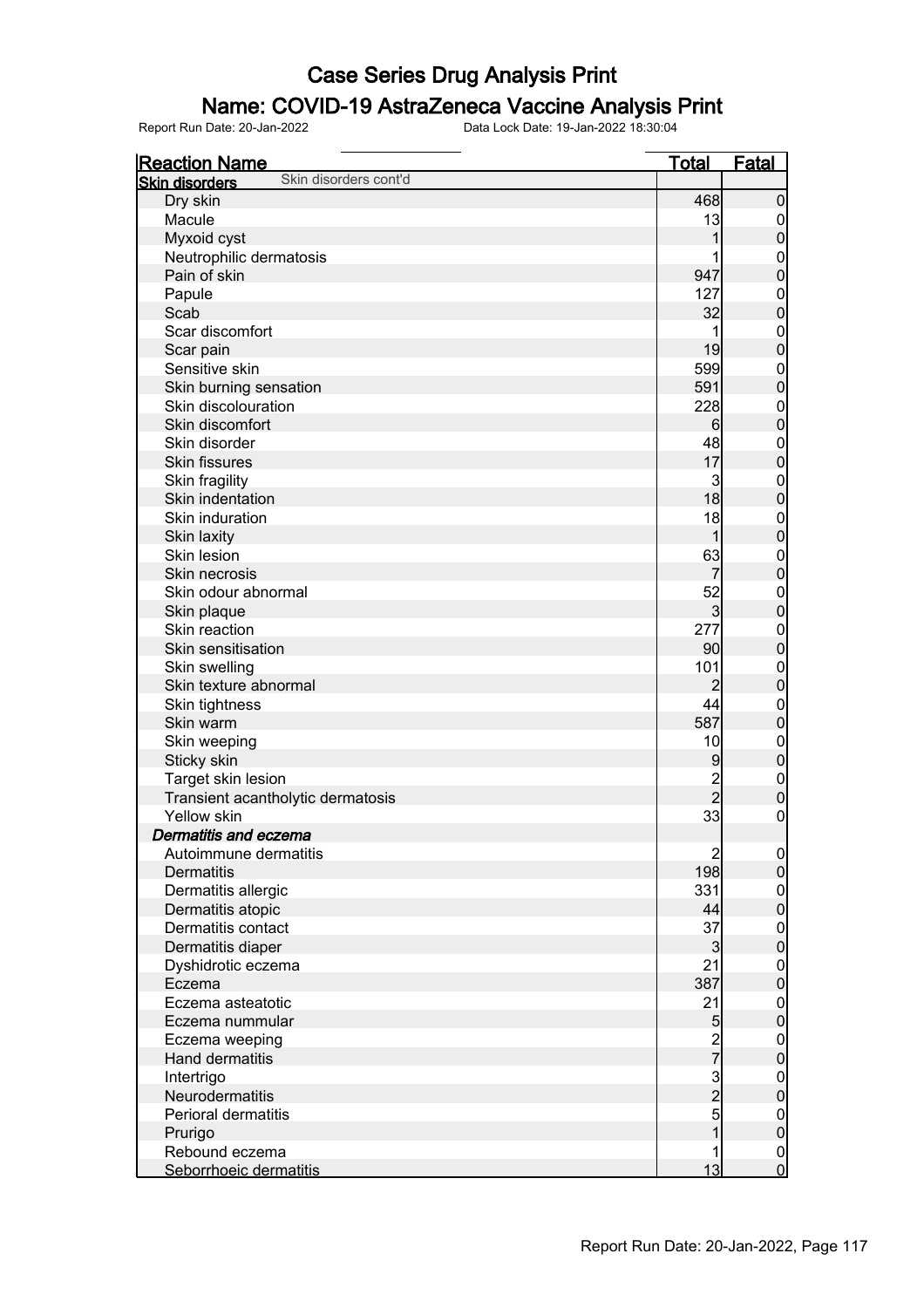### Name: COVID-19 AstraZeneca Vaccine Analysis Print

| <b>Reaction Name</b>                                            | <b>Total</b>   | <b>Fatal</b>                       |
|-----------------------------------------------------------------|----------------|------------------------------------|
| Skin disorders cont'd<br><b>Skin disorders</b>                  |                |                                    |
| <b>Skin irritation</b>                                          | 163            | $\overline{0}$                     |
| Stasis dermatitis                                               |                | $\overline{0}$                     |
| <b>Urticarial dermatitis</b>                                    |                | 0                                  |
| Dermatitis ascribed to specific agent                           |                |                                    |
| Drug eruption                                                   | 38             | $\boldsymbol{0}$                   |
| Drug reaction with eosinophilia and systemic symptoms           | 13             | $\boldsymbol{0}$                   |
| Fixed eruption                                                  | 8              | $\boldsymbol{0}$                   |
| Palmar-plantar erythrodysaesthesia syndrome                     | $\overline{3}$ | $\mathbf 0$                        |
| Erythemas                                                       |                |                                    |
| Erythema                                                        | 3434           | $\mathbf 0$                        |
| Erythema ab igne                                                | 1              | $\mathbf 0$                        |
| Palmar erythema                                                 | 7              | $\overline{0}$                     |
| Plantar erythema                                                | 3              | 0                                  |
| <b>Exfoliative conditions</b>                                   |                |                                    |
| Dermatitis exfoliative                                          | $\overline{c}$ | $\boldsymbol{0}$                   |
| Dermatitis exfoliative generalised                              | 9              | $\boldsymbol{0}$                   |
| <b>Exfoliative rash</b>                                         | 20             | $\boldsymbol{0}$                   |
| Skin exfoliation                                                | 196            | $\overline{0}$                     |
| Granulomatous and deep cutaneous inflammatory conditions        |                |                                    |
| Granuloma annulare                                              | 10             | $\boldsymbol{0}$                   |
| Granuloma skin                                                  |                | 0                                  |
| Hyperkeratoses                                                  |                |                                    |
| Hyperkeratosis                                                  | $\overline{c}$ | $\boldsymbol{0}$                   |
| Lichenoid keratosis                                             | $\overline{1}$ | $\overline{0}$                     |
| <b>Hyperpigmentation disorders</b>                              |                |                                    |
| Chloasma                                                        | $\overline{2}$ | $\mathbf 0$                        |
| Ephelides                                                       | 1              | $\mathbf 0$                        |
| Melanoderma                                                     | $\overline{2}$ | $\mathbf 0$                        |
| Skin hyperpigmentation                                          | 10             | $\mathbf 0$                        |
| Solar lentigo                                                   | 7              | $\overline{0}$                     |
| <b>Hypertrichoses</b>                                           |                |                                    |
| Hypertrichosis                                                  | 4              | $\boldsymbol{0}$                   |
| <b>Hypopigmentation disorders</b>                               |                |                                    |
| Skin depigmentation                                             | 10             | $\boldsymbol{0}$                   |
| Skin hypopigmentation                                           | 3              | $\overline{0}$                     |
| Vitiligo                                                        | 36             | 0                                  |
| Lipodystrophies                                                 |                |                                    |
| Lipoatrophy                                                     | $\overline{2}$ | $\overline{0}$                     |
| Lipohypertrophy                                                 | $\overline{2}$ | $\overline{0}$                     |
| Progressive facial hemiatrophy                                  | $\overline{1}$ | $\overline{0}$                     |
| Nail and nail bed conditions (excl infections and infestations) |                |                                    |
| Anonychia                                                       | 1              | $\mathbf 0$                        |
| Ingrowing nail                                                  |                | $\overline{0}$                     |
| Nail bed bleeding                                               | $\frac{2}{2}$  | $\mathbf 0$                        |
| Nail bed disorder                                               | $\overline{c}$ | $\boldsymbol{0}$                   |
| Nail bed inflammation                                           | $\overline{1}$ | $\overline{0}$                     |
| Nail bed tenderness                                             | $\overline{c}$ | $\boldsymbol{0}$                   |
| Nail discolouration                                             | 16             | $\overline{0}$                     |
| Nail disorder                                                   | 4              | $\boldsymbol{0}$                   |
| Nail growth abnormal                                            | 3              | $\overline{0}$                     |
| Nail hypertrophy                                                | 1              |                                    |
| Nail necrosis                                                   | 1              | $\overline{0}$<br>$\boldsymbol{0}$ |
| Nail pigmentation                                               | $\overline{2}$ | $\overline{0}$                     |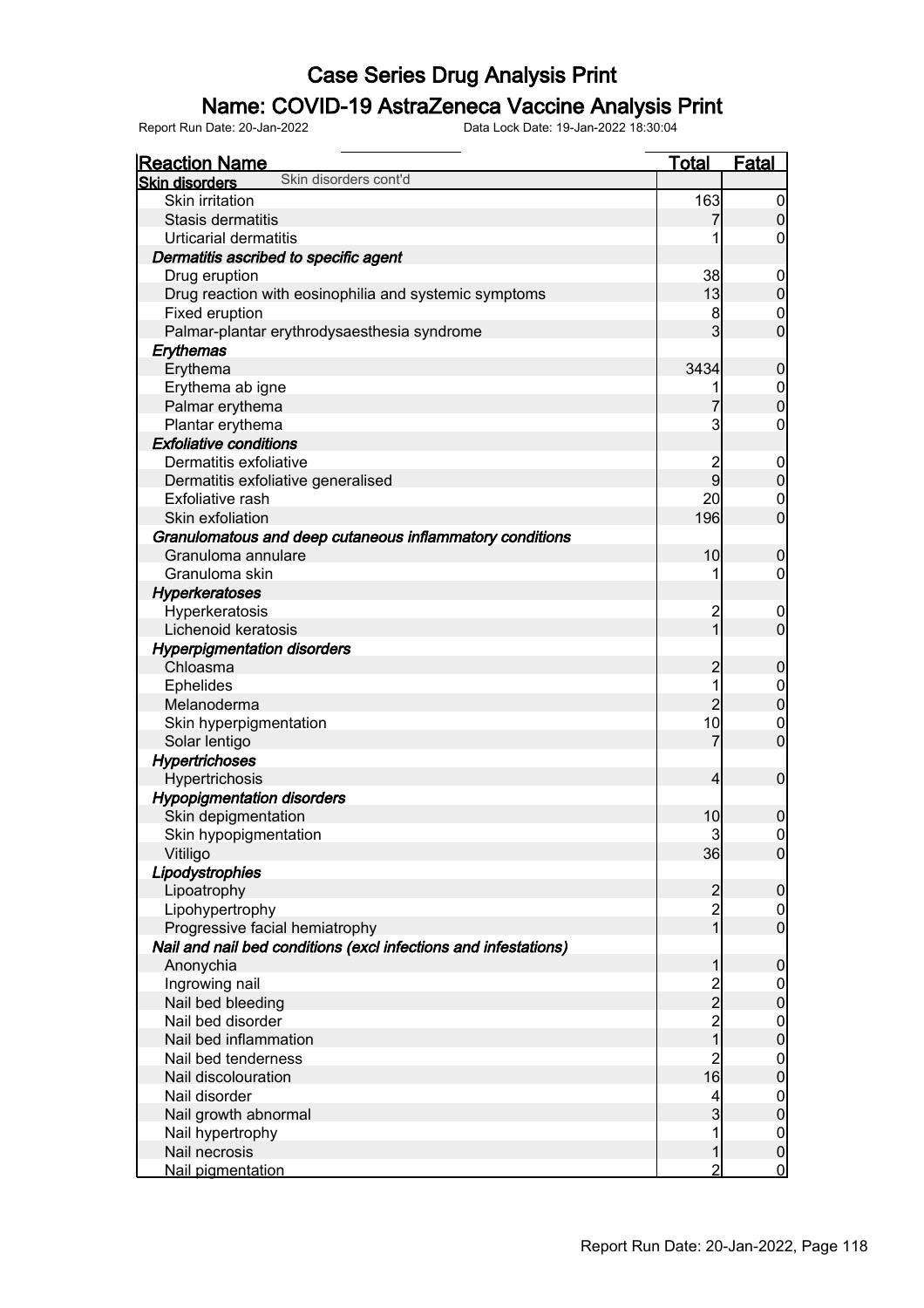### Name: COVID-19 AstraZeneca Vaccine Analysis Print

| <b>Reaction Name</b>                            | <b>Total</b>   | <b>Fatal</b>     |
|-------------------------------------------------|----------------|------------------|
| Skin disorders cont'd<br><b>Skin disorders</b>  |                |                  |
| Nail pitting                                    | 1              | $\mathbf 0$      |
| Nail ridging                                    | 9              | $\boldsymbol{0}$ |
| Onychalgia                                      | $\overline{7}$ | $\pmb{0}$        |
| Onychoclasis                                    | 12             | $\mathbf 0$      |
| Onycholysis                                     | $\overline{4}$ | $\mathbf 0$      |
| Onychomadesis                                   | 5              | $\mathbf 0$      |
| Splinter haemorrhages                           | 6              | $\mathbf 0$      |
| <b>Panniculitides</b>                           |                |                  |
| Erythema nodosum                                | 39             | $\mathbf 0$      |
| Panniculitis                                    | 5              | 0                |
| Papulosquamous conditions                       |                |                  |
| Erythema annulare                               | $\overline{c}$ | $\mathbf 0$      |
| Lichen planus                                   | 41             | $\mathbf 0$      |
| Lichen sclerosus                                | 8              | $\boldsymbol{0}$ |
| Lichen striatus                                 |                | $\mathbf 0$      |
| Parapsoriasis                                   | 2<br>1         | $\boldsymbol{0}$ |
| Pityriasis lichenoides et varioliformis acuta   |                | $\mathbf 0$      |
| Pityriasis rosea                                | 69             | $\mathbf 0$      |
| Pityriasis rubra pilaris                        | $\overline{2}$ | $\mathbf 0$      |
| Photosensitivity and photodermatosis conditions |                |                  |
| Photodermatosis                                 | $\overline{2}$ | $\mathbf 0$      |
| Photosensitivity reaction                       | 172            | $\mathbf 0$      |
| Polymorphic light eruption                      | 6              | $\mathbf 0$      |
| Solar dermatitis                                |                | $\boldsymbol{0}$ |
| <b>Pigmentation changes NEC</b>                 |                |                  |
| <b>Pigmentation disorder</b>                    | 17             | $\mathbf 0$      |
| <b>Pilar disorders NEC</b>                      |                |                  |
| Hair colour changes                             | 16             | $\mathbf 0$      |
| Hair disorder                                   | $\overline{c}$ | $\pmb{0}$        |
| Hair growth abnormal                            | 9              | $\boldsymbol{0}$ |
| Hair texture abnormal                           | 14             | $\mathbf 0$      |
| Piloerection                                    | 101            | $\mathbf{0}$     |
| Pseudofolliculitis                              | $\overline{c}$ | $\mathbf 0$      |
| Trichodynia                                     |                | $\mathbf{0}$     |
| <b>Trichorrhexis</b>                            | $\overline{7}$ | $\overline{0}$   |
| <b>Pruritus NEC</b>                             |                |                  |
| Itching scar                                    | 5              | $\overline{0}$   |
| Pruritus                                        | 8398           | $\overline{0}$   |
| Pruritus allergic                               |                | $\overline{0}$   |
| Senile pruritus                                 |                | $\mathbf 0$      |
| <b>Psoriatic conditions</b>                     |                |                  |
| Dermatitis psoriasiform                         | 2<br>2         | $\mathbf 0$      |
| Erythrodermic psoriasis                         |                | $\pmb{0}$        |
| Guttate psoriasis                               | 31             | $0\atop 0$       |
| Nail psoriasis                                  | 1              |                  |
| Palmoplantar pustulosis                         | 3              | $0\atop 0$       |
| Psoriasis                                       | 258            |                  |
| Pustular psoriasis                              | 7              | $\mathbf 0$      |
| Purpura and related conditions                  |                |                  |
| Ecchymosis                                      | 5              | $\mathbf 0$      |
| Henoch-Schonlein purpura                        | 18             | $\pmb{0}$        |
| Petechiae                                       | 380            | $\overline{0}$   |
| Purpura                                         | 149            | $\overline{0}$   |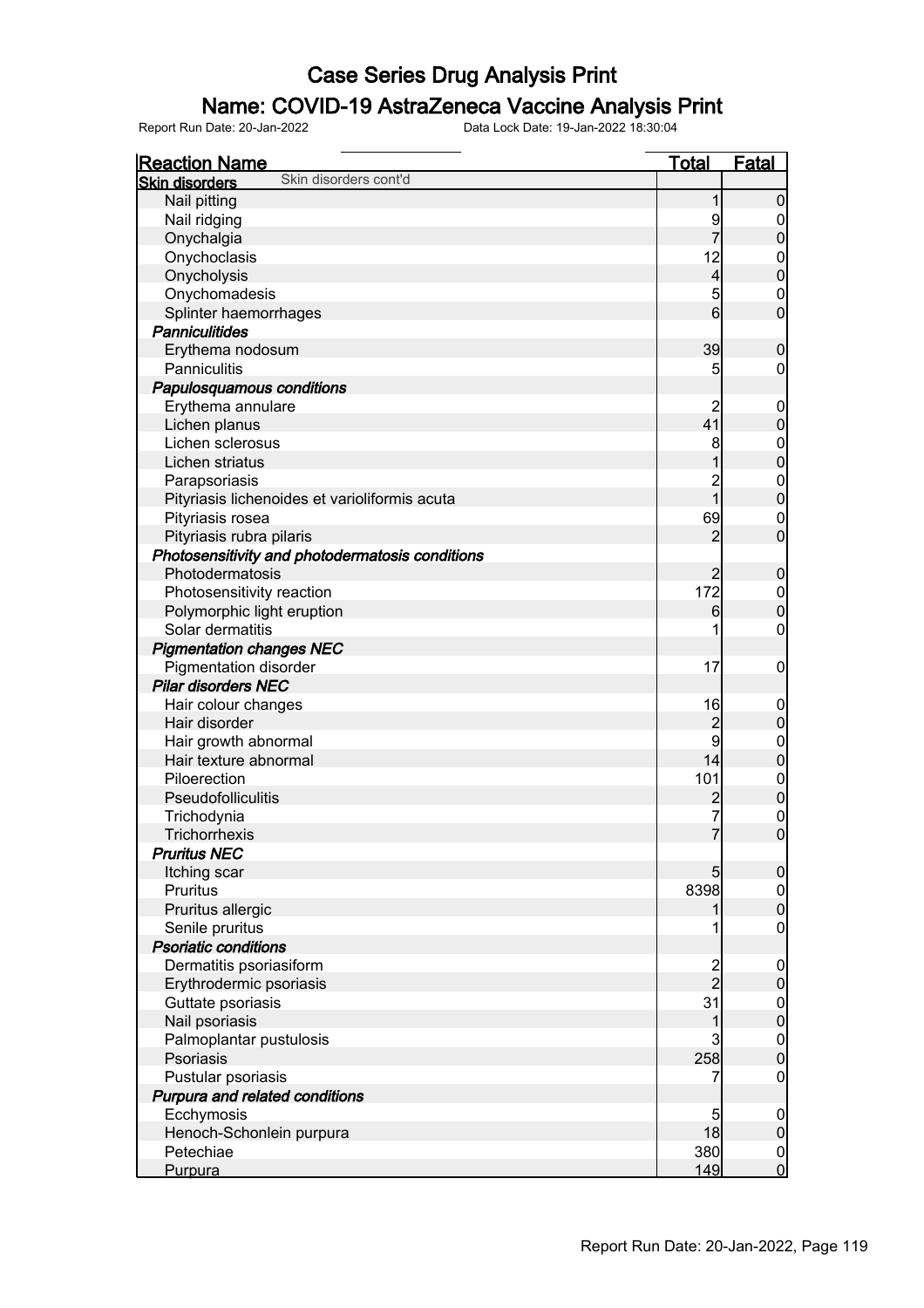### Name: COVID-19 AstraZeneca Vaccine Analysis Print

| <b>Reaction Name</b>                           | <b>Total</b>   | <b>Fatal</b>                           |
|------------------------------------------------|----------------|----------------------------------------|
| Skin disorders cont'd<br><b>Skin disorders</b> |                |                                        |
| <b>Pustular conditions</b>                     |                |                                        |
| Acute generalised exanthematous pustulosis     | 1              | $\boldsymbol{0}$                       |
| Rash follicular                                | 4              | $\boldsymbol{0}$                       |
| Rashes, eruptions and exanthems NEC            |                |                                        |
| <b>Butterfly rash</b>                          | 8              | $\boldsymbol{0}$                       |
| Nodular rash                                   |                | $\mathbf 0$                            |
| Rash                                           | 9233           |                                        |
| Rash erythematous                              | 2286           | $\begin{matrix}0\\0\end{matrix}$       |
| Rash macular                                   | 780            |                                        |
| Rash maculo-papular                            | 70             | $\begin{matrix}0\\0\end{matrix}$       |
| Rash morbilliform                              | 50             |                                        |
|                                                | 579            | $\begin{matrix}0\\0\end{matrix}$       |
| Rash papular                                   | 1989           |                                        |
| Rash pruritic                                  |                | $\begin{matrix}0\\0\end{matrix}$       |
| Rash rubelliform                               |                |                                        |
| Rash scarlatiniform                            |                | $\begin{matrix} 0 \\ 0 \end{matrix}$   |
| Rash vesicular                                 | 107            |                                        |
| Systemic lupus erythematosus rash              | 9              | $\mathbf 0$                            |
| Rosaceas                                       |                |                                        |
| Erythematotelangiectatic rosacea               | 3              | $\boldsymbol{0}$                       |
| Granulomatous rosacea                          | 1              | $\mathbf 0$                            |
| Papulopustular rosacea                         |                | $\mathbf{0}$                           |
| Rosacea                                        | 49             | $\overline{0}$                         |
| <b>Scaly conditions</b>                        |                |                                        |
| Dandruff                                       |                | $\mathbf 0$                            |
| Pityriasis                                     | 13             | $\boldsymbol{0}$                       |
| Sebaceous gland disorders                      |                |                                        |
| Sebaceous glands overactivity                  | 1              | $\mathbf 0$                            |
| Seborrhoea                                     | 16             | $\overline{0}$                         |
| Skin and subcutaneous conditions NEC           |                |                                        |
| Cellulite                                      | 3              | $\mathbf 0$                            |
| Cutaneous symptom                              | 11             | $\boldsymbol{0}$                       |
| Skin discharge                                 | 1              | $\mathbf 0$                            |
| Skin mass                                      | 46             | $\mathbf{0}$                           |
| Skin and subcutaneous tissue ulcerations       |                |                                        |
| Diabetic foot                                  | $\overline{c}$ | $\boldsymbol{0}$                       |
| Diabetic ulcer                                 | 1              | 0                                      |
| Ischaemic skin ulcer                           | 1              |                                        |
| Pyoderma gangrenosum                           | 3              | $\begin{bmatrix} 0 \\ 0 \end{bmatrix}$ |
| Skin erosion                                   | 59             |                                        |
| Skin ulcer                                     | 37             | $\begin{matrix} 0 \\ 0 \end{matrix}$   |
| Vasculitic ulcer                               |                | $\boldsymbol{0}$                       |
| Skin cysts and polyps                          |                |                                        |
| Dermal cyst                                    | 28             | $\mathbf 0$                            |
| <b>Skin dystrophies</b>                        |                |                                        |
| Keloid scar                                    | 3              | $\mathbf 0$                            |
| Skin wrinkling                                 | 6              | $\mathbf 0$                            |
| Skin haemorrhages                              |                |                                        |
| Haemorrhage subcutaneous                       | 22             | $\pmb{0}$                              |
| Mucocutaneous haemorrhage                      | 3              | $\boldsymbol{0}$                       |
| Skin haemorrhage                               | 53             | $\overline{0}$                         |
| Skin hyperplasias and hypertrophies            |                |                                        |
| Skin hypertrophy                               | 4              | $\boldsymbol{0}$                       |
| <b>Skin hypoplasias and atrophies</b>          |                |                                        |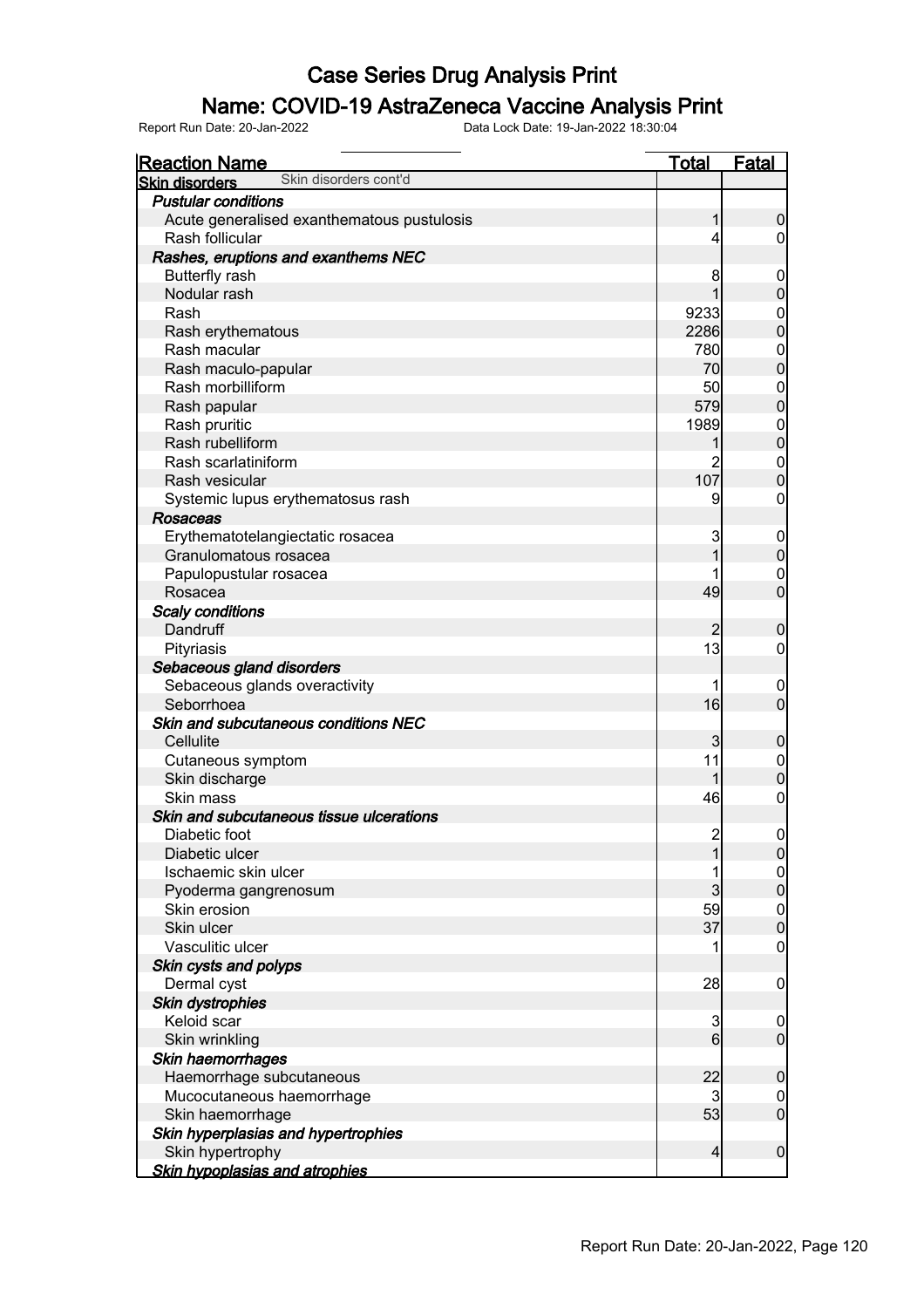### Name: COVID-19 AstraZeneca Vaccine Analysis Print

| <b>Reaction Name</b>                           | <u>Total</u>   | Fatal            |
|------------------------------------------------|----------------|------------------|
| Skin disorders cont'd<br><b>Skin disorders</b> |                |                  |
| Skin atrophy                                   | 12             | $\overline{0}$   |
| Skin striae                                    | 13             | 0                |
| Skin injuries and mechanical dermatoses        |                |                  |
| Decubitus ulcer                                | 5              | $\boldsymbol{0}$ |
| Needle track marks                             | $\overline{3}$ | $\overline{0}$   |
| Skin preneoplastic conditions NEC              |                |                  |
| Actinic keratosis                              | 3              | $\mathbf 0$      |
| Leukoplakia                                    | 1              | 0                |
| <b>Skin vascular conditions NEC</b>            |                |                  |
| Angiodermatitis                                | 1              | $\mathbf 0$      |
| Haemangioma-thrombocytopenia syndrome          | $\overline{1}$ | $\overline{0}$   |
| Skin oedema                                    | 3              | $\mathbf 0$      |
| Skin vasculitides                              |                |                  |
| Capillaritis                                   | 1              | $\mathbf 0$      |
| <b>Cutaneous vasculitis</b>                    | 15             | $\overline{0}$   |
| Hypersensitivity vasculitis                    | 4              | $\mathbf{0}$     |
| Nodular vasculitis                             |                | $\overline{0}$   |
| Vasculitic rash                                | 29             | $\mathbf 0$      |
| Skin vasomotor conditions                      |                |                  |
| Livedo reticularis                             | 59             | $\boldsymbol{0}$ |
| Telangiectasia and related conditions          |                |                  |
| Spider naevus                                  | 5              | $\mathbf 0$      |
| Telangiectasia                                 | 5              | $\overline{0}$   |
| <b>Urticarias</b>                              |                |                  |
| Chronic spontaneous urticaria                  | 7              | $\mathbf 0$      |
| Cold urticaria                                 | 10             | $0\atop 0$       |
| Idiopathic urticaria                           | 10             |                  |
| Mechanical urticaria                           | 9              | $\mathbf{0}$     |
| Solar urticaria                                |                | $\overline{0}$   |
| Urticaria                                      | 2643           | $\mathbf{0}$     |
| Urticaria cholinergic                          |                | $\overline{0}$   |
| Urticaria chronic                              | 53             | $\mathbf{0}$     |
| Urticaria contact                              | 3              | $\overline{0}$   |
| Urticaria papular                              | 3              | $\mathbf{0}$     |
| Urticaria pigmentosa                           |                | $\overline{0}$   |
| Urticaria thermal                              |                | $\mathbf 0$      |
| Urticarial vasculitis                          |                | $\mathbf 0$      |
| <b>Skin disorders SOC TOTAL</b>                | 52969          | $\overline{0}$   |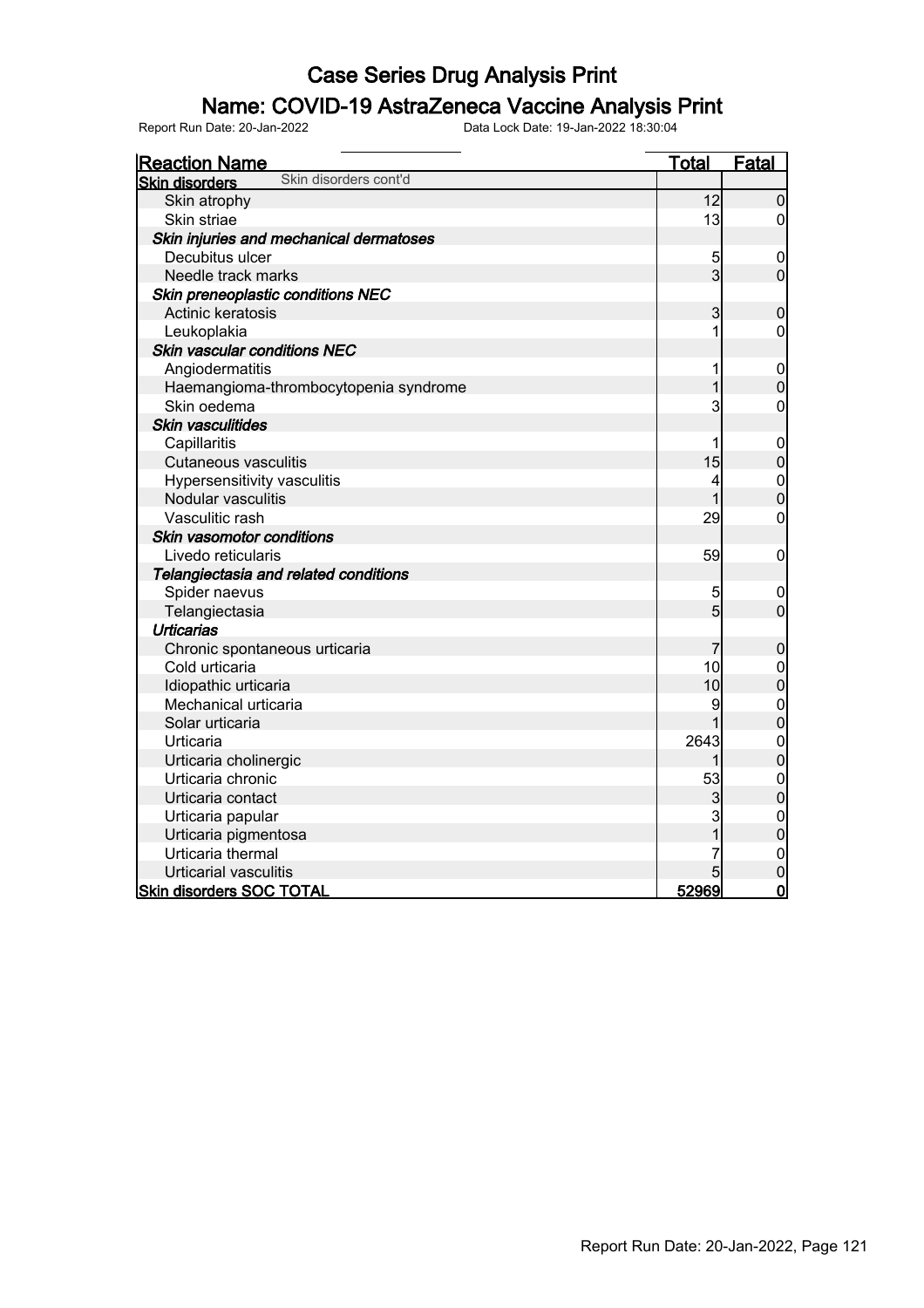### Name: COVID-19 AstraZeneca Vaccine Analysis Print

| <b>Reaction Name</b>                                    | <b>Total</b>   | Fatal            |
|---------------------------------------------------------|----------------|------------------|
| Social circumstances                                    |                |                  |
| Age related issues                                      |                |                  |
| Childhood                                               | 1              | $\boldsymbol{0}$ |
| Life expectancy shortened                               |                | $\boldsymbol{0}$ |
| Menarche                                                | 3              | $\mathbf 0$      |
| Menopause                                               | 79             | $\mathbf 0$      |
| Postmenopause                                           | 18             | $\mathbf 0$      |
| Alcohol product use                                     |                |                  |
| Alcoholic                                               | 4              | $\mathbf 0$      |
| Crime victims                                           |                |                  |
| Victim of abuse                                         | 1              | $\mathbf 0$      |
| Criminal activity                                       |                |                  |
| <b>Chemical submission</b>                              | 1              | $\boldsymbol{0}$ |
| Verbal abuse                                            | 1              | 0                |
| <b>Dependents</b>                                       |                |                  |
| Sick relative                                           | 1              | $\mathbf 0$      |
| Dietary and nutritional issues                          |                |                  |
| Inadequate diet                                         | 1              | $\boldsymbol{0}$ |
| Kosher diet                                             |                | $\overline{0}$   |
| <b>Disability issues</b>                                |                |                  |
| Bedridden                                               | 99             | $\boldsymbol{0}$ |
| Breast prosthesis user                                  | $\overline{c}$ | $\boldsymbol{0}$ |
| Corrective lens user                                    | $\overline{1}$ | $\mathbf 0$      |
| Dependence on oxygen therapy                            |                | $\boldsymbol{0}$ |
| <b>Disability</b>                                       | 9              | $\overline{0}$   |
| Hearing aid user                                        |                | $\boldsymbol{0}$ |
| Hearing disability                                      | $\frac{3}{2}$  | $\mathbf 0$      |
| Housebound                                              | $\overline{2}$ | $\boldsymbol{0}$ |
| Immobile                                                | 57             | $\mathbf 0$      |
| Immobilisation prolonged                                | 4              | $\mathbf 0$      |
| Impaired driving ability                                | 6              | $\mathbf 0$      |
| Impaired work ability                                   | 33             | $\boldsymbol{0}$ |
| Loss of personal independence in daily activities       | 16             | $\pmb{0}$        |
| Mental disability                                       |                | $\boldsymbol{0}$ |
| Paralytic disability                                    |                | $\mathbf 0$      |
| Physical disability                                     | 3              | $\mathbf 0$      |
| Sight disability                                        | 26             | $\overline{0}$   |
| Sitting disability                                      |                | $\overline{0}$   |
| Walking aid user                                        | $\frac{3}{3}$  | $\mathbf 0$      |
| Walking disability                                      | 9              | $\boldsymbol{0}$ |
| Wheelchair user                                         | $\overline{3}$ | $\overline{0}$   |
| <b>Educational issues</b>                               |                |                  |
| <b>Educational problem</b>                              | 1              | $\boldsymbol{0}$ |
| Illiteracy                                              | 3              | $\mathbf 0$      |
| <b>Employment issues</b>                                |                |                  |
| Job dissatisfaction                                     |                | $\mathbf 0$      |
| Retirement                                              | $\frac{2}{5}$  | $\boldsymbol{0}$ |
| Stress at work                                          | 1              | $\boldsymbol{0}$ |
| Unemployment                                            | 1              | $\overline{0}$   |
| <b>Family and partner issues</b>                        |                |                  |
| Homosexual parent                                       | 1              | $\boldsymbol{0}$ |
| <b>Partner stress</b>                                   |                |                  |
|                                                         |                | $\mathbf 0$      |
| Non-occupational and unspecified environmental problems | 1              |                  |
| Food contamination                                      |                | $\mathbf 0$      |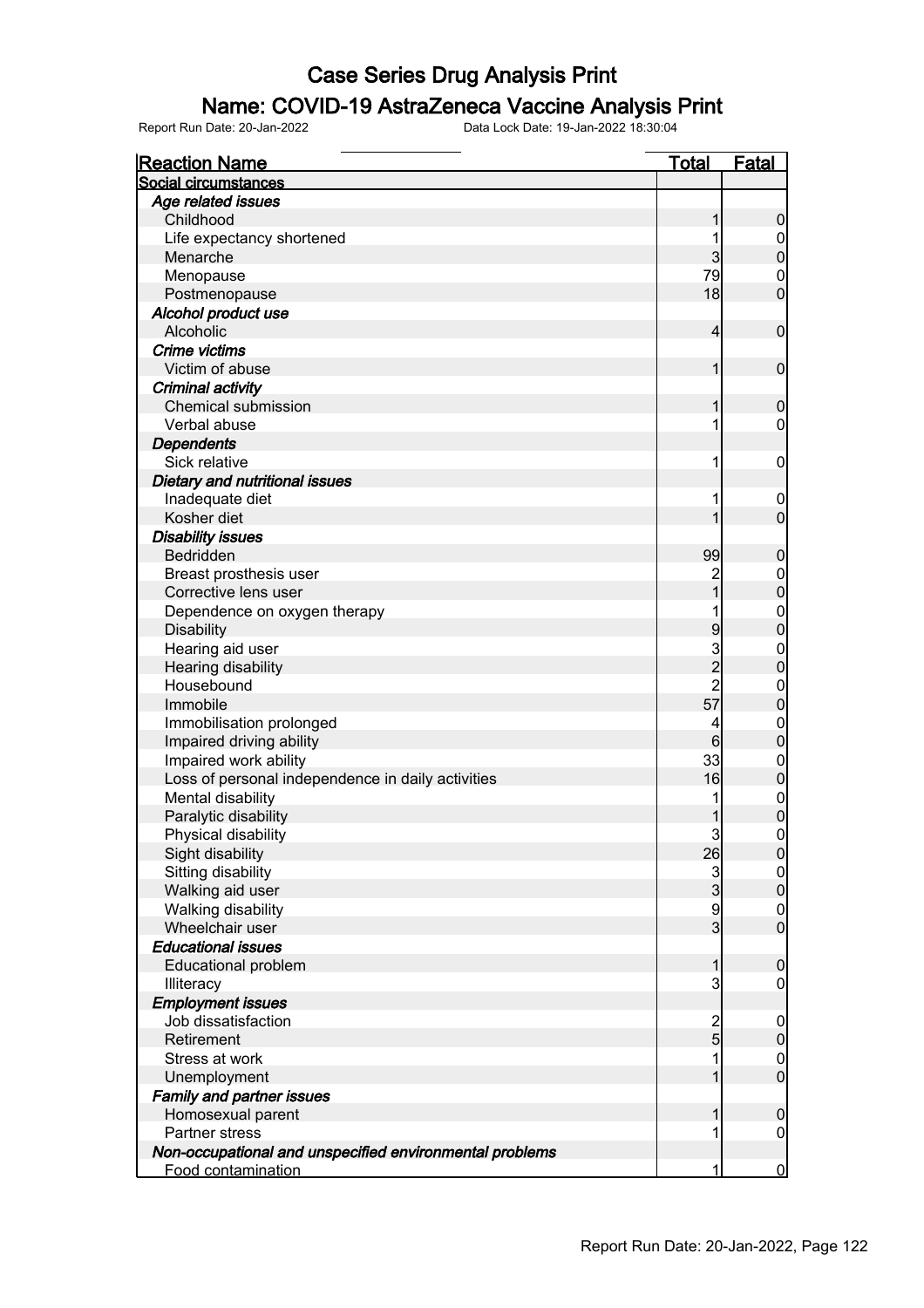### Name: COVID-19 AstraZeneca Vaccine Analysis Print

| <b>Reaction Name</b>                             | Total | Fatal |
|--------------------------------------------------|-------|-------|
| Social circumstances Social circumstances cont'd |       |       |
| Water pollution                                  |       |       |
| Pregnancy related circumstances                  |       |       |
| <b>Breast feeding</b>                            | 9     | O     |
| <b>Sexuality issues</b>                          |       |       |
| Anal sex                                         |       |       |
| Homosexuality                                    |       |       |
| <b>Social issues NEC</b>                         |       |       |
| Blood donor                                      |       |       |
| Contraindication to medical treatment            |       |       |
| Contraindication to vaccination                  |       |       |
| Convalescent                                     |       |       |
| Hair dye user                                    |       |       |
| Impaired quality of life                         |       |       |
| Refusal of treatment by patient                  |       |       |
| Refusal of vaccination                           |       |       |
| Tanning                                          |       |       |
| Tattoo                                           |       |       |
| Tobacco use                                      |       |       |
| Non-tobacco user                                 |       |       |
| Tobacco user                                     |       |       |
| Social circumstances SOC TOTAL                   | 454   | Ω     |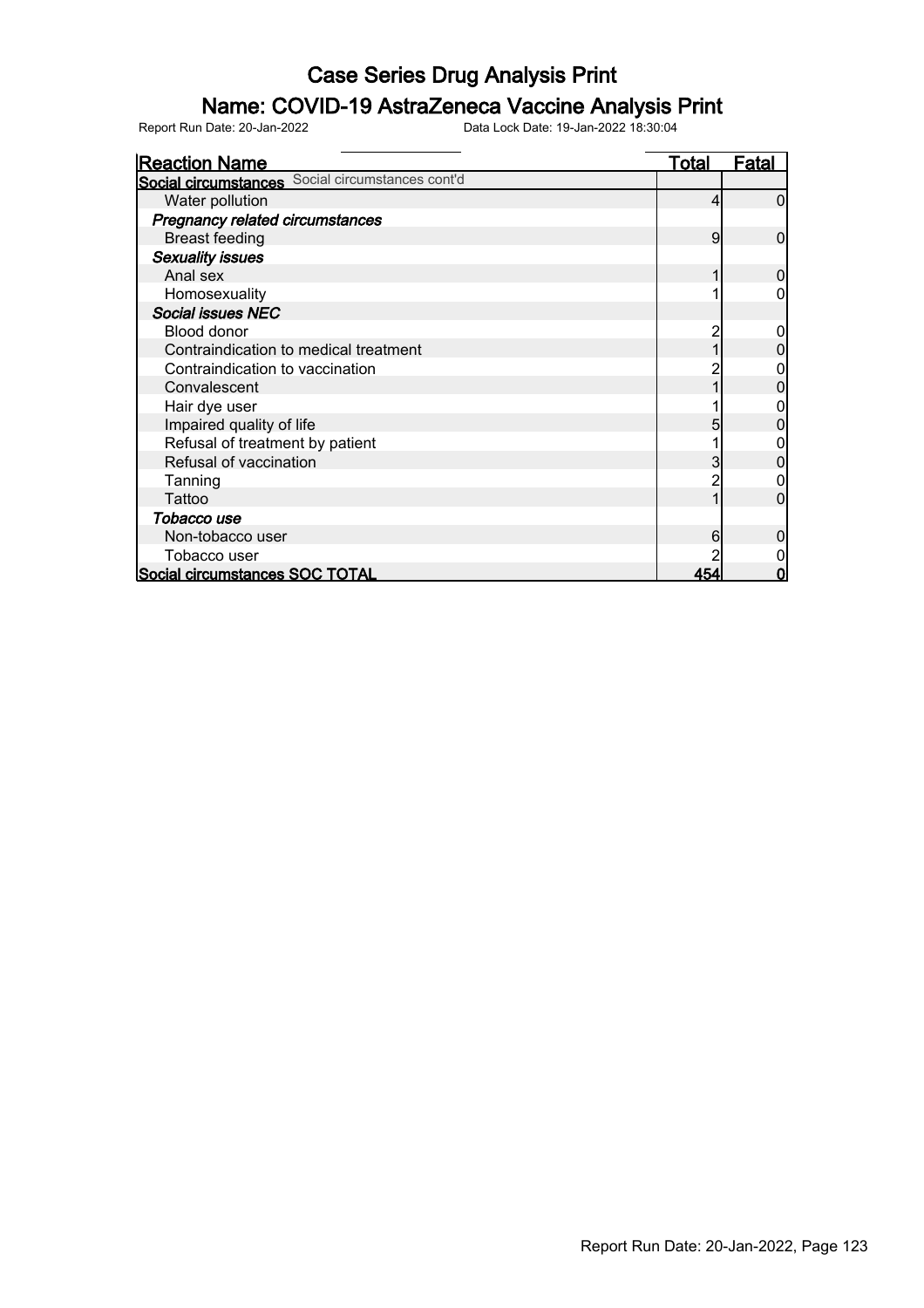#### Name: COVID-19 AstraZeneca Vaccine Analysis Print

| <b>Reaction Name</b>                                 | <b>Total</b>   | <b>Fatal</b>                         |
|------------------------------------------------------|----------------|--------------------------------------|
| <b>Surgical &amp; medical procedures</b>             |                |                                      |
| Anaesthesia and allied procedures                    |                |                                      |
| Local anaesthesia                                    | 3              | $\overline{0}$                       |
| Nerve block                                          | 5              | 0                                    |
| Analgesia supportive care                            |                |                                      |
| Analgesic therapy                                    | 2              | 0                                    |
| Antiinfective therapies                              |                |                                      |
| Antibiotic therapy                                   | $\overline{c}$ | 0                                    |
| COVID-19 treatment                                   | –<br>7         | $\overline{0}$                       |
| Arterial therapeutic procedures (excl aortic)        |                |                                      |
| Cerebral revascularisation                           | 1              | $\mathbf 0$                          |
| Coronary artery bypass                               | $\overline{2}$ | $\mathbf 0$                          |
| Autonomic nerve therapeutic procedures               |                |                                      |
| Vagotomy                                             | 3              | $\mathbf 0$                          |
| Biliary tract and gallbladder therapeutic procedures |                |                                      |
| Cholecystectomy                                      | $\overline{c}$ | 0                                    |
| Cholelithotomy                                       | $\overline{1}$ | $\overline{0}$                       |
| <b>Blood and blood product treatment</b>             |                |                                      |
| Photopheresis                                        |                | $\mathbf 0$                          |
| Transfusion                                          |                | $\mathbf 0$                          |
| <b>Breast therapeutic procedures NEC</b>             |                |                                      |
| Axillary lymphadenectomy                             |                | $\mathbf 0$                          |
| Bronchial and pulmonary therapeutic procedures       |                |                                      |
| Airway secretion clearance therapy                   |                |                                      |
| Antitussive therapy                                  | 1              | $\overline{0}$                       |
| Cardiac device therapeutic procedures                |                |                                      |
| Cardiac pacemaker insertion                          | $\overline{c}$ |                                      |
|                                                      | 1              | 0<br>$\mathbf 0$                     |
| Pacemaker generated rhythm                           |                |                                      |
| Cardiac therapeutic procedures NEC                   |                |                                      |
| Pericardial excision                                 | 2              | $\mathbf 0$                          |
| Cardiac valve therapeutic procedures                 |                |                                      |
| Aortic valve replacement                             |                | $\mathbf 0$                          |
| Heart valve replacement                              |                | $\overline{0}$                       |
| <b>Chemotherapies</b>                                |                |                                      |
| Chemotherapy toxicity attenuation                    |                | $\mathbf 0$                          |
| Contraceptive methods female                         |                |                                      |
| Contraception                                        | 3              | $\overline{0}$                       |
| Contraceptive diaphragm                              | 3              | $\begin{matrix} 0 \\ 0 \end{matrix}$ |
| Intrauterine contraception                           | $\overline{1}$ |                                      |
| Oral contraception                                   | $\overline{c}$ | 0                                    |
| Corneal and scleral therapeutic procedures           |                |                                      |
| Corneal transplant                                   | $\overline{c}$ | $\mathbf 0$                          |
| Dental and gingival therapeutic procedures           |                |                                      |
| Dental care                                          |                | $\mathbf 0$                          |
| Tooth extraction                                     | $\overline{2}$ | $\overline{0}$                       |
| Tooth restoration                                    | 4              | 0                                    |
| Dietary and nutritional therapies                    |                |                                      |
| Fluid replacement                                    |                | $0\atop 0$                           |
| Gluten free diet                                     |                |                                      |
| Medical diet                                         | 6              | $\begin{matrix}0\\0\end{matrix}$     |
| Mineral supplementation                              | 1              |                                      |
| Nothing by mouth order                               | 8              | 0                                    |
| External ear therapeutic procedures                  |                |                                      |
| Cerumen removal                                      | 2              | $\bf{0}$                             |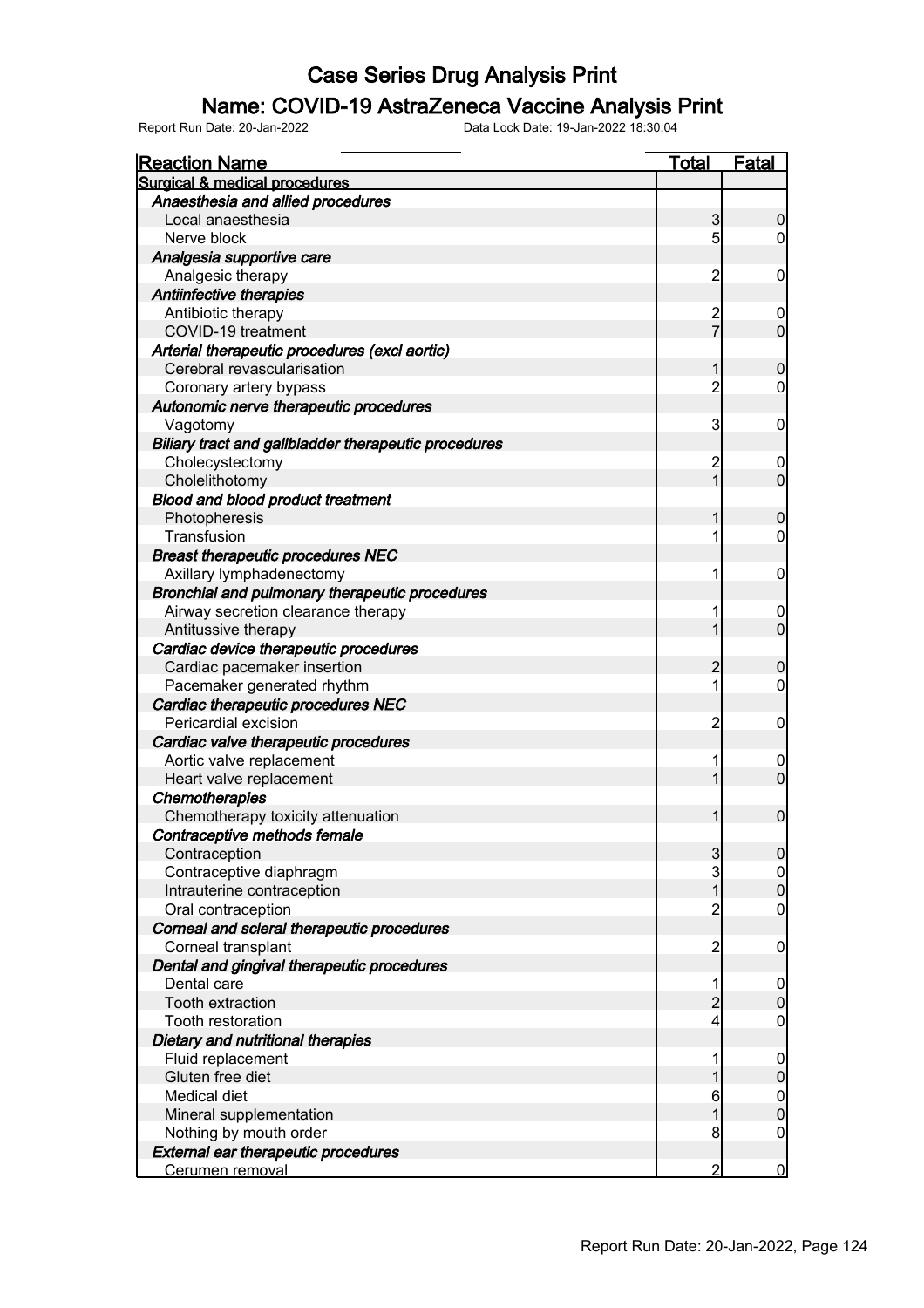### Name: COVID-19 AstraZeneca Vaccine Analysis Print

| <b>Reaction Name</b>                                               | <b>Total</b>   | <b>Fatal</b>     |
|--------------------------------------------------------------------|----------------|------------------|
| Surgical & medical procedures Surgical & medical procedures cont'd |                |                  |
| Eye therapeutic procedures NEC                                     |                |                  |
| Eye irrigation                                                     | 4              | $\overline{0}$   |
| <b>Facial therapeutic procedures</b>                               |                |                  |
| Face lift                                                          | 3              | $\boldsymbol{0}$ |
| Fallopian tube therapeutic procedures                              |                |                  |
| Fallopian tube operation                                           | 1              | $\boldsymbol{0}$ |
| <b>Fascial and bursal therapeutic procedures</b>                   |                |                  |
| Bursa removal                                                      | 1              | $\boldsymbol{0}$ |
| Fertility and fertilisation interventions female                   |                |                  |
| Ovulation induction                                                | $\overline{c}$ | $\boldsymbol{0}$ |
| Gastric therapeutic procedures                                     |                |                  |
| Antacid therapy                                                    | 1              | $\boldsymbol{0}$ |
| Gastrointestinal therapeutic procedures NEC                        |                |                  |
| Intestinal resection                                               | 1              | $\overline{0}$   |
| Prophylaxis against gastrointestinal ulcer                         | 1              | $\boldsymbol{0}$ |
| Prophylaxis of nausea and vomiting                                 | 28             | $\mathbf 0$      |
| Gynaecological therapeutic procedures NEC                          |                |                  |
| Gynaecological disorder prophylaxis                                | 1              | 0                |
| Menstrual cycle management                                         | 6              | $\overline{0}$   |
| Haematological therapeutic procedures NEC                          |                |                  |
| Anticoagulant therapy                                              | $\overline{c}$ | $\boldsymbol{0}$ |
| Haemofiltration                                                    | 1              | $\overline{0}$   |
| Thrombosis prophylaxis                                             | 1              | $\mathbf{0}$     |
| Head, neck and oral cavity therapeutic procedures NEC              |                |                  |
| Neck lift                                                          | 1              | $\boldsymbol{0}$ |
| Hormonal therapeutic procedures NEC                                |                |                  |
| Hormone replacement therapy                                        | 7              | $\boldsymbol{0}$ |
| Hormone therapy                                                    | 9              | $\overline{0}$   |
| Steroid therapy                                                    | 1              | $\mathbf{0}$     |
| <b>Immunisations</b>                                               |                |                  |
| COVID-19 immunisation                                              | 225            | $\boldsymbol{0}$ |
| Immunisation                                                       | 119            |                  |
| Influenza immunisation                                             |                | $0$<br>0         |
| Tuberculosis immunisation                                          |                | $\mathbf 0$      |
| Induced abortions                                                  |                |                  |
| Abortion induced                                                   | 3              | 0                |
| Iris and ciliary body therapeutic procedures                       |                |                  |
| Pupil constriction procedure                                       | 1              | $\overline{0}$   |
| Joint therapeutic procedures                                       |                |                  |
| Hip surgery                                                        | 1              | $\mathbf 0$      |
| Joint dislocation reduction                                        |                | $\mathbf 0$      |
| Joint injection                                                    |                |                  |
| Joint stabilisation                                                | 6223           | $0$<br>0         |
| Knee operation                                                     |                | $\boldsymbol{0}$ |
| Shoulder operation                                                 |                | $\overline{0}$   |
| Large intestine therapeutic procedures                             |                |                  |
| Appendicectomy                                                     | 9              | $\mathbf 0$      |
| Colectomy                                                          | $\overline{c}$ | $\overline{0}$   |
| Limb therapeutic procedures                                        |                |                  |
| Arm amputation                                                     |                | $\mathbf 0$      |
| Foot amputation                                                    |                | $\pmb{0}$        |
| Leg amputation                                                     | 6              | $\boldsymbol{0}$ |
| Limb immobilisation                                                | 28             | $\overline{0}$   |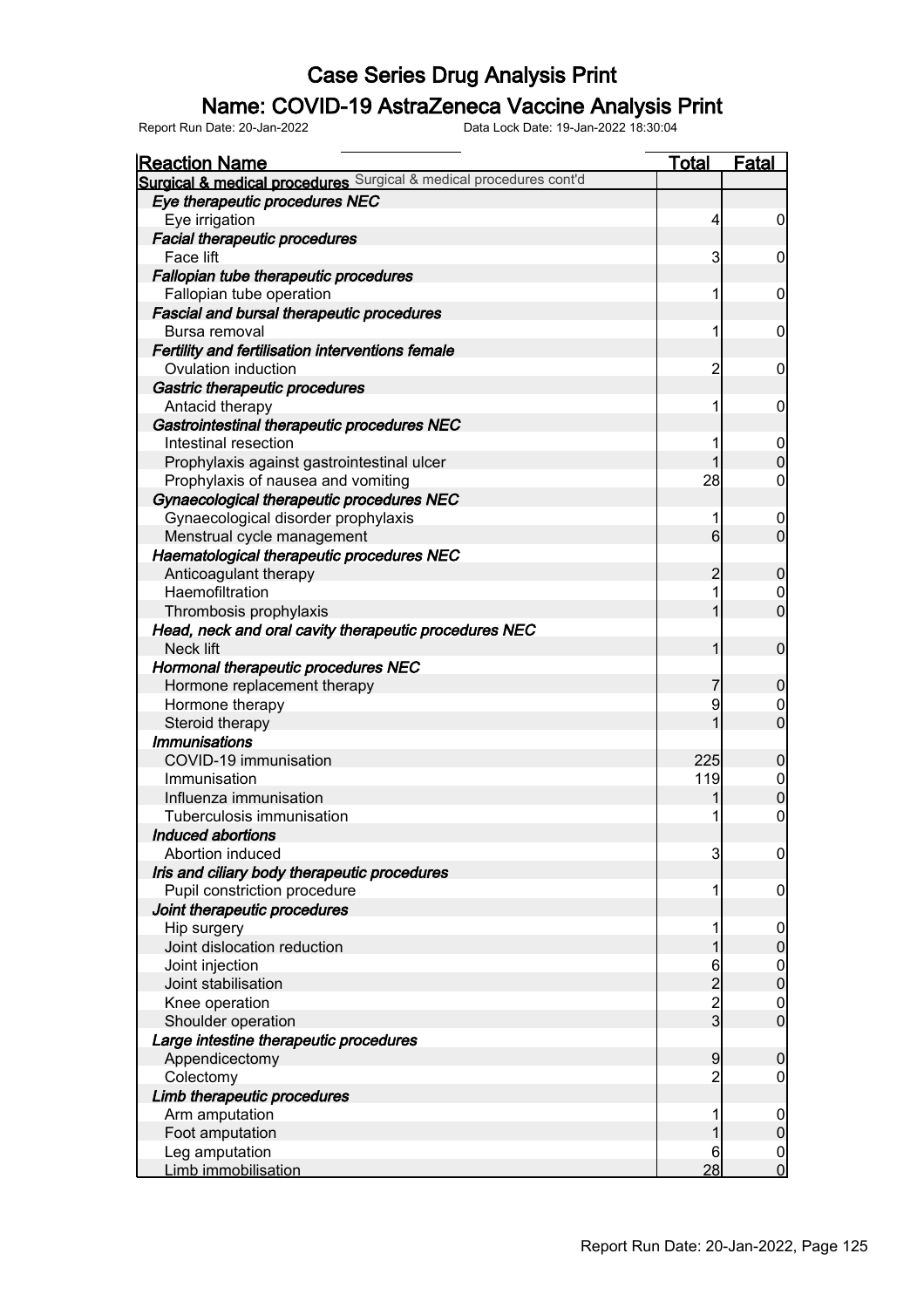### Name: COVID-19 AstraZeneca Vaccine Analysis Print

| <b>Reaction Name</b>                                               | <u>Total</u>            | Fatal            |
|--------------------------------------------------------------------|-------------------------|------------------|
| Surgical & medical procedures Surgical & medical procedures cont'd |                         |                  |
| Limb operation                                                     | 14                      | $\overline{0}$   |
| Limb reattachment surgery                                          | 1                       | $\overline{0}$   |
| Toe amputation                                                     | 5                       | 0                |
| <b>Mastectomies</b>                                                |                         |                  |
| Breast conserving surgery                                          | $\overline{\mathbf{c}}$ | $\mathbf 0$      |
| Muscle therapeutic procedures                                      |                         |                  |
| Muscle relaxant therapy                                            | 3                       | $\mathbf 0$      |
| Nail therapeutic procedures                                        |                         |                  |
| Nail operation                                                     | $\overline{c}$          | $\mathbf 0$      |
| <b>Nasal therapeutic procedures</b>                                |                         |                  |
| Nasal irrigation                                                   | 1                       | $\mathbf 0$      |
| Nervous system therapeutic procedures NEC                          |                         |                  |
| Central nervous system stimulation                                 | 3                       | $\mathbf 0$      |
| Multiple sclerosis relapse prophylaxis                             | $\overline{2}$          | $\overline{0}$   |
| Neurological rehabilitation                                        | 1                       | $\boldsymbol{0}$ |
| Orbit and globe therapeutic procedures                             |                         |                  |
| Eye muscle operation                                               | 1                       | $\boldsymbol{0}$ |
| <b>Patient positioning</b>                                         |                         |                  |
| Prone position                                                     | 1                       | $\mathbf 0$      |
| Peripheral nerve therapeutic procedures                            |                         |                  |
| Carpal tunnel decompression                                        | 1                       | $\mathbf 0$      |
| Phototherapies                                                     |                         |                  |
| UV light therapy                                                   | 1                       | $\mathbf 0$      |
| Prophylactic procedures NEC                                        |                         |                  |
| Anaphylaxis prophylaxis                                            | 3                       | $\mathbf 0$      |
| Reproductive system disorder prophylaxis                           |                         | $\overline{0}$   |
| <b>Psychiatric therapies</b>                                       |                         |                  |
| Antidepressant therapy                                             |                         | $\boldsymbol{0}$ |
| Psychotherapy                                                      | 1                       | $\boldsymbol{0}$ |
| Renal therapeutic procedures                                       |                         |                  |
| <b>Dialysis</b>                                                    | 1                       | $\mathbf 0$      |
| Respiratory tract therapeutic procedures NEC                       |                         |                  |
| Asthma prophylaxis                                                 | 1                       | $\mathbf 0$      |
| Respiratory therapy                                                |                         | $\overline{0}$   |
| Skin and subcutaneous tissue therapeutic procedures NEC            |                         |                  |
| Dermal filler injection                                            | 1                       | 0                |
| <b>Skin lesion excisions</b>                                       |                         |                  |
| Skin neoplasm excision                                             | 1                       | $\mathbf 0$      |
| Tattoo excision                                                    |                         | $\boldsymbol{0}$ |
| Skull and brain therapeutic procedures                             |                         |                  |
| <b>Brain operation</b>                                             | $\overline{c}$          | $\mathbf 0$      |
| Small intestine therapeutic procedures                             |                         |                  |
| lleostomy                                                          | 3                       | $\mathbf 0$      |
| Spine and spinal cord therapeutic procedures                       |                         |                  |
| Spinal operation                                                   | 1                       | $\mathbf 0$      |
| Testicular and scrotal therapeutic procedures                      |                         |                  |
| Testes exploration                                                 |                         | $\mathbf 0$      |
| <b>Therapeutic procedures NEC</b>                                  |                         |                  |
| Anaphylaxis treatment                                              | 4                       | $\overline{0}$   |
| Antiallergic therapy                                               |                         | $\pmb{0}$        |
| <b>Bed rest</b>                                                    | 25                      | $\overline{0}$   |
| Catheter management                                                | $\overline{4}$          | $\mathbf 0$      |
| Catheter placement                                                 | 2                       | $\mathbf 0$      |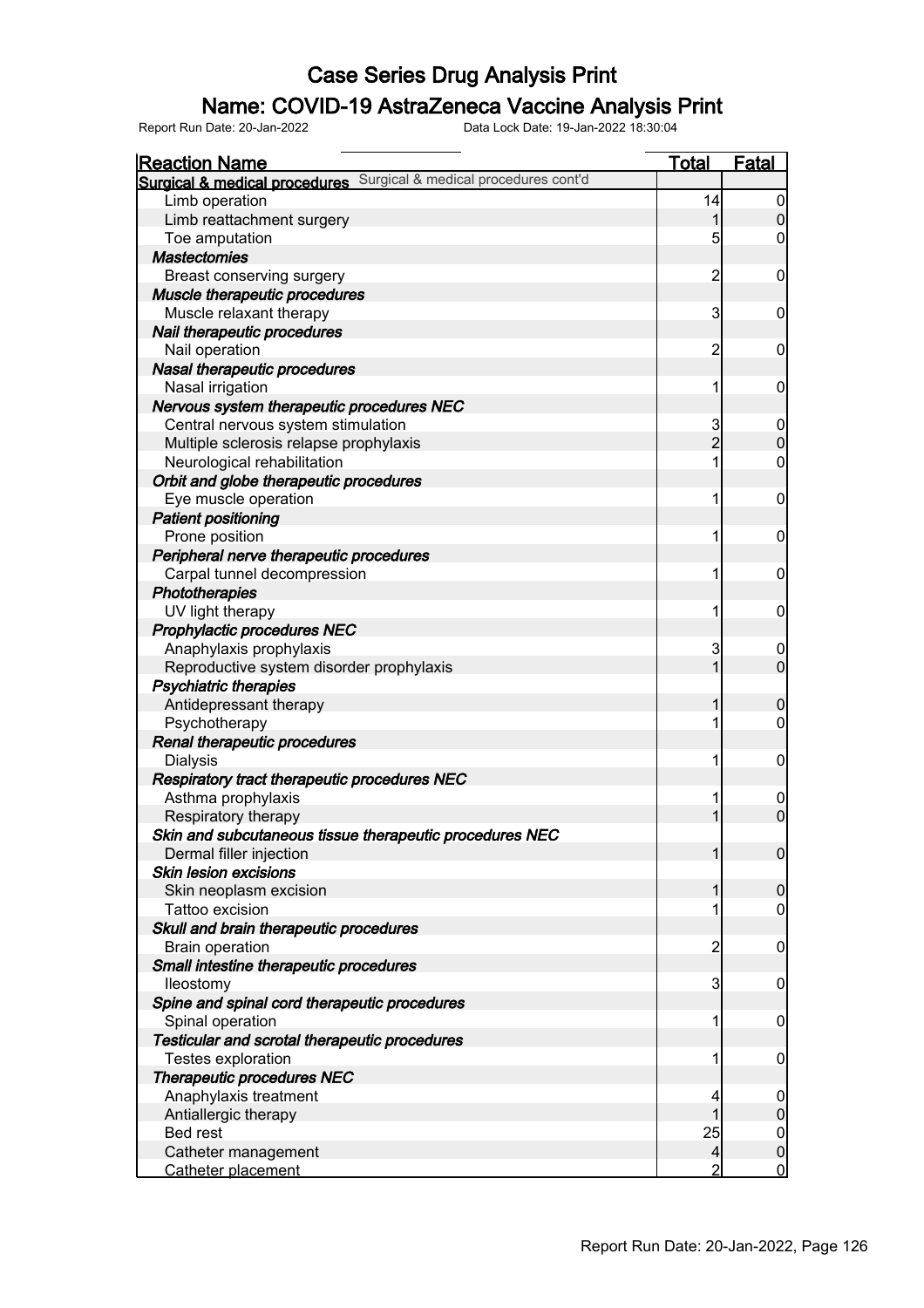#### Name: COVID-19 AstraZeneca Vaccine Analysis Print

| <u>Reaction Name</u>                                               | <b>Total</b>                               | <b>Fatal</b>     |
|--------------------------------------------------------------------|--------------------------------------------|------------------|
| Surgical & medical procedures Surgical & medical procedures cont'd |                                            |                  |
| Continuous passive motion machine therapy                          | 1                                          | $\boldsymbol{0}$ |
| Fatigue management                                                 |                                            | 0                |
| Heat therapy                                                       | 3                                          | $\pmb{0}$        |
| Hospitalisation                                                    | 31                                         | $\mathbf 0$      |
| Immobilisation bandage                                             | 1                                          | $\mathbf 0$      |
| Injection                                                          | 55                                         | $\mathbf 0$      |
| Interchange of vaccine products                                    | 60                                         | $\mathbf 0$      |
| Localised alternating hot and cold therapy                         | 6                                          | $\boldsymbol{0}$ |
| Magnetic therapy                                                   | $\overline{c}$                             | $\mathbf 0$      |
| Manipulation                                                       | 1                                          | $\boldsymbol{0}$ |
| Mass excision                                                      | 10                                         | $\mathbf 0$      |
| <b>Medication dilution</b>                                         | 3                                          | $\boldsymbol{0}$ |
| Occupational therapy                                               | 1                                          | $\mathbf 0$      |
| Physical fitness training                                          | 4                                          | $\boldsymbol{0}$ |
| Physiotherapy                                                      | $\overline{1}$                             | $\overline{0}$   |
| Product used for unknown indication                                | $\overline{c}$                             | $\boldsymbol{0}$ |
| Promotion of wound healing                                         | $\overline{1}$                             | $\overline{0}$   |
| Rehabilitation therapy                                             |                                            | $\boldsymbol{0}$ |
| Self-medication                                                    |                                            | $\overline{0}$   |
| Smoking cessation therapy                                          |                                            | $\boldsymbol{0}$ |
| Specialist consultation                                            |                                            | $\overline{0}$   |
| Stoma care                                                         | 1                                          | $\boldsymbol{0}$ |
| Surgery                                                            |                                            | $\mathbf 0$      |
| Therapeutic hypothermia                                            | $\begin{array}{c} 2 \\ 2 \\ 2 \end{array}$ | $\boldsymbol{0}$ |
| Therapy change                                                     |                                            | $\mathbf 0$      |
| Transgender operation                                              | 1                                          | $\boldsymbol{0}$ |
| Tumour excision                                                    | 1                                          | $\mathbf 0$      |
| Wound treatment                                                    | 1                                          | $\boldsymbol{0}$ |
| Tonsillar therapeutic procedures                                   |                                            |                  |
| Tonsillectomy                                                      | 1                                          | $\mathbf 0$      |
| <b>Tracheal therapeutic procedures</b>                             |                                            |                  |
| Tracheostomy                                                       | 1                                          | $\mathbf 0$      |
| <b>Tumour vaccine therapies</b>                                    |                                            |                  |
| Tumour vaccine therapy                                             | 1                                          | $\mathbf 0$      |
| Uterine therapeutic procedures                                     |                                            |                  |
| <b>Endometrial ablation</b>                                        | $6 \,$                                     | 0                |
| Hysterectomy                                                       | 1                                          | $\overline{0}$   |
| Vascular therapeutic procedures NEC                                |                                            |                  |
| Clamping of blood vessel                                           | 1                                          | $\boldsymbol{0}$ |
| Thrombectomy                                                       | 4                                          | $\overline{0}$   |
| Thromboembolectomy                                                 | $\mathbf 1$                                | $\pmb{0}$        |
| Thrombolysis                                                       | $\overline{c}$                             | $\overline{0}$   |
| Vascular graft                                                     | 1                                          | $\boldsymbol{0}$ |
| Venous therapeutic procedures                                      |                                            |                  |
| Phlebotomy                                                         | $\overline{2}$                             | $\mathbf 0$      |
| Surgical & medical procedures SOC TOTAL                            | 872                                        | <u>0</u>         |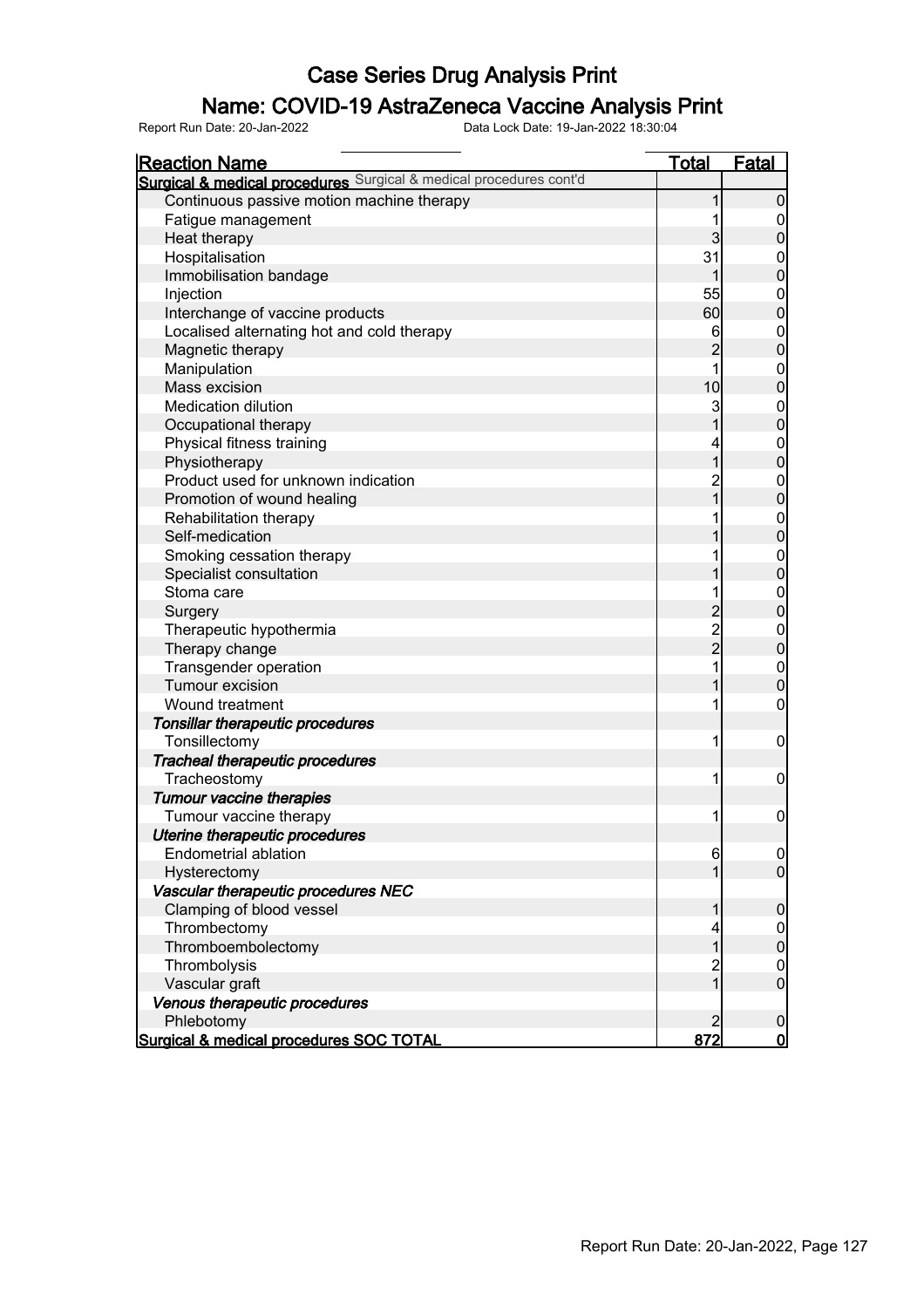#### Name: COVID-19 AstraZeneca Vaccine Analysis Print

| <b>Reaction Name</b>                        | <u>Total</u>                               | Fatal            |
|---------------------------------------------|--------------------------------------------|------------------|
| Vascular disorders                          |                                            |                  |
| Accelerated and malignant hypertension      |                                            |                  |
| Accelerated hypertension                    | 1                                          | $\boldsymbol{0}$ |
| Hypertensive crisis                         | 15                                         | $\mathbf 0$      |
| Hypertensive emergency                      | $\overline{c}$                             | $\mathbf 0$      |
| Hypertensive urgency                        |                                            |                  |
| Malignant hypertension                      |                                            | $0\atop 0$       |
| Tyramine reaction                           | 1                                          | 0                |
| Aneurysms and dissections non-site specific |                                            |                  |
| Aneurysm                                    | 13                                         | 1                |
| Aneurysm ruptured                           | 1                                          | $\mathbf 0$      |
| Artery dissection                           | 4                                          | $\mathbf 0$      |
| Venous aneurysm                             | 1                                          | $\overline{0}$   |
| Aortic aneurysms and dissections            |                                            |                  |
| Acute aortic syndrome                       | 1                                          | $\mathbf 0$      |
| Aortic aneurysm                             | 7                                          | 0                |
| Aortic aneurysm rupture                     | 1                                          |                  |
| Aortic dissection                           | 4                                          | 1                |
| Aortic intramural haematoma                 | 1                                          | $\overline{0}$   |
| Penetrating aortic ulcer                    |                                            | $\mathbf 0$      |
| Aortic embolism and thrombosis              |                                            |                  |
| Aortic embolus                              | 25                                         |                  |
| Aortic thrombosis                           | 13                                         | $\overline{c}$   |
| Aortic infections and inflammations         |                                            |                  |
| Aortitis                                    | $\overline{2}$                             | $\mathbf 0$      |
| Aortic necrosis and vascular insufficiency  |                                            |                  |
| Aortic occlusion                            | 1                                          | $\mathbf 0$      |
| Aortic stenosis                             | 3                                          | $\mathbf 0$      |
| Arterial infections and inflammations       |                                            |                  |
| Arteritis                                   | 5                                          | $\boldsymbol{0}$ |
| Giant cell arteritis                        | 62                                         | $\overline{0}$   |
| <b>Blood pressure disorders NEC</b>         |                                            |                  |
| Blood pressure fluctuation                  | 25                                         | $\boldsymbol{0}$ |
| Labile blood pressure                       | 5                                          | $\mathbf 0$      |
| Bruising, ecchymosis and purpura            |                                            |                  |
| Achenbach syndrome                          | 10                                         | $\mathbf 0$      |
| Circulatory collapse and shock              |                                            |                  |
| Circulatory collapse                        | 132                                        |                  |
| Distributive shock                          |                                            | $\frac{2}{0}$    |
| Hypoperfusion                               | $\begin{array}{c} 2 \\ 2 \\ 1 \end{array}$ |                  |
| Hypovolaemic shock                          |                                            | $0$<br>0         |
| Neurogenic shock                            | 10                                         | $\boldsymbol{0}$ |
| Peripheral circulatory failure              | $\overline{4}$                             | $\mathbf 0$      |
| Shock                                       | 59                                         | $\mathbf 1$      |
| Shock haemorrhagic                          | 1                                          | $\mathbf 0$      |
| Shock symptom                               | 6                                          | $\mathbf 0$      |
| <b>Haemorrhages NEC</b>                     |                                            |                  |
| Bloody discharge                            | 16                                         | $\boldsymbol{0}$ |
| Haematoma                                   | 115                                        | $\bf{0}$         |
| Haemorrhage                                 | 1478                                       |                  |
| Internal haemorrhage                        | 31                                         | $\frac{2}{0}$    |
| Venous haemorrhage                          | 9                                          | $\mathbf 0$      |
| Lymphangiopathies                           |                                            |                  |
| Lymphangiopathy                             | $\overline{2}$                             | $\overline{0}$   |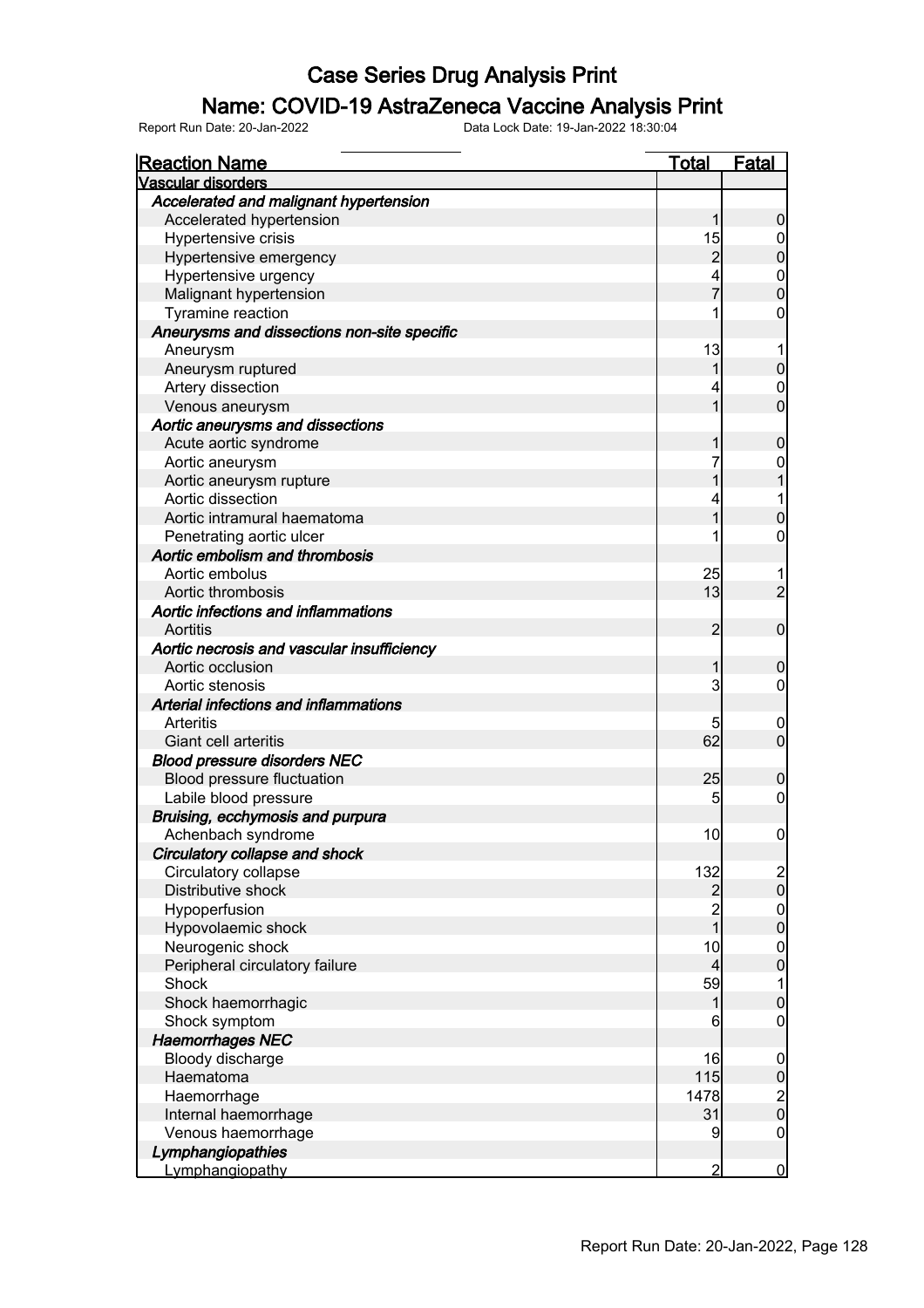### Name: COVID-19 AstraZeneca Vaccine Analysis Print

| <b>Reaction Name</b>                                      | <b>Total</b>                          | <b>Fatal</b>     |
|-----------------------------------------------------------|---------------------------------------|------------------|
| Vascular disorders cont'd<br>Vascular disorders           |                                       |                  |
| Lymphocele                                                | $\overline{2}$                        | $\boldsymbol{0}$ |
| Lymphorrhoea                                              | 1                                     | $\overline{0}$   |
| Lymphoedemas                                              |                                       |                  |
| Lymphoedema                                               | 80                                    | 0                |
| Non-site specific embolism and thrombosis                 |                                       |                  |
| Air embolism                                              |                                       | 0                |
| Arterial thrombosis                                       | 32                                    |                  |
| Atheroembolism                                            |                                       |                  |
| Embolism                                                  | 255                                   | $\frac{0}{3}$    |
| Embolism arterial                                         | 4                                     | $\mathbf 0$      |
| Embolism venous                                           | 13                                    |                  |
| Microembolism                                             | 3                                     | $\mathbf{0}$     |
| Paradoxical embolism                                      | 1                                     | $\overline{0}$   |
| Post thrombotic syndrome                                  | 4                                     | 0                |
| Thrombophlebitis migrans                                  | $\overline{2}$                        | $\mathbf 0$      |
| Thrombosis                                                | 1902                                  | 43               |
| Venous thrombosis                                         | 37                                    | $\mathbf 0$      |
| Non-site specific necrosis and vascular insufficiency NEC |                                       |                  |
| Arterial occlusive disease                                | 16                                    | $\boldsymbol{0}$ |
| Arterial spasm                                            | $\begin{array}{c} 2 \\ 1 \end{array}$ | 0                |
| Arterial stenosis                                         |                                       | $\mathbf 0$      |
| Arteriosclerosis                                          | 9                                     | $\mathbf 0$      |
| Haemorrhagic infarction                                   | 1                                     | $\mathbf 0$      |
| Infarction                                                | 15                                    | $\mathbf 0$      |
| Ischaemia                                                 | 15                                    | $\mathbf 0$      |
| Peripheral venous disease                                 | 11                                    | $\mathbf 0$      |
| Vascular compression                                      | $\overline{c}$                        | $\mathbf 0$      |
| Vascular occlusion                                        | $\mathbf{3}$                          | $\mathbf 0$      |
| Vasospasm                                                 | 13                                    | $\mathbf 0$      |
| Venous occlusion                                          | 1                                     | $\boldsymbol{0}$ |
| Non-site specific vascular disorders NEC                  |                                       |                  |
| Angiopathy                                                | 6                                     | $\mathbf 0$      |
| Arterial rupture                                          |                                       | $\pmb{0}$        |
| Capillary disorder                                        |                                       | $\mathbf{0}$     |
| Capillary fragility                                       | 11                                    | $\overline{0}$   |
| Collateral circulation                                    | 1                                     | 0                |
| Haemodynamic instability                                  | $\overline{4}$                        | $\overline{0}$   |
| Hyperaemia                                                | 2<br>1                                | $\mathbf 0$      |
| Neovascularisation                                        |                                       | $\mathbf 0$      |
| Superficial vein prominence                               | 9                                     | $\overline{0}$   |
| Vascular fragility                                        | 1                                     | $\pmb{0}$        |
| Vascular pain                                             | 137                                   | $\mathbf 0$      |
| Vascular rupture                                          | $\overline{c}$                        | $\mathbf 0$      |
| Vascular wall discolouration                              | 1                                     | $\overline{0}$   |
| Vasodilatation                                            | 124                                   | $\pmb{0}$        |
| Vein collapse                                             |                                       | $\overline{0}$   |
| Vein discolouration                                       | $\frac{2}{8}$                         | $\mathbf 0$      |
| Vein disorder                                             | 26                                    | $\mathbf 0$      |
| Vein rupture                                              | 17                                    | $\overline{0}$   |
| Peripheral aneurysms and dissections                      |                                       |                  |
| Peripheral artery aneurysm                                | $\overline{2}$                        | $\boldsymbol{0}$ |
| Peripheral embolism and thrombosis                        |                                       |                  |
| Axillary vein thrombosis                                  | 1                                     | $\overline{0}$   |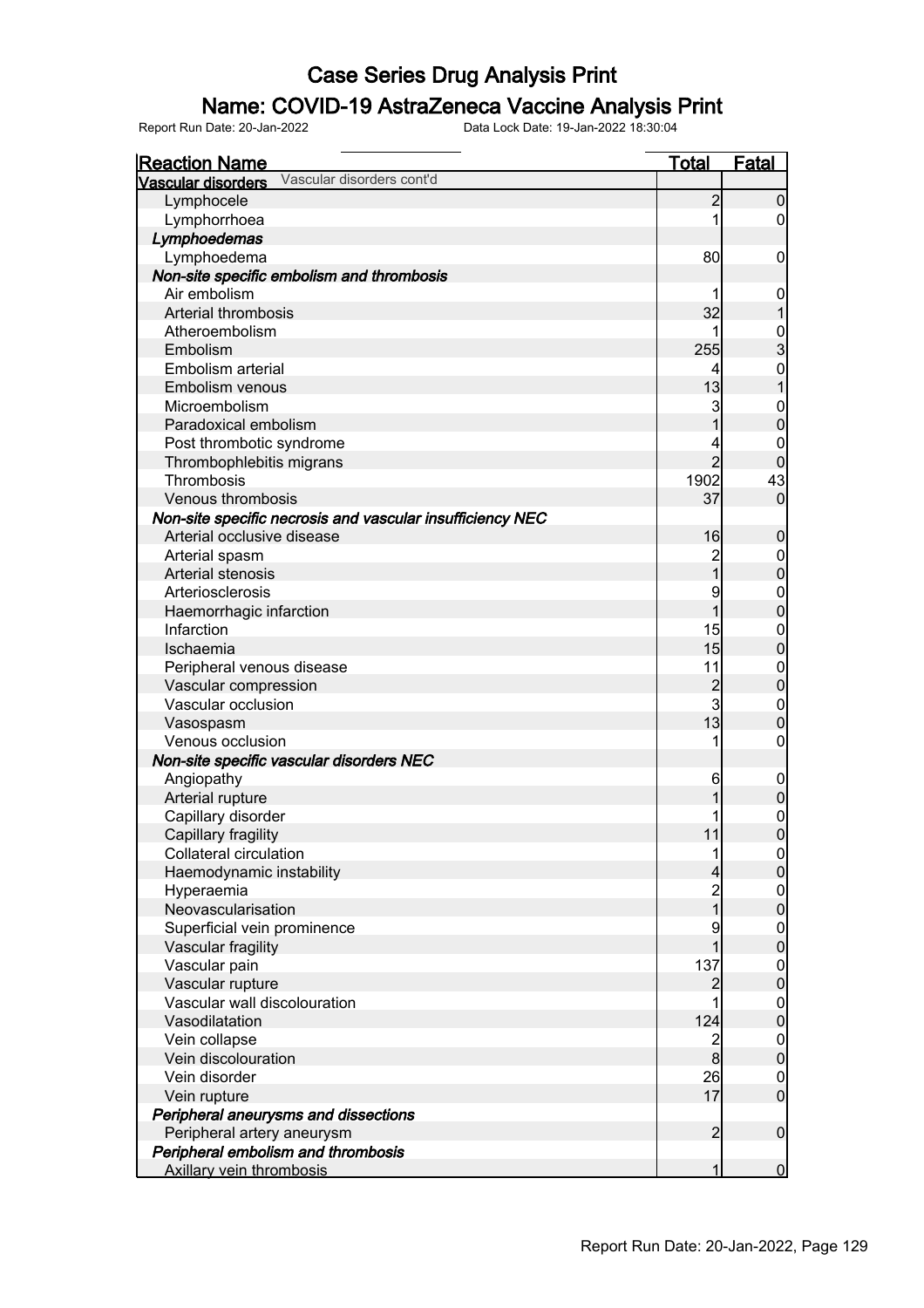### Name: COVID-19 AstraZeneca Vaccine Analysis Print

| <b>Reaction Name</b>                                             | <u>Total</u>   | <u>Fatal</u>                                    |
|------------------------------------------------------------------|----------------|-------------------------------------------------|
| Vascular disorders Vascular disorders cont'd                     |                |                                                 |
| Blue toe syndrome                                                | 41             | $\overline{0}$                                  |
| Deep vein thrombosis                                             | 1286           | $\overline{9}$                                  |
| Femoral artery embolism                                          | $\overline{2}$ |                                                 |
| Iliac artery embolism                                            | $\overline{2}$ | $\begin{matrix} 0 \\ 0 \end{matrix}$            |
| Jugular vein thrombosis                                          | 28             | $\mathbf{0}$                                    |
| Pelvic venous thrombosis                                         | 24             | $\overline{1}$                                  |
| Peripheral artery thrombosis                                     | 20             |                                                 |
| Peripheral embolism                                              | 11             | $0\atop 0$                                      |
| Peripheral vein thrombus extension                               | 1              |                                                 |
| Subclavian artery embolism                                       | $\overline{c}$ | $\begin{matrix}0\\0\end{matrix}$                |
| Subclavian artery thrombosis                                     | $\overline{1}$ |                                                 |
| Subclavian vein thrombosis                                       | 4              | $\begin{matrix}0\\0\end{matrix}$                |
| Superficial vein thrombosis                                      | 72             | $\begin{matrix}0\\0\end{matrix}$                |
| Thrombophlebitis                                                 | 143            |                                                 |
| Venous thrombosis limb                                           | 7              | $\mathbf 0$                                     |
| Peripheral vascular disorders NEC                                |                |                                                 |
| Cyanosis                                                         | 113            |                                                 |
| Erythromelalgia                                                  |                | $\begin{matrix}0\\0\end{matrix}$                |
| Flushing                                                         | 713            | $\begin{matrix}0\\0\end{matrix}$                |
| Hot flush                                                        | 2210           |                                                 |
| Peripheral vascular disorder                                     | 7              | $\mathbf 0$                                     |
| Peripheral vasoconstriction, necrosis and vascular insufficiency |                |                                                 |
| Dry gangrene                                                     | $\overline{c}$ | $\boldsymbol{0}$                                |
| <b>Extremity necrosis</b>                                        | $\overline{3}$ | $\overline{0}$                                  |
| Iliac artery occlusion                                           | $\frac{2}{7}$  |                                                 |
| Intermittent claudication                                        |                | $0\atop 0$                                      |
| Ischaemic limb pain                                              |                |                                                 |
| Jugular vein occlusion                                           | $\frac{5}{2}$  | $\begin{matrix}0\\0\end{matrix}$                |
| Peripheral arterial occlusive disease                            |                | $\begin{matrix}0\\0\end{matrix}$                |
| Peripheral artery occlusion                                      | $\overline{9}$ |                                                 |
| Peripheral coldness                                              | 1330           |                                                 |
| Peripheral ischaemia                                             | 35             | $\begin{array}{c} 0 \\ 2 \\ 0 \\ 0 \end{array}$ |
| Poor peripheral circulation                                      | 58             |                                                 |
| Raynaud's phenomenon                                             | 157            |                                                 |
| <b>Phlebitis NEC</b>                                             |                |                                                 |
| Phlebitis                                                        | 64             | 0                                               |
| Phlebitis superficial                                            | 13             | $\overline{0}$                                  |
| Site specific embolism and thrombosis NEC                        |                |                                                 |
| Brachiocephalic vein thrombosis                                  | 1              | $\mathbf 0$                                     |
| Site specific necrosis and vascular insufficiency NEC            |                |                                                 |
| Superior vena cava syndrome                                      | 1              | $\mathbf 0$                                     |
| Site specific vascular disorders NEC                             |                |                                                 |
| Aortic dilatation                                                | 1              | $\mathbf 0$                                     |
| Aortic rupture                                                   |                | $\mathbf 0$                                     |
| Pallor                                                           | 431            | $\boldsymbol{0}$                                |
| Plethoric face                                                   | 1              | $\overline{0}$                                  |
| Varicose veins NEC                                               |                |                                                 |
| Bleeding varicose vein                                           | $\overline{2}$ | $\mathbf 0$                                     |
| Spider vein                                                      | 21             | $\mathbf 0$                                     |
| Varicophlebitis                                                  | 10             | $\pmb{0}$                                       |
| Varicose ulceration                                              |                | $\mathbf 0$                                     |
| Varicose vein                                                    | 157            | $\pmb{0}$                                       |
| Varicose vein ruptured                                           | 1              | $\overline{0}$                                  |